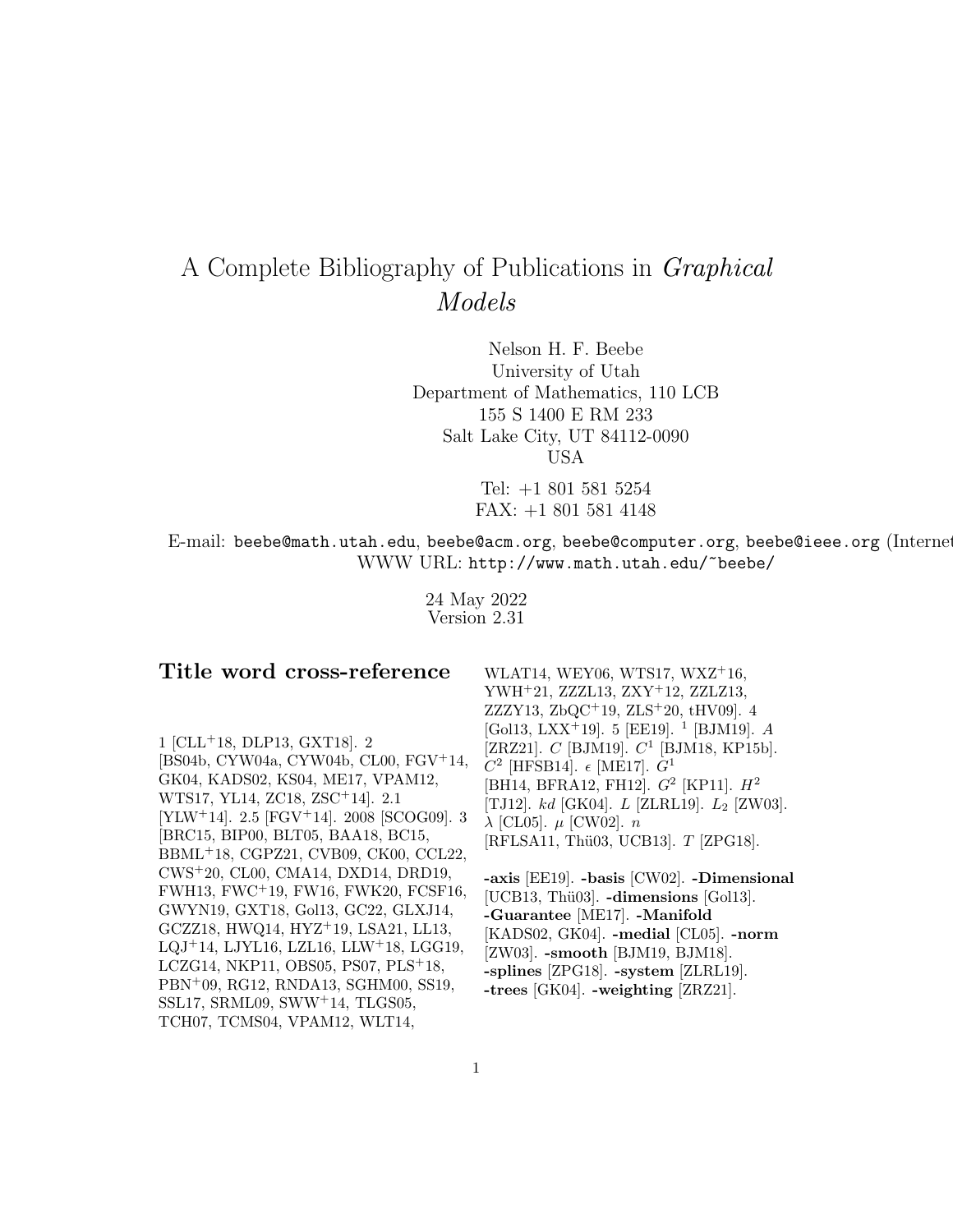**05** [KSM<sup>+</sup>06].

**1-form** [HXS09]. **10th** [LV03].

**2000** [BSW01]. **2002** [HCS03, Wyv03]. **2003** [Ano04g]. **2008** [Jam09]. **2014** [CDGH15]. **2019** [Ano19]. **2020** [Ano20a, Ano20b, Ano20c, Ano20d, Ano20e, Ano20f]. **2021** [Ano21a, Ano21b, Ano21c, Ano21d, Ano21e, Ano21f]. **2022** [Ano22a, Ano22b, Ano22c]. **2D** [CBK03].

**3D** [CBK03, DR03, NFU02, PS03, She03].

**4** [FSF07]. **46-56** [BJM19]. **4D** [GK03].

**5-Axis** [GC22].

**74** [HQ12b].

**8th** [GHPW12].

**'98** [WP00]. **'99** [KS00].

**Absorption** [Sbe00]. **abstraction** [FWC<sup>+</sup>19]. **accelerometers** [RTKW15]. **accessibility** [SMKE14]. **Accumulative** [SSL17]. **Accuracy** [HS05]. **Accurate** [GWHH18, VM06, PCS19, SZJ<sup>+</sup>21]. **Achieving** [ZS09]. **Acknowledgement** [Ano02f, Ano03f, Ano04i, Ano05h, Ano06g, Ano07g, Ano15g]. **Acknowledgment** [Ano00b, Ano09h, Ano10f, Ano12e, Ano13e, Ano11f, Ano01f]. **Acquiring** [ZB05]. **acquisition** [PS03, TLGS05, ZLX<sup>+</sup>18]. **Active** [SO01]. **Active-Space** [SO01]. **adaptation** [TCL<sup>+</sup>20]. **Adaptive** [FCG01, IM06, KGZ<sup>+</sup>14, SK21, ZRZ21, ZGLP12, Bay19, HZW<sup>+</sup>22, LDD14, MIPS14, OBS06b, XHH<sup>+</sup>20]. **Additive** [LLL19a, GC22]. **adjustment** [NSL<sup>+</sup>21, PT15]. **advances** [Jia16]. **Adversarial** [LWG<sup>+</sup>21, JLW<sup>+</sup>21]. **aerial** [ZN13]. **aesthetic** [KM20]. **Affine** [HJK02].

**Agnostic** [FH12]. **Algebraic** [AGH16, CCF01, AH16, ZL15]. **Algorithm** [LHS01, Bay19, Buz03, CLL<sup>+</sup>18, KL19, KKH19, LLH22, Nie17, QHXC12, RFLSA11, SWYH18, TL05, ZL14]. **Algorithms** [KMP05, QY02, BC15, DR03, GS12, HZL<sup>+</sup>20, VBN11, VPAM12]. **align** [CTL15]. **aligned** [LXZ14]. **Alignment** [CVB09, GCZZ18]. **all-hex** [HZW<sup>+</sup>22]. **ambient** [BHS18]. **AMONG** [ZXZ21]. **Analogs** [LM00]. **analogue** [CSP20]. **analyses** [RMCdST19]. **Analysis** [Kim17, LS01, BBP18, CAF09, CH06, CN18, KL17, KL19, KZD<sup>+</sup>11, LYKL12, MM19, MR05, SRML09, TJ12, WJG02, WXGZ20, XLX<sup>+</sup>19]. **analysis-suitable** [KL19]. **analytical** [BDC<sup>+</sup>19]. **anatomical** [LCZG14]. **Angiograms** [SGHM00]. **angles** [WG19]. **Animal** [FRDC06]. **animated** [MKS<sup>+</sup>08]. **Animating** [GS01, BGA05]. **Animation** [Jam09, KB01, LK01, BDC<sup>+</sup>19, DLP13, yKL11, OH06, PY08, Ros10, SJ12, UPBS08, WCHZ14, ZCCD06]. **animations** [FWK20, GVK06, TM07]. **Anisotropic** [ZSJG14, Bay19, LWZ<sup>+</sup>18, PDA03]. **annotation** [MR05]. **Announcement** [Ano01d, Ano01c, Ano02a, Ano02b]. **Anthropomorphic** [TGB00]. **antisymmetric** [HSS15]. **applicability** [Tsc20]. **Application** [BVL02, AO03, BRC15, DB21, FWH13, KM20, TTF04, kWwZ13, YCKK17]. **Applications** [EPB05, Elb05, HS05, MPVF11]. **applied** [LWH15]. **Applying** [KVS15]. **Approach** [LM00, LS01, dSNJMA22, SGHM00, AFBB17, AD15, CTL15, DXD14, Gus07, LLL19a, LBM04, LJYL16, MCQ05, OBS06a, RCVA11, SMT04, VCT09, WLT14, WXN18, XLX<sup>+</sup>19, dSGA15]. **approaches** [ZSL<sup>+</sup>22]. **Approximate** [BS04a, HYYZ17]. **Approximation** [CXC14, CS18, CCS05, MK05, OBS05, VCT09, VM06, ZLAK14]. **approximations**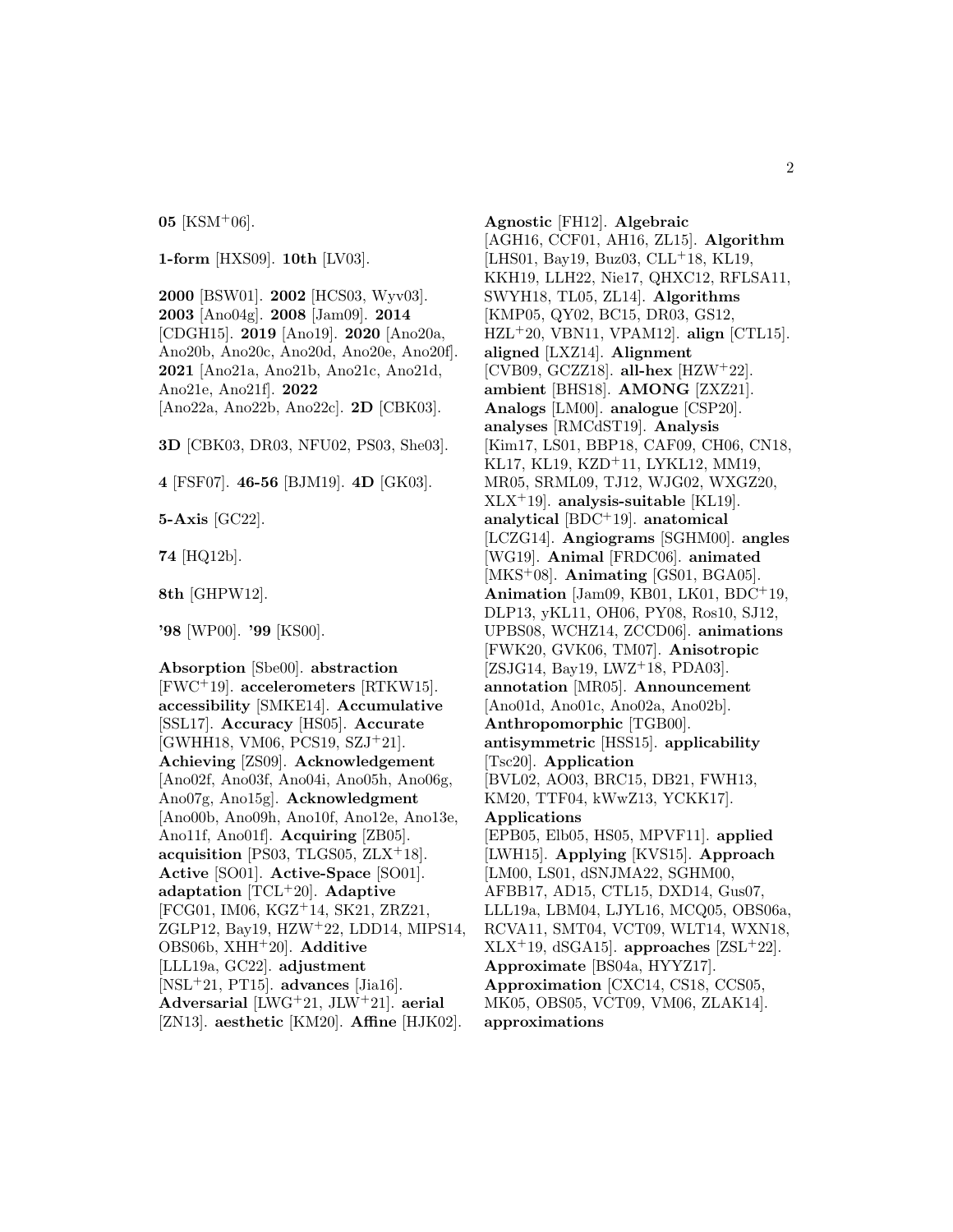[AACPMCMJ16, WHHB12]. **arbitrary** [BBB11, DMMP03, LBM04, PSF07, UCB13, WBOL07, XTW16]. **arc** [HFSB14]. **arc-length** [HFSB14]. **arcs** [BE11]. **area** [DGZ12, DB21, Hao20, ZN13]. **art**  $[CH06, CGW^+07]$ . art-directed  $[CGW^+07]$ . **artifacts** [BTCH05]. **Artistic** [RL13]. **As-rigid-as-possible** [WLL14, CGLX17]. **assembling** [RG12]. **assessing** [WXN18]. **assessment** [FFY<sup>+</sup>20, HLM16]. **atmospheric** [LWGP08]. **attention** [HYZ<sup>+</sup>19]. **attributes** [TRS06]. **augmented** [KP15b, MBH<sup>+</sup>12, RW20, WS03]. **Augmenting** [HvBK19]. **Author** [Ano00a, Ano01a, Ano02g, Ano03e, Ano04h, Ano05g, Ano07f, Ano09a]. **Authoring** [ZLZ<sup>+</sup>22]. **autoencoder** [HYZ<sup>+</sup>19]. **autoencoder-attention** [HYZ<sup>+</sup>19]. **Automatic**  $[LCZG14, ZLW+14, ZLS+20, YGL+18].$ 

**Autonomous** [GVK06, ST07]. **auxiliary** [ZQ11]. **avatar** [LL06]. **Award** [Ano07e]. **aware** [GMH<sup>+</sup>20, JLW<sup>+</sup>21, JSS<sup>+</sup>14]. **axes** [WG19]. **Axis** [CS01, GC22, BJK14, CL05, EE19, FMW<sup>+</sup>22, ZC18, ZSC<sup>+</sup>14].

**B** [CXY<sup>+</sup>09, CL00, GSS00, HL21, KCD14, LLH22, MKH<sup>+</sup>17, RG12, XWYY10, YZZ<sup>+</sup>10, ZK05]. **B-DNA** [RG12]. **B-Spline** [CL00, CXY<sup>+</sup>09, HL21, LLH22, MKH<sup>+</sup>17, XWYY10, YZZ<sup>+</sup>10]. **B-Splines** [GSS00, KCD14, ZK05]. **bag** [DXD14]. **Balanced** [HSS15]. **ball** [KL14]. **Barycentric** [ZSZ<sup>+</sup>20]. **Bas** [NSL<sup>+</sup>21, JSZ<sup>+</sup>21, Nie17, WMR<sup>+</sup>14, XLX<sup>+</sup>19, ZMW<sup>+</sup>14, ZZZY13]. **Bas-relief** [NSL<sup>+</sup>21, JSZ<sup>+</sup>21, XLX<sup>+</sup>19, ZMW<sup>+</sup>14, ZZZY13]. **bas-reliefs** [Nie17, WMR<sup>+</sup>14]. **base** [KZW12]. **Based** [BIP00, BY01, Gle01, GY01, LHS01, ZXZ21, ALP06, BBF<sup>+</sup>11, BC15, BBP18, BDC<sup>+</sup>19, BMM<sup>+</sup>07, BBB11, CMLH19, CGAY13, CBC<sup>+</sup>07, CSJ13, CM20, CMA14, DRD19,

DQ05, DQ04, DLP13, DB21, FML12,  $FMW+22, FWX+18, GLY+17, GS12,$ GwGgP18, Gus07, HXS09, HYZ<sup>+</sup>19, Hub12, JZLZ14, JXCZ13, KZD<sup>+</sup>11, LJYL16, LXD19, LXX<sup>+</sup>19, LXZ14, LWGP08, LYCG08, LV14, MMNG19, MDLH19, MBH<sup>+</sup>12, MR05, MCQ05, MKB<sup>+</sup>16, NSZ18, NBPF11, Nie16, Nie17, NSL<sup>+</sup>21, PT15, PFV<sup>+</sup>11, PBM<sup>+</sup>11, PD16, PBN<sup>+</sup>09, RCVA11, RNDA13, SSHS14, SWHH15, SMT04, SS06, STRD19, TL05, TMT10, TM07, TCMS04, WJG02, WZL<sup>+</sup>03, WLW06, WLT14, WXN18, WXGZ20, WHHB12, WZtW<sup>+</sup>14, WTS17, kWwZ15, WLTS15, ZZZL13, ZMW<sup>+</sup>14, ZZLZ13, ZL14, ZWSH14, ZCW<sup>+</sup>22, ZLRL19, ZRZ21, ZSL<sup>+</sup>22, ZSZ<sup>+</sup>20]. **Bases** [BJM18, BJM19, GS12]. **basic** [KP12]. **basis** [CW02, FSF07, KXCD15, OBS06b, ZK05]. **behavior** [LL06]. **behaviors** [GVK06]. **bending** [TG13]. **Bernstein** [GS12]. **best** [ZW03]. **between** [CXY<sup>+</sup>09, HKM12, TMT10]. **Beyond** [AT16]. **Bézier** [GS12, Hao20, ZW03, ZZ14]. **bi** [LLH22]. **bi-cubic** [LLH22]. **Biharmonic** [ABCV15, YGL<sup>+</sup>18]. **bilateral** [yKL11]. **BIM** [LXTJ16]. **binary** [GK03, KWFH15, LWGP08, LDD14, NKP11, VBN11, XTW16]. **biquadratic** [KP15b]. **Bisector** [ALSR11, Pet00]. **blend** [BFRA12]. **Blending** [CCF01, ZQ11, Elb05, SSHS14]. **blends** [KP15a]. **Blendshape** [CO20a, CO20b]. **blocks** [RG12, RL13]. **blossoming** [GS12]. **blue** [MIPS14]. **blur** [ZWSH14]. **blurring** [BTCH05]. **Board** [Ano06a, Ano07a, Ano07b, Ano07c, Ano07d, Ano08a, Ano08b, Ano08c, Ano08d, Ano08e, Ano09b, Ano10a, Ano10b, Ano05c, Ano05d, Ano06e, Ano10e, Ano02c, Ano02d, Ano03a, Ano03b, Ano03c, Ano03d, Ano04a, Ano04b, Ano04c, Ano04d, Ano04e, Ano04f, Ano05a, Ano05b, Ano05e, Ano05f, Ano06b, Ano06c, Ano06d, Ano09c, Ano09d, Ano09e, Ano09f, Ano09g, Ano10c, Ano10d, Ano11a, Ano11b, Ano11c, Ano11d, Ano11e, Ano12a, Ano12b,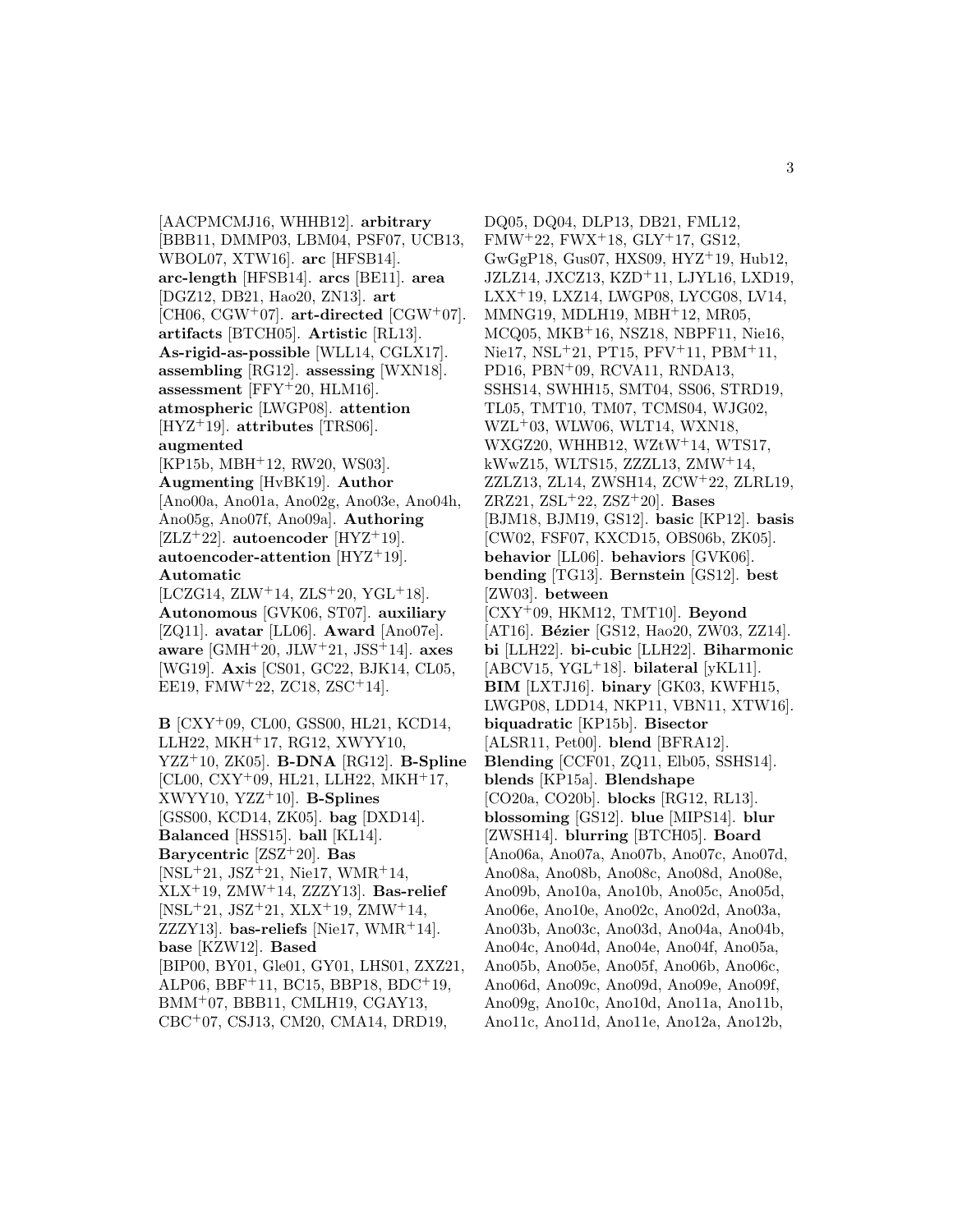Ano12c, Ano12d, Ano13a, Ano13b, Ano13c, Ano14a, Ano14b, Ano14c, Ano15a, Ano15b, Ano15c, Ano15d, Ano15e, Ano15f, Ano16a, Ano16b, Ano16c, Ano16d, Ano16e, Ano16f, Ano17a, Ano17b]. **body** [CN16, JLW<sup>+</sup>21, KL13, LML<sup>+</sup>20, LCZG14, SMT04, UPBS08]. **body-centered** [CN16]. **body-part-aware** [JLW<sup>+</sup>21]. **Boor** [KL19, ZPG18]. **Boor-like** [KL19]. **Boor-suitable** [ZPG18]. **bordered** [PSF07]. **Both** [LI00]. **Boundaries** [LM00]. **Boundary** [SSP01b, HZW<sup>+</sup>22, PS07, VPAM12]. **Bounding** [BE11, CMA14]. **bounds** [EE19]. **box** [Kim17]. **box-splines** [Kim17]. **BPA** [JLW<sup>+</sup>21]. **BPA-GAN** [JLW<sup>+</sup>21]. **branch** [GXT18, ZCW<sup>+</sup>22]. **branched** [BKL15]. **BRDF** [GH03, GwGgP18, dSNJMA22]. **Breathe** [ZCCD06]. **brush** [XTLP04]. **bubbles** [ZYP09]. **buffer**  $[CLL+18]$ . **Building** [SGS01, XTW16, RG12, WZtW<sup>+</sup>14]. **buildings** [HLM16]. **bump** [RCHS18].

**C2** [Ano06a, Ano07a, Ano07b, Ano07c, Ano07d, Ano08a, Ano08b, Ano08c, Ano08d, Ano08e, Ano09b, Ano10a, Ano10b]. **CAD** [GG18, KGZ<sup>+</sup>14, KVS15]. **Calibration** [KC01]. **Call** [Ano01b]. **Camera** [GY05, KC01, RP08]. **canonical** [PLS<sup>+</sup>18]. **capture** [GODC07, LML<sup>+</sup>20, TCMS04]. **Capturing** [PCP02]. **cardiovascular** [LXX<sup>+</sup>19]. **Caricature** [CGPZ21]. **carrier** [SDC04]. **Cartoon** [LYKL12, CRH05]. **cartoon-style** [CRH05]. **CartoonModes** [LYKL12]. **categorization** [SSL17]. **Catmull** [SS11, ZZS19]. **centered** [CN16]. **centric** [FFY<sup>+</sup>20, HWQ14, HZL<sup>+</sup>20]. **centripetal** [LYCG08]. **Centroidal** [AdVDI05]. **CG** [CGW<sup>+</sup>07]. **CGI** [WP00]. **character** [ALP06, BDC<sup>+</sup>19, CGW<sup>+</sup>07]. **characteristic** [CM20]. **characterization** [BPG05]. **Characterizations** [Eva11]. **characters** [CBC<sup>+</sup>07]. **circle** [ALSR11]. **circles** [BKL15, KKH19]. **Cited** [Ano07e].

**CityGML** [GPF19]. **clamped** [CXY<sup>+</sup>09]. **Clark** [SS11, ZZS19]. **Class** [LFC<sup>+</sup>18]. **Class-sensitive** [LFC<sup>+</sup>18]. **classical** [ZSL<sup>+</sup>22]. **Classification** [RFLSA11, BBML<sup>+</sup>18, DXD14, KSS08, SSL17, STRD19]. **clay** [DC04]. **clinical** [LXX<sup>+</sup>19]. **cliques** [Eva11]. **cloning** [FSF07, Pan03]. **Closed** [Thü03, AACPMCMJ16, HA03, KM20, SSHS14]. **closely** [LML<sup>+</sup>20]. **clothing** [CGW<sup>+</sup>07]. **cloud** [MS09, ZML<sup>+</sup>20, ZCW<sup>+</sup>22, ZSL<sup>+</sup>22]. **clouds** [CWS<sup>+</sup>20, DRD19, ES16, JXCZ13, MLF<sup>+</sup>12, NBPF11, Nie16, Nie17, NSL<sup>+</sup>21, PSL14, PLL12, SS19, STRD19, YCKK17, ZC18, ZN13]. **Cluster** [dSNJMA22, YXYW00]. **clustering** [JXC<sup>+</sup>13]. **Cluttered** [RKK<sup>+</sup>00]. **coarsening** [TCL<sup>+</sup>20]. **Coding** [KG01, LB04]. **coefficients** [ZW03]. **Coherence** [LI00]. **coherent** [LYL10]. **collections** [SSL17]. **collision** [BHS18, CWM<sup>+</sup>14, EE19, TMT10, ZL15]. **collision-free** [BHS18]. **colon** [MMNG19]. **Color** [PT15, PS00, BS04b]. **colour** [Gra15]. **combinatorial** [CN16, CN18, FWWT13, BK03]. **combined** [NKP11]. **Combining** [BHS18, SZJ<sup>+</sup>21, TCMS04, KP12]. **commercial** [BLT05]. **common** [KZW12]. **Compact** [FWWT13, Hub12, LLL19a, LL13, PCS19, ZSC<sup>+</sup>14]. **Compactly** [SFB<sup>+</sup>17, OBS05]. **Compactly-supported** [SFB<sup>+</sup>17]. **Comparative** [FRDC06, BFRA12, FML12]. **Comparing** [Gle01]. **Complete** [ZN13, ACS03]. **completion** [ABCV15, LLL19a]. **complex** [MDLH19, RSFdM04]. **complexes** [CD11, FIF19]. **Complexity** [PCP02]. **component** [RCVA11]. **components** [ACH<sup>+</sup>13]. **Composing** [FWK20]. **composite** [CWM<sup>+</sup>14, OBS06a]. **comprehensive** [kWwZ13]. **Compressing** [IS02, IA03]. **Compression** [BIP00, SRK02b, LV14, NSL<sup>+</sup>21, Vás11].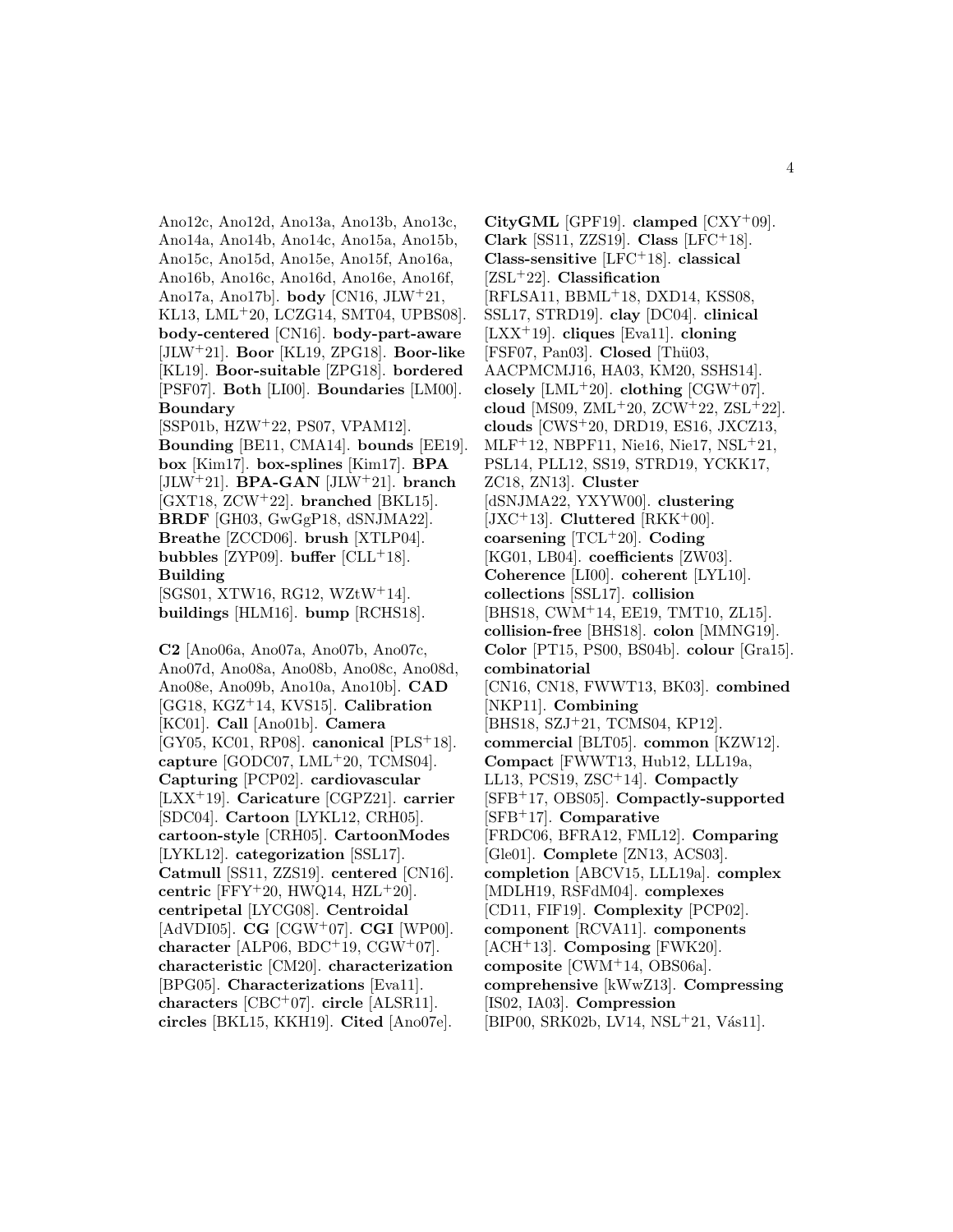**Compression-Based** [BIP00]. **Computation**  $[KM00, SLB<sup>+</sup>00, AACPMCMJ16, BWW<sup>+</sup>14,$ CW02, CM20, MKH<sup>+</sup>17, WXGZ20]. **Computational** [BB11, MYC17, HM13]. **Computer** [Jam09, LV03, AO03, DLP13, ZCCD06]. **Computing** [AFBB17, CXY<sup>+</sup>09, DGZ12, FIF19, HKM12, MP03, WJG02, ZC18, ZSC<sup>+</sup>14, JBK04, QHXC12]. **Concepts** [DRD19]. **condition** [CCS05]. **Conditions** [CL00]. **cones** [BGZ16]. **Conference** [LV03, SRK02a, Wyv03, MYC17]. **conformal** [LSA21, TH14, ZSJG14]. **Connected** [BBB11, NFU02, RCVA11]. **connected-component-labeling-based** [RCVA11]. **Connectivity** [KADS02, KG01, SDC04, ZS09]. **Conservative** [YG07]. **consistent** [LZY<sup>+</sup>14, YWL<sup>+</sup>19]. **Constant** [ACWK06]. **Constant-volume** [ACWK06]. **Constrained** [LBSP02, WZ14, YRZ18, ZW03]. **Constraint** [Gle01]. **Constraint-Based** [Gle01]. **constraints** [DQ05, HFSB14, KVS15, LB06]. **Constructing** [KZW12, TCH07]. **Construction** [SRK02b, BNR<sup>+</sup>17, KS02, KGZ<sup>+</sup>14, MK02]. **Constructive** [PASS01, SLF<sup>+</sup>18]. **contact** [KEK14]. **contacts** [RTKW15]. **Content** [JSS<sup>+</sup>14, Ano13f, FW16]. **Content-aware** [JSS<sup>+</sup>14]. **context** [LGG19]. **Continuous** [CWM<sup>+</sup>14, HQ12a, HQ12b, LM00, KEK14, RCG<sup>+</sup>09, ZL15]. **Contour** [BGLSS04, BMM<sup>+</sup>07]. **Contour-based** [BMM<sup>+</sup>07]. **Contours** [KSS00, SGHM00]. **contractible** [NPJ14]. **contraction** [JXC<sup>+</sup>13]. **control** [TKPR09, VSR12,  $ZZS19, ZML+20, ZLZ+22, ZCCD06$ . **controllable** [CGLX17, YL08]. **convergence** [BE11, MM19]. **Convex** [EKH01, SR00, BKL15, NPJ14, SZJ<sup>+</sup>21]. **convinced** [LLL<sup>+</sup>19b]. **Convolution**

 $[Hub12, SWHH15, ZSZ<sup>+</sup>20].$ **convolution-based** [SWHH15]. **Convolutional** [LZL16, GXT18,  $ZLS+20$ ,  $ZML+20$ ]. **Coordinate** [LS01, CN16]. **Coordinate-Invariant** [LS01]. **coordinates** [ZHM11]. **core** [LDD14, TMT10]. **corrector** [AD15]. **correspondence** [ZLW<sup>+</sup>14]. **correspondences** [BWW<sup>+</sup>14]. **Corrigendum** [BJM19, CYW04a, HQ12b]. **cost** [HLM16]. **cost-effective** [HLM16]. **coupled** [JXC<sup>+</sup>13]. **coupling** [LWZ<sup>+</sup>18]. **covering** [ME17]. **CPU** [NSL<sup>+</sup>21]. **crack** [IO09]. **Crease** [PSK<sup>+</sup>02]. **create** [BHS18]. **Creation** [Ros10]. **creative** [GLXJ14]. **Creature** [GLXJ14]. **cross** [LXZ14]. **crowd** [ACC14, YLG<sup>+</sup>20]. **crowds** [BHS18]. **Cubic** [CL00, BE11, CN16, LLH22, WJG02, ZK05]. **cubical** [CM20]. **cues** [CRH05, CH06, KZW12]. **culling** [YG07]. **Cumuliform** [ZML<sup>+</sup>20]. **curl** [SFCD21]. **Curvature** [PSK<sup>+</sup>02, SSHS14, BJK14, EE19, JYTM14, KWFH15, LR12]. **Curvature-based** [SSHS14]. **Curve** [Elb01, JXC<sup>+</sup>13, LXD19, CW02, VCT09, WWWM12]. **Curves** [EKH01, AACPMCMJ16, AH16, AMAS16, Far02, GS12, GC22, KM20, KEK14, LL13, LDZ<sup>+</sup>17, ME17, MK02, SSHS14, Thü03, WJG02, WG15, XWYY10, YZZ<sup>+</sup>10, ZZ14, tHV09. **Customization** [FW16]. **customized** [FWK20]. **cut** [PSF07]. **cut-graphs** [PSF07]. **cutaways** [dCBM<sup>+</sup>16]. **Cuts** [WZ14]. **cutting** [BGTG04, FML12]. **CVM** [MYC17]. **cyclides** [ZK15]. **cylinder** [AO03]. **cylinders** [BGZ16].

**D** [BAA18, CYW04a, BRC15, BIP00, BLT05, BC15, BBML<sup>+</sup>18, BS04b, CGPZ21, CVB09, CYW04b, CK00, CLL<sup>+</sup>18, CCL22, CWS<sup>+</sup>20, CL00, CMA14, DXD14, DRD19, DLP13, FWH13, FWC<sup>+</sup>19, FW16, FWK20, FCSF16, FGV<sup>+</sup>14, GWYN19, GXT18,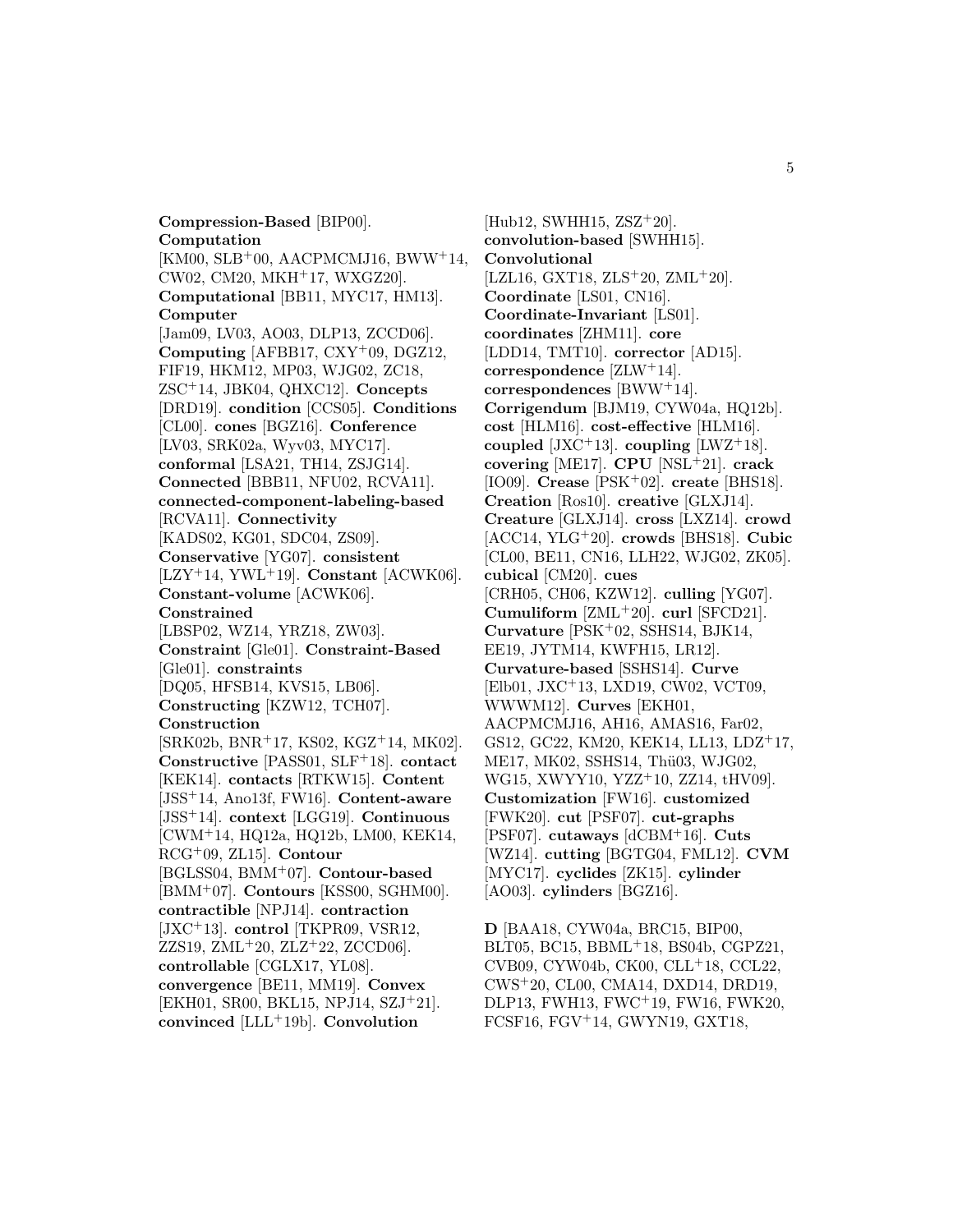GC22, GLXJ14, GCZZ18, HWQ14, HYZ<sup>+</sup>19, KS04, LSA21, LL13, LQJ<sup>+</sup>14, LJYL16,  $LXX$ <sup>+</sup>19, LZL16, LLW<sup>+</sup>18, LGG19, LCZG14, ME17, NKP11, OBS05, PS07, PLS<sup>+</sup>18, PBN<sup>+</sup>09, RG12, RFLSA11, RNDA13, SGHM00, SS19, SSL17, SRML09, SWW<sup>+</sup>14, TLGS05, TCH07, TCMS04, VPAM12, WLT14, WLAT14, WEY06, WTS17, WXZ<sup>+</sup>16, YWH<sup>+</sup>21, YL14, YLW<sup>+</sup>14, ZZZL13, ZXY<sup>+</sup>12, ZZLZ13, ZZZY13, ZbQC<sup>+</sup>19, ZLS<sup>+</sup>20, ZC18, ZSC<sup>+</sup>14, tHV09]. **D-objects** [PS07]. **D-rotations** [RFLSA11]. **Dagstuhl** [CDGH15, GHPW12]. **dashboard** [Tsc20]. **Data** [GKR02, OK07, PS00, YLW<sup>+</sup>19, ZLX<sup>+</sup>18, BBF<sup>+</sup>11, BLSZ20, FWWT13, GWHH18, HFSB14, KL14, KS04, KWFH15, KSS08, LL06, LB04, LDD14, MK05, MKB<sup>+</sup>16, OBS05, OBS06a, VS08, YG07, YL14]. **Data-driven** [YLW<sup>+</sup>19]. **Database** [dSNJMA22]. **datasets** [Kim13]. **decimation** [GMH<sup>+</sup>20]. **decision** [DXD14]. **Decomposing** [DMMP03]. **Decomposition** [RFLSA11, BBML<sup>+</sup>18, GWYN19, JBK04,  $JSL+20$ , TMT10, WSC<sup>+</sup>12. **decompression** [PD16]. **decorative** [Elb05]. **Deep** [CMLH19, BLSZ20, ZSL<sup>+</sup>22]. **DeepPipes** [CWS<sup>+</sup>20]. **Defeating** [PB20]. **defect** [CGAY13]. **defect-laden** [CGAY13]. **defined** [AWC06, DR03]. **Deformable** [BSB14, LKE00, BNR<sup>+</sup>17, CTL15, CBC<sup>+</sup>07, DQ04, KMBG09, NÇ10, SBA13, TMT10]. **Deformation** [TH14, AWC06, BDC<sup>+</sup>19, CGLX17, LB06, NSZ18, SWC<sup>+</sup>21, YGL<sup>+</sup>18, YLW<sup>+</sup>19]. **deformations** [DC04, LF04]. **deforming** [SOG09, WLTS15]. **degree** [ZW03]. **Delaunay** [GYH13]. **deleting** [Eva11]. **denoising** [LLL<sup>+</sup>19b, TH12, XHH<sup>+</sup>20, ZSL<sup>+</sup>22]. **dense** [ZN13]. **Dependant** [GKR02]. **dependency** [VBN11]. **deposition** [ZLRL19]. **depth** [CMLH19, LLL19a, SRML09]. **descent**

[CO20b]. **description** [CN18]. **descriptor**

[HLX<sup>+</sup>22, MPVF11]. **design** [DQ05, FCSF16, LZX<sup>+</sup>15, SWC<sup>+</sup>21, TTF04]. **design-preserving** [SWC<sup>+</sup>21]. **Detail** [EB17, TKPR09, KSH18, RCG<sup>+</sup>09, YXF14]. **Detail-preserving** [EB17, TKPR09]. **Detailed** [SJ12]. **Detection**  $[CGPZ21, PSK<sup>+</sup>02, CLL<sup>+</sup>18, CWM<sup>+</sup>14,$ FMW<sup>+</sup>22, JZLZ14, JXCZ13, LJYL16, SZJ<sup>+</sup>21, TMT10, Wu02, ZL15]. **Determination** [NC10]. determines [ZGLG12]. **Deterministic** [AO03]. **development** [ACS03]. **device** [CTAO20]. **devices** [Tsc20, WCHZ14]. **diagram** [CS18, KZW12]. **diagrams** [AdVDI05]. **diameter** [RNDA13]. **diameter-based** [RNDA13]. **diamond** [CN18]. **difference** [ZXY<sup>+</sup>12]. **difference-of-Gaussian**  $[ZXY^+12]$ . **different**  $[PBN^+09]$ . **Differential** [JYTM14, LXD19]. **differentiation** [GS12]. **Digital** [LM00, ML00, SR00, SDC04, AACPMCMJ16, Buz03, Eva11]. **DigitalSculpture** [MCQ05]. **Dimension** [CD11, And03, BBB11]. **Dimension-independent** [CD11]. **Dimensional** [SGS01, UCB13, BSMG05, BWW<sup>+</sup>14, GWHH18, KCM20, MS09, Thü03]. **dimensionality** [BLSZ20]. **dimensions** [BJM18, BJM19, DMMP03, Gol13]. **Direct** [Att14, JK02]. **directed** [CGW<sup>+</sup>07, SZJ<sup>+</sup>21]. **Direction** [VBN11]. **Direction-dependency** [VBN11]. **directional** [GWYN19, SLKL11, WS03]. **Dirichlet** [WZ14]. **discontinuous** [KMBG09]. **Discrete** [And03, LV03, TG13, ZGLG12, ALSR11, CSP20, FIF19, HQ12a,  $HQ12b, Thü03, VCT09, ZGZ<sup>+</sup>14$ . **Discretization** [CBK03, BTCH05]. **Displaced** [JK02]. **Display** [PS00]. **dissemination** [Ros10]. **dissimilarity** [LFC<sup>+</sup>18]. **dissipation** [HKL<sup>+</sup>15]. **Distance** [CS01, SBA13, BS04a, BBB11, CYW04a, CYW04b, CXY<sup>+</sup>09, ES16, HKM12, MS10,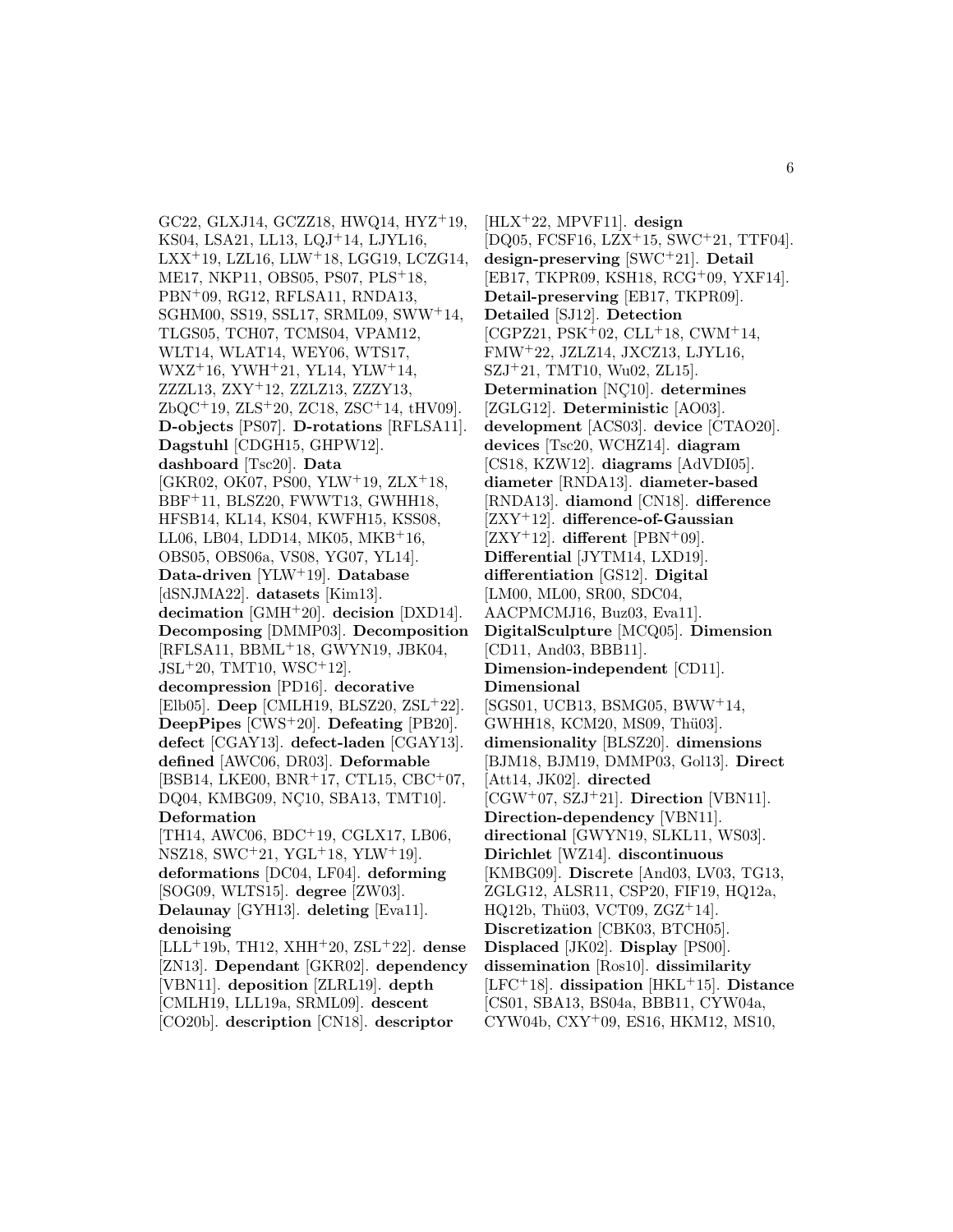$QHXC12$ , SWHH15, WXZ<sup>+</sup>16]. **distance-based** [BBB11]. **distances** [MS09]. **Distortion** [HJK02, NSZ18, SFCD21]. **distributed** [PB20, RW20]. **distribution** [ZLX<sup>+</sup>18]. **distributions** [MS09]. **DNA** [RG12]. **domain** [KZW12, SWYH18, WXRA07]. **domains** [BJM18, BJM19, ME17, WBOL07]. **dominant** [PSL14, Wu02]. **drawing** [WTS17]. **drawings** [LQJ<sup>+</sup>14, ZXY<sup>+</sup>12]. **driven** [CYW04a, CYW04b, YLW<sup>+</sup>19]. **drone** [LXH21]. **DS** [ZPG18]. **Dual** [Tau02a]. **due** [BTCH05]. **Dupin** [ZK15]. **Dynamic** [DQ05, GZL<sup>+</sup>20, SGHM00, ALP06, CH06,

GLY<sup>+</sup>17, GY05, MKB<sup>+</sup>16, SFCD21, VCT09, Vás11, WZL<sup>+</sup>03, Wu02, XHH<sup>+</sup>20, ZLX<sup>+</sup>18]. **dynamics** [DB21].

**ear** [SWW<sup>+</sup>14]. **easy** [ZCCD06]. **eddy** [WXN18]. **edges** [Eva11, NPJ14]. **Editing** [CO20a, Gle01, ACC14, CO20b, EB17, WXRA07, ZHM11]. **Editorial** [Ano01d, Ano01c, Ano05c, Ano05d, Ano06a, Ano06e, Ano07a, Ano07b, Ano07c, Ano07d, Ano08a, Ano08b, Ano08c, Ano08d, Ano08e, Ano09b, Ano10a, Ano10b, Ano10e, BAA18, MYC17, Ano02c, Ano02d, Ano03a, Ano03b, Ano03c, Ano03d, Ano04a, Ano04b, Ano04c, Ano04d, Ano04e, Ano04f, Ano05a, Ano05b, Ano05e, Ano05f, Ano06b, Ano06c, Ano06d, Ano09c, Ano09d, Ano09e, Ano09f, Ano09g, Ano10c, Ano10d, Ano11a, Ano11b, Ano11c, Ano11d, Ano11e, Ano12a, Ano12b, Ano12c, Ano12d, Ano13a, Ano13b, Ano13c, Ano14a, Ano14b, Ano14c, Ano15a, Ano15b, Ano15c, Ano15d, Ano15e, Ano15f, Ano16a, Ano16b, Ano16c, Ano16d, Ano16e, Ano16f, Ano17a, Ano17b]. **Effect** [KC01]. **effective** [HLM16, PSL14]. **effects** [KMP05, yKL11]. **efficiency** [HLM16]. **Efficient** [BDC<sup>+</sup>19, GK04, KG01, LJYL16, SLF<sup>+</sup>18, SLB<sup>+</sup>00, VPAM12, ZK08,  $ZXY^+12$ , ZLH13,  $ZGX^+18$ ,  $GLY^+17$ , SWC<sup>+</sup>21, ZCS<sup>+</sup>15, ZCW<sup>+</sup>22].

**eigenfunction** [LXZ14]. **eigenfunction-based** [LXZ14]. **elasticity** [NC10, PDA03]. **element** [NC10, WLTS15]. **elements** [BPG05, ITF06]. **Elimination** [BTCH05]. **ellipse** [SZJ<sup>+</sup>21]. **elliptical** [KCM20]. **embedding** [ZSJG14]. **EMD** [HWQ14]. **emotion** [MDLH19]. **Empirical** [WSC<sup>+</sup>12]. **enabled** [HLM16]. **Encapsulating** [GSS00]. **enclosing** [KL14]. **Encoding** [KADS02, CMLH19, FMW<sup>+</sup>22]. **energy** [HLM16, YLW<sup>+</sup>14]. **engineering** [KVS15, WTS17]. **Enhanced** [KS02, LQJ<sup>+</sup>14]. **enhancement** [YXF14]. **Enhancing** [LI00]. **enrichment** [STRD19]. **environment** [LHM06]. **equations** [LWH15]. **Equiareal** [YZC14]. **Error** [BVL02, GMH<sup>+</sup>20]. **Escher** [AT16]. **Estimating** [QY02, RKH05]. **Estimation** [PSK<sup>+</sup>02, WS03, LXZ14, LGG19, RP08, RNDA13]. **Euclidean** [AT16]. **Euler** [CM20]. **evacuation** [MDLH19]. **Evaluation** [Elb01, KL19, KM20, Kim17, PLS<sup>+</sup>18, RW20, SLF<sup>+</sup>18, Tsc20]. **Exact** [Far02, DLP13, ES16, ZLW<sup>+</sup>14]. **Example** [CMB<sup>+</sup>12, SMT04]. **example-based** [SMT04]. **Example-guided** [CMB<sup>+</sup>12]. **examples** [HXS09]. **exhaustive** [ALSR11]. **explicit** [SOG09]. **Exploration** [MJ16]. **ExploreTree** [YWZB17]. **exploring** [NF06]. **Explosion** [BY01]. **Exponent** [ZK01]. **expressive** [NF06]. **Extending** [Sta05, ZK05, ZK01]. **Extract** [LDZ<sup>+</sup>17]. **Extracting** [Nie16]. **Extraction** [BGZ16, FWH13, GWHH18, GK04, HXS09, JXC<sup>+</sup>13, LDD14, PLL12, VPAM12, WWWM12, YLW<sup>+</sup>14].

**fabrication** [YCKK17]. **FABRIK** [AL11].  $facade$  [JYD<sup>+</sup>16, WZtW<sup>+</sup>14]. **Face** [CGPZ21, FWH13, YWH<sup>+</sup>21, tHV09]. **Faces** [RKK<sup>+</sup>00]. **Facial** [FSF07, Pan03, WCHZ14, tHV09]. **fairing** [BJK14, LBM04]. **Families** [PSF07]. **Fast** [AACPMCMJ16, ES16, MIPS14, AL11,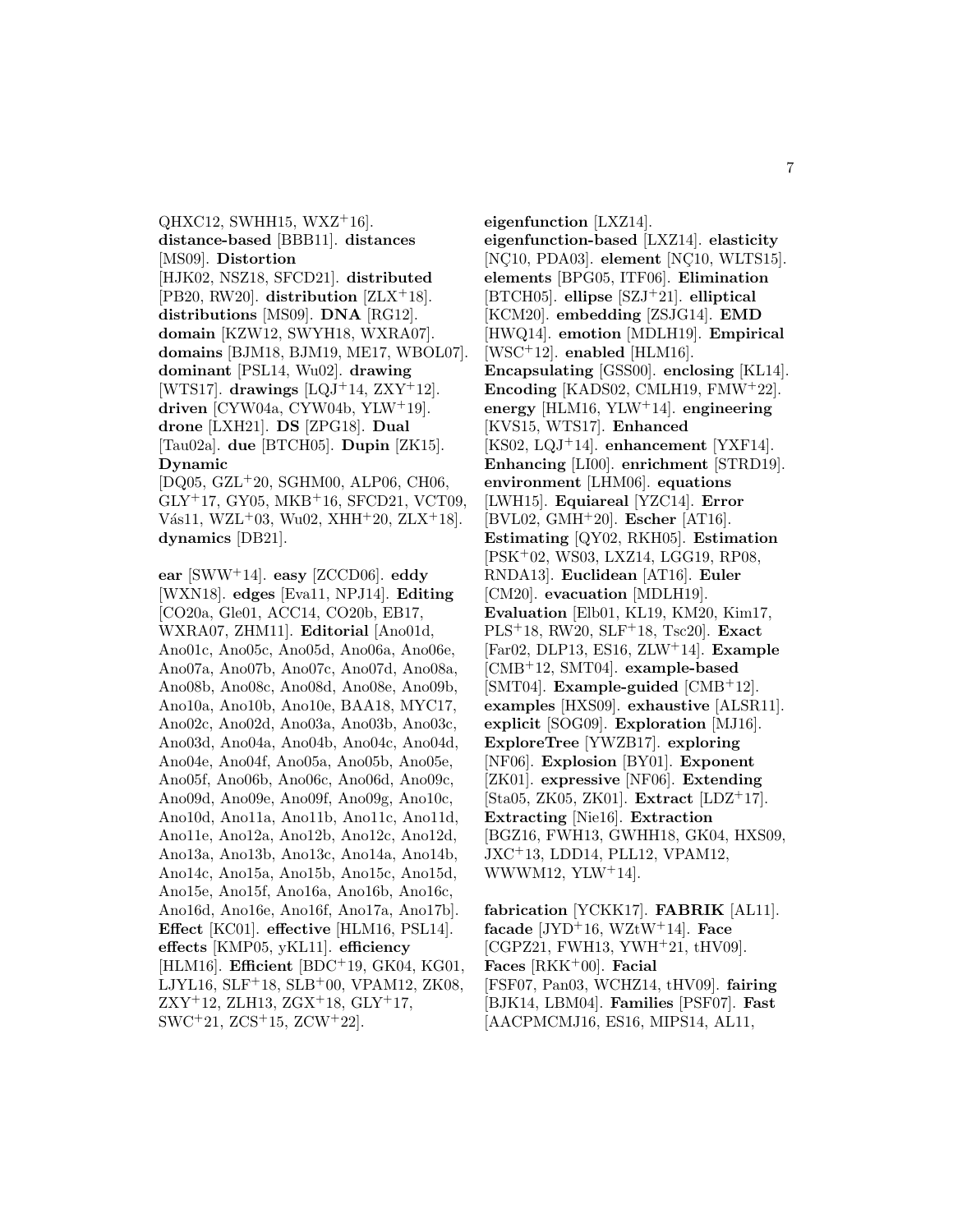HYYZ17, PD16, SZJ<sup>+</sup>21, ZL15]. **fat** [BE11]. **FBA** [FSF07]. **FCC** [Kim13]. **Feature**  $[GYH13, LLL<sup>+</sup>19b, CMLH19, FWH13,$ HWQ14, KS04, LDZ<sup>+</sup>17, Nie16, PLL12, WHHB12, XHH<sup>+</sup>20]. **feature-centric** [HWQ14]. **Feature-convinced** [LLL<sup>+</sup>19b]. **Feature-preserving** [GYH13, XHH<sup>+</sup>20]. **Features** [BMZB02, DIOV06, WLT14]. **FEM** [KMBG09]. **Few** [SGHM00, RTKW15]. **fewer** [OK07]. **field** [CAF09, CYW04a, CYW04b, GY05, LB04, LXZ14, WLAT14, WXZ<sup>+</sup>16]. **fields** [ABCV15, BS04a, BK03, QHXC12, TCMS04]. **Fifth** [MYC17]. **filleting** [Elb05]. **films** [kWwZ15]. **filter** [yKL11, Tsc20, ZL15]. **Filtering** [SO01]. **filters** [HSS15]. **Finite** [WBOL07, WLTS15, ITF06]. **fitting** [LXD19, MK02, WY11]. **flame** [ZLX<sup>+</sup>18]. **Flexible** [BH14, KMBG09, DLP13]. **flow** [LWZ<sup>+</sup>18, MKS<sup>+</sup>08, TCMS04, WBOL07, YWL<sup>+</sup>19, ZGZ<sup>+</sup>14]. **fluid** [LWZ<sup>+</sup>18, LWGP08, TKPR09]. **fluid-structure** [LWZ<sup>+</sup>18]. **fluids** [GZL<sup>+</sup>20]. **FoldedGI** [CLL<sup>+</sup>18]. **folding** [CLL<sup>+</sup>18]. **footage** [MR05]. **forces** [TG13]. **forests** [DXD14]. **Foreword** [Ano16g]. **form** [AGCA06, GC22, HXS09, KP12, KMP05, SMKE14, TL05]. **formation** [ZML<sup>+</sup>20, ZZC<sup>+</sup>21]. **forms** [KWFH15, PLS<sup>+</sup>18]. **Formulas** [GS12]. **Fourier** [WEY06]. **Fourier-interpolated** [WEY06]. **Fragmented** [YLL12, ZL14]. **frame**  $[CCJ+18]$ . **frames**  $[Far02]$ . **framework** [BGA05, BK03, MDLH19, TH12, VCT09, WXRA07, YLW<sup>+</sup>14, tHV09]. **Free** [KP12, AGCA06, BHS18, EE19, GWYN19, GC22, KMP05, SMKE14, TL05]. **Free-form** [KP12, AGCA06, GC22, KMP05, TL05]. **freeform** [KEK14]. **friction** [AD15]. **front** [TMT10]. **front-based** [TMT10]. **Full** [LML<sup>+</sup>20, UPBS08]. **Full-body** [LML<sup>+</sup>20, UPBS08]. **function** [PFV<sup>+</sup>11, RKH05, TTF04, TPFA21].

**function-based** [PFV<sup>+</sup>11]. **functional** [Elb05, Hao20, KZD<sup>+</sup>11, ZQ11]. **Functions** [CL00, ZK01, CFG06, FSF07, OBS06b, SWHH15]. **fundamental** [KWFH15]. **fused** [ZLRL19]. **fusion** [HLX<sup>+</sup>22, LXH21, ZZZL13]. **Futurist** [CH06]. **Fuzzy** [GSS00, NFU02]. **Fuzzy-connected** [NFU02].

**gaits** [FRDC06]. **Galerkin** [KMBG09]. **GAN** [JLW<sup>+</sup>21]. **garment** [SWC<sup>+</sup>21]. **gas** [GLY<sup>+</sup>17]. **Gaussian** [KWFH15, TL05, ZXY<sup>+</sup>12]. **General** [HKZM20, ZSZ<sup>+</sup>20]. **Generalization** [HMESI13, PPP19]. **Generalized** [ALSR11, Elb05, AO03]. **generated** [BHS18, WG15]. **Generating** [IO09, LLW<sup>+</sup>18]. **Generation** [ZXZ21, ZLRL19, HL21, Nie17, NSL<sup>+</sup>21, WXN18, ZMW<sup>+</sup>14, ZZLZ13, ZZZY13, ZbQC<sup>+</sup>19]. **generative** [JLW<sup>+</sup>21]. **generators** [CS18]. **Genetic** [QY02]. **genus** [PSF07]. **geodesic** [HYYZ17, QHXC12]. **Geometric** [CDGH15, EKK15, GHPW12, LXH21, Pet00, SSP01a, BBP18, CMLH19, DQ05, EB17, KEK14, KVS15, MS09, MMS<sup>+</sup>07, PBN<sup>+</sup>09, XWZ<sup>+</sup>15, YXF14, ZRZ21]. **geometrical** [kWwZ13]. **Geometrically** [DLP13]. **Geometry** [BRC15, BVL02, LV03, LL13, NSZ18, ZXZ21, Bay19, CLL<sup>+</sup>18, JYTM14, SLF<sup>+</sup>18, WXN18]. **Geometry-Based** [ZXZ21, NSZ18]. **gesture** [AWC06]. **gestures** [ZB05]. **Global** [BVL02, DC04, GWYN19, WLT14, WSZL13, YLW<sup>+</sup>14, ZLZ<sup>+</sup>22]. **global-optimal** [GWYN19]. **global-to-local** [ZLZ<sup>+</sup>22]. **Globally** [LZY<sup>+</sup>14]. **GMOD** [Ros10]. **good** [BO05, ZS09]. **GPGPU** [HZL<sup>+</sup>20]. **GPU** [BHS18, HKM12, Kim13, MKB<sup>+</sup>16]. **GPU-based** [MKB<sup>+</sup>16]. **GPU-generated** [BHS18]. **GPUs** [Kim17]. **gradient** [HvBK19, WXRA07, ZLH13]. **gradients** [BS04a]. **grammar** [GLXJ14]. **Graph** [NBPF11, RMCdST19, ZCW<sup>+</sup>22, HA03,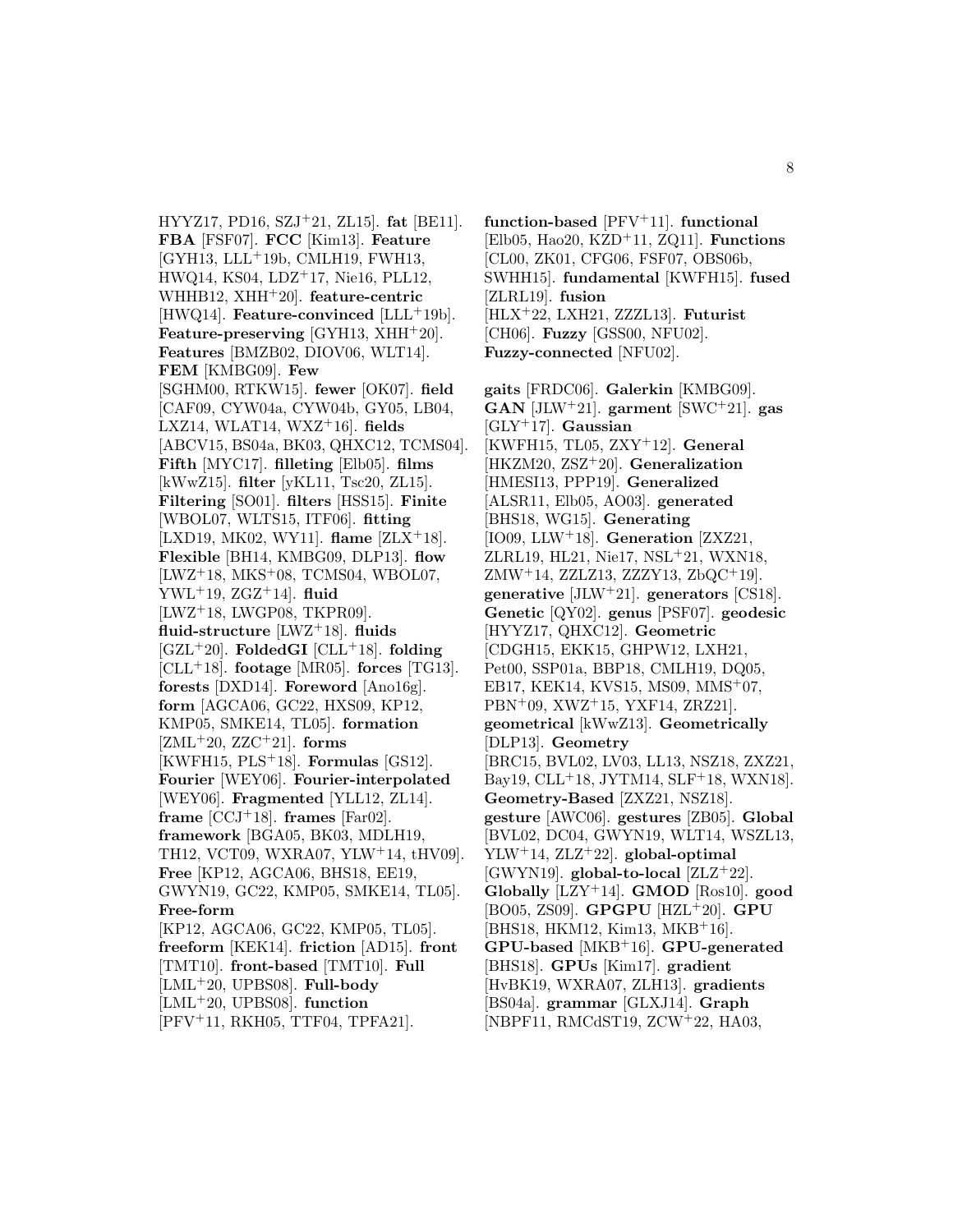HFH16, JXC<sup>+</sup>13, MLF<sup>+</sup>12, SZJ<sup>+</sup>21, YRZ18, ZL14, ZCW<sup>+</sup>22]. **Graph-based** [NBPF11, ZCW<sup>+</sup>22, ZL14]. **Graph-PBN** [ZCW<sup>+</sup>22]. **graphic** [BS04b, JFS11]. **Graphical** [BJM19, CYW04a, HQ12b, KB01, Ros10, YL14, KS00]. **Graphics** [Ano04g, BSW01, HB05, HCS03, KS00, SRK02a, HLM16, RC06]. **graphs** [PSF07, ZS09]. **greedy** [Bay19]. **Gregory** [FH12]. **grid** [CN16, CN18, CM20, IM06, KCM20, MS10, SLKL11]. **ground** [LHM06, RTKW15]. **grouping** [AT16]. **groups** [AT16, Kim17]. **growing** [Bay19]. **Guarantee** [ME17]. **guidance** [LXZ14]. **guided** [CMB<sup>+</sup>12, GCZZ18, HFH16,  $QSS^+19$ ,  $WXZ^+16$ ,  $ZDL^+11$ .

**Hair** [PCP02, YXYW00, CCL22, JSL<sup>+</sup>20]. **Hairstyle** [LK01]. **hairstyles** [CCL22]. **hairy** [FJP06, XTLP04]. **Harmonic** [HXS09, ZLS<sup>+</sup>20]. **Hausdorff** [CS01, HKM12]. **Head** [SGS01]. **heat** [GLY<sup>+</sup>17, YLL12, ZGLG12]. **heat-based** [GLY<sup>+</sup>17]. **height** [LXH21]. **heptadiagonal** [JSL<sup>+</sup>20]. **Heterogeneous** [HL21, TPFA21]. **hex** [HZW<sup>+</sup>22]. **Hexagonal** [SWYH18]. **hexahedral** [ITF06, IA03]. **Hierarchical** [KCD14, LV14, LKE00, DCL<sup>+</sup>08, HZL<sup>+</sup>20, JZLZ14]. **hierarchies** [JR09]. **high** [GZL<sup>+</sup>20, KZD<sup>+</sup>11, KSS08]. **high-precision** [KSS08]. **high-resolution** [KZD<sup>+</sup>11]. **high-speed** [GZL<sup>+</sup>20]. **highly**  $[CLL+18, DLP13]$ . **HMMs**  $[WZL+03]$ . **hodograph** [Far02, HFSB14]. **holes** [QHXC12]. **Hull** [EKH01, SZJ<sup>+</sup>21]. **Human** [FFY<sup>+</sup>20, JLW<sup>+</sup>21, KB01, RKK<sup>+</sup>00, DXD14, LL06, SMT04, TCMS04, ZCCD06]. **Human-centric** [FFY<sup>+</sup>20]. **Hybrid**  $[LXX<sup>+</sup>19, TPFA21, HLX<sup>+</sup>22, TCL<sup>+</sup>20].$ **HybridTree** [AGCA06]. **Hyper** [ZXZ21]. **Hyper-Relations** [ZXZ21]. **Hyperbolic** [CS01, XWYY10, ZK05]. **Hypervolume** [PASS01].

**i.e** [FGV<sup>+</sup>14]. **ICP** [SK21]. **II** [NPJ14]. **Image** [GCZZ18, LI00, LWG<sup>+</sup>21, BBF<sup>+</sup>11, BTCH05, CLL<sup>+</sup>18, DR03, GWHH18, KS02, LV03, NFU02, PT15, PS03, TL05, WLW06, ZMW<sup>+</sup>14, ZL14]. **image-based** [PT15, WLW06]. **Image-guided** [GCZZ18]. **Image-Space** [LI00]. **Imagery** [LV03]. **Images** [GW01, HKZM20, BSMG05, Bay19, BB11, CFG06, GK03, LXX<sup>+</sup>19, LGG19, NKP11, PBM<sup>+</sup>11, RKH05, TCH07, WS03, YLW<sup>+</sup>14]. **imaging** [KZD<sup>+</sup>11]. **immersive** [TCMS04]. **Implicit** [GA00, SK01, AGCA06, BGA05, BMM<sup>+</sup>07, MCQ05, TRS06, VCT09, ZQ11]. **Improved** [HWQ14, KL14, KP15a, GPF19, KKH19, LM12, MM19]. **incenter** [HMESI13]. **Incremental** [GA00, Buz03, KS02, SLF<sup>+</sup>18]. **independent** [AFSW03, CD11]. **Index** [Ano00a, Ano01a, Ano02g, Ano03e, Ano04h, Ano05g, Ano07f, Ano09a]. **Indexing** [SO01]. **Indoor** [GW01, FFY<sup>+</sup>20, LGG19, STRD19]. **infinite** [Hub12]. **informations** [PS03]. **Injectivity** [CL00]. **insect** [GODC07]. **inspired** [FCSF16]. **integrated** [KSS08]. **intent** [YWZB17]. **interacting** [LML<sup>+</sup>20]. **Interaction** [MKS<sup>+</sup>08, CL19, DXD14, GLY<sup>+</sup>17, JFS11, YWL<sup>+</sup>19]. **Interactive** [DC04, KSS08, LB06, LZX<sup>+</sup>15, YWZB17, dCBM<sup>+</sup>16, AD15, GVK06, KS02, LF04, MCQ05, NFU02]. **interest** [FWC<sup>+</sup>19]. **interface** [LF04]. **interference** [CLL<sup>+</sup>18, kWwZ15]. **interior** [HFH16, VSR12]. **International** [GP06, LV03, KB01, Wyv03]. **interpolated** [WEY06]. **Interpolating** [KS04]. **Interpolation** [GKR02, BGLSS04, BH14, EKK15, HFSB14, LLXW13, LLH22, OBS05, VSR12, XZWB06]. **interpolators** [SFB<sup>+</sup>17]. **interpolatory** [BFRA12]. **Interrogation** [Elb01, HS05]. **intersecting** [Att14]. **Intersection** [HHS<sup>+</sup>01]. **Intersections** [SDC04, JBK04, WJG02, ZZ14]. **Interval**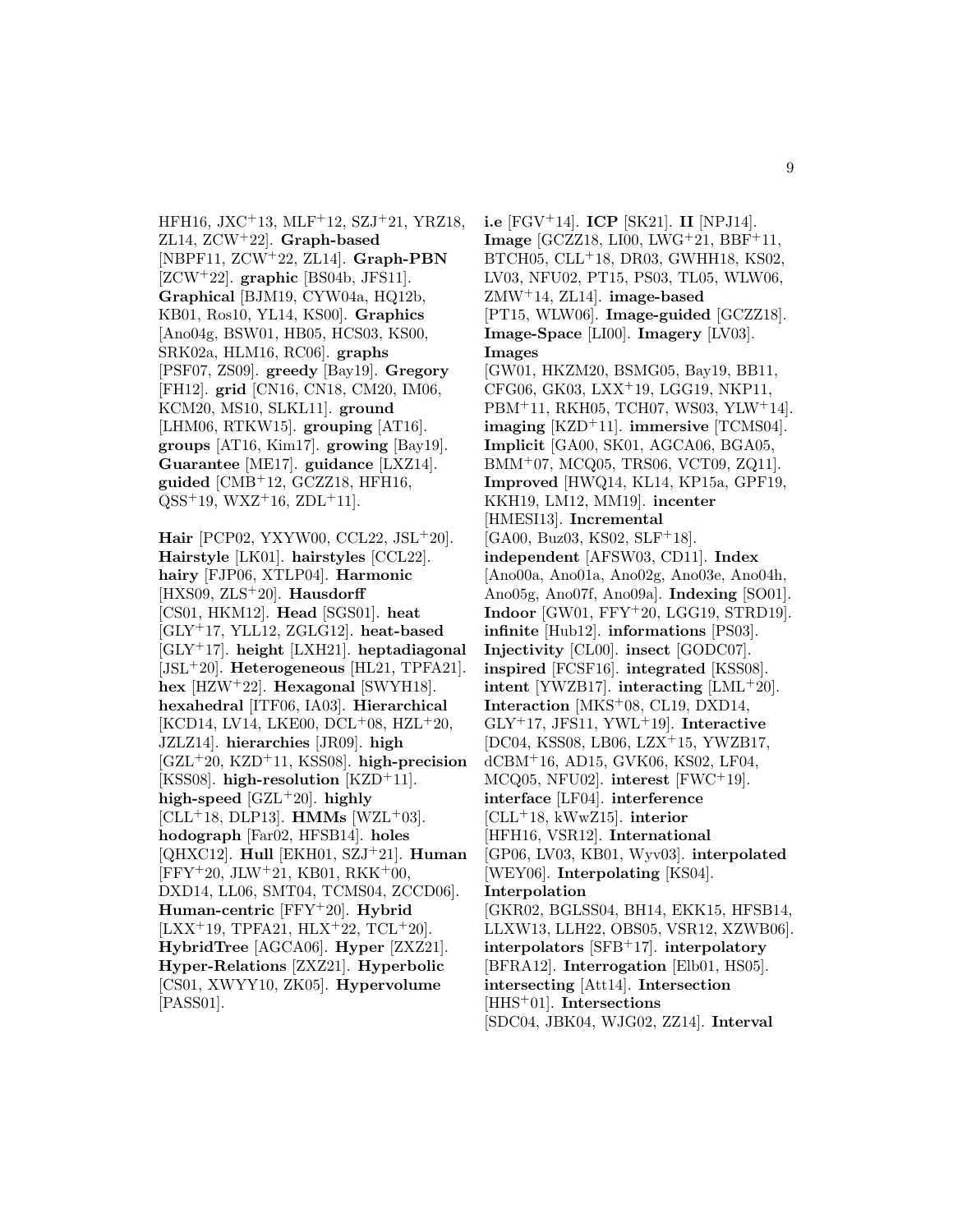[SSP01a]. **Intrinsic** [YRZ18, CYW04a, CYW04b, JXCZ13, QHXC12]. **Invariant** [LS01, AGH16, MPVF11]. **Inverse** [AL11, TGB00, UPBS08, OH06]. **invertible** [ITF06]. **investigation** [Tsc20]. **irregular** [VCT09]. **Iso** [LM00, LDD14]. **iso-surface** [LDD14]. **Iso-Surfaces** [LM00]. **Isogeometric** [NPJ14, BJM18, BJM19, MM19, TJ12, XLX<sup>+</sup>19]. **Isomap** [YL14]. **isometric** [BWW<sup>+</sup>14]. **isometries** [LSA21]. **isosurface** [Kim13]. **isosurfaces** [GK04, VS08]. **isotopic** [CCS05]. **isotropic** [AdVDI05]. **Issue** [Ano01b, BSW01, CNK01, CDGH15, GHPW12, HB05, KS00, KCOTW06, SCOG09, SRK02a, Tau02b, WP00, Wyv03, Ano06f, BAA18, GP06, HCS03, HM13, Jia16, KSM<sup>+</sup>06, MYC17, PS05]. **Isthmus** [BC15]. **iteration** [HKM12, NKP11]. **iteration-by-iteration** [NKP11]. **iterative** [AD15, AL11, Nie16].

**Jacobi** [LLH22]. **Jacobi-PIA** [LLH22]. **Jacobian** [CO20b]. **Jacobians** [TG13]. **January** [Ano20a, Ano21a, Ano22a]. **July** [Ano20b, Ano21b].

**kernel** [WZL<sup>+</sup>03, ZGLG12]. **kernel-based** [WZL<sup>+</sup>03]. **kernels** [Hub12, YLL12]. **key** [YGL<sup>+</sup>18]. **keyframe** [TM07]. **Kinematics** [AL11, TGB00, OH06, UPBS08]. **kinetic** [AD15]. **Knitted** [KAD<sup>+</sup>21].

**labeling** [CMLH19, GCZZ18, RCVA11]. **labelling** [LCZG14]. **laden** [CGAY13]. **lag** [PB20]. **Laguerre** [CS18]. **Landmark** [CGPZ21, ZLW<sup>+</sup>14]. **landmarks** [LCZG14]. **lane** [KS02]. **Laplacian** [LV14, ZHM11]. **Laplacian-based** [LV14]. **Large** [PSK<sup>+</sup>02, RW20, Tau02b, WXN18, KL14, LXTJ16]. **Large-eddy** [WXN18]. **Large-scale** [RW20, LXTJ16]. **laser** [SRML09]. **Layer** [GY01]. **Layer-Based** [GY01]. **Layered** [QSS<sup>+</sup>19, GH03]. **Layout**

[ZXZ21, BBM<sup>+</sup>17]. **Layouts** [HKZM20, JYD<sup>+</sup>16]. **leaf** [QSS<sup>+</sup>19]. **Learning**  $[CWS^+20, FWC^+19, SWC^+21,$ WZL<sup>+</sup>03, YWH<sup>+</sup>21, CSJ13, HLX<sup>+</sup>22, LXH21, YWZB17,  $ZCW^+22$ ,  $ZSL^+22$ ]. **learning-based** [ZSL<sup>+</sup>22]. **Learnt** [OH06]. **leaves** [SFCD21]. **Legendre** [SLB<sup>+</sup>00]. **length** [HFSB14]. **level** [CCL22, EB17, HLX<sup>+</sup>22, RCG<sup>+</sup>09, WXN18]. **level-of-detail** [RCG<sup>+</sup>09]. **library** [PBN<sup>+</sup>09]. **LiDAR** [ZN13]. **light** [CAF09, LB04, WS03]. **light-field** [CAF09]. **Lightweighting** [LXTJ16]. **like** [BNR<sup>+</sup>17, KL19, ZLRL19]. **limb** [ZB05]. **Limbs** [TGB00]. **Line** [SMKE14, ZZLZ13, CAF09, LQJ<sup>+</sup>14, WHHB12, ZXY<sup>+</sup>12. **Line-based** [ZZLZ13]. **line-space** [CAF09]. **linear** [And03, BHS18, BS04b, Buz03, LXD19, PDA03]. **lines** [Buz03, FCSF16, JYTM14, Nie16, RL13]. **Liquid** [CL19, GLY<sup>+</sup>17]. **Liquid-solid** [CL19]. **LIR** [LWH15]. **List** [Ano02f, Ano03f, Ano04i, Ano05h, Ano06g, Ano07g, Ano15g]. **live** [ZB05]. **local** [DC04, MPVF11, SWW<sup>+</sup>14, WY11, WLT14, WHHB12, ZLZ<sup>+</sup>22]. **Localized**  $[CO20a, CO20b]$ . **Locating**  $[RKK^+00]$ . **location** [LM12]. **logging** [MR05]. **looking** [ME17, RP08]. **loop** [SS11]. **lossless** [CMA14]. **low** [BWW<sup>+</sup>14]. **low-dimensional** [BWW<sup>+</sup>14]. **Lumen**  $[SGHM00]$ .  $lumped$   $[NC10]$ .

**machine** [BGTG04]. **made** [JWL12]. **magnetic** [KZD<sup>+</sup>11]. **making** [WMR<sup>+</sup>14]. **man** [JWL12]. **man-made** [JWL12]. **management** [HLM16]. **Manifold** [GHQ06, Gus07, KADS02, ACS03, DMMP03, GK04, SWW<sup>+</sup>14]. **Manifold-based** [Gus07]. **manifolds** [HQ12a, HQ12b]. **manipulation** [JSZ<sup>+</sup>21, SMT04]. **Manipulators** [CO20a]. **manufacturing** [GC22]. **map** [KS02, WXGZ20, YZ20]. **Mapping**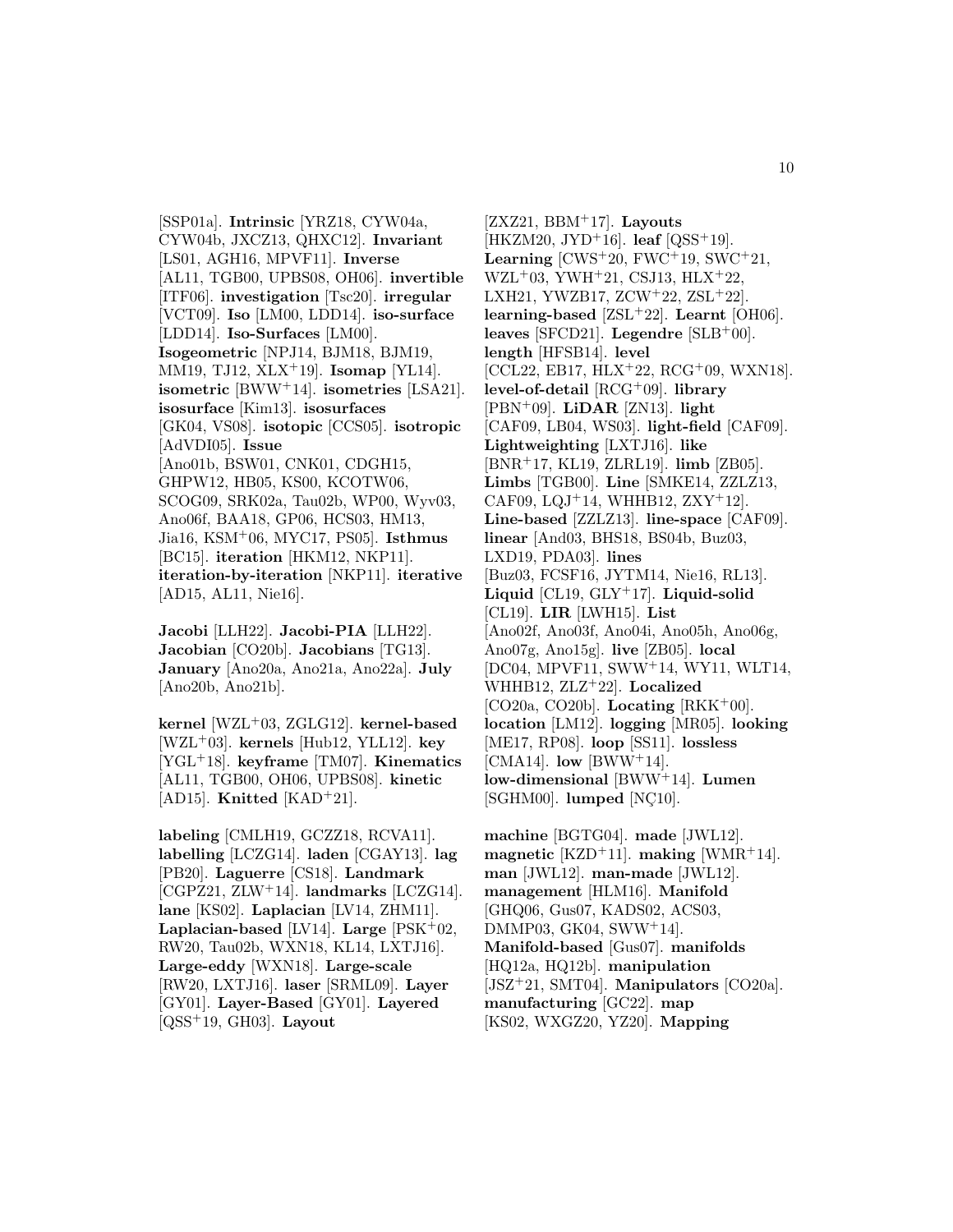[BIP00, IS02, KCM20, AFSW03, CMLH19, JSS<sup>+</sup>14, LXH21, MLC<sup>+</sup>17, RCHS18]. **mapping-independent** [AFSW03]. **maps** [DR03, FWWT13, KS04, LLL19a, PT15, PY08]. **March** [Ano20c, Ano21c, Ano22b]. **marching** [OK07]. **Masking**  $[RCG^+09]$ . **Mason** [WR05]. **mass** [JSL<sup>+</sup>20, MLC<sup>+</sup>17, MMNG19, NC10, dSGA15<sup>]</sup>. mass-spring [NC10, dSGA15]. massive [DRD19, ES16, BAA18]. **MAT** [BRC15]. **matching** [BSB14, DIOV06, FWH13, HFH16, KMP05, WTS17, tHV09]. **material** [LWZ<sup>+</sup>18, MJ16]. **matrices** [EKK15]. **matrix** [AFBB17]. **matting** [LYL10]. **May** [Ano20d, Ano21d, Ano22c]. **MCCD** [TMT10]. **means** [CFG06]. **measure** [BBML<sup>+</sup>18, ZRZ21]. **measurement** [TH14]. **measures** [DGZ12, NSZ18]. **mechanical** [DLP13]. **Media** [MYC17, HM13]. **Medial** [CS01, BJK14, CL05, ZC18, ZSC<sup>+</sup>14]. **merge** [DR03]. **Mesh** [BVL02, JZLZ14, KG01, Tau02a, WSZL13, ACS03, ACH<sup>+</sup>13, ABCV15, BPG05, FML12, FWWT13, FWX<sup>+</sup>18, GYH13, GXT18, HDL16, LLL<sup>+</sup>19b, LLXW13, LLW<sup>+</sup>18, LVM04, MBH<sup>+</sup>12, MPVF11, TCL<sup>+</sup>20, TH12, Vás11, WY11, WLAT14, XHH<sup>+</sup>20, YLW<sup>+</sup>19, ZHM11, ZZLZ13, ZZZY13]. **Meshes** [IS02, KADS02, LBSP02, PSK<sup>+</sup>02, SRK02b, Tau02b, AGCA06, Att14, BGTG04, BH14, DCL<sup>+</sup>08, GMH<sup>+</sup>20, HvBK19,  $HZW^+22$ , IA03, LBM04, LDZ<sup>+</sup>17, LV14, MM19, PSF07, QHXC12, RCG<sup>+</sup>09, SS19, She03, SBA13, SLF<sup>+</sup>18, UCB13]. **meshing** [BO05, OBS06a, PSL14, ZSJG14]. **Meshless** [MMS<sup>+</sup>07, SOG09]. **meta** [FW16]. **meta-scenes** [FW16]. **metamorphosis** [CYW04a, CYW04b, WXZ<sup>+</sup>16]. **Method** [LBSP02, SO01, SLB<sup>+</sup>00, CMA14, Eva11, PSL14, WZtW<sup>+</sup>14, Wu02, YL14, ZCS<sup>+</sup>15. **Methods** [Gle01, NF06, KZD<sup>+</sup>11, MK05]. **metric** [FWX<sup>+</sup>18, GMH<sup>+</sup>20, Gra15, LFC<sup>+</sup>18, ZGLG12]. **metrics** [BBM<sup>+</sup>17, FFY<sup>+</sup>20]. **Mexican**

[HQ12b, HQ12a]. **micro** [Tsc20]. **micro-filter** [Tsc20]. **Microfacet** [kWwZ15, GwGgP18]. **Microfacet-based** [kWwZ15]. **microstructures** [PFV<sup>+</sup>11]. **Minimal** [GK03, ACS03, BGZ16, HL21, RL13, SDC04]. **minimising** [BKC15]. **Minimizing** [HJK02, Far02]. **minimum** [CXY<sup>+</sup>09, KL14]. **Minkowski** [MKH<sup>+</sup>17, MP03, PS07, VM06]. **mirroring** [TLGS05]. **Mixing** [AGCA06]. **mixture** [WZ14]. **mixtures** [LWGP08]. **MLS** [WHHB12]. **mobile** [Tsc20, WCHZ14]. **modal** [LYKL12]. **mode** [WSC<sup>+</sup>12]. **Model** [CGPZ21, GSS00, SSP01b, YXYW00, ZCCD06, And03, AO03, BS04b, DQ04,  $FGV<sup>+</sup>14, GLY<sup>+</sup>17, GZL<sup>+</sup>20, GWHH18,$ GH03, GCZZ18, GwGgP18, KGZ<sup>+</sup>14, LSA21, LWGP08, LYCG08, LGG19, QSS<sup>+</sup>19, TCH07, WLT14, WZtW<sup>+</sup>14, WTS17, ZWSH14]. **ModelCamera** [PBSM06]. **modelers** [ACS03]. **Modeling** [Ano01b, BY01, CNK01, EPB05, FJP06, GP06, Gol13, KAD<sup>+</sup>21, KB01, LK01, PASS01, Wyv03, ZK01, AGCA06, ACWK06, AD15, BGA05, BB11, CCL22, DLP13, GLXJ14, HWQ14, JSZ<sup>+</sup>21, LXX<sup>+</sup>19, MCQ05, SFB<sup>+</sup>17, XWZ<sup>+</sup>15, XLX<sup>+</sup>19, YWZB17, YLG<sup>+</sup>20, YLL12, CDGH15, GHPW12]. **Modelling** [LVM04, PFV<sup>+</sup>11, PBN<sup>+</sup>09, ZLRL19]. **Models** [BJM19, CYW04a, GS01, HQ12b, SSP01a, SGS01, BNR<sup>+</sup>17, BGA05, BMM<sup>+</sup>07, CVB09, CWM<sup>+</sup>14, GPF19, GG18, JWL12, KMBG09, KVS15, LQJ+14, LLW+18, MKS+08, NC10, Ros10, TMT10, VM06, WZ14, ZGLP12, dSGA15, BAA18, KS00, KB01]. **modified** [ZGLP12]. **molecular** [MKB<sup>+</sup>16, RG12]. **Moments** [SLB<sup>+</sup>00]. **Momentum** [ALP06]. **Momentum-based** [ALP06]. **monocular** [YLW<sup>+</sup>14]. **monsters** [GLXJ14]. **Morphing** [GY01, BGA05]. **Morphological** [KM20, WR05]. **Morse** [CD11, FIF19, HDL16]. **Most** [Ano07e].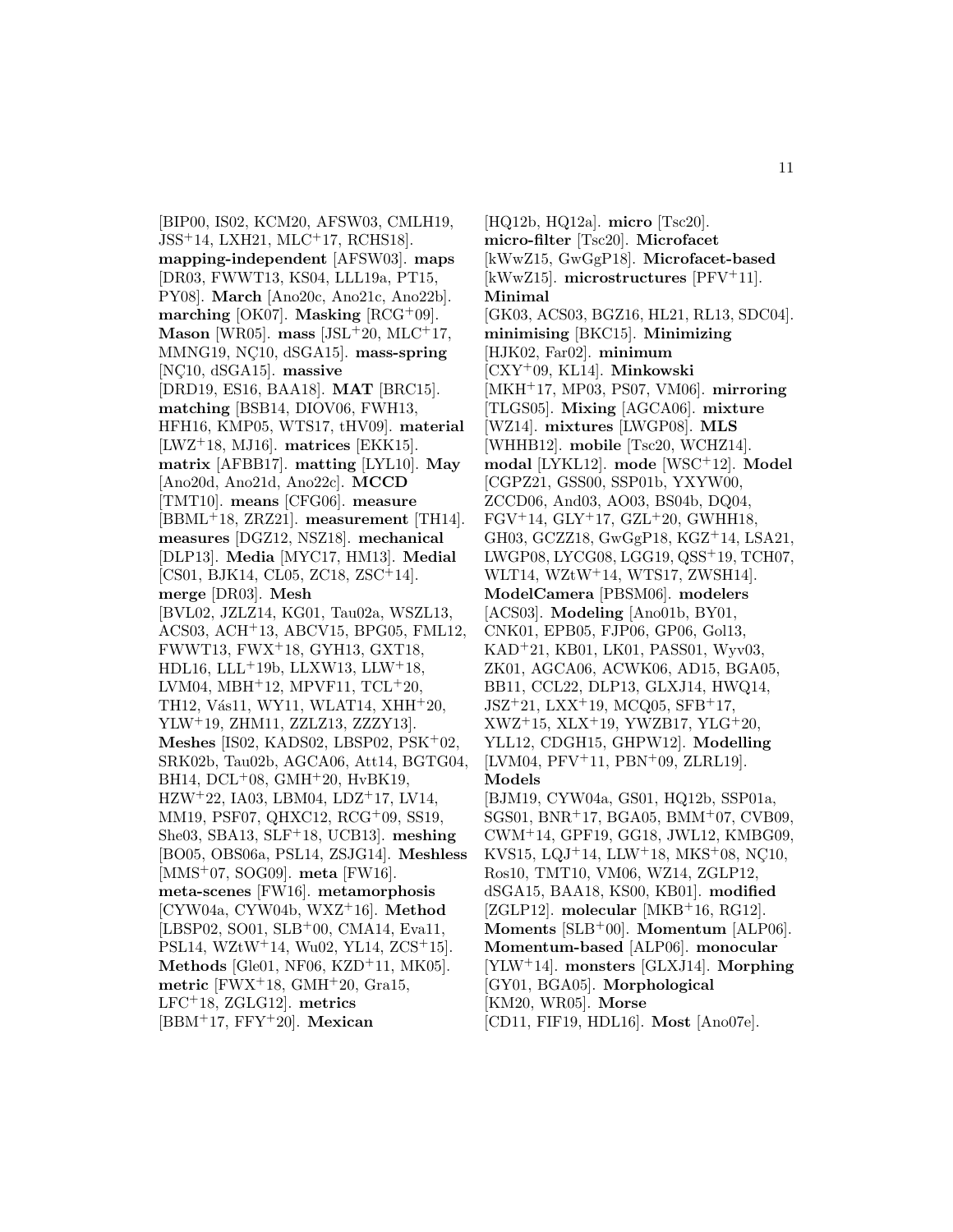**Motion** [Gle01, LS01, MBH<sup>+</sup>12, PCP02, RTKW15, ALP06, CRH05, CH06, FSF07, GODC07, JLW<sup>+</sup>21, KL17, KEK14, LB06, LL06, LML<sup>+</sup>20, Pan03, PY08, TCMS04, ZWSH14, ZB05, ZS09]. **Motion-based** [MBH<sup>+</sup>12]. **Motions** [HJK02, KL13]. **moulding** [BRC15]. **moving** [ACH<sup>+</sup>13, WG19]. **MPEG** [FSF07]. **MPEG-4** [FSF07]. **MPU** [BMM<sup>+</sup>07]. **Multi**

[HLX<sup>+</sup>22, PLL12, TMT10, YXF14, CTAO20, GWYN19, GXT18, GWHH18, KP15a, MJ16, Sta05, TRS06, ZLZ<sup>+</sup>22, ZZC<sup>+</sup>21]. **multi-branch** [GXT18]. **Multi-core** [TMT10]. **multi-device** [CTAO20]. **multi-dimensional** [GWHH18]. **multi-directional** [GWYN19]. **multi-level** [HLX<sup>+</sup>22]. **multi-material** [MJ16]. **Multi-scale** [HLX<sup>+</sup>22, PLL12, YXF14, Sta05, TRS06]. **multi-style** [ZLZ<sup>+</sup>22]. **multi-surface**

[KP15a]. **multi-UAV** [ZZC<sup>+</sup>21]. **multilayer** [kWwZ15]. **multilevel** [OBS05]. **multiple** [BSMG05, GMH<sup>+</sup>20, LML<sup>+</sup>20, SH05, WS03, ZQ11]. **Multiresolution** [AMAS16, BBF<sup>+</sup>11, BMZB02, LS01, PD16, HSS15, UCB13]. **Multiscale** [FWH13]. **multiview** [GCZZ18, STRD19, YCKK17].

**n** [And03]. **naive** [Buz03]. **Natural** [FCSF16, LK01, Sta05]. **navigation** [LXH21]. **Near** [GWYN19, KADS02]. **Near-Optimal** [KADS02]. **neighborhood** [MLF<sup>+</sup>12]. **Net** [FMW<sup>+</sup>22, LXH21]. **Network**

[LWG<sup>+</sup>21, FMW<sup>+</sup>22, HYZ<sup>+</sup>19, HLX<sup>+</sup>22, PB20, RMCdST19, ZML<sup>+</sup>20, ZCW<sup>+</sup>22]. **network-distributed** [PB20]. **Networks** [LZL16, BLSZ20, GXT18, HLM16, JLW<sup>+</sup>21, PPP19, SJ12, ZLS<sup>+</sup>20]. **neural** [BLSZ20, GXT18, ZLS<sup>+</sup>20, ZML<sup>+</sup>20]. **Ninth** [SRK02a]. **Noise** [KC01, SRML09, HvBK19, MIPS14, YL08].

**Noisy** [GW01, HvBK19, PSK<sup>+</sup>02, LDZ<sup>+</sup>17].

**Non** [PDA03, BNR<sup>+</sup>17, BS04a, DMMP03, GK03, MPVF11, NPJ14, PLS<sup>+</sup>18, SLF<sup>+</sup>18, WMR<sup>+</sup>14, ZCS<sup>+</sup>15, ZL15, ZZS19]. **non-convex** [NPJ14]. **non-incremental** [SLF<sup>+</sup>18]. **Non-linear** [PDA03]. **non-local** [MPVF11]. **non-manifold** [DMMP03]. **non-penetration** [ZL15]. **non-photorealistic** [WMR<sup>+</sup>14]. **non-rigid** [PLS<sup>+</sup>18, ZCS<sup>+</sup>15]. **non-simple** [GK03]. **non-stationary** [BNR<sup>+</sup>17, ZZS19]. **non-vanishing** [BS04a]. **nonhomogeneous** [LXD19]. **Nonlinear** [CGPZ21]. **NonSelf** [KM00]. **NonSelf-Occluding** [KM00]. **Nontriangular** [KG01]. **norm** [ZW03]. **Normal**  $[JSZ+21, PSK+02, NSL+21, TH12, ZQ11].$ **Note** [Ano02e, Ano13d]. **Notes** [LR12]. **Novel** [HZL<sup>+</sup>20, LBSP02, SK01, WLAT14]. **November** [Ano19, Ano20e, Ano21e].

**nucleotides** [RG12]. **numerical** [HKM12, HKL<sup>+</sup>15]. **NURBS** [HKM12, KP12, YZC14].

**Object** [LI00, ZbQC<sup>+</sup>19, LV03]. **Object-** [LI00]. **Objects** [ZXZ21, And03, BS04b, BBB11, BB11, CTL15, CMA14, DMMP03, KMP05, LYKL12, NC10, PS07, RNDA13, SOG09, TLGS05, TPFA21]. **obstacles** [LHM06]. **Occluding** [KM00]. **occlusion** [BTCH05, YG07]. **OCTOR** [JR09]. **Octree** [ZZZL13, STRD19, XTW16, ZLRL19]. **Octree-based** [ZZZL13, STRD19]. **octrees** [VS08]. **oil** [dCBM<sup>+</sup>16]. **One** [Eva11]. **Online** [SSL17, YWZB17]. **operations** [Elb05, EKK15]. **operators** [ACS03]. **optical** [IM06]. **optics** [kWwZ13]. **Optimal** [ACC14, KADS02, Sbe00, AACPMCMJ16, DB21, GWYN19, KMP05, MLC<sup>+</sup>17, MMNG19, PD16, ZGX<sup>+</sup>18]. **optimisation** [LM12]. **Optimised** [Vás11]. **Optimization** [BVL02, GKR02, MK05, CCJ<sup>+</sup>18, HZW<sup>+</sup>22, TL05, YLW<sup>+</sup>14, YLW<sup>+</sup>19, ZL14, dSGA15]. **Optimizing** [BBM<sup>+</sup>17]. **optimum** [WY11]. **orders** [CBK03]. **organizing** [KS04].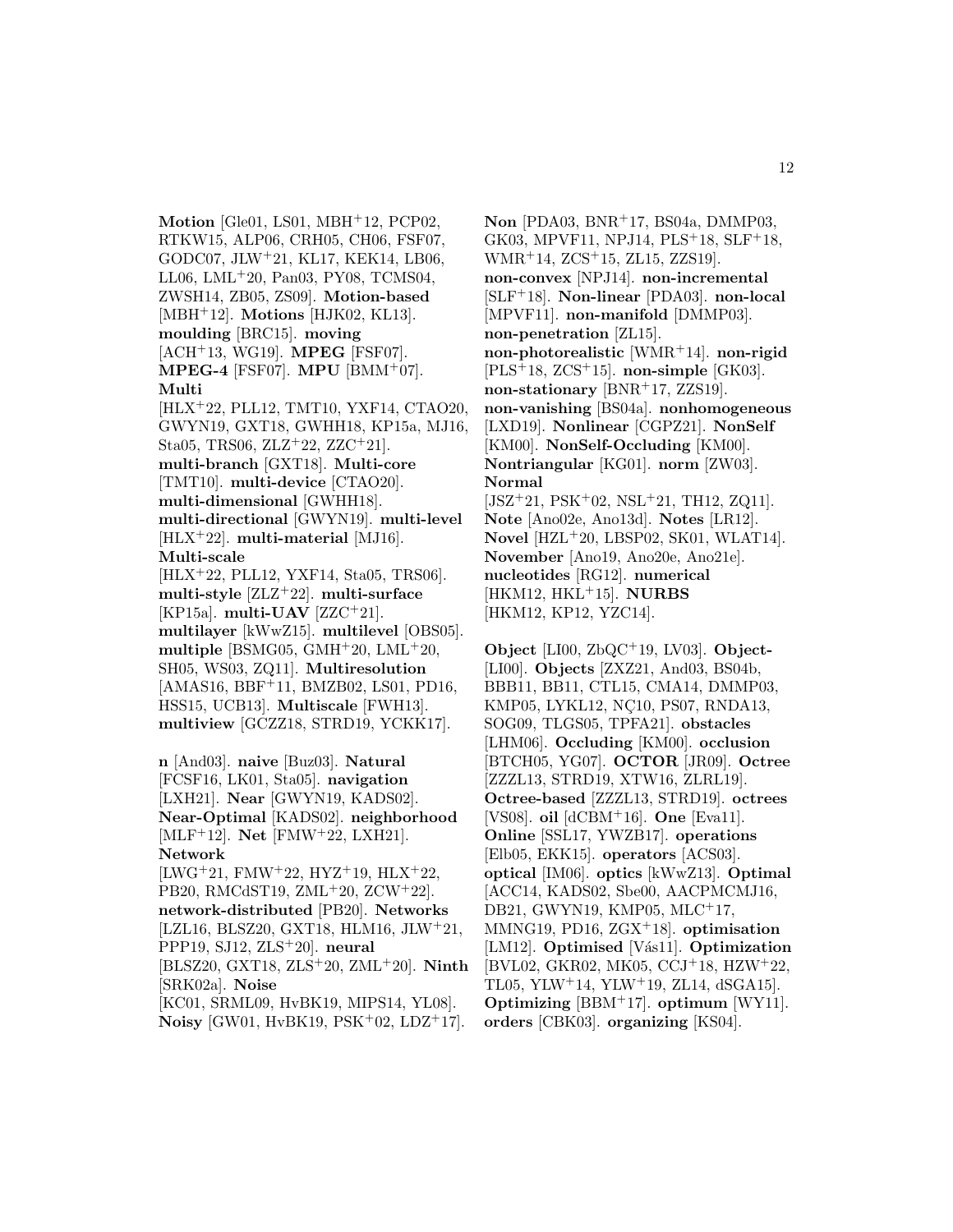#### **orientation**

[DB21, JWL12, LZL16, XTW16]. **Oriented** [KAD<sup>+</sup>21, CCJ<sup>+</sup>18, STRD19]. **ornaments** [AT16]. **orthogonal** [CMA14, MPV13, VPAM12]. **Orthogonality** [LSA21]. **Out-of-core** [LDD14]. **overview** [PPP19].

#### **Pacific**

[SRK02a, Ano04g, BSW01, HCS03, KS00]. **Painterly** [PY08, XTLP04]. **painting** [FGV<sup>+</sup>14, LF04]. **pants** [HDL16]. **Paper** [Ano07e]. **Papers** [Ano01b, CDGH15, GHPW12]. **Parallel**  $[TCL+20, BC15, CLL+18, ZCW+22, SBA13].$ **parameter** [XWYY10, ZLS<sup>+</sup>20, ZML<sup>+</sup>20]. **parameter-predicting** [ZML<sup>+</sup>20]. **parameterization** [ALP06, LXZ14, YRZ18, dSGA15]. **parameterizations** [TJ12, YZC14]. **Parameters** [KC01, QY02, CYW04a, CYW04b, NÇ10]. **Parametric** [CGPZ21, AFSW03, JYTM14, ZQ11]. **parametrization** [WLL14]. **part** [JLW<sup>+</sup>21, NPJ14]. **partial** [BWW<sup>+</sup>14, KMP05]. **particle** [GZL<sup>+</sup>20, GG18]. **partition** [OBS06b, TRS06]. **Partitioning** [KM00, GZL<sup>+</sup>20, LWH15, TL05]. **partitions** [KCD14]. **parts** [BBML<sup>+</sup>18, GC22]. **passive** [BS04b]. **patch** [BJM18, BJM19, BSB14, CMLH19]. **patch-wise** [BSB14]. **path** [DGZ12, KS02]. **paths** [BHS18, EE19, HYYZ17]. **patient** [LXX<sup>+</sup>19]. **patient-specific** [LXX<sup>+</sup>19]. **pattern** [JR09]. **patterns** [IO09, TLGS05]. **PBN** [ZCW<sup>+</sup>22]. **PCI** [LXX<sup>+</sup>19]. **PDE** [DQ05]. **PDE-based** [DQ05]. **PDQ** [SBA13]. **pedestrian** [WXN18]. **pedestrian-level** [WXN18]. **pedestrians** [ST07]. **penetration** [ZL15]. **pentahedron** [LYCG08]. **people** [SH05]. **Perception** [ZWSH14]. **Perception-based** [ZWSH14].

**perfecting** [KVS15]. **performance** [RW20, TM07, UPBS08]. **performance-based** [TM07]. **periodic** [HL21]. **periodicity** [SDC04]. **Perpendicular** [ALSR11]. **personalized** [CSJ13]. **persons** [LML<sup>+</sup>20]. **perspective** [Gol13]. **perturbation** [OK07]. **Perturbing** [ZW03]. **PG** [SRK02a]. **PG2004** [KCOTW06]. **phantoms** [AO03]. **phase** [GLY<sup>+</sup>17, MKS<sup>+</sup>08]. **photo** [WSCO<sup>+</sup>12]. **photographs** [WMR<sup>+</sup>14]. **photometric** [WMR<sup>+</sup>14]. **photorealistic** [WMR<sup>+</sup>14]. **PHT** [KXCD15]. **PHT-splines** [KXCD15]. **physical** [DQ05]. **Physically** [CBC<sup>+</sup>07]. **Physics** [BY01, BDC<sup>+</sup>19, DLP13, PB20]. **Physics-Based** [BY01, BDC<sup>+</sup>19, DLP13]. **PIA** [LLH22]. **Pick** [CSP20]. **Piecewise** [CCF01, SRK02b, CXC14]. **pipeline** [CTAO20]. **pipelines** [CWS<sup>+</sup>20]. **planar** [AACPMCMJ16, CW02, KM20, KEK14, SSHS14, ZSZ<sup>+</sup>20]. **Plane** [EKH01, LHM06, WJG02]. **planes** [Buz03]. **plant** [PBN<sup>+</sup>09, SFCD21, WTS17]. **PlantGL** [PBN<sup>+</sup>09]. **plants** [FJP06]. **Plateau** [Hao20]. **plots** [KCM20]. **Point** [KP15b, ZSL<sup>+</sup>22, AGCA06, BGZ16, CMLH19, CGAY13, CXY<sup>+</sup>09, CWS<sup>+</sup>20, DRD19, ES16, JXCZ13, MLF<sup>+</sup>12, MS09, NBPF11, Nie16, Nie17, NSL<sup>+</sup>21, PSL14, PLL12, STRD19, Wu02, XTW16, YGL<sup>+</sup>18, YCKK17, ZCW<sup>+</sup>22, ZC18, ZN13]. **Point-augmented** [KP15b]. **point-based** [CMLH19]. **Points** [JK02, Eva11]. **Poisson** [XZWB06]. **Polygon** [IS02, KADS02, ZSZ<sup>+</sup>20]. **Polygonal** [Tau02b, AACPMCMJ16, DGZ12, LBM04, LVM04, MIPS14]. **Polygonization** [GA00]. **polygons** [Hub12, RSFdM04]. **polyhedral** [VM06]. **Polynomial** [DCL<sup>+</sup>08, XWYY10]. **polynomials** [CXC14]. **pooling** [FWX<sup>+</sup>18]. **Pore** [LWZ<sup>+</sup>18]. **Pore-scale** [LWZ<sup>+</sup>18]. **porosimetry** [RCVA11]. **porous** [HL21, LWZ<sup>+</sup>18]. **Portrait** [ZbQC<sup>+</sup>19]. **pose** [DXD14, LGG19, RP08]. **position**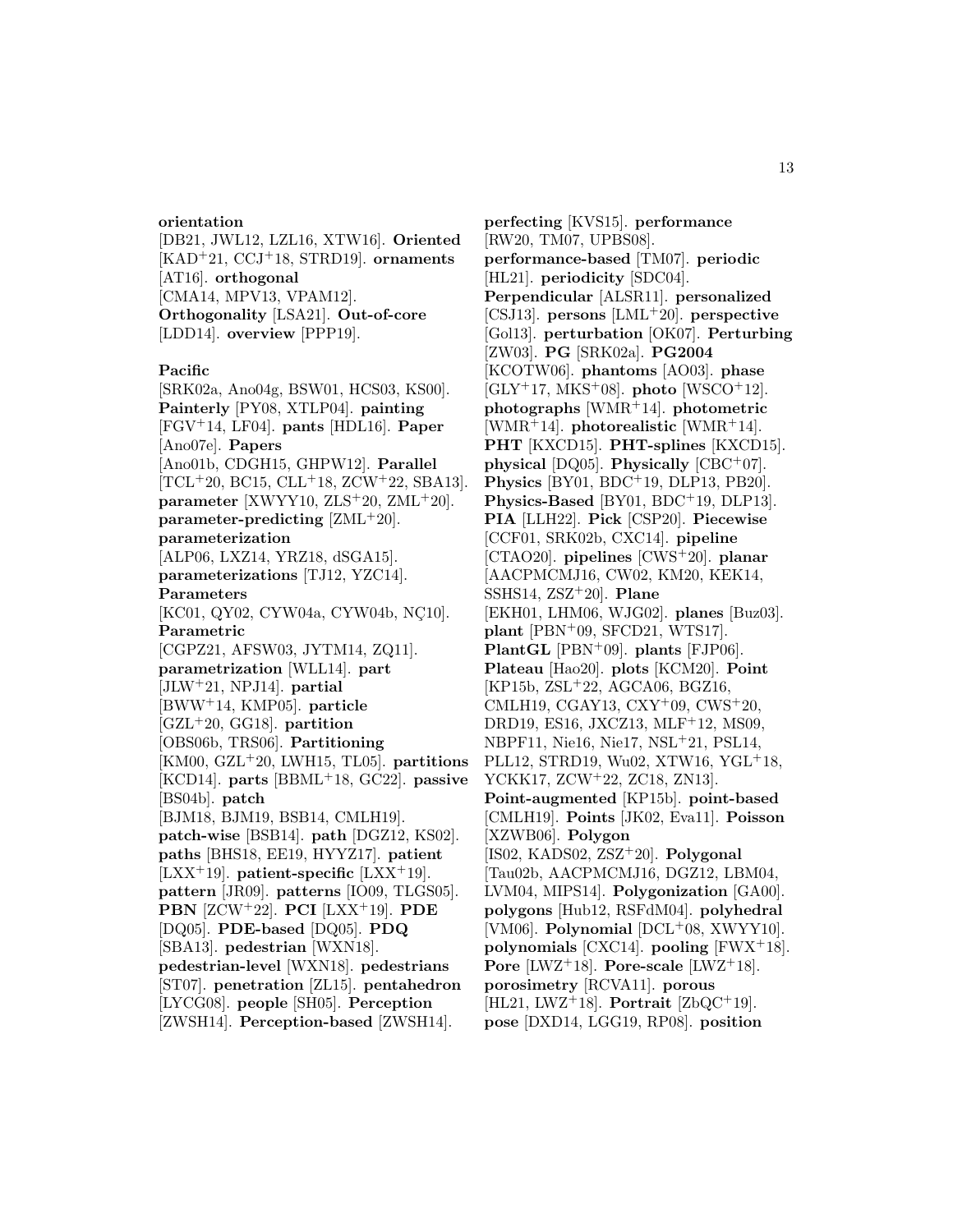[DB21]. **position-based** [DB21]. **possible** [CGLX17, WLL14]. **post** [CRH05]. **post-production** [CRH05]. **postproduction** [MR05]. **pre** [KSS08]. **pre-integrated** [KSS08]. **Precise** [KEK14]. **precision** [KSS08]. **Precomputing** [LL06]. **predicting** [ZML<sup>+</sup>20]. **predictor** [AD15]. **predictor-corrector** [AD15]. **Preface** [AHZ14, Ano01e, DHK12, HM13, Jia16, JB14]. **preferences** [BBM<sup>+</sup>17]. **Preprocess** [dSNJMA22]. **prescribed** [DB21]. **Preservation** [ML00, SS06]. **preserving** [Eva11, EB17, GYH13, SWC<sup>+</sup>21, TKPR09, WHHB12, XHH<sup>+</sup>20]. **primitive** [AFSW03]. **principal** [SWW<sup>+</sup>14]. **Printed** [CCL22]. **printing** [GWYN19, LLW<sup>+</sup>18]. **prioritized** [LB06]. **prismatic** [GwGgP18]. **Probabilities** [Sbe00]. **Problem** [LKE00, AL11, Hao20, KL14]. **Problems** [HHS<sup>+</sup>01, BTCH05]. **Procedural** [PFV<sup>+</sup>11, QY02, HvBK19]. **Process** [KAD<sup>+</sup>21, WZ14, WTS17]. **Process-Oriented** [KAD<sup>+</sup>21]. **Processing** [Tau02b, DRD19, HWQ14, MPVF11, Ros10, XWZ<sup>+</sup>15]. **product** [WG15]. **production** [CRH05]. **progressive** [SSL17]. **projected** [ZGX<sup>+</sup>18]. **Projection** [YZZ<sup>+</sup>10, CSP20, WY11, WXGZ20]. **projections** [AH16, Gol13]. **projector** [DB21]. **prone** [MMNG19]. **propagation** [HYYZ17, ZRZ21]. **Properties** [Pet00, SSP01a, CW02, JFS11, JYTM14, RFLSA11, SDC04, TJ12]. **Property** [IS02]. **Provably** [BO05]. **providing** [KKH19]. **Proximity** [GMH<sup>+</sup>20]. **Proximity-aware** [GMH<sup>+</sup>20]. **pruning** [KL14]. **pseudomanifolds** [VPAM12]. **Publisher** [Ano02e, Ano13d]. **pyramid** [SWYH18, BK03]. **Pythagorean** [Far02, HFSB14]. **Pythagorean-hodograph** [Far02]. **Python** [PBN<sup>+</sup>09]. **Python-based** [PBN<sup>+</sup>09].

**quad** [BH14, LLXW13, PSL14].

**quad-dominant** [PSL14]. **quadrangulations** [HA03]. **quadratic** [YZZ<sup>+</sup>10]. **Quadric** [CCF01, JBK04,  $CWM^{+}14$ ,  $GMH^{+}20$ ,  $WJG02$ ]. **quadrilateral** [MM19]. **qualities** [ZB05]. **Quality** [WY11, BBM<sup>+</sup>17, FWX<sup>+</sup>18]. **quantum** [GS12]. **Quasi** [Hao20, TH14]. **Quasi-area** [Hao20]. **quasi-conformal** [TH14]. **Quasiconformal** [YZ20]. **Quaternion** [WG15]. **quaternions** [Gol11, ZK15]. **queries** [ES16, FWK20, SBA13]. **quintic** [HFSB14].

**radial** [FSF07, OBS06b]. **radiance** [RKH05]. **radiation** [AFBB17]. **Radiosity** [Sbe00]. **Random** [Sbe00, DXD14, ME17]. **random-looking** [ME17]. **Range** [GW01, PS00]. **rapid** [Nie17]. **rarity** [WSZL13]. **rasterization** [BBB11]. **rasterized** [CTAO20]. **Rasterizing** [RSFdM04]. **rate** [MM19]. **Rational** [EKH01, KP11, BFRA12, CW02, WG15, ZZ14]. **ray** [CTAO20]. **ray-tracer** [CTAO20]. **raycasting** [Kim13]. **RBFs** [OBS05]. **re** [FCSF16, KGZ<sup>+</sup>14]. **re-** [KGZ<sup>+</sup>14]. **re-design** [FCSF16]. **Real** [BIP00, JSL<sup>+</sup>20, TGB00, WCHZ14, YWL<sup>+</sup>19, ZZZY13, BHS18, BGTG04, CTAO20, LXX<sup>+</sup>19, LXTJ16, NSL<sup>+</sup>21, PDA03, YLW<sup>+</sup>19]. **Real-Time** [BIP00, TGB00, JSL<sup>+</sup>20, WCHZ14, ZZZY13, BHS18, BGTG04, CTAO20, LXX<sup>+</sup>19, LXTJ16,  $NSL+21$ , PDA03, YLW<sup>+</sup>19. **realistic** [BDC<sup>+</sup>19]. **reality** [RW20, WS03]. **realtime** [ZZZL13]. **reassembly** [ZL14]. **Receptive** [BK03]. **recognition** [ALSR11, Buz03, FWH13, MS09, SWW<sup>+</sup>14]. **Recognizing** [AH16]. **recommendation** [Tsc20]. **Reconstructing** [HKZM20, KL13, TRS06]. **Reconstruction** [CGPZ21, GW01, JK02, KSS00, LWG<sup>+</sup>21, PS00, SGHM00, ZK01, BMM<sup>+</sup>07, CGAY13, CWS<sup>+</sup>20, DQ04, HYZ<sup>+</sup>19, KL17, LHM06, OBS06b, RTKW15, VBN11, WSCO<sup>+</sup>12,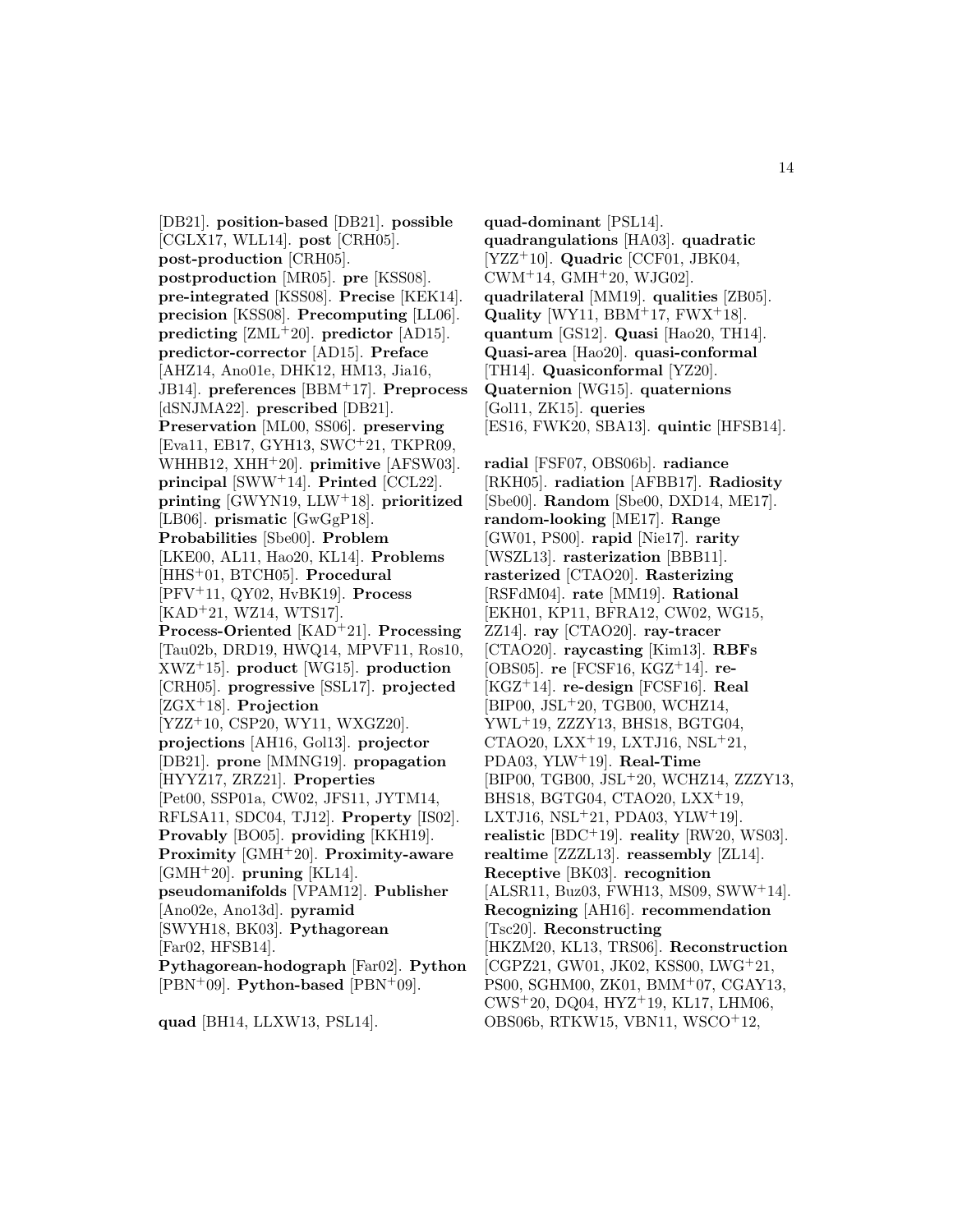WHHB12, YWH<sup>+</sup>21, ZZZL13, ZN13]. **Rectification** [SSP01b]. **rectilinear** [YZ20]. **recursive** [JR09]. **Reducing** [HKL<sup>+</sup>15]. **reduction** [BLSZ20, ZW03]. **Reeb** [HA03]. **refinement** [CD11, TCL<sup>+</sup>20]. **reflection** [LJYL16]. **Refraction** [RC06]. **Region**  $[ZMW^+14, Bay19, FWC^+19].$ **Region-based** [ZMW<sup>+</sup>14]. **Regions** [KM00, BE11]. **Registration** [LHS01, YCKK17, BBF+11, BSB14, LZY<sup>+</sup>14, MLC<sup>+</sup>17, MMNG19, YRZ18, ZLW<sup>+</sup>14, ZCS<sup>+</sup>15]. **Regular** [SRK02b, Gus07, KCD14]. **regularity** [TJ12]. **regularization** [BJK14]. **Related** [HHS<sup>+</sup>01]. **Relations** [ZXZ21]. **reliable** [GWHH18]. **relief**  $[JSZ+21, NSL+21, XLX+19, ZMW+14,$ ZZLZ13, ZZZY13, ZbQC<sup>+</sup>19]. **reliefs** [Nie17, WMR<sup>+</sup>14]. **RELIGHT** [PCS19]. **remeshing** [AdVDI05, Gus07, LM12, ZGLP12]. **remote** [MKB<sup>+</sup>16]. **Rendering** [BIP00, CRH05, RCG<sup>+</sup>09, BSMG05, BS04b, GY05, KSH18, KSS08, PD16, RL13, WLW06, kWwZ13, WMR<sup>+</sup>14, XTLP04, ZWSH14]. **repair** [Att14]. **reparameterization** [YZZ<sup>+</sup>10]. **Representation** [KAD<sup>+</sup>21, LB04, SSP01b, ZK15, BWW<sup>+</sup>14, GK04, LL13, PCS19, SS06, TPFA21, UCB13, ZSC<sup>+</sup>14, LV03]. **representations** [CAF09, MPV13, NBPF11]. **represented** [BB11, GC22]. **Resampling** [Tau02a]. **reservoirs** [dCBM<sup>+</sup>16]. **residential** [ZN13]. **resizing** [JZLZ14]. **Resolution** [FCG01, KSH18, KZD<sup>+</sup>11, SFB<sup>+</sup>17]. **resonance** [KZD<sup>+</sup>11]. **respiration** [ZCCD06]. **Retrieval** [CFG06, LGG19, PLS<sup>+</sup>18, WLT14]. **retroreflective** [GwGgP18]. **reverse** [KVS15, SS11]. **review** [YLG<sup>+</sup>20, ZSL<sup>+</sup>22]. **Reviewer** [Ano00b, Ano02f, Ano03f, Ano04i, Ano05h, Ano06g, Ano07g, Ano09h, Ano10f, Ano11f, Ano12e, Ano13e, Ano15g, Ano01f].

**Revolution** [RCHS18, JBK04, WG19].

**RGB** [GH03, HKZM20]. **RGBN** [PBM<sup>+</sup>11]. **RGC** [AO03]. **RGC-sm** [AO03]. **rhythms** [RMCdST19]. **Ricci** [ZGZ<sup>+</sup>14]. **Riemannian** [ZGLG12]. **rigging** [CBC<sup>+</sup>07]. **right** [AO03]. **rigid** [CGLX17, LZY<sup>+</sup>14, PLS<sup>+</sup>18, WLL14, ZCS<sup>+</sup>15]. **Rigidity** [CGLX17]. **rigidly** [ACH<sup>+</sup>13]. **Ringed** [HHS<sup>+</sup>01, ZQ11]. **road** [SJ12]. **robot** [LHM06]. **Robust** [BLSZ20, MLC<sup>+</sup>17, PS03, RNDA13, SK01, WWWM12, ZHM11, ACS03, BWW<sup>+14</sup>, MPVF11, ZXY<sup>+12</sup>. **Room** [HKZM20]. **Rotation** [CK00, WEY06, FMW<sup>+</sup>22, Far02]. **rotation-minimizing** [Far02]. **rotationally** [MPVF11]. **rotations** [Gol13, RFLSA11]. **RTI** [PCS19]. **ruled** [MP03].

**S.O.M.** [BLT05]. **salience** [BBML<sup>+</sup>18, SWW<sup>+</sup>14]. **saliency** [FWX<sup>+</sup>18, JZLZ14, WXGZ20, WSZL13]. **sampling** [BO05, GG18, WZ14]. **satellite** [WXN18]. **satellite-based** [WXN18]. **SCA** [CPOO09]. **scaffold** [HL21]. **Scale** [SK21, HLX<sup>+</sup>22, LWZ<sup>+</sup>18, LXTJ16, PLL12, RW20, Sta05, TRS06, YXF14]. **Scale-Adaptive** [SK21]. **scales** [PBN<sup>+</sup>09]. **scaling** [KMP05]. **scanline** [ZGX<sup>+</sup>18]. **scanners** [SRML09]. **scanning** [BLT05]. **scans** [LCZG14]. **Scattered** [GKR02, KS04, MK05, OBS05, OBS06a, XTW16]. **scenarios** [MDLH19]. **Scene** [GW01, KL17, RKK<sup>+</sup>00, CMLH19, FFY<sup>+</sup>20, HFH16, LGG19]. **scenes** [FW16, GY05, LXTJ16]. **scheme** [BNR<sup>+</sup>17, HYYZ17, HMESI13, LLXW13, MM19, XHH<sup>+</sup>20, ZZS19]. **schemes** [BFRA12]. **scissor** [AGH16]. **Sculpting** [FCG01]. **segmentability** [NPJ14]. **Segmentation** [ACH<sup>+</sup>13, CMB<sup>+</sup>12, DR03, GXT18, KS02, MBH<sup>+</sup>12, NPJ14, NFU02, WLAT14, ZLS<sup>+</sup>20]. **Segmenting** [HDL16]. **segments** [BHS18]. **selected** [CDGH15, GHPW12]. **selection** [JR09, YGL<sup>+</sup>18]. **Self** [ZZ14, Att14, KS04, LLW<sup>+</sup>18].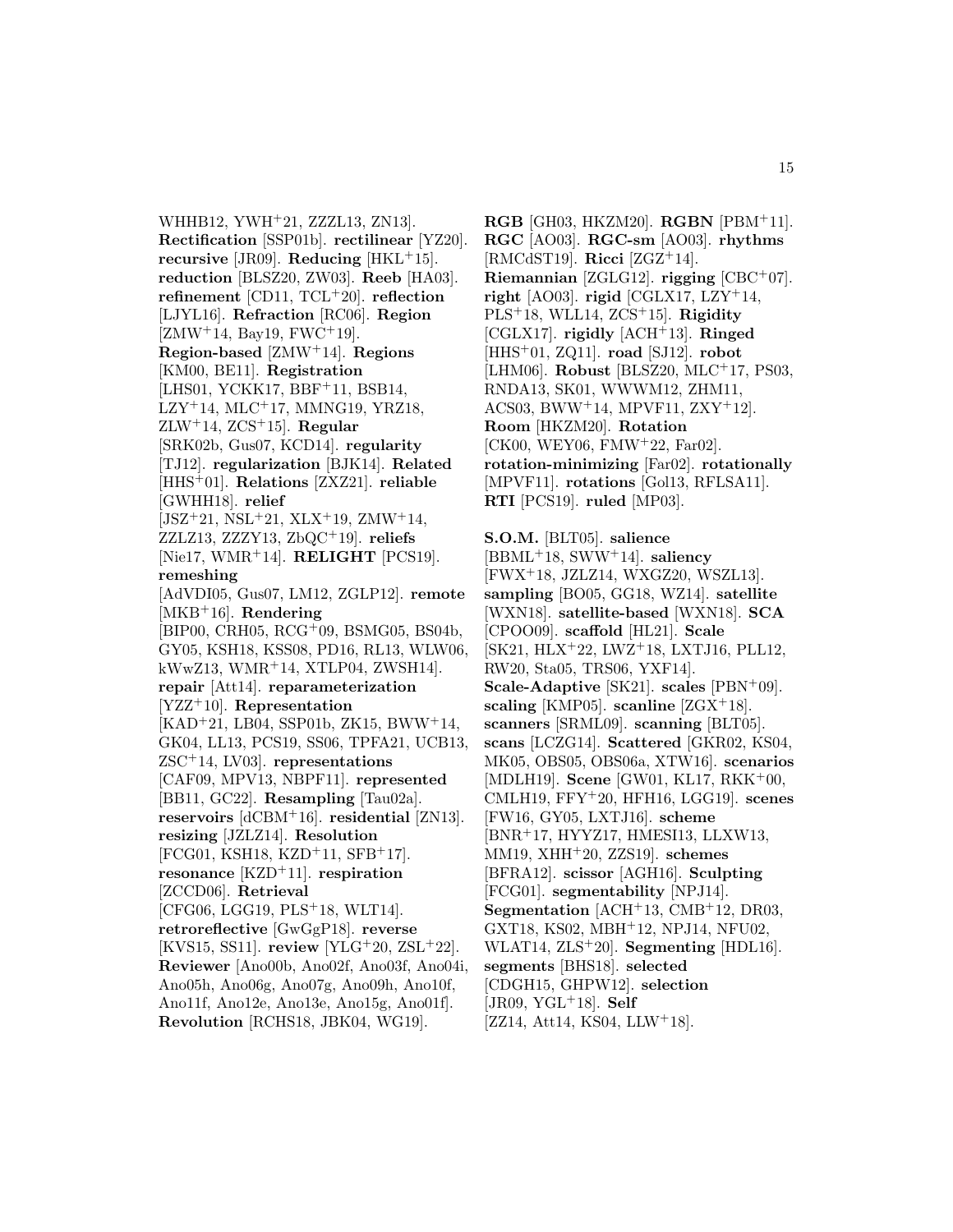**self-intersecting** [Att14]. **Self-intersections** [ZZ14]. **self-organizing** [KS04]. **self-supporting** [LLW<sup>+</sup>18]. **Semantic** [HYZ<sup>+</sup>19, FWC<sup>+</sup>19, FW16, FWK20, RW20, STRD19, YWZB17]. **semantics** [DRD19, HS05]. **semi** [Gus07]. **semi-regular** [Gus07]. **seminar** [CDGH15, GHPW12]. **sensitive** [LFC<sup>+</sup>18]. **sensor** [HLM16]. **September** [Ano20f, Ano21f]. **sequence** [WZL<sup>+</sup>03]. **sequences** [ACH<sup>+</sup>13, PS03, RG12, SH05]. **Sequential** [UPBS08]. **Service** [STRD19]. **Service-oriented** [STRD19]. **services** [RW20]. **set** [ACS03, EB17, XTW16]. **Sets** [GW01, SR00, AGCA06, BGZ16, CGAY13, GK03, KL14, WSCO<sup>+</sup>12]. **Shape** [GP06, LYCG08, Wyv03, BSMG05, BBML<sup>+</sup>18, BSB14, CYW04a, CYW04b, CGLX17, FWC<sup>+</sup>19, FCSF16, GG18, HS05, HLX<sup>+</sup>22, KP15a, LLL19a, LFC<sup>+</sup>18, PLS<sup>+</sup>18, SFB<sup>+</sup>17, SSL17, TH14, WXZ<sup>+</sup>16, XZWB06, XWYY10, ZZS19, ZSC<sup>+</sup>14, ZLAK14]. **shape-interrogation** [HS05]. **shapes** [BKL15, KP12, LL13, LZL16, MJ16, MPV13]. **shared** [SWC<sup>+</sup>21]. **Sharp** [BMZB02, WHHB12]. **Shear** [CK00]. **shears** [AGH16, WEY06]. **sheeting** [GwGgP18]. **ship** [YCKK17]. **shockwaves** [SGTL09]. **short** [PS03]. **shortest** [ES16]. **shrink** [Nie16]. **SIFT** [DIOV06]. **Silhouette** [LHS01, TCMS04]. **Silhouette-Based** [LHS01, TCMS04]. **silhouettes** [LYCG08, MBH<sup>+</sup>12]. **similarity** [TH14]. **Simple** [BKL15, BPG05, Eva11, GK03, GH03]. **simplicial** [FIF19]. **Simplification** [BVL02, KSS00, BBP18, CD11, CMA14, DGZ12, LLW<sup>+</sup>18, VS08, WR05, ZWSH14]. **simulating** [LGG19]. **Simulation** [LWGP08, ZYP09, CTAO20, GZL<sup>+</sup>20,  $HKL+15$ , JSL $+20$ , KMBG09, LWZ $+18$ ,  $LXX$ <sup>+</sup>19,  $LZX$ <sup>+</sup>15, MDLH19, PDA03, SGTL09, kWwZ15, YLG<sup>+</sup>20, ZLX<sup>+</sup>18. **simulations**

[AD15, PB20, WXN18, WBOL07]. **simultaneous** [LXH21]. **Single** [LWG<sup>+</sup>21, LLL19a, LVM04, RKH05, WLAT14, WZtW<sup>+</sup>14, YWH<sup>+</sup>21, ZMW<sup>+</sup>14]. **singular** [TJ12]. **size** [CFG06]. **Skeletal** [MPV13, WXGZ20, AGCA06]. **Skeleton** [CYW04a, CYW04b, JXCZ13, LQJ<sup>+</sup>14, SS06, WXZ<sup>+</sup>16, HXS09, JXC<sup>+</sup>13, SS19, WWWM12]. **Skeleton-based** [JXCZ13]. **Skeleton-driven** [CYW04a, CYW04b]. **Skeleton-enhanced** [LQJ<sup>+</sup>14]. **Skeleton-guided** [WXZ<sup>+</sup>16]. **skeletonization** [TTF04]. **skeletons** [BGLSS04, ZSZ<sup>+</sup>20]. **Sketch** [FML12, PBM<sup>+</sup>11, ZDL<sup>+</sup>11, WLT14, YWH<sup>+</sup>21, YLW<sup>+</sup>14]. **Sketch-based** [FML12, PBM<sup>+</sup>11, WLT14]. **sketches** [XLX<sup>+</sup>19]. **Sketching** [CO20a]. **skin** [BDC<sup>+</sup>19, CGW<sup>+</sup>07]. **Skinning** [She03, KKH19]. **skins** [BKL15]. **skull** [YLL12]. **Skyline** [BBP18]. **Skyline-based** [BBP18]. **slice** [YG07]. **slice-wise** [YG07]. **slow** [yKL11]. **slow-in** [yKL11]. **slow-out** [yKL11]. **sm** [AO03]. **SMI** [Wyv03, PS05, SCOG09]. **smoke** [HKL<sup>+</sup>15]. **Smooth** [SS11, SWHH15, BJM18, BJM19, KKH19, Nie16, SFB<sup>+</sup>17, ZZC<sup>+</sup>21]. **Smoothing** [LBSP02, GYH13, NKP11, WY11]. **software** [BLT05]. **solar** [BBP18]. **Solid** [EPB05, SSP01a, CL19, GLY<sup>+</sup>17, SS06,  $SLF+18$ ,  $ZDL+11$ ,  $ZLH13$ ,  $ZGLP12$ . **solid-liquid-gas** [GLY<sup>+</sup>17]. **solids** [HL21, NPJ14]. **solution** [BLT05]. **Solutions** [LKE00]. **solver** [AL11]. **Some** [HHS<sup>+</sup>01]. **sonar** [CTAO20]. **Sorting** [WSCO<sup>+</sup>12]. **sound** [CL19, ZRZ21]. **sources** [WS03]. **Space** [LI00, SO01, BTCH05, CAF09, Gra15, LSA21, LWH15, NSZ18, NSL<sup>+</sup>21, SWC<sup>+</sup>21, TH14, Thü03, WG15, YWZB17, YL14, ZLS<sup>+</sup>20]. **spaces** [Eva11]. **Sparse** [MS10, OBS06b, AFBB17, EKK15, LHM06, LLW<sup>+</sup>18]. **sparsity** [XWZ<sup>+</sup>15]. **Spatial**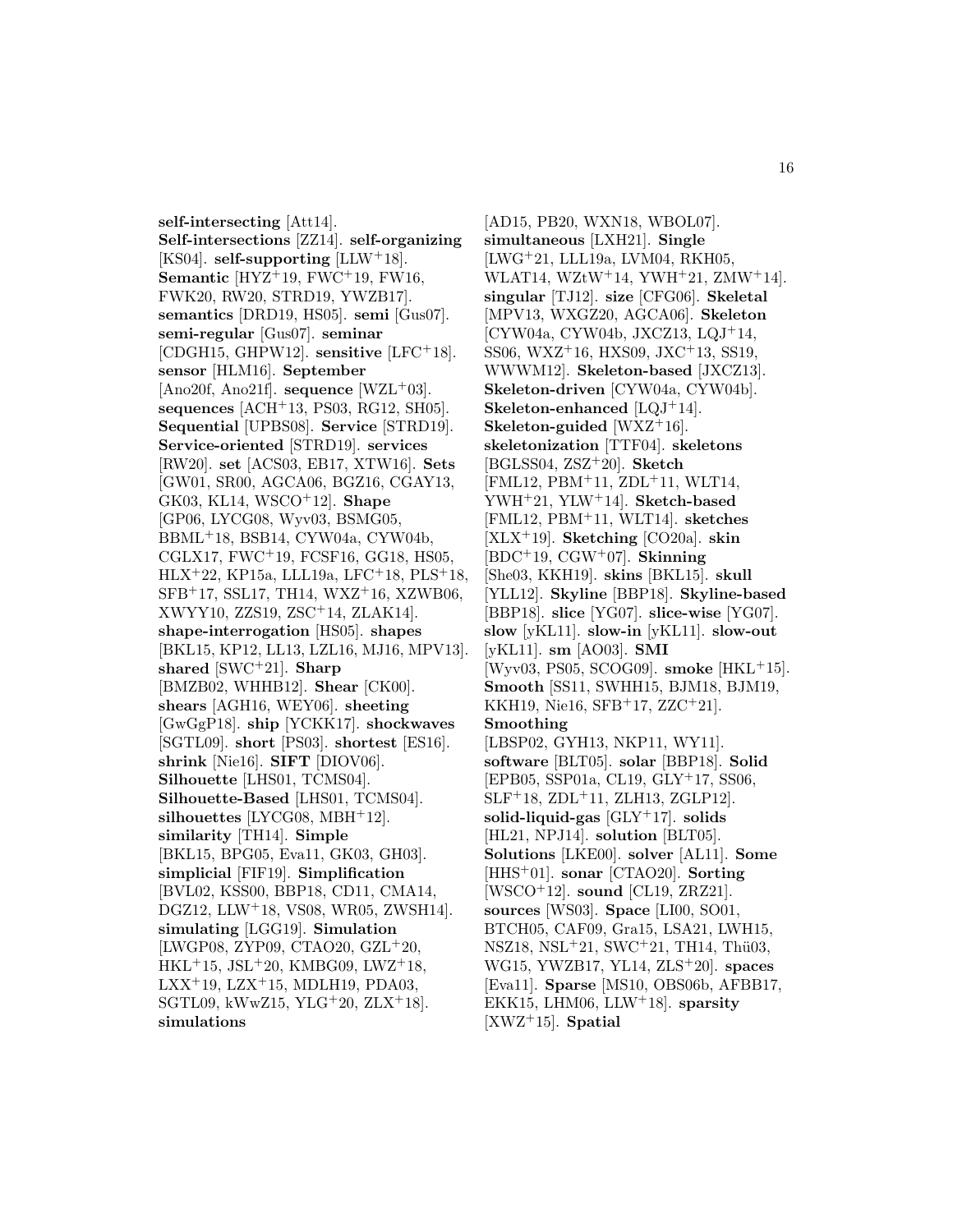[SO01, BBM<sup>+</sup>17, Far02, HFSB14]. **spatially** [WZ14]. **spatio** [WXRA07]. **spatio-temporal** [WXRA07]. **Special** [Ano01b, Ano06f, BSW01, BAA18, CNK01, CDGH15, GP06, GHPW12, HB05, HCS03, KS00, KCOTW06, KSM<sup>+</sup>06, MYC17, SCOG09, SRK02a, Tau02b, WP00, Wyv03, HM13, Jia16, PS05]. **specific** [DXD14, LXX<sup>+</sup>19]. **specified** [YL14]. **Spectral** [WLAT14]. **Speed** [LI00, GZL<sup>+</sup>20]. **speeds** [NFU02]. **SPH** [GZL<sup>+</sup>20, HZL<sup>+</sup>20]. **SPH-centric** [HZL<sup>+</sup>20]. **sphere** [BNR<sup>+</sup>17]. **sphere-like** [BNR<sup>+</sup>17]. **spheres** [KKH19, ZQ11]. **Spherical** [CS18, AMAS16, KCM20, WLL14]. **Spiral** [BE11]. **Splat** [CGAY13]. **Splat-based** [CGAY13]. **Splatting** [LI00]. **Spline** [CL00, HJK02, KM00, XLX<sup>+</sup>19, CXY<sup>+</sup>09, HL21, LLH22, MKH<sup>+</sup>17, XWYY10, YZZ<sup>+</sup>10, ZSC<sup>+</sup>14]. **Splines** [GSS00, BJM18, BJM19, DCL<sup>+</sup>08, GHQ06, HFSB14, KCD14, KXCD15, KL19, KP11, KP12, Kim17, KGZ<sup>+</sup>14, ZK05, ZPG18, ZQ11]. **Split** [DR03]. **Split-and-merge** [DR03]. **Splitting** [SOG09]. **SPM** [KSM<sup>+</sup>06].  $spring$  [JSL<sup>+</sup>20, NC<sub>10</sub>, dSGA<sub>15</sub>]. **Stabilized** [CO20b]. **Stable** [YL08]. **stage** [CTL15]. **stance** [NF06]. **standard** [And03, Buz03]. **state** [AO03, BGTG04]. **static** [AD15, GY05]. **stationary** [BNR<sup>+</sup>17, ZZS19]. **stereo** [WMR<sup>+</sup>14]. **Stick** [WLW06]. **stippling** [SLKL11]. **Stitching** [LHS01]. **Stochastic** [SGHM00, AO03]. **Stokes** [LWH15]. **straight** [BGLSS04]. **strand** [CCL22]. **strand-level** [CCL22]. **strategies** [HZL<sup>+</sup>20]. **strategy** [FWX<sup>+</sup>18]. **stream** [BKC15]. **streams** [KLV06]. **street** [PPP19]. **Stress** [CCJ<sup>+</sup>18]. **Stress-oriented** [CCJ<sup>+</sup>18]. **Stretch** [BKC15, Bay19]. **Stretch-minimising** [BKC15]. **strict** [ZK08]. **striped** [TLGS05]. **Strips** [RCG<sup>+</sup>09]. **structural** [CCJ<sup>+</sup>18]. **Structure**

[HFH16, LXZ14, SLKL11, FWWT13,  $LWZ+18$ ,  $LZX+15$ ,  $QSS+19$ ,  $YG07$ ,  $ZLRL19$ . **Structure-aligned** [LXZ14]. **structure-guided** [QSS<sup>+</sup>19]. **structures** [BBF<sup>+</sup>11, CCJ<sup>+</sup>18, CMA14, LVM04, WWWM12]. **studies** [FRDC06]. **studio** [RP08]. **study** [AT16, BFRA12, FML12]. **style** [CRH05, ZLZ<sup>+</sup>22]. **stylization** [LYKL12]. **sub** [BBML<sup>+</sup>18]. **sub-parts** [BBML<sup>+</sup>18]. **Subdivision** [BMZB02, JK02, BNR<sup>+</sup>17, DQ04, HMESI13, KP15b, LLXW13, MM19, MK05, MCQ05, MMS<sup>+</sup>07, SS11, UCB13, ZZS19]. **subdivision-based** [DQ04, MCQ05]. **subject** [DXD14, HFSB14]. **suboptimal** [GYH13]. **Subset** [JR09]. **suitable** [KL19, ZPG18]. **sum** [MKH<sup>+</sup>17, MP03, PS07, VM06]. **sunken** [ZZLZ13]. **Superquadrics** [ZK01]. **Supine** [MMNG19]. **Supplementary** [Ano13f]. **support** [GWYN19, Hub12, RCHS18, ZLRL19]. **support-free** [GWYN19]. **supported** [OBS05, SFB<sup>+</sup>17]. **supporting** [LLW<sup>+</sup>18, LZX<sup>+</sup>15]. **Surface** [CM20, GSS00, JK02, KZD<sup>+</sup>11, LKE00, MK02, PS00, TH12, AdVDI05, BMM<sup>+</sup>07, CGAY13, CXY<sup>+</sup>09, DQ05, DQ04, EB17, GYH13, HDL16, HWQ14, IO09, JXC<sup>+</sup>13, KP15a, KCM20, LF04, LXD19, LXZ14, LDD14, MLC<sup>+</sup>17, MPVF11, MCQ05, OBS06b, RKH05, SOG09, TL05, VSR12, WJG02, WY11, WHHB12, ZGZ<sup>+</sup>14, ZSJG14]. **Surface-based** [CM20, KZD<sup>+</sup>11]. **Surfaces** [BMZB02, CCF01, Elb01, GA00, HHS<sup>+</sup>01, KSS00, KM00, LM00, ML00, Pet00, SK01, WG19, AGH16, AGCA06, AFSW03, BRC15, BKC15, BO05, CTL15, FH12, GWHH18, HKM12, HA03, HL21, Hub12, JBK04, JYTM14, KP15b, LLH22, MJ16, MK05, MIPS14, MKH<sup>+</sup>17, MP03, PS07, SMKE14, TRS06, WSC<sup>+</sup>12, WG15, WLTS15, XWYY10, YZZ<sup>+</sup>10, YZC14, YXF14, YRZ18, ZQ11, ZSZ<sup>+</sup>20]. **surgery** [LXX<sup>+</sup>19, PDA03].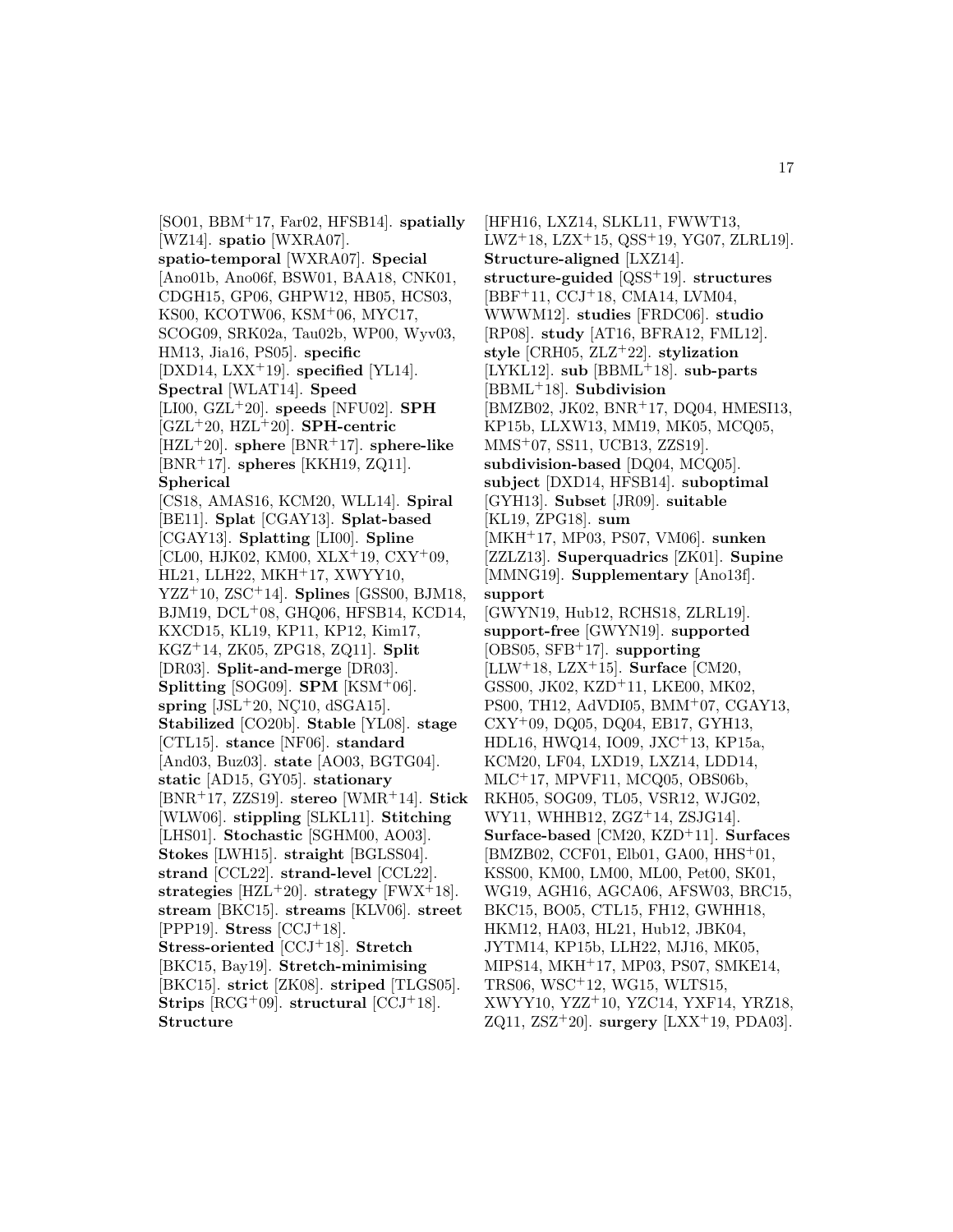**Survey** [XWZ<sup>+</sup>15]. **SVD** [DIOV06]. **SVD-matching** [DIOV06]. **sweepers** [ACWK06, AWC06]. **Swendsen** [WZ14]. **Swept** [AWC06]. **Swirling** [ACWK06]. **Swirling-sweepers** [ACWK06]. **symmetric** [BC15, HSS15]. **symmetric/antisymmetric** [HSS15]. **Symmetrization** [JYD<sup>+</sup>16]. **symmetry** [AT16, JXCZ13, Kim17, LJYL16, WXGZ20]. **Symposium** [CPOO09, Jam09]. **synthesis** [AO03, CL19, CH06, FFY<sup>+</sup>20, GODC07, HFH16, OH06, Sta05, SH05, SRML09, WS03, WZL<sup>+</sup>03, WZtW<sup>+</sup>14, ZK08, ZLH13]. **system** [AGCA06, CN16, CGW<sup>+</sup>07, GODC07, JSL<sup>+</sup>20, LXD19, LWH15, ZLRL19]. **systems** [BKL15, DLP13, ZLW<sup>+</sup>14]. **T** [DCL+08, KL19]. **T-meshes** [DCL+08]. **T-splines** [KL19]. **tactile** [FGV<sup>+</sup>14]. **TAD** [FMW<sup>+</sup>22]. **TAD-Net** [FMW<sup>+</sup>22]. **technique** [GG18, TM07]. **Techniques** [GPF19, GKR02, SK01, TGB00, BTCH05, DRD19, PPP19]. **Teichmüller** [MLC<sup>+</sup>17]. **temperature** [ZLX<sup>+</sup>18]. **temporal**  $[ACH<sup>+</sup>13, RMCGST19, WXRA07]$ . **Temporally** [LYL10]. **tensor** [LR12, PLL12, TH12]. **Terrain** [KSH18, ZLZ<sup>+</sup>22]. **tessellation** [CXC14]. **tessellations** [CS18, RSFdM04]. **Tetra** [JFS11]. **Tetra-trees** [JFS11]. **tetrahedra** [OK07]. **Tetrahedral** [ITF06, BGTG04, BPG05, ZGLP12]. **Textiles** [KAD<sup>+</sup>21]. **Texture** [BIP00, LHS01, EB17, JSS<sup>+</sup>14, PT15, ZK08]. **textured** [BGA05]. **textures** [Sta05, WLW06, ZLH13]. **Texturing** [QY02, QSS<sup>+</sup>19, ZDL<sup>+</sup>11]. **THB** [KGZ<sup>+</sup>14]. **THB-splines** [KGZ<sup>+</sup>14]. **their** [JYTM14, TG13]. **theorem** [CSP20]. **Theory** [EPB05, GwGgP18, HDL16]. **thickness** [RNDA13]. **Thinning** [NKP11, BC15, Nie16]. **Three**

[BSMG05, MS09, SGS01].

**Three-dimensional** [BSMG05, MS09]. **Tiles** [ZK08]. **Time** [BIP00, TGB00, BHS18, BGTG04, CTAO20, JSL<sup>+</sup>20, LXX<sup>+</sup>19, LXTJ16, NSL<sup>+</sup>21, PDA03, WCHZ14, YXF14, YLW<sup>+</sup>19, ZZZY13]. **time-varying** [YXF14]. **timing** [TM07]. **tomographic** [VBN11]. **tomography** [IM06]. **tool** [EE19, MR05]. **tool-paths** [EE19]. **tooth** [FMW<sup>+</sup>22, ZLS<sup>+</sup>20]. **TopoKnit** [KAD<sup>+</sup>21]. **Topological** [HA03, LM00, SSP01a, TTF04, VS08, CN18, DR03]. **Topology** [KAD<sup>+</sup>21, ML00, SR00, WTS17, BNR<sup>+</sup>17, DQ04, Eva11, LV03, SS06, UCB13]. **topology-preserving** [Eva11]. **Total** [BJK14]. **tracer** [CTAO20]. **tracing** [GG18]. **tracking** [SOG09, WLTS15]. **trademark** [CFG06]. **traffic** [CSJ13, SJ12, YWL<sup>+</sup>19]. **trait** [YWZB17]. **trajectories** [KL13]. **trajectory** [BHS18]. **transfer** [EB17,  $JLW+21$ , SS19, SWC+21, TTF04, YGL+18. **Transfinite** [VSR12]. **Transform** [CS01, ZSC<sup>+</sup>14]. **transformation**  $[FMW<sup>+</sup>22, KLV06, ZZC<sup>+</sup>21].$ **Transformations** [CK00, Eva11, ZC18]. **transforms** [HQ12a, HQ12b, MS10]. **transition** [GLY<sup>+</sup>17]. **transitions** [KKH19]. **transport** [MLC<sup>+</sup>17, MMNG19]. **transpose** [CO20b]. **traversal** [Vas11]. **Tree** [LWG<sup>+</sup>21, BBF<sup>+</sup>11, LVM04, YWZB17, ZLRL19]. **tree-like** [ZLRL19]. **trees** [GK04, JFS11]. **triangle** [AGCA06, DB21, LLXW13, LV14, QHXC12]. **triangle/quad** [LLXW13]. **triangles** [OK07]. **triangular** [KCD14, LDZ<sup>+</sup>17, SWYH18, SLF<sup>+</sup>18]. **triangulated** [HA03]. **triangulation** [AFSW03, Bay19, GYH13]. **trigonometric** [ZK05]. **Trimmed** [KM00]. **triply** [HL21]. **trivariate** [HL21]. **trunk** [TCH07]. **tubular** [LZX<sup>+</sup>15]. **Two** [HHS<sup>+</sup>01, BJM18, BJM19, CTL15, KCM20, LWGP08, MKS<sup>+</sup>08, TCH07, WG15]. **two-dimensional** [KCM20]. **two-fluid**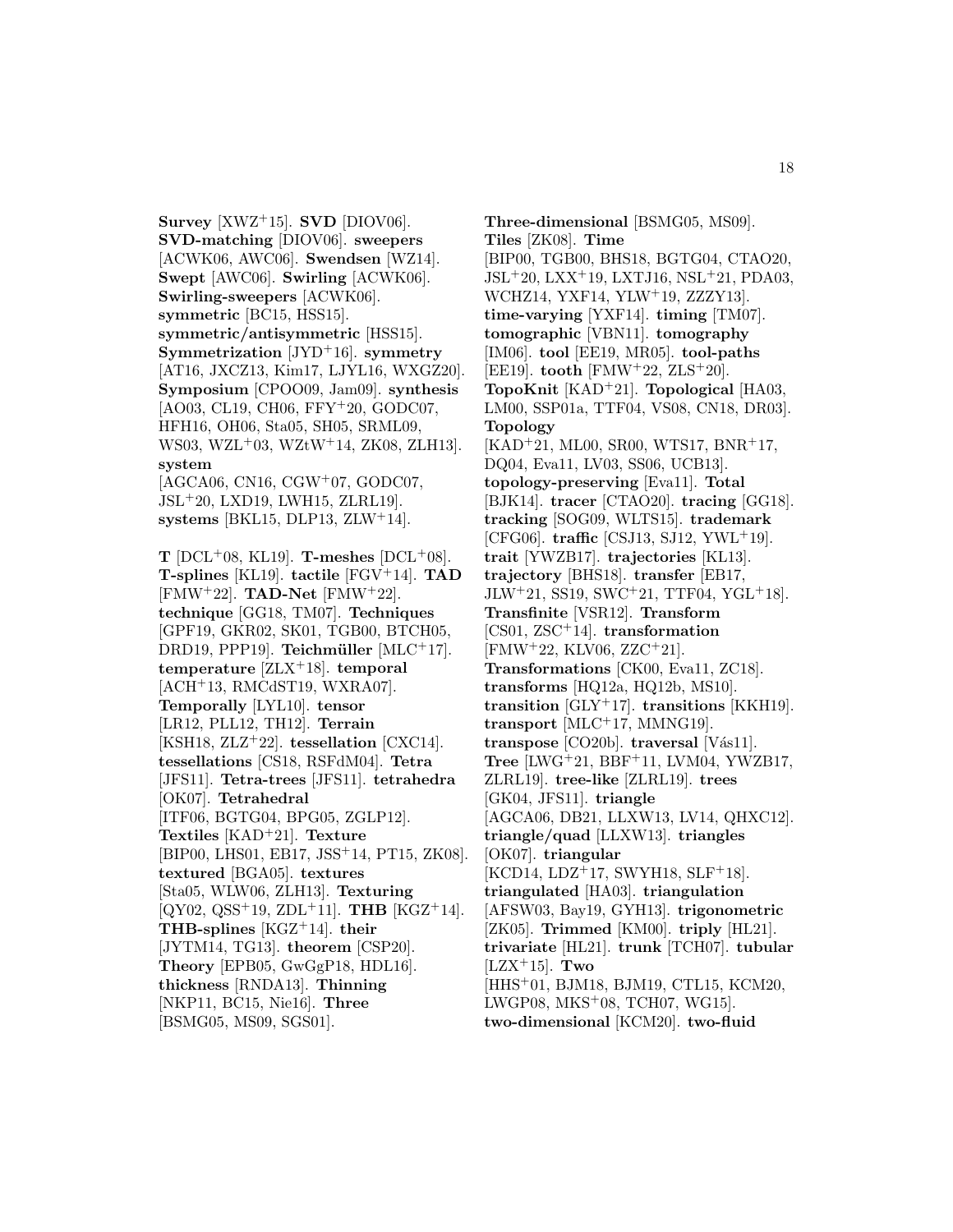[LWGP08]. **two-patch** [BJM18, BJM19]. **two-phase** [MKS<sup>+</sup>08]. **two-stage** [CTL15].

**UAV** [ZZC<sup>+</sup>21]. **Uncertainty** [GSS00, GWHH18]. **Understanding** [Gol11]. **unified** [LBM04, ZK05, ZGZ<sup>+</sup>14]. **Uniform** [CL00, XWYY10, ZK05]. **unity** [OBS06b, TRS06]. **unknown** [DQ04]. **unlimited** [KSH18]. **Unorganized** [JK02, MK02, PSL14, WSCO<sup>+</sup>12]. **unstructured** [MM19, PLL12]. **Unsupervised** [JWL12]. **Untangling** [HZW<sup>+</sup>22]. **Upright** [LZL16, JWL12]. **Urban** [BAA18, AFBB17, BBP18, SJ12, WSCO<sup>+</sup>12, WXN18, YG07, ZN13]. **Use** [WMR<sup>+</sup>14]. **user** [BBM<sup>+</sup>17, YL14]. **user-specified** [YL14]. **Using** [BVL02, CK00, EE19, GKR02, LI00, SO01, SGHM00, BBM<sup>+</sup>17, BSB14, BMM<sup>+</sup>07, CGPZ21, CO20b, CYW04a, CYW04b, DIOV06, DQ05, EKK15, FWX<sup>+</sup>18, GMH<sup>+</sup>20, GWHH18, GK04, GC22, HDL16, HKM12, HA03, HL21, HFSB14, JLW<sup>+</sup>21, KMBG09, KCM20, KS04, KWFH15, LXZ14,  $LLW+18$ , LVM04, MLC<sup>+</sup>17, ME17, MBH<sup>+</sup>12, PY08, QSS<sup>+</sup>19, RG12, RTKW15, STRD19, SWW<sup>+</sup>14, SFCD21, TMT10, TLGS05, VS08, WLT14, YZZ<sup>+</sup>10, YG07, YL14, YLL12, ZK08, ZHM11, ZXY<sup>+</sup>12,  $ZGX+18$ ,  $ZLS+20$ ,  $ZML+20$ ,  $ZQ11$ ,  $ZK15$ . **utilising** [Tsc20].

**validating** [ZB05]. **vanishing** [BS04a]. **variance** [ZRZ21]. **variation** [BJK14]. **variational** [TRS06]. **varying** [SFB<sup>+</sup>17, YXF14]. **vascular** [WWWM12]. **Vector** [PSK<sup>+</sup>02]. **vehicle** [GVK06]. **ventilation** [WXN18]. **Vertex** [KLV06, LM12]. **Vertex-transformation** [KLV06]. **Very** [SGHM00, RTKW15]. **Vessel** [SGHM00]. **vestibular** [ZLW<sup>+</sup>14]. **VGF** [LXH21]. **VGF-Net** [LXH21]. **via** [FWC<sup>+</sup>19, GYH13, GWYN19, GXT18, GG18, GCZZ18, HFH16, HLX<sup>+</sup>22, HZW<sup>+</sup>22,

LWZ<sup>+</sup>18, LWG<sup>+</sup>21, MS09, WY11]. **Video** [CSJ13, CH06, HB05, CRH05, FRDC06, LYL10, LYKL12, SH05, TCMS04, WXRA07]. **Video-based** [CSJ13]. **Videoshop** [WXRA07]. **view** [LHM06, LLL19a, LJYL16, SH05]. **view-based** [LJYL16]. **Virtual** [SH05, XTLP04, DC04, RP08, RCVA11, YWL<sup>+</sup>19]. **Visibility** [KM00]. **Visible** [MLF<sup>+</sup>12]. **Vision** [HB05, MR05]. **vision-based** [MR05]. **Visual** [LHM06, LXH21, MYC17, SGTL09, FWX<sup>+</sup>18, HM13, RMCdST19]. **Visual-Geometric** [LXH21]. **visualisations** [Tsc20]. **Visualization** [LKE00, SK01, YL14, BLSZ20, DRD19, JYTM14, LXTJ16, MMNG19, MKB<sup>+</sup>16, Ros10, YG07]. **Visually** [ZZC<sup>+</sup>21]. **Volume** [Ano00a, Ano01a, Ano01b, Ano02g, Ano03e, Ano03f, Ano04h, Ano04i, Ano05g, Ano05h, Ano06g, Ano07f, Ano07g, Ano09a, Ano15g, CK00, CNK01, FCG01, LBSP02, ACWK06, FWWT13, IA03, KSS08, LDD14, RC06, TTF04, WBOL07]. **volumes** [WEY06]. **Volumetric** [GS01, BJM18, BJM19, PFV<sup>+</sup>11, VS08, ZCS<sup>+</sup>15]. **Voronoi** [AdVDI05, CS18, CXC14, KZW12]. **Voting** [PSK<sup>+</sup>02, PLL12]. **voxel** [KWFH15]. **Voxelization** [SK01, ZGX<sup>+</sup>18]. **Voxels** [SR00].

**Walk** [Sbe00]. **WallNet** [HKZM20]. **Wang** [ZK08]. **warping** [PBM<sup>+</sup>11]. **wave** [kWwZ13]. **wavelet** [HQ12a, HQ12b]. **web** [DRD19, FWK20, MKB<sup>+</sup>16, PD16, PCS19]. **web-based** [DRD19, PD16]. **Web3D** [HLM16, Jia16, LXTJ16]. **Weft** [KAD<sup>+</sup>21]. **Weft-Knitted** [KAD<sup>+</sup>21]. **weight** [YLW<sup>+</sup>19]. **weighted** [MJ16, TL05, YL14]. **weighting** [FWX<sup>+</sup>18, ZRZ21]. **weighting-based** [FWX<sup>+</sup>18]. **whole** [KL13]. **whole-body** [KL13]. **wireframe** [LLW<sup>+</sup>18]. **wise** [BSB14, YG07]. **Within** [ML00, BK03]. **without** [CS18, RSFdM04]. **words** [DXD14]. **Workshop** [KB01].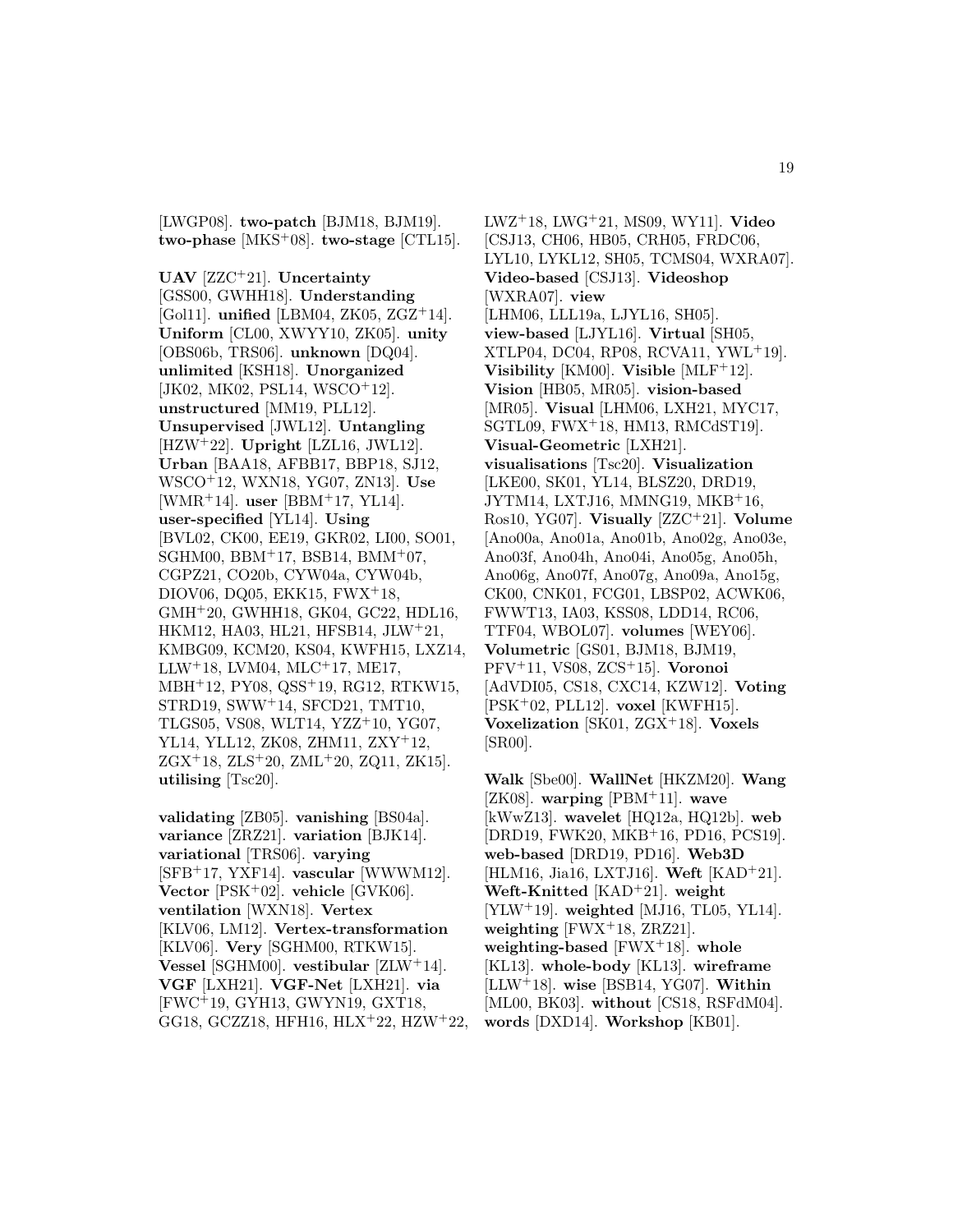**Wrinkle** [SFCD21, CGW<sup>+</sup>07]. **wrist** [KL13].

**Yarns** [KAD<sup>+</sup>21].

**Zometool** [ZLAK14].

# **References**

 $[ACC14]$ 

#### **Aguilera-Aguilera:2016:FCO**

[AACPMCMJ16] E. J. Aguilera-Aguilera, A. Carmona-Poyato, F. J. Madrid-Cuevas, and M. J. Marín-Jiménez. Fast computation of optimal polygonal approximations of digital planar closed curves. Graphical Models, 84(??):15–27, March 2016. CODEN GR-MOFM. ISSN 1524-0703 (print), 1524-0711 (electronic). URL http:// www.sciencedirect.com/ science/article/pii/S1524070316000175.

#### **Argudo:2015:BFM**

[ABCV15] Oscar Argudo, Pere Brunet, Antoni Chica, and Alvar ` Vinacua. Biharmonic fields and mesh completion. Graphical Models, 82(??):137–148, November 2015. CODEN GR-MOFM. ISSN 1524-0703 (print), 1524-0711 (electronic). URL http:// www.sciencedirect.com/ science/article/pii/S1524070315000296.

**Allain:2014:OCE** Courty, and Thomas Cor-

petti. Optimal crowd editing. Graphical Models, 76(1):1–16, January 2014. CODEN GR-MOFM. ISSN 1524-0703 (print), 1524-0711 (electronic). URL http:// www.sciencedirect.com/ science/article/pii/S1524070313000271.

#### **Arcila:2013:STM**

[ACH<sup>+</sup>13] Romain Arcila, Cédric Cagniart, Franck Hétroy, Edmond Boyer, and Florent Dupont. Segmentation of temporal mesh sequences into rigidly moving components. Graphical Models, 75(1):10–22, January 2013. CODEN GR-MOFM. ISSN 1524-0703 (print), 1524-0711 (electronic). URL http:// www.sciencedirect.com/ science/article/pii/S1524070312000720.

## **Akleman:2003:MCS**

[ACS03] Ergun Akleman, Jianer Chen, and Vinod Srinivasan. A minimal and complete set of operators for the development of robust manifold mesh modelers. Graphical Models, 65(5): 286–304, September 2003. CODEN GRMOFM. ISSN 1524-0703 (print), 1524- 0711 (electronic).

#### **Angelidis:2006:SSC**

K06] Alexis Angelidis, Marie-Paule Cani, Geoff Wyvill, and Scott King. Swirling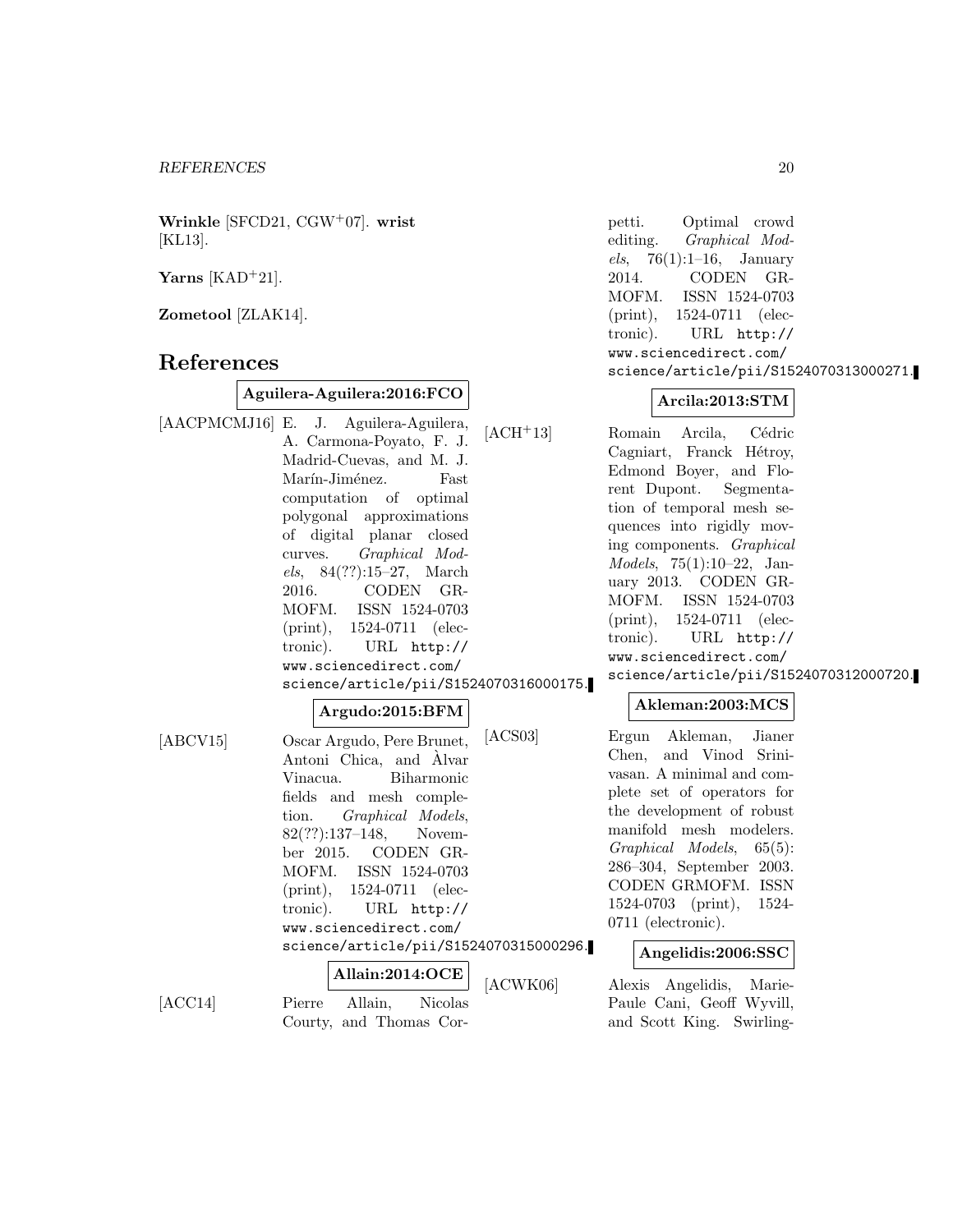sweepers: Constant-volume modeling. Graphical Models, 68(4):324–332, July 2006. CODEN GR-MOFM. ISSN 1524-0703 (print), 1524-0711 (electronic). URL http:// www.sciencedirect.com/ science/article/pii/S1524070306000038.

**Arikatla:2015:IPC**

[AD15] Venkata S. Arikatla and Suvranu De. An iterative predictor-corrector approach for modeling static and kinetic friction in interactive simulations. Graphical Models, 82(??):29–42, November 2015. CODEN GRMOFM. ISSN 1524- 0703 (print), 1524-0711 (electronic). URL http:// www.sciencedirect.com/ science/article/pii/S1524070315000491.

# **Alliez:2005:CVD**

[AdVDI05] Pierre Alliez, Éric Colin de Verdière, Olivier Devillers, and Martin Isenburg. Centroidal Voronoi diagrams for isotropic surface remeshing. Graphical Models, 67(3):204–231, May 2005. CODEN GR-MOFM. ISSN 1524-0703 (print), 1524-0711 (electronic).

#### **Aguerre:2017:CUR**

[AFBB17] J. P. Aguerre, E. Fernández, G. Besuievsky, and B. Beckers. Computing urban radiation: a sparse matrix approach. Graphical Models,  $91(??):1-11$ , May 2017. CODEN GR-MOFM. ISSN 1524-0703 (print), 1524-0711 (electronic). URL http:// www.sciencedirect.com/ science/article/pii/S1524070317300486.

## **Attene:2003:MIP**

[AFSW03] Marco Attene, Bianca Falcidieno, Michela Spagnuolo, and Geoff Wyvill. A mapping-independent primitive for the triangulation of parametric surfaces. Graphical Models, 65(5): 260–273, September 2003. CODEN GRMOFM. ISSN 1524-0703 (print), 1524- 0711 (electronic).

# **Allegre:2006:HMS**

Rémi Allègre, Eric Galin, Raphaëlle Chaine, and Samir Akkouche. The HybridTree: Mixing skeletal implicit surfaces, triangle meshes, and point sets in a free-form modeling system. Graphical Models, 68(1):42– 64, January 2006. CODEN GRMOFM. ISSN 1524- 0703 (print), 1524-0711 (electronic). URL http:// www.sciencedirect.com/ science/article/pii/S1524070305000561.

# **Alcazar:2016:ASI**

[AGH16] Juan G. Alcázar, Ron Goldman, and Carlos Hermoso. Algebraic surfaces invariant under scis-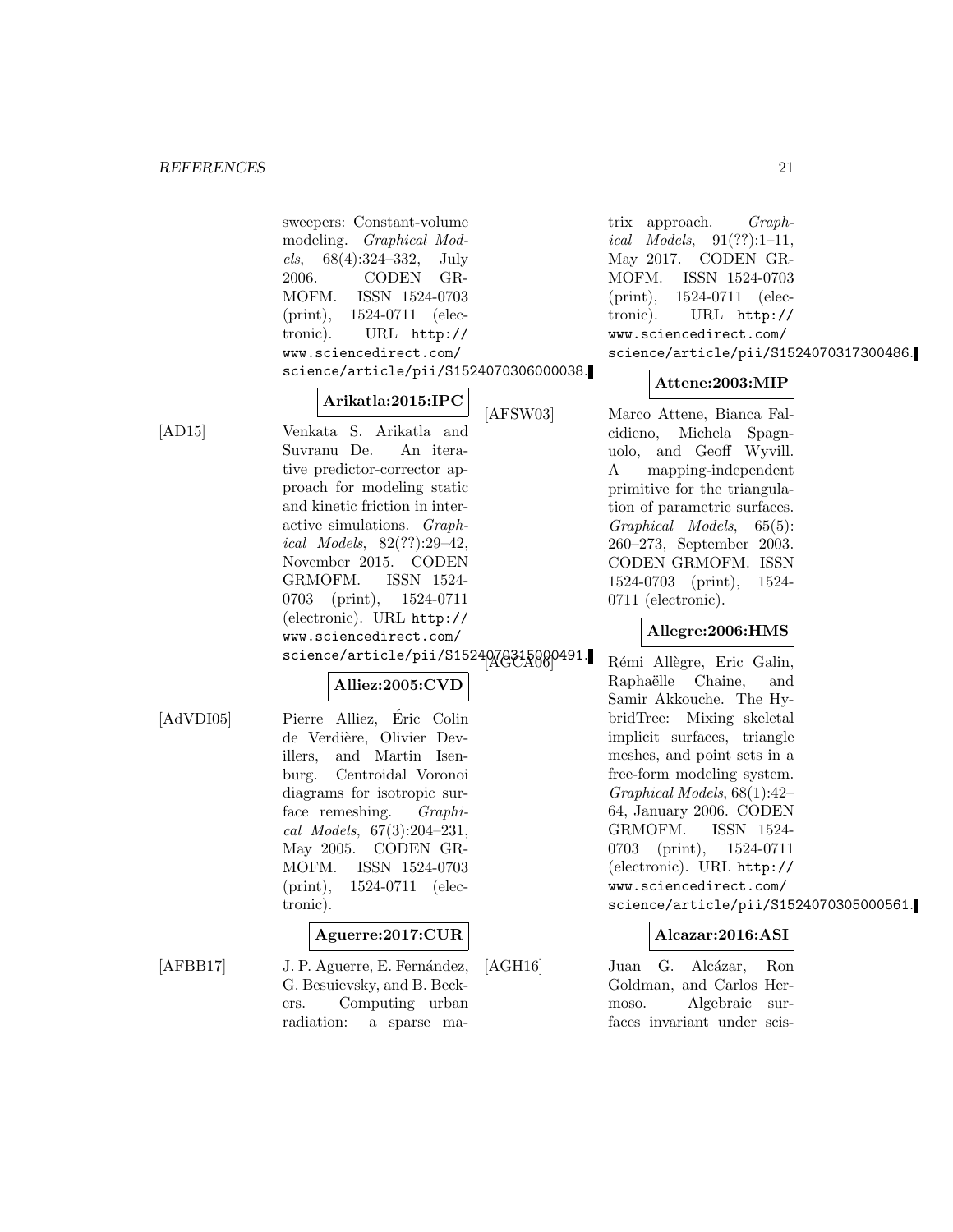sor shears. Graphical Models, 87(??):23–34, September 2016. CODEN GR-MOFM. ISSN 1524-0703 (print), 1524-0711 (electronic). URL http:// www.sciencedirect.com/ science/article/pii/S1524070316300273.

## **Alcazar:2016:RPA**

[AH16] Juan Gerardo Alcázar and Carlos Hermoso. Recognizing projections of algebraic curves. Graphical Models,  $87(??):1-10$ , September 2016. CODEN GR-MOFM. ISSN 1524-0703 (print), 1524-0711 (electronic). URL http:// www.sciencedirect.com/ science/article/pii/S1524070316300194.

# **Alliez:2014:P**

[AHZ14] Pierre Alliez, Ying He, and Yongjie Zhang. Preface. Graphical Models, 76(5):239, September 2014. CODEN GR-MOFM. ISSN 1524-0703 (print), 1524-0711 (electronic). URL http:// www.sciencedirect.com/ science/article/pii/S1524070314000423.

# **Aristidou:2011:FFI**

[AL11] Andreas Aristidou and Joan Lasenby. FABRIK: a fast, iterative solver for the inverse kinematics problem. Graphical Models, 73(5):243–260, September 2011. CODEN GR-MOFM. ISSN 1524-0703

(print), 1524-0711 (electronic). URL http:// www.sciencedirect.com/ science/article/pii/S1524070311000178.

# **Abe:2006:MBP**

Yeuhi Abe, C. Karen Liu, and Zoran Popović. Momentum-based parameterization of dynamic character motion. Graphical Models, 68(2):194–211, March 2006. CODEN GR-MOFM. ISSN 1524-0703 (print), 1524-0711 (electronic). URL http:// www.sciencedirect.com/ science/article/pii/S1524070305000299.

# **Andres:2011:GPB**

Eric Andres, Gaëlle Largeteau-Skapin, and Marc Rodríguez. Generalized perpendicular bisector and exhaustive discrete circle recognition. Graphical Models, 73(6):354–364, November 2011. CODEN GR-MOFM. ISSN 1524-0703 (print), 1524-0711 (electronic). URL http:// www.sciencedirect.com/

science/article/pii/S1524070311000233.

# **Alderson:2016:MSC**

[AMAS16] Troy Alderson, Ali Mahdavi-Amiri, and Faramarz Samavati. Multiresolution on spherical curves. Graphical Models, 86(??):13–24, July 2016. CODEN GR-MOFM. ISSN 1524-0703 (print), 1524-0711 (elec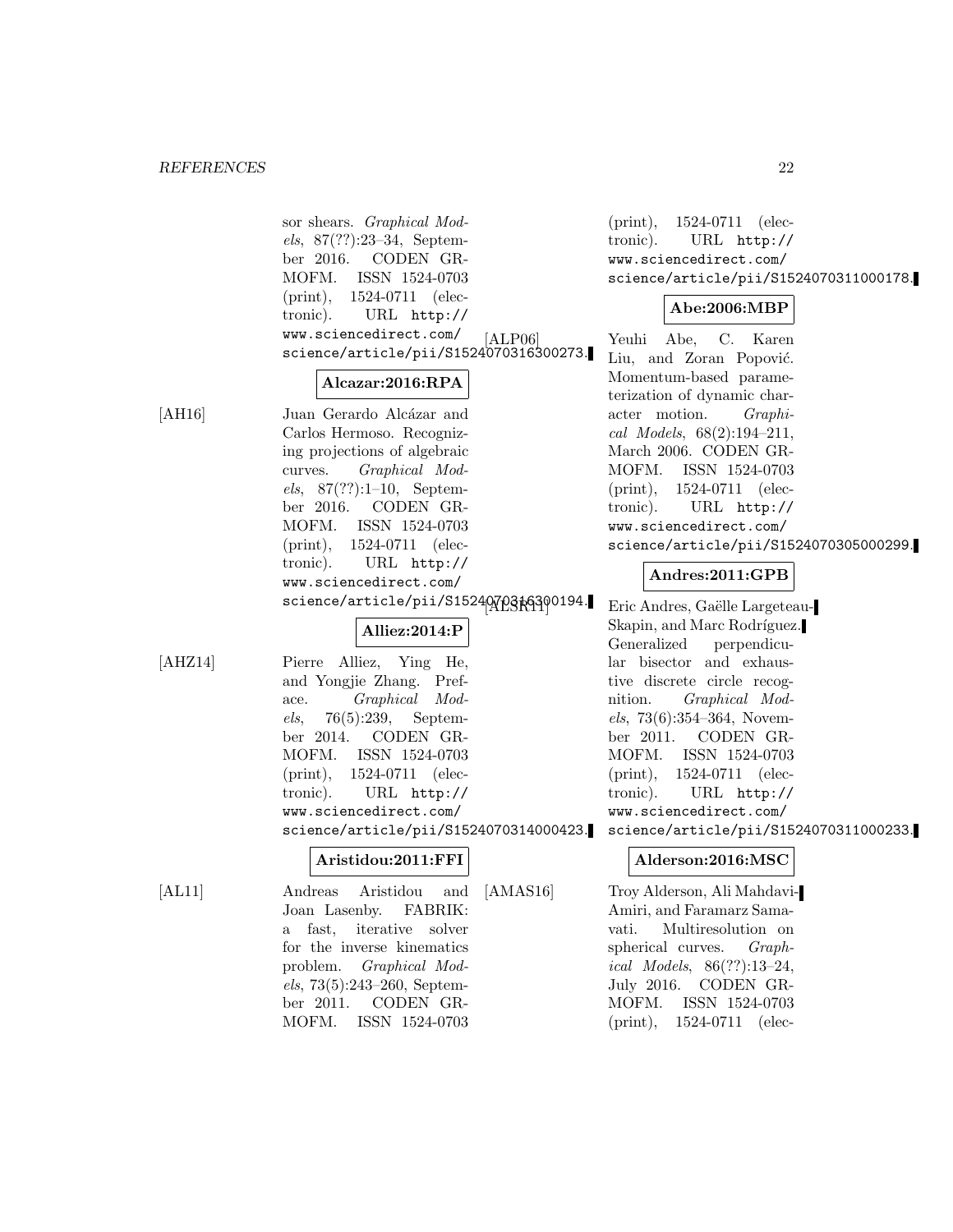tronic). URL http:// www.sciencedirect.com/ science/article/pii/S1524070306300078.

## **Andres:2003:DLO**

[And03] Eric Andres. Discrete linear objects in dimension n: the standard model. Graphical Models,  $65(1-3):92-111$ , May 2003. CODEN GR-MOFM. ISSN 1524-0703 (print), 1524-0711 (electronic).

## **Anonymous:2000:AIVe**

[Ano00a] Anonymous. Author index for volume 62. Graphical Models, 62(6):447, November 2000. CODEN GR-MOFM. ISSN 1524-0703 (print), 1524-0711 (electronic). URL http://www. idealibrary.com/links/ doi/10.1006/gmod.2000. 0535; http://www.idealibrary.<br>com/links/doi/10\_1006/ AnoUlc com/links/doi/10.1006/ gmod.2000.0535/pdf.

## **Anonymous:2000:RA**

[Ano00b] Anonymous. Reviewer acknowledgment. Graphical Models, 62(6):445, November 2000. CODEN GR-MOFM. ISSN 1524-0703 (print), 1524-0711 (electronic). URL http://www. idealibrary.com/links/ doi/10.1006/gmod.2000. 0534; http://www.idealibrang.d com/links/doi/10.1006/ gmod.2000.0534/pdf.

## **Anonymous:2001:AIVe**

Anonymous. Author index for volume 63. Graphical Models, 63(6):480, November 2001. CODEN GR-MOFM. ISSN 1524-0703 (print), 1524-0711 (electronic).

## **Anonymous:2001:CPS**

[Ano01b] Anonymous. Call for papers: Special issue on volume modeling. Graphical Models, 63(1):61–62, January 2001. CODEN GR-MOFM. ISSN 1524-0703 (print), 1524-0711 (electronic). URL http://www. idealibrary.com/links/ doi/10.1006/gmod.2001. 0538; http://www.idealibrary. com/links/doi/10.1006/ gmod.2001.0538/pdf.

## **Anonymous:2001:EAb**

Anonymous. Editorial announcement. Graphical Models, 63(2):63–64, March 2001. CODEN GR-MOFM. ISSN 1524-0703 (print), 1524-0711 (electronic). URL http://www. idealibrary.com/links/ doi/10.1006/gmod.2001. 0545; http://www.idealibrary. com/links/doi/10.1006/ gmod.2001.0545/pdf.

## **Anonymous:2001:EAa**

Anonymous. Editorial announcement. Graphical Models, 63(2):??, March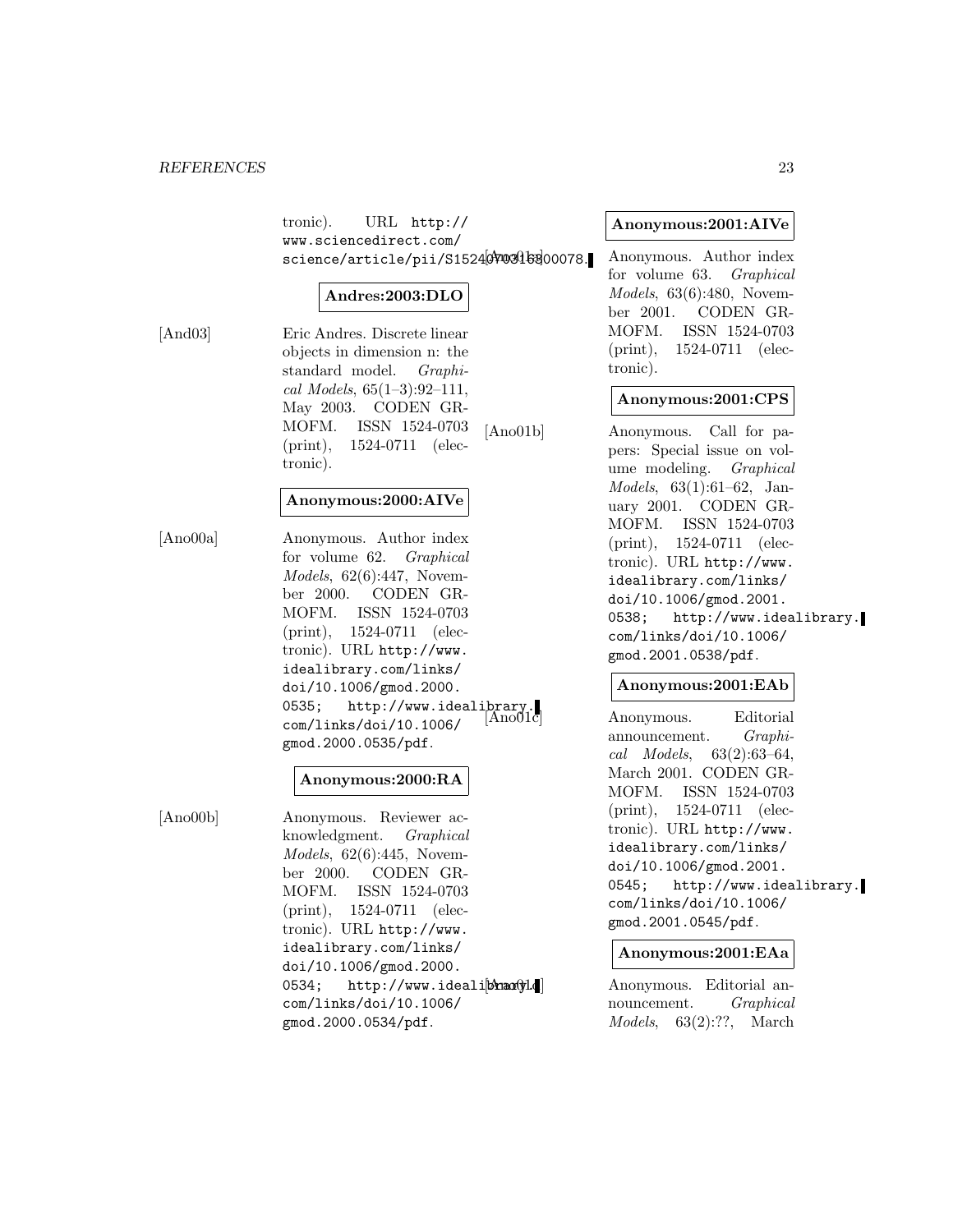2001. CODEN GRMOFM. ISSN 1524-0703 (print), 1524-0711 (electronic).

# **Anonymous:2001:P**

[Ano01e] Anonymous. Preface. Graphical Models, 63(2):??, March 2001. CODEN GR-MOFM. ISSN 1524-0703 (print), 1524-0711 (electronic).

**Anonymous:2001:RA**

[Ano01f] Anonymous. REVIEWER ACKNOWLEDGMENT. Graphical Models, 63(6): 479, November 2001. CO-DEN GRMOFM. ISSN 1524-0703 (print), 1524- 0711 (electronic).

# **Anonymous:2002:Aa**

[Ano02a] Anonymous. Announcement. Graphical Models, 64(5):333, September 2002. CODEN GRMOFM. ISSN 1524-0703 (print), 1524- 0711 (electronic).

## **Anonymous:2002:Ab**

[Ano02b] Anonymous. Announcement. Graphical Models, 64(6):396, November 2002. CODEN GRMOFM. ISSN 1524-0703 (print), 1524- 0711 (electronic).

## **Anonymous:2002:EBa**

[Ano02c] Anonymous. Editorial Board. Graphical Models, 64(5):C2, September 2002. CODEN GRMOFM. ISSN 1524-0703 (print), 1524- 0711 (electronic).

## **Anonymous:2002:EBb**

[Ano02d] Anonymous. Editorial Board. Graphical Models, 64(6):C2, November 2002. CODEN GRMOFM. ISSN 1524-0703 (print), 1524- 0711 (electronic).

## **Anonymous:2002:PN**

[Ano02e] Anonymous. Publisher's note. Graphical Models, 64 (5):iii–iv, September 2002. CODEN GRMOFM. ISSN 1524-0703 (print), 1524- 0711 (electronic).

## **Anonymous:2002:RAL**

[Ano02f] Anonymous. Reviewer acknowledgement list. Graphical Models, 64(6):397, November 2002. CODEN GRMOFM. ISSN 1524- 0703 (print), 1524-0711 (electronic).

## **Anonymous:2002:VAI**

[Ano02g] Anonymous. Volume author index. Graphical Models, 64(6):398, November 2002. CODEN GRMOFM. ISSN 1524-0703 (print), 1524-0711 (electronic).

## **Anonymous:2003:EBj**

[Ano03a] Anonymous. Editorial Board. Graphical Models, 65(1–3):C2, May 2003. CO-DEN GRMOFM. ISSN 1524-0703 (print), 1524- 0711 (electronic).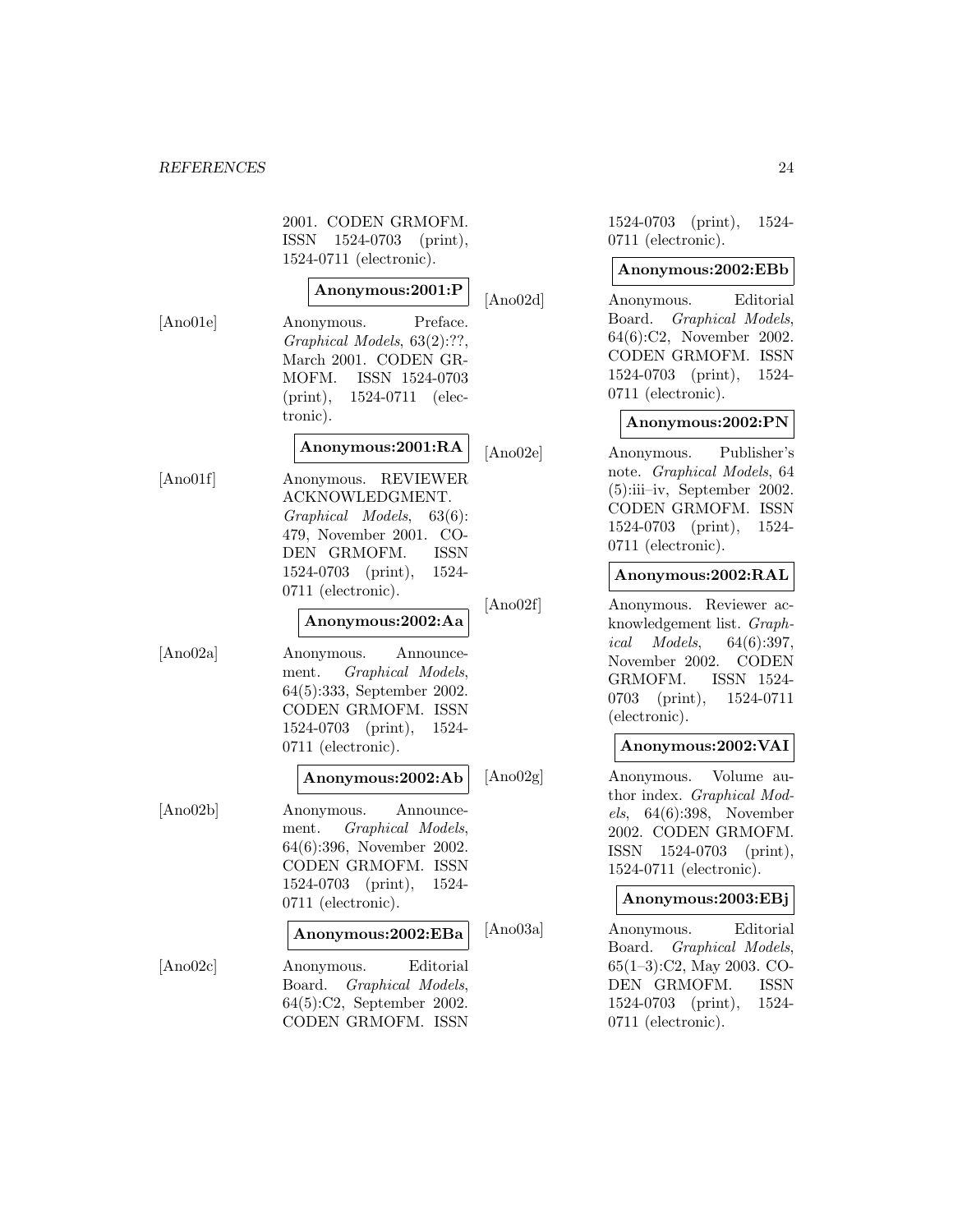#### *REFERENCES* 25

#### **Anonymous:2003:EBk**

[Ano03b] Anonymous. Editorial Board. Graphical Models, 65(4):C2, July 2003. CO-DEN GRMOFM. ISSN 1524-0703 (print), 1524- 0711 (electronic).

## **Anonymous:2003:EBl**

[Ano03c] Anonymous. Editorial Board. Graphical Models, 65(5):C2, September 2003. CODEN GRMOFM. ISSN 1524-0703 (print), 1524- 0711 (electronic).

#### **Anonymous:2003:EBm**

[Ano03d] Anonymous. Editorial Board. Graphical Models, 65(6):CO2, November 2003. CODEN GRMOFM. ISSN 1524-0703 (print), 1524- 0711 (electronic).

#### **Anonymous:2003:VAIe**

[Ano03e] Anonymous. Volume author index. Graphical Models, 65(6):405, November 2003. CODEN GRMOFM. ISSN 1524-0703 (print), 1524-0711 (electronic).

## **Anonymous:2003:VRA**

[Ano03f] Anonymous. Volume reviewer acknowledgement list. Graphical Models, 65 (6):406, November 2003. CODEN GRMOFM. ISSN 1524-0703 (print), 1524- 0711 (electronic).

#### **Anonymous:2004:EBk**

[Ano04a] Anonymous. Editorial Board. Graphical Models, 66(1):CO2, January 2004. CODEN GRMOFM. ISSN 1524-0703 (print), 1524- 0711 (electronic).

## **Anonymous:2004:EBl**

[Ano04b] Anonymous. Editorial Board. Graphical Models, 66(2):CO2, March 2004. CODEN GRMOFM. ISSN 1524-0703 (print), 1524- 0711 (electronic).

## **Anonymous:2004:EBm**

[Ano04c] Anonymous. Editorial Board. Graphical Models, 66(3):CO2, May 2004. CO-DEN GRMOFM. ISSN 1524-0703 (print), 1524- 0711 (electronic).

## **Anonymous:2004:EBn**

[Ano04d] Anonymous. Editorial Board. Graphical Models, 66(4):CO2, July 2004. CO-DEN GRMOFM. ISSN 1524-0703 (print), 1524- 0711 (electronic).

## **Anonymous:2004:EBo**

[Ano04e] Anonymous. Editorial Board. Graphical Mod $els, 66(5):CO2, September$ ber 2004. CODEN GR-MOFM. ISSN 1524-0703 (print), 1524-0711 (electronic).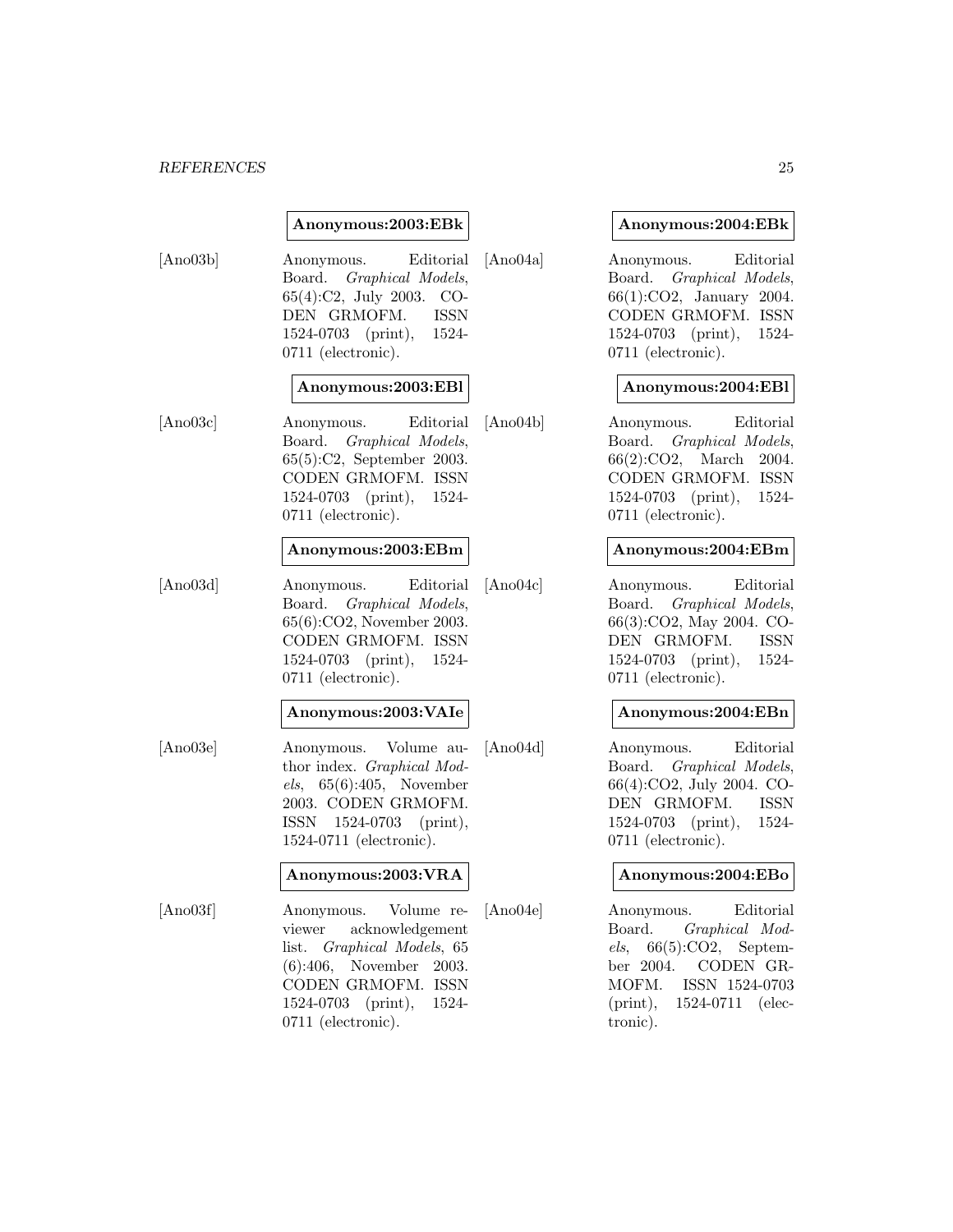#### *REFERENCES* 26

## **Anonymous:2004:EBp**

[Ano04f] Anonymous. Editorial Board. Graphical Models, 66(6):CO2, November 2004. CODEN GRMOFM. ISSN 1524-0703 (print), 1524- 0711 (electronic).

## **Anonymous:2004:PG**

[Ano04g] Anonymous. Pacific Graphics 2003. Graphical Models, 66(6):331–332, November 2004. CODEN GR-MOFM. ISSN 1524-0703 (print), 1524-0711 (electronic).

#### **Anonymous:2004:VAIe**

[Ano04h] Anonymous. Volume author index. Graphical Models, 66(6):440, November 2004. CODEN GRMOFM. ISSN 1524-0703 (print), 1524-0711 (electronic).

## **Anonymous:2004:VRA**

[Ano04i] Anonymous. Volume reviewer acknowledgement list. Graphical Models, 66 (6):439, November 2004. CODEN GRMOFM. ISSN 1524-0703 (print), 1524- 0711 (electronic).

# **Anonymous:2005:EBj**

[Ano05a] Anonymous. Editorial Board. Graphical Models, 67(1):CO2, January 2005. CODEN GRMOFM. ISSN 1524-0703 (print), 1524- 0711 (electronic).

#### **Anonymous:2005:EBk**

[Ano05b] Anonymous. Editorial Board. Graphical Models, 67(2):CO2, March 2005. CODEN GRMOFM. ISSN 1524-0703 (print), 1524- 0711 (electronic).

## **Anonymous:2005:EBl**

[Ano05c] Anonymous. Editorial board. Graphical Models, 67(3):CO2, May 2005. CO-DEN GRMOFM. ISSN 1524-0703 (print), 1524- 0711 (electronic).

## **Anonymous:2005:EBm**

[Ano05d] Anonymous. Editorial board. Graphical Models, 67(4):CO2, July 2005. CO-DEN GRMOFM. ISSN 1524-0703 (print), 1524- 0711 (electronic).

## **Anonymous:2005:EBn**

[Ano05e] Anonymous. Editorial Board. Graphical Mod $els, 67(5):C2, September$ ber 2005. CODEN GR-MOFM. ISSN 1524-0703 (print), 1524-0711 (electronic). URL http:// www.sciencedirect.com/ science/article/pii/S1524070305000469.

#### **Anonymous:2005:EBo**

[Ano05f] Anonymous. Editorial Board. Graphical Models, 67(6):C2, November 2005. CODEN GR-MOFM. ISSN 1524-0703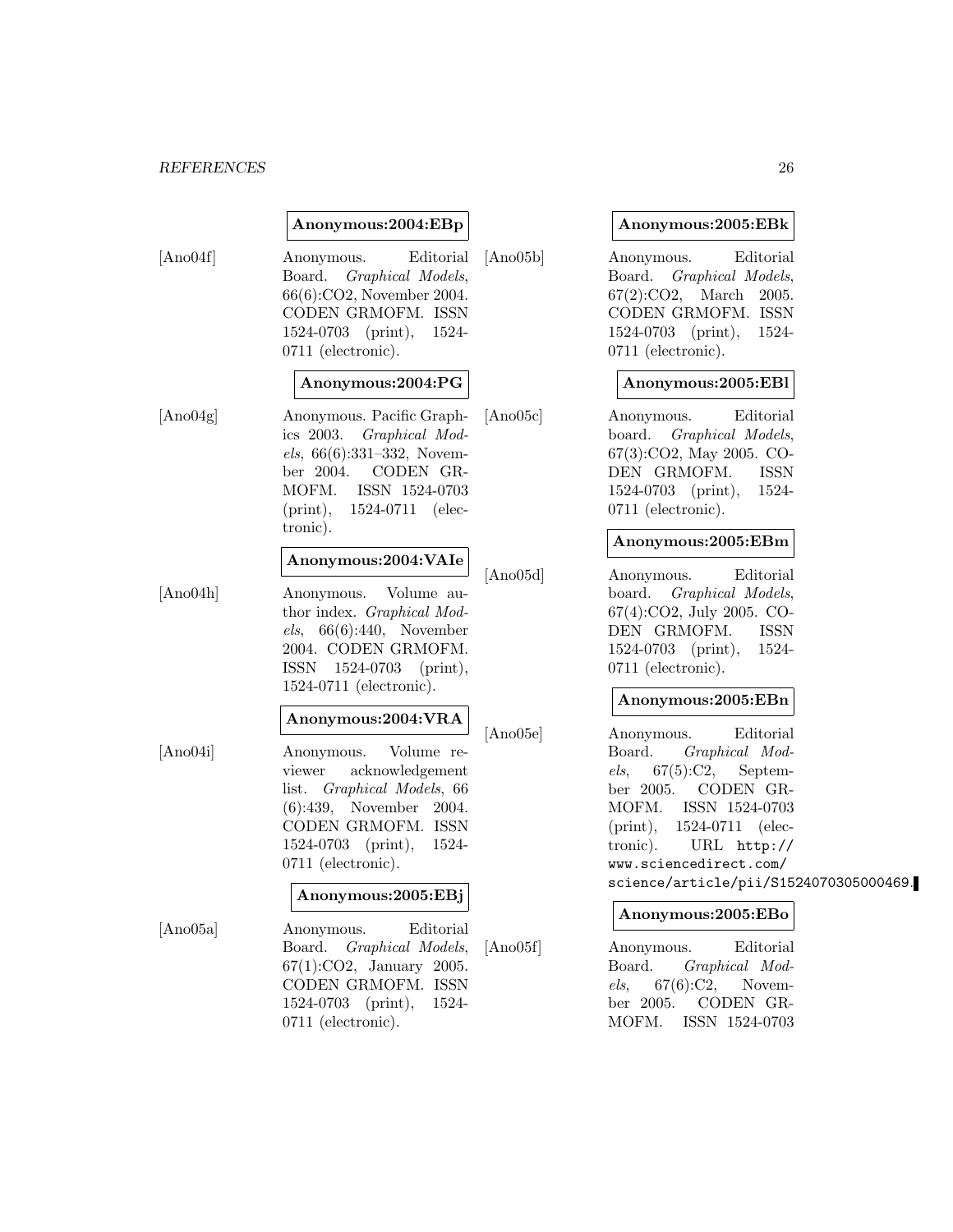|          | $(print), 1524-0711$ (elec-<br>tronic).<br>URL http://<br>www.sciencedirect.com/<br>science/article/pii/S1524070305000603.<br>Anonymous:2005:VAIe                                                                                               | 2006.<br>CODEN GR-<br>MOFM.<br>ISSN 1524-0703<br>1524-0711 (elec-<br>$(\text{print}),$<br>URL http://<br>tronic).<br>www.sciencedirect.com/<br>science/article/pii/S1524070305000858.                                               |  |
|----------|-------------------------------------------------------------------------------------------------------------------------------------------------------------------------------------------------------------------------------------------------|-------------------------------------------------------------------------------------------------------------------------------------------------------------------------------------------------------------------------------------|--|
| [Ano05g] | Volume au-<br>Anonymous.                                                                                                                                                                                                                        | Anonymous:2006:EBi                                                                                                                                                                                                                  |  |
|          | thor index.<br>Graphical<br><i>Models</i> , $67(6):622$ , Novem-<br>[Ano06c]<br>CODEN GR-<br>ber 2005.<br>MOFM.<br>ISSN 1524-0703<br>$(print), 1524-0711$ (elec-<br>tronic).<br>URL http://                                                     | Editorial<br>Anonymous.<br>Board. Graphical Models,<br>68(2):C2, March 2006. CO-<br>DEN GRMOFM.<br><b>ISSN</b><br>1524-<br>$1524-0703$ (print),                                                                                     |  |
|          | www.sciencedirect.com/<br>science/article/pii/S1524070305000640.                                                                                                                                                                                | 0711 (electronic).<br>URL                                                                                                                                                                                                           |  |
|          | Anonymous:2005:VRA                                                                                                                                                                                                                              | http://www.sciencedirect.<br>com/science/article/pii/<br>S1524070306000063.                                                                                                                                                         |  |
| [Ano05h] | Volume re-<br>Anonymous.<br>acknowledgement<br>viewer                                                                                                                                                                                           | Anonymous:2006:EBj                                                                                                                                                                                                                  |  |
|          | list.<br>Graphical Mod-<br>[Ano06d]<br>$67(6):621,$ Novem-<br>els,<br>ber 2005. CODEN GR-<br>MOFM. ISSN 1524-0703<br>$(print), 1524-0711$ (elec-<br>tronic).<br>URL http://<br>www.sciencedirect.com/<br>science/article/pii/S1524070305000639. | Editorial<br>Anonymous.<br>Board. Graphical Models,<br>68(3):C2, May 2006. CO-<br><b>ISSN</b><br>DEN GRMOFM.<br>$1524-0703$ (print),<br>1524-<br>0711 (electronic).<br>URL<br>http://www.sciencedirect.<br>com/science/article/pii/ |  |
|          | Anonymous:2006:CEB                                                                                                                                                                                                                              | S1524070306000257.                                                                                                                                                                                                                  |  |
| [Ano06a] | Anonymous. C2 - edito-                                                                                                                                                                                                                          | Anonymous:2006:EBk                                                                                                                                                                                                                  |  |
|          | rial board. Graphical Mod-<br>[Ano06e]<br>$els, 68(5-6):??, September/$<br>November 2006. CODEN<br>GRMOFM.<br>ISSN 1524-                                                                                                                        | Editorial<br>Anonymous.<br>board. Graphical Models,<br>68(4):??, July 2006. CO-<br>DEN GRMOFM.<br><b>ISSN</b>                                                                                                                       |  |
|          | 0703 (print), 1524-0711<br>(electronic). URL http://<br>www.sciencedirect.com/<br>science/article/pii/S1524070306000701.                                                                                                                        | $1524-0703$ (print),<br>1524-<br>0711 (electronic).<br>URL<br>http://www.sciencedirect.<br>com/science/article/pii/                                                                                                                 |  |
|          | Anonymous:2006:EBh                                                                                                                                                                                                                              | S1524070306000452.                                                                                                                                                                                                                  |  |
| [Ano06b] | Editorial<br>Anonymous.<br>Graphical Mod-<br>[Ano06f]<br>Board.<br>68(1):C2,<br>els,<br>January                                                                                                                                                 | Anonymous:2006:SI<br>Anonymous. Special issue.<br>Graphical Models, 68(2):65,                                                                                                                                                       |  |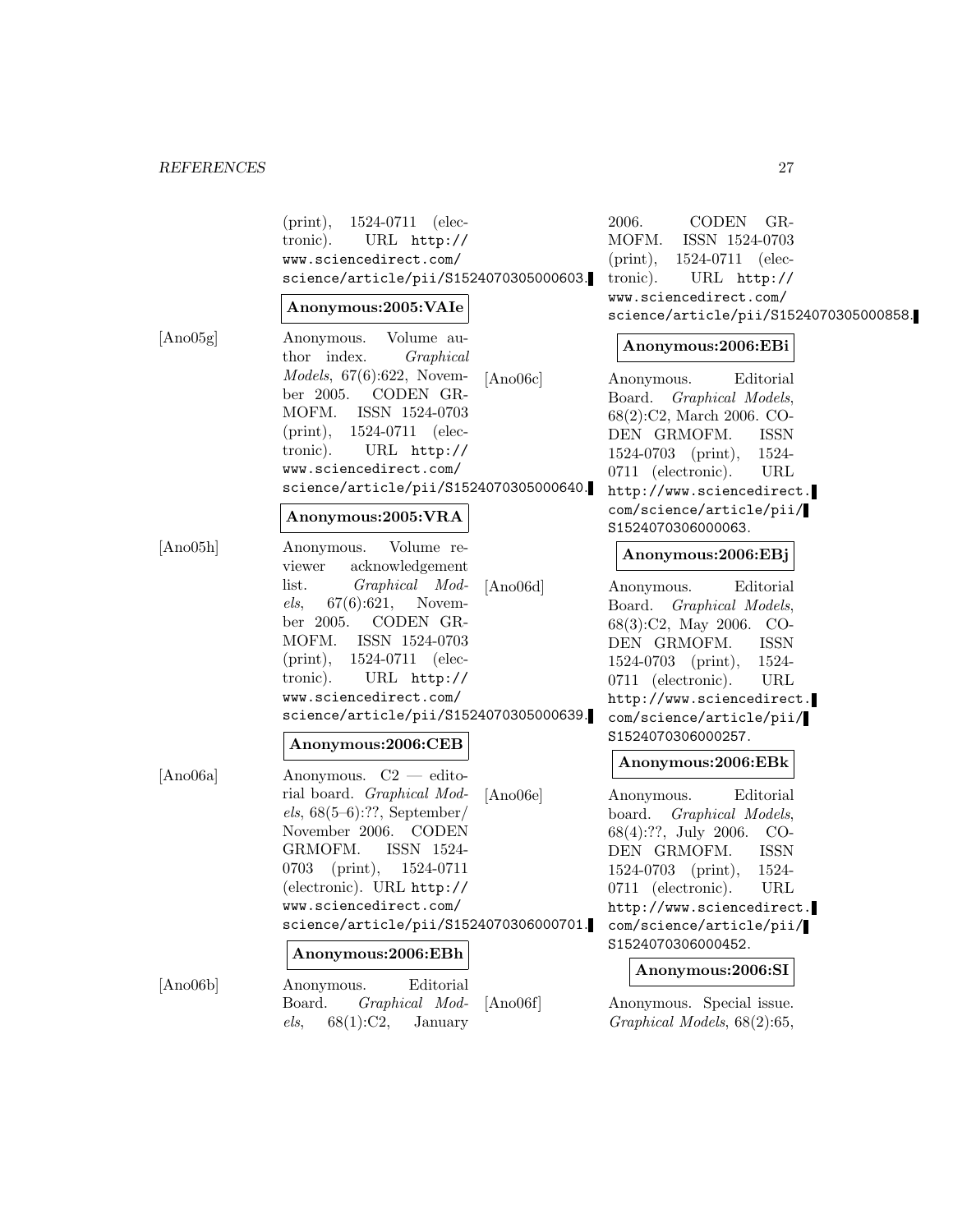March 2006. CODEN GR-MOFM. ISSN 1524-0703 (print), 1524-0711 (electronic). URL http:// www.sciencedirect.com/ science/article/pii/S1524070305000354.

## **Anonymous:2006:VRA**

[Ano06g] Anonymous. Volume reviewer acknowledgement list. Graphical Models, 68(5–6):496, September/ November 2006. CODEN GRMOFM. ISSN 1524- 0703 (print), 1524-0711 (electronic). URL http:// www.sciencedirect.com/ science/article/pii/S1524070306000786.

#### **Anonymous:2007:CEBd**

[Ano07a] Anonymous. C2 — editorial board. Graphical Models,  $69(1):??$ , January 2007. CODEN GR-MOFM. ISSN 1524-0703 (print), 1524-0711 (electronic). URL http:// www.sciencedirect.com/ science/article/pii/S1524070306000889.

#### **Anonymous:2007:CEBe**

[Ano07b] Anonymous. C2 — editorial board. Graphical Models, 69(2):??, March 2007. CODEN GR-MOFM. ISSN 1524-0703 (print), 1524-0711 (electronic). URL http:// www.sciencedirect.com/ science/article/pii/S1524070307000057. http://www.sciencedirect.

#### **Anonymous:2007:CEBf**

[Ano07c] Anonymous. C2 — editorial board. Graphical Models, 69(3–4):??, May/ July 2007. CODEN GR-MOFM. ISSN 1524-0703 (print), 1524-0711 (electronic). URL http:// www.sciencedirect.com/ science/article/pii/S1524070307000185.

## **Anonymous:2007:CEBg**

[Ano07d] Anonymous. C2 — editorial board. Graphical Mod $els, 69(5–6):??$ , September November 2007. CODEN GRMOFM. ISSN 1524- 0703 (print), 1524-0711 (electronic). URL http:// www.sciencedirect.com/ science/article/pii/S152407030700029X.

## **Anonymous:2007:MCPb**

[Ano07e] Anonymous. Most Cited Paper Award. Graphical Models, 69(3–4):159, May/ July 2007. CODEN GR-MOFM. ISSN 1524-0703 (print), 1524-0711 (electronic). URL http:// www.sciencedirect.com/ science/article/pii/S1524070307000136.

## **Anonymous:2007:VAI**

[Ano07f] Anonymous. Volume author index. Graphical Models, 69(5–6):276, September/November 2007. CO-DEN GRMOFM. ISSN 1524-0703 (print), 1524- 0711 (electronic). URL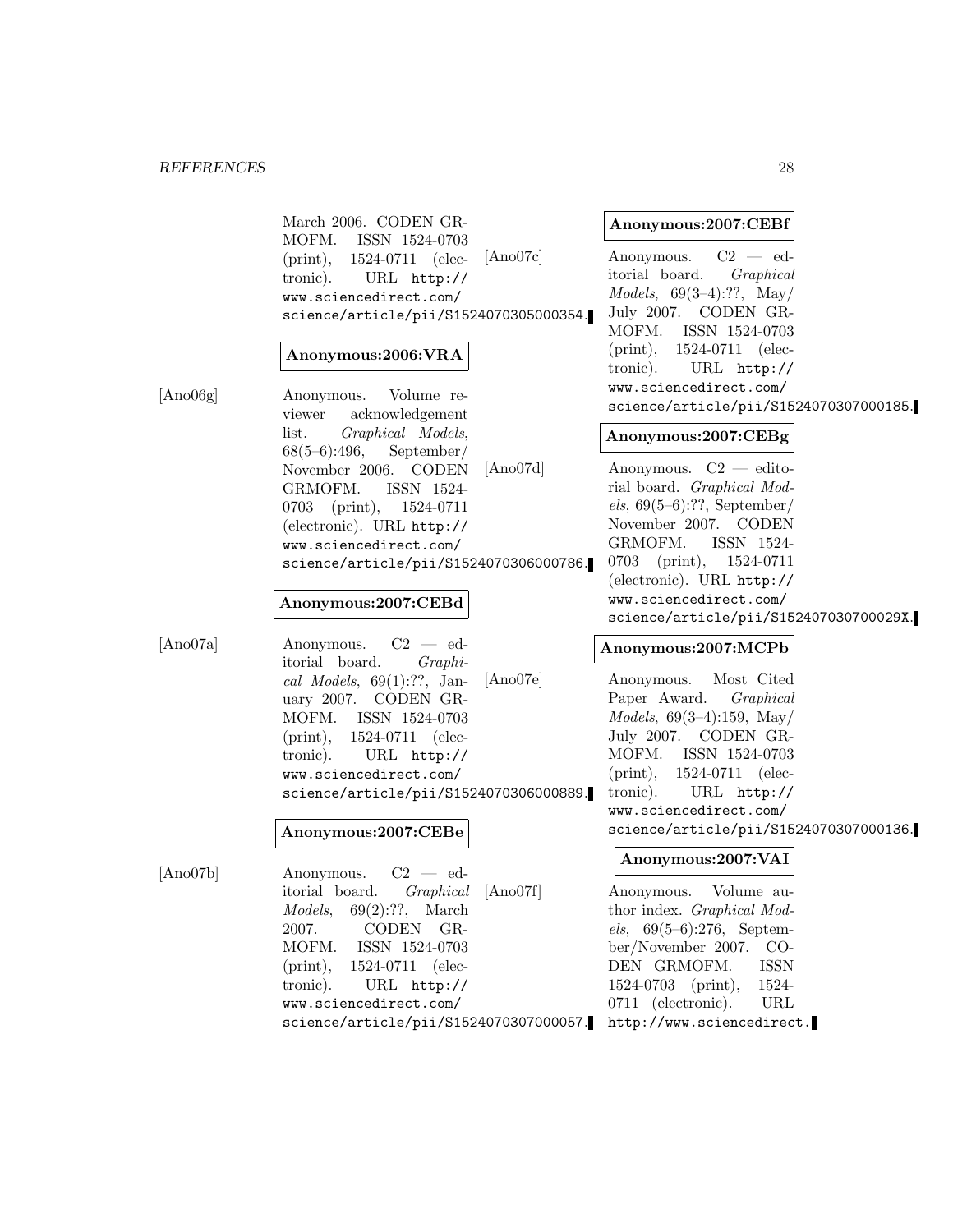|          | com/science/article/pii/<br>S1524070307000331.<br>Anonymous:2007:VRA                                                                                                                                                                                                                             |                             | 1524-0711 (elec-<br>$(\text{print}),$<br>tronic).<br>URL http://<br>www.sciencedirect.com/<br>science/article/pii/S1524070308000118.                                                                                                               |
|----------|--------------------------------------------------------------------------------------------------------------------------------------------------------------------------------------------------------------------------------------------------------------------------------------------------|-----------------------------|----------------------------------------------------------------------------------------------------------------------------------------------------------------------------------------------------------------------------------------------------|
| [Ano07g] | Volume re-<br>Anonymous.<br>acknowledgement<br>viewer<br>Graphical Models,<br>list.<br>$69(5-6):275,$<br>September/<br>November 2007. CODEN<br>GRMOFM.<br>ISSN 1524-<br>0703 (print), 1524-0711<br>(electronic). URL http://<br>www.sciencedirect.com/<br>science/article/pii/S152407030700032X. | [Ano08d]                    | Anonymous:2008:CEBn<br>$C2 - ed$<br>Anonymous.<br>itorial board.<br>Graphical<br>Models, 70(5):??, September<br>CODEN GR-<br>ber 2008.<br>MOFM. ISSN 1524-0703<br>$(print), 1524-0711$ (elec-<br>tronic).<br>URL http://<br>www.sciencedirect.com/ |
|          | Anonymous:2008:CEBk                                                                                                                                                                                                                                                                              |                             | science/article/pii/S152407030800012X.                                                                                                                                                                                                             |
| [Ano08a] | Anonymous. $C2$ — edito-<br>rial board. Graphical Mod-<br><i>els</i> , 70(1-2):??, January/<br>March 2008. CODEN GR-<br>MOFM. ISSN 1524-0703<br>$(print), 1524-0711$ (elec-<br>tronic).<br>URL http://<br>www.sciencedirect.com/<br>science/article/pii/S1524070308000076.                       | [Ano08e]                    | Anonymous:2008:CEBo<br>$C2 - ed$<br>Anonymous.<br>itorial board.<br>Graphical<br>$Models, 70(6):??, Novem-$<br>CODEN GR-<br>ber 2008.<br>MOFM. ISSN 1524-0703<br>$(print), 1524-0711$ (elec-<br>URL http://<br>tronic).<br>www.sciencedirect.com/  |
|          | Anonymous:2008:CEBl                                                                                                                                                                                                                                                                              |                             | science/article/pii/S1524070308000131.                                                                                                                                                                                                             |
| [Ano08b] | $C2 - ed$<br>Anonymous.<br>itorial board.<br>$Graphi-$<br>cal Models, $70(3):??$ , May<br>CODEN GR-<br>2008.<br>MOFM. ISSN 1524-0703<br>$(print), 1524-0711$ (elec-<br>tronic). URL http://<br>www.sciencedirect.com/                                                                            | [Ano09a]                    | Anonymous:2009:AIV<br>Anonymous. Author index<br>for volume 71. <i>Graphical</i><br><i>Models</i> , $71(6):242$ , Novem-<br>CODEN GR-<br>ber 2009.<br>MOFM. ISSN 1524-0703<br>$(\text{print}),$<br>1524-0711 (elec-                                |
|          | science/article/pii/S1524070308000106.                                                                                                                                                                                                                                                           | tronic).<br>$URL$ $http://$ |                                                                                                                                                                                                                                                    |
|          | Anonymous:2008:CEBm                                                                                                                                                                                                                                                                              |                             | www.sciencedirect.com/<br>science/article/pii/S1524070309000459.                                                                                                                                                                                   |
| [Ano08c] | $C2 - ed$<br>Anonymous.<br>itorial board.<br>$Graphi-$<br>cal Models, $70(4):??$ , July<br>CODEN GR-<br>2008.<br>MOFM.<br>ISSN 1524-0703                                                                                                                                                         | [Ano09b]                    | Anonymous:2009:CEBl<br>$C2 - ed$<br>Anonymous.<br>itorial board.<br>$Graphi-$<br>cal Models, $71(4):??$ , July                                                                                                                                     |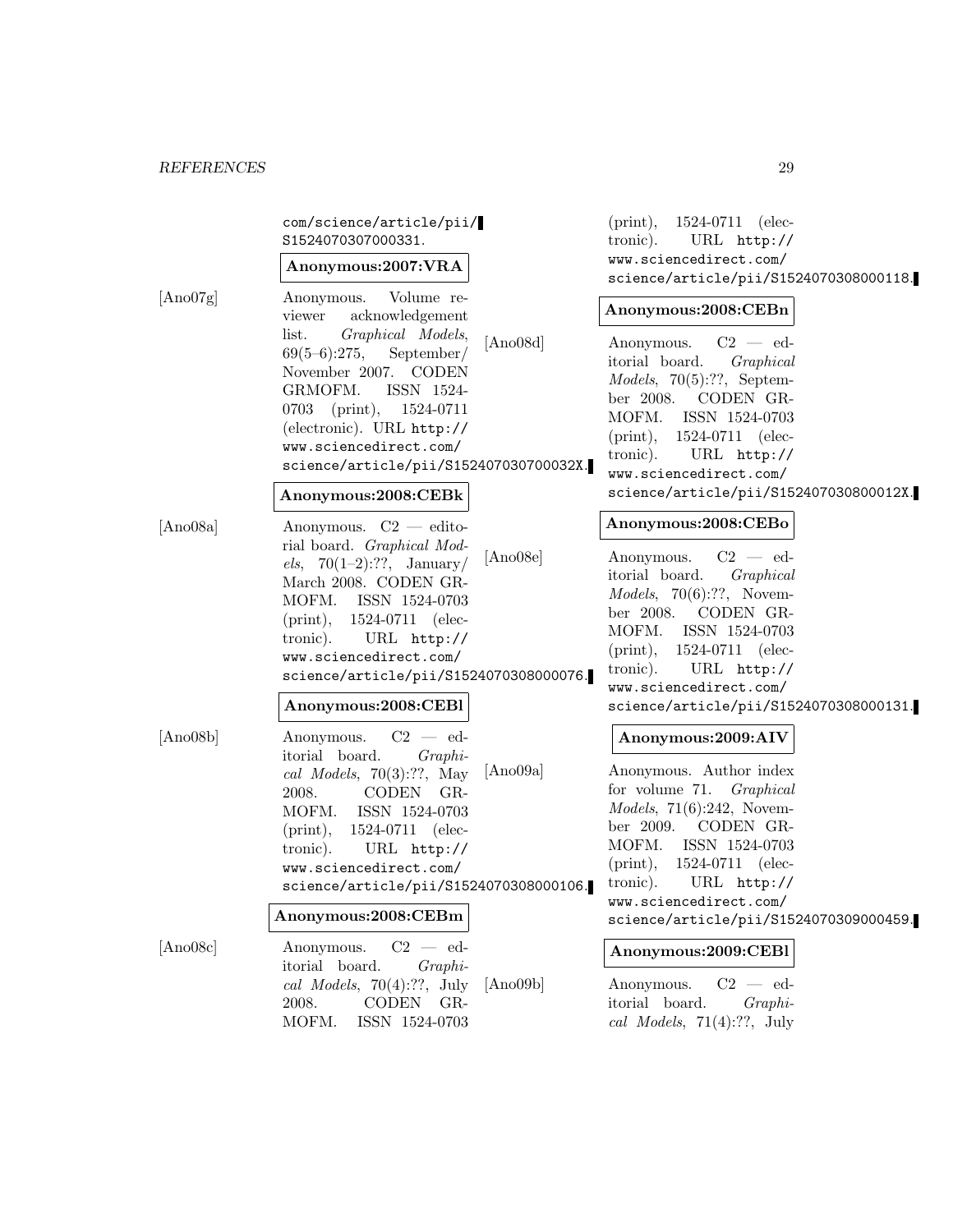# *REFERENCES* 30

|          | 2009.<br>CODEN GR-<br>MOFM.<br>ISSN 1524-0703<br>$(print), 1524-0711$ (elec-<br>URL http://<br>tronic).<br>www.sciencedirect.com/<br>science/article/pii/S1524070309000228.<br>Anonymous:2009:EBa                                                                               |          | 2009.<br>CODEN GR-<br>MOFM.<br>ISSN 1524-0703<br>$(print), 1524-0711$ (elec-<br>tronic).<br>$URL$ $http://$<br>www.sciencedirect.com/<br>science/article/pii/S1524070309000241.<br>Anonymous:2009:EBe                                                                                           |  |
|----------|---------------------------------------------------------------------------------------------------------------------------------------------------------------------------------------------------------------------------------------------------------------------------------|----------|-------------------------------------------------------------------------------------------------------------------------------------------------------------------------------------------------------------------------------------------------------------------------------------------------|--|
| [Ano09c] | Editorial<br>Anonymous.<br>Board.<br>Graphical Mod-<br>$71(1):C2$ , January<br>els,<br>2009.<br>CODEN GR-<br>MOFM. ISSN 1524-0703<br>$(print), 1524-0711$ (elec-<br>tronic). URL http://<br>www.sciencedirect.com/<br>science/article/pii/S1524070309000083.                    | [Ano09g] | Editorial<br>Anonymous.<br>Board.<br>Graphical Mod-<br>els, 71(6):??, Novenber<br>2009.<br>CODEN GR-<br>MOFM. ISSN 1524-0703<br>$(print), 1524-0711$ (elec-<br>URL http://<br>tronic).<br>www.sciencedirect.com/<br>science/article/pii/S1524070309000629.                                      |  |
|          | Anonymous:2009:EBb                                                                                                                                                                                                                                                              |          | Anonymous:2009:RA                                                                                                                                                                                                                                                                               |  |
| [Ano09d] | Editorial<br>Anonymous.<br>Board. Graphical Models,<br>$71(2):C2$ , March 2009. CO-<br>DEN GRMOFM.<br><b>ISSN</b><br>1524-0703 (print), 1524-<br>0711 (electronic).<br>URL<br>http://www.sciencedirect.<br>com/science/article/pii/<br>S1524070309000113.<br>Anonymous:2009:EBc | [Ano09h] | Anonymous. Reviewer ac-<br>knowledgment.<br>$Graphi-$<br>cal Models, $71(6):240-241$ ,<br>November 2009. CODEN<br>GRMOFM.<br>ISSN 1524-<br>$0703$ (print),<br>1524-0711<br>(electronic). URL http://<br>www.sciencedirect.com/<br>science/article/pii/S1524070309000307.<br>Anonymous:2010:CEBl |  |
| [Ano09e] | Editorial<br>Anonymous.<br>Board. Graphical Models,<br>$71(3):C2$ , May 2009. CO-<br><b>ISSN</b><br>DEN GRMOFM.<br>1524-0703 (print), 1524-<br>0711 (electronic).<br>URL<br>http://www.sciencedirect.<br>com/science/article/pii/<br>S1524070309000162.<br>Anonymous:2009:EBd   | [Ano10a] | $C2 - ed$<br>Anonymous.<br>itorial board.<br>$Graphi-$<br>cal Models, $72(3):??$ , May<br>2010.<br>CODEN GR-<br>MOFM.<br>ISSN 1524-0703<br>1524-0711 (elec-<br>$(\text{print}),$<br>tronic). URL http://<br>www.sciencedirect.com/<br>science/article/pii/S1524070310000093.                    |  |
| [Ano09f] | Editorial<br>Anonymous.<br>Board.<br>Graphical Mod-<br>71(5):??,<br>September<br>els,                                                                                                                                                                                           | [Ano10b] | Anonymous:2010:CEBm<br>$C2 - ed$<br>Anonymous.<br>itorial board.<br>$Graphi-$                                                                                                                                                                                                                   |  |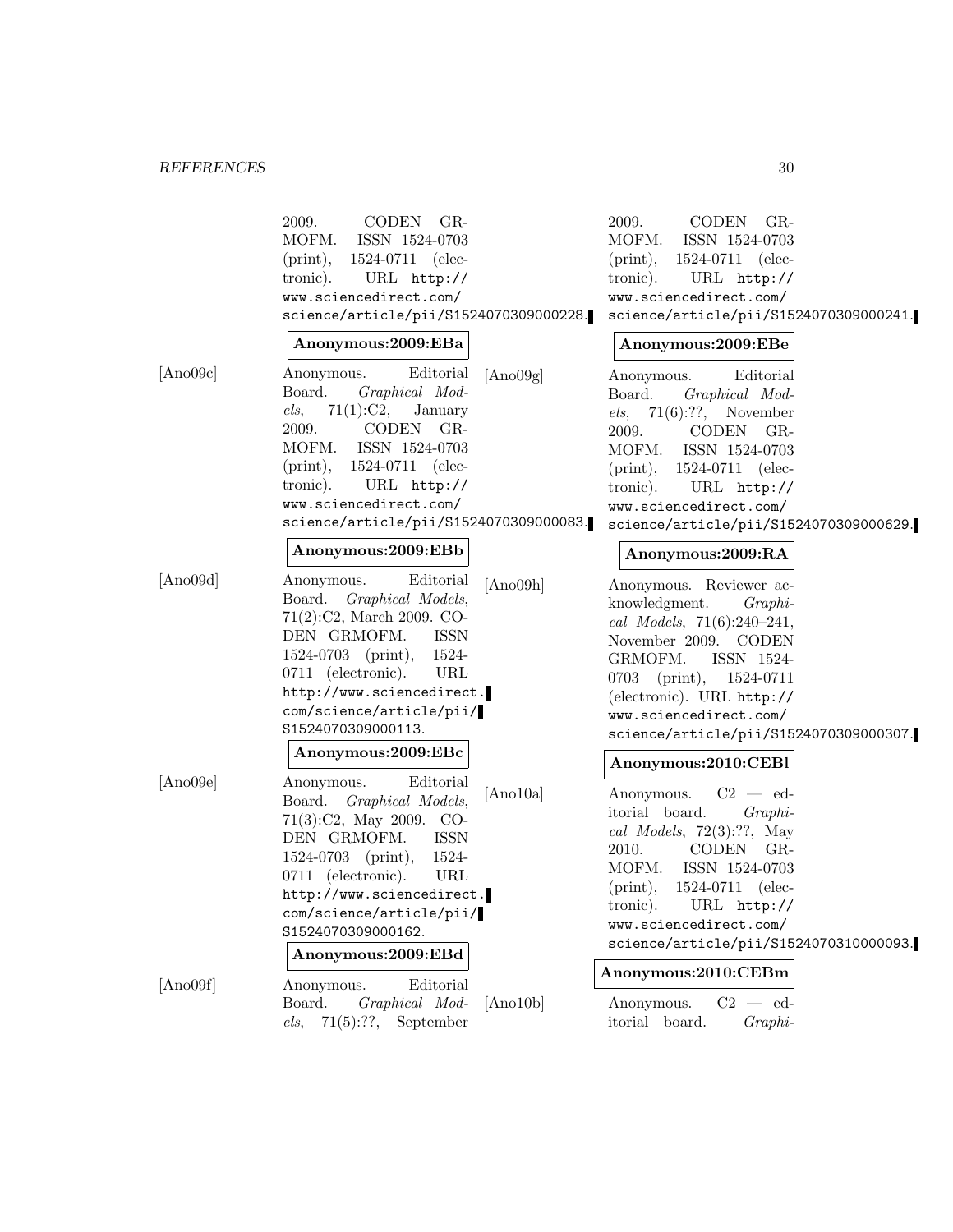|          | cal Models, 72(4):i-ii, July<br>CODEN GR-<br>2010.<br>MOFM.<br>ISSN 1524-0703<br>1524-0711 (elec-<br>$(\text{print}),$<br>tronic).<br>$URL$ $http://$<br>www.sciencedirect.com/<br>science/article/pii/S1524070310000111.                                                                    | cal Models, $72(6):74-75$ ,<br>November 2010. CODEN<br>GRMOFM.<br>ISSN 1524-<br>$0703$ (print),<br>1524-0711<br>(electronic). URL http://<br>www.sciencedirect.com/<br>science/article/pii/S1524070310000378.                                                                     |
|----------|----------------------------------------------------------------------------------------------------------------------------------------------------------------------------------------------------------------------------------------------------------------------------------------------|-----------------------------------------------------------------------------------------------------------------------------------------------------------------------------------------------------------------------------------------------------------------------------------|
|          | Anonymous:2010:EBa                                                                                                                                                                                                                                                                           | Anonymous:2011:EBI                                                                                                                                                                                                                                                                |
| [Ano10c] | Anonymous.<br>Editorial<br>[And1a]<br>Board.<br>Graphical Mod-<br>els,<br>72(1):??,<br>January<br>2010.<br>CODEN GR-<br>MOFM.<br>ISSN 1524-0703<br>$(print), 1524-0711$ (elec-<br>tronic). URL http://<br>www.sciencedirect.com/<br>science/article/pii/S1524070310000044.                   | Editorial<br>Anonymous.<br>Board.<br>Graphical Mod-<br>$73(1):i-ii,$<br>els,<br>January<br>2011.<br>CODEN GR-<br>MOFM. ISSN 1524-0703<br>$(print), 1524-0711$ (elec-<br>tronic). URL http://<br>www.sciencedirect.com/<br>science/article/pii/S1524070310000445.                  |
|          | Anonymous:2010:EBb                                                                                                                                                                                                                                                                           | Anonymous:2011:EBm                                                                                                                                                                                                                                                                |
| [Ano10d] | Editorial<br>Anonymous.<br>[Ano11b]<br>Board. Graphical Models,<br>72(2):??, March 2010. CO-<br>DEN GRMOFM.<br>ISSN<br>1524-0703 (print), 1524-<br>0711 (electronic).<br>URL<br>http://www.sciencedirect.<br>com/science/article/pii/<br>S152407031000007X.                                  | Editorial<br>Anonymous.<br>Board. Graphical Models,<br>73(2):i-ii, March 2011. CO-<br>DEN GRMOFM.<br>ISSN<br>$1524-0703$ (print),<br>1524-<br>0711 (electronic).<br>URL<br>http://www.sciencedirect.<br>com/science/article/pii/<br>S1524070311000038.                            |
|          | Anonymous:2010:EBc                                                                                                                                                                                                                                                                           | Anonymous:2011:EBn                                                                                                                                                                                                                                                                |
| [Ano10e] | Editorial<br>Anonymous.<br>[And1c]<br>board.<br>Graphical Mod-<br>$72(6):i-i,$ Novem-<br>els,<br>ber 2010. CODEN GR-<br>MOFM. ISSN 1524-0703<br>$(print), 1524-0711$ (elec-<br>tronic). URL http://<br>www.sciencedirect.com/<br>science/article/pii/S152407031000038X.<br>Anonymous:2010:RA | Editorial<br>Anonymous.<br>Board. Graphical Models,<br>73(3):i-ii, May 2011. CO-<br>DEN GRMOFM.<br><b>ISSN</b><br>$1524-0703$ (print),<br>1524-<br>0711 (electronic).<br>URL<br>http://www.sciencedirect.<br>com/science/article/pii/<br>S1524070311000130.<br>Anonymous:2011:EBo |
| [Ano10f] | [And1d]<br>Anonymous. Reviewer ac-<br>knowledgment.<br>$Graphi-$                                                                                                                                                                                                                             | Editorial<br>Anonymous.<br>Graphical Mod-<br>Board.                                                                                                                                                                                                                               |
|          |                                                                                                                                                                                                                                                                                              |                                                                                                                                                                                                                                                                                   |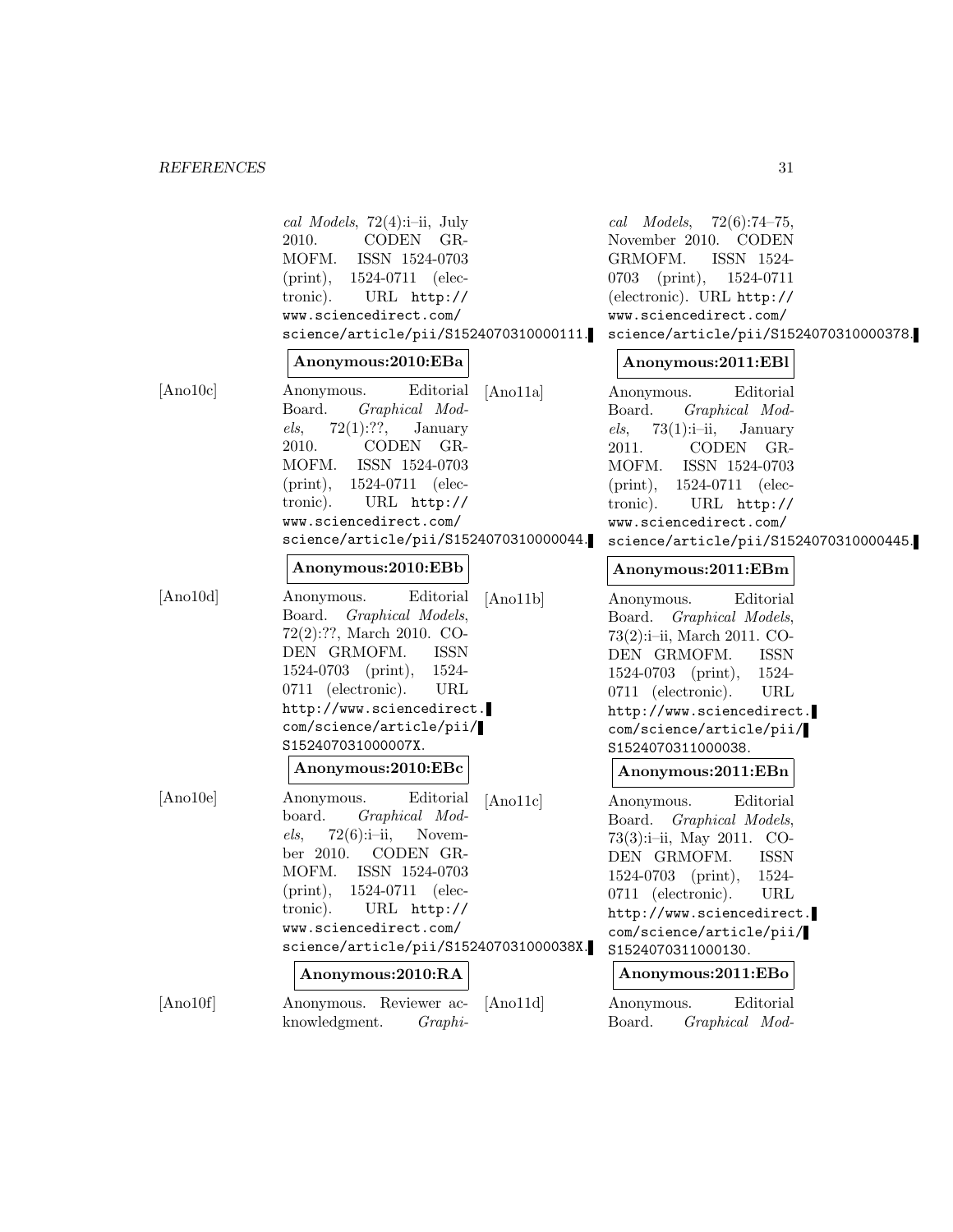|                | $73(5):i-ii,$<br>Septem-<br>els,<br>CODEN GR-<br>ber 2011.<br>MOFM.<br>ISSN 1524-0703<br>$(\text{print}),$<br>1524-0711 (elec-<br>tronic).<br>URL $http://$<br>www.sciencedirect.com/<br>science/article/pii/S1524070311000269.                                                     |          | 74(4):i-ii, July 2012. CO-<br>DEN GRMOFM.<br><b>ISSN</b><br>$1524-0703$ (print),<br>1524-<br>0711 (electronic).<br>URL<br>http://www.sciencedirect.<br>com/science/article/pii/<br>S1524070312000392.<br>Anonymous:2012:EBI                                                                 |
|----------------|-------------------------------------------------------------------------------------------------------------------------------------------------------------------------------------------------------------------------------------------------------------------------------------|----------|---------------------------------------------------------------------------------------------------------------------------------------------------------------------------------------------------------------------------------------------------------------------------------------------|
|                | Anonymous:2011:EBp                                                                                                                                                                                                                                                                  |          |                                                                                                                                                                                                                                                                                             |
| [And1e]        | Editorial<br>Anonymous.<br>Board.<br>Graphical Mod-<br>$73(6):i-ii,$<br>Novem-<br>els,<br>CODEN GR-<br>ber 2011.<br>MOFM.<br>ISSN 1524-0703<br>$(print), 1524-0711$ (elec-<br>tronic).<br>URL $http://$<br>www.sciencedirect.com/<br>science/article/pii/S1524070311000300.         | [And2c]  | Editorial<br>Anonymous.<br>Board.<br>Graphical Mod-<br>$74(5):i-i,$ Septem-<br>els,<br>ber 2012. CODEN GR-<br>MOFM. ISSN 1524-0703<br>$(print), 1524-0711$ (elec-<br>URL http://<br>tronic).<br>www.sciencedirect.com/<br>science/article/pii/S1524070312000409.                            |
|                | Anonymous:2011:RA                                                                                                                                                                                                                                                                   |          | Anonymous:2012:EBp                                                                                                                                                                                                                                                                          |
| $[$ Ano $11f]$ | Anonymous. Reviewer ac-<br>knowledgment.<br>Graphical<br><i>Models</i> , 73 $(6):376$ , Novem-<br>ber 2011. CODEN GR-<br>MOFM. ISSN 1524-0703<br>$(print), 1524-0711$ (elec-<br>tronic).<br>URL http://<br>www.sciencedirect.com/<br>science/article/pii/S1524070311000440.         | [And2d]  | Editorial<br>Anonymous.<br>Board.<br>Graphical Mod-<br>$74(6):i-ii$ , Novem-<br>els,<br>ber 2012. CODEN GR-<br>MOFM. ISSN 1524-0703<br>$(print), 1524-0711$ (elec-<br>URL http://<br>tronic).<br>www.sciencedirect.com/<br>science/article/pii/S1524070312000434.                           |
|                | Anonymous:2012:EBj                                                                                                                                                                                                                                                                  |          | Anonymous:2012:RAb                                                                                                                                                                                                                                                                          |
| [Ano12a]       | Editorial<br>Anonymous.<br>Board. Graphical Models,<br>74(2):i-ii, March 2012. CO-<br>DEN GRMOFM.<br><b>ISSN</b><br>1524-<br>$1524-0703$ (print),<br>0711 (electronic).<br>URL<br>http://www.sciencedirect.<br>com/science/article/pii/<br>S1524070312000070.<br>Anonymous:2012:EBk | [And2e]  | Anonymous. Reviewer ac-<br>knowledgment. Graphical<br><i>Models</i> , 74 $(6)$ :374, Novem-<br>ber 2012. CODEN GR-<br>MOFM. ISSN 1524-0703<br>$(print), 1524-0711$ (elec-<br>tronic). URL http://<br>www.sciencedirect.com/<br>science/article/pii/S1524070312000641.<br>Anonymous:2013:EBf |
| [Ano12b]       | Editorial<br>Anonymous.<br>Board.<br>Graphical Models,                                                                                                                                                                                                                              | [Ano13a] | Editorial<br>Anonymous.<br>Graphical Mod-<br>Board.                                                                                                                                                                                                                                         |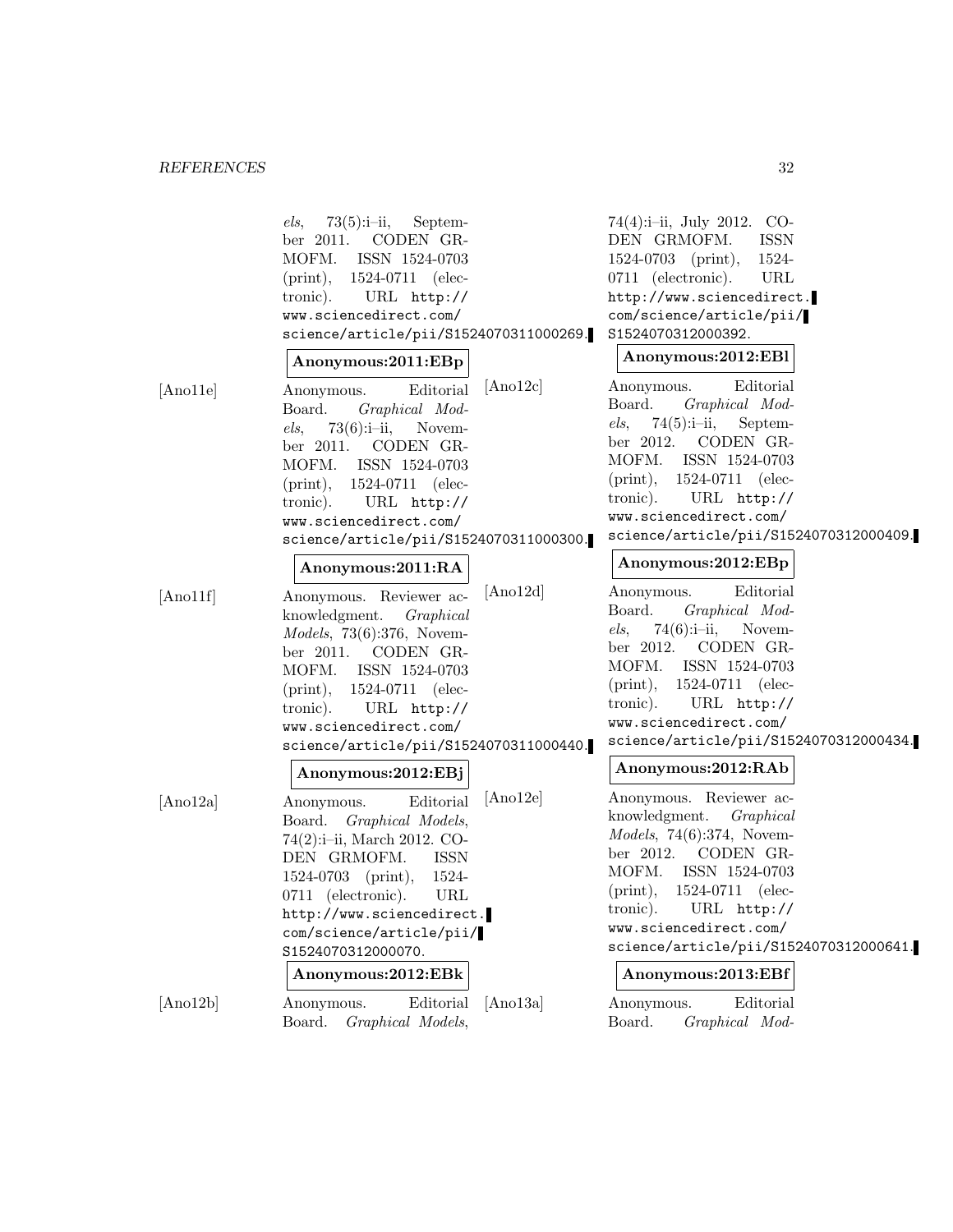|          | $75(1):i-i,$ January<br>els,<br>2013.<br>CODEN<br>$GR-$<br>MOFM.<br>ISSN 1524-0703<br>1524-0711 (elec-<br>$(\text{print}),$<br>tronic).<br>URL http://<br>www.sciencedirect.com/<br>science/article/pii/S1524070313000040.<br>Anonymous:2013:EBg                                                                       | Models, 75(6):371, November<br>ber 2013. CODEN GR-<br>ISSN 1524-0703<br>MOFM.<br>$(print), 1524-0711$ (elec-<br>tronic). URL http://<br>www.sciencedirect.com/<br>science/article/pii/S1524070313000568.                                                                                                            |
|----------|------------------------------------------------------------------------------------------------------------------------------------------------------------------------------------------------------------------------------------------------------------------------------------------------------------------------|---------------------------------------------------------------------------------------------------------------------------------------------------------------------------------------------------------------------------------------------------------------------------------------------------------------------|
| [Ano13b] | Editorial<br>Anonymous.<br>Board. Graphical Models,<br>[Ano13f]<br>75(2):i-ii, March 2013. CO-<br>DEN GRMOFM.<br><b>ISSN</b><br>$1524-0703$ (print),<br>1524-<br>0711 (electronic).<br>URL<br>http://www.sciencedirect.<br>com/science/article/pii/<br>S1524070313000106.                                              | Anonymous:2013:SCI<br>Supplemen-<br>Anonymous.<br>tary content. Graphical<br>$75(2):??$ , March<br><i>Models,</i><br>2013.<br>CODEN GR-<br>MOFM.<br>ISSN 1524-0703<br>$(print), 1524-0711$ (elec-<br>tronic). URL http://<br>www.sciencedirect.com/                                                                 |
| [And3c]  | Anonymous:2013:EBm<br>Editorial<br>Anonymous.<br>Board. Graphical Models,<br>$75(3):i-i$ i, May 2013. CO-<br>[And14a]<br>DEN GRMOFM.<br><b>ISSN</b><br>$1524-0703$ (print),<br>1524-<br>0711 (electronic).<br>URL<br>http://www.sciencedirect.<br>com/science/article/pii/<br>S152407031300009X.<br>Anonymous:2013:PNa | science/article/pii/S152407031200077X#<br>MMCvFirst.<br>Anonymous:2014:EBa<br>Editorial<br>Anonymous.<br>Board. Graphical Models,<br>76(3):i-ii, May 2014. CO-<br>DEN GRMOFM.<br><b>ISSN</b><br>$1524-0703$ (print),<br>1524-<br>0711 (electronic).<br>URL<br>http://www.sciencedirect.<br>com/science/article/pii/ |
| [And3d]  | Publisher's<br>Anonymous.<br>note. Graphical Models, 75<br>$(1):1$ , January 2013. CO-<br>DEN GRMOFM.<br><b>ISSN</b><br>[Ano14b]<br>1524-<br>$1524-0703$ (print),<br>URL<br>0711 (electronic).<br>http://www.sciencedirect.<br>com/science/article/pii/<br>S1524070313000052.<br>Anonymous:2013:RAb                    | S1524070314000381.<br>Anonymous:2014:EBb<br>Editorial<br>Anonymous.<br>Board. Graphical Models,<br>76(4):i-ii, July 2014. CO-<br><b>ISSN</b><br>DEN GRMOFM.<br>1524-0703 (print),<br>1524-<br>0711 (electronic).<br>URL<br>http://www.sciencedirect.                                                                |
| [And3e]  | Anonymous. Reviewer ac-<br>knowledgment.<br>Graphical                                                                                                                                                                                                                                                                  | com/science/article/pii/<br>S1524070314000393.                                                                                                                                                                                                                                                                      |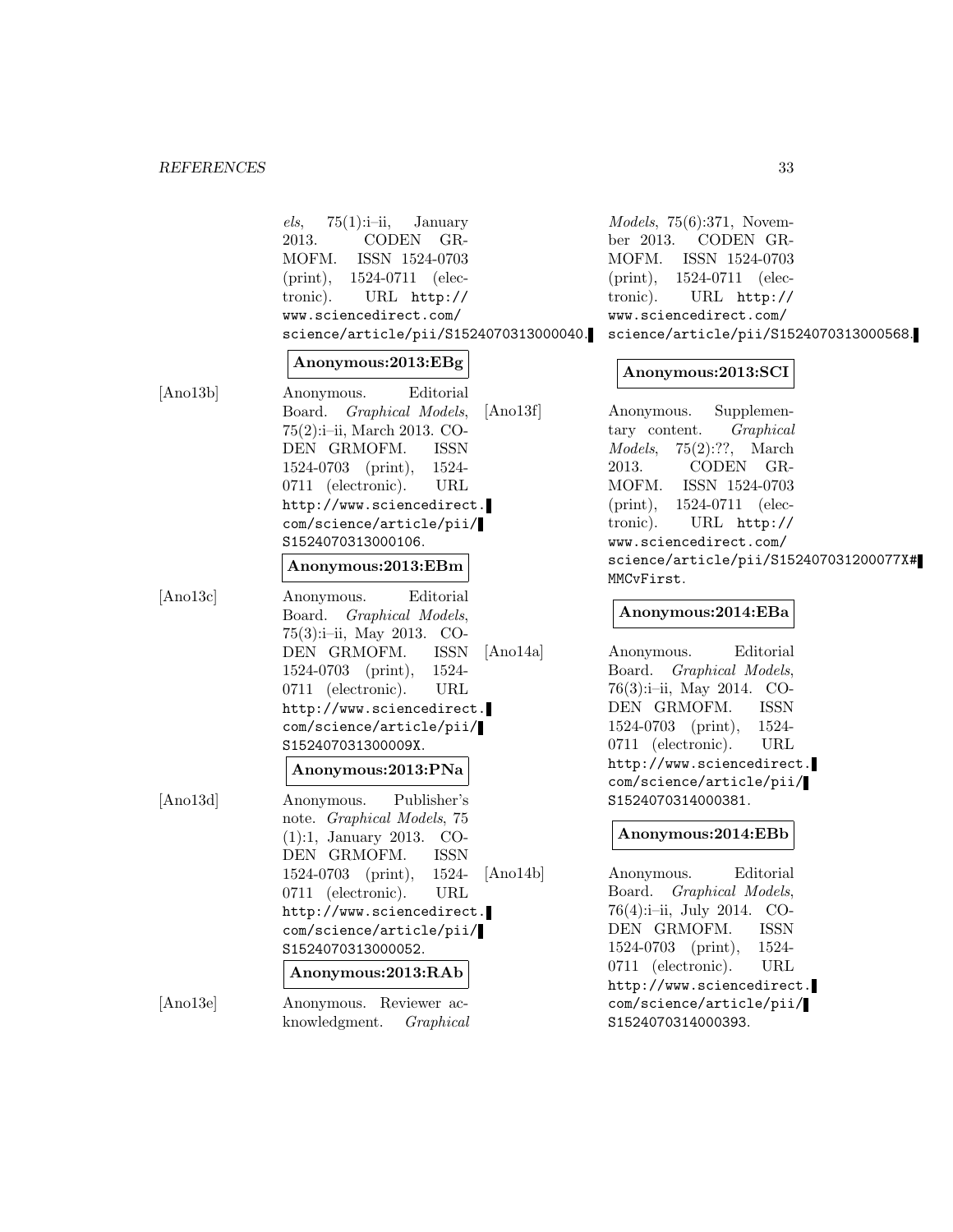# *REFERENCES* 34

|          | Anonymous:2014:EBc                                                                                                                                                                                                                                                                                    |          | Anonymous:2015:EBd                                                                                                                                                                                                                                                                   |  |
|----------|-------------------------------------------------------------------------------------------------------------------------------------------------------------------------------------------------------------------------------------------------------------------------------------------------------|----------|--------------------------------------------------------------------------------------------------------------------------------------------------------------------------------------------------------------------------------------------------------------------------------------|--|
| [And4c]  | Editorial<br>Anonymous.<br>Graphical Mod-<br>Board.<br>$76(5):i-i,$ Septem-<br>els,<br>ber 2014. CODEN GR-<br>MOFM. ISSN 1524-0703<br>$(print), 1524-0711$ (elec-<br>tronic).<br>$URL$ $http://$<br>www.sciencedirect.com/<br>science/article/pii/S1524070314000435.                                  | [And15d] | Editorial<br>Anonymous.<br>Board. Graphical Models,<br>80(??):ii-iii, July 2015. CO-<br>DEN GRMOFM.<br><b>ISSN</b><br>$1524-0703$ (print),<br>1524-<br>$0711$ (electronic).<br>URL<br>http://www.sciencedirect.<br>com/science/article/pii/<br>S1524070315000351.                    |  |
|          | Anonymous:2015:EBa                                                                                                                                                                                                                                                                                    |          | Anonymous:2015:EBe                                                                                                                                                                                                                                                                   |  |
| [And15a] | Editorial<br>Anonymous.<br>Board.<br>Graphical Mod-<br>$els, 77(??):i-ii, January$<br>2015.<br>CODEN GR-<br>MOFM.<br>ISSN 1524-0703<br>$(print), 1524-0711$ (elec-<br>tronic). URL http://<br>www.sciencedirect.com/<br>science/article/pii/S1524070314000757.                                        | [And15e] | Editorial<br>Anonymous.<br>Graphical Mod-<br>Board.<br>$els, 81(??):ii-iii, September$<br>ber 2015. CODEN GR-<br>MOFM.<br>ISSN 1524-0703<br>$(\text{print}),$<br>1524-0711 (elec-<br>tronic).<br>$URL$ $http://$<br>www.sciencedirect.com/<br>science/article/pii/S1524070315000466. |  |
|          | Anonymous:2015:EBb                                                                                                                                                                                                                                                                                    |          | Anonymous:2015:EBf                                                                                                                                                                                                                                                                   |  |
| [Ano15b] | Editorial<br>Anonymous.<br>Graphical Mod-<br>Board.<br>$78(??):i-ii,$<br>els,<br>March<br>2015.<br>CODEN GR-<br>ISSN 1524-0703<br>MOFM.<br>$(\text{print}),$<br>1524-0711 (elec-<br>URL http://<br>tronic).<br>www.sciencedirect.com/<br>science/article/pii/S1524070315000089.<br>Anonymous:2015:EBc | [And15f] | Editorial<br>Anonymous.<br>Graphical Mod-<br>Board.<br>$els, 82(??):ii-iii, Novem-$<br>ber 2015. CODEN GR-<br>MOFM. ISSN 1524-0703<br>$(print), 1524-0711$ (elec-<br>tronic).<br>URL $http://$<br>www.sciencedirect.com/<br>science/article/pii/S1524070315000557.                   |  |
| [And5c]  | Editorial<br>Anonymous.                                                                                                                                                                                                                                                                               |          | Anonymous:2015:VRA                                                                                                                                                                                                                                                                   |  |
|          | Board. Graphical Models,<br>79(??):ii-iii, May 2015. CO-<br>DEN GRMOFM.<br><b>ISSN</b><br>$(\text{print}),$<br>1524-<br>1524-0703<br>0711 (electronic).<br>URL<br>http://www.sciencedirect.<br>com/science/article/pii/<br>S1524070315000156.                                                         | [And15g] | Anonymous. Volume re-<br>viewer acknowledgement<br>Graphical<br>$Mod-$<br>list.<br>$78(??):60-61,$<br>March<br>els,<br><b>CODEN</b><br>$GR-$<br>2015.<br>MOFM.<br>ISSN 1524-0703<br>$(\text{print}),$<br>1524-0711 (elec-<br>URL http://<br>tronic).                                 |  |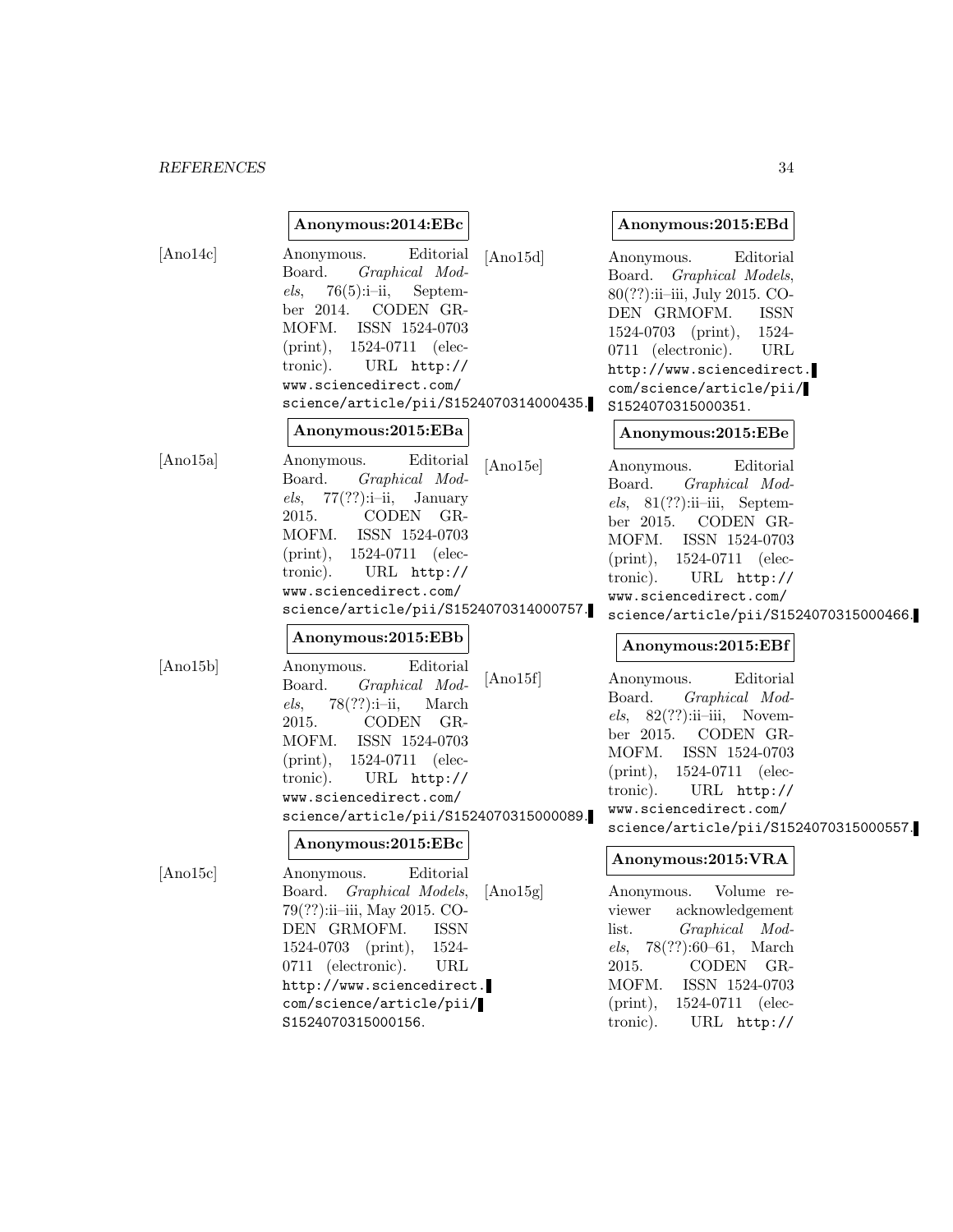www.sciencedirect.com/ science/article/pii/S1524070315000090.

#### **Anonymous:2016:EBa**

[Ano16a] Anonymous. Editorial Board. Graphical Models,  $83(??):ii$ –iii, January 2016. CODEN GR-MOFM. ISSN 1524-0703 (print), 1524-0711 (electronic). URL http:// www.sciencedirect.com/ science/article/pii/S1524070316000126.

# **Anonymous:2016:EBb**

[Ano16b] Anonymous. Editorial Board. Graphical Mod $els, 84(??):ii-iii, March$ 2016. CODEN GR-MOFM. ISSN 1524-0703 (print), 1524-0711 (electronic). URL http:// www.sciencedirect.com/ science/article/pii/S1524070316000230.

## **Anonymous:2016:EBc**

[Ano16c] Anonymous. Editorial Board. Graphical Models, 85(??):ii–iii, May 2016. CO-DEN GRMOFM. ISSN 1524-0703 (print), 1524- 0711 (electronic). URL http://www.sciencedirect. com/science/article/pii/ S1524070316300145. **Anonymous:2016:EBd**

[Ano16d] Anonymous. Editorial Board. Graphical Models, 86(??):ii–iii, July 2016. CO-DEN GRMOFM. ISSN 1524-0703 (print), 1524- 0711 (electronic). URL

http://www.sciencedirect. com/science/article/pii/ S1524070316300236.

#### **Anonymous:2016:EBe**

[Ano16e] Anonymous. Editorial Board. Graphical Models, 87(??):ii–iii, September 2016. CODEN GR-MOFM. ISSN 1524-0703 (print), 1524-0711 (electronic). URL http:// www.sciencedirect.com/ science/article/pii/S1524070316300327.

#### **Anonymous:2016:EBf**

[Ano16f] Anonymous. Editorial Board. Graphical Mod $els, 88(??):ii-iii, Novem$ ber 2016. CODEN GR-MOFM. ISSN 1524-0703 (print), 1524-0711 (electronic). URL http:// www.sciencedirect.com/ science/article/pii/S1524070316300467.

## **Anonymous:2016:F**

[Ano16g] Anonymous. Foreword. Graphical Models, 83(??): 1, January 2016. CODEN GRMOFM. ISSN 1524- 0703 (print), 1524-0711 (electronic). URL http:// www.sciencedirect.com/ science/article/pii/S1524070316000084.

#### **Anonymous:2017:EBg**

[Ano17a] Anonymous. Editorial Board. Graphical Models,  $89(??):ii$ –iii, January 2017. CODEN GR-MOFM. ISSN 1524-0703 (print), 1524-0711 (elec-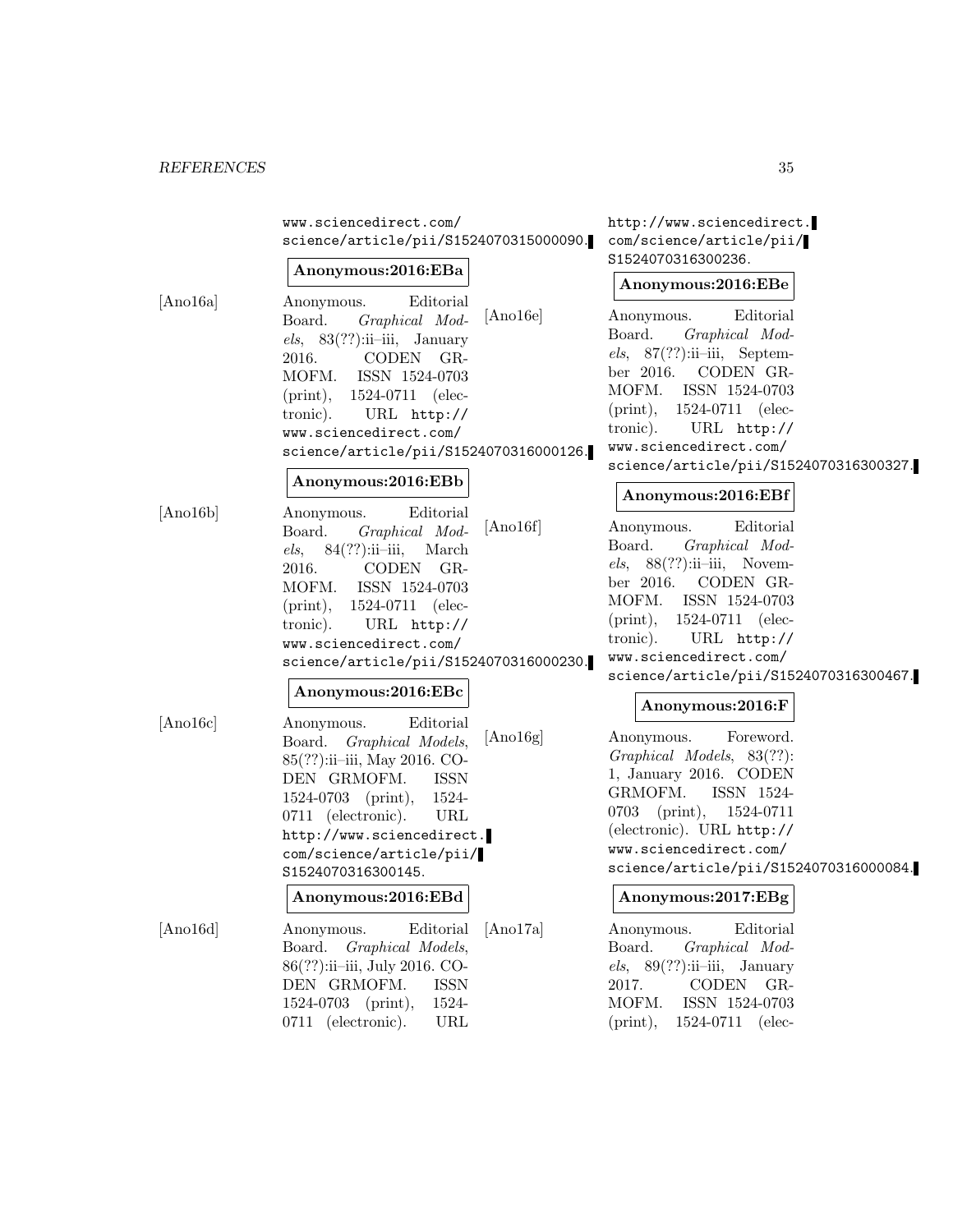|          | tronic). URL http://<br>www.sciencedirect.com/<br>science/article/pii/S1524070317300073.                                                                                                                                                                              |          | $CO-$<br>??, March 2020.<br><b>ISSN</b><br>DEN GRMOFM.<br>1524-0703 (print),<br>1524-<br>0711 (electronic).                                                             |
|----------|-----------------------------------------------------------------------------------------------------------------------------------------------------------------------------------------------------------------------------------------------------------------------|----------|-------------------------------------------------------------------------------------------------------------------------------------------------------------------------|
|          | Anonymous:2017:EBh                                                                                                                                                                                                                                                    |          | Anonymous:2020:Mb                                                                                                                                                       |
| [Ano17b] | Editorial<br>Anonymous.<br>Board. Graphical Mod-<br>$els, 90(??):ii-iii, March$<br>CODEN GR-<br>2017.<br>ISSN 1524-0703<br>MOFM.<br>1524-0711 (elec-<br>$(\text{print}),$<br>tronic). URL http://<br>www.sciencedirect.com/<br>science/article/pii/S1524070317300176. | [Ano20d] | Anonymous. May 2020.<br>Graphical Models, 109(??):<br>??, May 2020. CODEN GR-<br>ISSN 1524-0703<br>MOFM.<br>$(print), 1524-0711$ (elec-<br>tronic).<br>Anonymous:2020:N |
|          | Anonymous:2019:N                                                                                                                                                                                                                                                      | [Ano20e] | November<br>Anonymous.<br>2020. Graphical Models,                                                                                                                       |
| [Ano19]  | November<br>Anonymous.<br>2019. Graphical Models,<br>106(??):??, November 2019.<br>CODEN GRMOFM. ISSN<br>$1524-0703$ (print),<br>1524-<br>$0711$ (electronic).                                                                                                        |          | $112(??):??$ , November 2020.<br>CODEN GRMOFM. ISSN<br>$1524-0703$ (print),<br>1524-<br>0711 (electronic).<br>Anonymous:2020:S                                          |
|          | Anonymous:2020:Ja                                                                                                                                                                                                                                                     | [Ano20f] | Anonymous. September                                                                                                                                                    |
| [Ano20a] | Anonymous. January 2020.<br>Graphical Models, 107(??):<br>??, January 2020.<br>$CO-$<br>DEN GRMOFM.<br>ISSN<br>$1524-0703$ (print),<br>1524-<br>0711 (electronic).                                                                                                    |          | 2020. Graphical Models, 111<br>$(??):??$ , September 2020.<br>CODEN GRMOFM. ISSN<br>$1524-0703$ (print),<br>1524-<br>$0711$ (electronic).<br>Anonymous:2021:Ja          |
|          | Anonymous:2020:Jb                                                                                                                                                                                                                                                     | [Ano21a] | Anonymous. January 2021.<br>Graphical Models, 113(??):                                                                                                                  |
| [Ano20b] | Anonymous. July 2020.<br>Graphical Models, 110(??):<br>??, July 2020. CODEN GR-<br>MOFM. ISSN 1524-0703<br>1524-0711 (elec-<br>$(\text{print}),$<br>tronic).                                                                                                          |          | ??, January 2021.<br>$CO-$<br><b>ISSN</b><br>DEN GRMOFM.<br>$1524-0703$ (print),<br>1524-<br>$0711$ (electronic).<br>Anonymous:2021:Jb                                  |
|          | Anonymous:2020:Ma                                                                                                                                                                                                                                                     | [Ano21b] | Anonymous.<br>July 2021.<br>Graphical Models, 116(??):                                                                                                                  |
| [Ano20c] | Anonymous.<br>March 2020.<br>Graphical Models, 108(??):                                                                                                                                                                                                               |          | ??, July 2021. CODEN GR-<br>MOFM.<br>ISSN 1524-0703                                                                                                                     |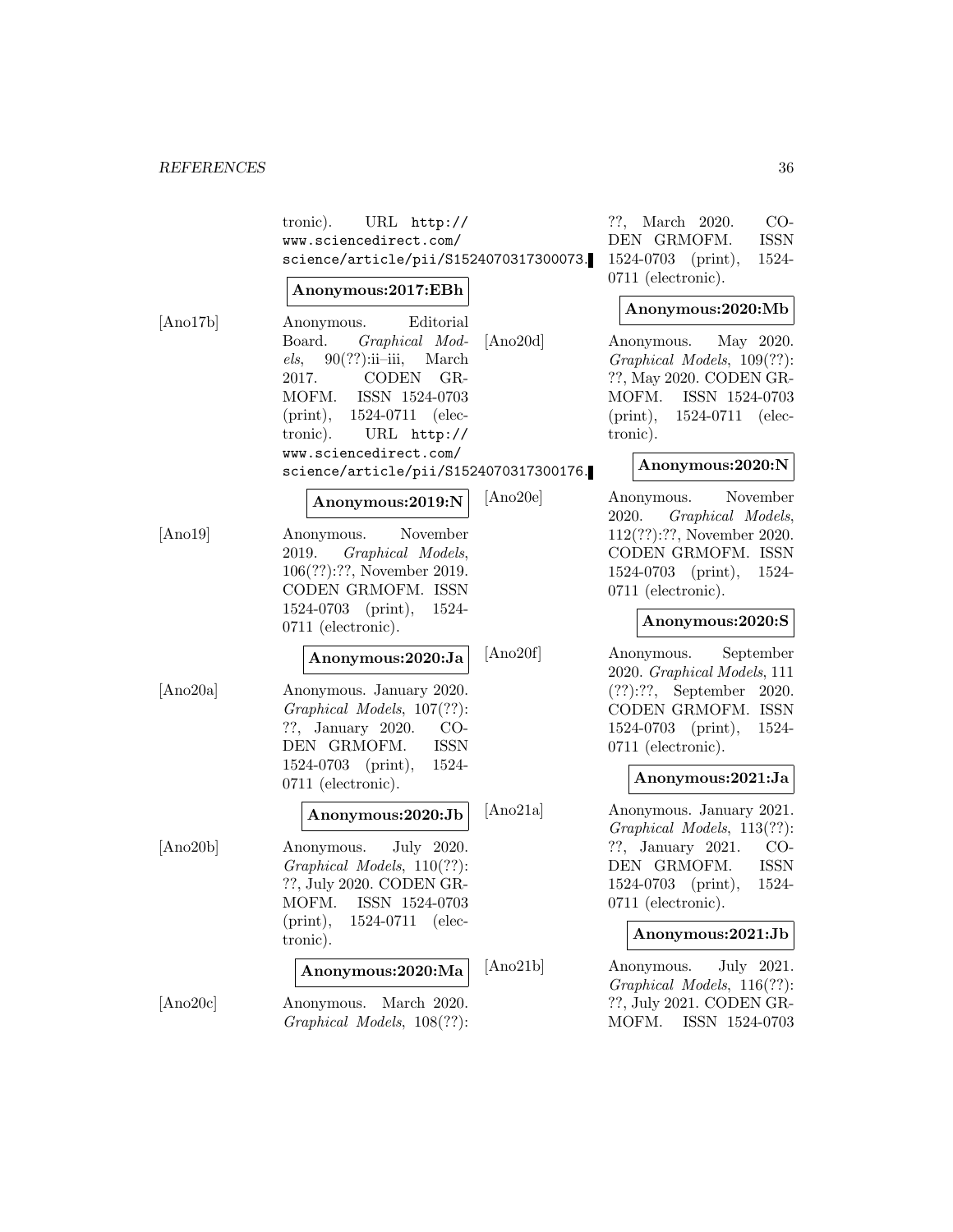|          | $(print), 1524-0711$ (elec-<br>tronic).<br>[Ano22b]                                                                                                                                    |
|----------|----------------------------------------------------------------------------------------------------------------------------------------------------------------------------------------|
|          | Anonymous:2021:Ma                                                                                                                                                                      |
| [Ano21c] | Anonymous. March 2021.<br>Graphical Models, 114(??):<br>??, March 2021.<br>CO-<br>DEN GRMOFM.<br><b>ISSN</b><br>1524-0703 (print), 1524-<br>0711 (electronic).<br>[Ano22c]             |
|          | Anonymous:2021:Mb                                                                                                                                                                      |
| [Ano21d] | May 2021.<br>Anonymous.<br>Graphical Models, 115(??):<br>??, May 2021. CODEN GR-<br>MOFM. ISSN 1524-0703<br>$(print), 1524-0711$ (elec-<br>tronic).<br>[AO03]                          |
|          | Anonymous:2021:N                                                                                                                                                                       |
| [Ano21e] | November<br>Anonymous.<br>Graphical Models,<br>2021.<br>118(??):??, November 2021.<br>CODEN GRMOFM. ISSN<br>1524-0703 (print), 1524-<br>0711 (electronic).                             |
|          | Anonymous:2021:S                                                                                                                                                                       |
| [Ano21f] | Anonymous. September<br>2021. Graphical Models, 117<br>$(??):??$ , September 2021.<br>[AT16]<br>CODEN GRMOFM. ISSN<br>1524-0703 (print), 1524-<br>0711 (electronic).                   |
|          | Anonymous:2022:J                                                                                                                                                                       |
| [Ano22a] | Anonymous. January 2022.<br>Graphical Models, 119(??):<br>??, January 2022.<br>$CO-$<br>GRMOFM.<br><b>ISSN</b><br>DEN<br>1524-0703<br>$(\text{print}),$<br>1524-<br>0711 (electronic). |

#### **Anonymous:2022:Ma**

| [Ano22b] | Anonymous. March 2022.     |       |
|----------|----------------------------|-------|
|          | Graphical Models, 120(??): |       |
|          | ??, March 2022. CO-        |       |
|          | DEN GRMOFM.                | ISSN  |
|          | $1524-0703$ (print),       | 1524- |
|          | $0711$ (electronic).       |       |

### **Anonymous:2022:Mb**

Anonymous. May 2022. Graphical Models, 121(??): ??, May 2022. CODEN GR-MOFM. ISSN 1524-0703 (print), 1524-0711 (electronic).

#### **Azencot:2003:DSS**

Jacques Azencot and Maciej Orkisz. Deterministic and stochastic state model of right generalized cylinder (RGC-sm): application in computer phantoms synthesis. Graphical Models, 65(6):323–350, November 2003. CODEN GR-MOFM. ISSN 1524-0703 (print), 1524-0711 (electronic).

#### **Adanova:2016:BSG**

V. Adanova and S. Tari. Beyond symmetry groups: a grouping study on Escher's Euclidean ornaments. Graphical Models, 83(??):15–27, January 2016. CODEN GR-MOFM. ISSN 1524-0703 (print), 1524-0711 (electronic). URL http:// www.sciencedirect.com/ science/article/pii/S1524070315000399.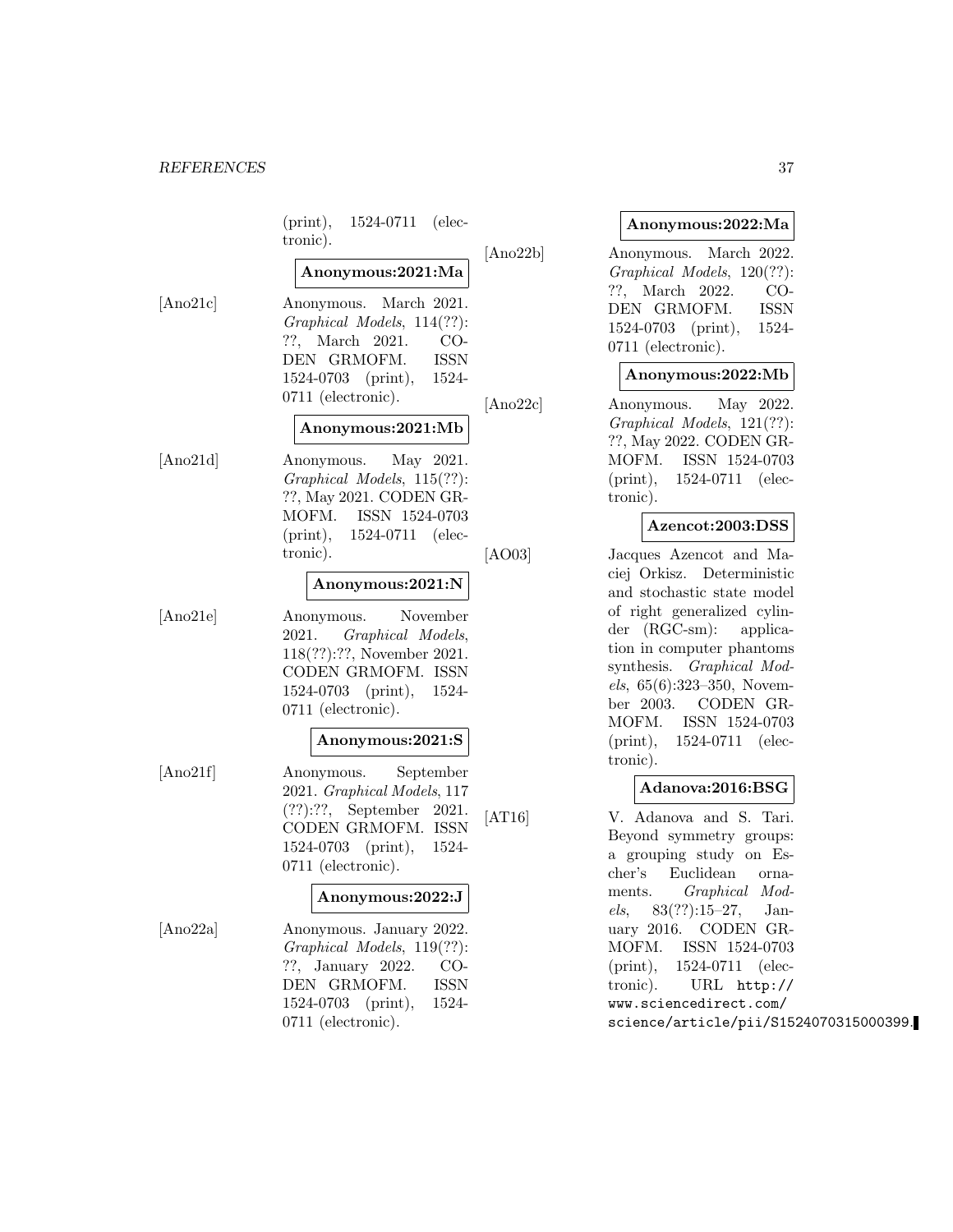# **Attene:2014:DRS**

[Att14] Marco Attene. Direct repair of self-intersecting meshes. Graphical Models, 76(6):658–668, November 2014. CODEN GR-MOFM. ISSN 1524-0703 (print), 1524-0711 (electronic). URL http:// www.sciencedirect.com/ science/article/pii/S1524070314000496.

**Angelidis:2006:SSD**

 $[AWC06]$ 

|                                        | L/LL |
|----------------------------------------|------|
| Alexis Angelidis, Geoff                |      |
| Wyvill, and Marie-Paule                |      |
| Cani. Sweepers: Swept de-              |      |
| formation defined by ges-              |      |
| ture. Graphical Mod-                   |      |
| <i>els</i> , $68(1):2-14$ , January    |      |
| 2006. CODEN GR-                        |      |
| MOFM. ISSN 1524-0703                   |      |
| (print), 1524-0711 (elec-              |      |
| tronic). URL http://                   |      |
| www.sciencedirect.com/                 |      |
| science/article/pii/S152407030500055X. |      |
| $\sim$ $\sim$ $\sim$ $\sim$            |      |

### **Beckers:2018:ESI**

[BAA18] Benoit Beckers, Pierre Alliez, and Daniel Aliaga. Editorial for special issue on "Massive 3D Urban Models". Graphical Models, 95(??):27–28, January 2018. CODEN GR-MOFM. ISSN 1524-0703 (print), 1524-0711 (electronic). URL http:// www.sciencedirect.com/ science/article/pii/S1524070317300541.

#### **Bayazit:2019:GRG**

[Bay19] Ulug Bayazit. A greedy region growing algorithm for  $[BBF+11]$  anisotropic stretch adaptive triangulation of geometry images. Graphical Models, 106(??):Article 101045, November 2019. CODEN GRMOFM. ISSN 1524- 0703 (print), 1524-0711 (electronic). URL http:// www.sciencedirect.com/ science/article/pii/S1524070319300360.

### **Brimkov:2011:CMO**

Valentin E. Brimkov and Reneta P. Barneva. Computational modeling of objects represented in images. Graphical Models, 73(6):311–312, November 2011. CODEN GR-MOFM. ISSN 1524-0703 (print), 1524-0711 (electronic). URL http:// www.sciencedirect.com/ science/article/pii/S1524070311000208.

# **Brimkov:2011:CDB**

[BBB11] Valentin E. Brimkov, Reneta P. Barneva, and Boris Brimkov. Connected distance-based rasterization of objects in arbitrary dimension. Graphical Models, 73(6): 323–334, November 2011. CODEN GRMOFM. ISSN 1524-0703 (print), 1524- 0711 (electronic). URL http://www.sciencedirect. com/science/article/pii/ S1524070311000191.

# **Bardera:2011:MIR**

| $\mathop{\rm Anton}\nolimits$ | Bardera, | Imma    |
|-------------------------------|----------|---------|
| Boada,                        | Miquel   | Feixas, |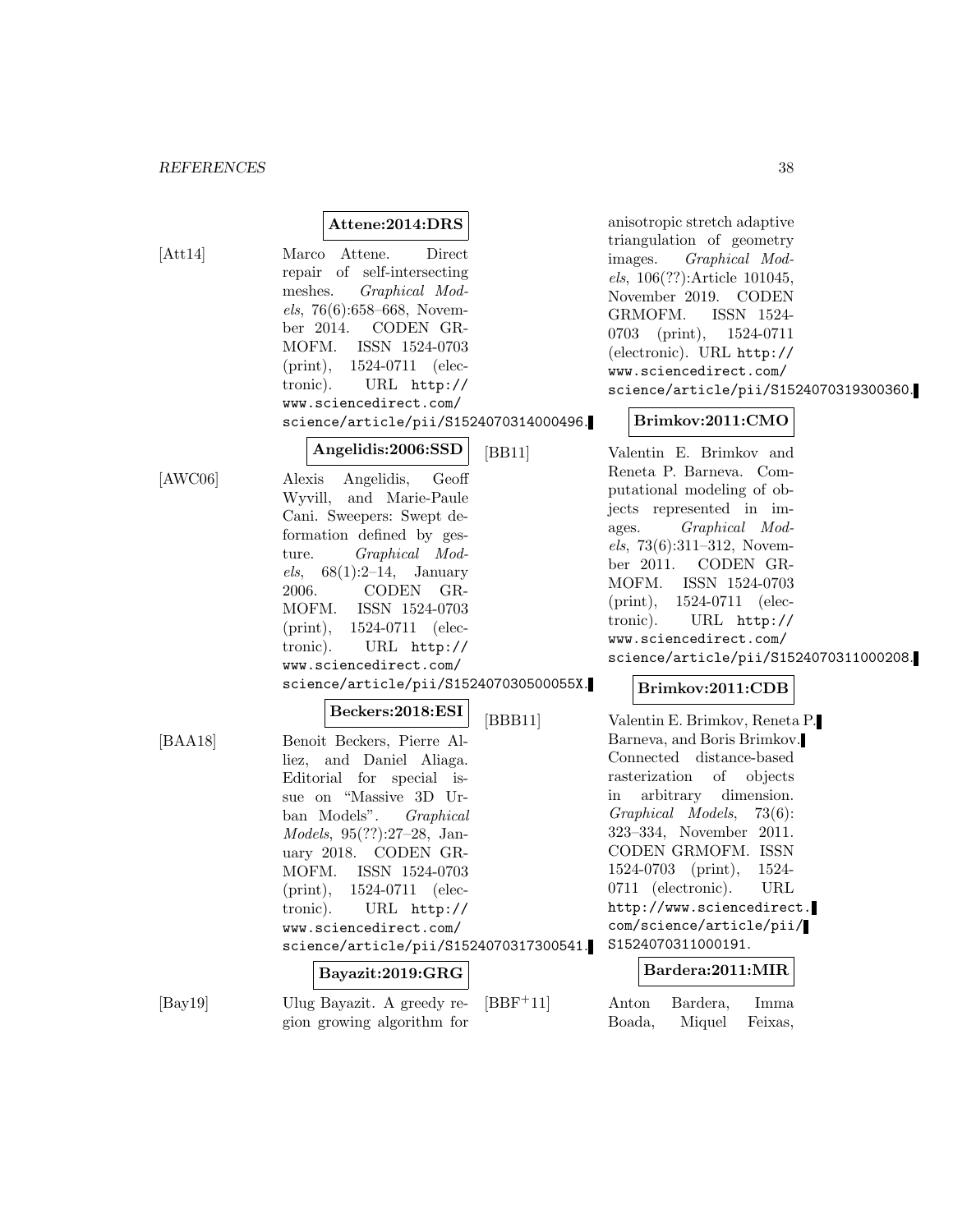Jaume Rigau, and Mateu Sbert. Multiresolution image registration based on tree data structures. Graphical Models, 73(4):111–126, July 2011. CODEN GR-MOFM. ISSN 1524-0703 (print), 1524-0711 (electronic). URL http:// www.sciencedirect.com/ science/article/pii/S152407031100004X.

### **Bahrehmand:2017:OLU**

[BBM<sup>+</sup>17] Arash Bahrehmand, Thomas Batard, Ricardo Marques, Alun Evans, and Josep Blat. Optimizing layout using spatial quality metrics and user preferences. Graphical Models, 93(??):25–38, September 2017. CODEN GR-MOFM. ISSN 1524-0703 (print), 1524-0711 (electronic). URL http:// www.sciencedirect.com/ science/article/pii/S1524070317300577.

#### **Blanc-Beyne:2018:SMS**

 $[BBML<sup>+</sup>18]$  Thibault Blanc-Beyne, Géraldine Morin, Kathryn Leonard, Stefanie Hahmann, and Axel Carlier. A salience measure for 3D shape decomposition and sub-parts classification. Graphical Models, 99(??):22–30, September 2018. CODEN GRMOFM. ISSN 1524- 0703 (print), 1524-0711 (electronic). URL http:// www.sciencedirect.com/ science/article/pii/S1524070318300353.

#### **Besuievsky:2018:SBG**

[BBP18] Gonzalo Besuievsky, Benoit Beckers, and Gustavo Patow. Skyline-based geometric simplification for urban solar analysis. Graphical Models, 95(??):42–50, January 2018. CODEN GR-MOFM. ISSN 1524-0703 (print), 1524-0711 (electronic). URL http:// www.sciencedirect.com/ science/article/pii/S1524070317300516.

#### **Bertrand:2015:IBP**

[BC15] Gilles Bertrand and Michel Couprie. Isthmus based parallel and symmetric 3D thinning algorithms. Graphical Models, 80(??):1– 15, July 2015. CODEN GR-MOFM. ISSN 1524-0703 (print), 1524-0711 (electronic). URL http:// www.sciencedirect.com/ science/article/pii/S1524070315000181.

# **Bian:2019:ERC**

[BDC<sup>+</sup>19] Shaojun Bian, Zhigang Deng, Ehtzaz Chaudhry, Lihua You, Xiaosong Yang, Lei Guo, Hassan Ugail, Xiaogang Jin, Zhidong Xiao, and Jian Jun Zhang. Efficient and realistic character animation through analytical physics-based skin deformation. Graphical Models, 104(??):Article 101035, ???? 2019. CODEN GR-MOFM. ISSN 1524-0703 (print), 1524-0711 (electronic). URL http://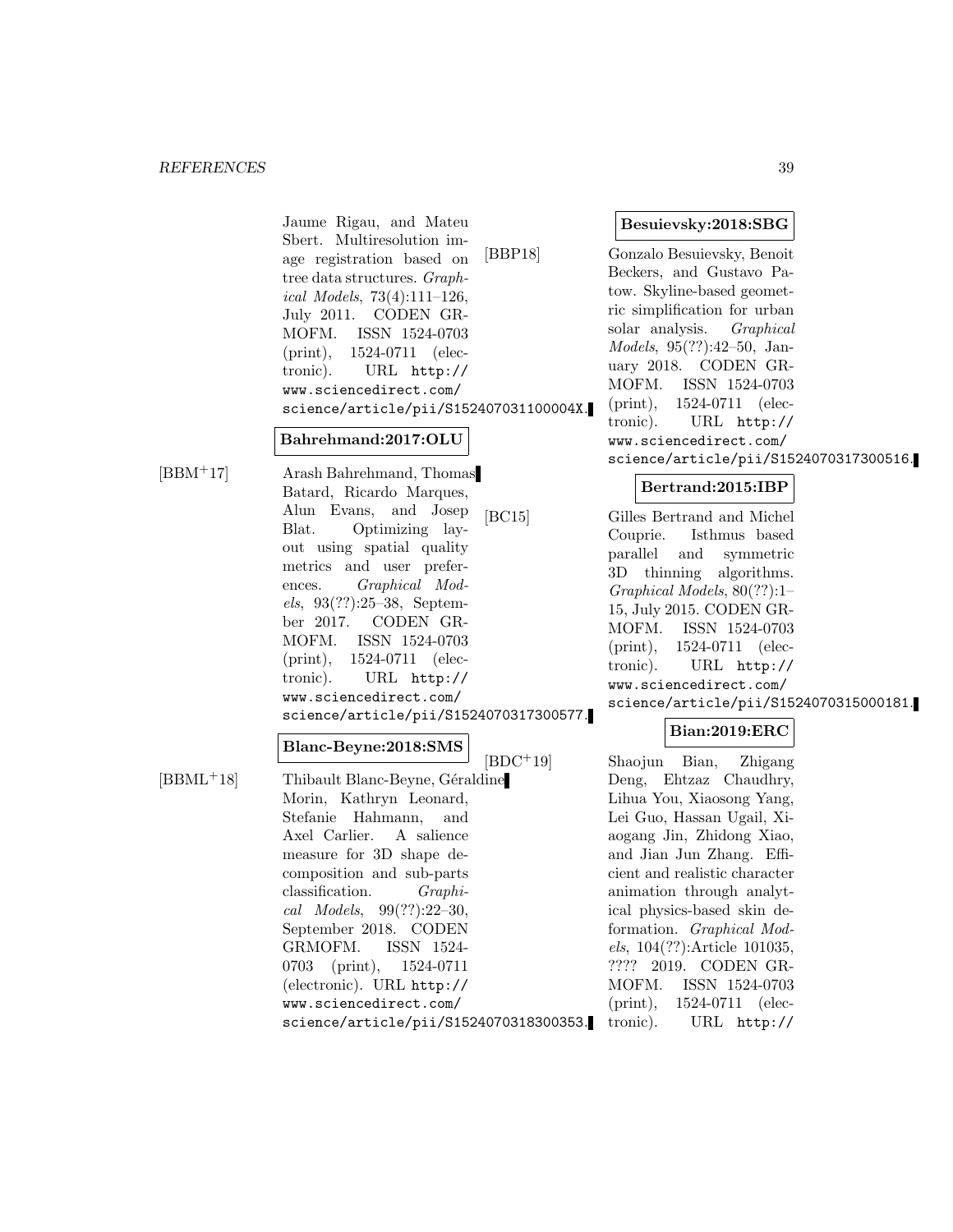www.sciencedirect.com/ science/article/pii/S1524070319300268.

# **Barton:2011:SFA**

[BE11] Michael Barton and Gershon Elber. Spiral fat arcs — bounding regions with cubic convergence. Graphical Models, 73(2):50–57, March 2011. CODEN GR-MOFM. ISSN 1524-0703 (print), 1524-0711 (electronic). URL http:// www.sciencedirect.com/ science/article/pii/S1524070310000214.

#### **Boschiroli:2012:RBI**

[BFRA12] Maria Boschiroli, Christoph Fünfzig, Lucia Romani, and Gudrun Albrecht.  $G<sup>1</sup>$ rational blend interpolatory schemes: a comparative study. Graphical Models, 74(1):29–49, January 2012. CODEN GR-MOFM. ISSN 1524-0703 (print), 1524-0711 (electronic). URL http:// www.sciencedirect.com/ science/article/pii/S152407031100066X.

#### **Barbier:2005:FMA**

[BGA05] Aurélien Barbier, Eric Galin, and Samir Akkouche. A framework for modeling, animating, and morphing textured implicit models. Graphical Models, 67(3): 166–188, May 2005. CO-DEN GRMOFM. ISSN 1524-0703 (print), 1524- 0711 (electronic).

**Barequet:2004:CIS**

Gill Barequet, Michael T. Goodrich, Aya Levi-Steiner, and Dvir Steiner. Contour interpolation by straight skeletons. Graphical Mod*els*,  $66(4):245-260$ , July 2004. CODEN GRMOFM. ISSN 1524-0703 (print), 1524-0711 (electronic).

### **Bielser:2004:SMR**

[BGTG04] D. Bielser, P. Glardon, M. Teschner, and M. Gross. A state machine for realtime cutting of tetrahedral meshes. Graphical Mod $els, 66(6):398-417, Novem$ ber 2004. CODEN GR-MOFM. ISSN 1524-0703 (print), 1524-0711 (electronic).

# **Buse:2016:ECC**

[BGZ16] Laurent Busé, André Galligo, and Jiajun Zhang. Extraction of cylinders and cones from minimal point sets. Graphical Models,  $86(??):1-12$ , July 2016. CODEN GR-MOFM. ISSN 1524-0703 (print), 1524-0711 (electronic). URL http:// www.sciencedirect.com/ science/article/pii/S152407031630008X.

# **Bonneau:2014:FIQ**

[BH14] Georges-Pierre Bonneau and Stefanie Hahmann. Flexible  $G^1$  interpolation of quad meshes. Graphical Models, 76(6):669–681,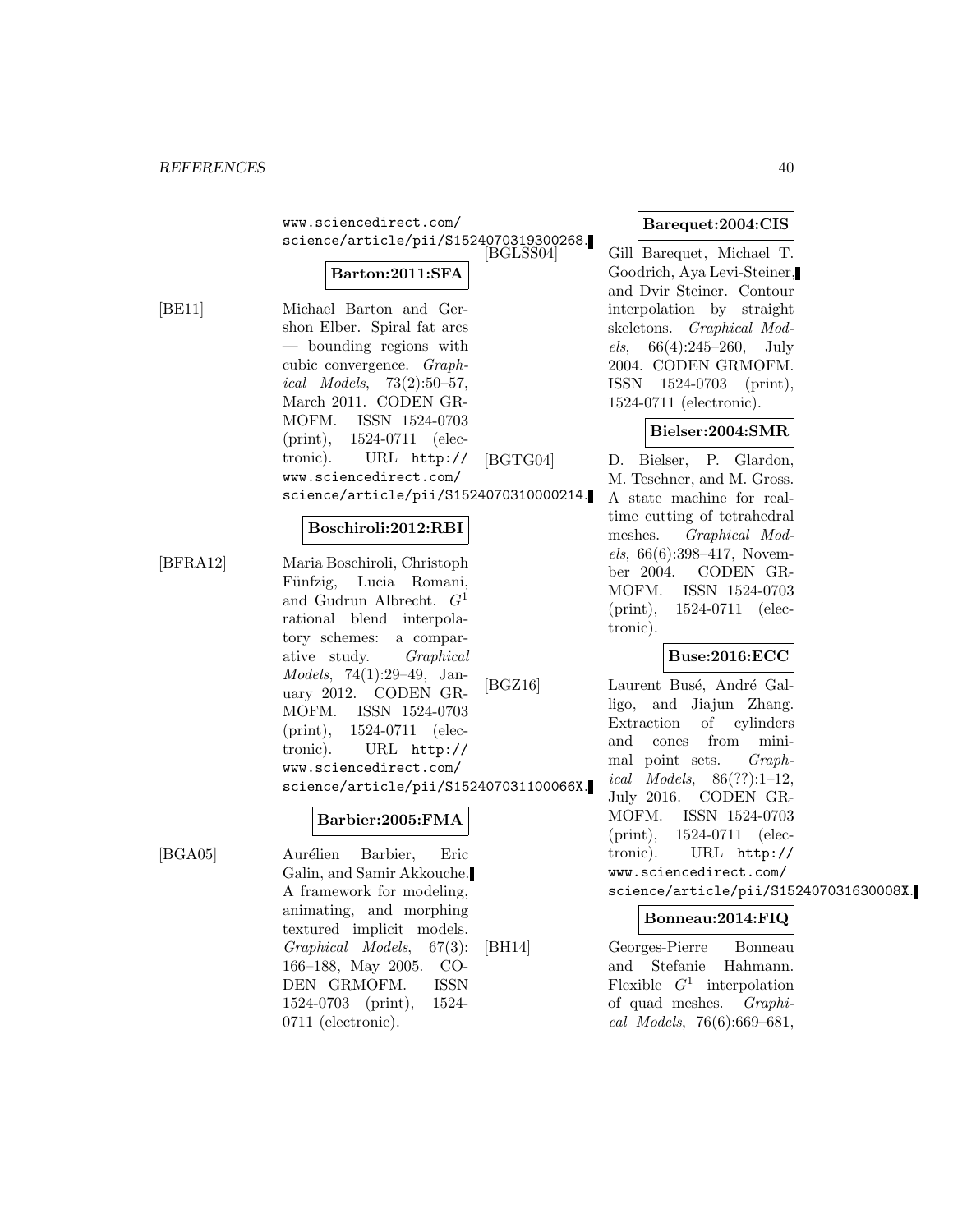November 2014. CODEN GRMOFM. ISSN 1524- 0703 (print), 1524-0711 (electronic). URL http:// www.sciencedirect.com/ science/article/pii/S1524070314000484.

# **Barut:2018:CGG**

[BHS18] Oner Barut, Murat Haciomeroglu, and Ebru A. Sezer. Combining GPUgenerated linear trajectory segments to create collisionfree paths for real-time ambient crowds. Graphical Models, 99(??):31–45, September 2018. CODEN GRMOFM. ISSN 1524- 0703 (print), 1524-0711 (electronic). URL http:// www.sciencedirect.com/ science/article/pii/S1524070318300341.

# **Bajaj:2000:CBT**

[BIP00] Chandrajit Bajaj, Insung Ihm, and Sanghun Park. Compression-based 3D texture mapping for real-time rendering. Graphical Models, 62(6):391–410, November 2000. CODEN GR-MOFM. ISSN 1524-0703 (print), 1524-0711 (electronic). URL http://www. idealibrary.com/links/ doi/10.1006/gmod.2000. 0532; http://www.idealibrary. com/links/doi/10.1006/ gmod.2000.0532/pdf; http://www.idealibrary. com/links/doi/10.1006/ gmod.2000.0532/ref.

#### **Buchegger:2014:TCV**

[BJK14] Florian Buchegger, Bert Jüttler, and Mario Kapl. Total curvature variation fairing for medial axis regularization. Graphical Models, 76(6):633–647, November 2014. CODEN GR-MOFM. ISSN 1524-0703 (print), 1524-0711 (electronic). URL http:// www.sciencedirect.com/ science/article/pii/S1524070314000460.

### **Birner:2018:BDS**

[BJM18] Katharina Birner, Bert Jüttler, and Angelos Mantzaflaris. Bases and dimensions of  $C^1$ -smooth isogeometric splines on volumetric twopatch domains. Graphical Models, 99(??):46–56, September 2018. CODEN GRMOFM. ISSN 1524- 0703 (print), 1524-0711 (electronic). URL http:// www.sciencedirect.com/ science/article/pii/S1524070318300377.

# **Birner:2019:CBD**

[BJM19] Katharina Birner, Bert Jüttler, and Angelos Mantzaflaris. Corrigendum to "Bases and dimensions of  $C^{-1}$ smooth isogeometric splines on volumetric two-patch domains" [graphical models, 99 (2018), 46-56]. Graphical Models, 105 (??):Article 101014, ???? 2019. CODEN GR-MOFM. ISSN 1524-0703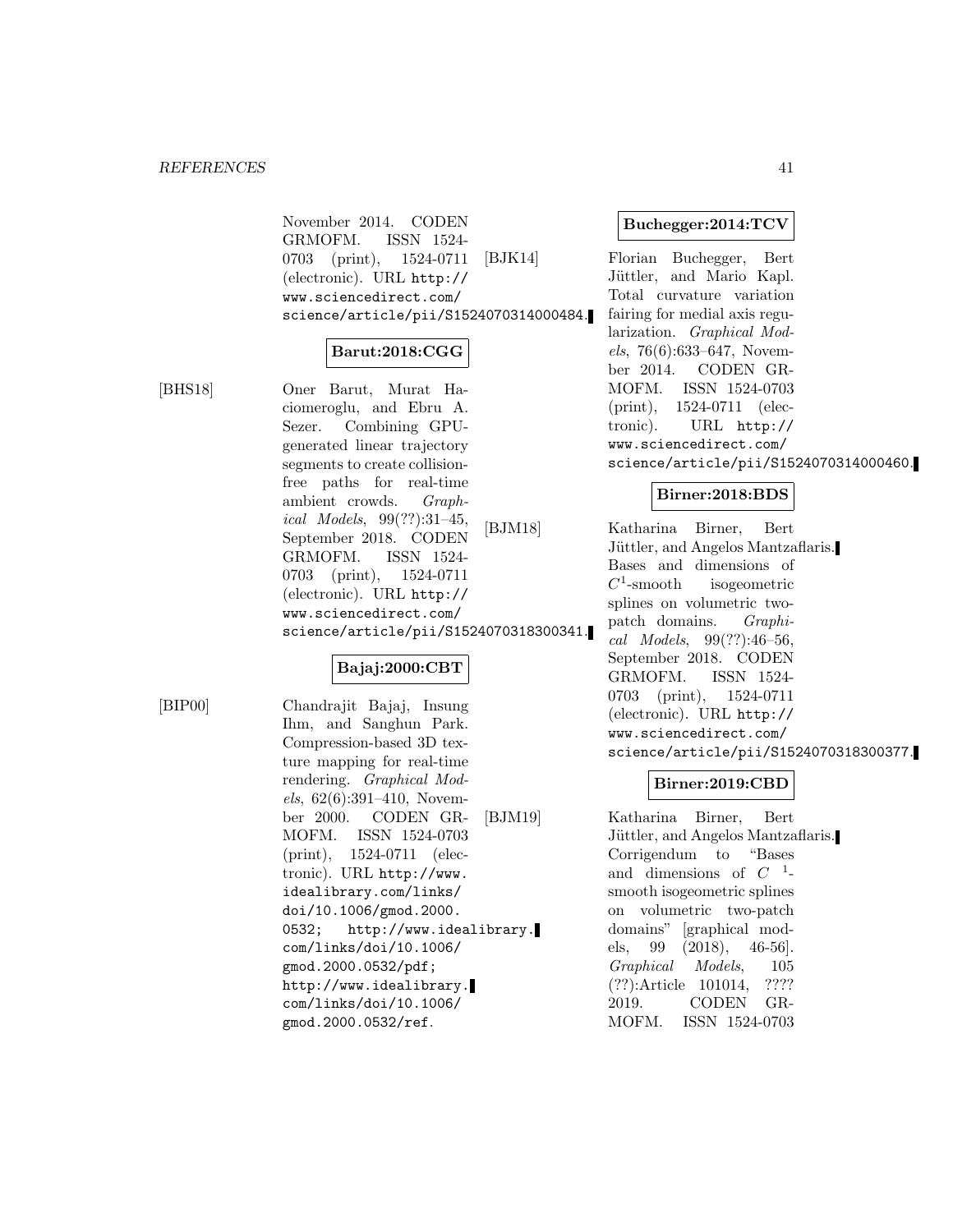(print), 1524-0711 (electronic). URL http:// www.sciencedirect.com/ science/article/pii/S1524070318300420.

# **Brun:2003:RFW**

[BK03] Luc Brun and Walter Kropatsch. Receptive fields within the Combinatorial Pyramid framework. Graphical Models, 65(1–3): 23–42, May 2003. CO-DEN GRMOFM. ISSN 1524-0703 (print), 1524- 0711 (electronic).

### **Barton:2015:SMS**

[BKC15] Michael Barton, Jirí Kosinka, and Victor M. Calo. Stretchminimising stream surfaces. Graphical Models, 79(??): 12–22, May 2015. CODEN GRMOFM. ISSN 1524- 0703 (print), 1524-0711 (electronic). URL http:// www.sciencedirect.com/ science/article/pii/S1524070315000041.

# **Bastl:2015:SBS**

[BKL15] Bohumír Bastl, Jiří Kosinka, and Miroslav Lávicka. Simple and branched skins of systems of circles and convex shapes. Graph*ical Models*,  $78(??):1-9$ , March 2015. CODEN GR-MOFM. ISSN 1524-0703 (print), 1524-0711 (electronic). URL http:// www.sciencedirect.com/ science/article/pii/S1524070314000745.

### **Becker:2020:RDR**

[BLSZ20] Martin Becker, Jens Lippel, Andr´e Stuhlsatz, and Thomas Zielke. Robust dimensionality reduction for data visualization with deep neural networks. Graphical Models, 108(??):Article 101060, March 2020. CODEN GR-MOFM. ISSN 1524-0703 (print), 1524-0711 (electronic). URL http:// www.sciencedirect.com/ science/article/pii/S1524070320300035.

# **Baumberg:2005:MCS**

[BLT05] Adam Baumberg, Alex Lyons, and Richard Taylor. 3D S.O.M. —- a commercial software solution to 3D scanning. Graphical Models, 67(6):476–495, November 2005. CODEN GR-MOFM. ISSN 1524-0703 (print), 1524-0711 (electronic). URL http:// www.sciencedirect.com/ science/article/pii/S152407030500010X.

#### **Braude:2007:CBS**

[BMM<sup>+</sup>07] Ilya Braude, Jeffrey Marker, Ken Museth, Jonathan Nissanov, and David Breen. Contour-based surface reconstruction using MPU implicit models. Graphical Models, 69(2):139–157, March 2007. CODEN GR-MOFM. ISSN 1524-0703 (print), 1524-0711 (electronic). URL http://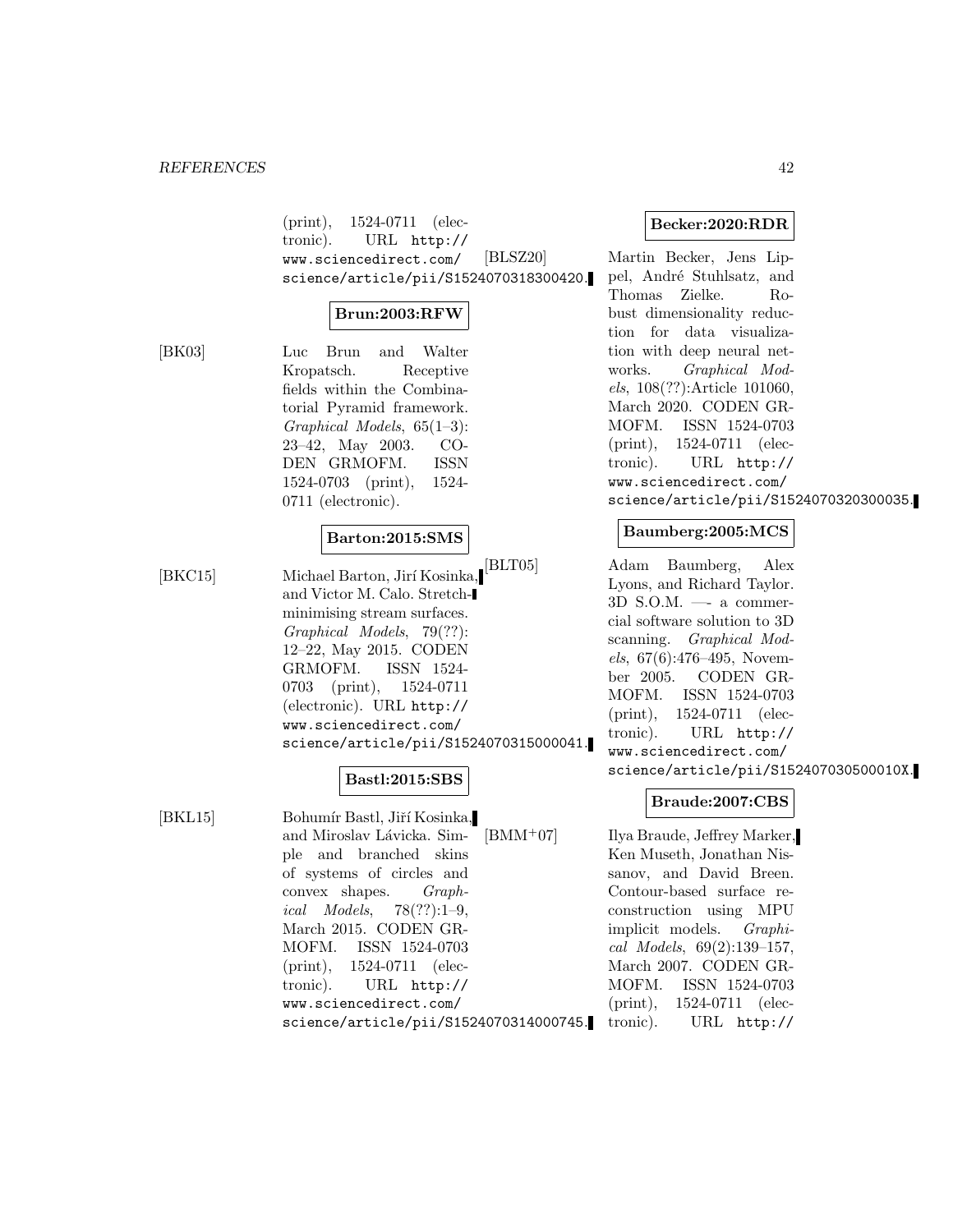www.sciencedirect.com/ science/article/pii/S1524070306000683.

#### **Biermann:2002:SFM**

[BMZB02] Henning Biermann, Ioana M. Martin, Denis Zorin, and Fausto Bernardini. Sharp features on multiresolution subdivision surfaces. Graphical Models, 64(2): 61–77, March 2002. CO-DEN GRMOFM. ISSN 1524-0703 (print), 1524- 0711 (electronic).

#### **Badoual:2017:NSS**

[BNR<sup>+</sup>17] Ana¨ıs Badoual, Paola Novara, Lucia Romani, Daniel Schmitter, and Michael Unser. A non-stationary subdivision scheme for the construction of deformable models with sphere-like topology. Graphical Models, 94(??):38–51, November 2017. CODEN GR-MOFM. ISSN 1524-0703 (print), 1524-0711 (electronic). URL http:// www.sciencedirect.com/ science/article/pii/S1524070317300607.

#### **Boissonnat:2005:PGS**

[BO05] Jean-Daniel Boissonnat and Steve Oudot. Provably good sampling and meshing of surfaces. Graphical Models, 67(5):405–451, September 2005. CODEN GR-MOFM. ISSN 1524-0703 (print), 1524-0711 (electronic). URL http://

www.sciencedirect.com/ science/article/pii/S1524070305000056.

### **Bloch:2005:NCS**

Isabelle Bloch, Jérémie Pescatore, and Line Garnero. A new characterization of simple elements in a tetrahedral mesh. Graphical Models, 67(4):260–284, July 2005. CODEN GR-MOFM. ISSN 1524-0703 (print), 1524-0711 (electronic).

#### **Ba:2015:GMA**

[BRC15] Wenlan Ba, Ning Ren, and Lixin Cao. Geometry of 3D MAT and its application to moulding surfaces. Graphical Models,  $82(??):1-12$ , November 2015. CODEN GRMOFM. ISSN 1524- 0703 (print), 1524-0711 (electronic). URL http:// www.sciencedirect.com/ science/article/pii/S1524070315000429.

#### **Biswas:2004:ADF**

[BS04a] Arpan Biswas and Vadim Shapiro. Approximate distance fields with nonvanishing gradients. Graphical Models, 66(3):133–159, May 2004. CODEN GR-MOFM. ISSN 1524-0703 (print), 1524-0711 (electronic).

#### **Braquelaire:2004:CMR**

[BS04b] Achille Braquelaire and Robert Strandh. A color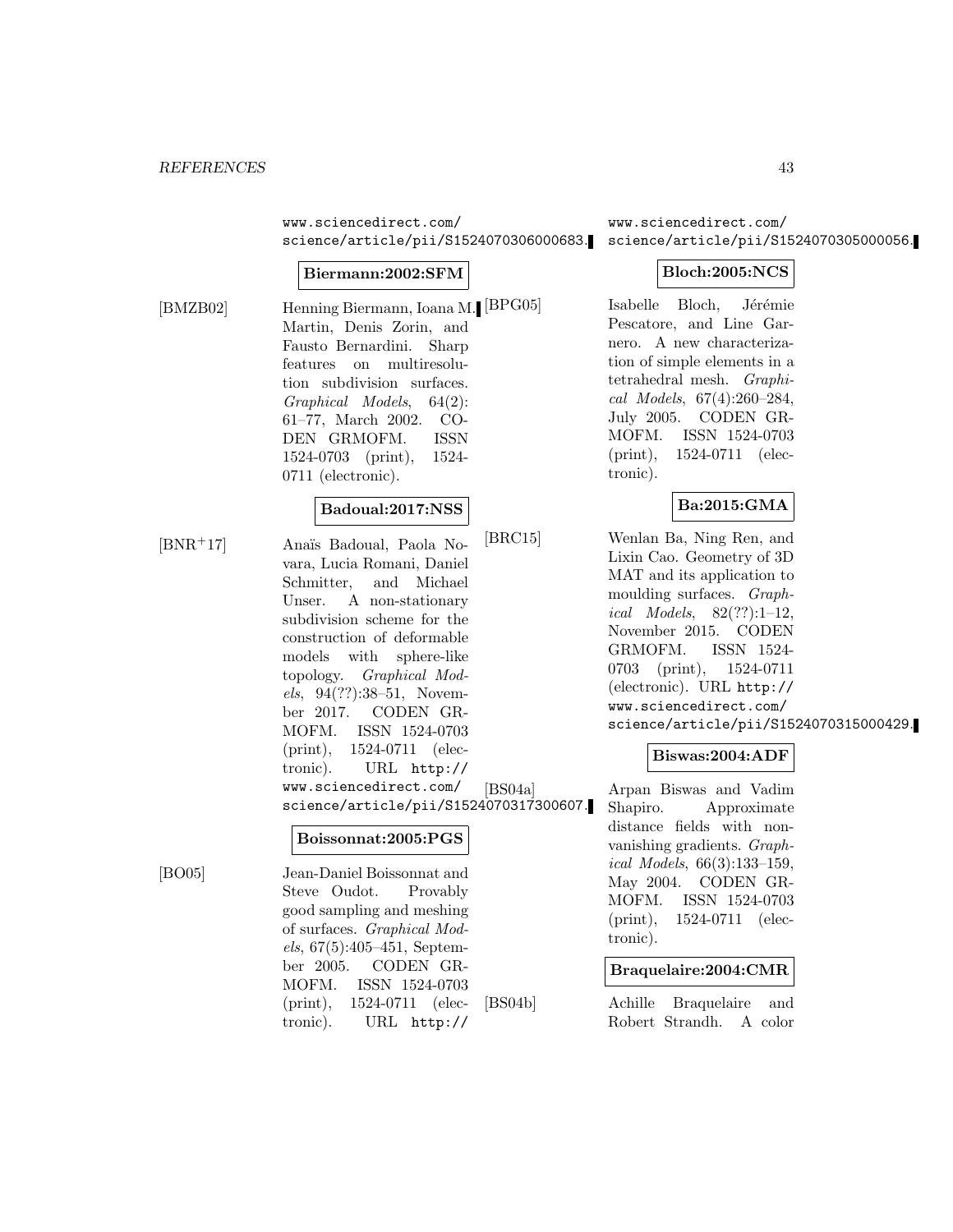model for rendering linear passive graphic 2D objects. Graphical Models, 66(2):71–88, March 2004. CODEN GRMOFM. ISSN 1524-0703 (print), 1524- 0711 (electronic).

#### **Bonarrigo:2014:DRU**

[BSB14] Francesco Bonarrigo, Alberto Signoroni, and Mario Botsch. Deformable registration using patch-wise shape matching. *Graphi*cal Models, 76(5):554–565, September 2014. CODEN GRMOFM. ISSN 1524- 0703 (print), 1524-0711 (electronic). URL http:// www.sciencedirect.com/ science/article/pii/S1524070314000307.

#### **Bartesaghi:2005:TDS**

[BSMG05] Alberto Bartesaghi, Guillermo Sapiro, Tom Malzbender, and Dan Gelb. Threedimensional shape rendering from multiple images. Graphical Models, 67(4): 332–346, July 2005. CO-DEN GRMOFM. ISSN 1524-0703 (print), 1524- 0711 (electronic).

# **Barsky:2001:SIP**

[BSW01] Brian Barsky, Yoshihisa Shinagawa, and Wenping Wang. Special issue on Pacific Graphics 2000. Graphical Models, 63(4):211, July 2001. CODEN GRMOFM. ISSN 1524-0703 (print), 1524-0711 (electronic).

**Barsky:2005:EAD**

[BTCH05] Brian A. Barsky, Michael J. Tobias, Derrick P. Chu, and Daniel R. Horn. Elimination of artifacts due to occlusion and discretization problems in image space blurring techniques. Graphical Models, 67(6):584–599, November 2005. CODEN GRMOFM. ISSN 1524- 0703 (print), 1524-0711 (electronic). URL http:// www.sciencedirect.com/ science/article/pii/S1524070305000093.

# **Buzer:2003:LIA**

[Buz03] Lilian Buzer. A linear incremental algorithm for naive and standard digital lines and planes recognition. Graphical Models, 65(1–3):61–76, May 2003. CODEN GRMOFM. ISSN 1524-0703 (print), 1524- 0711 (electronic).

# **Balmelli:2002:MOU**

[BVL02] Laurent Balmelli, Martin Vetterli, and Thomas M. Liebling. Mesh optimization using global error with application to geometry simplification. *Graphical* Models, 64(3–4):230–257, May 2002. CODEN GR-MOFM. ISSN 1524-0703 (print), 1524-0711 (electronic).

# **Brunton:2014:LDR**

[BWW<sup>+</sup>14] Alan Brunton, Michael Wand, Stefanie Wuhrer,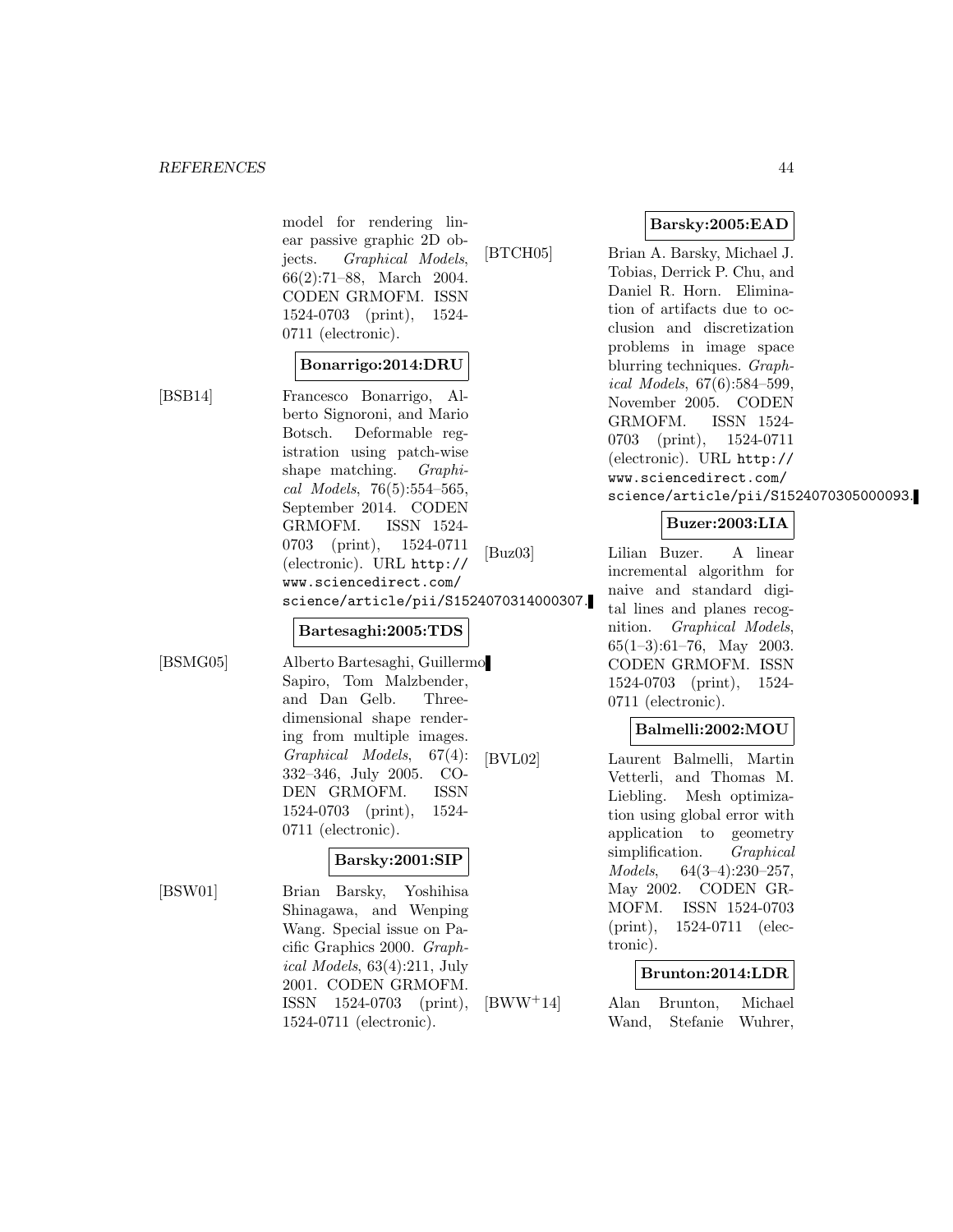Hans-Peter Seidel, and Tino Weinkauf. A lowdimensional representation for robust partial isometric correspondences computation. Graphical Models, 76(2):70–85, March 2014. CODEN GR-MOFM. ISSN 1524-0703 (print), 1524-0711 (electronic). URL http:// www.sciencedirect.com/ science/article/pii/S152407031300060X.

#### **Bashforth:2001:PBE**

[BY01] Byron Bashforth and Yee-Hong Yang. Physicsbased explosion modeling. Graphical Models,  $63(1):21-44$ , January 2001. CODEN GR-MOFM. ISSN 1524-0703 (print), 1524-0711 (electronic). URL http://www. idealibrary.com/links/ doi/10.1006/gmod.2000. 0536; http://www.idealibrary. com/links/doi/10.1006/ gmod.2000.0536/pdf; http://www.idealibrary. com/links/doi/10.1006/ gmod.2000.0536/ref.

#### **Camahort:2009:LSA**

[CAF09] Emilio Camahort, Francisco Abad, and Don Fussell. A line-space analysis of light-field representations. Graphical Models, 71(5):169–183, September 2009. CODEN GR-MOFM. ISSN 1524-0703 (print), 1524-0711 (electronic). URL http:// www.sciencedirect.com/ science/article/pii/S1524070309000101.

# **Capell:2007:PBR**

[CBC<sup>+</sup>07] Steve Capell, Matthew Burkhart, Brian Curless, Tom Duchamp, and Zoran Popović. Physically based rigging for deformable characters. Graphical Models, 69(1):71–87, January 2007. CODEN GR-MOFM. ISSN 1524-0703 (print), 1524-0711 (electronic). URL http:// www.sciencedirect.com/ science/article/pii/S1524070306000634.

### **Couprie:2003:DO**

[CBK03] Michel Couprie, Gilles Bertrand, and Yukiko Kenmochi. Discretization in 2D and 3D orders. Graphical Models,  $65(1-3)$ :77-91, May 2003. CODEN GR-MOFM. ISSN 1524-0703 (print), 1524-0711 (electronic).

# **Chen:2001:BQS**

[CCF01] Changsong Chen, Falai Chen, and Yuyu Feng. Blending quadric surfaces with piecewise algebraic surfaces. Graphical Models, 63(4):212–227, July 2001. CODEN GRMOFM. ISSN 1524-0703 (print), 1524- 0711 (electronic).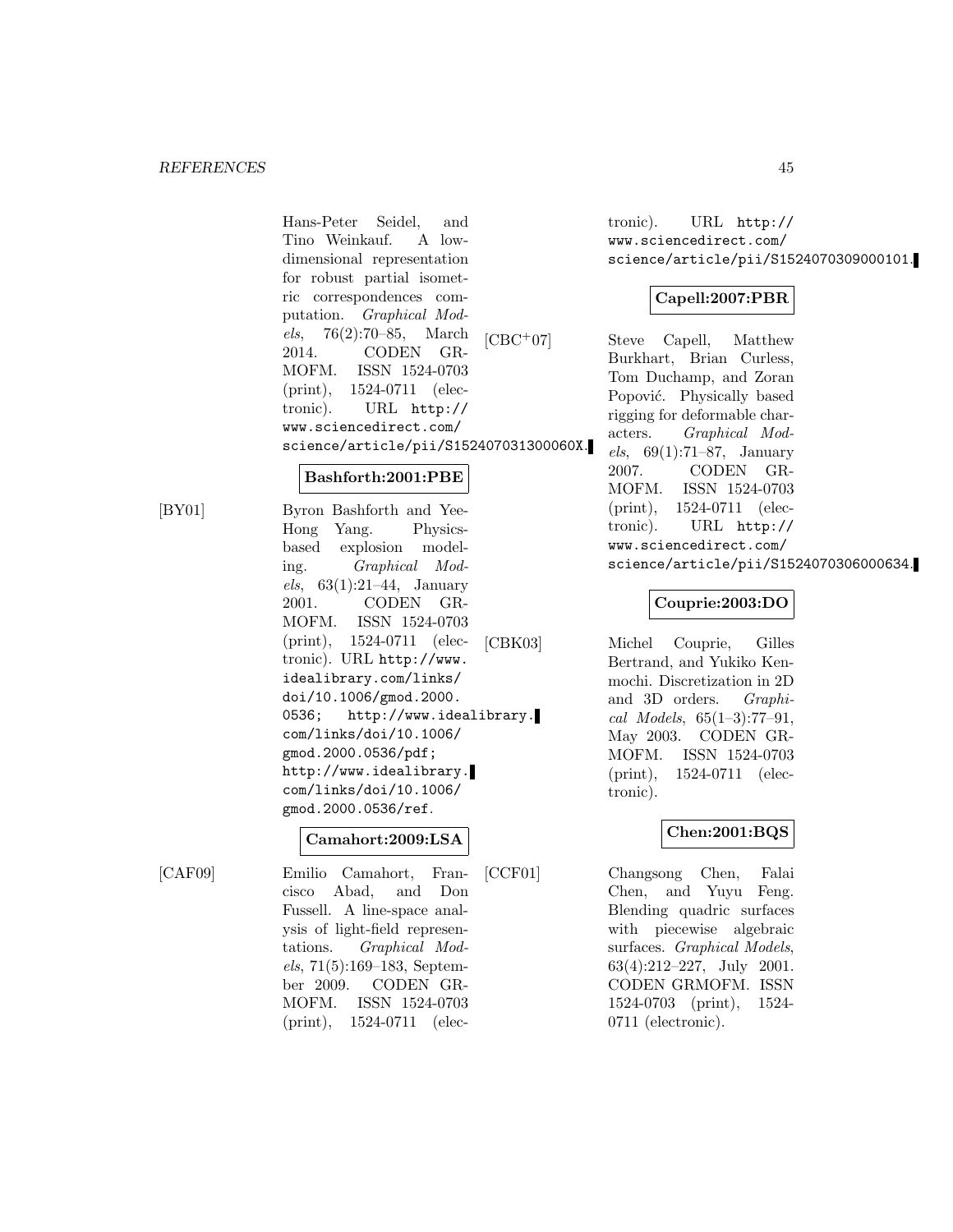#### **Chai:2018:SOS**

[CCJ<sup>+</sup>18] Shuangming Chai, Baiyu Chen, Mengyu Ji, Zhouwang Yang, Manfred Lau, Xiao-Ming Fu, and Ligang Liu. Stress-oriented structural optimization for frame structures. Graphical Models, 97(??):80–88, May 2018. CODEN GR-MOFM. ISSN 1524-0703 (print), 1524-0711 (electronic). URL http:// www.sciencedirect.com/ science/article/pii/S1524070318300110.

### **Chen:2022:PHM**

[CCL22] Han Chen, Minghai Chen, and Lin Lu. 3D printed hair modeling from strandlevel hairstyles. Graphical Models, 121(??):??, May 2022. CODEN GR-MOFM. ISSN 1524-0703 (print), 1524-0711 (electronic). URL http:// www.sciencedirect.com/ science/article/pii/S1524070322000121.

#### **Chazal:2005:CIA**

[CCS05] Frédéric Chazal and David Cohen-Steiner. A condition for isotopic approximation. Graphical Models, 67(5):390–404, September 2005. CODEN GR-MOFM. ISSN 1524-0703 (print), 1524-0711 (electronic). URL http:// www.sciencedirect.com/ science/article/pii/S1524070305000044.

#### **Comic:2011:DIS**

[CD11] Lidija Comić and Leila De Floriani. Dimensionindependent simplification and refinement of Morse complexes. Graphical Models, 73(5):261–285, September 2011. CODEN GR-MOFM. ISSN 1524-0703 (print), 1524-0711 (electronic). URL http:// www.sciencedirect.com/ science/article/pii/S1524070311000154.

#### **Chen:2015:SIS**

Falai Chen, Tor Dokken, Thomas Grandine, and Stefanie Hahmann. Special issue of selected papers from the 2014 Dagstuhl seminar on Geometric Modeling. Graphical Models, 82(??):43, November 2015. CODEN GR-MOFM. ISSN 1524-0703 (print), 1524-0711 (electronic). URL http:// www.sciencedirect.com/ science/article/pii/S1524070315000508.

# **Cerri:2006:RTI**

[CFG06] A. Cerri, M. Ferri, and D. Giorgi. Retrieval of trademark images by means of size functions. Graphical Models, 68(5–6):451– 471, September/November 2006. CODEN GR-MOFM. ISSN 1524-0703 (print), 1524-0711 (electronic). URL http:// www.sciencedirect.com/ science/article/pii/S1524070306000592.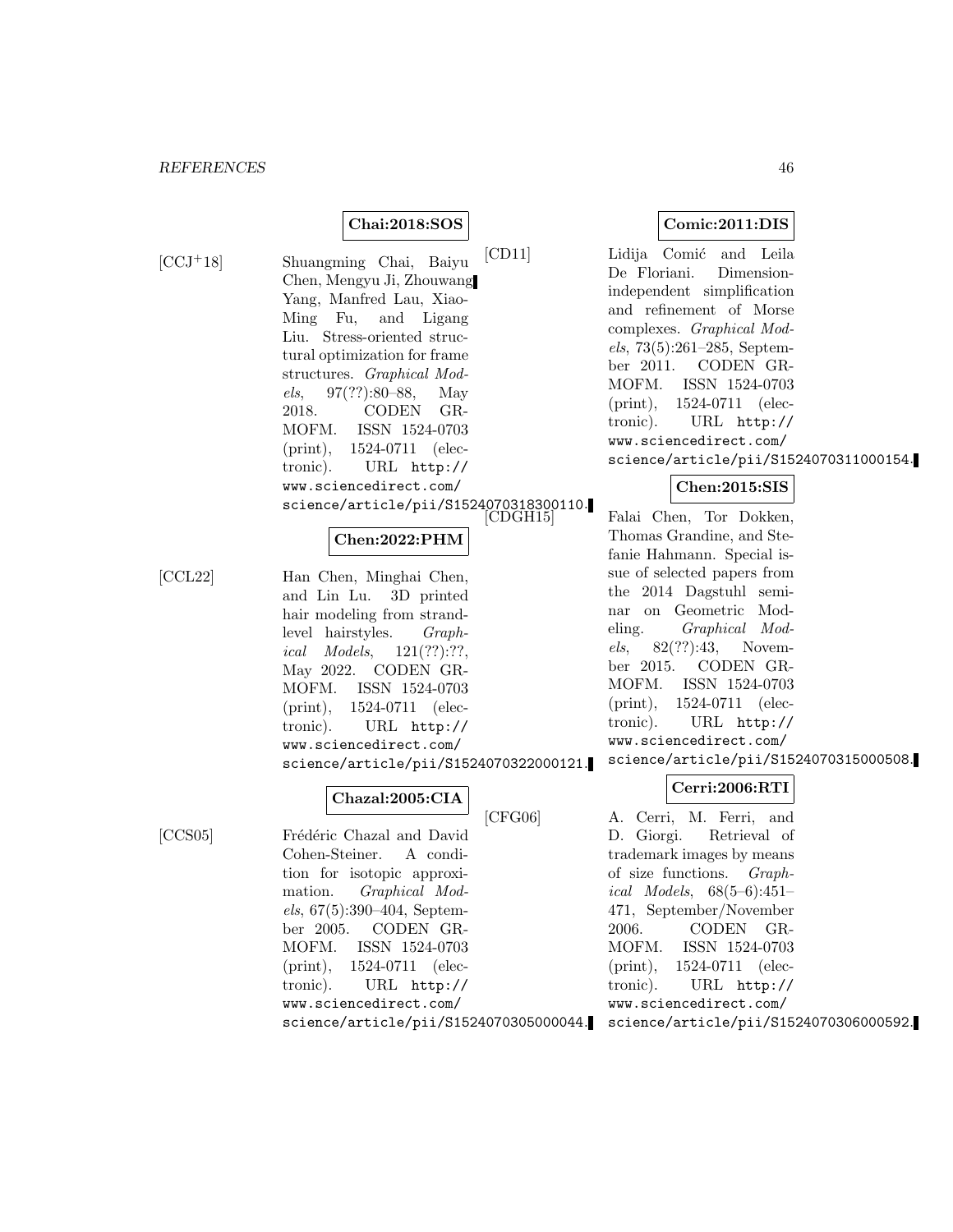#### **Campos:2013:SBS**

- [CGAY13] Ricard Campos, Rafael Garcia, Pierre Alliez, and Mariette Yvinec. Splatbased surface reconstruction from defect-laden point sets. Graphical Models, 75(6):346–361, November 2013. CODEN GR-MOFM. ISSN 1524-0703 (print), 1524-0711 (electronic). URL http:// www.sciencedirect.com/ science/article/pii/S1524070313000258. **Chen:2017:RCR**
- [CGLX17] Shu-Yu Chen, Lin Gao, Yu-Kun Lai, and Shihong Xia. Rigidity controllable as-rigid-as-possible shape deformation. Graphical Models, 91(??):13–21, May 2017. CODEN GR-MOFM. ISSN 1524-0703 (print), 1524-0711 (electronic). URL http:// www.sciencedirect.com/ science/article/pii/S1524070317300139.

# **Cai:2021:LDF**

[CGPZ21] Hongrui Cai, Yudong Guo, Zhuang Peng, and Juyong Zhang. Landmark detection and 3D face reconstruction for caricature using a nonlinear parametric model. Graphical Models, 115(??): ??, May 2021. CODEN GR-MOFM. ISSN 1524-0703 (print), 1524-0711 (electronic). URL http:// www.sciencedirect.com/ science/article/pii/S1524070321000084. **Cutler:2007:ADW**

[CGW<sup>+</sup>07] Lawrence D. Cutler, Reid Gershbein, Xiaohuan Corina Wang, Cassidy Curtis, Erwan Maigret, Luca Prasso, and Peter Farson. An art-directed wrinkle system for CG character clothing and skin. Graphical Models, 69(5– 6):219–230, September/ November 2007. CODEN GRMOFM. ISSN 1524- 0703 (print), 1524-0711 (electronic). URL http:// www.sciencedirect.com/ science/article/pii/S1524070306000622.

# **Collomosse:2006:VMA**

[CH06] J. P. Collomosse and P. M. Hall. Video motion analysis for the synthesis of dynamic cues and futurist art. Graphical Models, 68 (5–6):402–414, September/ November 2006. CODEN GRMOFM. ISSN 1524- 0703 (print), 1524-0711 (electronic). URL http:// www.sciencedirect.com/ science/article/pii/S1524070306000403.

#### **Chen:2000:VRU**

[CK00] Baoquan Chen and Arie Kaufman. 3D volume rotation using shear transformations. Graphical Models,  $62(4):308-322$ , July 2000. CODEN GR-MOFM. ISSN 1524-0703 (print), 1524-0711 (electronic). URL http://www. idealibrary.com/links/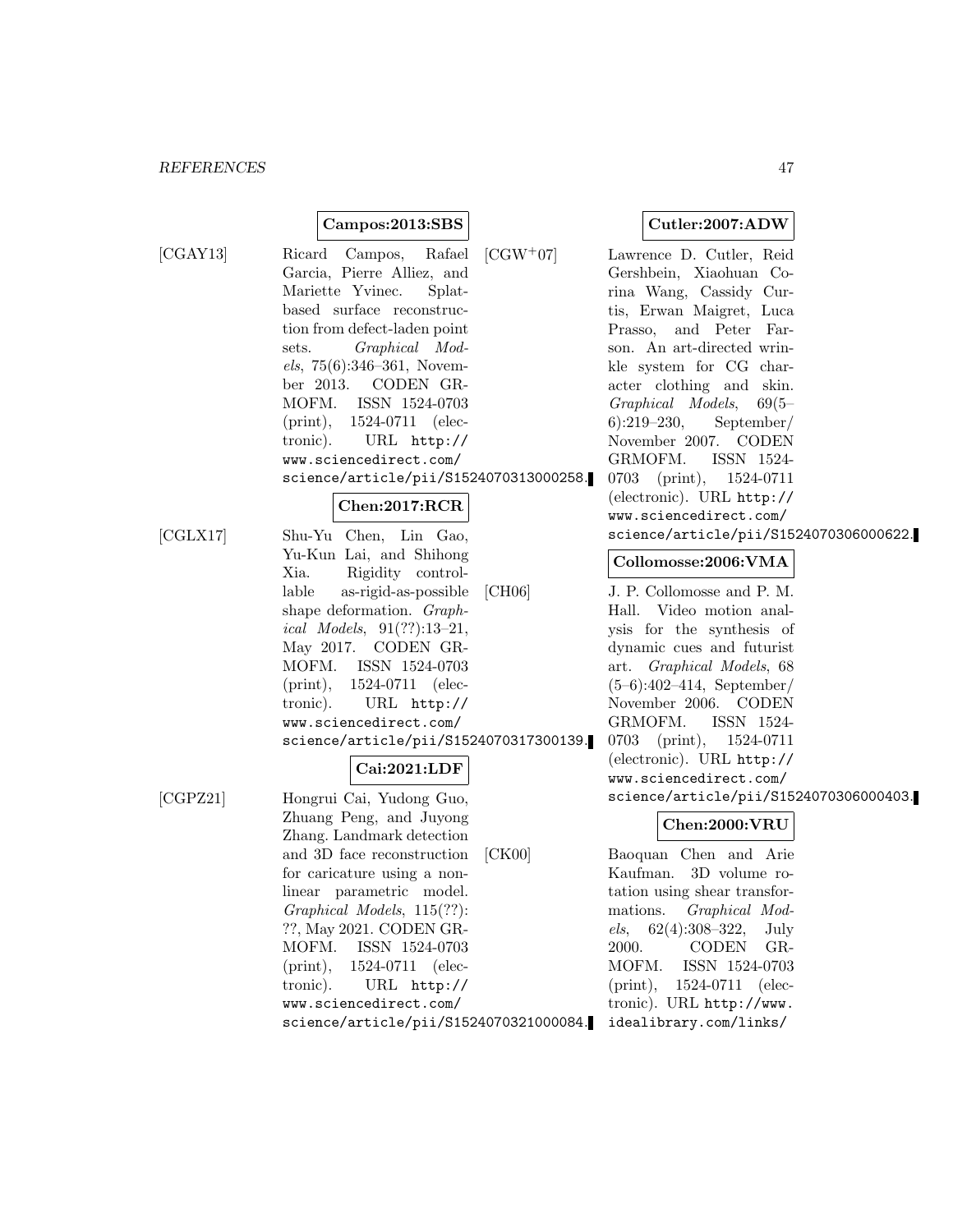doi/10.1006/gmod.2000. 0525; http://www.idealibrary. com/links/doi/10.1006/ gmod.2000.0525/pdf; http://www.idealibrary. com/links/doi/10.1006/ gmod.2000.0525/ref.

# **Choi:2000:ICU**

[CL00] Yongchoel Choi and Seungyong Lee. Injectivity conditions of 2D and 3D uniform cubic B-spline functions. Graphical Mod $els, 62(6):411-427, November$ ber 2000. CODEN GR-MOFM. ISSN 1524-0703 (print), 1524-0711 (electronic). URL http://www. idealibrary.com/links/ doi/10.1006/gmod.2000. 0531; http://www.idealibrary. com/links/doi/10.1006/ gmod.2000.0531/pdf; http://www.idealibrary. com/links/doi/10.1006/ gmod.2000.0531/ref.

# **Chazal:2005:MA**

[CL05] Frédéric Chazal and André Lieutier. The "λ-medial axis". Graphical Models, 67(4):304–331, July 2005. CODEN GRMOFM. ISSN 1524-0703 (print), 1524- 0711 (electronic).

# **Cheng:2019:LSI**

[CL19] Haonan Cheng and Shiguang Liu. Liquid-solid interaction sound synthesis. Graphical Models, 103 (??):Article 101028, ????

2019. CODEN GR-MOFM. ISSN 1524-0703 (print), 1524-0711 (electronic). URL http:// www.sciencedirect.com/ science/article/pii/S1524070319300190.

# **Chen:2018:FHP**

[CLL<sup>+</sup>18] Shuangmin Chen, Bangquan Liu, Taijun Liu, Xiaokang Yu, Shiqing Xin, Ying He, and Changhe Tu. FoldedGI: a highly parallel algorithm for interference detection by folding a geometry image into a 1D buffer. Graphical Models, 100(??):26–32, November 2018. CODEN GRMOFM. ISSN 1524- 0703 (print), 1524-0711 (electronic). URL http:// www.sciencedirect.com/ science/article/pii/S1524070318300298.

# **Comic:2020:SBC**

[CM20] Lidija Comić and Paola Magillo. Surface-based computation of the Euler characteristic in the cubical grid. Graphical Models, 112(??):Article 101093, November 2020. CODEN GRMOFM. ISSN 1524- 0703 (print), 1524-0711 (electronic). URL http:// www.sciencedirect.com/ science/article/pii/S152407032030031X.

# **Cruz-Matias:2014:NLO**

[CMA14] Irving Cruz-Matías and Dolors Ayala. A new lossless orthogonal simplification method for 3D ob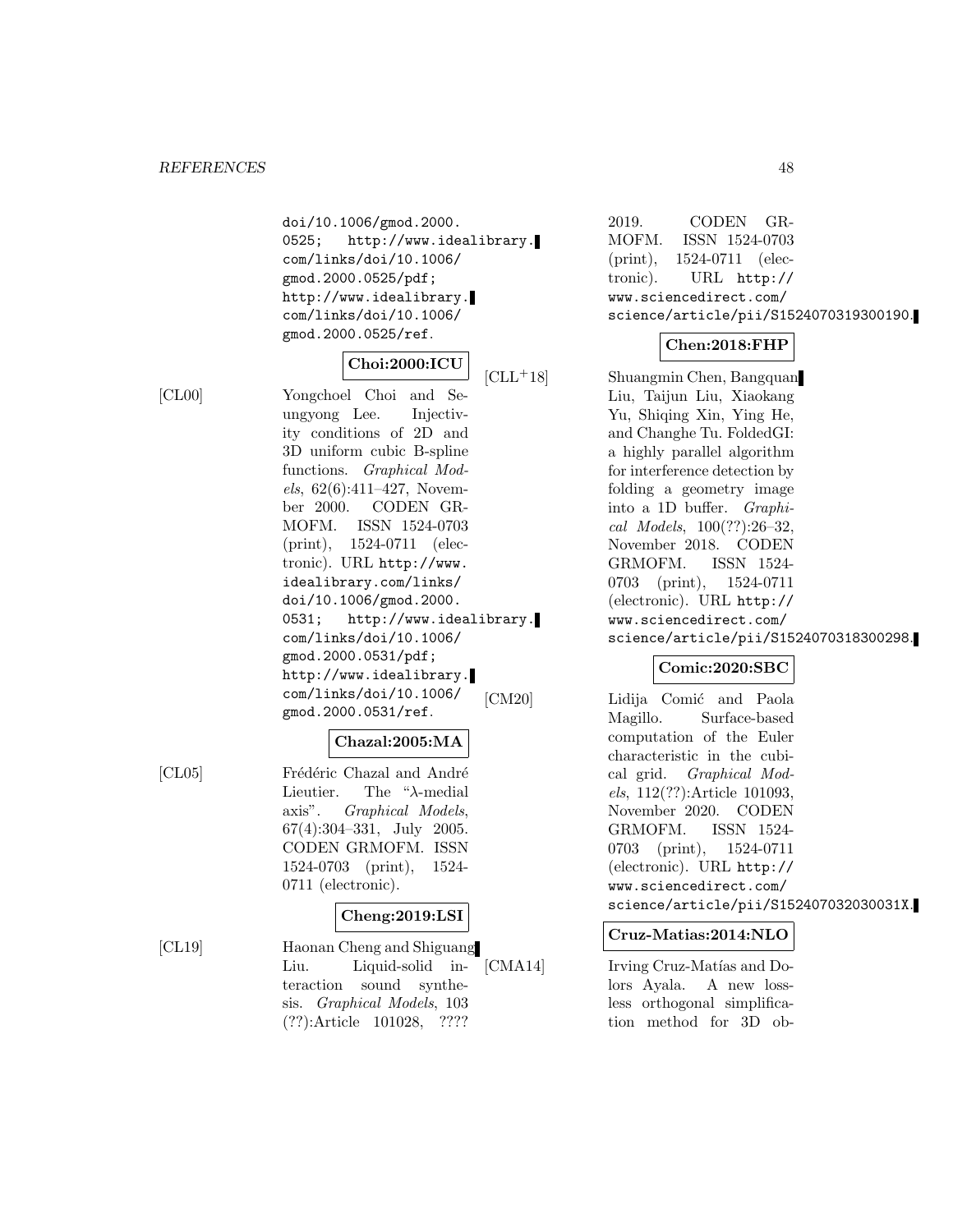jects based on bounding structures. Graphical Models, 76(4):181–201, July 2014. CODEN GR-MOFM. ISSN 1524-0703 (print), 1524-0711 (electronic). URL http:// www.sciencedirect.com/ science/article/pii/S1524070314000046.

# **Chica:2012:EGS**

[CMB<sup>+</sup>12] Antoni Chica, Eva Monclús, Pere Brunet, Isabel Navazo, and Alvar Vinacua. Exampleguided segmentation. Graphical Models, 74(6):302–310, November 2012. CODEN GRMOFM. ISSN 1524- 0703 (print), 1524-0711 (electronic). URL http:// www.sciencedirect.com/ science/article/pii/S1524070312000094.

# **Cai:2019:DPB**

[CMLH19] Jun-Xiong Cai, Tai-Jiang Mu, Yu-Kun Lai, and Shi-Min Hu. Deep pointbased scene labeling with depth mapping and geometric patch feature encoding. Graphical Models, 104(??):Article 101033, ???? 2019. CODEN GR-MOFM. ISSN 1524-0703 (print), 1524-0711 (electronic). URL http:// www.sciencedirect.com/ science/article/pii/S1524070319300244.

# **Comic:2016:CCS**

Nagy. A combinatorial coordinate system for

[CN16] Lidija Comić and Benedek

the body-centered cubic grid. Graphical Models, 87(??):11–22, September 2016. CODEN GR-MOFM. ISSN 1524-0703 (print), 1524-0711 (electronic). URL http:// www.sciencedirect.com/ science/article/pii/S1524070316300261.

### **Comic:2018:DDG**

[CN18] Lidija Comić and Benedek Nagy. A description of the diamond grid for topological and combinatorial analysis. Graphical Models, 100(??):33–50, November 2018. CODEN GR-MOFM. ISSN 1524-0703 (print), 1524-0711 (electronic). URL http:// www.sciencedirect.com/ science/article/pii/S1524070318300389.

# **Chen:2001:SIV**

[CNK01] Min Chen, Gregory M. Nielson, and Arie E. Kaufman. Special issue on volume modeling. Graphical Models, 63(6):385–386, November 2001. CODEN GRMOFM. ISSN 1524- 0703 (print), 1524-0711 (electronic).

#### **Cetinaslan:2020:SML**

[CO20a] Ozan Cetinaslan and Verónica Orvalho. Sketching manipulators for localized blendshape editing. *Graphi*cal Models, 108(??):Article 101059, March 2020. CO-DEN GRMOFM. ISSN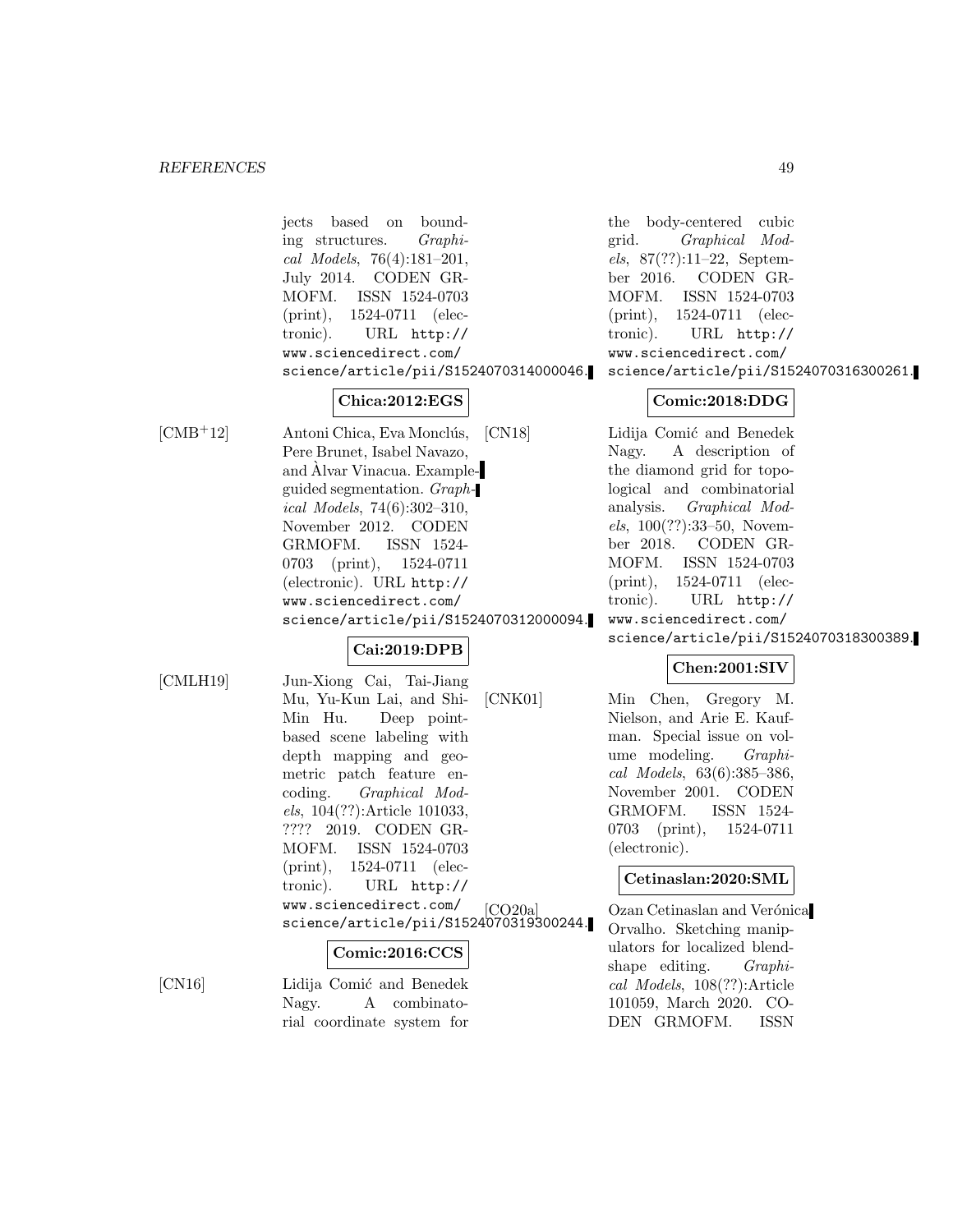1524-0703 (print), 1524- 0711 (electronic). URL http://www.sciencedirect. com/science/article/pii/ S1524070320300023.

#### **Cetinaslan:2020:SBE**

[CO20b] Ozan Cetinaslan and Verónica Orvalho. Stabilized blendshape editing using localized Jacobian transpose descent. Graphical Models, 112(??):Article 101091, November 2020. CODEN GRMOFM. ISSN 1524- 0703 (print), 1524-0711 (electronic). URL http:// www.sciencedirect.com/ science/article/pii/S152467030300308.

#### **Cani:2009:SS**

[CPOO09] Marie-Paule Cani, Fred Pighin, James F. O'Brien, and Carol O'Sullivan. SCA 2006 Symposium. Graphical Models, 71(6):197, November 2009. CODEN GR-MOFM. ISSN 1524-0703 (print), 1524-0711 (electronic). URL http:// www.sciencedirect.com/ science/article/pii/S1524070309000277.

# **Collomosse:2005:RCS**

[CRH05] J. P. Collomosse, D. Rowntree, and P. M. Hall. Rendering cartoon-style motion cues in post-production video. Graphical Models, 67(6):549–564, November 2005. CODEN GR-MOFM. ISSN 1524-0703 (print), 1524-0711 (electronic). URL http:// www.sciencedirect.com/ science/article/pii/S1524070305000111.

# **Choi:2001:HHD**

[CS01] Sung Woo Choi and Hans-Peter Seidel. Hyperbolic Hausdorff distance for medial axis transform. Graphical Models, 63(5):369–384, September 2001. CODEN GRMOFM. ISSN 1524- 0703 (print), 1524-0711 (electronic).

### **Chaidee:2018:SLV**

Supanut Chaidee and Kokichi Sugihara. Spherical Laguerre Voronoi diagram approximation to tessellations without generators. Graphical Models, 95(??):1– 13, January 2018. CODEN GRMOFM. ISSN 1524- 0703 (print), 1524-0711 (electronic). URL http:// www.sciencedirect.com/ science/article/pii/S1524070317300632.

# **Chao:2013:VBP**

[CSJ13] Qianwen Chao, Jingjing Shen, and Xiaogang Jin. Video-based personalized traffic learning. Graphical Models, 75(6):305–317, November 2013. CODEN GRMOFM. ISSN 1524- 0703 (print), 1524-0711 (electronic). URL http:// www.sciencedirect.com/ science/article/pii/S1524070313000234.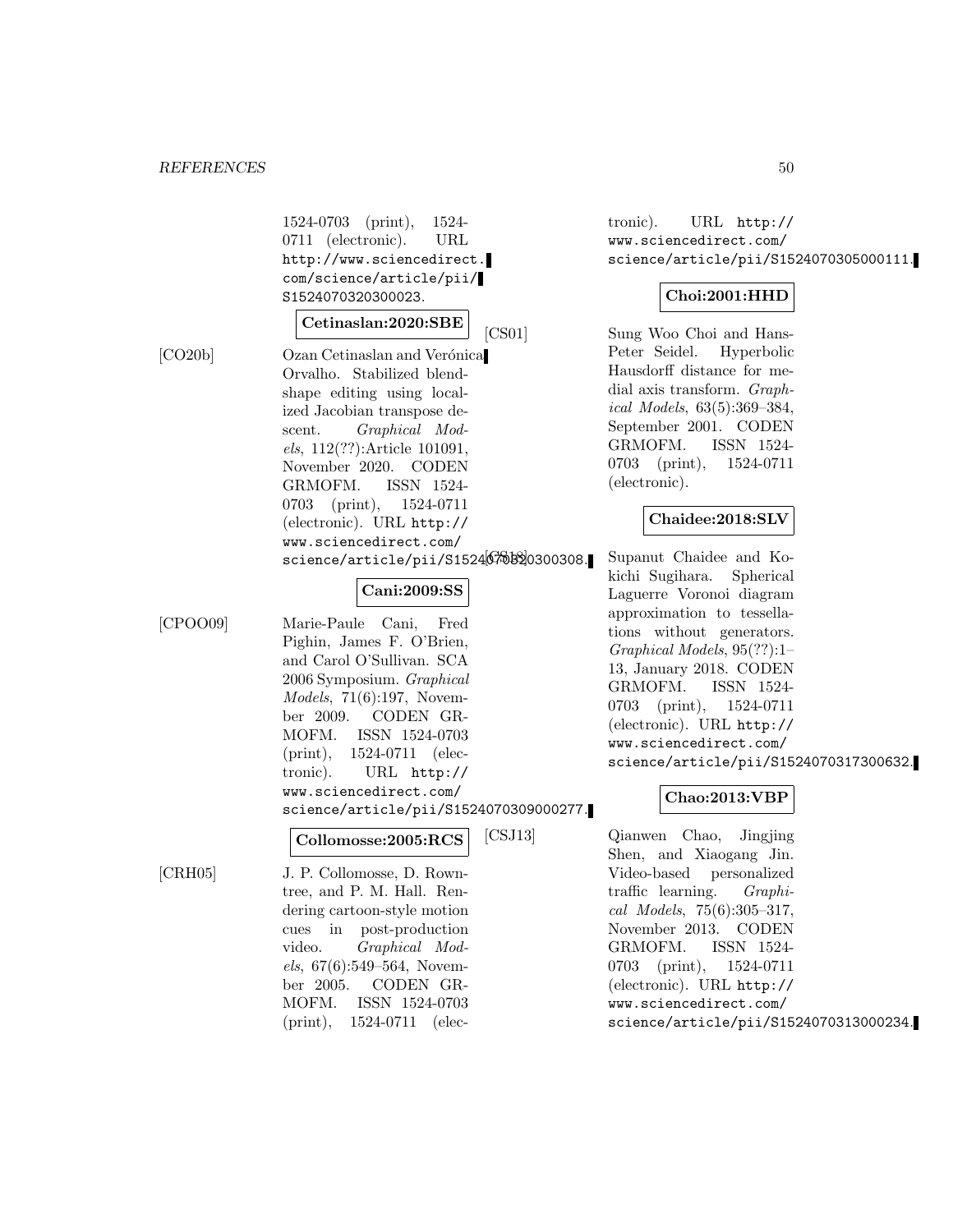# **Ceko:2020:DPA**

[CSP20] Matthew Ceko, Imants Svalbe, and Timothy Petersen. A discrete projection analogue to Pick's theorem. Graphical Models, 109(??):Article 101066, May 2020. CODEN GR-MOFM. ISSN 1524-0703 (print), 1524-0711 (electronic). URL http:// www.sciencedirect.com/ science/article/pii/S1524070320300114.

**Cerqueira:2020:RRT**

[CTAO20] Rˆomulo Cerqueira, Tiago Trocoli, Jan Albiez, and Luciano Oliveira. A rasterized ray-tracer pipeline for realtime, multi-device sonar simulation. Graphical Models, 111(??):Article 101086, September 2020. CODEN GRMOFM. ISSN 1524- 0703 (print), 1524-0711 (electronic). URL http:// www.sciencedirect.com/ science/article/pii/S1524070320300278.

# **Cao:2015:TSA**

[CTL15] Van-Toan Cao, Trung-Thien Tran, and Denis Laurendeau. A two-stage approach to align two surfaces of deformable objects. Graphical Models, 82(??):13–28, November 2015. CODEN GR-MOFM. ISSN 1524-0703 (print), 1524-0711 (electronic). URL http:// www.sciencedirect.com/

**Chaouch:2009:AM**

[CVB09] Mohamed Chaouch and Anne Verroust-Blondet. Alignment of 3D models. Graphical Models, 71(2):63– 76, March 2009. CODEN GRMOFM. ISSN 1524- 0703 (print), 1524-0711 (electronic). URL http:// www.sciencedirect.com/ science/article/pii/S1524070309000046.

### **Chen:2002:BPR**

[CW02] Falai Chen and Wenping Wang. The  $\mu$ -basis of a planar rational curve– properties and computation. Graphical Models, 64(6):368–381, November 2002. CODEN GRMOFM. ISSN 1524-0703 (print), 1524-0711 (electronic).

# **Choi:2014:CCD**

[CWM<sup>+</sup>14] Yi-King Choi, Wenping Wang, Bernard Mourrain, Changhe Tu, Xiaohong Jia, and Feng Sun. Continuous collision detection for composite quadric models. Graphical Models, 76(5):566–579, September 2014. CODEN GR-MOFM. ISSN 1524-0703 (print), 1524-0711 (electronic). URL http:// www.sciencedirect.com/ science/article/pii/S1524070314000125.

#### **Cheng:2020:DLP**

science/article/pii/S1524070315000405. Mingchao Sun, Shiqing[CWS<sup>+</sup>20] Lili Cheng, Zhuo Wei,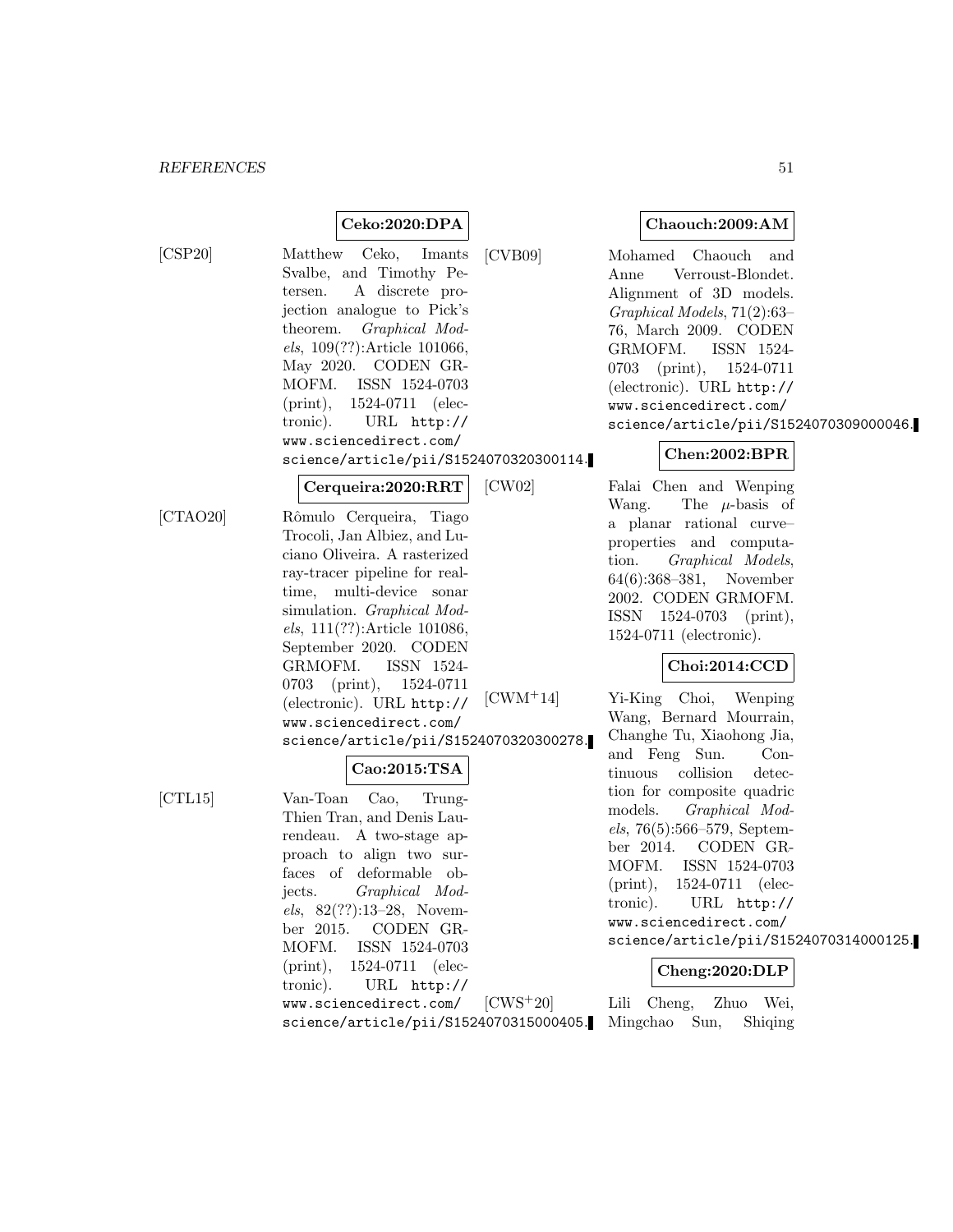**Che:2004:CSD**

Li, Baoquan Chen, and Changhe Tu. DeepPipes: Learning 3D pipelines reconstruction from point clouds. Graphical Models, 111(??):Article 101079, September 2020. CODEN GRMOFM. ISSN 1524- 0703 (print), 1524-0711 (electronic). URL http:// www.sciencedirect.com/ science/article/pii/S1524070320300230.

#### **Chen:2014:APP**

Xin, Andrei Sharf, Yangyan

[CXC14] Zhonggui Chen, Yanyang Xiao, and Juan Cao. Approximation by piecewise polynomials on Voronoi tessellation. Graphical Models, 76(5):522–531, September 2014. CODEN GR-MOFM. ISSN 1524-0703 (print), 1524-0711 (electronic). URL http:// www.sciencedirect.com/ science/article/pii/S1524070314000320.

#### **Chen:2009:CMD**

[CXY<sup>+</sup>09] Xiao-Diao Chen, Gang Xu, Jun-Hai Yong, Guozhao Wang, and Jean-Claude Paul. Computing the minimum distance between a point and a clamped Bspline surface. Graphical Models, 71(3):107–112, May 2009. CODEN GR-MOFM. ISSN 1524-0703 (print), 1524-0711 (electronic). URL http:// www.sciencedirect.com/ science/article/pii/S1524070309000071.

[CYW04a] WuJun Che, XunNian Yang, and GuoZhao Wang. Corrigendum to "Skeletondriven 2D distance field metamorphosis using intrinsic shape parameters" [Graphical Models 66 (2004) 102–126]. Graphical Models, 66(4):261, July 2004. CODEN GRMOFM. ISSN 1524-0703 (print), 1524- 0711 (electronic).

### **Che:2004:SDD**

[CYW04b] WuJun Che, XunNian Yang, and GuoZhao Wang. Skeleton-driven 2D distance field metamorphosis using intrinsic shape parameters. Graphical Models, 66(2): 102–126, March 2004. CO-DEN GRMOFM. ISSN 1524-0703 (print), 1524- 0711 (electronic).

# **Duque:2021:OTP**

[DB21] Carlos Arango Duque and Adrien Bartoli. An optimal triangle projector with prescribed area and orientation, application to position-based dynamics. Graphical Models, 118(??):??, November 2021. CODEN GR-MOFM. ISSN 1524-0703 (print), 1524-0711 (electronic). URL http:// www.sciencedirect.com/ science/article/pii/S1524070321000229.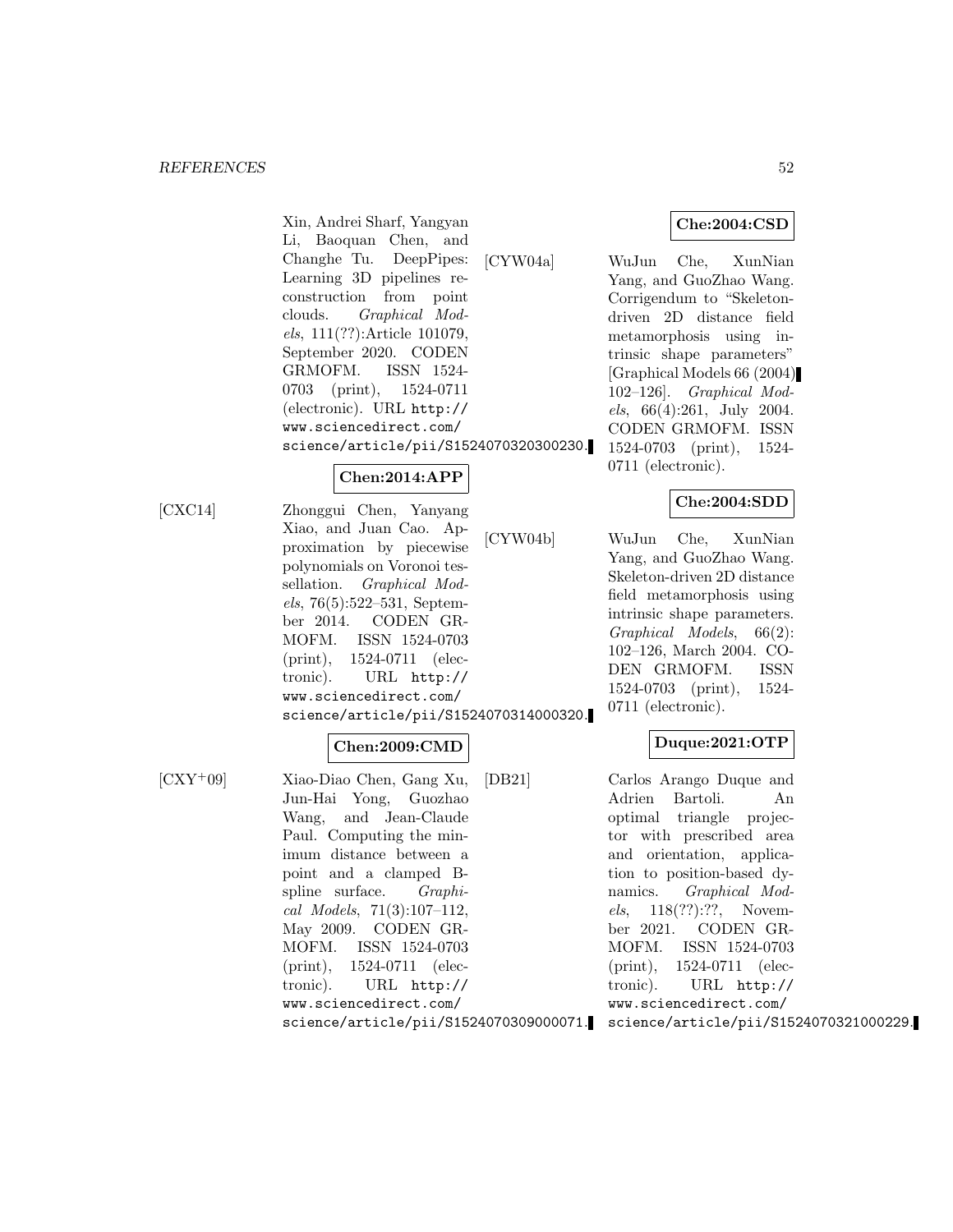#### **Dewaele:2004:IGL**

[DC04] Guillaume Dewaele and Marie-Paule Cani. Interactive global and local deformations for virtual clay. Graphical Models, 66(6): 352–369, November 2004. CODEN GRMOFM. ISSN 1524-0703 (print), 1524- 0711 (electronic).

### **deCarvalho:2016:ICO**

[dCBM<sup>+</sup>16] Felipe Moura de Carvalho, Emilio Vital Brazil, Ricardo Guerra Marroquim, Mario Costa Sousa, and Antonio Oliveira. Interactive cutaways of oil reservoirs. Graphical Models, 84(??):1–14, March 2016. CODEN GR-MOFM. ISSN 1524-0703 (print), 1524-0711 (electronic). URL http:// www.sciencedirect.com/ science/article/pii/S1524070316000187.

# **Deng:2008:PSH**

[DCL<sup>+</sup>08] Jiansong Deng, Falai Chen, Xin Li, Changqi Hu, Weihua Tong, Zhouwang Yang, and Yuyu Feng. Polynomial splines over hierarchical T-meshes. Graphical Models, 70(4):76–86, July 2008. CODEN GR-MOFM. ISSN 1524-0703 (print), 1524-0711 (electronic). URL http:// www.sciencedirect.com/ science/article/pii/S1524070308000039.

#### **Daneshpajouh:2012:CPP**

[DGZ12] Shervin Daneshpajouh, Mohammad Ghodsi, and Alireza Zarei. Computing polygonal path simplification under area measures. Graphical Models, 74(5):283–289, September 2012. CODEN GR-MOFM. ISSN 1524-0703 (print), 1524-0711 (electronic). URL http:// www.sciencedirect.com/ science/article/pii/S1524070312000264.

### **Deng:2012:P**

[DHK12] Jiansong Deng, Kai Hormann, and Misha Kazhdan. Preface. Graphical Models, 74(4):75, July 2012. CODEN GR-MOFM. ISSN 1524-0703 (print), 1524-0711 (electronic). URL http:// www.sciencedirect.com/ science/article/pii/S1524070312000355.

#### **Delponte:2006:SMU**

[DIOV06] Elisabetta Delponte, Francesco Isgrò, Francesca Odone, and Alessandro Verri. SVDmatching using SIFT features. Graphical Models, 68 (5–6):415–431, September/ November 2006. CODEN GRMOFM. ISSN 1524- 0703 (print), 1524-0711 (electronic). URL http:// www.sciencedirect.com/ science/article/pii/S1524070306000579.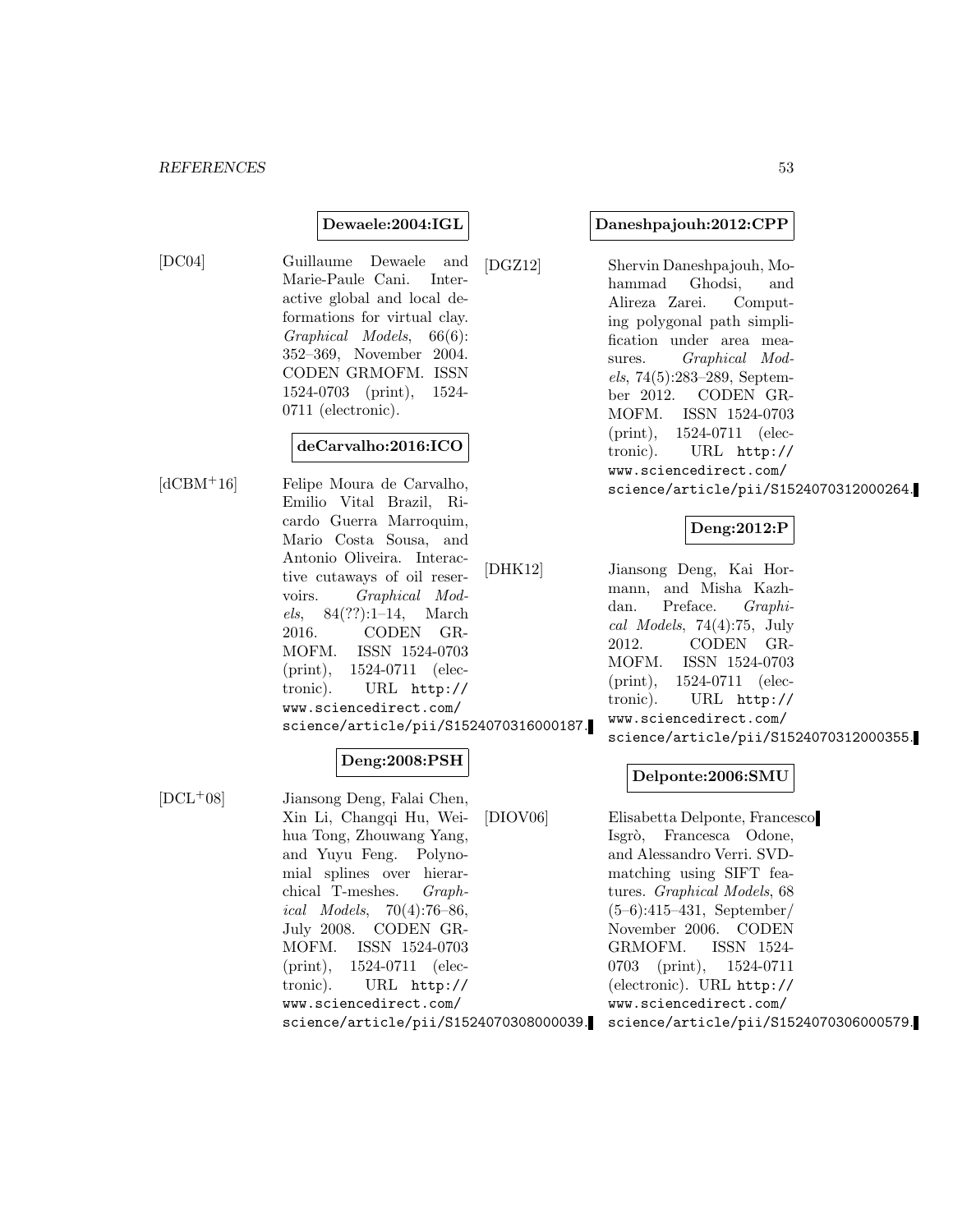# **Duan:2013:GEP**

[DLP13] Ye Duan, Dong Li, and P. Frank Pai. Geometrically exact physics-based modeling and computer animation of highly flexible 1D mechanical systems. Graphical Models, 75(2):56–68, March 2013. CODEN GR-MOFM. ISSN 1524-0703 (print), 1524-0711 (electronic). URL http:// www.sciencedirect.com/ science/article/pii/S1524070313000039.

#### **DeFloriani:2003:DNM**

[DMMP03] Leila De Floriani, Mostefa M. Mesmoudi, Franco Morando, and Enrico Puppo. Decomposing non-manifold objects in arbitrary dimensions. Graphical Models, 65 (1–3):2–22, May 2003. CO-DEN GRMOFM. ISSN 1524-0703 (print), 1524- 0711 (electronic).

#### **Duan:2004:SBD**

[DQ04] Ye Duan and Hong Qin. A subdivision-based deformable model for surface reconstruction of unknown topology. Graphical Models, 66(4):181–202, July 2004. CODEN GRMOFM. ISSN 1524-0703 (print), 1524- 0711 (electronic).

#### **Du:2005:DPB**

[DQ05] Haixia Du and Hong Qin. Dynamic PDE-based surface design using geometric and physical constraints.

Graphical Models, 67(1):43– 71, January 2005. CO-DEN GRMOFM. ISSN 1524-0703 (print), 1524- 0711 (electronic).

#### **Damiand:2003:SMA**

[DR03] Guillaume Damiand and Patrick Resch. Split-andmerge algorithms defined on topological maps for 3D image segmentation. Graphical Models, 65(1–3): 149–167, May 2003. CO-DEN GRMOFM. ISSN 1524-0703 (print), 1524- 0711 (electronic).

#### **Discher:2019:CTW**

[DRD19] Sören Discher, Rico Richter, and Jürgen Döllner. Concepts and techniques for web-based visualization and processing of massive 3D point clouds with semantics. Graphical Models, 104(??):Article 101036, ???? 2019. CODEN GR-MOFM. ISSN 1524-0703 (print), 1524-0711 (electronic). URL http:// www.sciencedirect.com/ science/article/pii/S152407031930027X.

# **daSilva:2015:NOA**

[dSGA15] Josildo Pereira da Silva, Gilson A. Giraldi, and Antônio L. Apolinário, Jr. A new optimization approach for massspring models parameterization. Graphical Models,  $81(??):1-17$ , Septem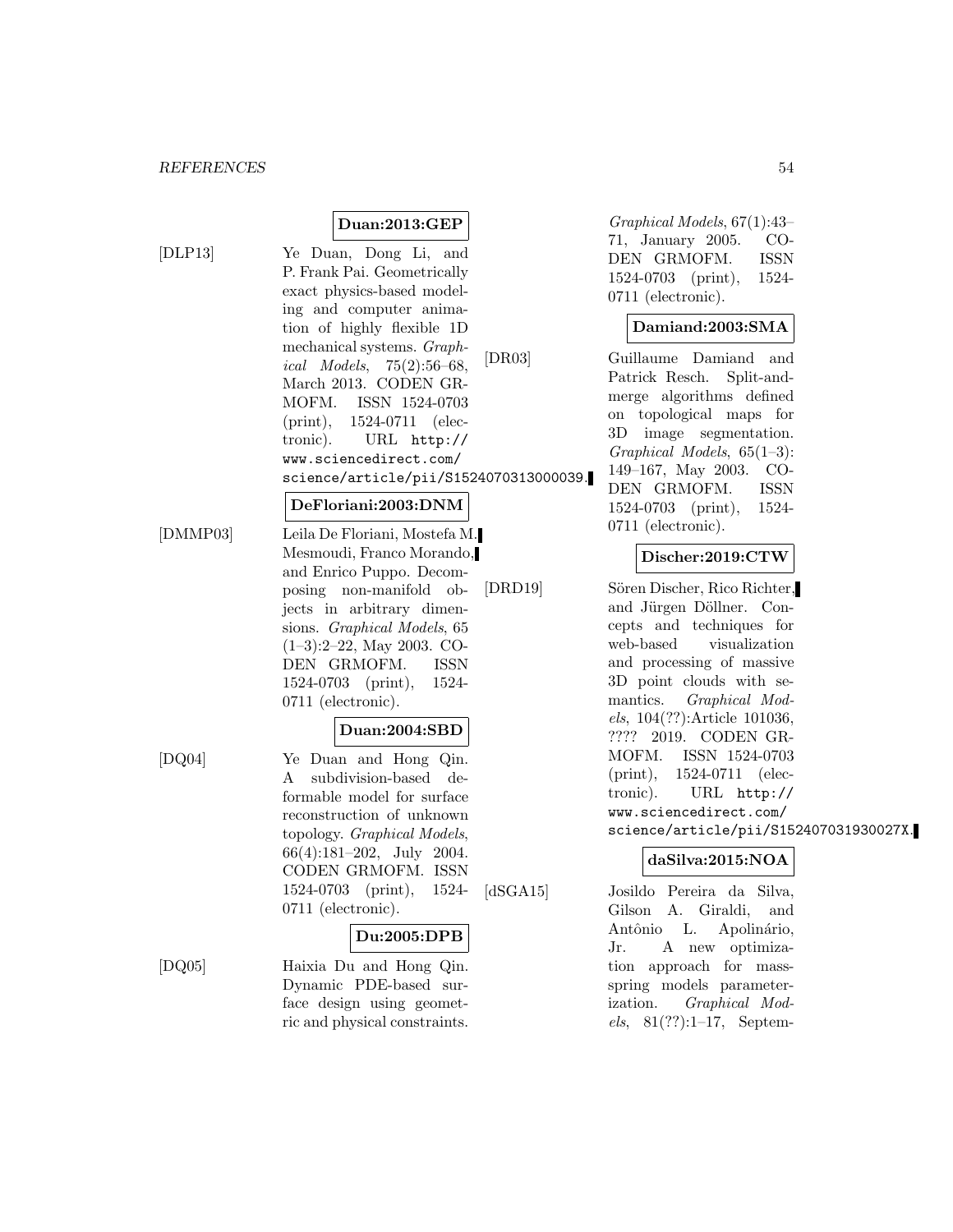ber 2015. CODEN GR-MOFM. ISSN 1524-0703 (print), 1524-0711 (electronic). URL http:// www.sciencedirect.com/ science/article/pii/S1524070315000375.

#### **Nunes:2022:APC**

[dSNJMA22] Mislene da Silva Nunes, Methanias Colaço Júnior, Gastão Florêncio Miranda, Jr., and Beatriz Trinchão Andrade. An approach to preprocess and cluster a BRDF database. Graphical Models, 119(??):??, January 2022. CODEN GR-MOFM. ISSN 1524-0703 (print), 1524-0711 (electronic). URL http:// www.sciencedirect.com/ science/article/pii/S152407032100028X.

# **Deng:2014:BWA**

[DXD14] Jingjing Deng, Xianghua Xie, and Ben Daubney. A bag of words approach to subject specific 3D human pose interaction classification with random decision forests. Graphical Models, 76(3):162–171, May 2014. CODEN GR-MOFM. ISSN 1524-0703 (print), 1524-0711 (electronic). URL http:// www.sciencedirect.com/ science/article/pii/S1524070313000337.

#### **Eyiyurekli:2017:DPL**

[EB17] Manolya Eyiyurekli and David E. Breen. Detailpreserving level set sur-

face editing and geometric texture transfer. Graphical Models, 93(??):39–52, September 2017. CODEN GRMOFM. ISSN 1524- 0703 (print), 1524-0711 (electronic). URL http:// www.sciencedirect.com/ science/article/pii/S1524070317300565.

### **Ezair:2019:UCB**

[EE19] Ben Ezair and Gershon Elber. Using curvature bounds towards collision free 5-axis toolpaths. Graphical Models, 103(??):Article 101022, ???? 2019. CODEN GR-MOFM. ISSN 1524-0703 (print), 1524-0711 (electronic). URL http:// www.sciencedirect.com/ science/article/pii/S152407031930013X.

# **Elber:2001:CHR**

[EKH01] Gershon Elber, Myung-Soo Kim, and Hee-Seok Heo. The convex hull of rational plane curves. Graphical Models, 63(3):151–162, May 2001. CODEN GR-MOFM. ISSN 1524-0703 (print), 1524-0711 (electronic). URL http://www. idealibrary.com/links/ doi/10.1006/gmod.2001. 0546; http://www.idealibrary. com/links/doi/10.1006/ gmod.2001.0546/pdf; http://www.idealibrary. com/links/doi/10.1006/ gmod.2001.0546/ref.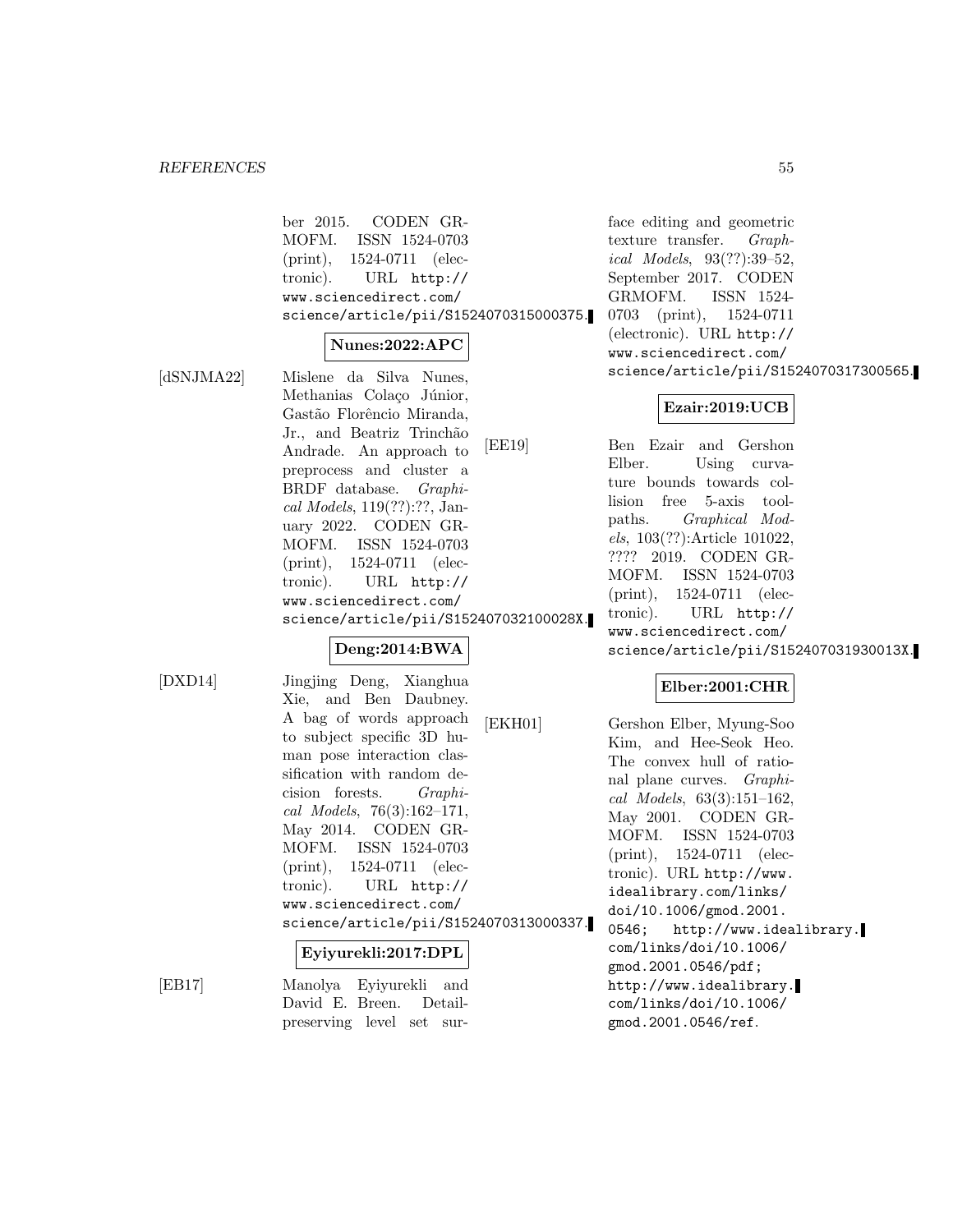# **Emiris:2015:GOU**

[EKK15] Ioannis Z. Emiris, Tatjana Kalinka, and Christos Konaxis. Geometric operations using sparse interpolation matrices. Graphical Models, 82(??):99–109, November 2015. CODEN GR-MOFM. ISSN 1524-0703 (print), 1524-0711 (electronic). URL http:// www.sciencedirect.com/ science/article/pii/S1524070315000260.

### **Elber:2001:CEI**

[Elb01] Gershon Elber. Curve evaluation and interrogation on surfaces. Graphical Models, 63(3):197–210, May 2001. CODEN GR-MOFM. ISSN 1524-0703 (print), 1524-0711 (electronic). URL http://www. idealibrary.com/links/ doi/10.1006/gmod.2001. 0541; http://www.idealibrary. com/links/doi/10.1006/ gmod.2001.0541/pdf; http://www.idealibrary. com/links/doi/10.1006/ gmod.2001.0541/ref.

# **Elber:2005:GFB**

[Elb05] Gershon Elber. Generalized filleting and blending operations toward functional and decorative applications. Graphical Models, 67(3):189–203, May 2005. CODEN GRMOFM. ISSN 1524-0703 (print), 1524- 0711 (electronic).

[EPB05] Gershon Elber, Nick Patrikalakis, and Pere Brunet. Solid modeling theory and applications. Graphical Models, 67(5):371–372, September 2005. CODEN GRMOFM. ISSN 1524- 0703 (print), 1524-0711 (electronic). URL http:// www.sciencedirect.com/ science/article/pii/S152407030500007X.

### **Eriksson:2016:FES**

[ES16] David Eriksson and Evan Shellshear. Fast exact shortest distance queries for massive point clouds. Graphical Models, 84(??): 28–37, March 2016. CO-DEN GRMOFM. ISSN 1524-0703 (print), 1524- 0711 (electronic). URL http://www.sciencedirect. com/science/article/pii/ S1524070316000266.

### **Evako:2011:CSP**

[Eva11] Alexander V. Evako. Characterizations of simple points, simple edges and simple cliques of digital spaces: One method of topology-preserving transformations of digital spaces by deleting simple points and edges. Graphical Models, 73(1):1–9, January 2011. CODEN GR-MOFM. ISSN 1524-0703 (print), 1524-0711 (electronic). URL http://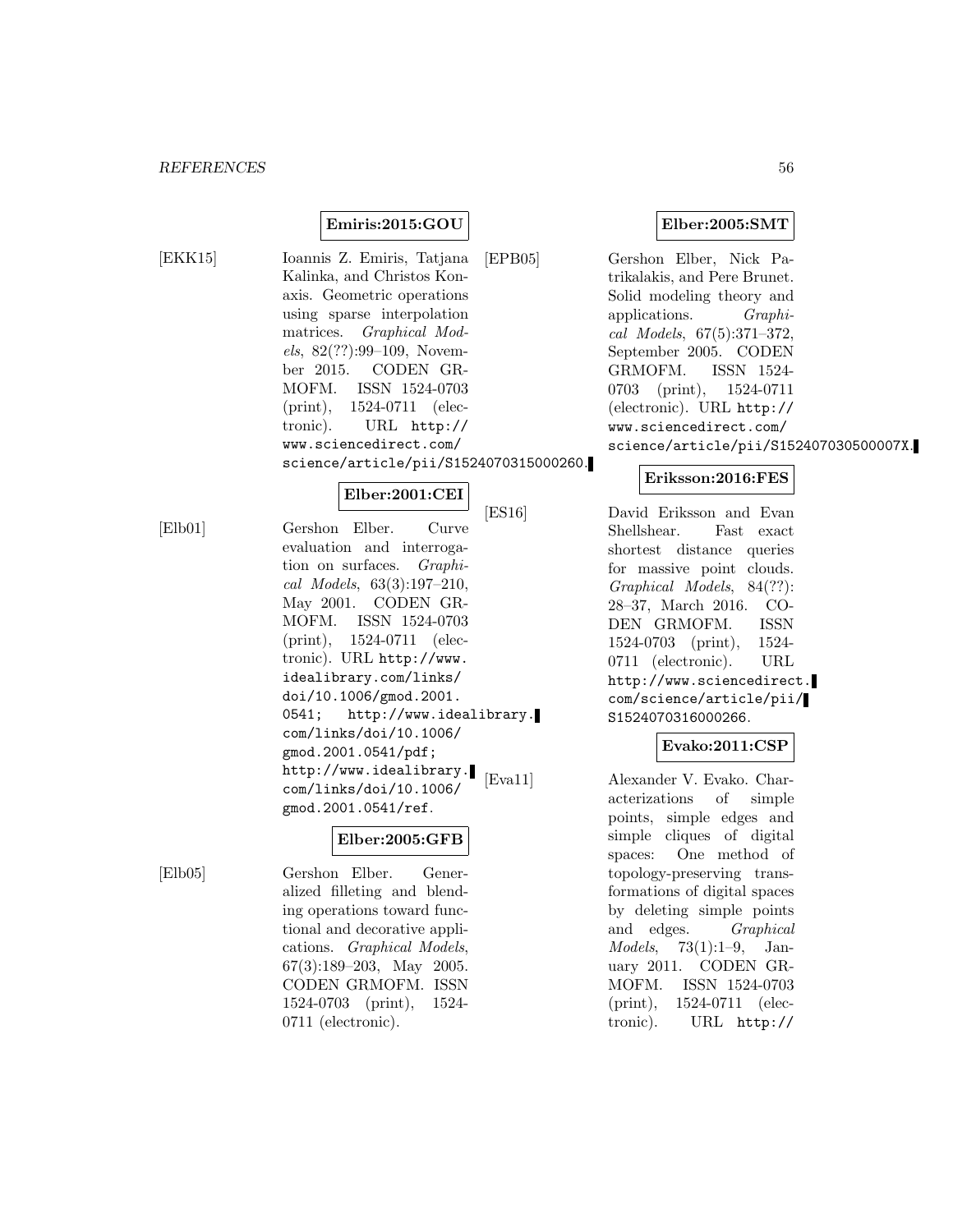www.sciencedirect.com/ science/article/pii/S1524070310000159.

#### **Farouki:2002:ERM**

[Far02] Rida T. Farouki. Exact rotation-minimizing frames for spatial Pythagoreanhodograph curves. Graphical Models, 64(6):382–395, November 2002. CODEN GRMOFM. ISSN 1524- 0703 (print), 1524-0711 (electronic).

# **Ferley:2001:RAV**

[FCG01] Eric Ferley, Marie-Paule Cani, and Jean-Dominique Gascuel. Resolution adaptive volume sculpting. Graphical Models, 63(6): 459–478, November 2001. CODEN GRMOFM. ISSN 1524-0703 (print), 1524- 0711 (electronic).

# **Fu:2016:NLI**

[FCSF16] Qiang Fu, Xiaowu Chen, Xiaoyu Su, and Hongbo Fu. Natural lines inspired 3D shape re-design. Graphical Models,  $85(??):1-10$ , May 2016. CODEN GR-MOFM. ISSN 1524-0703 (print), 1524-0711 (electronic). URL http:// www.sciencedirect.com/ science/article/pii/S1524070316000151.

# **Fu:2020:HCM**

[FFY<sup>+</sup>20] Qiang Fu, Hongbo Fu, Hai Yan, Bin Zhou, Xiaowu Chen, and Xueming

Li. Human-centric metrics for indoor scene assessment and synthesis. Graphical Models, 110(??):Article 101073, July 2020. CODEN GRMOFM. ISSN 1524- 0703 (print), 1524-0711 (electronic). URL http:// www.sciencedirect.com/ science/article/pii/S1524070320300175.

# **Furferi:2014:PTM**

[FGV<sup>+</sup>14] Rocco Furferi, Lapo Governi, Yary Volpe, Luca Puggelli, Niccolò Vanni, and Monica Carfagni. From 2D to 2.5D, i.e., from painting to tactile model. Graphical Models, 76(6):706–723, November 2014. CODEN GRMOFM. ISSN 1524- 0703 (print), 1524-0711 (electronic). URL http:// www.sciencedirect.com/ science/article/pii/S1524070314000526.

# **Farin:2012:AGS**

[FH12] Gerald Farin and Dianne Hansford. Agnostic  $G<sup>1</sup>$ Gregory surfaces. Graphical Models, 74(6):346–350, November 2012. CODEN GRMOFM. ISSN 1524- 0703 (print), 1524-0711 (electronic). URL http:// www.sciencedirect.com/ science/article/pii/S1524070312000367.

# **Fugacci:2019:CDM**

[FIF19] Ulderico Fugacci, Federico Iuricich, and Leila De Floriani. Computing discrete Morse complexes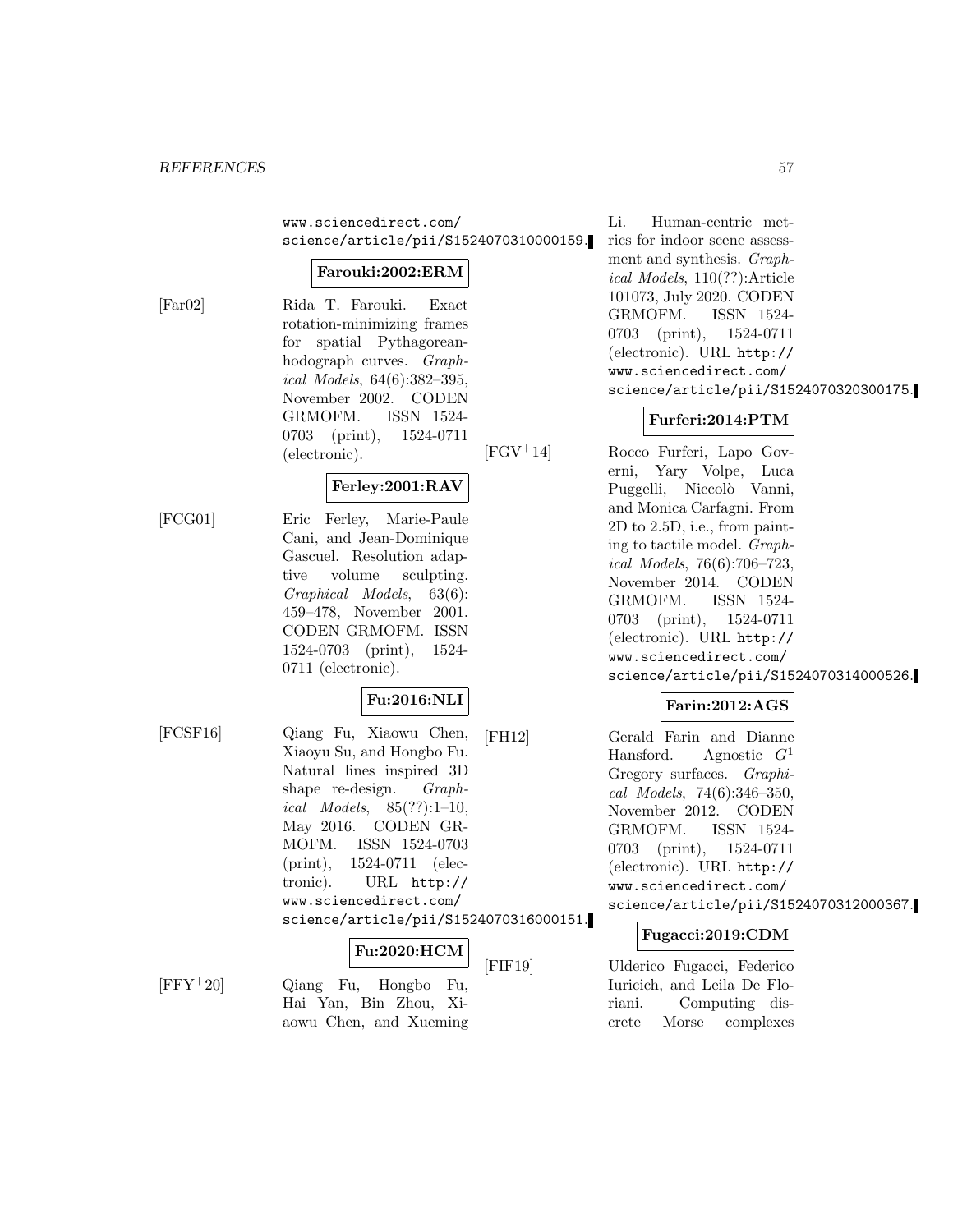|               | from simplicial complexes.<br>Graphical<br>Models,<br>103<br>????<br>$(??)$ : Article 101023,<br>CODEN GR-<br>2019.<br>ISSN 1524-0703<br>MOFM.<br>1524-0711 (elec-<br>$(\text{print}),$<br>tronic).<br>URL http://<br>www.sciencedirect.com/<br>science/article/pii/S1524070319300141.                                                                                                    | transformation<br>encoding.<br>Graphical Models, 121(??):<br>??, May 2022. CODEN GR-<br>MOFM. ISSN 1524-0703<br>$(\text{print}),$<br>1524-0711 (elec-<br>tronic).<br>URL http://<br>www.sciencedirect.com/<br>science/article/pii/S1524070322000157.<br>Favreau:2006:AGV                                                                                                                                                  |
|---------------|-------------------------------------------------------------------------------------------------------------------------------------------------------------------------------------------------------------------------------------------------------------------------------------------------------------------------------------------------------------------------------------------|---------------------------------------------------------------------------------------------------------------------------------------------------------------------------------------------------------------------------------------------------------------------------------------------------------------------------------------------------------------------------------------------------------------------------|
| [FIP06]       | Fuhrer:2006:MHP<br>[FRDC06]<br>Martin Fuhrer, Henrik Wann<br>Jensen, and Przemyslaw<br>Prusinkiewicz.<br>Model-<br>ing hairy plants. Graphi-<br>cal Models, 68(4):333-342,<br>July 2006. CODEN GR-<br>MOFM.<br>ISSN 1524-0703<br>$(\text{print}),$<br>1524-0711 (elec-<br>tronic).<br>URL http://<br>www.sciencedirect.com/<br>science/article/pii/S152407030600004X.                     | Laurent Favreau,<br>Lionel<br>Reveret, Christine Depraz,<br>and Marie-Paule Cani. Ani-<br>mal gaits from video: Com-<br>parative studies.<br>Graphi-<br>cal Models, $68(2):212-234$ ,<br>March 2006. CODEN GR-<br>MOFM.<br>ISSN 1524-0703<br>1524-0711 (elec-<br>$(\text{print}),$<br>URL http://<br>tronic).<br>www.sciencedirect.com/<br>science/article/pii/S1524070305000330.                                         |
| $[$ FML12 $]$ | Fan:2012:SBM<br>Lubin Fan, Min Meng, and<br>$[$ FSF07 $]$<br>Ligang Liu. Sketch-based<br>mesh cutting: a compara-<br>tive study. Graphical Mod-<br>$els, 74(6):292-301, Novem-$<br>ber 2012. CODEN GR-<br>MOFM.<br>ISSN 1524-0703<br>1524-0711 (elec-<br>$(\text{print}),$<br>URL http://<br>tronic).<br>www.sciencedirect.com/<br>science/article/pii/S1524070312000082.<br>Fan:2022:TNT | Fratarcangeli:2007:FMC<br>Marco Fratarcangeli, Marco<br>Schaerf, and Robert Forch-<br>Facial motion<br>heimer.<br>cloning with radial ba-<br>sis functions in MPEG-<br>4 FBA.<br>Graphical Mod-<br>$els, 69(2):106-118, March$<br>CODEN GR-<br>2007.<br>ISSN 1524-0703<br>MOFM.<br>1524-0711 (elec-<br>$(\text{print}),$<br>URL $http://$<br>tronic).<br>www.sciencedirect.com/<br>science/article/pii/S1524070306000658. |
| $[FMW+22]$    | Yeying Fan, Qian Ma,<br>Guangshun Wei, Zhiming<br>Cui, Yuanfeng Zhou, and<br>[FW16]<br>Wenping Wang.<br>TAD-<br>Net: tooth axis detection<br>network based on rotation                                                                                                                                                                                                                    | Flotynski:2016:CCS<br>Jakub Flotyński and Krzysztof<br>Walczak.<br>Customization<br>of 3D content with seman-<br>$Graph-$<br>tic meta-scenes.                                                                                                                                                                                                                                                                             |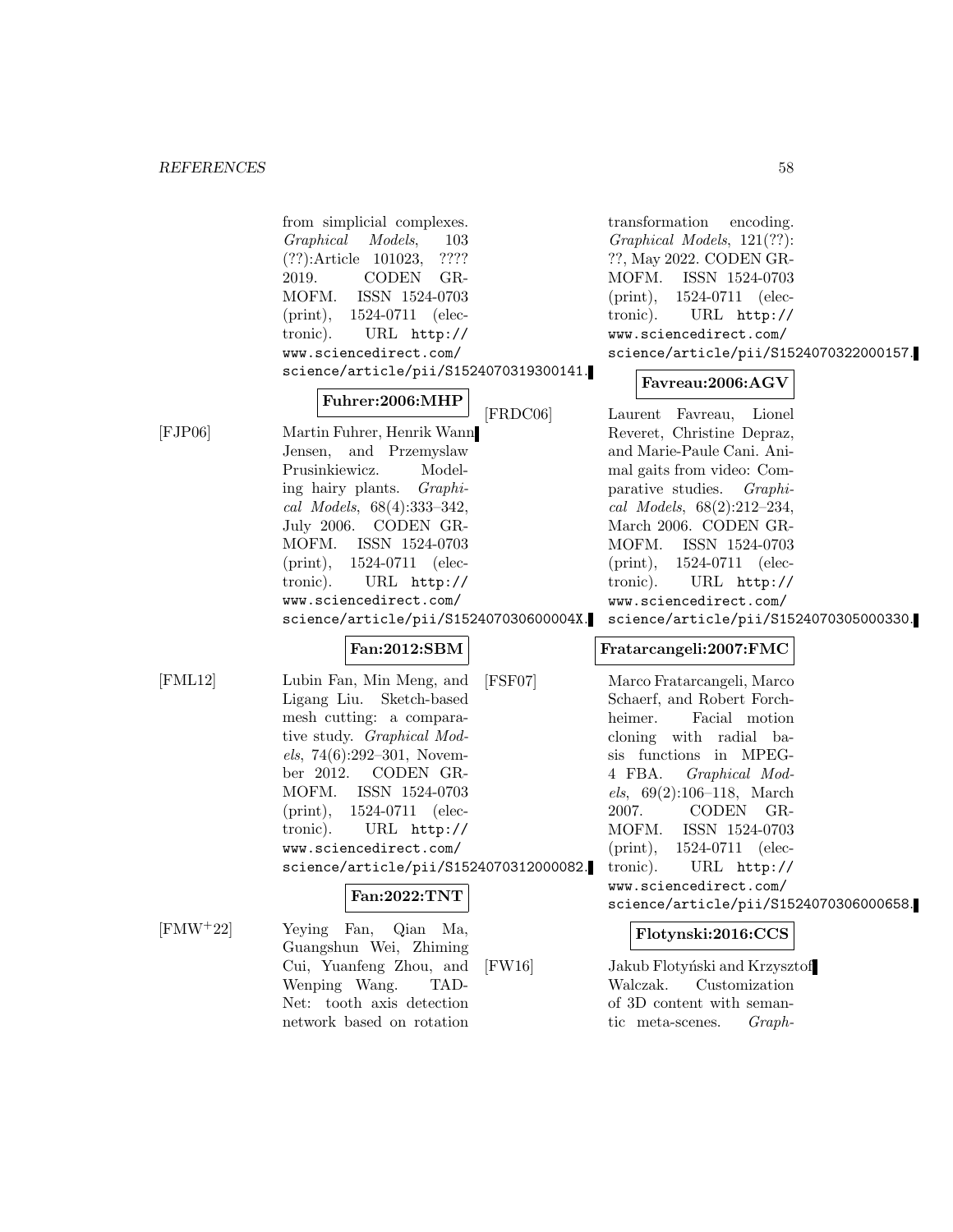ical Models, 88(??):23–39, November 2016. CODEN GRMOFM. ISSN 1524- 0703 (print), 1524-0711 (electronic). URL http:// www.sciencedirect.com/ science/article/pii/S1524070316300182.

# **Fang:2019:LSA**

[FWC<sup>+</sup>19] Haiyue Fang, Xiaogang Wang, Zheyuan Cai, Yahao Shi, Xun Sun, Shilin Wu, and Bin Zhou. Learning semantic abstraction of shape via 3D region of interest. Graphical Models, 105(??):Article 101038, ???? 2019. CODEN GR-MOFM. ISSN 1524-0703 (print), 1524-0711 (electronic). URL http:// www.sciencedirect.com/ science/article/pii/S1524070319300293.

#### **Fadaifard:2013:MFE**

[FWH13] Hadi Fadaifard, George Wolberg, and Robert Haralick. Multiscale 3D feature extraction and matching with an application to 3D face recognition. Graphical Models, 75(4):157–176, July 2013. CODEN GR-MOFM. ISSN 1524-0703 (print), 1524-0711 (electronic). URL http:// www.sciencedirect.com/ science/article/pii/S1524070313000076.

#### **Flotynski:2020:CCW**

[FWK20] Jakub Floty'nski, Krzysztof Walczak, and Marcin Krzyszkowski. Eric Galin and Samir Composing customized web

3D animations with semantic queries. Graphical Models, 107(??):Article 101052, January 2020. CODEN GRMOFM. ISSN 1524- 0703 (print), 1524-0711 (electronic). URL http:// www.sciencedirect.com/ science/article/pii/S1524070319300426.

### **Feng:2013:CCM**

[FWWT13] Xin Feng, Yuanzhen Wang, Yanlin Weng, and Yiying Tong. Compact combinatorial maps: a volume mesh data structure. Graphical Models, 75(3):149–156, May 2013. CODEN GR-MOFM. ISSN 1524-0703 (print), 1524-0711 (electronic). URL http:// www.sciencedirect.com/

science/article/pii/S1524070312000690.

# **Feng:2018:NMV**

[FWX<sup>+</sup>18] Xiang Feng, Wanggen Wan, Richard Yi Da Xu, Stuart Perry, Song Zhu, and Zexin Liu. A new mesh visual quality metric using saliency weighting-based pooling strategy. Graph*ical Models*,  $99(??):1-12$ , September 2018. CODEN GRMOFM. ISSN 1524- 0703 (print), 1524-0711 (electronic). URL http:// www.sciencedirect.com/ science/article/pii/S152407031830033X.

# **Galin:2000:IPI**

Akkouche. Incremen-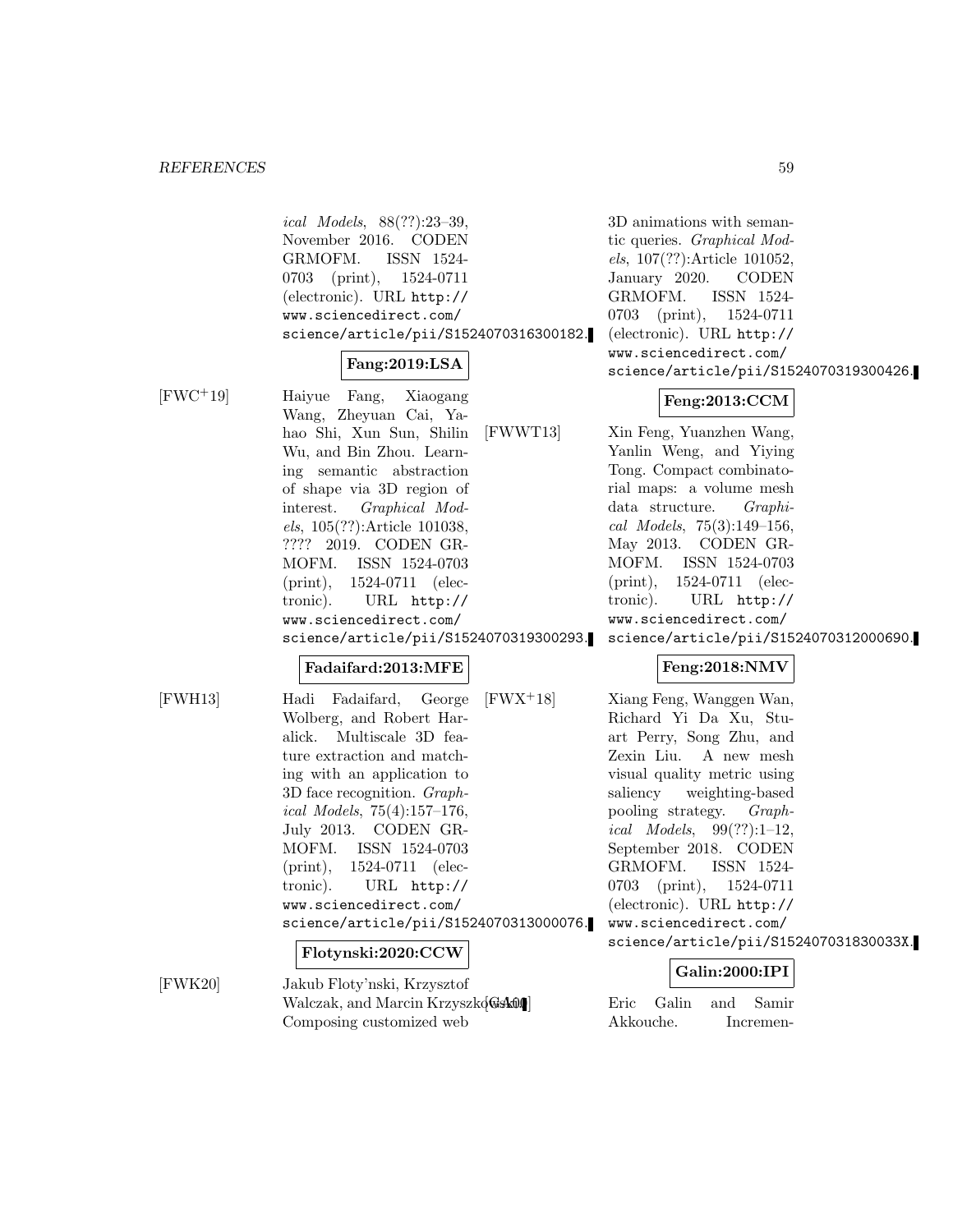tal polygonization of implicit surfaces. Graphical Models, 62(1):19–39, January 2000. CODEN GR-MOFM. ISSN 1524-0703 (print), 1524-0711 (electronic). URL http://www. idealibrary.com/links/ artid/gmod.1999.0514/ production; http:// www.idealibrary.com/links/ artid/gmod.1999.0514/ production/pdf; http: //www.idealibrary.com/ links/artid/gmod.1999. 0514/production/ref.

# **Gunpinar:2022:AAM**

[GC22] Erkan Gunpinar and Serhat Cam. 4 and 5axis additive manufacturing of parts represented using free-form 3D curves. Graphical Models, 120(??): ??, March 2022. CODEN GRMOFM. ISSN 1524- 0703 (print), 1524-0711 (electronic). URL http:// www.sciencedirect.com/ science/article/pii/S15240703220000145.

# **Guo:2018:IGM**

[GCZZ18] Kan Guo, Xiaowu Chen, Bin Zhou, and Qinping Zhao. Image-guided 3D model labeling via multiview alignment. Graphical Models, 96(??):30–37, March 2018. CODEN GR-MOFM. ISSN 1524-0703 (print), 1524-0711 (electronic). URL http://

www.sciencedirect.com/ science/article/pii/S1524070318300043.

### **Gunpinar:2018:SST**

[GG18] Erkan Gunpinar and Serkan Gunpinar. A shape sampling technique via particle tracing for CAD models. Graphical Models, 96(??):11–29, March 2018. CODEN GR-MOFM. ISSN 1524-0703 (print), 1524-0711 (electronic). URL http:// www.sciencedirect.com/ science/article/pii/S1524070318300031.

### **Granier:2003:SLR**

[GH03] Xavier Granier and Wolfgang Heidrich. A simple layered RGB BRDF model. Graphical Models, 65(4): 171–184, July 2003. CO-DEN GRMOFM. ISSN 1524-0703 (print), 1524- 0711 (electronic).

# **Grandine:2012:SIS**

Thomas Grandine, Stefanie Hahmann, Jörg Peters, and Wenping Wang. Special issue of selected papers from the 8th Dagstuhl seminar on Geometric Modeling. Graphical Models, 74(6):291, November 2012. CODEN GR-MOFM. ISSN 1524-0703 (print), 1524-0711 (electronic). URL http:// www.sciencedirect.com/ science/article/pii/S1524070312000422.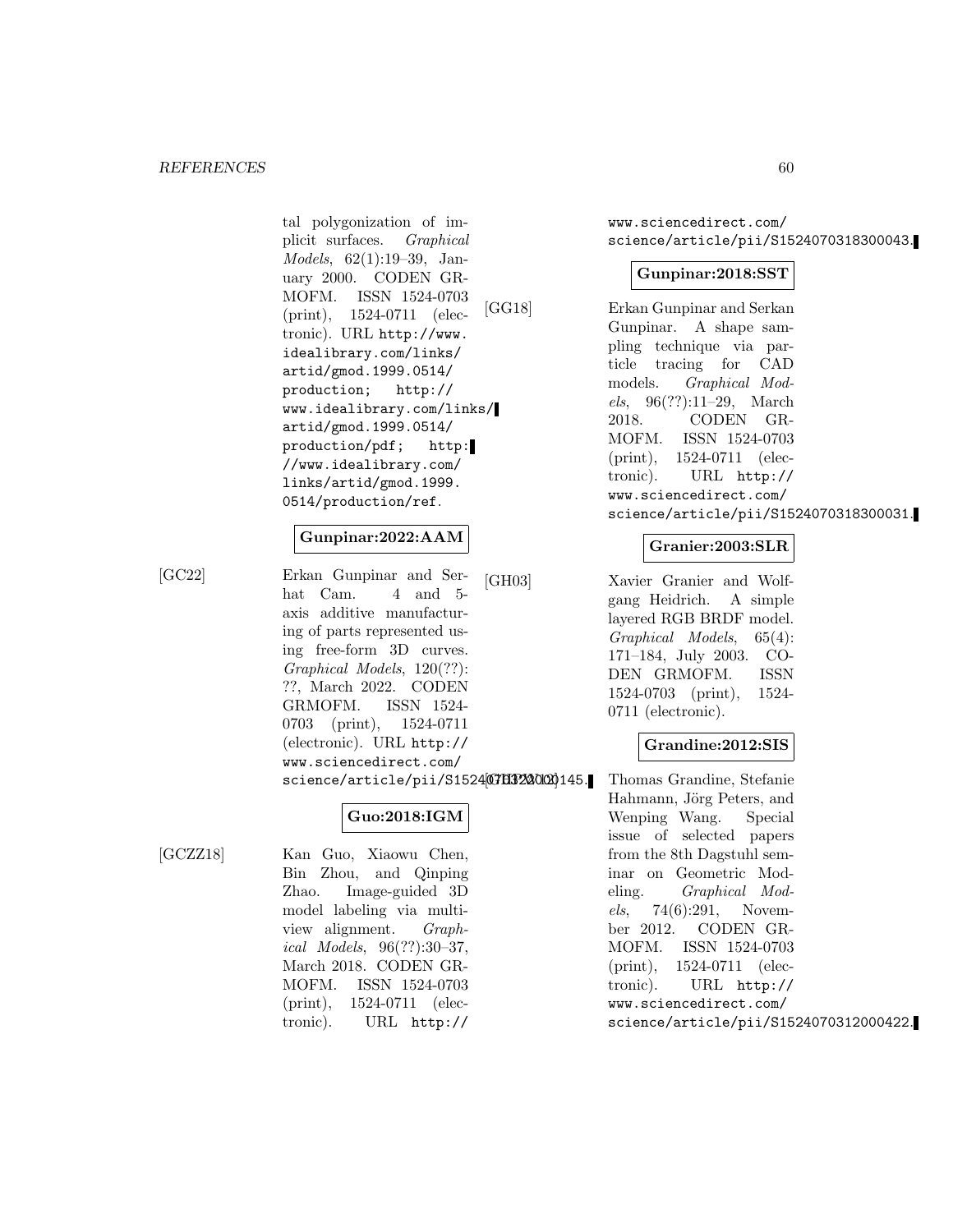# **Gu:2006:MS**

[GHQ06] Xianfeng Gu, Ying He, and Hong Qin. Manifold splines. Graphical Models, 68(3):237–254, May 2006. CODEN GR-MOFM. ISSN 1524-0703 (print), 1524-0711 (electronic). URL http:// www.sciencedirect.com/ science/article/pii/S152407030600021X.

### **Gau:2003:MNS**

[GK03] C. J. Gau and T. Yung Kong. Minimal non-simple sets in 4D binary images. Graphical Models, 65(1–3): 112–130, May 2003. CO-DEN GRMOFM. ISSN 1524-0703 (print), 1524- 0711 (electronic).

**Gress:2004:ERE**

[GK04] Alexander Greß and Reinhard Klein. Efficient representation and extraction of 2-manifold isosurfaces using kd-trees. Graphical Models, 66(6):370–397, November 2004. CODEN GR-MOFM. ISSN 1524-0703 (print), 1524-0711 (electronic).

# **Greiner:2002:SDI**

[GKR02] Günther Greiner, Andreas Kolb, and Angela Riepl. Scattered data interpolation using data dependant optimization techniques. Graphical Models, 64(1):1– 18, January 2002. CO-DEN GRMOFM. ISSN

1524-0703 (print), 1524- 0711 (electronic).

### **Gleicher:2001:CCB**

[Gle01] Michael Gleicher. Comparing constraint-based motion editing methods. Graphical Models, 63(2):107–134, March 2001. CODEN GR-MOFM. ISSN 1524-0703 (print), 1524-0711 (electronic). URL http://www. idealibrary.com/links/ doi/10.1006/gmod.2001. 0549; http://www.idealibrary. com/links/doi/10.1006/ gmod.2001.0549/pdf; http://www.idealibrary. com/links/doi/10.1006/ gmod.2001.0549/ref.

### **Guo:2014:CGC**

[GLXJ14] Xuekun Guo, Juncong Lin, Kai Xu, and Xiaogang Jin. Creature grammar for creative modeling of 3D monsters. Graphical Models, 76(5):376–389, September 2014. CODEN GR-MOFM. ISSN 1524-0703 (print), 1524-0711 (electronic). URL http:// www.sciencedirect.com/ science/article/pii/S1524070314000265.

# **Gao:2017:EHB**

[GLY<sup>+</sup>17] Yang Gao, Shuai Li, Lipeng Yang, Hong Qin, and Aimin Hao. An efficient heat-based model for solid-liquid-gas phase transition and dynamic interaction. Graphical Mod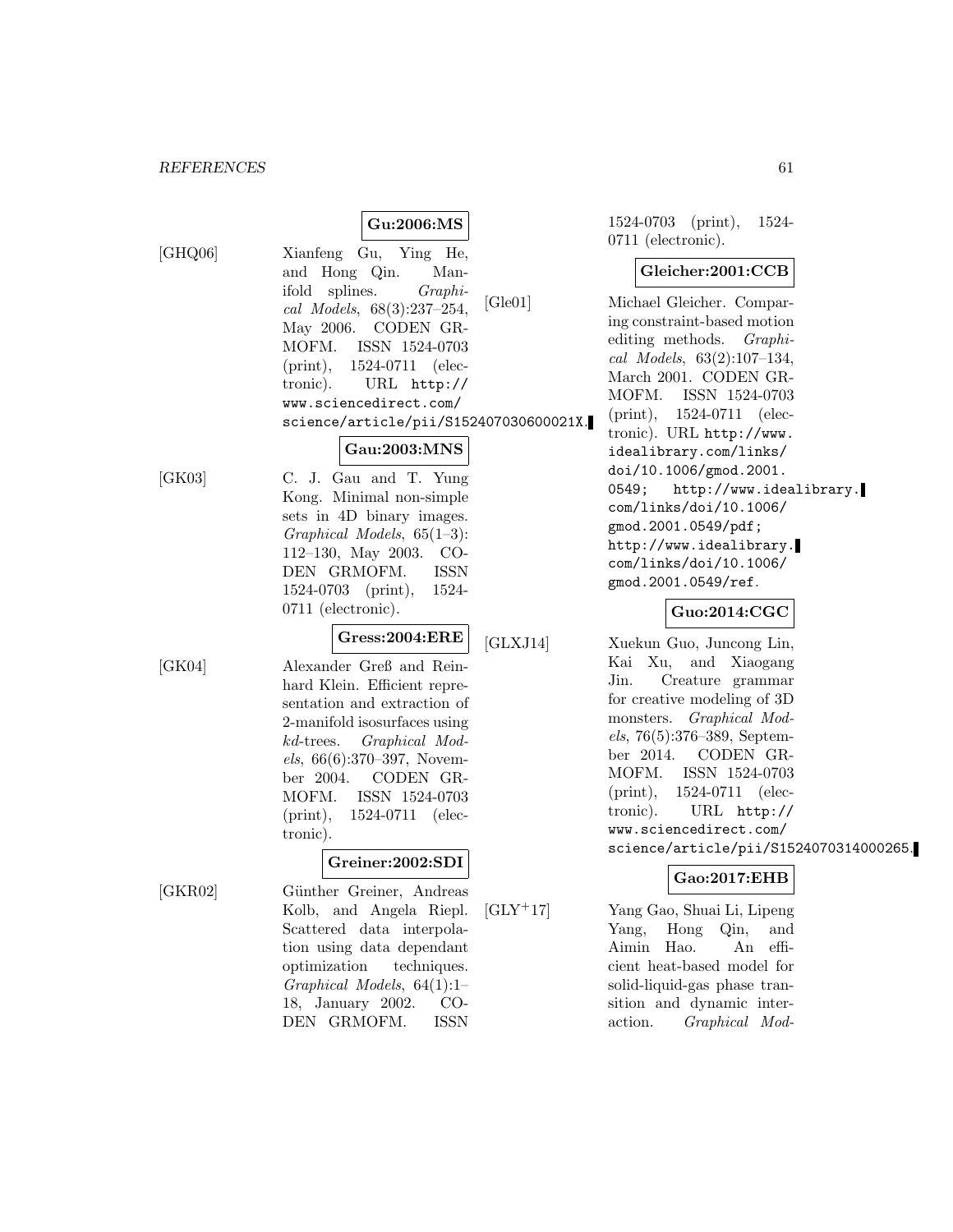els, 94(??):14–24, November 2017. CODEN GR-MOFM. ISSN 1524-0703 (print), 1524-0711 (electronic). URL http:// www.sciencedirect.com/ science/article/pii/S1524070317300589.

#### **Ghazanfarpour:2020:PAM**

[GMH<sup>+</sup>20] Anahid Ghazanfarpour, Nicolas Mellado, Chems E. Himeur, Loïc Barthe, and Jean-Pierre Jessel. Proximityaware multiple meshes decimation using quadric error metric. Graphical Models, 109(??):Article 101062, May 2020. CODEN GR-MOFM. ISSN 1524-0703 (print), 1524-0711 (electronic). URL http:// www.sciencedirect.com/ science/article/pii/S1524070320300059.

#### **Gibson:2007:SCS**

[GODC07] D. P. Gibson, D. J. Oziem, C. J. Dalton, and N. W. Campbell. A system for the capture and synthesis of insect motion. Graphical Models, 69(5–6):231– 245, September/November 2007. CODEN GR-MOFM. ISSN 1524-0703 (print), 1524-0711 (electronic). URL http:// www.sciencedirect.com/ science/article/pii/S1524070306000671.

#### **Goldman:2011:UQ**

[Gol11] Ron Goldman. Understanding quaternions. Graph*ical Models*,  $73(2):21-49$ ,

March 2011. CODEN GR-MOFM. ISSN 1524-0703 (print), 1524-0711 (electronic). URL http:// www.sciencedirect.com/ science/article/pii/S1524070310000172.

#### **Goldman:2013:MPP**

[Gol13] Ron Goldman. Modeling perspective projections in 3-dimensions by rotations in 4-dimensions. Graphical Models, 75(2):41–55, March 2013. CODEN GR-MOFM. ISSN 1524-0703 (print), 1524-0711 (electronic). URL http:// www.sciencedirect.com/ science/article/pii/S1524070312000707.

#### **Giannini:2006:SIS**

[GP06] Franca Giannini and Alexander Pasko. Special issue: Shape modeling international 2004. Graphical Models,  $68(1):1$ , January 2006. CODEN GR-MOFM. ISSN 1524-0703 (print), 1524-0711 (electronic). URL http:// www.sciencedirect.com/ science/article/pii/S1524070305000585.

### **Goebbels:2019:TIC**

[GPF19] Steffen Goebbels and Regina Pohle-Fröhlich. Techniques for improved CityGML models. Graphical Models, 106(??):Article 101044, November 2019. CODEN GRMOFM. ISSN 1524- 0703 (print), 1524-0711 (electronic). URL http://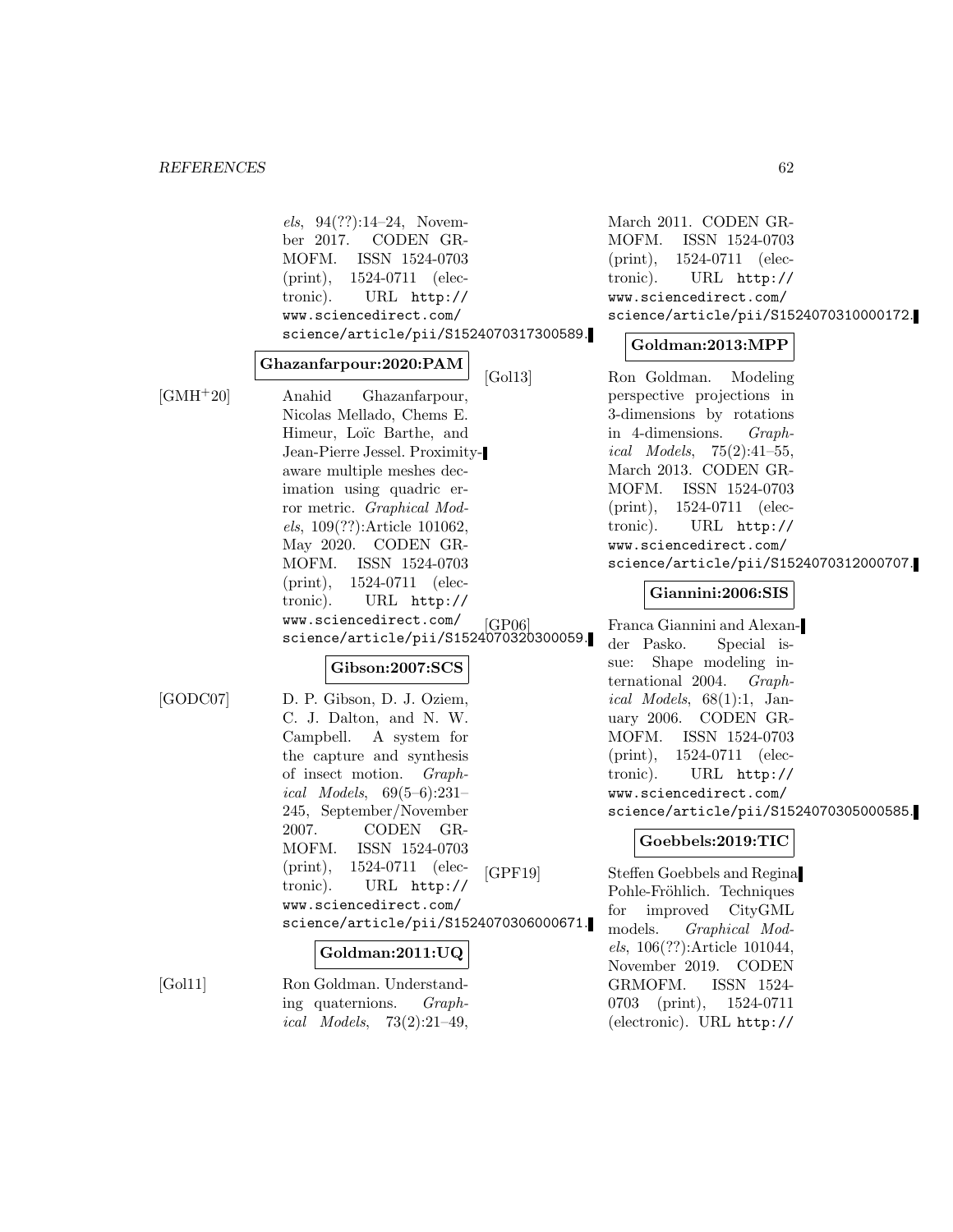| www.sciencedirect.com/                 |  |
|----------------------------------------|--|
| science/article/pii/S1524070319300359. |  |
| <b>ECCCOOL</b>                         |  |

### **Gravesen:2015:MCS**

[Gra15] Jens Gravesen. The metric of colour space. Graphical Models, 82(??):77–86, November 2015. CODEN GRMOFM. ISSN 1524- 0703 (print), 1524-0711 (electronic). URL http:// www.sciencedirect.com/ science/article/pii/S1524070315000247.

### **Gagvani:2001:AVM**

[GS01] Nikhil Gagvani and Deborah Silver. Animating volumetric models. Graphical Models, 63(6):443–458, November 2001. CODEN GRMOFM. ISSN 1524- 0703 (print), 1524-0711 (electronic).

# **Goldman:2012:FAQ**

[GS12] Ron Goldman and Plamen Simeonov. Formulas and algorithms for quantum differentiation of quantum Bernstein bases and quantum Bézier curves based on quantum blossoming. Graphical Models, 74(6):326–334, November 2012. CODEN GR-MOFM. ISSN 1524-0703 (print), 1524-0711 (electronic). URL http:// www.sciencedirect.com/ science/article/pii/S1524070312000240.

### **Gallo:2000:FBS**

[GSS00] Giovanni Gallo, Michela Spagnuolo, and Salvatore Spinello. Fuzzy B-splines: a surface model encapsulating uncertainty. Graphical Models, 62(1):40–55, January 2000. CODEN GR-MOFM. ISSN 1524-0703 (print), 1524-0711 (electronic). URL http://www. idealibrary.com/links/ artid/gmod.1999.0512/ production; http:// www.idealibrary.com/links/ artid/gmod.1999.0512/ production/pdf; http: //www.idealibrary.com/ links/artid/gmod.1999. 0512/production/ref.

# **Guskov:2007:MBA**

[Gus07] Igor Guskov. Manifoldbased approach to semiregular remeshing. Graphi $cal Models, 69(1):1-18, Jan$ uary 2007. CODEN GR-MOFM. ISSN 1524-0703 (print), 1524-0711 (electronic). URL http:// www.sciencedirect.com/ science/article/pii/S1524070306000385.

#### **Go:2006:ABI**

[GVK06] Jared Go, Thuc D. Vu, and James J. Kuffner. Autonomous behaviors for interactive vehicle animations. Graphical Models, 68(2):90–112, March 2006. CODEN GR-MOFM. ISSN 1524-0703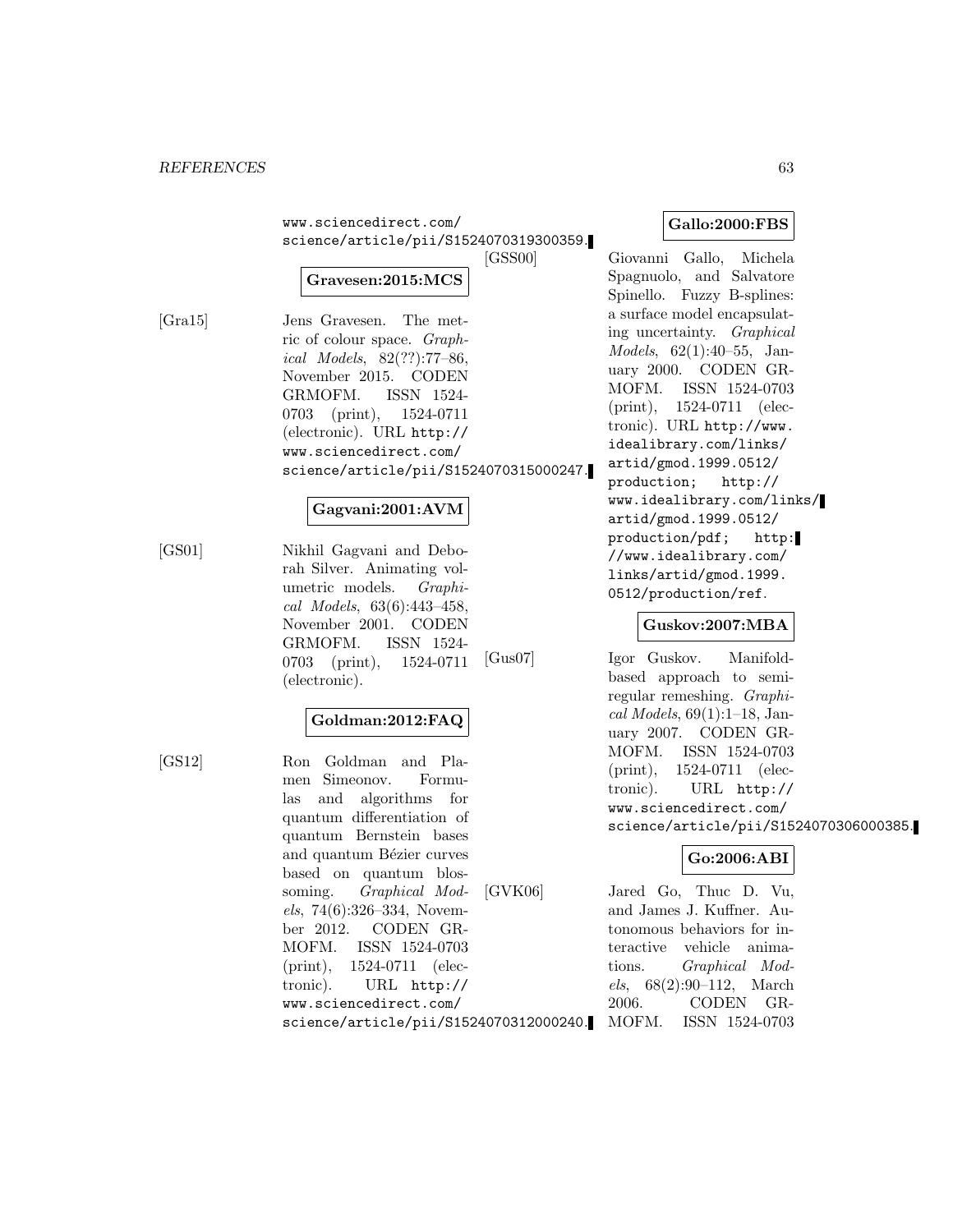(print), 1524-0711 (electronic). URL http:// www.sciencedirect.com/ science/article/pii/S1524070305000342.

#### **Gregor:2001:ISR**

[GW01] J. Gregor and R. T. Whitaker. Indoor scene reconstruction from sets of noisy range images. Graphical Models, 63(5):304–332, September 2001. CODEN GRMOFM. ISSN 1524- 0703 (print), 1524-0711 (electronic).

#### **Guo:2018:RBM**

[GwGgP18] Jie Guo, Yan wen Guo, and Jin gui Pan. A retroreflective BRDF model based on prismatic sheeting and microfacet theory. Graphical Models, 96(??):38–46, March 2018. CODEN GR-MOFM. ISSN 1524-0703 (print), 1524-0711 (electronic). URL http:// www.sciencedirect.com/ science/article/pii/S1524070318300018.

#### **Gillmann:2018:ARE**

[GWHH18] Christina Gillmann, Thomas Wischgoll, Bernd Hamann, and Hans Hagen. Accurate and reliable extraction of surfaces from image data using a multi-dimensional uncertainty model. Graphical Models, 99(??):13–21, September 2018. CODEN GRMOFM. ISSN 1524- 0703 (print), 1524-0711 (electronic). URL http://

www.sciencedirect.com/ science/article/pii/S1524070318300365.

### **Gao:2019:NSF**

[GWYN19] Yisong Gao, Lifang Wu, Dong-Ming Yan, and Liangliang Nan. Near supportfree multi-directional 3D printing via global-optimal decomposition. Graphical Models, 104(??):Article 101034, ???? 2019. CO-DEN GRMOFM. ISSN 1524-0703 (print), 1524- 0711 (electronic). URL http://www.sciencedirect. com/science/article/pii/ S1524070319300256.

# **George:2018:MSM**

[GXT18] David George, Xianghua Xie, and Gary KL Tam. 3D mesh segmentation via multi-branch 1D convolutional neural networks. Graphical Models, 96(??):1– 10, March 2018. CODEN GRMOFM. ISSN 1524- 0703 (print), 1524-0711 (electronic). URL http:// www.sciencedirect.com/ science/article/pii/S152407031830002X.

# **Gong:2001:LBM**

[GY01] Minglun Gong and Yee-Hong Yang. Layer-based morphing. Graphical Models, 63(1):45–59, January 2001. CODEN GR-MOFM. ISSN 1524-0703 (print), 1524-0711 (electronic). URL http://www. idealibrary.com/links/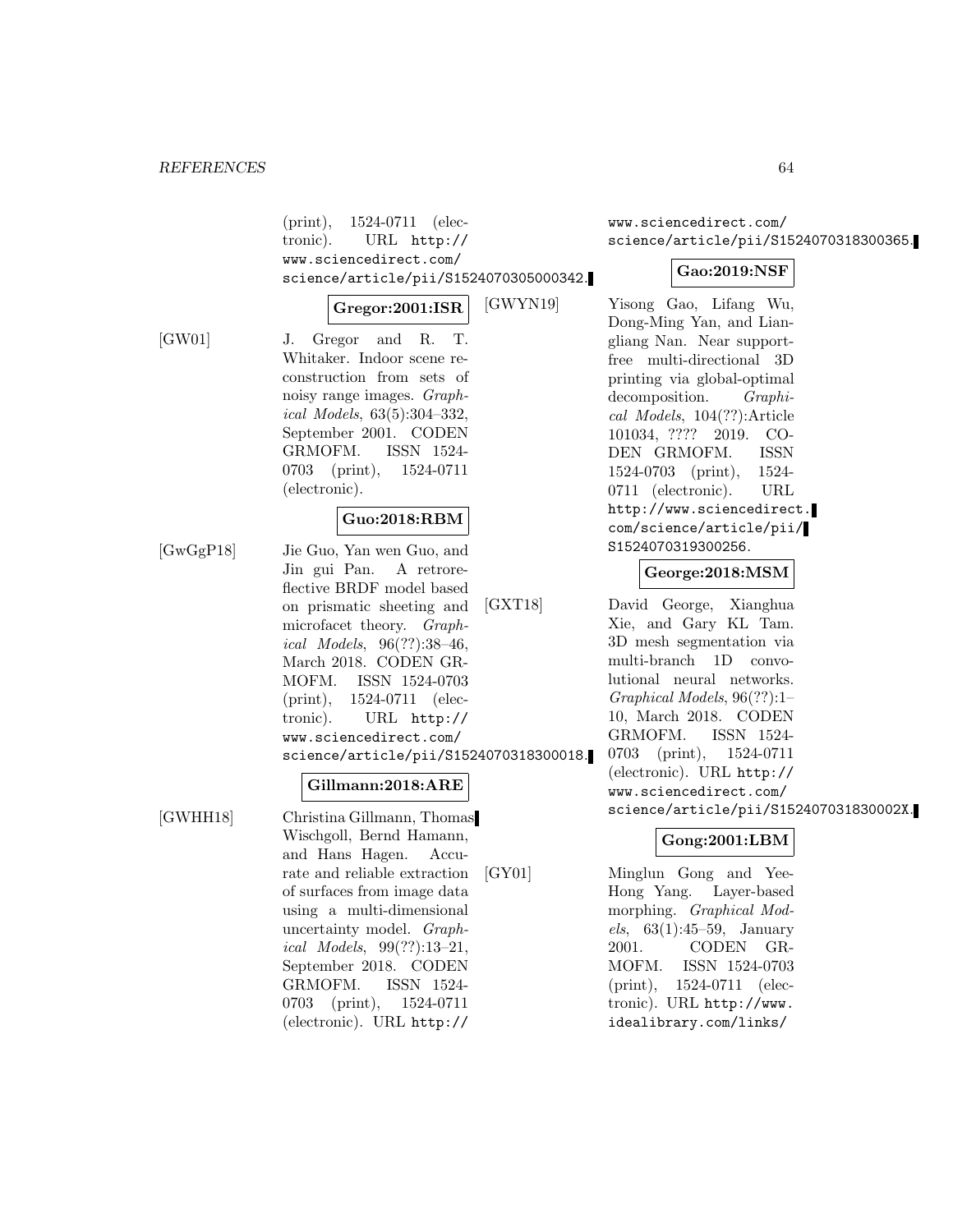doi/10.1006/gmod.2000. 0537; http://www.idealibrary. com/links/doi/10.1006/ gmod.2000.0537/pdf; http://www.idealibrary. com/links/doi/10.1006/ gmod.2000.0537/ref.

### **Gong:2005:CFR**

[GY05] Minglun Gong and Yee-Hong Yang. Camera field rendering for static and dynamic scenes. Graphical Models, 67(2):29, March 2005. CODEN GRMOFM. ISSN 1524-0703 (print), 1524-0711 (electronic).

# **Gao:2013:FPS**

[GYH13] Zhanheng Gao, Zeyun Yu, and Michael Holst. Featurepreserving surface mesh smoothing via suboptimal Delaunay triangulation. Graphical Models, 75(1):23– 38, January 2013. CODEN GRMOFM. ISSN 1524- 0703 (print), 1524-0711 (electronic). URL http:// www.sciencedirect.com/ science/article/pii/S1524070312000756.

(electronic). URL http:// www.sciencedirect.com/ science/article/pii/S1524070320300047.

# **Hetroy:2003:TQC**

[HA03] Franck Hétroy and Dominique Attali. Topological quadrangulations of closed triangulated surfaces using the Reeb graph. Graphical Models, 65(1–3):131–148, May 2003. CODEN GR-MOFM. ISSN 1524-0703 (print), 1524-0711 (electronic).

# **Hao:2020:QAF**

[Hao20] Yong-Xia Hao. Quasiarea functional for the Plateau–Bézier problem. Graphical Models, 112(??): Article 101095, November 2020. CODEN GR-MOFM. ISSN 1524-0703 (print), 1524-0711 (electronic). URL http:// www.sciencedirect.com/ science/article/pii/S1524070320300321.

# **Hall:2005:SIV**

[HB05] Peter Hall and Brian Barsky. Special issue: Vision, video and graphics 2003. Graphical Models, 67(6):475, November 2005. CODEN GR-MOFM. ISSN 1524-0703 (print), 1524-0711 (electronic). URL http:// www.sciencedirect.com/ science/article/pii/S1524070305000305.

[GZL<sup>+</sup>20] Yang Gao, Zhong Zheng, Jin Li, Shuai Li, Aimin Hao, and Hong Qin. Dynamic particle partitioning SPH model for high-speed fluids simulation. *Graphi*cal Models, 109(??):Article 101061, May 2020. CODEN GRMOFM. ISSN 1524- 0703 (print), 1524-0711

**Gao:2020:DPP**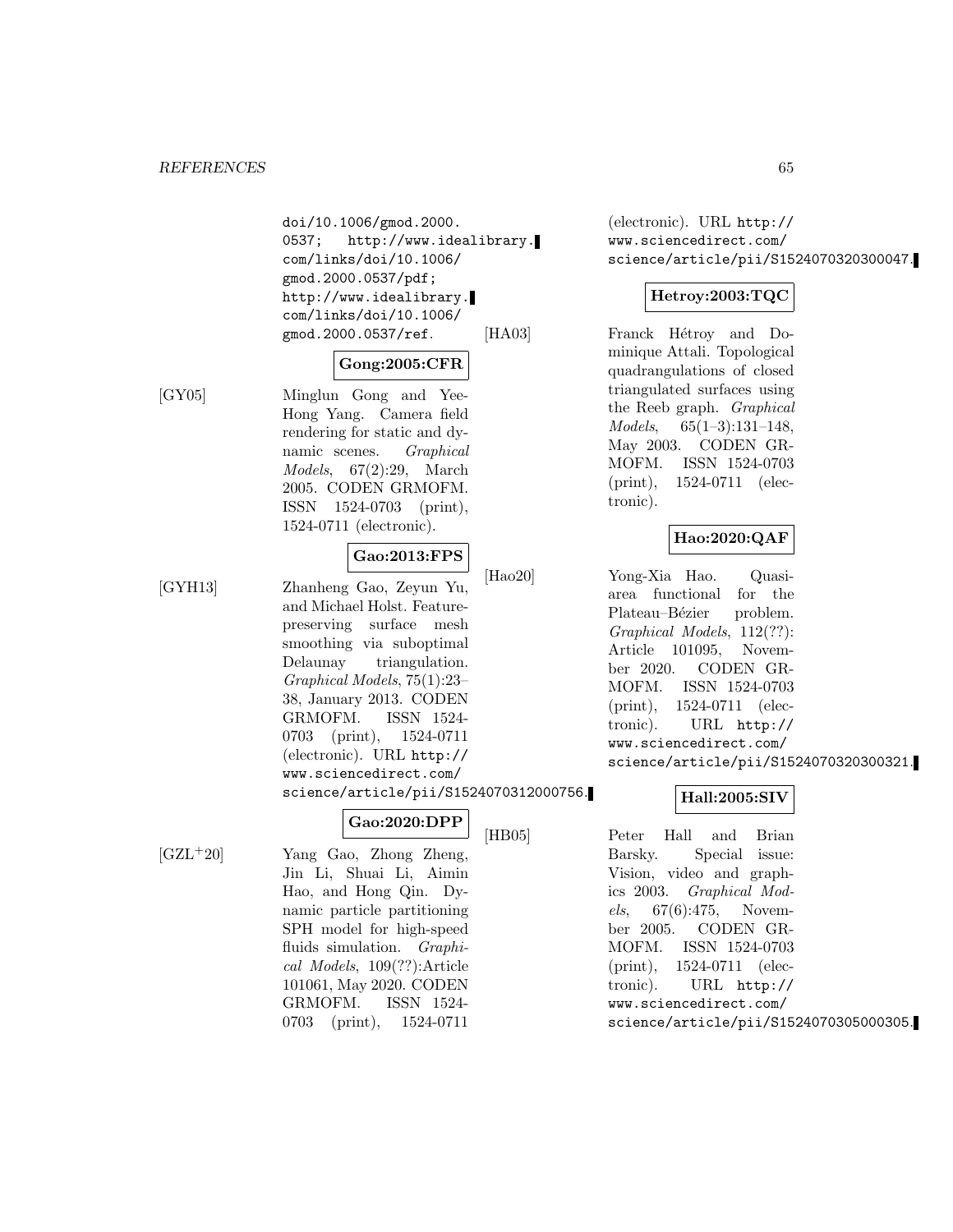### **Hu:2003:SIP**

[HCS03] Shi-Min Hu, Sabine Coquillart, and Heung-Yeung Shum. Special issue on Pacific Graphics 2002. Graphical Models, 65(4):169–170, July 2003. CODEN GR-MOFM. ISSN 1524-0703 (print), 1524-0711 (electronic).

#### **Hajij:2016:SSM**

[HDL16] Mustafa Hajij, Tamal Dey, and Xin Li. Segmenting a surface mesh into pants using Morse theory. Graphical Models, 88(??):12–21, November 2016. CODEN GRMOFM. ISSN 1524- 0703 (print), 1524-0711 (electronic). URL http:// www.sciencedirect.com/ science/article/pii/S1524070316300376.

#### **Huang:2016:SGI**

[HFH16] Shi-Sheng Huang, Hongbo Fu, and Shi-Min Hu. Structure guided interior scene synthesis via graph matching. Graphical Models, 85(??):46–55, May 2016. CODEN GR-MOFM. ISSN 1524-0703 (print), 1524-0711 (electronic). URL http://

science/article/pii/S152407031f6890030.

#### **Huard:2014:ISD**

www.sciencedirect.com/

[HFSB14] Mathieu Huard, Rida T. Farouki, Nathalie Sprynski, and Luc Biard.  $C^2$  interpolation of spatial data

subject to arc-length constraints using Pythagorean– hodograph quintic splines. Graphical Models, 76(1):30– 42, January 2014. CODEN GRMOFM. ISSN 1524- 0703 (print), 1524-0711 (electronic). URL http:// www.sciencedirect.com/ science/article/pii/S1524070313000325.

# **Heo:2001:ITR**

[HHS<sup>+</sup>01] Hee-Seok Heo, Sung Je Hong, Joon-Kyung Seong, Myung-Soo Kim, and Gershon Elber. The intersection of two ringed surfaces and some related problems. Graphical Models, 63(4): 228–244, July 2001. CO-DEN GRMOFM. ISSN 1524-0703 (print), 1524- 0711 (electronic).

### **Hyun:2002:MDA**

[HJK02] Dae-Eun Hyun, Bert Jüttler, and Myung-Soo Kim. Minimizing the distortion of affine spline motions. Graphical Models, 64(2):128–144, March 2002. CODEN GR-MOFM. ISSN 1524-0703 (print), 1524-0711 (electronic).

# **Huang:2015:RND**

Zhanpeng Huang, Ladislav Kavan, Weikai Li, Pan Hui, and Guanghong Gong. Reducing numerical dissipation in smoke simulation. Graphical Models, 78(??):10–25, March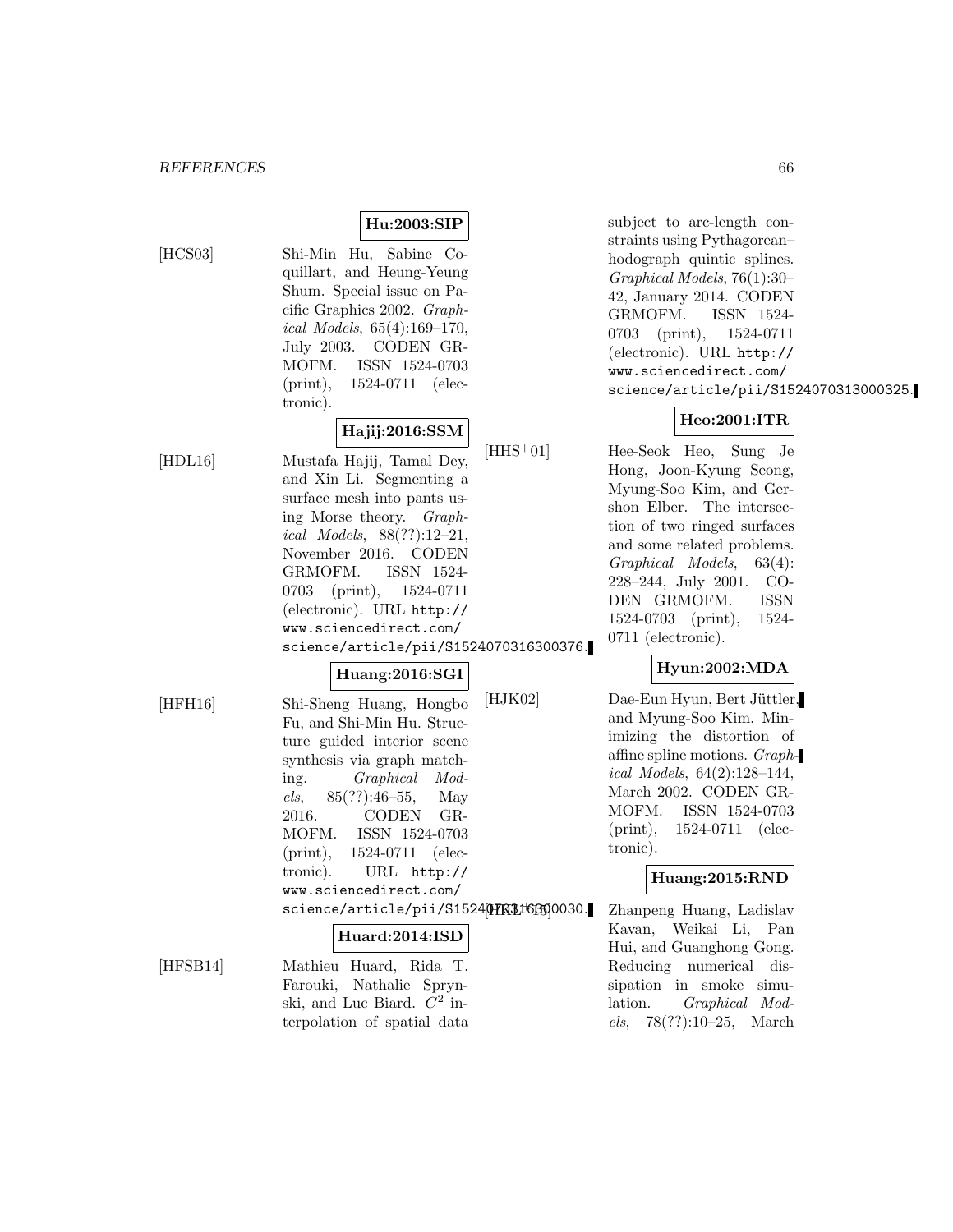#### *REFERENCES* 67

| 2015. CODEN GR-                        |                |  |  |  |
|----------------------------------------|----------------|--|--|--|
| MOFM.                                  | ISSN 1524-0703 |  |  |  |
| $(print), 1524-0711$ (elec-            |                |  |  |  |
| tronic). URL http://                   |                |  |  |  |
| www.sciencedirect.com/                 |                |  |  |  |
| science/article/pii/S1524070314000769. |                |  |  |  |

#### **Hanniel:2012:CHD**

[HKM12] Iddo Hanniel, Adarsh Krishnamurthy, and Sara Mc-Mains. Computing the Hausdorff distance between NURBS surfaces using numerical iteration on the GPU. Graphical Models, 74(4):255–264, July 2012. CODEN GR-MOFM. ISSN 1524-0703 (print), 1524-0711 (electronic). URL http:// www.sciencedirect.com/ science/article/pii/S1524070312000343.

#### **Huang:2020:WRG**

[HKZM20] Jiahui Huang, Zheng-Fei Kuang, Fang-Lue Zhang, and Tai-Jiang Mu. Wall-Net: Reconstructing general room layouts from RGB images. Graphical Models, 111(??):Article 101076, September 2020. CODEN GRMOFM. ISSN 1524-0703 (print), 1524- 0711 (electronic). URL http://www.sciencedirect. com/science/article/pii/ S1524070320300205.

#### **Hu:2021:HPS**

[HL21] Chuanfeng Hu and Hongwei Lin. Heterogeneous porous scaffold generation

using trivariate B-spline solids and triply periodic minimal surfaces. Graphical Models, 115(??):??, May 2021. CODEN GR-MOFM. ISSN 1524-0703 (print), 1524-0711 (electronic). URL http:// www.sciencedirect.com/ science/article/pii/S1524070321000102.

#### **Hamza-Lup:2016:WGE**

[HLM16] Felix G. Hamza-Lup and Marcel Maghiar. Web3D graphics enabled through sensor networks for costeffective assessment and management of energy efficiency in buildings. Graphical Models, 88(??):66–74, November 2016. CODEN GRMOFM. ISSN 1524- 0703 (print), 1524-0711 (electronic). URL http:// www.sciencedirect.com/ science/article/pii/S1524070316300042.

# **Huang:2022:MSM**

[HLX<sup>+</sup>22] Xinwei Huang, Nannan Li, Qing Xia, Shuai Li, Aimin Hao, and Hong Qin. Multi-scale and multi-level shape descriptor learning via a hybrid fusion network. Graphical Models, 119(??): ??, January 2022. CODEN GRMOFM. ISSN 1524- 0703 (print), 1524-0711 (electronic). URL http:// www.sciencedirect.com/ science/article/pii/S1524070321000266.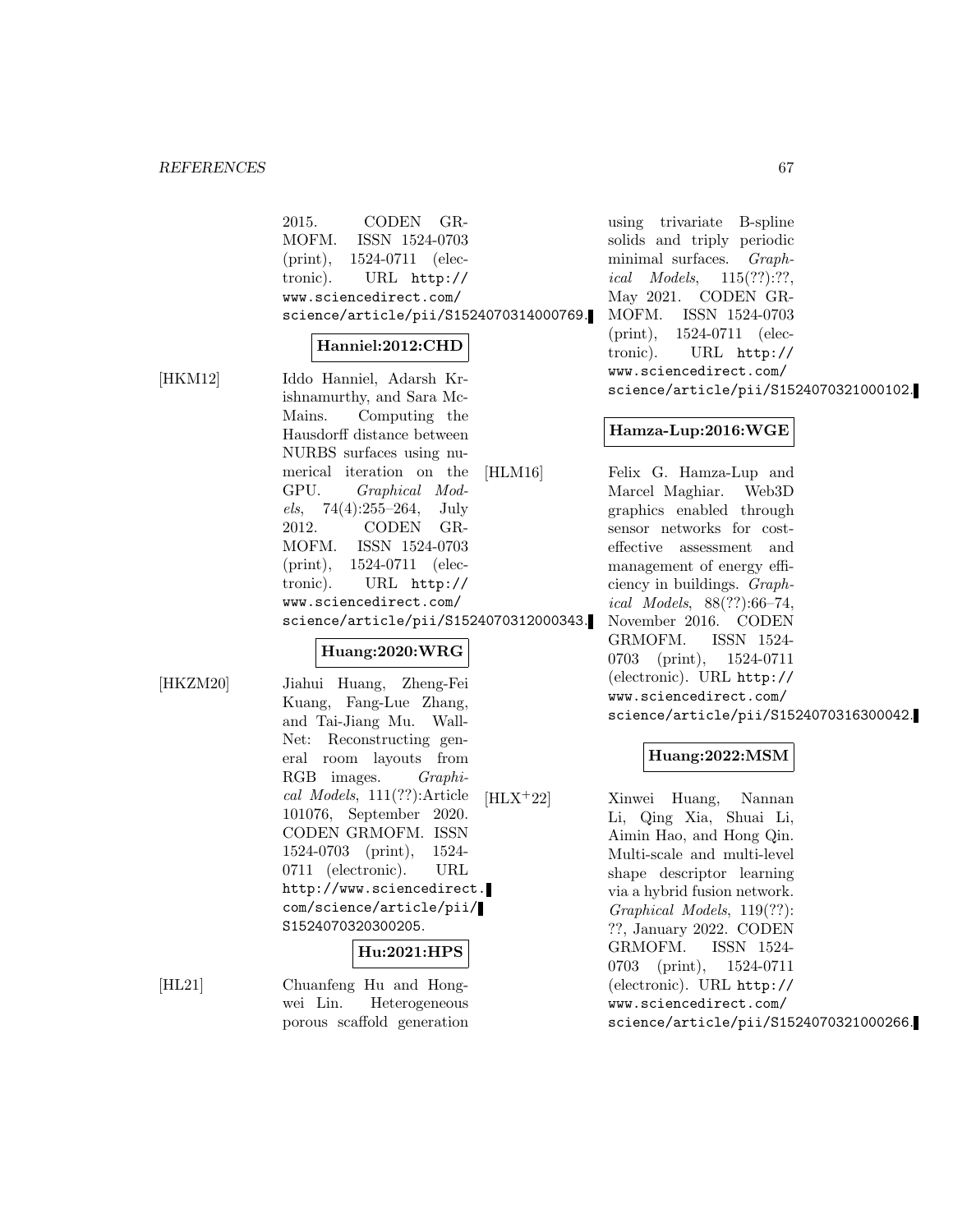# **Hu:2013:PSI**

[HM13] Shi-Min Hu and Ralph R. Martin. Preface of special issue on computational visual media. Graphical Models, 75(3):103, May 2013. CODEN GR-MOFM. ISSN 1524-0703 (print), 1524-0711 (electronic). URL http:// www.sciencedirect.com/ science/article/pii/S1524070313000088.

### **Hernandez-Mederos:2013:GIS**

[HMESI13] Victoria Hernández-Mederos, Jorge Estrada-Sarlabous, and Ioannis Ivrissimtzis. Generalization of the incenter subdivision scheme. Graphical Models, 75(2):79– 89, March 2013. CODEN GRMOFM. ISSN 1524- 0703 (print), 1524-0711 (electronic). URL http:// www.sciencedirect.com/ science/article/pii/S1524070312000781.

# **Hou:2012:CDM**

[HQ12a] Tingbo Hou and Hong Qin. Continuous and discrete Mexican hat wavelet transforms on manifolds. Graphical Models, 74(4):221–232, July 2012. CODEN GR-MOFM. ISSN 1524-0703 (print), 1524-0711 (electronic). URL http:// www.sciencedirect.com/ science/article/pii/S1524070312000306. See corrigendum [HQ12b].

# **Hou:2012:CSD**

[HQ12b] Tingbo Hou and Hong Qin. Corrigendum to "Continuous and discrete Mexican hat wavelet transforms on manifolds" [Graphical Models **74** (2012) 221– 232]. Graphical Models, 74(6):373, November 2012. CODEN GR-MOFM. ISSN 1524-0703 (print), 1524-0711 (electronic). URL http:// www.sciencedirect.com/ science/article/pii/S1524070312000410. See [HQ12a].

#### **Hoffmann:2005:ASS**

[HS05] C. M. Hoffmann and N. F. Stewart. Accuracy and semantics in shape-interrogation applications. Graphical Models, 67(5):373–389, September 2005. CODEN GR-MOFM. ISSN 1524-0703 (print), 1524-0711 (electronic). URL http:// www.sciencedirect.com/ science/article/pii/S1524070305000032.

#### **Hasan:2015:BMS**

[HSS15] Mahmudul Hasan, Faramarz F. Samavati, and Mario C. Sousa. Balanced multiresolution for symmetric/antisymmetric filters. Graphical Models, 78(??):36–59, March 2015. CODEN GR-MOFM. ISSN 1524-0703 (print), 1524-0711 (electronic). URL http://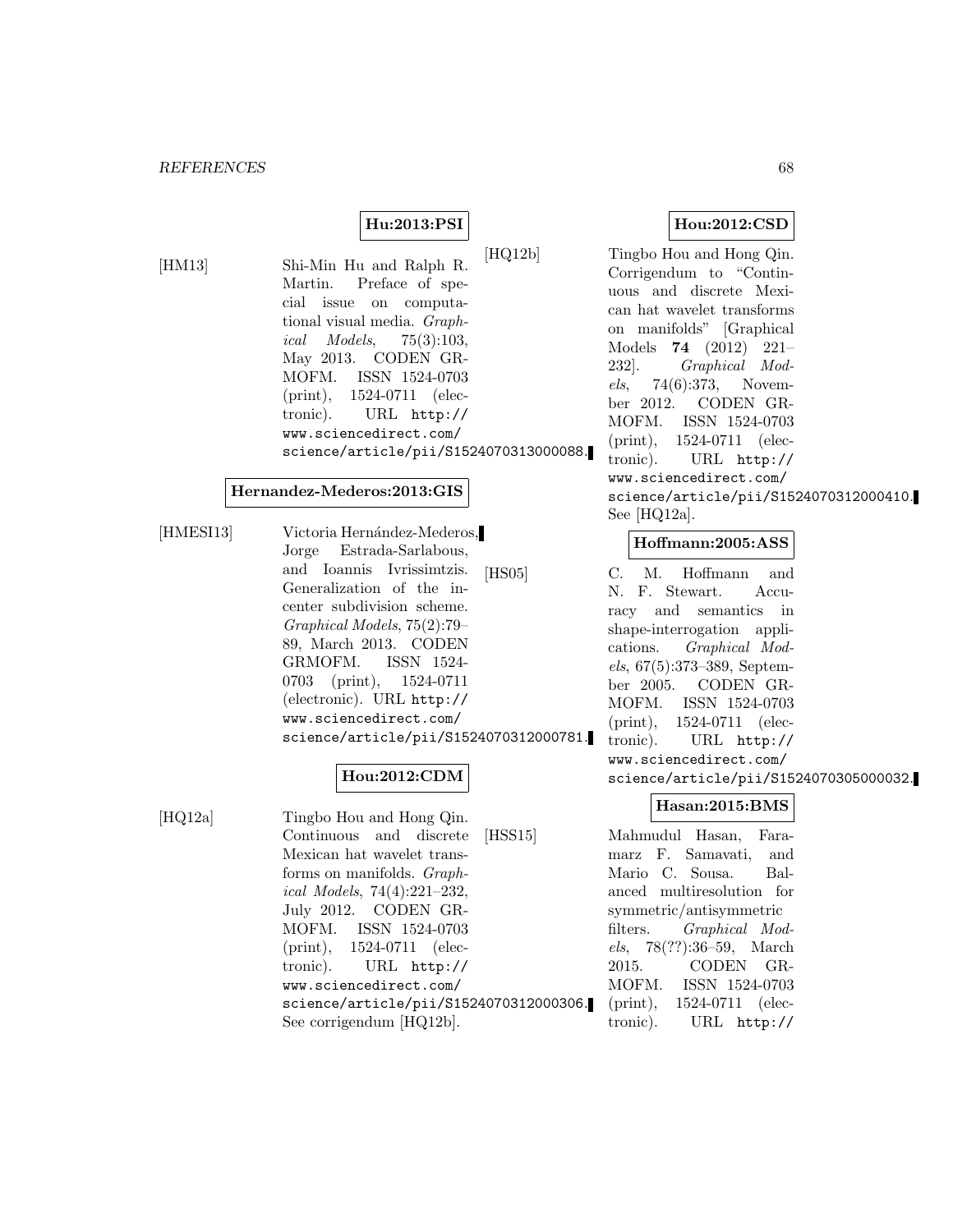www.sciencedirect.com/

# **Hubert:2012:CSB**

[Hub12] Evelyne Hubert. Convolution surfaces based on polygons for infinite and compact support kernels. Graphical Models, 74(1):1– 13, January 2012. CODEN GRMOFM. ISSN 1524- 0703 (print), 1524-0711 (electronic). URL http:// www.sciencedirect.com/ science/article/pii/S1524070311000257.

#### **Hettinga:2019:NGM**

[HvBK19] Gerben J. Hettinga, Rowan van Beckhoven, and Jirí Kosinka. Noisy gradient meshes: Augmenting gradient meshes with procedural noise. Graphical Models, 103(??):Article 101024, ???? 2019. CODEN GR-MOFM. ISSN 1524-0703 (print), 1524-0711 (electronic). URL http:// www.sciencedirect.com/

science/article/pii/S1524070319300153.

**Hu:2014:IFC**

[HWQ14] Jianping Hu, Xiaochao Wang, and Hong Qin. Improved, feature-centric EMD for 3D surface modeling and processing. Graphical Models, 76(5):340–354, September 2014. CODEN GRMOFM. ISSN 1524- 0703 (print), 1524-0711 (electronic). URL http://

science/article/pii/S152407031500003X. science/article/pii/S1524070314000137. www.sciencedirect.com/

# **He:2009:HFB**

[HXS09] Ying He, Xian Xiao, and Hock-Soon Seah. Harmonic 1-form based skeleton extraction from examples. Graphical Models, 71(2):49– 62, March 2009. CODEN GRMOFM. ISSN 1524- 0703 (print), 1524-0711 (electronic). URL http:// www.sciencedirect.com/ science/article/pii/S1524070308000349.

### **Han:2017:FPS**

[HYYZ17] Xiaoguang Han, Hongchuan Yu, Yizhou Yu, and Jianjun Zhang. A fast propagation scheme for approximate geodesic paths. Graphical Models, 91(??):22–29, May 2017. CODEN GR-MOFM. ISSN 1524-0703 (print), 1524-0711 (electronic). URL http:// www.sciencedirect.com/ science/article/pii/S1524070317300115.

# **Hu:2019:SBA**

[HYZ<sup>+</sup>19] Fei Hu, Long Ye, Wei Zhong, Li Fang, Yun Tie, and Qin Zhang. Semantic based autoencoderattention 3D reconstruction network. Graphical Models, 106(??):Article 101050, November 2019. CODEN GRMOFM. ISSN 1524- 0703 (print), 1524-0711 (electronic). URL http://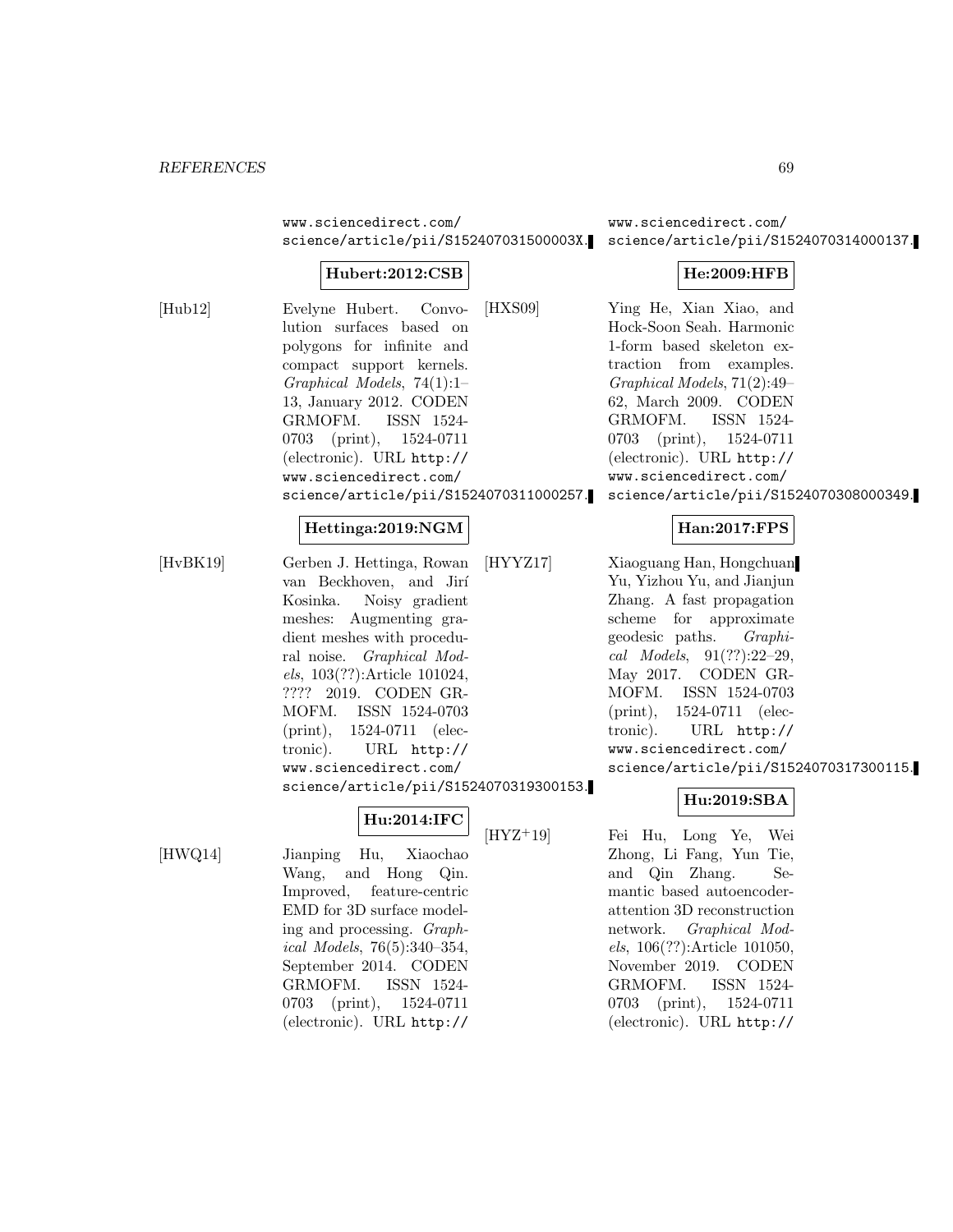www.sciencedirect.com/ science/article/pii/S1524070319300414.

# **Huang:2020:NHS**

[HZL<sup>+</sup>20] Kemeng Huang, Zipeng Zhao, Chen Li, Changbo Wang, and Hong Qin. Novel hierarchical strategies for SPH-centric algorithms on GPGPU. Graphical Models, 111(??):Article 101088, September 2020. CODEN GRMOFM. ISSN 1524- 0703 (print), 1524-0711 (electronic). URL http:// www.sciencedirect.com/ science/article/pii/S152407032030028X.

# **Huang:2022:UAH**

[HZW<sup>+</sup>22] Qing Huang, Wen-Xiang Zhang, Qi Wang, Ligang Liu, and Xiao-Ming Fu. Untangling all-hex meshes via adaptive boundary optimization. Graphical Models, 121(??):??, May 2022. CODEN GR-MOFM. ISSN 1524-0703 (print), 1524-0711 (electronic). URL http:// www.sciencedirect.com/ science/article/pii/S1524070322000133.

# **Isenburg:2003:CHV**

[IA03] Martin Isenburg and Pierre Alliez. Compressing hexahedral volume meshes. Graphical Models, 65(4): 239–257, July 2003. CO-DEN GRMOFM. ISSN 1524-0703 (print), 1524- 0711 (electronic).

**Ihrke:2006:AGO**

Ivo Ihrke and Marcus Magnor. Adaptive grid optical tomography. Graphical Models, 68(5–6):484– 495, September/November 2006. CODEN GR-MOFM. ISSN 1524-0703 (print), 1524-0711 (electronic). URL http:// www.sciencedirect.com/ science/article/pii/S1524070306000610.

# **Iben:2009:GSC**

[IO09] Hayley N. Iben and James F. O'Brien. Generating surface crack patterns. Graphical Models, 71(6):198–208, November 2009. CODEN GRMOFM. ISSN 1524- 0703 (print), 1524-0711 (electronic). URL http:// www.sciencedirect.com/ science/article/pii/S1524070309000058.

# **Isenburg:2002:CPM**

[IS02] Martin Isenburg and Jack Snoeyink. Compressing the property mapping of polygon meshes. Graphical Models, 64(2):114–127, March 2002. CODEN GR-MOFM. ISSN 1524-0703 (print), 1524-0711 (electronic).

# **Irving:2006:THI**

[ITF06] G. Irving, J. Teran, and R. Fedkiw. Tetrahedral and hexahedral invertible finite elements. Graphical Models, 68(2):66–89,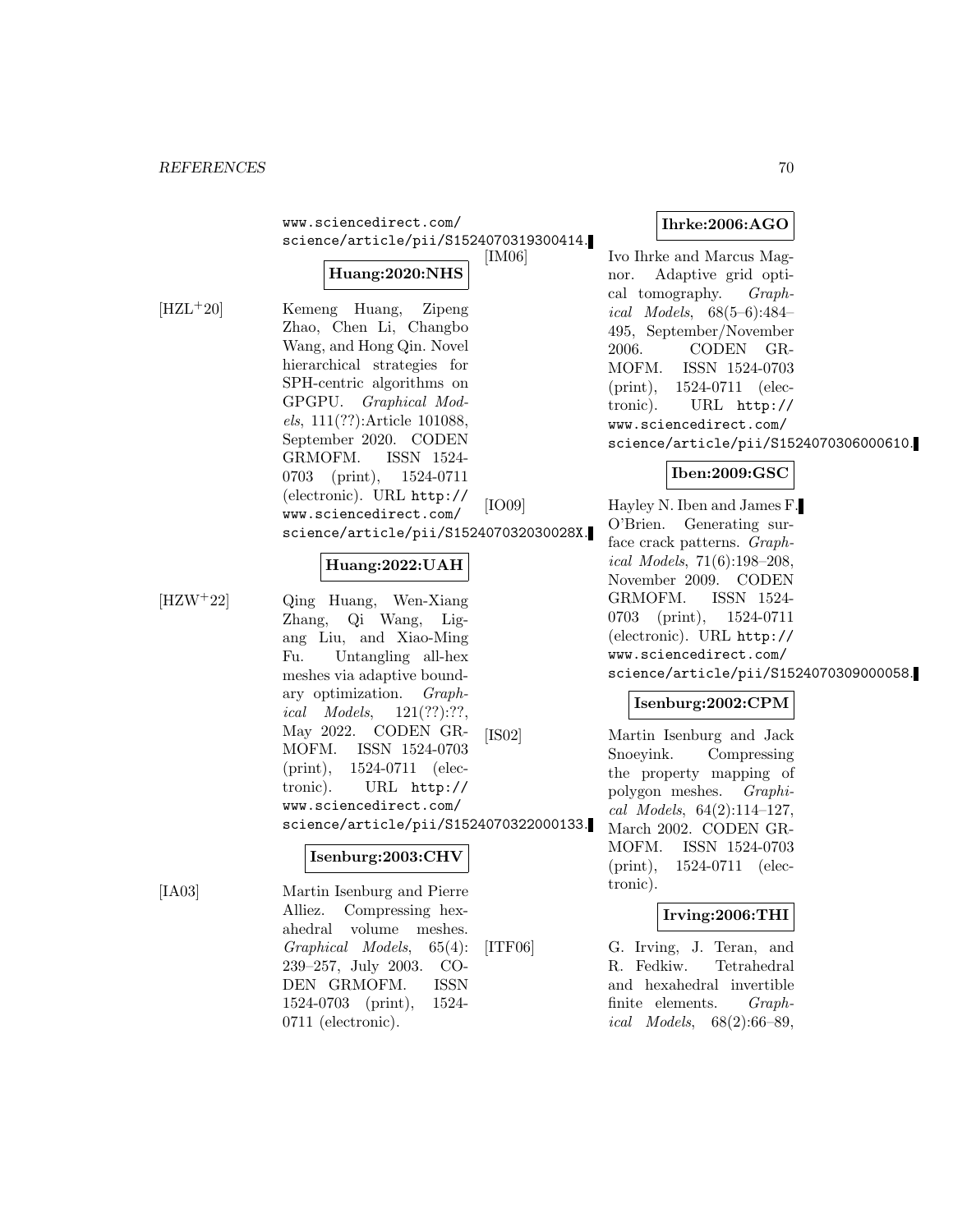|                  | March 2006. CODEN GR-<br>MOFM. ISSN 1524-0703<br>(print), 1524-0711 (elec-<br>tronic).<br>URL http://<br>www.sciencedirect.com/<br>science/article/pii/S1524070305000317.<br>James:2009:SCA                                                                                                                                      |
|------------------|----------------------------------------------------------------------------------------------------------------------------------------------------------------------------------------------------------------------------------------------------------------------------------------------------------------------------------|
| $[\text{Jam09}]$ | Doug James. Symposium<br>on Computer Animation<br>2008. Graphical Models, 71<br>$(4):125$ , July 2009. CODEN<br>GRMOFM.<br>ISSN 1524-<br>$[\text{Jia}16]$<br>$(\text{print}),$<br>0703<br>1524-0711<br>(electronic). URL http://<br>www.sciencedirect.com/<br>science/article/pii/S1524070309000186.                             |
|                  | Ju:2014:P                                                                                                                                                                                                                                                                                                                        |
| [JB14]           | Tao Ju and Hujun Bao.<br>Graphical Mod-<br>Preface.<br>els, 76(3):115, May 2014.<br>CODEN GRMOFM. ISSN<br>$(print), 1524-$<br>1524-0703<br>0711 (electronic).<br>URL<br>$[$ J $K02]$<br>http://www.sciencedirect.<br>com/science/article/pii/<br>S1524070314000058.                                                              |
| $[\text{JBK04}]$ | Jia:2004:QDC<br>Jinyuan Jia, George Baciu,<br>and Ki-Wan Kwok. Quadric<br>decomposition for comput-<br>ing the intersections of sur-<br>faces of revolution. Graph-<br>ical Models, $66(5):303-330$ ,<br>September 2004. CODEN<br>GRMOFM.<br>ISSN 1524-<br>$[JLW+21]$<br>0703<br>1524-0711<br>$(\text{print}),$<br>(electronic). |
|                  | Jimenez:2011:TTP                                                                                                                                                                                                                                                                                                                 |
| [JFS11]          | Juan José Jiménez, Fran-<br>cisco Ramón Feito, and                                                                                                                                                                                                                                                                               |

Rafael Jesús Segura. Tetratrees properties in graphic interaction. Graphical Models, 73(5):182–201, September 2011. CODEN GR-MOFM. ISSN 1524-0703 (print), 1524-0711 (electronic). URL http:// www.sciencedirect.com/ science/article/pii/S1524070311000105.

# **Jia:2016:PSI**

Jinyuan Jia. Preface of the special issue advances in Web3D. Graphical Models, 88(??):22, November 2016. CODEN GR-MOFM. ISSN 1524-0703 (print), 1524-0711 (electronic). URL http:// www.sciencedirect.com/ science/article/pii/S1524070316300388.

# **Jeong:2002:DRD**

Won-Ki Jeong and Chang-Hun Kim. Direct reconstruction of a displaced subdivision surface from unorganized points. Graphical Models, 64(2):78–93, March 2002. CODEN GR-MOFM. ISSN 1524-0703 (print), 1524-0711 (electronic).

# **Jiang:2021:BGH**

Jinfeng Jiang, Guiqing Li, Shihao Wu, Huiqian Zhang, and Yongwei Nie. BPA-GAN: Human motion transfer using bodypart-aware generative adversarial networks. Graph-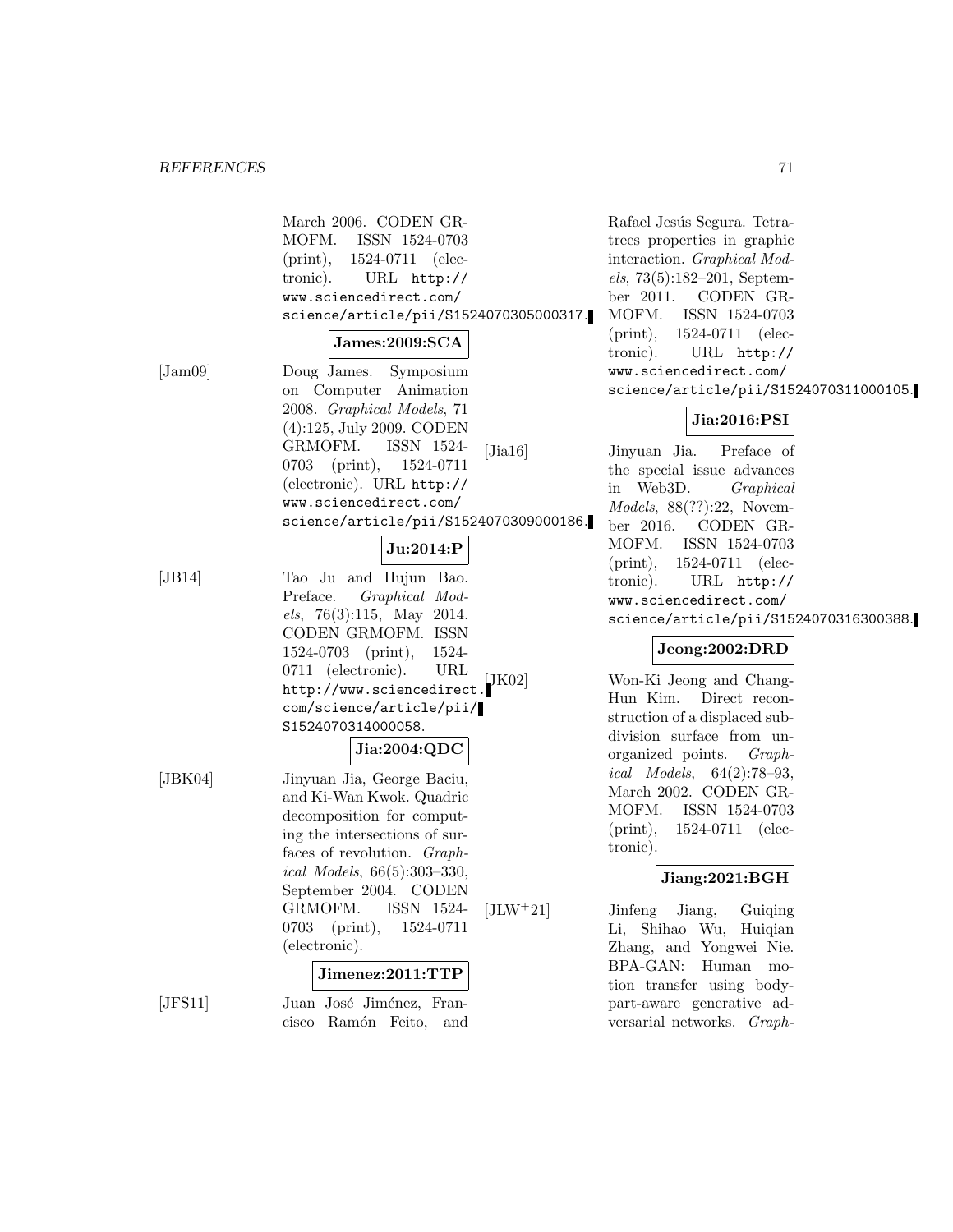ical Models, 115(??):??, May 2021. CODEN GR-MOFM. ISSN 1524-0703 (print), 1524-0711 (electronic). URL http:// www.sciencedirect.com/ science/article/pii/S1524070321000126.

# **Jang:2009:OSS**

[JR09] Justin Jang and Jarek Rossignac. OCTOR: Subset selection in recursive pattern hierarchies. Graphical Models, 71(2):92–106, March 2009. CODEN GR-MOFM. ISSN 1524-0703 (print), 1524-0711 (electronic). URL http:// www.sciencedirect.com/ science/article/pii/S1524070308000350.

# **Jiang:2020:RTH**

[JSL<sup>+</sup>20] Jianwei Jiang, Bin Sheng, Ping Li, Lizhuang Ma, Xin Tong, and Enhua Wu. Realtime hair simulation with heptadiagonal decomposition on mass spring system. Graphical Models, 111(??): Article 101077, September 2020. CODEN GR-MOFM. ISSN 1524-0703 (print), 1524-0711 (electronic). URL http:// www.sciencedirect.com/ science/article/pii/S1524070320300217.

# **Jin:2014:CAT**

[JSS<sup>+</sup>14] Yao Jin, Zeyun Shi, Jun Sun, Jin Huang, and Ruofeng Tong. Contentaware texture mapping. Graphical Models, 76(3):

152–161, May 2014. CO-DEN GRMOFM. ISSN 1524-0703 (print), 1524- 0711 (electronic). URL http://www.sciencedirect. com/science/article/pii/ S1524070313000581.

# **Ji:2021:NMB**

[JSZ<sup>+</sup>21] Zhongping Ji, Xianfang Sun, Yu-Wei Zhang, Weiyin Ma, and Mingqiang Wei. Normal manipulation for bas-relief modeling. Graphical Models, 114(??):Article 101099, March 2021. CO-DEN GRMOFM. ISSN 1524-0703 (print), 1524- 0711 (electronic). URL http://www.sciencedirect. com/science/article/pii/ S1524070321000047.

# **Jin:2012:UUO**

[JWL12] Yong Jin, Qingbiao Wu, and Ligang Liu. Unsupervised upright orientation of man-made models. Graphical Models, 74(4):99–108, July 2012. CODEN GR-MOFM. ISSN 1524-0703 (print), 1524-0711 (electronic). URL http:// www.sciencedirect.com/ science/article/pii/S1524070312000148.

# **Jiang:2013:CSE**

[JXC<sup>+</sup>13] Wei Jiang, Kai Xu, Zhi-Quan Cheng, Ralph R. Martin, and Gang Dang. Curve skeleton extraction by coupled graph contraction and surface clustering. Graphical Mod-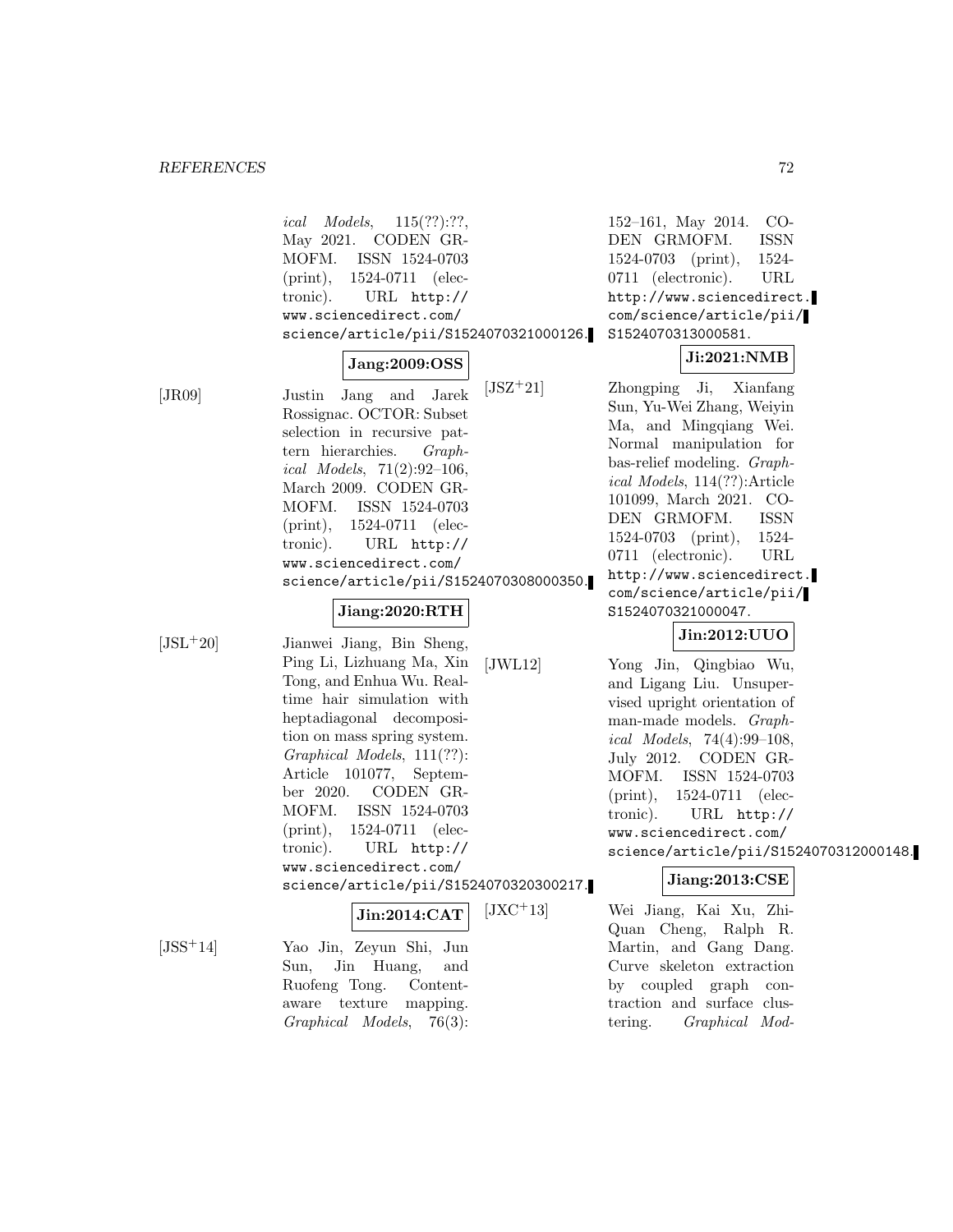els, 75(3):137–148, May 2013. CODEN GR-MOFM. ISSN 1524-0703 (print), 1524-0711 (electronic). URL http:// www.sciencedirect.com/ science/article/pii/S1524070312000732.

### **Jiang:2013:SBI**

[JXCZ13] Wei Jiang, Kai Xu, Zhi-Quan Cheng, and Hao Zhang. Skeleton-based intrinsic symmetry detection on point clouds. Graphical Models, 75(4):177–188, July 2013. CODEN GR-MOFM. ISSN 1524-0703 (print), 1524-0711 (electronic). URL http:// www.sciencedirect.com/ science/article/pii/S1524070313000118.

#### **Jiang:2016:SFL**

[JYD<sup>+</sup>16] Haiyong Jiang, Dong-Ming Yan, Weiming Dong, Fuzhang Wu, Liangliang Nan, and Xiaopeng Zhang. Symmetrization of facade layouts. Graphical Models,  $85(??):11-21$ , May 2016. CODEN GR-MOFM. ISSN 1524-0703 (print), 1524-0711 (electronic). URL http:// www.sciencedirect.com/ science/article/pii/S1524070316000163. **Joo:2014:DGP** [JYTM14] Han Kyul Joo, Tatsuya

Yazaki, Masahito Takezawa, and Takashi Maekawa. Differential geometry properties of lines of curvature

of parametric surfaces and their visualization. Graphical Models, 76(4):224–238, July 2014. CODEN GR-MOFM. ISSN 1524-0703 (print), 1524-0711 (electronic). URL http:// www.sciencedirect.com/ science/article/pii/S152407031400040X.

# **Jia:2014:MRB**

[JZLZ14] Shixiang Jia, Caiming Zhang, Xuemei Li, and Yuanfeng Zhou. Mesh resizing based on hierarchical saliency detection. *Graph*ical Models, 76(5):355–362, September 2014. CODEN GRMOFM. ISSN 1524- 0703 (print), 1524-0711 (electronic). URL http:// www.sciencedirect.com/ science/article/pii/S1524070314000198.

# **Kapllani:2021:TPO**

[KAD<sup>+</sup>21] Levi Kapllani, Chelsea Amanatides, Genevieve Dion, Vadim Shapiro, and David E. Breen. TopoKnit: a process-oriented representation for modeling the topology of yarns in weftknitted textiles. Graphical Models, 118(??):??, November 2021. CODEN GR-MOFM. ISSN 1524-0703 (print), 1524-0711 (electronic). URL http:// www.sciencedirect.com/ science/article/pii/S1524070321000199.

#### **Khodakovsky:2002:NOC**

[KADS02] Andrei Khodakovsky, Pierre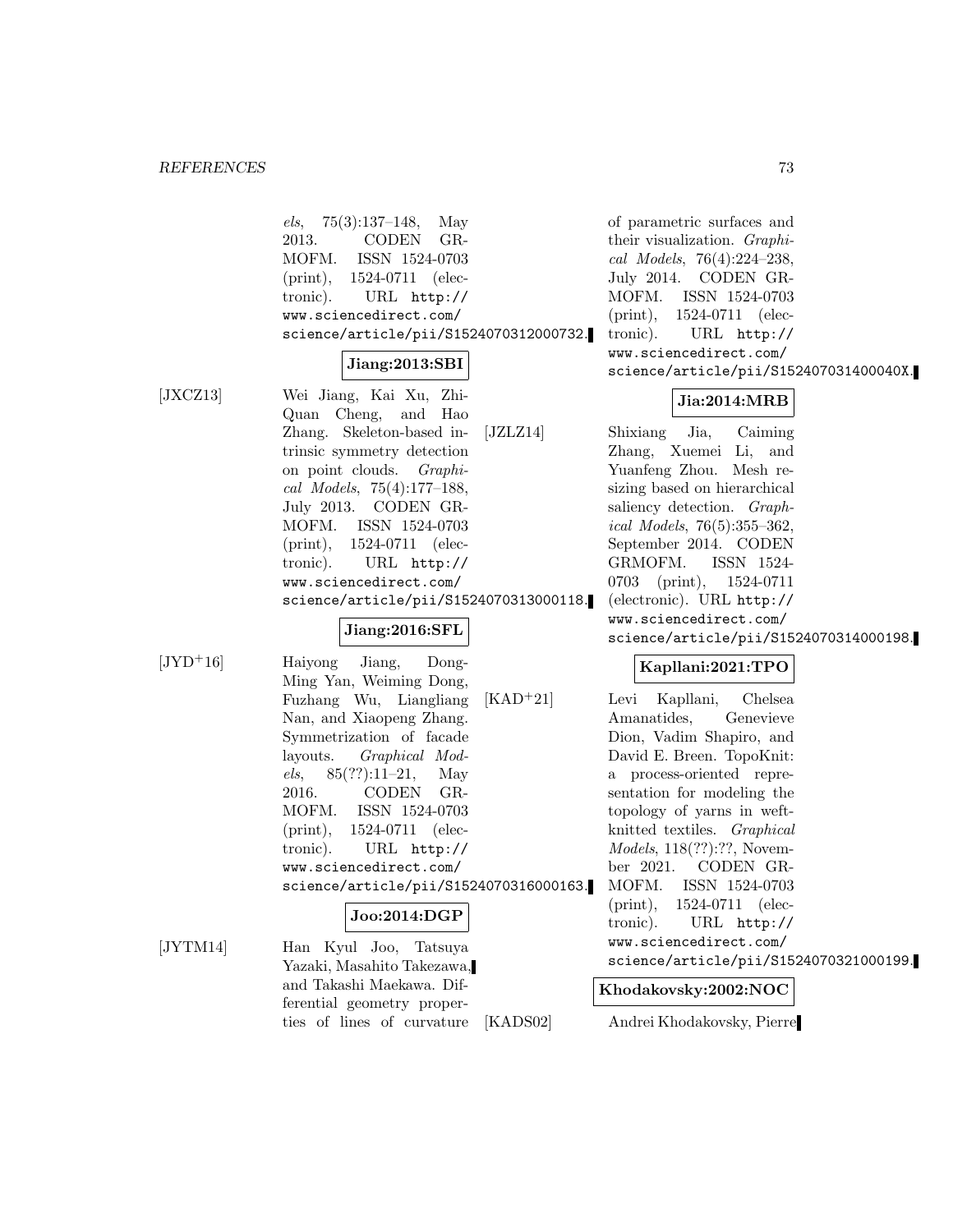Alliez, Mathieu Desbrun, and Peter Schröder. Nearoptimal connectivity encoding of 2-manifold polygon meshes. Graphical Models, 64(3–4):147–168, May 2002. CODEN GRMOFM. ISSN 1524-0703 (print), 1524- 0711 (electronic).

# **Ko:2001:IWH**

[KB01] Hyeong-Seok Ko and Norman I. Badler. The International Workshop on Human Modeling and Animation in Graphical Models. Graphical Models, 63(2):65, March 2001. CODEN GR-MOFM. ISSN 1524-0703 (print), 1524-0711 (electronic). URL http://www. idealibrary.com/links/ doi/10.1006/gmod.2001. 0550; http://www.idealibrary. com/links/doi/10.1006/ gmod.2001.0550/pdf.

# **Kopparapu:2001:ENC**

[KC01] Sunil Kopparapu and Peter Corke. The effect of noise on camera calibration parameters. Graphical Models, 63(5):277–303, September 2001. CODEN GR-MOFM. ISSN 1524-0703 (print), 1524-0711 (electronic).

#### **Kang:2014:HBS**

[KCD14] Hongmei Kang, Falai Chen, and Jiansong Deng. Hierarchical B-splines on regular triangular partitions. Graphical Models, 76(5):289–300, September 2014. CODEN GR-MOFM. ISSN 1524-0703 (print), 1524-0711 (electronic). URL http:// www.sciencedirect.com/ science/article/pii/S1524070314000095.

# **Kita:2020:MTD**

[KCM20] Naoki Kita, Grégoire Cliquet, and Kazunori Miyata. Mapping two-dimensional plots to a spherical surface using elliptical grid mapping. Graphical Models, 109(??):Article 101067, May 2020. CODEN GR-MOFM. ISSN 1524-0703 (print), 1524-0711 (electronic). URL http:// www.sciencedirect.com/ science/article/pii/S1524070320300126.

# **Ko:2006:SIP**

[KCOTW06] Hyeong-Seok Ko, Daniel Cohen-Or, Demetri Terzopoulos, and Joe Warren. Special issue: PG2004. Graphical Models, 68(4): 323, July 2006. CODEN GRMOFM. ISSN 1524- 0703 (print), 1524-0711 (electronic). URL http:// www.sciencedirect.com/ science/article/pii/S1524070306000026.

# **Kim:2014:PCC**

[KEK14] Yong-Joon Kim, Gershon Elber, and Myung-Soo Kim. Precise continuous contact motion for planar freeform geometric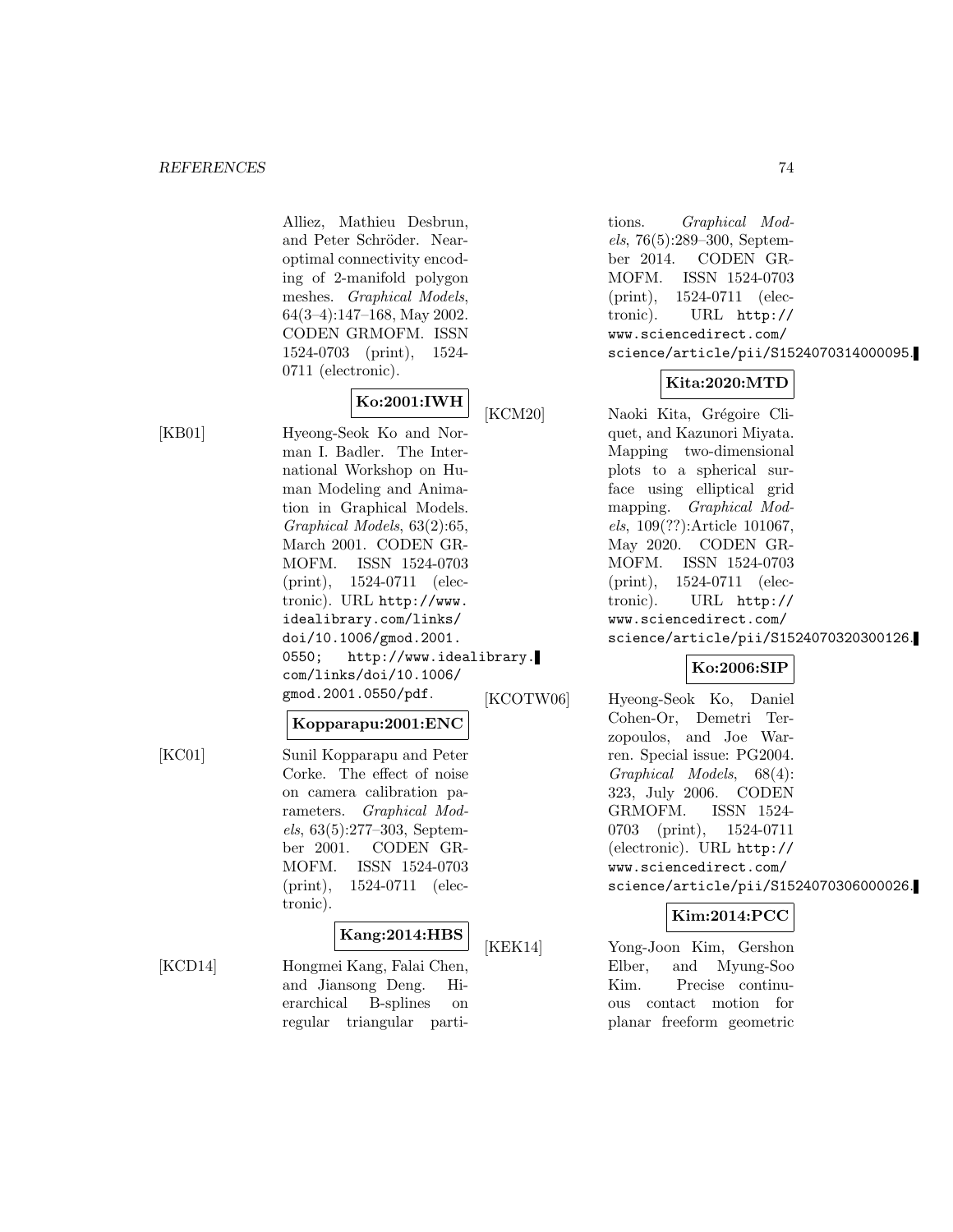curves. Graphical Models, 76(5):580–592, September 2014. CODEN GR-MOFM. ISSN 1524-0703 (print), 1524-0711 (electronic). URL http:// www.sciencedirect.com/ science/article/pii/S1524070314000332.

#### **Kronrod:2001:ECN**

[KG01] Boris Kronrod and Craig Gotsman. Efficient coding of nontriangular mesh connectivity. Graphical Models, 63(4):263–275, July 2001. CODEN GRMOFM. ISSN 1524-0703 (print), 1524- 0711 (electronic).

# **Kiss:2014:ACM**

[KGZ<sup>+</sup>14] Gábor Kiss, Carlotta Giannelli, Urska Zore, Bert Jüttler, David Großmann, and Johannes Barner. Adaptive CAD model (re- )construction with THBsplines. Graphical Models, 76(5):273–288, September 2014. CODEN GR-MOFM. ISSN 1524-0703 (print), 1524-0711 (electronic). URL http:// www.sciencedirect.com/ science/article/pii/S1524070314000241.

# **Kim:2013:GIR**

[Kim13] Minho Kim. GPU isosurface raycasting of FCC datasets. Graphical Models, 75(2):90–101, March 2013. CODEN GR-MOFM. ISSN 1524-0703 (print), 1524-0711 (electronic). URL http:// www.sciencedirect.com/ science/article/pii/S152407031200077X.

# **Kim:2017:ASG**

[Kim17] Minho Kim. Analysis of symmetry groups of boxsplines for evaluation on GPUs. Graphical Models, 93(??):14–24, September 2017. CODEN GR-MOFM. ISSN 1524-0703 (print), 1524-0711 (electronic). URL http:// www.sciencedirect.com/ science/article/pii/S1524070317300553.

# **Kruppa:2019:ISA**

[KKH19] Kinga Kruppa, Roland Kunkli, and Miklós Hoffmann. An improved skinning algorithm for circles and spheres providing smooth transitions. Graphical Models, 101(??):27–37, January 2019. CODEN GRMOFM. ISSN 1524- 0703 (print), 1524-0711 (electronic). URL http:// www.sciencedirect.com/ science/article/pii/S1524070318300444.

# **Kim:2013:RWB**

[KL13] Hyejin Kim and Sung-Hee Lee. Reconstructing whole-body motions with wrist trajectories. Graphical Models, 75(6):328–345, November 2013. CODEN GRMOFM. ISSN 1524- 0703 (print), 1524-0711 (electronic). URL http://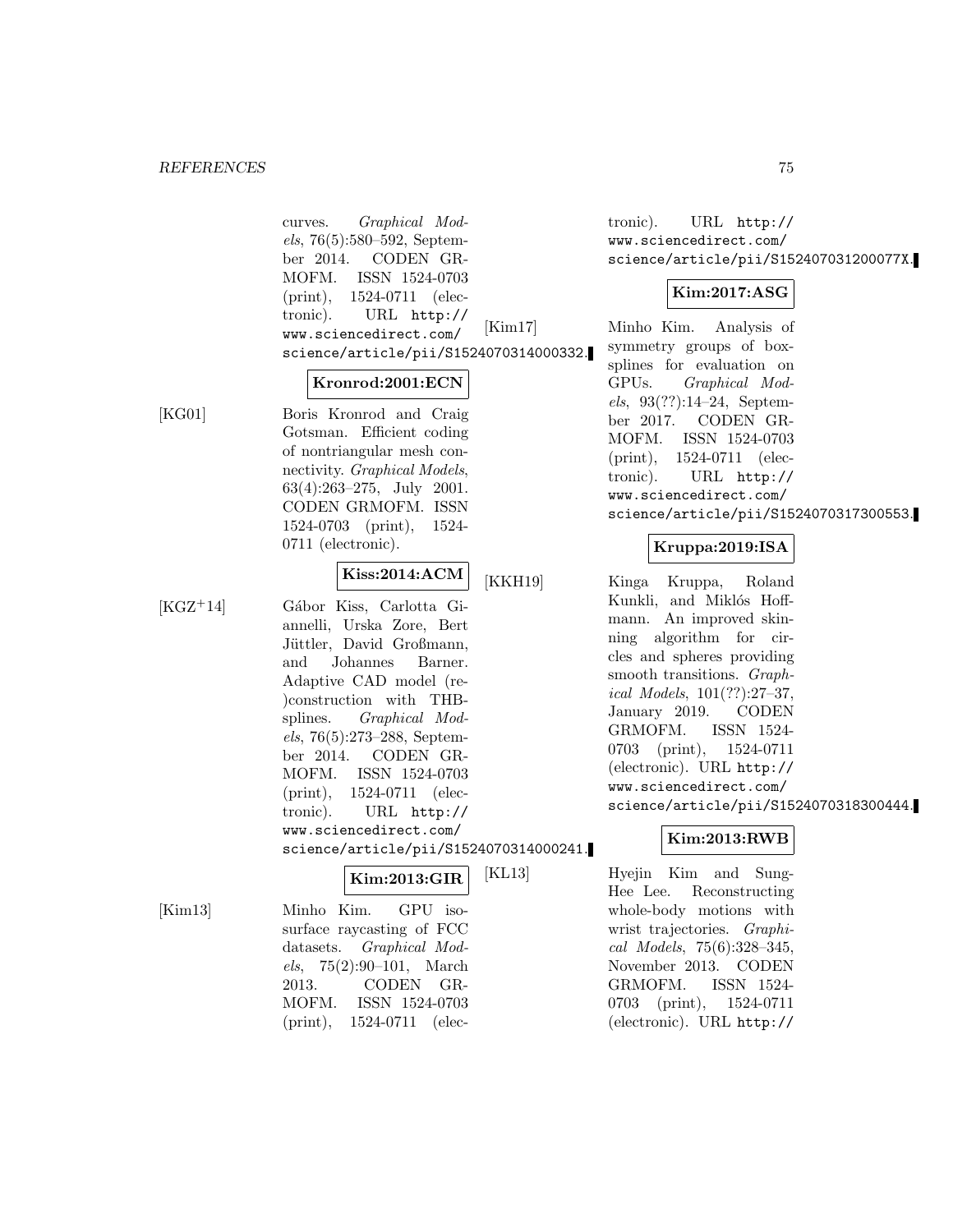| www.sciencedirect.com/                                                                                                                                                                                                                                                        |
|-------------------------------------------------------------------------------------------------------------------------------------------------------------------------------------------------------------------------------------------------------------------------------|
| science/article/pii/S152407031300026X.<br><u>Providence</u> and a students of the students of the students of the students of the students of the students of the studies of the studies of the studies of the studies of the studies of the studies of the studies of the st |

#### **Kallberg:2014:IPL**

[KL14] Linus Källberg and Thomas Larsson. Improved pruning of large data sets for the minimum enclosing ball problem. Graphical Models, 76(6):609–619, November 2014. CODEN GR-MOFM. ISSN 1524-0703 (print), 1524-0711 (electronic). URL http:// www.sciencedirect.com/ science/article/pii/S15240700044000447.

#### **Kang:2017:SRA**

[KL17] Changgu Kang and Sung-Hee Lee. Scene reconstruction and analysis from motion. Graphical Models, 94(??):25–37, November 2017. CODEN GR-MOFM. ISSN 1524-0703 (print), 1524-0711 (electronic). URL http:// www.sciencedirect.com/ science/article/pii/S1524070317300619.

# **Kang:2019:BLE**

[KL19] Hongmei Kang and Xin Li. de Boor-like evaluation algorithm for analysissuitable T-splines. Graphical Models, 106(??):Article 101042, November 2019. CODEN GRMOFM. ISSN 1524-0703 (print), 1524- 0711 (electronic). URL http://www.sciencedirect. com/science/article/pii/ S1524070319300335.

## **Kim:2006:VTS**

[KLV06] Youngmin Kim, Chang Ha Lee, and Amitabh Varshney. Vertex-transformation streams. Graphical Models, 68(4):371–383, July 2006. CODEN GR-MOFM. ISSN 1524-0703 (print), 1524-0711 (electronic). URL http:// www.sciencedirect.com/ science/article/pii/S1524070306000373.

### **Krishnan:2000:PTS**

Shankar Krishnan and Dinesh Manocha. Partitioning trimmed spline surfaces into nonself-occluding regions for visibility computation. Graphical Models, 62(4):283–307, July 2000. CODEN GR-MOFM. ISSN 1524-0703 (print), 1524-0711 (electronic). URL http://www. idealibrary.com/links/ doi/10.1006/gmod.2000. 0526; http://www.idealibrary. com/links/doi/10.1006/ gmod.2000.0526/pdf; http://www.idealibrary. com/links/doi/10.1006/ gmod.2000.0526/ref.

## **Kato:2020:MEC**

[KM20] Takeo Kato and Taishi Matsumoto. Morphological evaluation of closed planar curves and its application to aesthetic evaluation. Graphical Models, 109(??):Article 101064,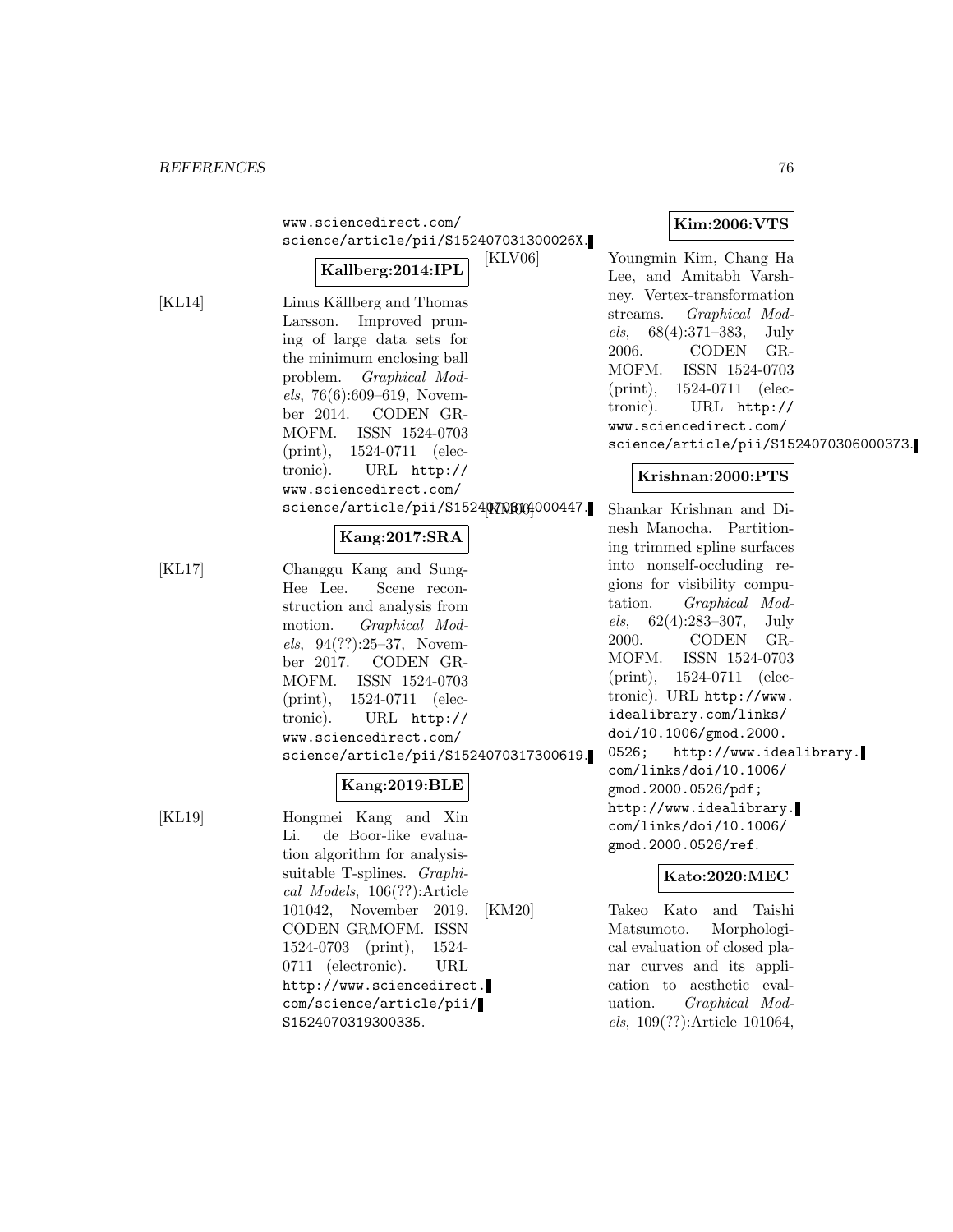May 2020. CODEN GR-MOFM. ISSN 1524-0703 (print), 1524-0711 (electronic). URL http:// www.sciencedirect.com/ science/article/pii/S1524070320300072.

#### **Kaufmann:2009:FSD**

[KMBG09] Peter Kaufmann, Sebastian Martin, Mario Botsch, and Markus Gross. Flexible simulation of deformable models using discontinuous Galerkin FEM. Graphical Models, 71(4):153–167, July 2009. CODEN GR-MOFM. ISSN 1524-0703 (print), 1524-0711 (electronic). URL http:// www.sciencedirect.com/ science/article/pii/S1524070309000125.

# **Ko:2005:AOP**

[KMP05] K. H. Ko, T. Maekawa, and N. M. Patrikalakis. Algorithms for optimal partial matching of free-form objects with scaling effects. Graphical Models, 67(2):29, March 2005. CODEN GR-MOFM. ISSN 1524-0703 (print), 1524-0711 (electronic).

# **Karciauskas:2011:RS**

[KP11] Kęstutis Karčiauskas and Jörg Peters. Rational  $G^2$ splines. Graphical Models, 73(5):286–295, September 2011. CODEN GR-MOFM. ISSN 1524-0703 (print), 1524-0711 (electronic). URL http://

www.sciencedirect.com/ science/article/pii/S152407031100021X.

#### **Karciauskas:2012:FFS**

Keştutis Karciauskas and Jörg Peters. Free-form splines combining NURBS and basic shapes. Graphical Models, 74(6):351–360, November 2012. CODEN GRMOFM. ISSN 1524- 0703 (print), 1524-0711 (electronic). URL http:// www.sciencedirect.com/ science/article/pii/S1524070312000379.

#### **Karciauskas:2015:ISM**

[KP15a] Kęstutis Karciauskas and Jörg Peters. Improved shape for multi-surface blends. Graphical Models, 82(??):87–98, November 2015. CODEN GR-MOFM. ISSN 1524-0703 (print), 1524-0711 (electronic). URL http:// www.sciencedirect.com/ science/article/pii/S1524070315000259.

### **Karciauskas:2015:PAB**

[KP15b] Keştutis Karciauskas and Jörg Peters. Pointaugmented biquadratic  $C<sup>1</sup>$ subdivision surfaces. Graphical Models, 77(??):18–26, January 2015. CODEN GRMOFM. ISSN 1524- 0703 (print), 1524-0711 (electronic). URL http:// www.sciencedirect.com/ science/article/pii/S152407031400054X.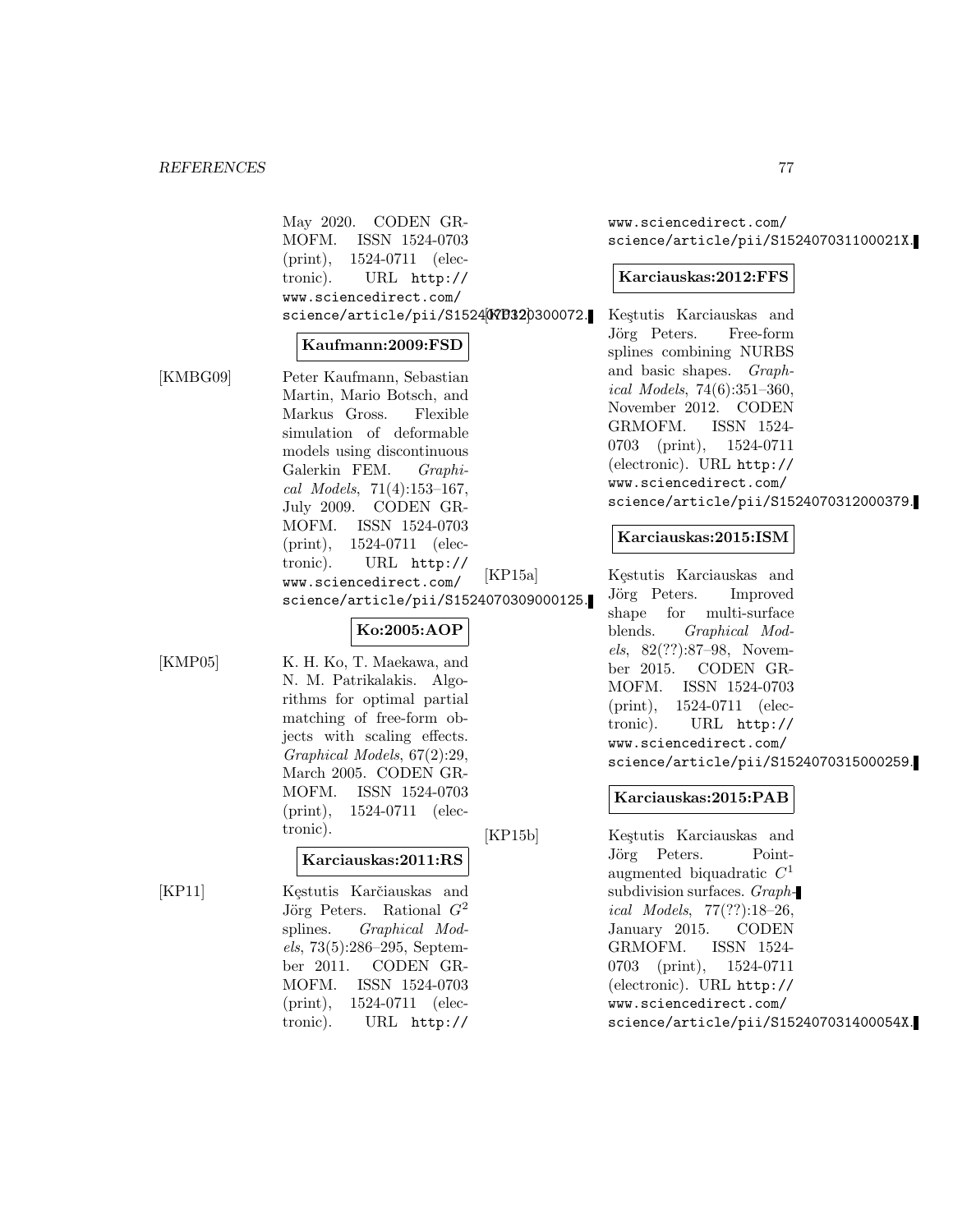## **Kim:2000:SIP**

[KS00] Myung-Soo Kim and Hans-Peter Seidel. Special issue on Pacific Graphics '99 in Graphical Models. Graphical Models, 62(6):389, November 2000. CODEN GR-MOFM. ISSN 1524-0703 (print), 1524-0711 (electronic). URL http://www. idealibrary.com/links/ doi/10.1006/gmod.2000. 0533; http://www.idealibrary. com/links/doi/10.1006/ gmod.2000.0533/pdf.

#### **Kang:2002:ELI**

[KS02] Hyung Woo Kang and Sung Yong Shin. Enhanced lane: interactive image segmentation by incremental path map construction. Graphical Models, 64(5):282–303, September 2002. CODEN GR-MOFM. ISSN 1524-0703 (print), 1524-0711 (electronic).

# **Knopf:2004:ISD**

[KS04] George K. Knopf and Archana Sangole. Interpolating scattered data using 2D self-organizing feature maps. Graphical Models, 66(1):50–69, January 2004. CODEN GRMOFM. ISSN 1524-0703 (print), 1524- 0711 (electronic).

# **Kang:2018:TRU**

[KSH18] HyeongYeop Kang, Yeram Sim, and JungHyun Han. Terrain rendering with unlimited detail and resolution. Graphical Models, 97(??):64–79, May 2018. CODEN GR-MOFM. ISSN 1524-0703 (print), 1524-0711 (electronic). URL http:// www.sciencedirect.com/ science/article/pii/S1524070318300109.

## **Kobbelt:2006:SIS**

[KSM<sup>+</sup>06] Leif Kobbelt, Vadim Shapiro, Botsch Mario, Cazals Frederic, Cohen-Or Danny, Hoppe Hugues, Hu Shimin, Jüttler Bert, Kim Myung-Soo, O'Brien James, Puppo Enrico, Velho Luiz, Wang Wenping, and Zeilfelder Frank. Special issue on SPM 05. Graphical Models, 68(3):235–236, May 2006. CODEN GR-MOFM. ISSN 1524-0703 (print), 1524-0711 (electronic). URL http:// www.sciencedirect.com/ science/article/pii/S1524070306000233.

# **Klein:2000:RSS**

[KSS00] Reinhard Klein, Andreas Schilling, and Wolfgang Straßer. Reconstruction and simplification of surfaces from contours. Graphical Models, 62(6):429–443, November 2000. CODEN GR-MOFM. ISSN 1524-0703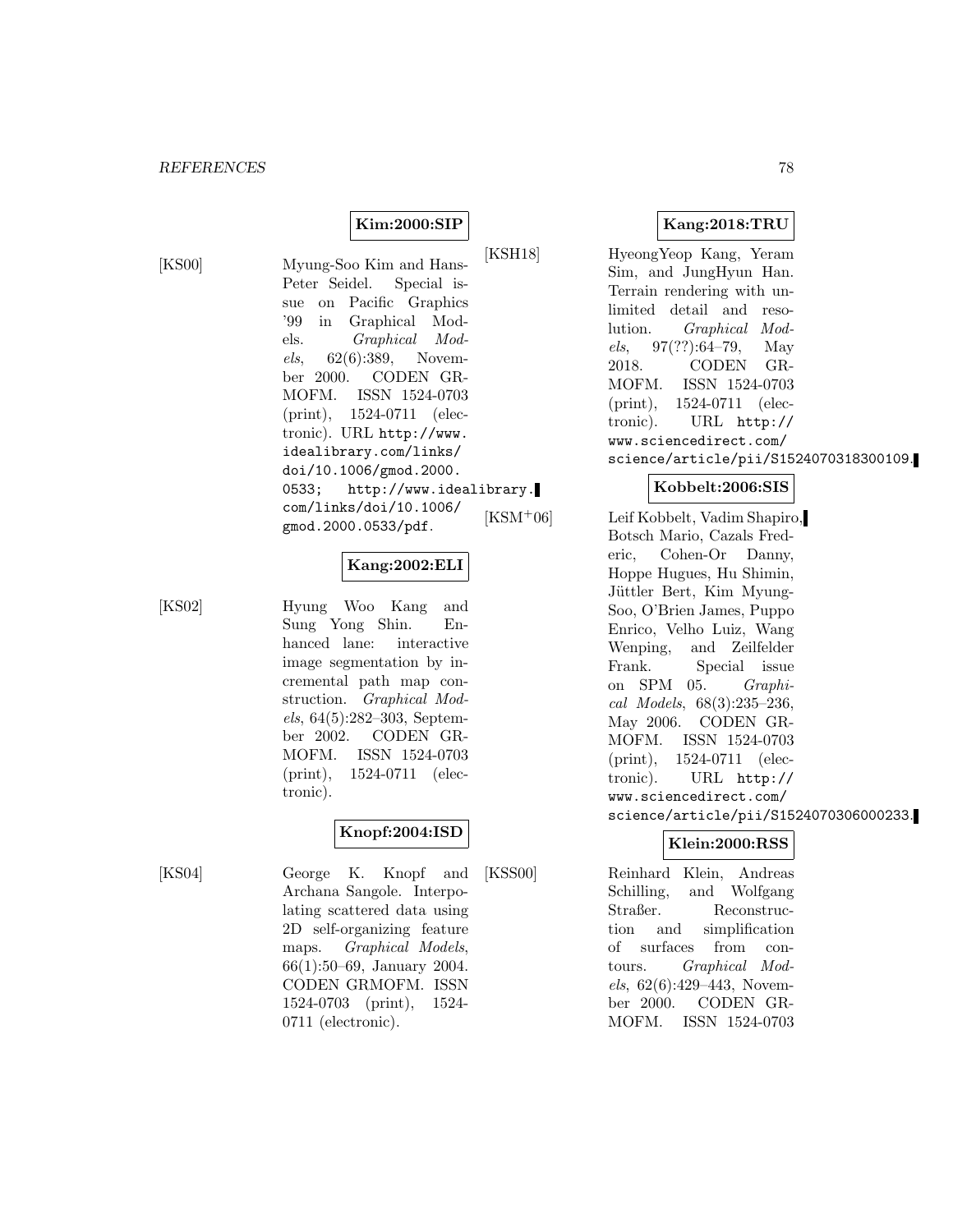(print), 1524-0711 (electronic). URL http://www. idealibrary.com/links/ doi/10.1006/gmod.2000. 0530; http://www.idealibrary. com/links/doi/10.1006/ gmod.2000.0530/pdf; http://www.idealibrary. com/links/doi/10.1006/ gmod.2000.0530/ref.

# **Kye:2008:ICP**

[KSS08] Heewon Kye, Byeong-Seok Shin, and Yeong Gil Shin. Interactive classification for pre-integrated volume rendering of high-precision volume data. Graphical Models, 70(6):125–132, November 2008. CODEN GR-MOFM. ISSN 1524-0703 (print), 1524-0711 (electronic). URL http:// www.sciencedirect.com/ science/article/pii/S1524070308000088.

#### **Kovacs:2015:AGC**

[KVS15] István Kovács, Tamás Várady, and Péter Salvi. Applying geometric constraints for perfecting CAD models in reverse engineering. Graphical Models, 82(??):44–57, November 2015. CODEN GR-MOFM. ISSN 1524-0703 (print), 1524-0711 (electronic). URL http:// www.sciencedirect.com/ science/article/pii/S1524070315000211. **Kronenberger:2015:GCU**

[KWFH15] Markus Kronenberger, Oliver

and Hans Hagen. Gaussian curvature using fundamental forms for binary voxel data. Graphical Models, 82(??):123–136, November 2015. CODEN GRMOFM. ISSN 1524- 0703 (print), 1524-0711 (electronic). URL http:// www.sciencedirect.com/ science/article/pii/S1524070315000284.

Wirjadi, Johannes Freitag,

# **Wu:2013:CGO**

[kWwZ13] Fu kun Wu and Chang wen Zheng. A comprehensive geometrical optics application for wave rendering. Graphical Models, 75(6):318–327, November 2013. CODEN GR-MOFM. ISSN 1524-0703 (print), 1524-0711 (electronic). URL http:// www.sciencedirect.com/ science/article/pii/S1524070313000246.

# **Wu:2015:MBI**

[kWwZ15] Fu kun Wu and Chang wen Zheng. Microfacet-based interference simulation for multilayer films. Graphical Models, 78(??):26–35, March 2015. CODEN GR-MOFM. ISSN 1524-0703 (print), 1524-0711 (electronic). URL http:// www.sciencedirect.com/ science/article/pii/S1524070315000028.

# **Kang:2015:NBP**

[KXCD15] Hongmei Kang, Jinlan Xu, Falai Chen, and Jiansong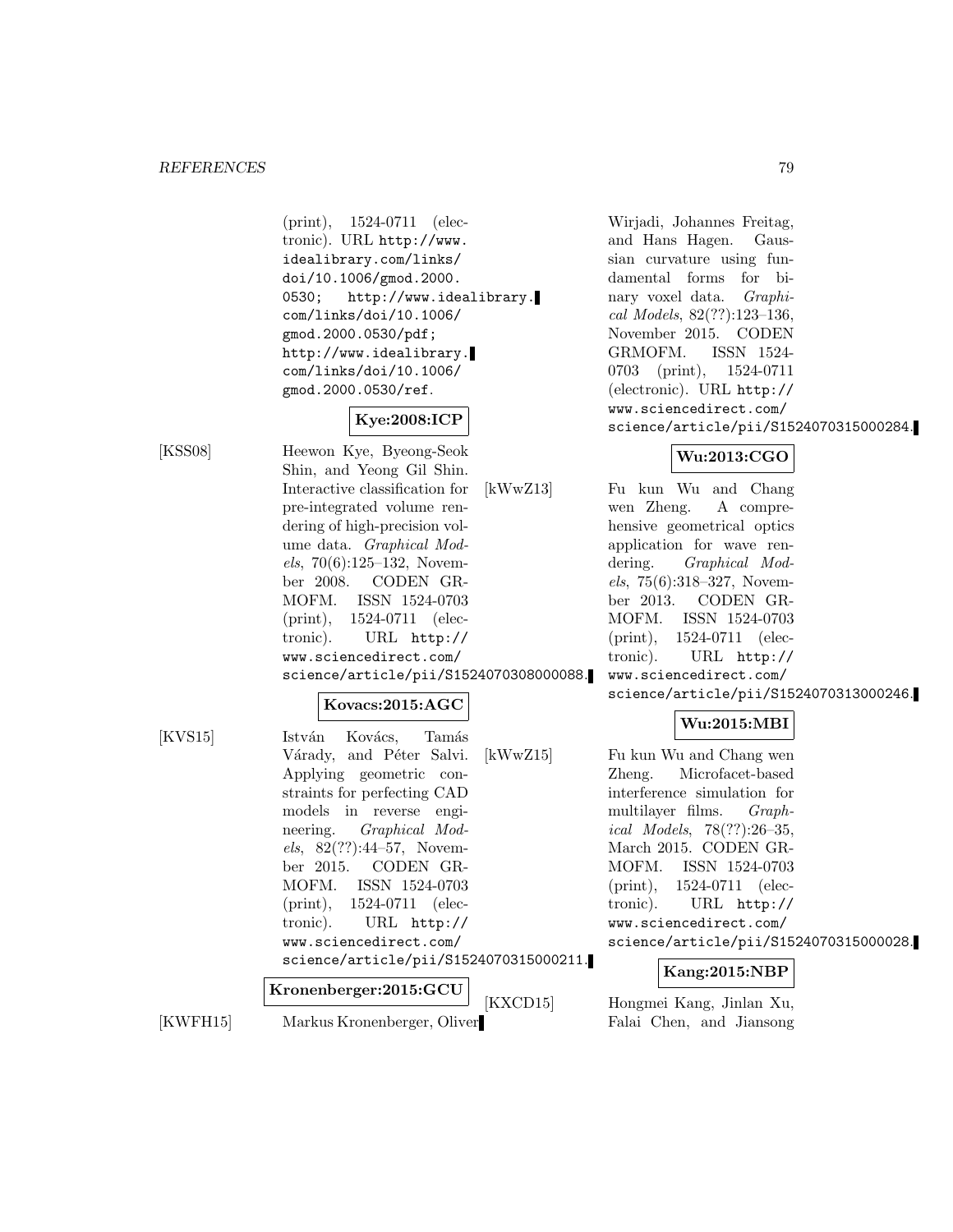Deng. A new basis for PHTsplines. Graphical Models, 82(??):149–159, November 2015. CODEN GR-MOFM. ISSN 1524-0703 (print), 1524-0711 (electronic). URL http:// www.sciencedirect.com/ science/article/pii/S1524070315000302.

# **Khan:2011:SBA**

[KZD<sup>+</sup>11] Rez Khan, Qin Zhang, Shayan Darayan, Sankari Dhandapani, Sucharit Katyal, Clint Greene, Chandra Bajaj, and David Ress. Surface-based analysis methods for high-resolution functional magnetic resonance imaging. *Graphi*cal Models, 73(6):313–322, November 2011. CODEN GRMOFM. ISSN 1524- 0703 (print), 1524-0711 (electronic). URL http:// www.sciencedirect.com/ science/article/pii/S1524070310000421.

# **Kwok:2012:CCB**

[KZW12] Tsz-Ho Kwok, Yunbo Zhang, and Charlie C. L. Wang. Constructing common base domain by cues from Voronoi diagram. Graphical Mod $els, 74(4):152-163, July$ 2012. CODEN GR-MOFM. ISSN 1524-0703 (print), 1524-0711 (electronic). URL http:// www.sciencedirect.com/ science/article/pii/S1524070312000197. **Lelescu:2004:RCL**

[LB04] Dan Lelescu and Frank Bossen. Representation and coding of light field data. Graphical Models, 66(4): 203–225, July 2004. CO-DEN GRMOFM. ISSN 1524-0703 (print), 1524- 0711 (electronic).

# **LeCallennec:2006:IMD**

[LB06] Benoît Le Callennec and Ronan Boulic. Interactive motion deformation with prioritized constraints. Graphical Models, 68(2):175–193, March 2006. CODEN GR-MOFM. ISSN 1524-0703 (print), 1524-0711 (electronic). URL http:// www.sciencedirect.com/ science/article/pii/S1524070305000263.

# **Li:2004:UAF**

Guiqing Li, Hujun Bao, and Weiyin Ma. A unified approach for fairing arbitrary polygonal meshes. Graphical Models, 66(3):160–179, May 2004. CODEN GR-MOFM. ISSN 1524-0703 (print), 1524-0711 (electronic).

# **Liu:2002:NVC**

[LBSP02] Xinguo Liu, Hujun Bao, Heung-Yeung Shum, and Qunsheng Peng. A novel volume constrained smoothing method for meshes. Graphical Models,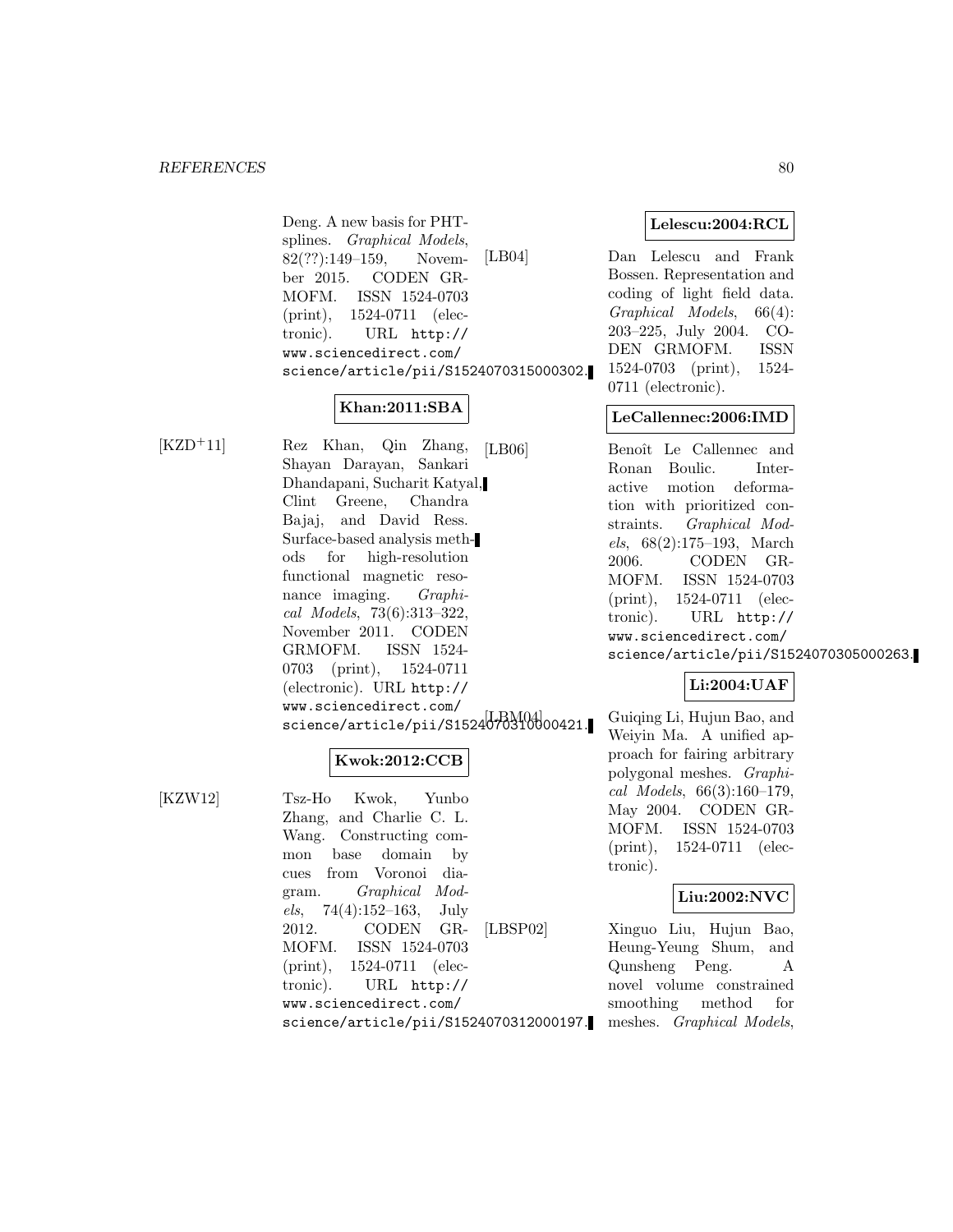64(3–4):169–182, May 2002. CODEN GRMOFM. ISSN 1524-0703 (print), 1524- 0711 (electronic).

#### **Lovato:2014:ALA**

[LCZG14] Christian Lovato, Umberto Castellani, Carlo Zancanaro, and Andrea Giachetti. Automatic labelling of anatomical landmarks on 3D body scans. Graphical Models, 76(6):648–657, November 2014. CODEN GRMOFM. ISSN 1524- 0703 (print), 1524-0711 (electronic). URL http:// www.sciencedirect.com/ science/article/pii/S1524070314000459.

# **Lobello:2014:CAI**

[LDD14] Ricardo Uribe Lobello, Florent Dupont, and Florence Denis. Out-of-core adaptive iso-surface extraction from binary volume data. Graphical Models, 76(6):593–608, November 2014. CODEN GRMOFM. ISSN 1524- 0703 (print), 1524-0711 (electronic). URL http:// www.sciencedirect.com/ science/article/pii/S1524070314000411.

# **Liu:2017:EFC**

[LDZ<sup>+</sup>17] Hao Liu, Ning Dai, Baojiang Zhong, Tao Li, and Jun Wang. Extract feature curves on noisy triangular meshes. Graphical Models, 93(??):1–13, September 2017. CODEN GR-MOFM. ISSN 1524-0703

(print), 1524-0711 (electronic). URL http:// www.sciencedirect.com/ science/article/pii/S1524070317300498.

#### **Lawrence:2004:PII**

[LF04] Jason Lawrence and Thomas Funkhouser. A painting interface for interactive surface deformations. Graphical Models, 66(6):418–438, November 2004. CODEN GRMOFM. ISSN 1524- 0703 (print), 1524-0711 (electronic).

### **Li:2018:CSS**

[LFC<sup>+</sup>18] Manyi Li, Noa Fish, Lili Cheng, Changhe Tu, Daniel Cohen-Or, Hao Zhang, and Baoquan Chen. Classsensitive shape dissimilarity metric. Graphical Models, 98(??):33–42, July 2018. CODEN GR-MOFM. ISSN 1524-0703 (print), 1524-0711 (electronic). URL http:// www.sciencedirect.com/ science/article/pii/S1524070318300328.

# **Liu:2019:MRP**

Mingming Liu, Jie Guo, and Yanwen Guo. 3D model retrieval and pose estimation for indoor images by simulating scene context. Graphical Models, 103(??):Article 101032, ???? 2019. CODEN GR-MOFM. ISSN 1524-0703 (print), 1524-0711 (electronic). URL http://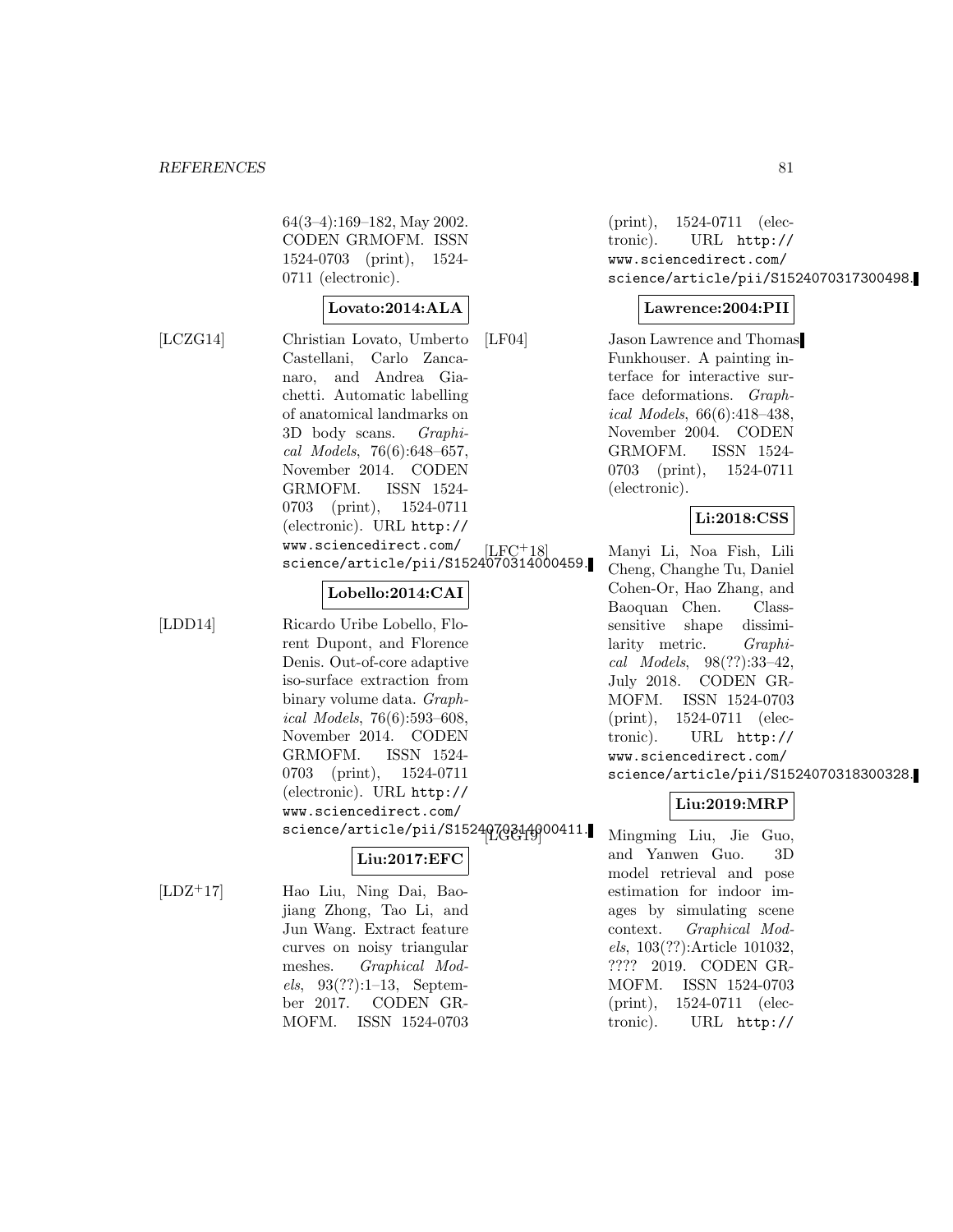www.sciencedirect.com/ science/article/pii/S1524070319300232.

#### **Laganiere:2006:VRG**

 $[LHM06]$ 

| R. Laganière, H. Hajj-                 |
|----------------------------------------|
| diab, and A. Mitiche.                  |
| Visual reconstruction of               |
| ground plane obstacles in              |
| a sparse view robot envi- [LJYL16]     |
| ronment. <i>Graphical Mod-</i>         |
| els, $68(3):282-293$ , May             |
| 2006. CODEN GR-                        |
| MOFM. ISSN 1524-0703                   |
| $(print), 1524-0711$ (elec-            |
| tronic). URL http://                   |
| www.sciencedirect.com/                 |
| science/article/pii/S1524070306000166. |

#### **Lensch:2001:SBA**

[LHS01] Hendrik P. A. Lensch, Wolfgang Heidrich, and Hans-Peter Seidel. A silhouettebased algorithm for texture registration and stitching. Graphical Models, 63(4): 245–262, July 2001. CO-DEN GRMOFM. ISSN 1524-0703 (print), 1524- 0711 (electronic).

# **Lee:2000:ESS**

[LI00] Rae Kyoung Lee and Insung Ihm. On enhancing the speed of splatting using both object- and imagespace coherence. Graphical Models, 62(4):263–282, July 2000. CODEN GR-MOFM. ISSN 1524-0703 (print), 1524-0711 (electronic). URL http://www. idealibrary.com/links/ doi/10.1006/gmod.2000.

0524; http://www.idealibrary. com/links/doi/10.1006/ gmod.2000.0524/pdf; http://www.idealibrary. com/links/doi/10.1006/ gmod.2000.0524/ref.

#### **Li:2016:ERS**

Bo Li, Henry Johan, Yuxiang Ye, and Yijuan Lu. Efficient 3D reflection symmetry detection: a viewbased approach. Graphical Models, 83(??):2–14, January 2016. CODEN GR-MOFM. ISSN 1524-0703 (print), 1524-0711 (electronic). URL http:// www.sciencedirect.com/ science/article/pii/S1524070315000417.

## **Lee:2001:NHM**

[LK01] Doo-Won Lee and Hyeong-Seok Ko. Natural hairstyle modeling and animation. Graphical Models, 63(2):67– 85, March 2001. CODEN GRMOFM. ISSN 1524- 0703 (print), 1524-0711 (electronic). URL http: //www.idealibrary.com/ links/doi/10.1006/gmod. 2001.0547; http://www. idealibrary.com/links/ doi/10.1006/gmod.2001. 0547/pdf; http://www. idealibrary.com/links/ doi/10.1006/gmod.2001. 0547/ref.

#### **Lurig:2000:HSD**

[LKE00] Christoph Lürig, Leif Kobbelt, and Thomas Ertl. Hierar-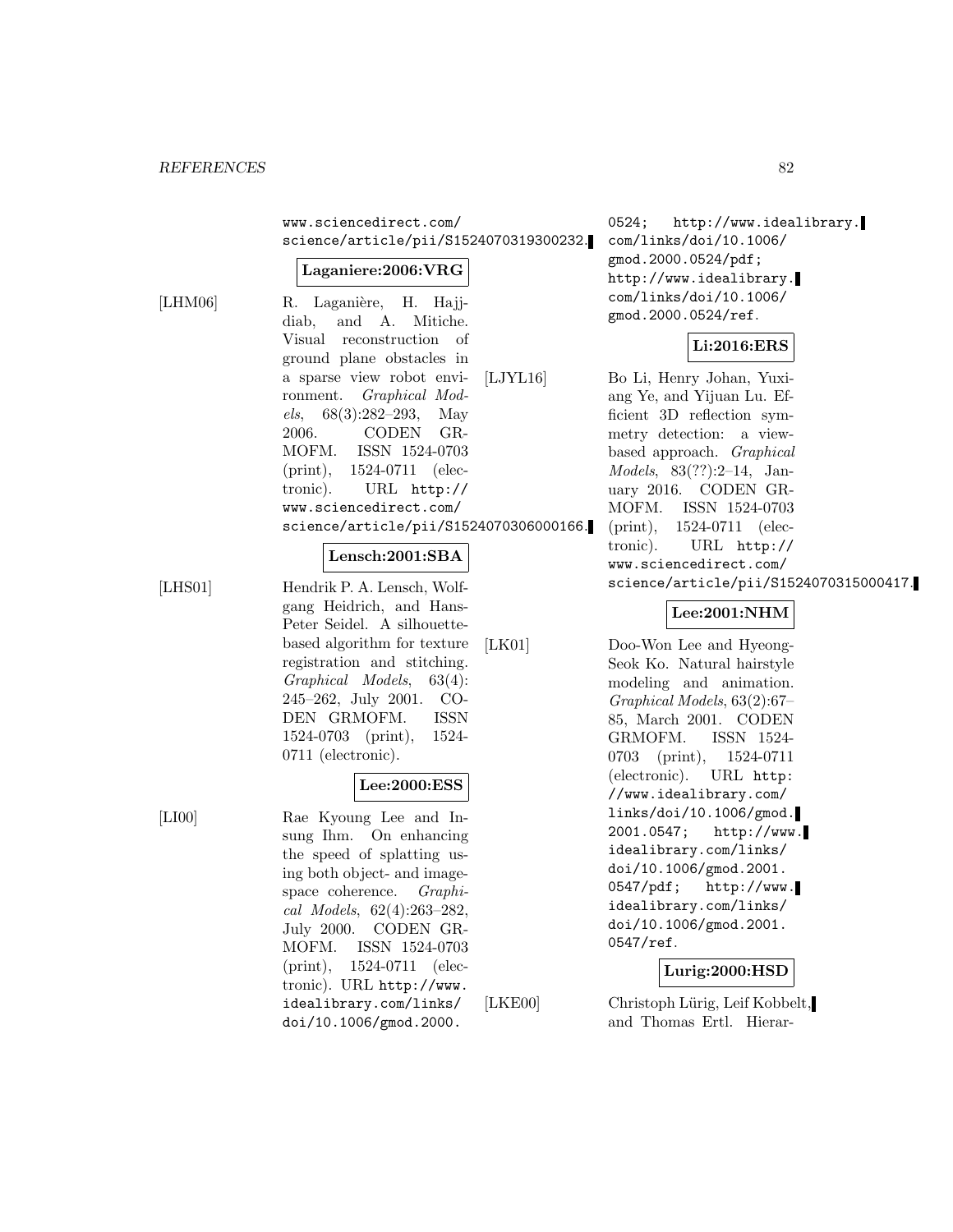chical solutions for the deformable surface problem in visualization. Graphical Models, 62(1):2–18, January 2000. CODEN GR-MOFM. ISSN 1524-0703 (print), 1524-0711 (electronic). URL http://www. idealibrary.com/links/ artid/gmod.1999.0515/ production; http:// www.idealibrary.com/links/ artid/gmod.1999.0515/ production/pdf; http: //www.idealibrary.com/ links/artid/gmod.1999. 0515/production/ref.

# **Lee:2006:PAB**

[LL06] Jehee Lee and Kang Hoon Lee. Precomputing avatar behavior from human motion data. Graphical Models, 68(2):158–174, March 2006. CODEN GR-MOFM. ISSN 1524-0703 (print), 1524-0711 (electronic). URL http:// www.sciencedirect.com/ science/article/pii/S1524070305000275.

# **Li:2013:GCC**

[LL13] Guo Li and Ligang Liu. Geometry curves: a compact representation for 3D shapes. Graphical Models, 75(5):265–278, September 2013. CODEN GR-MOFM. ISSN 1524-0703 (print), 1524-0711 (electronic). URL http:// www.sciencedirect.com/ science/article/pii/S1524070313000179. **Liu:2022:JPA**

[LLH22] Chengzhi Liu, Juncheng Li, and Lijuan Hu. Jacobi-PIA algorithm for bicubic B-spline interpolation surfaces. Graphical Models, 120(??):??, March 2022. CODEN GR-MOFM. ISSN 1524-0703 (print), 1524-0711 (electronic). URL http:// www.sciencedirect.com/ science/article/pii/S152407032200011X.

# **Lai:2019:ADM**

[LLL19a] Po Kong Lai, Weizhe Liang, and Robert Laganière. Additive depth maps, a compact approach for shape completion of single view depth maps. Graphical Models, 104(??):Article 101030, ???? 2019. CODEN GR-MOFM. ISSN 1524-0703 (print), 1524-0711 (electronic). URL http:// www.sciencedirect.com/ science/article/pii/S1524070319300219.

# **Li:2019:FCM**

[LLL<sup>+</sup>19b] Tao Li, Wei Liu, Hao Liu, Jun Wang, and Ligang Liu. Feature-convinced mesh denoising. Graphical Models,  $101(??):17-26$ , January 2019. CODEN GR-MOFM. ISSN 1524-0703 (print), 1524-0711 (electronic). URL http:// www.sciencedirect.com/ science/article/pii/S1524070318300456.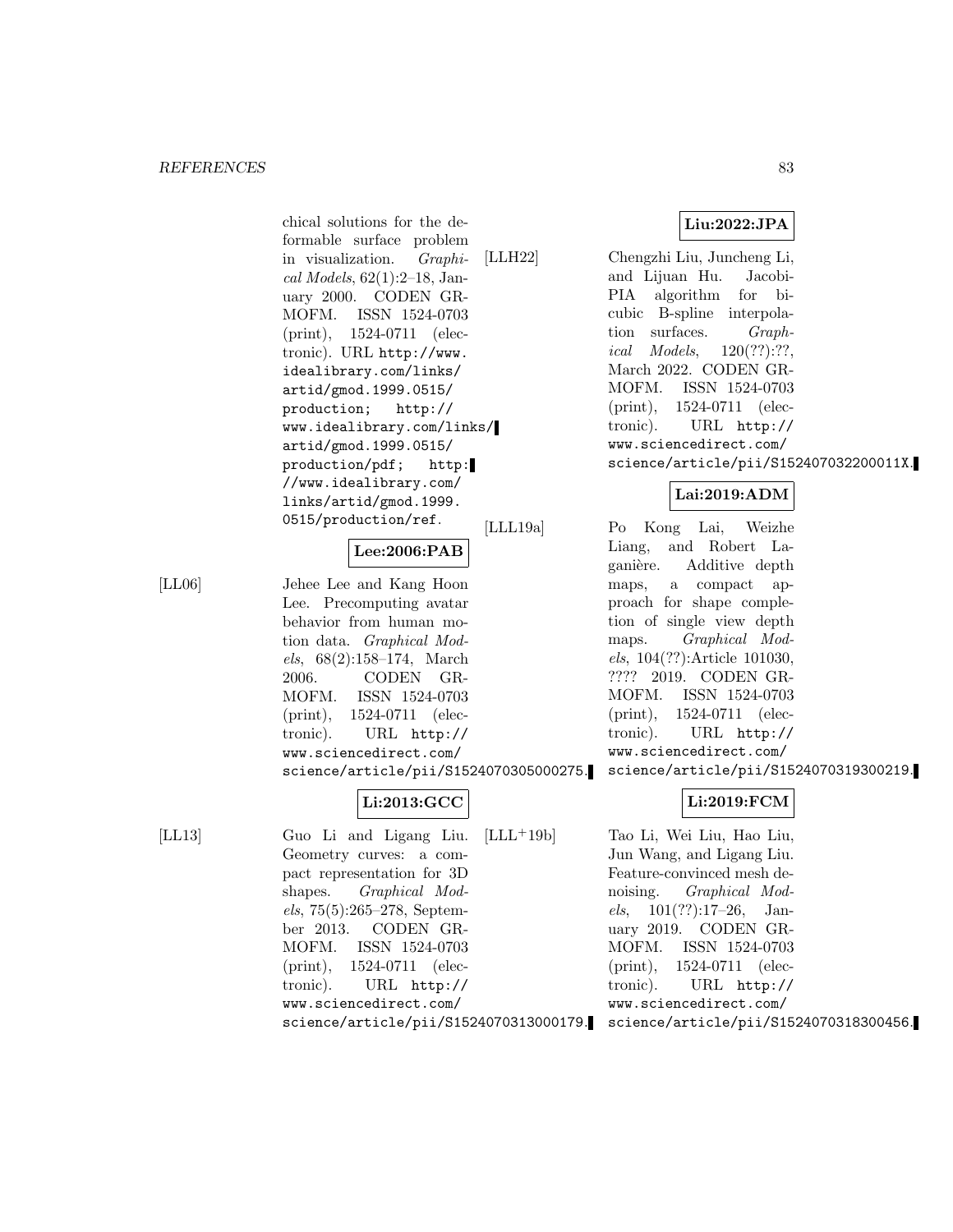**Liu:2018:GSS**

[LLW<sup>+</sup>18] Xiuping Liu, Liping Lin, Jun Wu, Weiming Wang, Baocai Yin, and Charlie C. L. Wang. Generating sparse self-supporting wireframe models for 3D printing using mesh simplification. Graphical Models, 98(??):14–23, July 2018. CODEN GR-MOFM. ISSN 1524-0703 (print), 1524-0711 (electronic). URL http:// www.sciencedirect.com/ science/article/pii/S1524070318300286.

# **Lin:2013:NIS**

[LLXW13] Shujin Lin, Xiaonan Luo, Songhua Xu, and Jianmin Wang. A new interpolation subdivision scheme for triangle/quad mesh. Graphical Models, 75(5):247–254, September 2013. CODEN GRMOFM. ISSN 1524- 0703 (print), 1524-0711 (electronic). URL http:// www.sciencedirect.com/ science/article/pii/S152407031300012X.

#### **Lachaud:2000:CAD**

[LM00] Jacques-Olivier Lachaud and Annick Montanvert. Continuous analogs of digital boundaries: a topological approach to isosurfaces. *Graphical Mod*els, 62(3):129–164, May 2000. CODEN GR-MOFM. ISSN 1524-0703 (print), 1524-0711 (electronic). URL http://www.

idealibrary.com/links/ doi/10.1006/gmod.2000. 0522; http://www.idealibrary. com/links/doi/10.1006/ gmod.2000.0522/pdf; http://www.idealibrary. com/links/doi/10.1006/ gmod.2000.0522/ref.

# **Lai:2012:VLO**

[LM12] Yu-Kun Lai and Ralph R. Martin. Vertex location optimisation for improved remeshing. Graphical Models, 74(4):233–243, July 2012. CODEN GR-MOFM. ISSN 1524-0703 (print), 1524-0711 (electronic). URL http:// www.sciencedirect.com/ science/article/pii/S1524070312000318.

# **Li:2020:FBM**

[LML<sup>+</sup>20] Kun Li, Yali Mao, Yunke Liu, Ruizhi Shao, and Yebin Liu. Full-body motion capture for multiple closely interacting persons. Graphical Models, 110(??):Article 101072, July 2020. CODEN GR-MOFM. ISSN 1524-0703 (print), 1524-0711 (electronic). URL http:// www.sciencedirect.com/ science/article/pii/S1524070320300163.

# **Li:2014:SEL**

[LQJ<sup>+</sup>14] Zhong Li, Shengwei Qin, Xiaogang Jin, Zeyun Yu, and Jiao Lin. Skeletonenhanced line drawings for 3D models. Graphical Mod-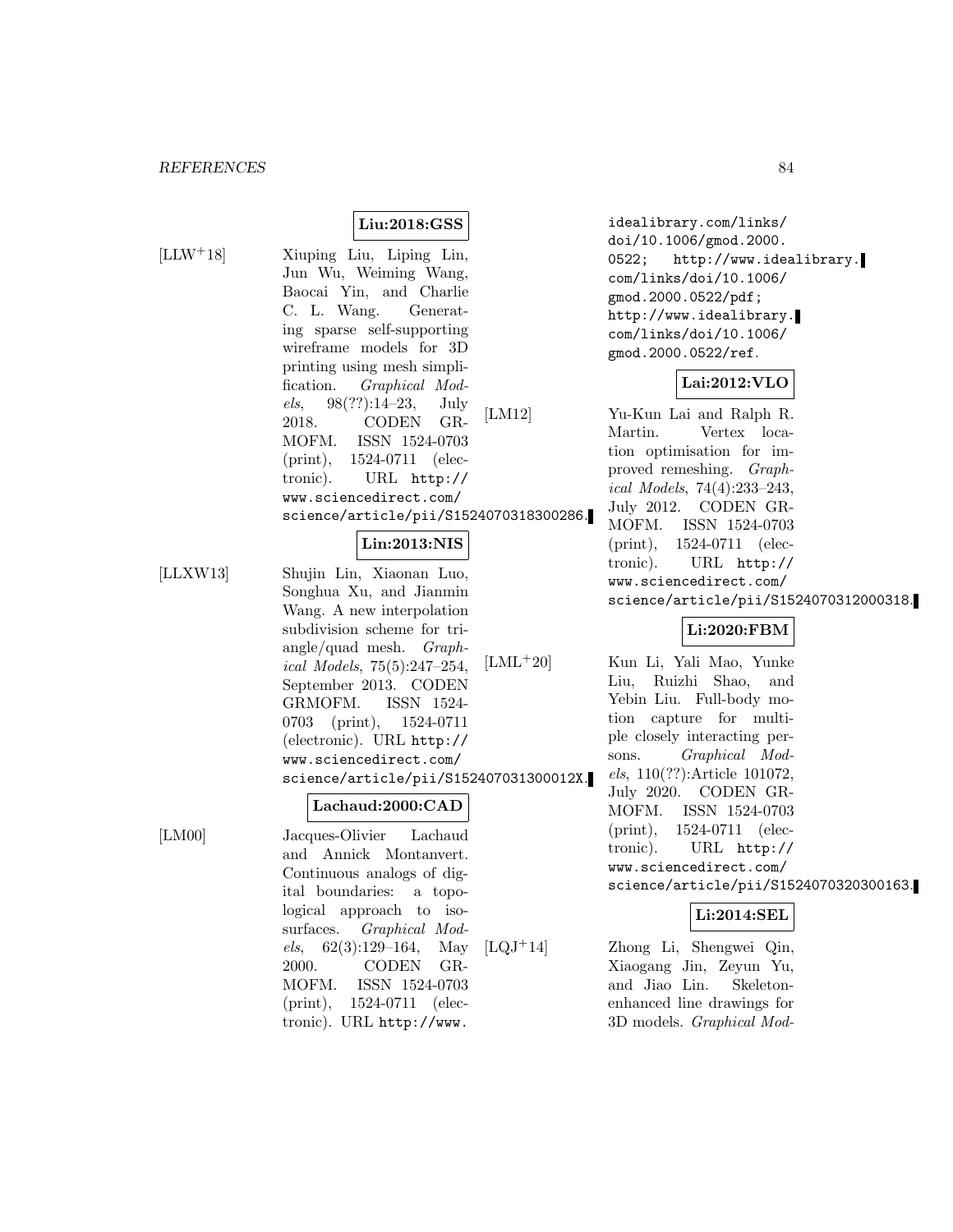els, 76(6):620–632, November 2014. CODEN GR-MOFM. ISSN 1524-0703 (print), 1524-0711 (electronic). URL http:// www.sciencedirect.com/ science/article/pii/S1524070314000472.

#### **Lehmann:2012:NCT**

[LR12] Nicole Lehmann and Ulrich Reif. Notes on the curvature tensor. Graphical Models, 74(6):321–325, November 2012. CODEN GR-MOFM. ISSN 1524-0703 (print), 1524-0711 (electronic). URL http:// www.sciencedirect.com/ science/article/pii/S1524070312000239.

### **Lee:2001:CIA**

[LS01] Jehee Lee and Sung Yong Shin. A coordinateinvariant approach to multiresolution motion analysis. Graphical Models, 63(2):87–105, March 2001. CODEN GR-MOFM. ISSN 1524-0703 (print), 1524-0711 (electronic). URL http://www. idealibrary.com/links/ doi/10.1006/gmod.2001. 0548; http://www.idealibrary. com/links/doi/10.1006/ gmod.2001.0548/pdf; http://www.idealibrary. com/links/doi/10.1006/ gmod.2001.0548/ref.

**Lavor:2021:OIC**

[LSA21] Carlile Lavor, Michael Souza, and José Luis

Aragón. Orthogonality of isometries in the conformal model of the 3D space. Graphical Models, 114(??):Article 101100, March 2021. CODEN GR-MOFM. ISSN 1524-0703 (print), 1524-0711 (electronic). URL http:// www.sciencedirect.com/ science/article/pii/S1524070321000059.

### **Lachaud:2003:ICD**

[LV03] Jacques-Olivier Lachaud and Anne Vialard. 10th International Conference on Discrete Geometry for Computer Imagery: Discrete topology and geometry for image and object representation. Graphical Models,  $65(1-3)$ :1, May 2003. CODEN GRMOFM. ISSN 1524-0703 (print), 1524-0711 (electronic).

#### **Lobaz:2014:HLB**

[LV14] P. Lobaz and L. Vása. Hierarchical Laplacian-based compression of triangle meshes. Graphical Models, 76(6):682–690, November 2014. CODEN GR-MOFM. ISSN 1524-0703 (print), 1524-0711 (electronic). URL http:// www.sciencedirect.com/ science/article/pii/S1524070314000502.

# **Lluch:2004:MTS**

[LVM04] J. Lluch, R. Vivó, and C. Monserrat. Modelling tree structures using a sin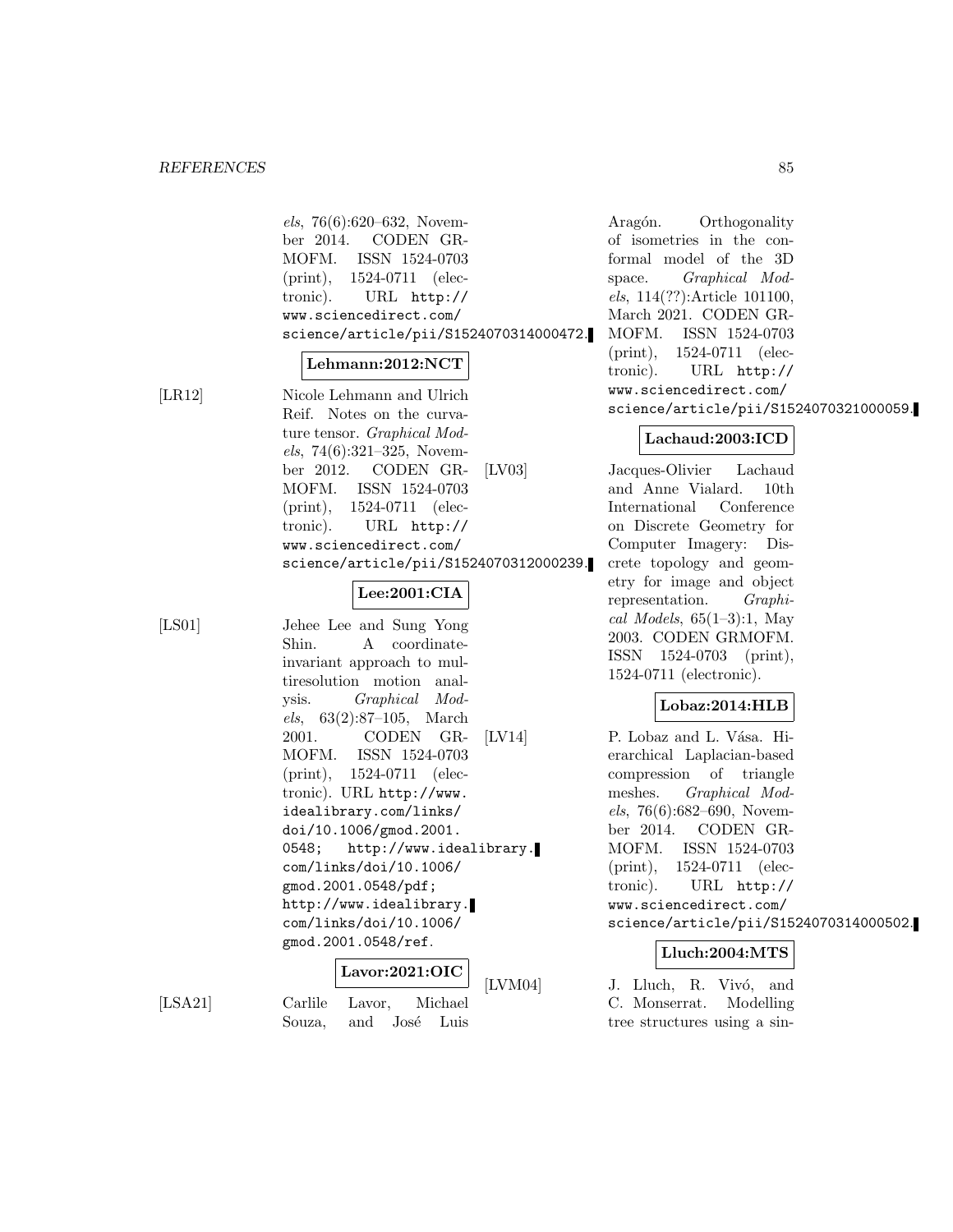gle polygonal mesh. Graphical Models, 66(2):89–101, March 2004. CODEN GR-MOFM. ISSN 1524-0703 (print), 1524-0711 (electronic).

# **Liu:2021:SIT**

[LWG<sup>+</sup>21] Zhihao Liu, Kai Wu, Jianwei Guo, Yunhai Wang, Oliver Deussen, and Zhanglin Cheng. Single image tree reconstruction via adversarial network. Graphical Models, 117(??):??, September 2021. CODEN GR-MOFM. ISSN 1524-0703 (print), 1524-0711 (electronic). URL http:// www.sciencedirect.com/ science/article/pii/S1524070321000205.

# **Liu:2008:SAB**

[LWGP08] Shiguang Liu, Zhangye Wang, Zheng Gong, and Qunsheng Peng. Simulation of atmospheric binary mixtures based on two-fluid model. Graphical Models, 70(6):117–124, November 2008. CODEN GR-MOFM. ISSN 1524-0703 (print), 1524-0711 (electronic). URL http:// www.sciencedirect.com/ science/article/pii/S1524070308000064.

#### **Linden:2015:LSP**

[LWH15] Sven Linden, Andreas Wiegmann, and Hans Hagen. The LIR space partitioning system applied to the Stokes equations. Graphical Models, 82(??):58–66, November 2015. CODEN GR-MOFM. ISSN 1524-0703 (print), 1524-0711 (electronic). URL http:// www.sciencedirect.com/ science/article/pii/S1524070315000223.

# **Li:2018:PSF**

Chen Li, Changbo Wang, Shenfan Zhang, Sheng Qiu, and Hong Qin. Porescale flow simulation in anisotropic porous material via fluid-structure coupling. Graphical Models,  $95(??):14-26$ , January 2018. CODEN GR-MOFM. ISSN 1524-0703 (print), 1524-0711 (electronic). URL http:// www.sciencedirect.com/ science/article/pii/S1524070317300644.

# **Li:2019:CSF**

[LXD19] Chong-Jun Li, Lin-Lin Xie, and Wen-Bin Du. Curve and surface fitting based on the nonhomogeneous linear differential system. Graphical Models, 103(??):Article 101026, ???? 2019. CODEN GR-MOFM. ISSN 1524-0703 (print), 1524-0711 (electronic). URL http:// www.sciencedirect.com/ science/article/pii/S1524070319300177.

#### **Liu:2021:VNV**

[LXH21] Yilin Liu, Ke Xie, and Hui Huang. VGF-Net: Visual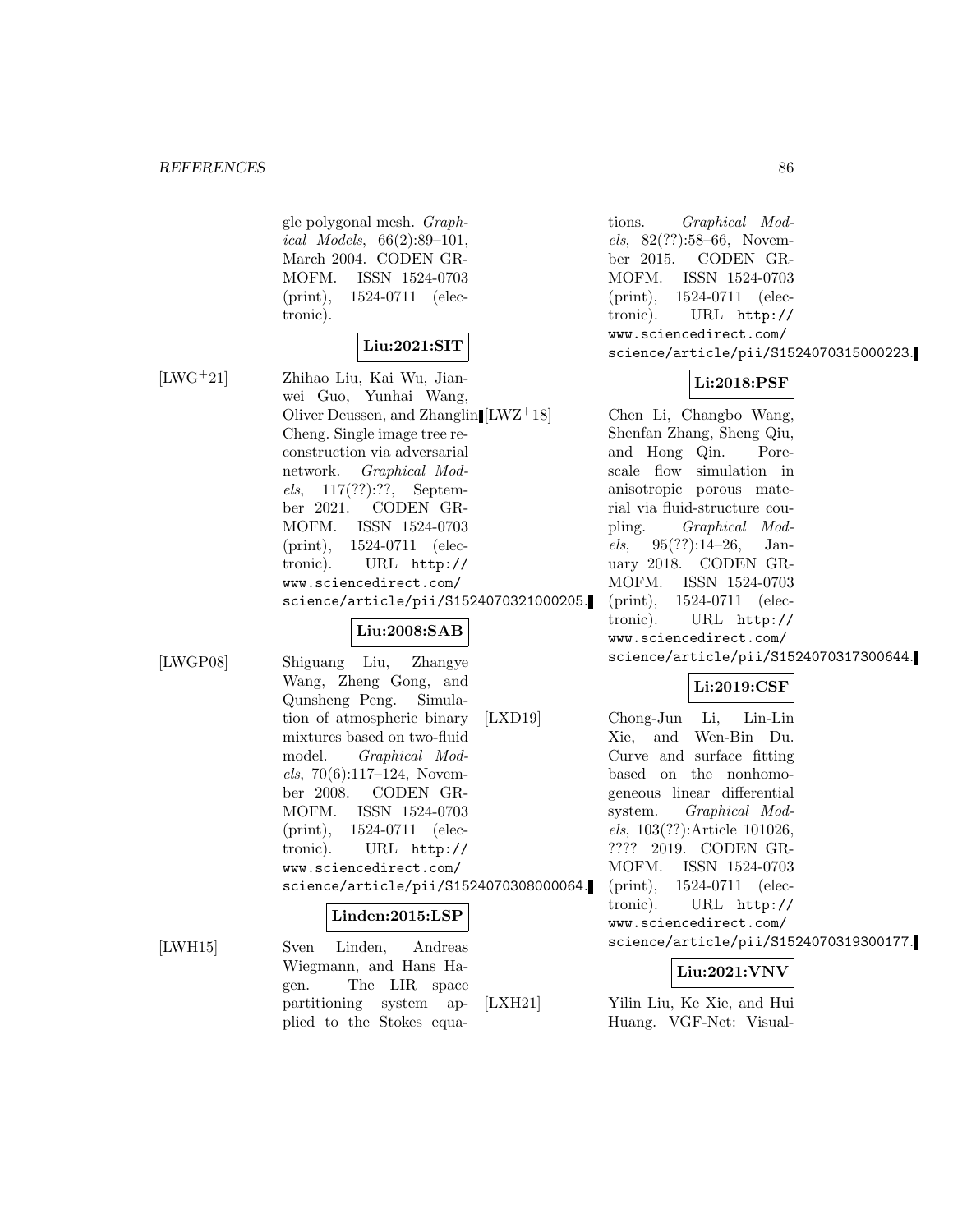geometric fusion learning for simultaneous drone navigation and height mapping. Graphical Models, 116 (??):??, July 2021. CODEN GRMOFM. ISSN 1524- 0703 (print), 1524-0711 (electronic). URL http:// www.sciencedirect.com/ science/article/pii/S1524070321000138.

# **Liu:2016:LWV**

[LXTJ16] Xiaojun Liu, Ning Xie, Kai Tang, and Jinyuan Jia. Lightweighting for Web3D visualization of large-scale BIM scenes in real-time. Graphical Models, 88(??):40–56, November 2016. CODEN GR-MOFM. ISSN 1524-0703 (print), 1524-0711 (electronic). URL http:// www.sciencedirect.com/ science/article/pii/S1524070316300170.

# **Li:2019:HCM**

[LXX<sup>+</sup>19] Shuai Li, Zhijun Xie, Qing Xia, Aimin Hao, and Hong Qin. Hybrid 4D cardiovascular modeling based on patient-specific clinical images for real-time PCI surgery simulation. *Graph*ical Models,  $101(??):1-7$ , January 2019. CODEN GRMOFM. ISSN 1524- 0703 (print), 1524-0711 (electronic). URL http:// www.sciencedirect.com/ science/article/pii/S1524070318300432.

# **Liao:2014:SAG**

[LXZ14] Tao Liao, Guoliang Xu, and Yongjie Jessica Zhang. Structure-aligned guidance estimation in surface parameterization using eigenfunctionbased cross field. Graphical Models, 76(6):691–705, November 2014. CODEN GRMOFM. ISSN 1524- 0703 (print), 1524-0711 (electronic). URL http:// www.sciencedirect.com/ science/article/pii/S1524070314000514.

# **Liu:2008:SSB**

[LYCG08] Xin Liu, Hongxun Yao, Xilin Chen, and Wen Gao. Shape from silhouettes based on a centripetal pentahedron model. Graphical Models, 70(6):133–148, November 2008. CODEN GRMOFM. ISSN 1524- 0703 (print), 1524-0711 (electronic). URL http:// www.sciencedirect.com/ science/article/pii/S152407030800009X.

# **Lee:2012:CCS**

[LYKL12] Sun-Young Lee, Jong-Chul Yoon, Ji-Yong Kwon, and In-Kwon Lee. Cartoon-Modes: Cartoon stylization of video objects through modal analysis. Graphical Models,  $74(2):51-60$ , March 2012. CODEN GR-MOFM. ISSN 1524-0703 (print), 1524-0711 (electronic). URL http:// www.sciencedirect.com/ science/article/pii/S1524070312000033.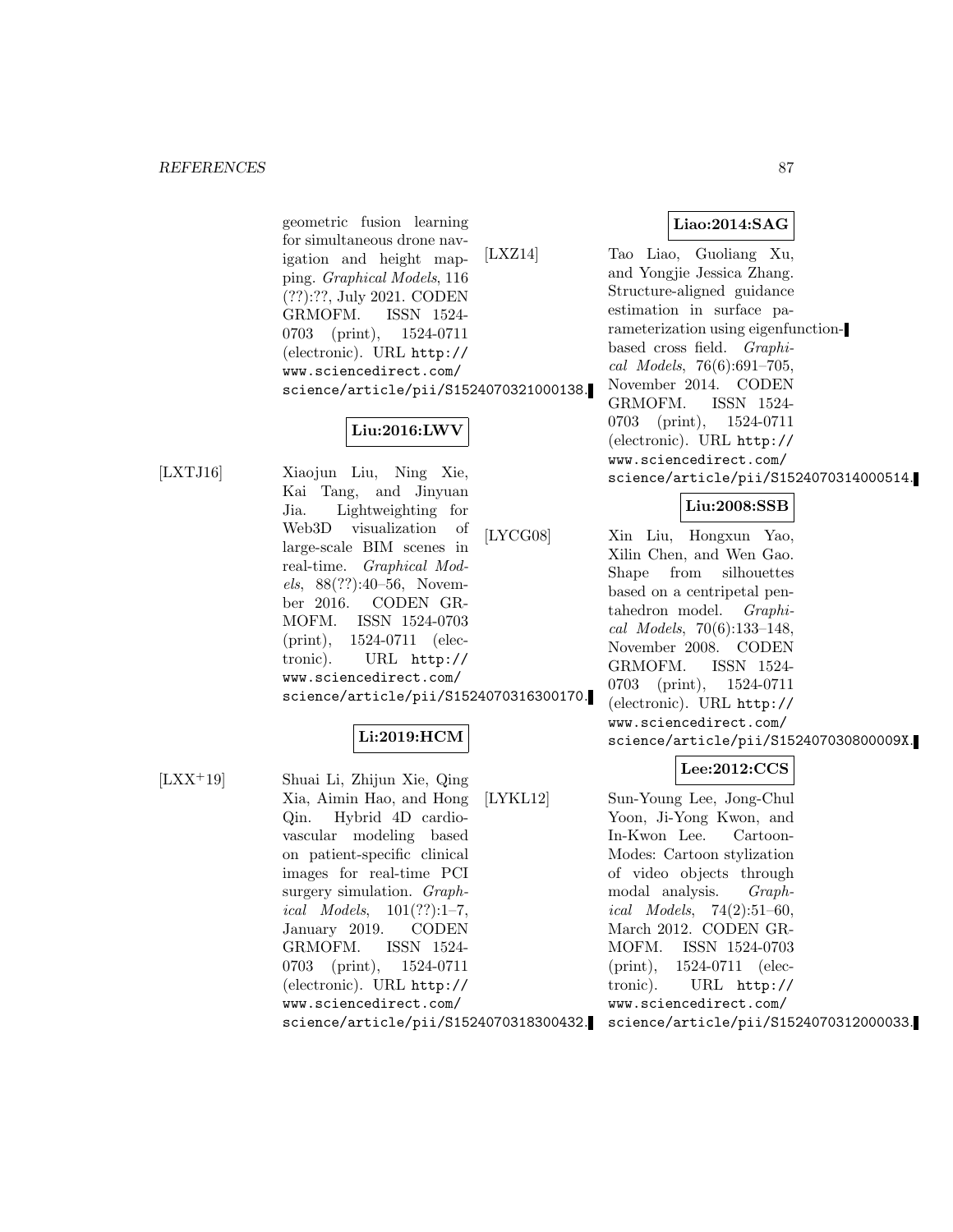# **Lee:2010:TCV**

[LYL10] Sun-Young Lee, Jong-Chul Yoon, and In-Kwon Lee. Temporally coherent video matting. Graphical Models, 72(3):25–33, May 2010. CODEN GR-MOFM. ISSN 1524-0703 (print), 1524-0711 (electronic). URL http:// www.sciencedirect.com/ science/article/pii/S1524070310000081.

# **Liu:2016:UOS**

[LZL16] Zishun Liu, Juyong Zhang, and Ligang Liu. Upright orientation of 3D shapes with convolutional networks. Graphical Models, 85(??):22–29, May 2016. CODEN GR-MOFM. ISSN 1524-0703 (print), 1524-0711 (electronic). URL http:// www.sciencedirect.com/ science/article/pii/S1524070316000199.

# **Luo:2015:IDS**

[LZX<sup>+</sup>15] Ran Luo, Lifeng Zhu, Weiwei Xu, Patrick Kelley, Vanessa Svihla, and Yin Yang. Interactive design and simulation of tubular supporting structure. Graphical Models, 80(??): 16–30, July 2015. CODEN GRMOFM. ISSN 1524- 0703 (print), 1524-0711 (electronic). URL http:// www.sciencedirect.com/ science/article/pii/S1524070315000193. **Liu:2014:GCR**

[LZY<sup>+</sup>14] Yuan Liu, Wen Zhou, Zhouwang Yang, Jiansong Deng, and Ligang Liu. Globally consistent rigid registration. Graphical Models, 76(5):542–553, September 2014. CODEN GRMOFM. ISSN 1524- 0703 (print), 1524-0711 (electronic). URL http:// www.sciencedirect.com/ science/article/pii/S1524070314000290.

### **Marras:2012:MBM**

[MBH<sup>+</sup>12] Stefano Marras, Michael M. Bronstein, Kai Hormann, Riccardo Scateni, and Roberto Scopigno. Motionbased mesh segmentation using augmented silhouettes. Graphical Mod $els, 74(4):164-172, July$ 2012. CODEN GR-MOFM. ISSN 1524-0703 (print), 1524-0711 (electronic). URL http:// www.sciencedirect.com/ science/article/pii/S1524070312000215.

#### **McDonnell:2005:DSB**

[MCQ05] Kevin T. McDonnell, Yu-Sung Chang, and Hong Qin. DigitalSculpture: a subdivision-based approach to interactive implicit surface modeling. *Graphi*cal Models, 67(4):347–369, July 2005. CODEN GR-MOFM. ISSN 1524-0703 (print), 1524-0711 (electronic).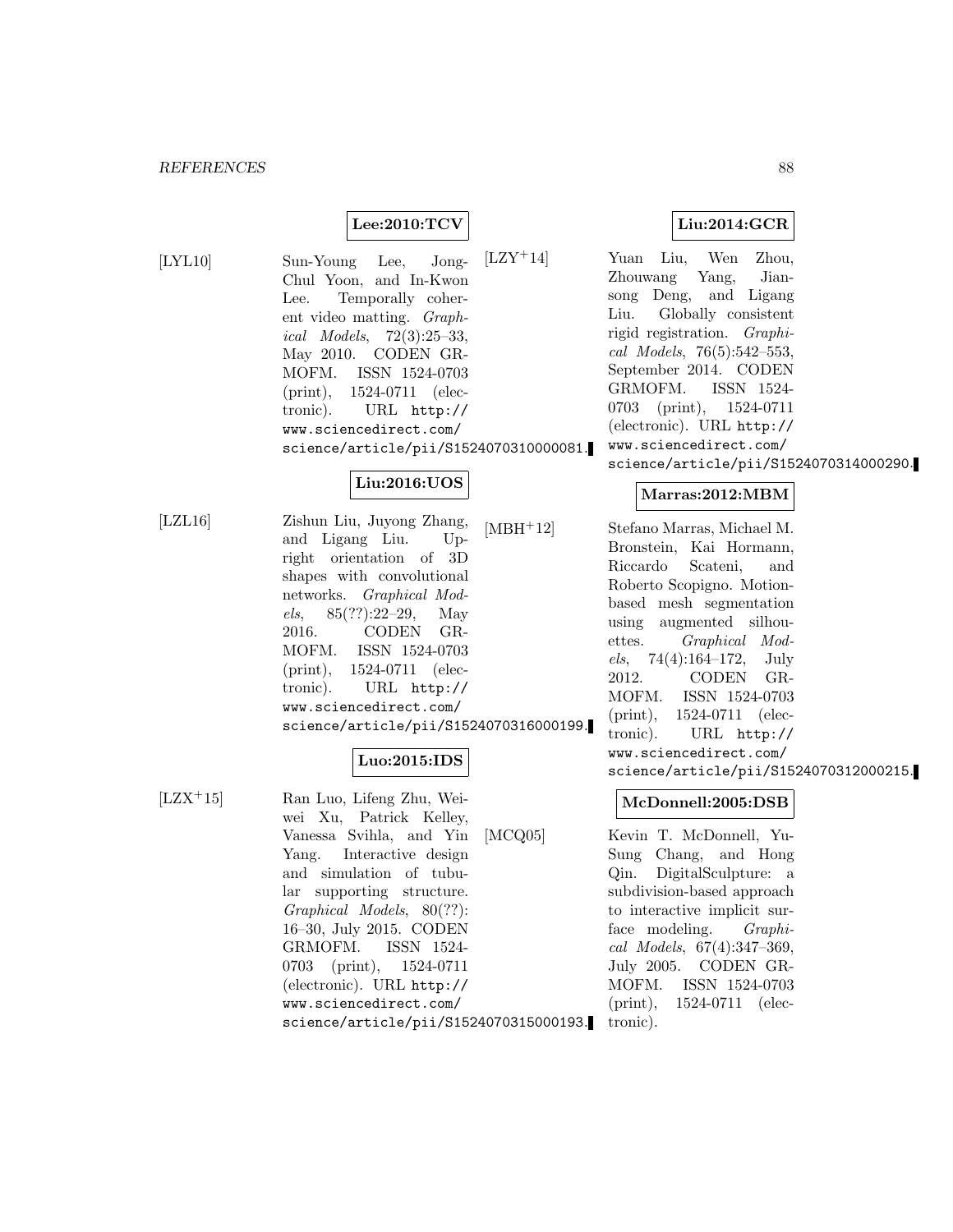### **Mao:2019:EBS**

[MDLH19] Yan Mao, Xuemei Du, Yongjian Li, and Wu He. An emotion based simulation framework for complex evacuation scenarios. Graphical Models, 102(??): 1–9, March 2019. CODEN GRMOFM. ISSN 1524- 0703 (print), 1524-0711 (electronic). URL http:// www.sciencedirect.com/ science/article/pii/S1524070319300013.

# **Machchhar:2017:GCD**

[ME17] Jinesh Machchhar and Gershon Elber.  $\epsilon$ -guarantee of a covering of 2D domains using random-looking curves. Graphical Models, 89(??):1– 13, January 2017. CODEN GRMOFM. ISSN 1524- 0703 (print), 1524-0711 (electronic). URL http:// www.sciencedirect.com/ science/article/pii/S1524070316300510.

#### **Medeiros:2014:FAB**

[MIPS14] Esdras Medeiros, Lis Ingrid, Sinésio Pesco, and Claudio Silva. Fast adaptive blue noise on polygonal surfaces. Graphical Models, 76(1):17–29, January 2014. CODEN GR-MOFM. ISSN 1524-0703 (print), 1524-0711 (electronic). URL http:// www.sciencedirect.com/ science/article/pii/S1524070313000313.

#### **MacLachlan:2016:EMM**

[MJ16] Lynne MacLachlan and Iestyn Jowers. Exploration of multi-material surfaces as weighted shapes. Graphical Models, 83(??):28–36, January 2016. CODEN GRMOFM. ISSN 1524- 0703 (print), 1524-0711 (electronic). URL http:// www.sciencedirect.com/ science/article/pii/S1524070315000387.

#### **Maekawa:2002:SCF**

[MK02] T. Maekawa and K. H. Ko. Surface construction by fitting unorganized curves. Graphical Models, 64(5): 316–332, September 2002. CODEN GRMOFM. ISSN 1524-0703 (print), 1524- 0711 (electronic).

#### **Marinov:2005:OMS**

[MK05] Martin Marinov and Leif Kobbelt. Optimization methods for scattered data approximation with subdivision surfaces. Graphical Models, 67(5):452–473, September 2005. CODEN GRMOFM. ISSN 1524- 0703 (print), 1524-0711 (electronic). URL http:// www.sciencedirect.com/ science/article/pii/S1524070305000068.

#### **Mwalongo:2016:GBR**

[MKB<sup>+</sup>16] Finian Mwalongo, Michael Krone, Michael Becher, Guido Reina, and Thomas Ertl. GPU-based re-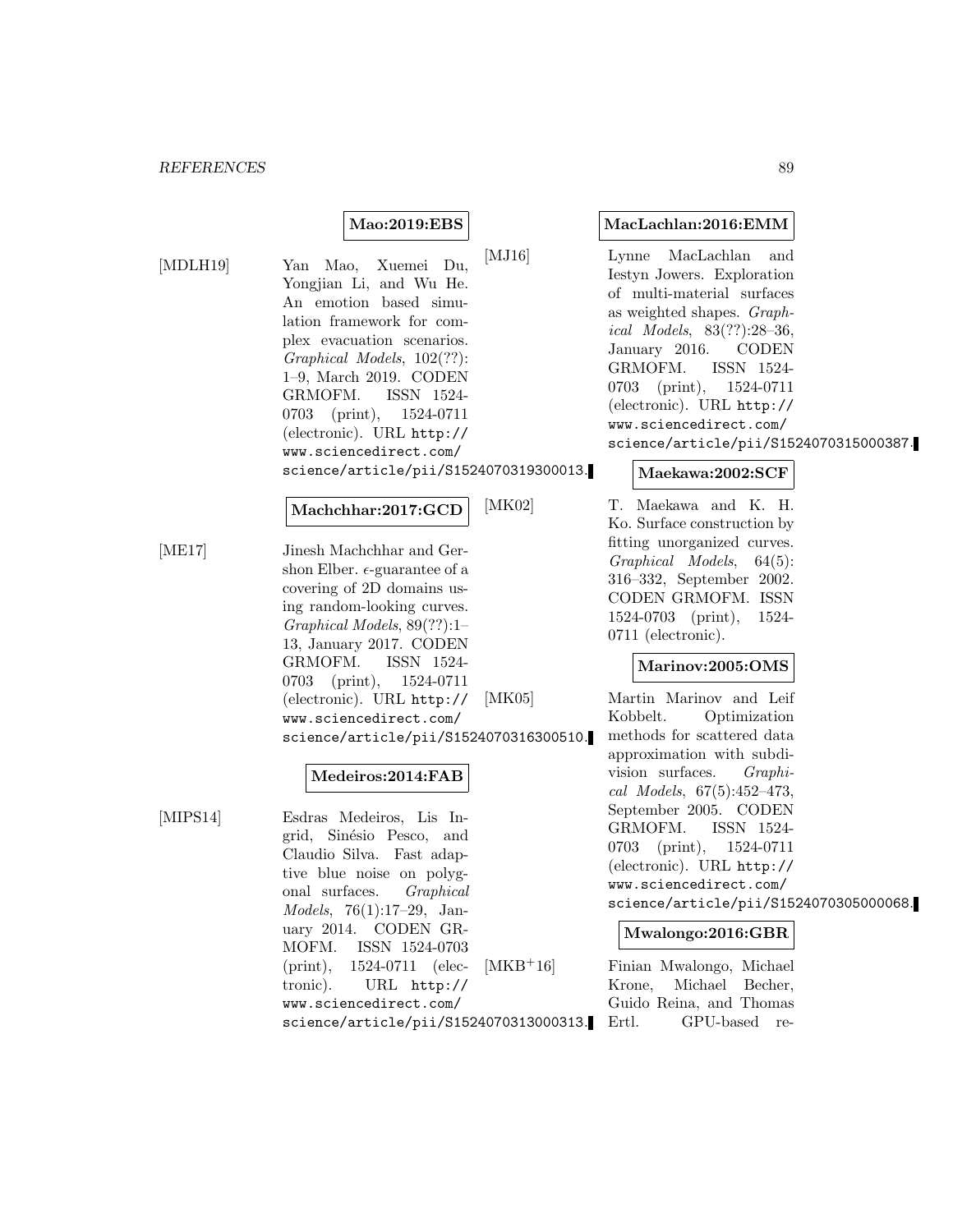mote visualization of dynamic molecular data on the web. Graphical Models, 88(??):57–65, November 2016. CODEN GR-MOFM. ISSN 1524-0703 (print), 1524-0711 (electronic). URL http:// www.sciencedirect.com/ science/article/pii/S1524070316300066.

# **Mizrahi:2017:MSC**

[MKH<sup>+</sup>17] Jonathan Mizrahi, Sijoon Kim, Iddo Hanniel, Myung Soo Kim, and Gershon Elber. Minkowski sum computation of Bspline surfaces. Graphical Models, 91(??):30–38, May 2017. CODEN GR-MOFM. ISSN 1524-0703 (print), 1524-0711 (electronic). URL http:// www.sciencedirect.com/ science/article/pii/S1524070317300127.

#### **Mihalef:2008:ITP**

[MKS<sup>+</sup>08] Viorel Mihalef, Samet Kadioglu, Mark Sussman, Dimitris Metaxas, and Vassilios Hurmusiadis. Interaction of two-phase flow with animated models. Graphical Models, 70(3):33–42, May 2008. CODEN GR-MOFM. ISSN 1524-0703 (print), 1524-0711 (electronic). URL http:// www.sciencedirect.com/ science/article/pii/S1524070307000264. **Malgouyres:2000:TPW**

[ML00] Rémy Malgouyres and

Alexandre Lenoir. Topology preservation within digital surfaces. *Graph*ical Models, 62(2):71–84, March 2000. CODEN GR-MOFM. ISSN 1524-0703 (print), 1524-0711 (electronic). URL http://www. idealibrary.com/links/ doi/10.1006/gmod.1999. 0517; http://www.idealibrary. com/links/doi/10.1006/ gmod.1999.0517/pdf; http://www.idealibrary. com/links/doi/10.1006/ gmod.1999.0517/ref.

#### **Ma:2017:RSR**

[MLC<sup>+</sup>17] Ming Ma, Na Lei, Wei Chen, Kehua Su, and Xianfeng Gu. Robust surface registration using optimal mass transport and Teichmüller mapping. Graphical Models, 90(??):13–23, March 2017. CODEN GR-MOFM. ISSN 1524-0703 (print), 1524-0711 (electronic). URL http:// www.sciencedirect.com/ science/article/pii/S1524070317300024.

# **Ma:2012:VNG**

[MLF<sup>+</sup>12] Teng Ma, Xiang Long, Lu Feng, Pei Luo, and Zhuangzhi Wu. Visible neighborhood graph of point clouds. Graphical Models, 74(4):184–196, July 2012. CODEN GR-MOFM. ISSN 1524-0703 (print), 1524-0711 (electronic). URL http://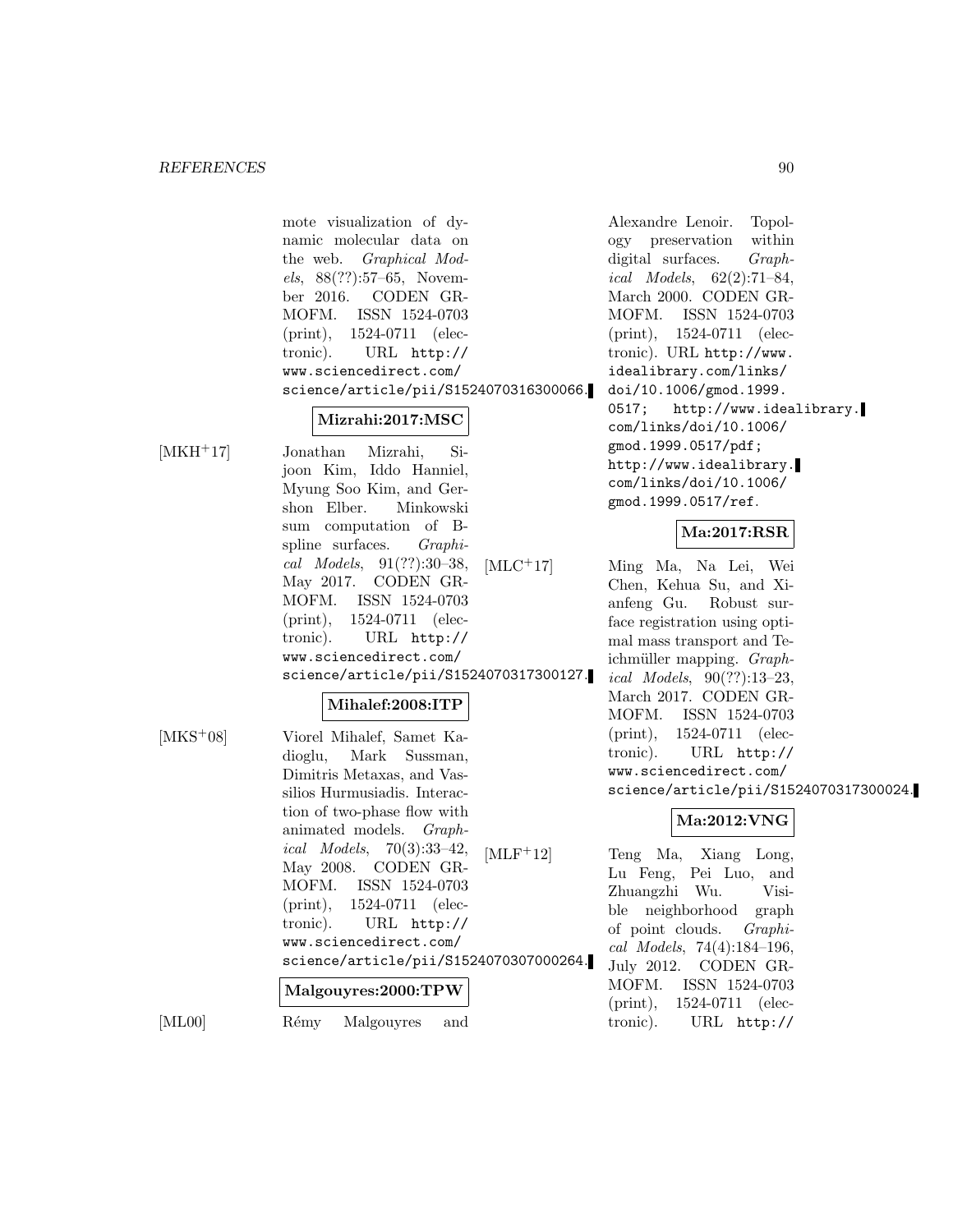www.sciencedirect.com/ science/article/pii/S1524070312000276.

# **Ma:2019:SSU**

[MM19] Yue Ma and Weiyin Ma. A subdivision scheme for unstructured quadrilateral meshes with improved convergence rate for isogeometric analysis. Graphical Models, 106(??):Article 101043, November 2019. CODEN GRMOFM. ISSN 1524- 0703 (print), 1524-0711 (electronic). URL http:// www.sciencedirect.com/ science/article/pii/S1524070319300347.

# **Ma:2019:SPC**

[MMNG19] Ming Ma, Joseph Marino, Saad Nadeem, and Xianfeng Gu. Supine to prone colon registration and visualization based on optimal mass transport. Graphical Models, 104(??):Article 101031, ???? 2019. CODEN GR-MOFM. ISSN 1524-0703 (print), 1524-0711 (electronic). URL http://

> www.sciencedirect.com/ science/article/pii/S1524070319300220.

#### **Moenning:2007:MGS**

MOFM. ISSN 1524-0703

 $[MMS<sup>+</sup>07]$  C. Moenning, F. Mémoli, G. Sapiro, N. Dyn, and N. A. Dodgson. Meshless geometric subdivision. Graphical Models,  $69(3-4):160-179$ , May/ July 2007. CODEN GR-

(print), 1524-0711 (electronic). URL http:// www.sciencedirect.com/ science/article/pii/S1524070306000956.

#### **Muhlthaler:2003:CMS**

[MP03] Heidrun Mühlthaler and Helmut Pottmann. Computing the Minkowski sum of ruled surfaces. Graphical Models, 65(6):369–384, November 2003. CODEN GRMOFM. ISSN 1524- 0703 (print), 1524-0711 (electronic).

#### **Martinez:2013:SRO**

[MPV13] Jonàs Martínez, Núria Pla, and Marc Vigo. Skeletal representations of orthogonal shapes. Graphical Models, 75(4):189–207, July 2013. CODEN GR-MOFM. ISSN 1524-0703 (print), 1524-0711 (electronic). URL http:// www.sciencedirect.com/ science/article/pii/S1524070313000155.

#### **Maximo:2011:RRI**

A. Maximo, R. Patro, A. Varshney, and R. Farias. A robust and rotationally invariant local surface descriptor with applications to non-local mesh processing. Graphical Models, 73(5):231–242, September 2011. CODEN GR-MOFM. ISSN 1524-0703 (print), 1524-0711 (electronic). URL http://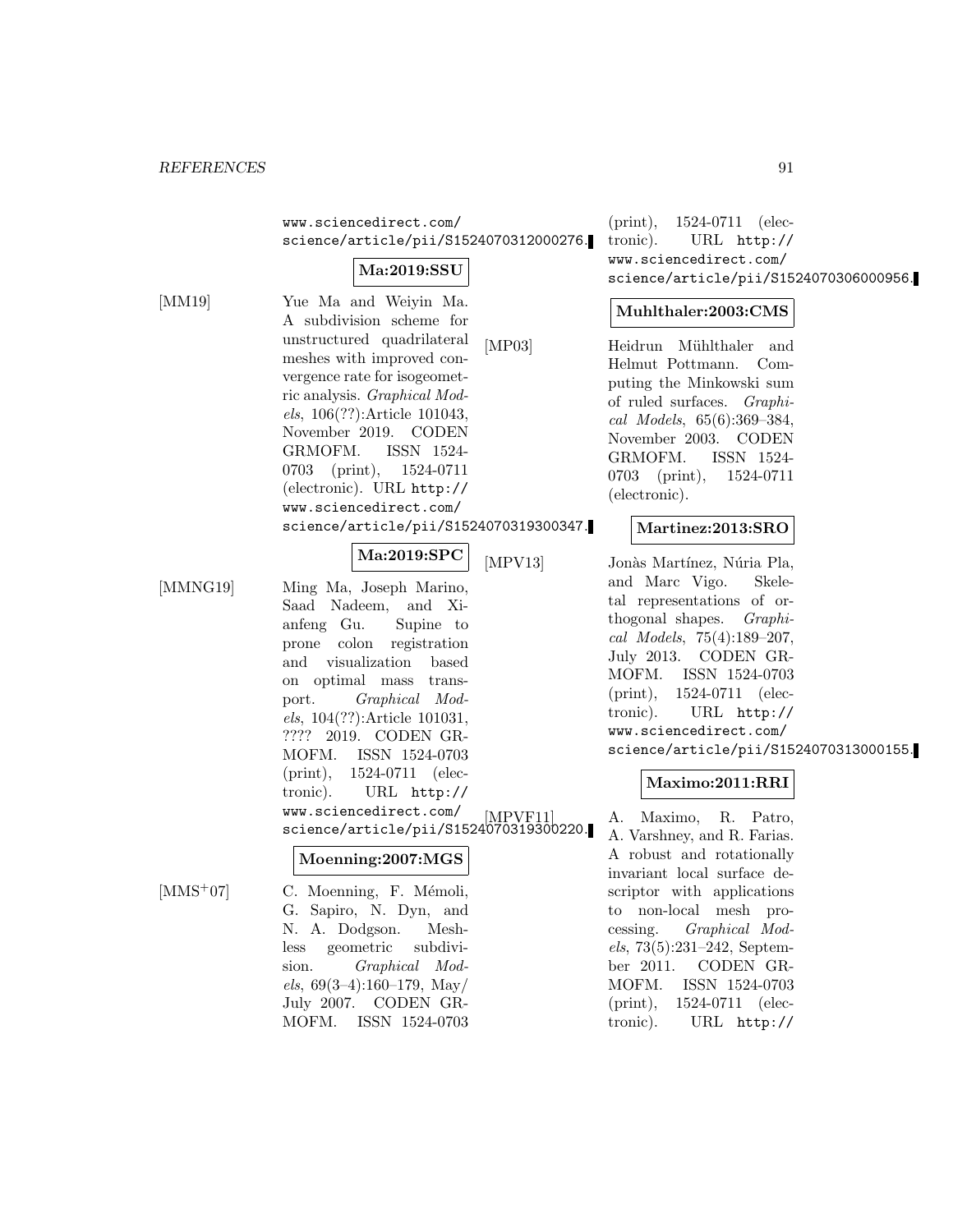|        | www.sciencedirect.com/<br>science/article/pii/S1524070311000166.    | Mitra:2017:ESI                         |
|--------|---------------------------------------------------------------------|----------------------------------------|
|        | $\left[$ MYC17 $\right]$                                            | Niloy J. Mitra, Yizhou Yu,             |
|        | Mateer:2005:VBP                                                     | and Ming-Ming Cheng. Ed-               |
|        |                                                                     | itorial special issue on the           |
| [MR05] | J. W. Mateer and J. A.                                              | Fifth Computational Visual             |
|        | A vision-based<br>Robinson.                                         | Media conference (CVM                  |
|        | postproduction<br>for<br>$\text{tool}$                              | 2017). Graphical Models, 91            |
|        | footage logging,<br>analysis,                                       | $(??):12$ , May 2017. CODEN            |
|        | and annotation.<br>$Graphi-$                                        | GRMOFM.<br>ISSN 1524-                  |
|        | cal Models, $67(6):565-583$ ,                                       | 1524-0711<br>0703<br>(print),          |
|        | November 2005. CODEN                                                | (electronic). URL http://              |
|        | GRMOFM.<br>ISSN 1524-                                               | www.sciencedirect.com/                 |
|        | 0703<br>1524-0711<br>(print),                                       | science/article/pii/S1524070317300462. |
|        | (electronic). URL http://                                           |                                        |
|        | www.sciencedirect.com/                                              | Natali:2011:GBR                        |
|        | science/article/pii/S1524070305000123.                              |                                        |
|        | [NBPF11]                                                            | Mattia Natali, Silvia Bia-             |
|        | Mahmoudi:2009:TDP                                                   | sotti, Giuseppe Patanè, and            |
| [MS09] | Mona Mahmoudi and Guillermo                                         | Bianca Falcidieno. Graph-              |
|        | Sapiro. Three-dimensional                                           | based representations of               |
|        | point cloud recognition via                                         | point clouds.<br>$Graphi-$             |
|        | distributions of geomet-                                            | cal Models, $73(5):151-164$ ,          |
|        | ric distances.<br>Graphical                                         | September 2011. CODEN                  |
|        | <i>Models</i> , $71(1):22-31$ , Jan-                                | GRMOFM.<br>ISSN 1524-                  |
|        | uary 2009. CODEN GR-                                                | 0703<br>1524-0711<br>$(\text{print}),$ |
|        | MOFM.<br>ISSN 1524-0703                                             | (electronic). URL http://              |
|        | $(\text{print}),$<br>1524-0711 (elec-                               | www.sciencedirect.com/                 |
|        | tronic).<br>URL http://                                             | science/article/pii/S1524070311000099. |
|        | www.sciencedirect.com/                                              | Natsupakpong:2010:DEP                  |
|        |                                                                     |                                        |
|        | $\frac{\text{science/article/pii/ S1524070308000313.}}{[N\zeta10]}$ | Suriya Natsupakpong and                |
|        | Michikawa:2010:SGD                                                  | M. Cenk Çavusoğlu.<br>De-              |
|        |                                                                     | termination of elasticity pa-          |
| [MS10] | Takashi Michikawa and Hi-                                           | rameters in lumped element             |
|        | romasa Suzuki.<br>Sparse                                            | (mass-spring) models of de-            |
|        | grid distance transforms.                                           | formable objects. <i>Graph</i> -       |
|        | $Graphical Models, 72(4):35-$                                       | <i>ical Models</i> , $72(6):61-73$ ,   |
|        | 45, July 2010. CODEN GR-                                            | November 2010. CODEN                   |
|        | MOFM. ISSN 1524-0703                                                | GRMOFM.<br>ISSN 1524-                  |
|        | $(\text{print})$ ,<br>1524-0711 (elec-                              | 0703 (print), 1524-0711                |
|        | tronic).<br>URL http://                                             | (electronic). URL http://              |
|        | www.sciencedirect.com/                                              | www.sciencedirect.com/                 |
|        | science/article/pii/S152407031000010X.                              | science/article/pii/S1524070310000147. |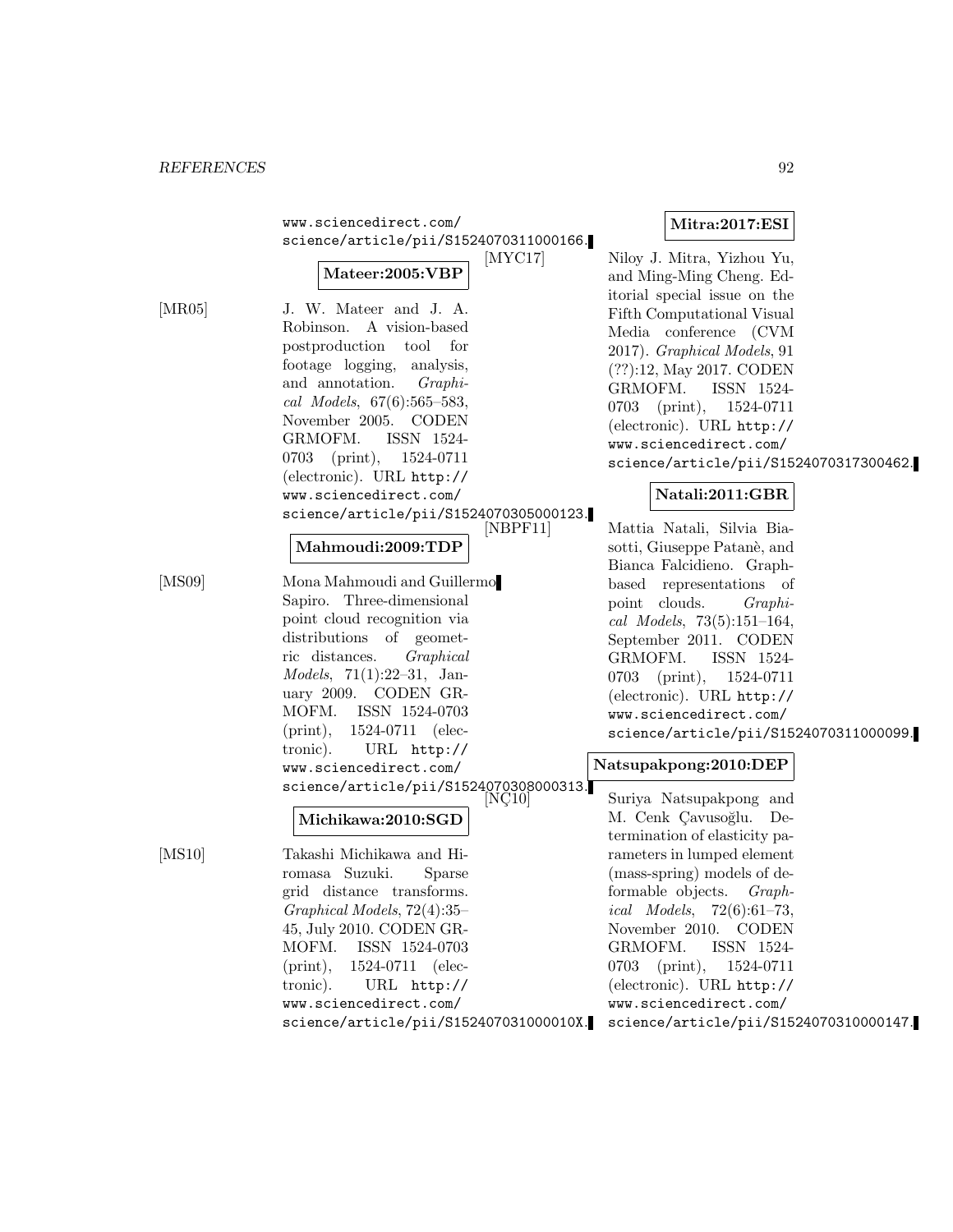# **Neff:2006:MEE**

[NF06] Michael Neff and Eugene Fiume. Methods for exploring expressive stance. Graphical Models, 68(2):133–157, March 2006. CODEN GR-MOFM. ISSN 1524-0703 (print), 1524-0711 (electronic). URL http:// www.sciencedirect.com/ science/article/pii/S1524070305000329.

# **Nyul:2002:FCI**

[NFU02] László G. Nyúl, Alexandre X. Falcão, and Jayaram K. Udupa. Fuzzyconnected 3D image segmentation at interactive speeds. Graphical Models, 64(5):259–281, September 2002. CODEN GR-MOFM. ISSN 1524-0703 (print), 1524-0711 (electronic).

#### **Nie:2016:EFL**

[Nie16] Jianhui Nie. Extracting feature lines from point clouds based on smooth shrink and iterative thinning. Graphical Models, 84(??):38–49, March 2016. CODEN GR-MOFM. ISSN 1524-0703 (print), 1524-0711 (electronic). URL http:// www.sciencedirect.com/ science/article/pii/S1524070316300054.

**Nie:2017:ARG**

[Nie17] Jianhui Nie. An algorithm for the rapid generation of bas-reliefs based on point clouds. Graphical Models, 94(??):1–13, November 2017. CODEN GR-MOFM. ISSN 1524-0703 (print), 1524-0711 (electronic). URL http:// www.sciencedirect.com/ science/article/pii/S1524070317300590.

### **Nemeth:2011:TCI**

Gábor Németh, Péter Kardos, and Kálmán Palágyi. Thinning combined with iteration-by-iteration smoothing for 3D binary images. Graphical Mod $els, 73(6):335-345, November$ ber 2011. CODEN GR-MOFM. ISSN 1524-0703 (print), 1524-0711 (electronic). URL http:// www.sciencedirect.com/ science/article/pii/S1524070311000063.

# **Nguyen:2014:ISP**

[NPJ14] Dang-Manh Nguyen, Michael Pauley, and Bert Jüttler. Isogeometric segmentation. Part II: On the segmentability of contractible solids with non-convex edges. Graphical Models, 76(5):426–439, September 2014. CODEN GR-MOFM. ISSN 1524-0703 (print), 1524-0711 (electronic). URL http:// www.sciencedirect.com/ science/article/pii/S1524070314000204.

# **Nie:2021:BRG**

[NSL<sup>+</sup>21] Jianhui Nie, Wenkai Shi,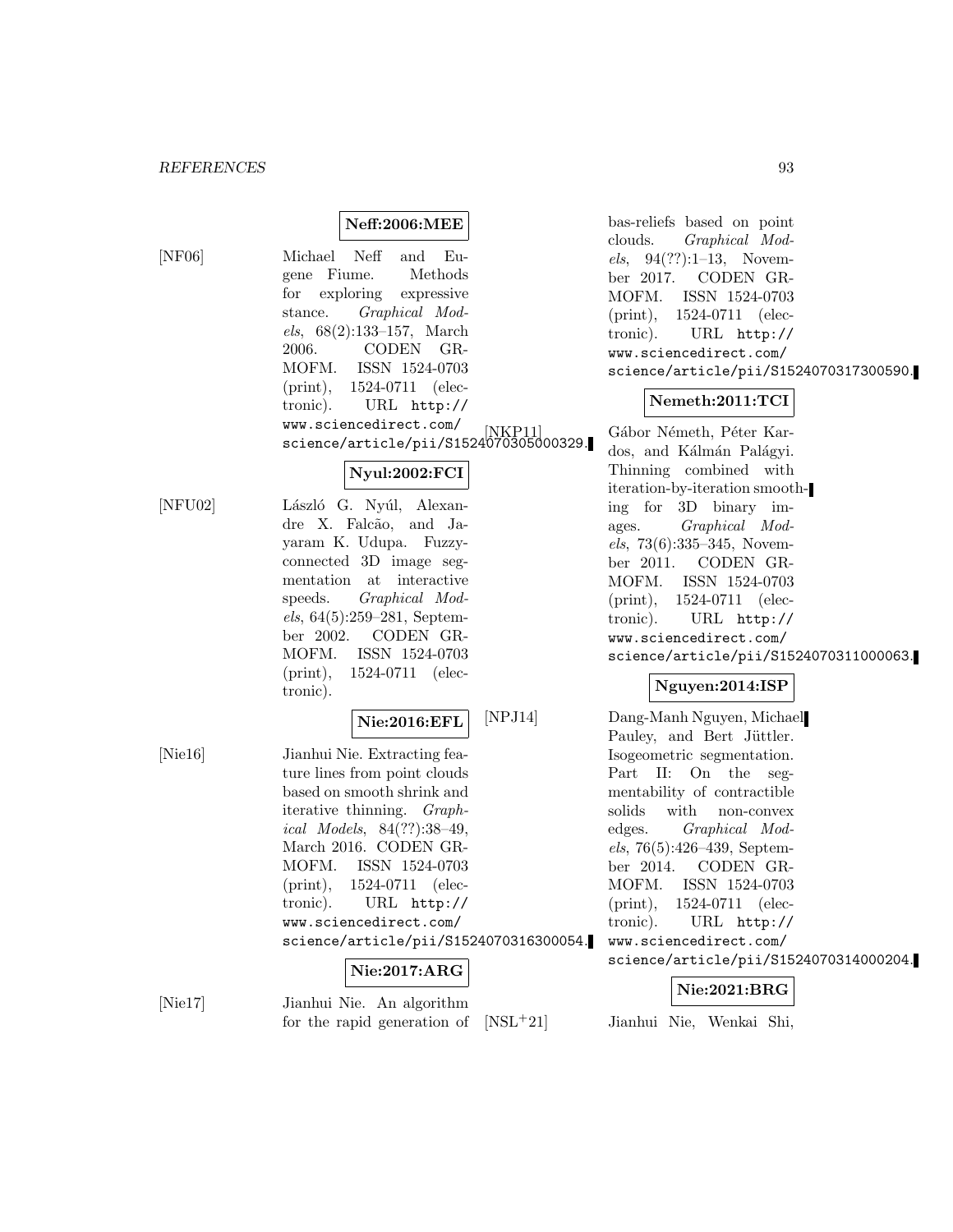Ye Liu, Hao Gao, Feng Xu, and Zhaochen Zhang. Bas-relief generation from point clouds based on normal space compression with real-time adjustment on CPU. Graphical Models, 113(??):Article 101096, January 2021. CODEN GRMOFM. ISSN 1524- 0703 (print), 1524-0711 (electronic). URL http:// www.sciencedirect.com/ science/article/pii/S1524070321000011.

#### **Naitsat:2018:GBD**

[NSZ18] Alexander Naitsat, Emil Saucan, and Yehoshua Y. Zeevi. Geometry-based distortion measures for space deformation. Graphical Models, 100(??):12–25, November 2018. CODEN GRMOFM. ISSN 1524- 0703 (print), 1524-0711 (electronic). URL http:// www.sciencedirect.com/ science/article/pii/S1524070318300407.

#### **Ohtake:2005:SDI**

[OBS05] Yutaka Ohtake, Alexander Belyaev, and Hans-Peter Seidel. 3D scattered data interpolation and approximation with multilevel compactly supported RBFs. Graphical Models, 67(3):150–165, May 2005. CODEN GRMOFM. ISSN 1524-0703 (print), 1524- 0711 (electronic).

[OBS06a] Yutaka Ohtake, Alexander Belyaev, and Hans-Peter Seidel. A composite approach to meshing scattered data. Graphical Models, 68(3):255–267, May 2006. CODEN GR-MOFM. ISSN 1524-0703 (print), 1524-0711 (electronic). URL http:// www.sciencedirect.com/ science/article/pii/S1524070306000221.

#### **Ohtake:2006:SSR**

[OBS06b] Yutaka Ohtake, Alexander Belyaev, and Hans-Peter Seidel. Sparse surface reconstruction with adaptive partition of unity and radial basis functions. Graphical Models, 68(1):15–24, January 2006. CODEN GR-MOFM. ISSN 1524-0703 (print), 1524-0711 (electronic). URL http:// www.sciencedirect.com/ science/article/pii/S1524070305000548.

# **Ong:2006:LIK**

[OH06] Eng-Jon Ong and Adrian Hilton. Learnt inverse kinematics for animation synthesis. Graphical Models, 68 (5–6):472–483, September/ November 2006. CODEN GRMOFM. ISSN 1524- 0703 (print), 1524-0711 (electronic). URL http:// www.sciencedirect.com/ science/article/pii/S1524070306000609.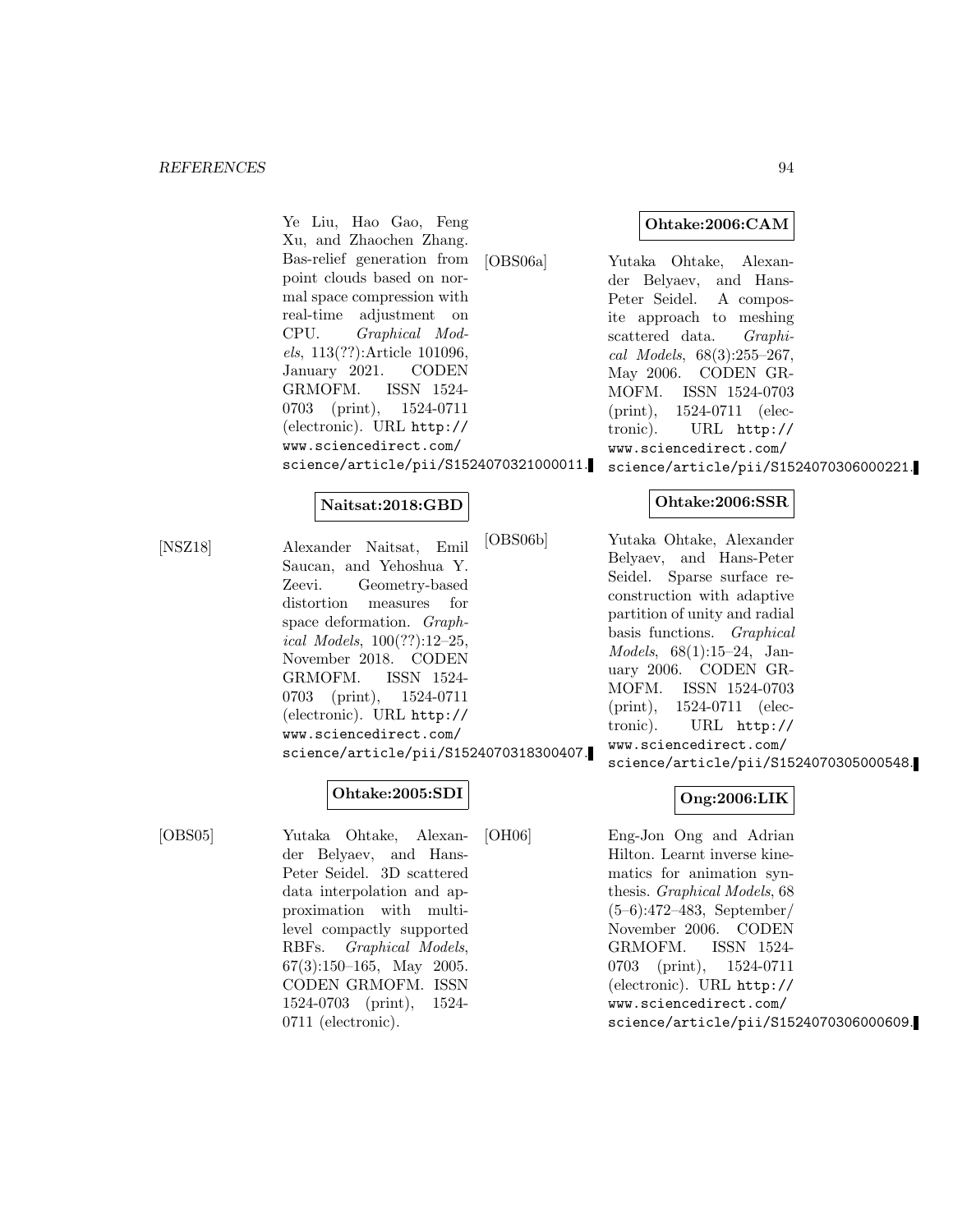# **Oh:2007:DPF**

[OK07] Seungtaik Oh and Bon Ki Koo. Data perturbation for fewer triangles in marching tetrahedra. Graphical Mod $els, 69(3-4):211-218, May/$ July 2007. CODEN GR-MOFM. ISSN 1524-0703 (print), 1524-0711 (electronic). URL http:// www.sciencedirect.com/ science/article/pii/S1524070307000148.

#### **Pandzic:2003:FMC**

[Pan03] Igor S. Pandzic. Facial motion cloning. Graphical Models, 65(6):385–404, November 2003. CODEN GRMOFM. ISSN 1524- 0703 (print), 1524-0711 (electronic).

#### **Pasko:2001:CHM**

[PASS01] Alexander Pasko, Valery Adzhiev, Benjamin Schmitt, and Christophe Schlick. Constructive hypervolume modeling. Graphical Models, 63(6):413–442, November 2001. CODEN GR-MOFM. ISSN 1524-0703 (print), 1524-0711 (electronic).

#### **Peitso:2020:DLN**

[PB20] Loren Peitso and Don Brutzman. Defeating lag in network-distributed physics simulations. Graphical Models, 111(??):Article 101075, September 2020. CODEN GRMOFM. ISSN

1524-0703 (print), 1524- 0711 (electronic). URL http://www.sciencedirect. com/science/article/pii/ S1524070320300199.

#### **Pereira:2011:SBW**

[PBM<sup>+</sup>11] Thiago Pereira, Emilio Vital Brazil, Ives Macêdo, Mario Costa Sousa, Luiz Henrique de Figueiredo, and Luiz Velho. Sketch-based warping of RGBN images. Graphical Models, 73(4):97– 110, July 2011. CODEN GRMOFM. ISSN 1524- 0703 (print), 1524-0711 (electronic). URL http:// www.sciencedirect.com/ science/article/pii/S152407031000041X.

# **Pradal:2009:PPB**

[PBN<sup>+</sup>09] C. Pradal, F. Boudon, C. Nouguier, J. Chopard, and C. Godin. PlantGL: a Python-based geometric library for 3D plant modelling at different scales. Graphical Models, 71(1):1– 21, January 2009. CODEN GRMOFM. ISSN 1524- 0703 (print), 1524-0711 (electronic). URL http:// www.sciencedirect.com/ science/article/pii/S1524070308000143.

# **Popescu:2006:M**

[PBSM06] V. Popescu, G. Bahmutov, E. Sacks, and M. Mudure. The ModelCamera. Graphical Models, 68(5–6):385– 401, September/November 2006. CODEN GR-MOFM. ISSN 1524-0703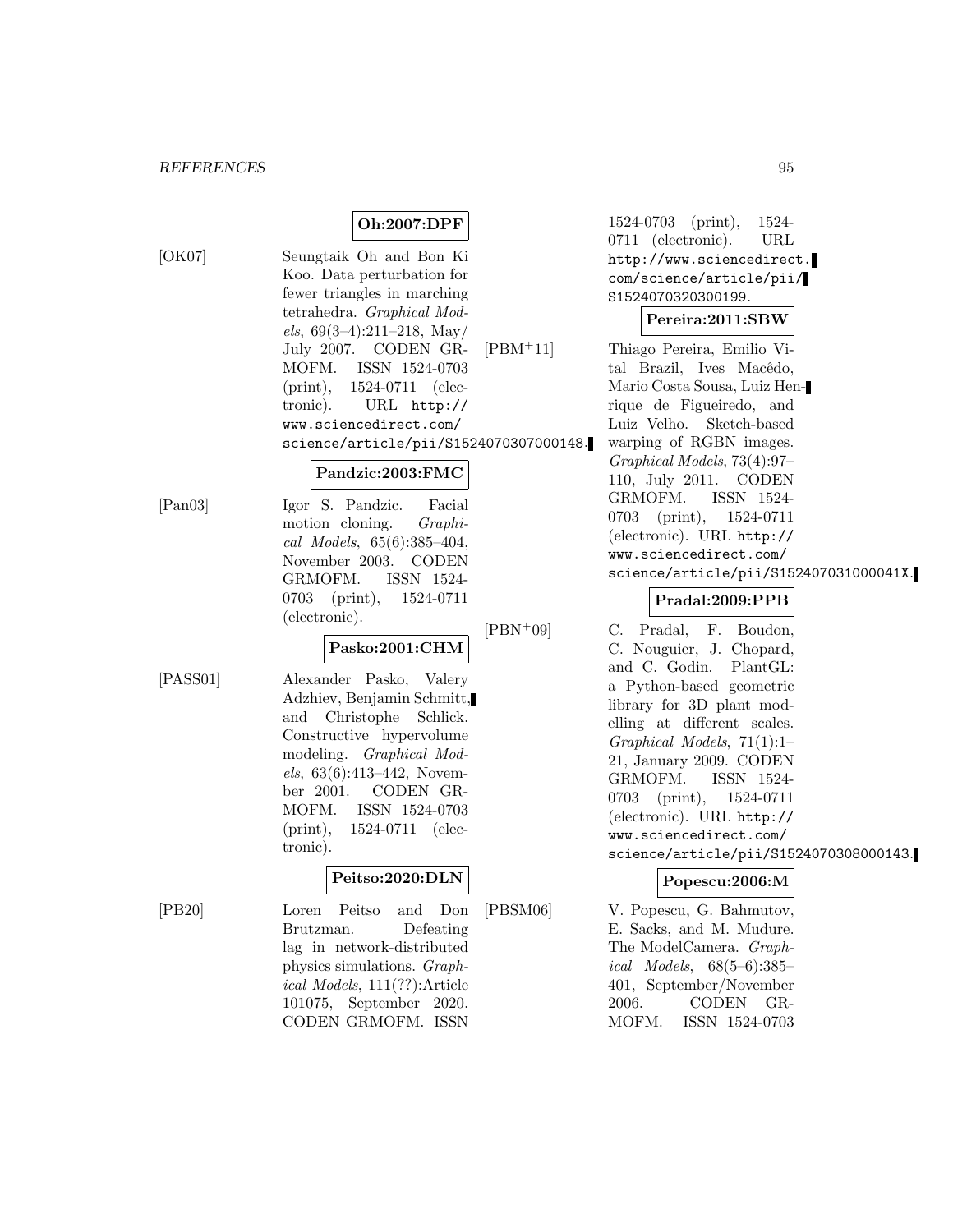(print), 1524-0711 (electronic). URL http:// www.sciencedirect.com/ science/article/pii/S1524070306000397.

# **Plante:2002:CCH**

[PCP02] Eric Plante, Marie-Paule Cani, and Pierre Poulin. Capturing the complexity of hair motion. Graphical Models, 64(1):40–58, January 2002. CODEN GR-MOFM. ISSN 1524-0703 (print), 1524-0711 (electronic).

#### **Ponchio:2019:RCA**

[PCS19] Federico Ponchio, Massimiliano Corsini, and Roberto Scopigno. RELIGHT: a compact and accurate RTI representation for the web. Graphical Models, 105(??):Article 101040, ???? 2019. CODEN GR-MOFM. ISSN 1524-0703 (print), 1524-0711 (electronic). URL http:// www.sciencedirect.com/ science/article/pii/S1524070319300311.

# **Ponchio:2016:MFD**

[PD16] Federico Ponchio and Matteo Dellepiane. Multiresolution and fast decompression for optimal web-based rendering. Graphical Models, 88(??):1–11, November 2016. CODEN GR-MOFM. ISSN 1524-0703 (print), 1524-0711 (electronic). URL http://

www.sciencedirect.com/ science/article/pii/S1524070316300285.

### **Picinbono:2003:NLA**

[PDA03] Guillaume Picinbono, Hervé Delingette, and Nicholas Ayache. Non-linear anisotropic elasticity for real-time surgery simulation. Graphical Models, 65(5):305–321, September 2003. CODEN GRMOFM. ISSN 1524- 0703 (print), 1524-0711 (electronic).

### **Peternell:2000:GPB**

[Pet00] Martin Peternell. Geometric properties of bisector surfaces. *Graphi*cal Models, 62(3):202–236, May 2000. CODEN GR-MOFM. ISSN 1524-0703 (print), 1524-0711 (electronic). URL http://www. idealibrary.com/links/ doi/10.1006/gmod.1999. 0521; http://www.idealibrary. com/links/doi/10.1006/ gmod.1999.0521/pdf; http://www.idealibrary. com/links/doi/10.1006/ gmod.1999.0521/ref.

# **Pasko:2011:PFB**

[PFV<sup>+</sup>11] Alexander Pasko, Oleg Fryazinov, Turlif Vilbrandt, Pierre-Alain Fayolle, and Valery Adzhiev. Procedural function-based modelling of volumetric microstructures. Graphical Models, 73(5):165–181, September 2011. CODEN GR-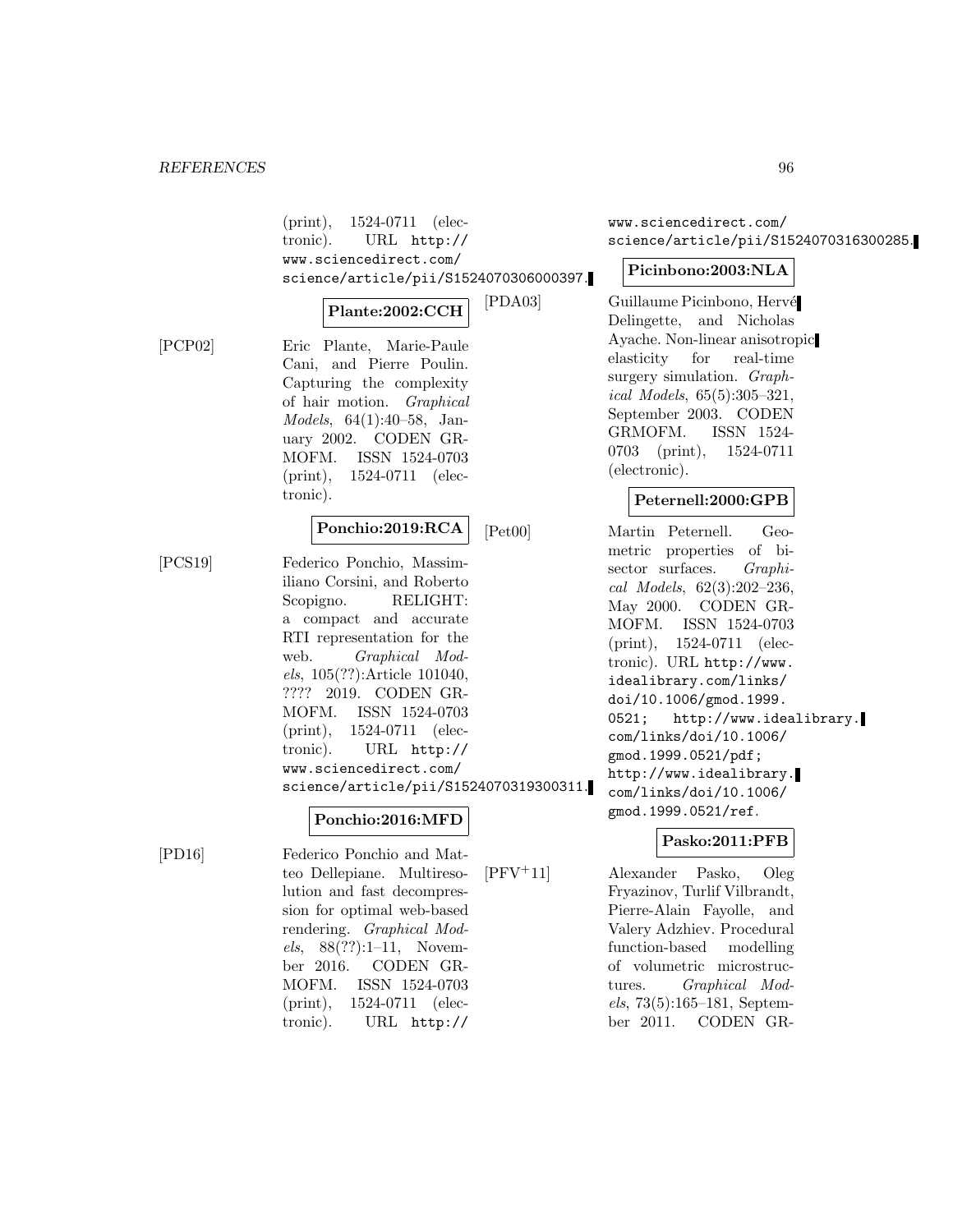MOFM. ISSN 1524-0703 (print), 1524-0711 (electronic). URL http:// www.sciencedirect.com/ science/article/pii/S1524070311000087.

#### **Park:2012:MST**

[PLL12] Min Ki Park, Seung Joo Lee, and Kwan H. Lee. Multi-scale tensor voting for feature extraction from unstructured point clouds. Graphical Models, 74(4):197–208, July 2012. CODEN GR-MOFM. ISSN 1524-0703 (print), 1524-0711 (electronic). URL http:// www.sciencedirect.com/ science/article/pii/S1524070312000288.

# **Pickup:2018:ECF**

[PLS<sup>+</sup>18] David Pickup, Juncheng Liu, Xianfang Sun, Paul L. Rosin, Ralph R. Martin, Zhiquan Cheng, Zhouhui Lian, Sipin Nie, Longcun Jin, Gil Shamai, Yusuf Sahillioğlu, and Ladislav Kavan. An evaluation of canonical forms for nonrigid 3D shape retrieval. Graphical Models, 97(??): 17–29, May 2018. CODEN GRMOFM. ISSN 1524- 0703 (print), 1524-0711 (electronic). URL http:// www.sciencedirect.com/ science/article/pii/S1524070318300055.

# **Pueyo:2019:OGT**

[PPP19] O. Pueyo, X. Pueyo, and G. Patow. An overview

of generalization techniques for street networks. Graphical Models, 106(??): Article 101049, November 2019. CODEN GR-MOFM. ISSN 1524-0703 (print), 1524-0711 (electronic). URL http:// www.sciencedirect.com/ science/article/pii/S1524070319300402.

# **Pulli:2000:SRD**

[PS00] Kari Pulli and Linda G. Shapiro. Surface reconstruction and display from range and color data. Graphical Models,  $62(3):165-201$ , May 2000. CODEN GR-MOFM. ISSN 1524-0703 (print), 1524-0711 (electronic). URL http://www. idealibrary.com/links/ doi/10.1006/gmod.1999. 0519; http://www.idealibrary. com/links/doi/10.1006/ gmod.1999.0519/pdf; http://www.idealibrary. com/links/doi/10.1006/ gmod.1999.0519/ref.

# **Paris:2003:RAI**

[PS03] Sylvain Paris and François Sillion. Robust acquisition of 3D informations from short image sequences. Graphical Models, 65(4): 222–238, July 2003. CO-DEN GRMOFM. ISSN 1524-0703 (print), 1524- 0711 (electronic).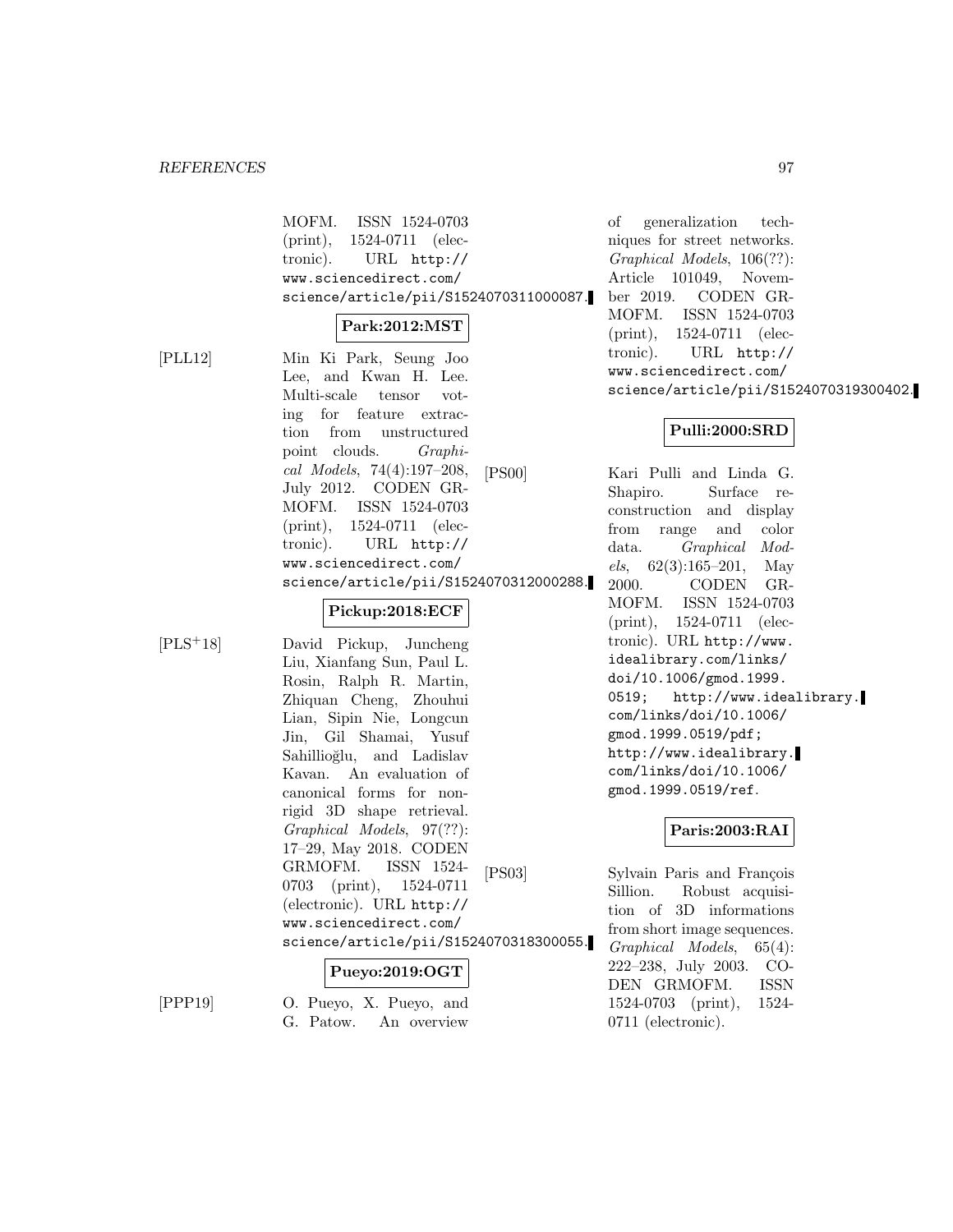# **Pasko:2005:SSI**

[PS05] Alexander Pasko and Michela Spagnuolo. SMI 2003 special issue. Graphical Models, 67(3):149, May 2005. CODEN GRMOFM. ISSN 1524-0703 (print), 1524- 0711 (electronic).

#### **Peternell:2007:MSB**

[PS07] Martin Peternell and Tibor Steiner. Minkowski sum boundary surfaces of 3Dobjects. Graphical Models,  $69(3-4):180-190$ , May/ July 2007. CODEN GR-MOFM. ISSN 1524-0703 (print), 1524-0711 (electronic). URL http:// www.sciencedirect.com/ science/article/pii/S1524070307000021.

| $\vert$ Patane:2007:FCG |  |
|-------------------------|--|
|-------------------------|--|

[PSF07] G. Patan`e, M. Spagnuolo, and B. Falcidieno. Families of cut-graphs for bordered meshes with arbitrary genus. Graphical Models, 69(2):119–138, March 2007. CODEN GR-MOFM. ISSN 1524-0703 (print), 1524-0711 (electronic). URL http:// www.sciencedirect.com/ science/article/pii/S152407008600066X.

# **Page:2002:NVV**

 $[PSK^+02]$  D. L. Page, Y. Sun, A. F. Koschan, J. Paik, and M. A. Abidi. Normal vector voting: Crease detection and curvature estimation on large, noisy meshes.

Graphical Models, 64(3–4): 199–229, May 2002. CO-DEN GRMOFM. ISSN 1524-0703 (print), 1524- 0711 (electronic).

# **Pang:2014:EQD**

[PSL14] Xufang Pang, Zhan Song, and Rynson W. H. Lau. An effective quad-dominant meshing method for unorganized point clouds. Graphical Models, 76(2):86– 102, March 2014. CODEN GRMOFM. ISSN 1524- 0703 (print), 1524-0711 (electronic). URL http:// www.sciencedirect.com/ science/article/pii/S1524070313000611.

# **Pan:2015:CAI**

Rongjiang Pan and Gabriel Taubin. Color adjustment in image-based texture maps. Graphical Models, 79(??):39–48, May 2015. CODEN GR-MOFM. ISSN 1524-0703 (print), 1524-0711 (electronic). URL http:// www.sciencedirect.com/ science/article/pii/S1524070315000119.

# **Park:2008:PAU**

Youngsup Park and Kyunghyun Yoon. Painterly animation using motion maps. Graphical Models, 70(1–  $2$ :1–15, January/March 2008. CODEN GR-MOFM. ISSN 1524-0703 (print), 1524-0711 (electronic). URL http://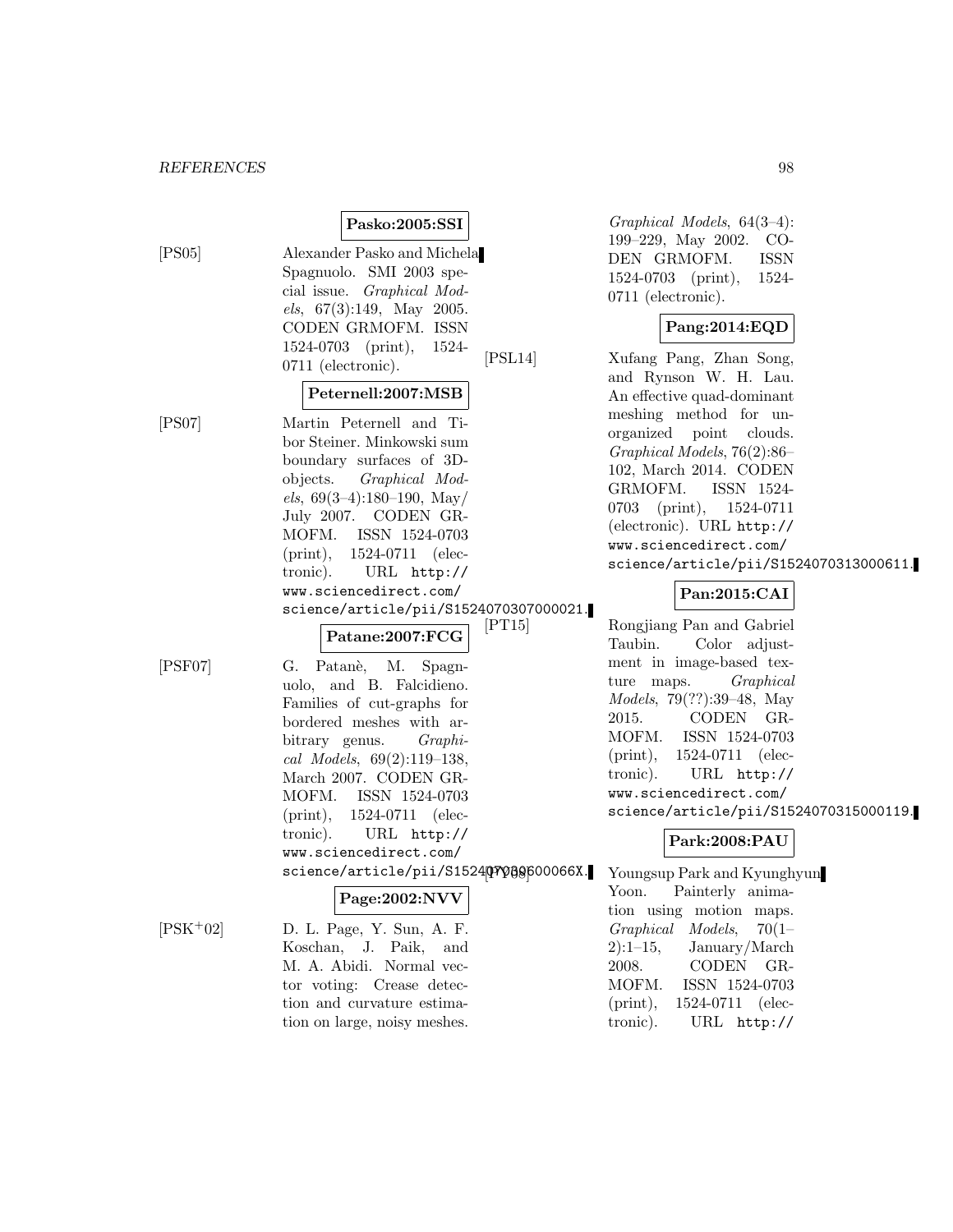www.sciencedirect.com/ science/article/pii/S152407030700015X. 0711 (electronic).

# **Quynh:2012:IAC**

[QHXC12] Dao T. P. Quynh, Ying He, Shi-Qing Xin, and Zhonggui Chen. An intrinsic algorithm for computing geodesic distance fields on triangle meshes with holes. *Graphical Mod*els, 74(4):209–220, July 2012. CODEN GR-MOFM. ISSN 1524-0703 (print), 1524-0711 (electronic). URL http:// www.sciencedirect.com/ science/article/pii/S1524070841209029X.

# **Qian:2019:LLT**

[QSS<sup>+</sup>19] Yinling Qian, Jian Shi, Hanqiu Sun, Lei Ma, Yanyun Chen, Qiong Wang, and Pheng-Ann Heng. Layered leaf texturing using structure-guided model. Graphical Models, 103 (??):Article 101029, ???? 2019. CODEN GR-MOFM. ISSN 1524-0703 (print), 1524-0711 (electronic). URL http:// www.sciencedirect.com/

# **Qin:2002:EPP**

[QY02] Xuejie Qin and Yee-Hong Yang. Estimating parameters for procedural texturing by genetic algorithms. Graphical Models, 64(1):19– 39, January 2002. CO-DEN GRMOFM. ISSN

1524-0703 (print), 1524-

## **Rodgman:2006:RVG**

[RC06] David Rodgman and Min Chen. Refraction in volume graphics. Graphical Models, 68(5–6):432– 450, September/November 2006. CODEN GR-MOFM. ISSN 1524-0703 (print), 1524-0711 (electronic). URL http:// www.sciencedirect.com/ science/article/pii/S1524070306000580.

# **Ripolles:2009:RCL**

Oscar Ripolles, Miguel Chover, Jesus Gumbau, Francisco Ramos, and Anna Puig-Centelles. Rendering continuous level-ofdetail meshes by Masking Strips. Graphical Models, 71(5):184–195, September 2009. CODEN GR-MOFM. ISSN 1524-0703 (print), 1524-0711 (electronic). URL http:// www.sciencedirect.com/ science/article/pii/S152407030900023X.

# **Ragragui:2018:RMB**

science/article/pii/S1524070349300207. Anouar Ragragui, Adnane Ouazzani Chahdi, Akram Halli, and Khalid Satori. Revolution mapping with bump mapping support. Graphical Models,  $100(??):1-11$ , November 2018. CODEN GR-MOFM. ISSN 1524-0703 (print), 1524-0711 (elec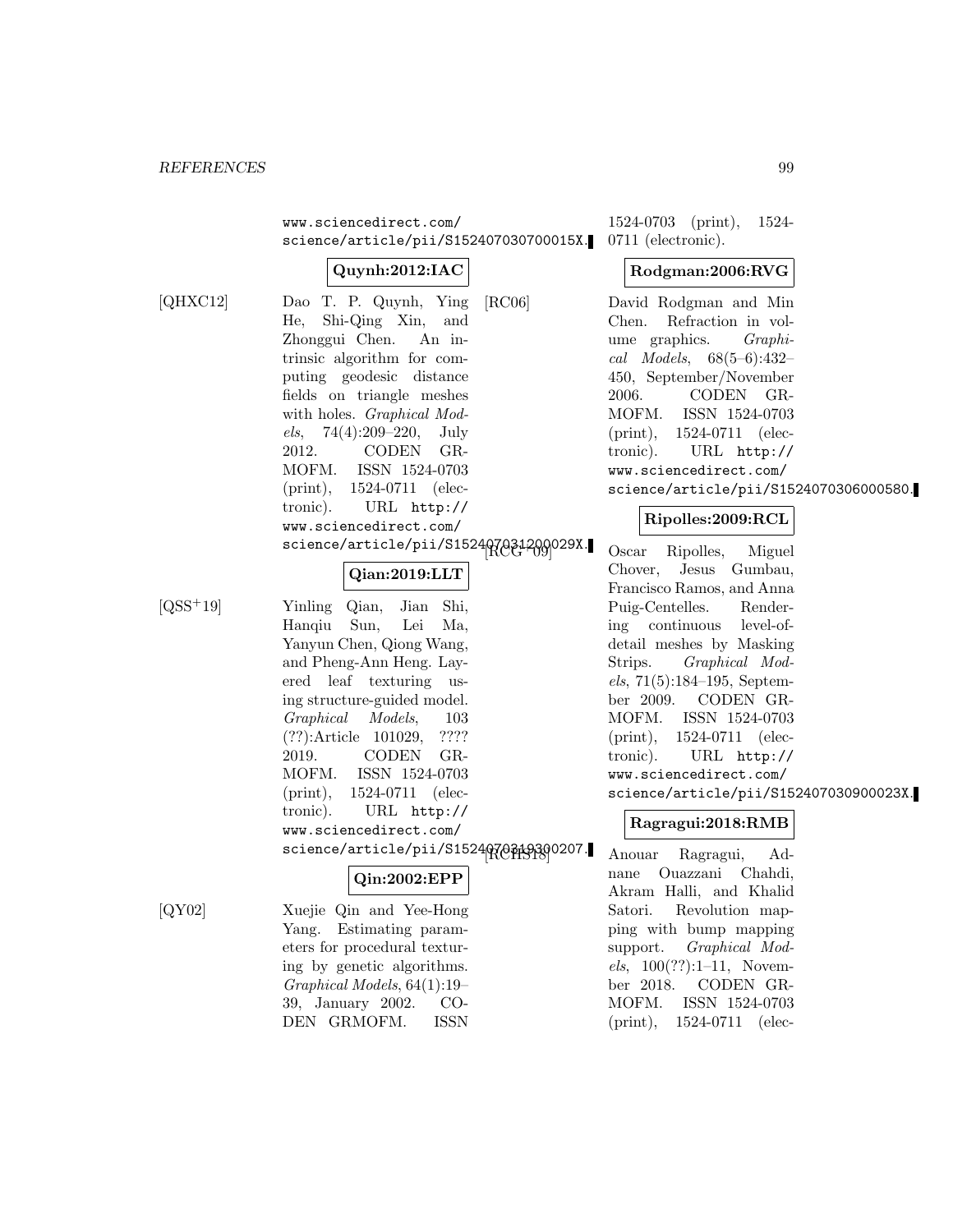tronic). URL http:// www.sciencedirect.com/ science/article/pii/S1524070318300390.

#### **Rodriguez:2011:CCL**

[RCVA11] Jorge Ernesto Rodríguez, Irving Cruz, Eduard Vergés, and Dolors Ayala. A connected-component-labeling-RKH05 based approach to virtual porosimetry. *Graphi*cal Models, 73(5):296–310, September 2011. CODEN GRMOFM. ISSN 1524- 0703 (print), 1524-0711 (electronic). URL http:// www.sciencedirect.com/ science/article/pii/S152407031100018X.

#### **Richard:2011:DDR**

[RFLSA11] A. Richard, L. Fuchs,

G. Largeteau-Skapin, and E. Andres. Decomposition of nD-rotations: Classification, properties and algorithm. Graphical Models, 73(6):346–353, November 2011. CODEN GR-MOFM. ISSN 1524-0703 (print), 1524-0711 (electronic). URL http:// www.sciencedirect.com/ science/article/pii/S1524070311000221.

#### **Raposo:2012:MAB**

[RG12] Adriano N. Raposo and Abel J. P. Gomes. 3D molecular assembling of B-DNA sequences using nucleotides as building blocks. Graphical Models, 74(4):244–254, July 2012. CODEN GR-

MOFM. ISSN 1524-0703 (print), 1524-0711 (electronic). URL http:// www.sciencedirect.com/ science/article/pii/S1524070312000331.

# **Robles-Kelly:2005:ESR**

Antonio Robles-Kelly and Edwin R. Hancock. Estimating the surface radiance function from single images. Graphical Models, 67(6):518–548, November 2005. CODEN GR-MOFM. ISSN 1524-0703 (print), 1524-0711 (electronic). URL http:// www.sciencedirect.com/ science/article/pii/S1524070305000135.

#### **Rajagopalan:2000:LHF**

[RKK<sup>+</sup>00] A. N. Rajagopalan, K. Sunil Kumar, Jayashree Karlekar, R. Manivasakan, M. Milind Patil, U. B. Desai, P. G. Poonacha, and S. Chaudhuri. Locating human faces in a cluttered scene. Graphical Models, 62(5):323–342, September 2000. CODEN GR-MOFM. ISSN 1524-0703 (print), 1524-0711 (electronic). URL http://www. idealibrary.com/links/ doi/10.1006/gmod.1999. 0511; http://www.idealibrary. com/links/doi/10.1006/ gmod.1999.0511/pdf; http://www.idealibrary. com/links/doi/10.1006/ gmod.1999.0511/ref.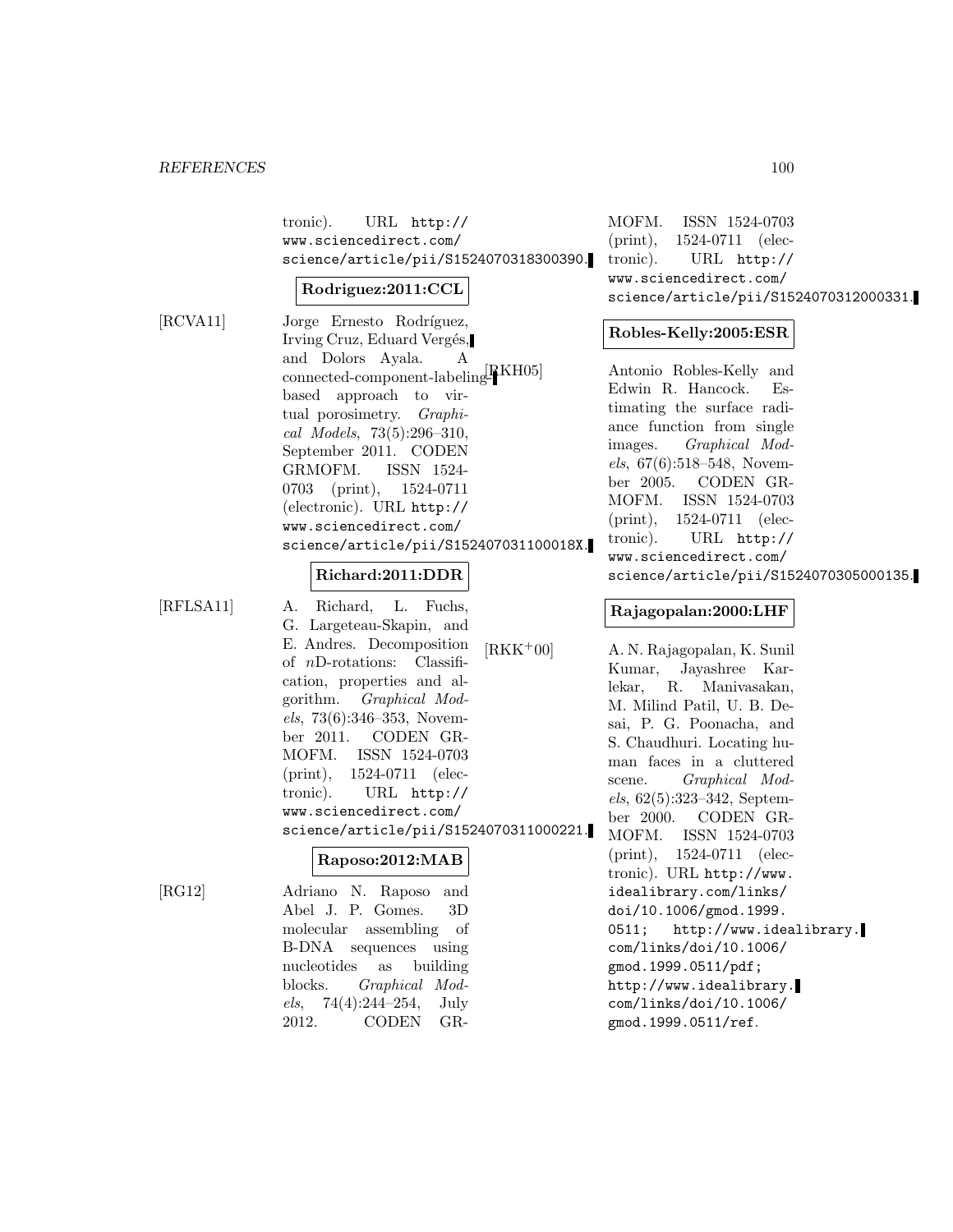### **Rosin:2013:AMR**

[RL13] Paul L. Rosin and Yu-Kun Lai. Artistic minimal rendering with lines and blocks. Graphical Models, 75(4):208–229, July 2013. CODEN GR-MOFM. ISSN 1524-0703 (print), 1524-0711 (electronic). URL http:// www.sciencedirect.com/ science/article/pii/S1524070313000143.

#### **Rodrigues:2019:GVR**

[RMCdST19] Daniele C. Uchoa Maia Rodrigues, Felipe A. Moura, Sergio Augusto Cunha, and Ricardo da S. Torres. Graph visual rhythms in temporal network analyses. Graphical Models, 103(??):Article 101021, ???? 2019. CODEN GR-MOFM. ISSN 1524-0703 (print), 1524-0711 (electronic). URL http:// www.sciencedirect.com/ science/article/pii/S1524070319300128.

#### **Rolland-Neviere:2013:RDB**

[RNDA13] Xavier Rolland-Nevière, Gwenaël Doërr, and Pierre Alliez. Robust diameterbased thickness estimation of 3D objects. Graphical Models, 75(6):279–296, November 2013. CODEN GRMOFM. ISSN 1524- 0703 (print), 1524-0711 (electronic). URL http:// www.sciencedirect.com/ science/article/pii/S1524070313000192.

#### **Rossignac:2010:GCP**

[Ros10] Jarek Rossignac. GMOD: Creation, processing, animation, visualization, and dissemination of graphical models. Graphical  $Models, 72(1):iii-v, Jan$ uary 2010. CODEN GR-MOFM. ISSN 1524-0703 (print), 1524-0711 (electronic). URL http:// www.sciencedirect.com/ science/article/pii/S1524070310000032.

### **Rahbar:2008:ILC**

[RP08] Kambiz Rahbar and Hamid Reza Pourreza. Inside looking out camera pose estimation for virtual studio. Graphical Models, 70(4):57–75, July 2008. CODEN GR-MOFM. ISSN 1524-0703 (print), 1524-0711 (electronic). URL http:// www.sciencedirect.com/ science/article/pii/S1524070308000027.

#### **Rueda:2004:RCP**

[RSFdM04] A. J. Rueda, R. J. Segura, F. R. Feito, and J. Ruiz de Miras. Rasterizing complex polygons without tessellations. Graphical Models, 66(3):127–132, May 2004. CODEN GR-MOFM. ISSN 1524-0703 (print), 1524-0711 (electronic).

#### **Riaz:2015:MRU**

[RTKW15] Qaiser Riaz, Guanhong Tao, Björn Krüger, and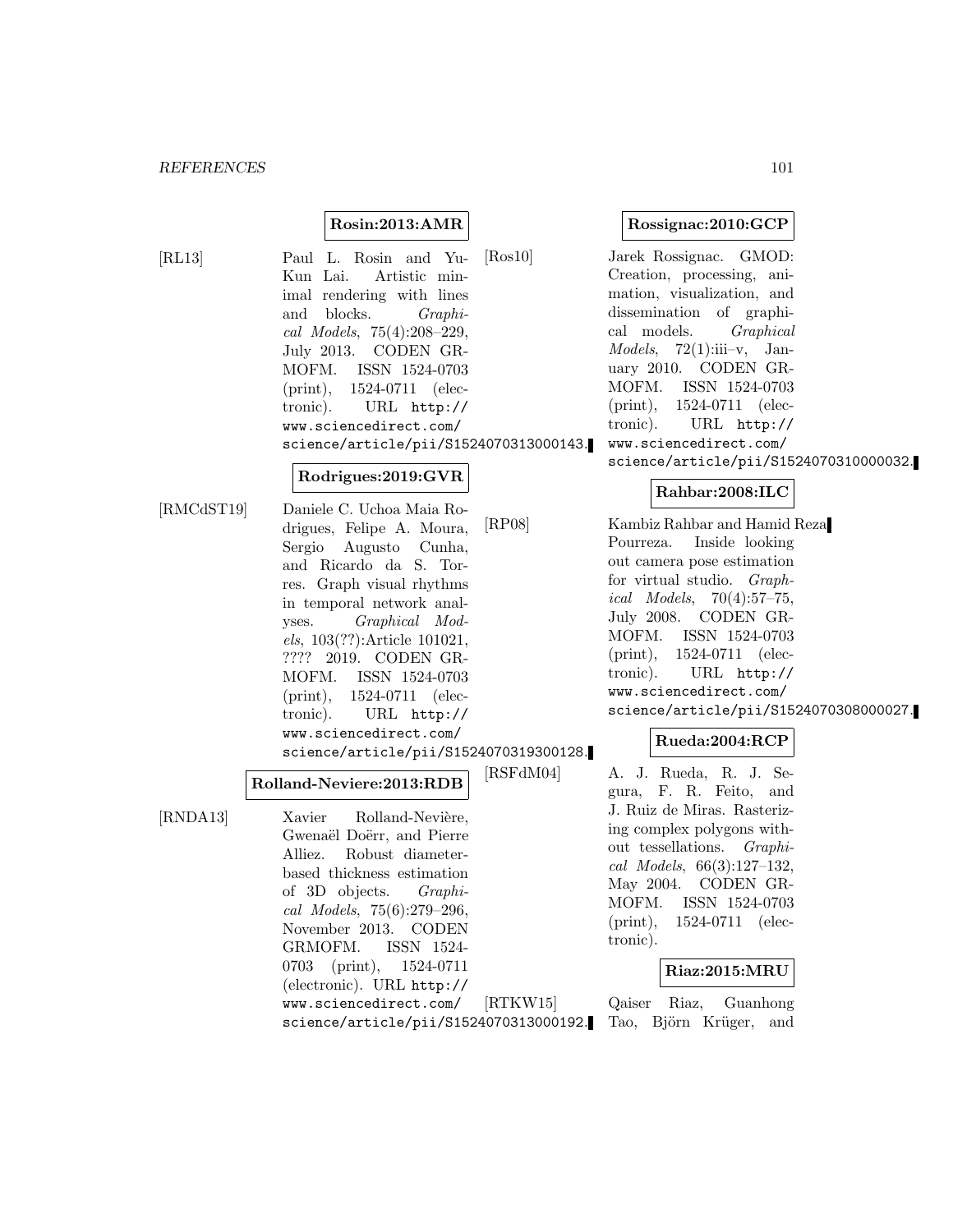# **Ruminski:2020:LSD**

[RW20] Dariusz Rumiński and Krzysztof Walczak. Largescale distributed semantic augmented reality services — a performance evaluation. Graphical Models, 107 (??):Article 101027, January 2020. CODEN GR-MOFM. ISSN 1524-0703 (print), 1524-0711 (electronic). URL http:// www.sciencedirect.com/ science/article/pii/S1524070319300189.

#### **Shellshear:2013:PPD**

| [SBA13] | Evan Shellshear, Fadi                      |  |  |  |
|---------|--------------------------------------------|--|--|--|
|         | Bitar, and Ulf Assars-                     |  |  |  |
|         | son. PDQ: Parallel Dis-                    |  |  |  |
|         | tance Queries for de-                      |  |  |  |
|         | formable meshes. <i>Graph</i> -<br>[SDCO4] |  |  |  |
|         | ical Models, $75(2):69-78$ ,               |  |  |  |
|         | March 2013. CODEN GR-                      |  |  |  |
|         | MOFM. ISSN 1524-0703                       |  |  |  |
|         | $(print), 1524-0711$ (elec-                |  |  |  |
|         | tronic). URL http://                       |  |  |  |
|         | www.sciencedirect.com/                     |  |  |  |
|         | science/article/pii/S1524070313000027.     |  |  |  |
|         | Sbert:2000:OAP                             |  |  |  |

[Sbe00] Mateu Sbert. Opti-

mal absorption probabilities for random walk radiosity. Graphical Models,  $62(1):56-70$ , January 2000. CODEN GR-MOFM. ISSN 1524-0703 (print), 1524-0711 (electronic). URL http://www. idealibrary.com/links/ artid/gmod.1999.0513/ production; http:// www.idealibrary.com/links/ artid/gmod.1999.0513/ production/pdf; http: //www.idealibrary.com/ links/artid/gmod.1999. 0513/production/ref.

# **Spagnuolo:2009:SSI**

[SCOG09] Michela Spagnuolo, Daniel Cohen-Or, and Xianfeng David Gu. SMI 2008 special issue. Graphical Models, 71(2):33, March 2009. CODEN GR-MOFM. ISSN 1524-0703 (print), 1524-0711 (electronic). URL http:// www.sciencedirect.com/ science/article/pii/S1524070309000137.

### **Sivignon:2004:DIM**

Isabelle Sivignon, Florent Dupont, and Jean-Marc Chassery. Digital intersections: minimal carrier, connectivity, and periodicity properties. Graphical Models, 66(4):226–244, July 2004. CODEN GR-MOFM. ISSN 1524-0703 (print), 1524-0711 (electronic).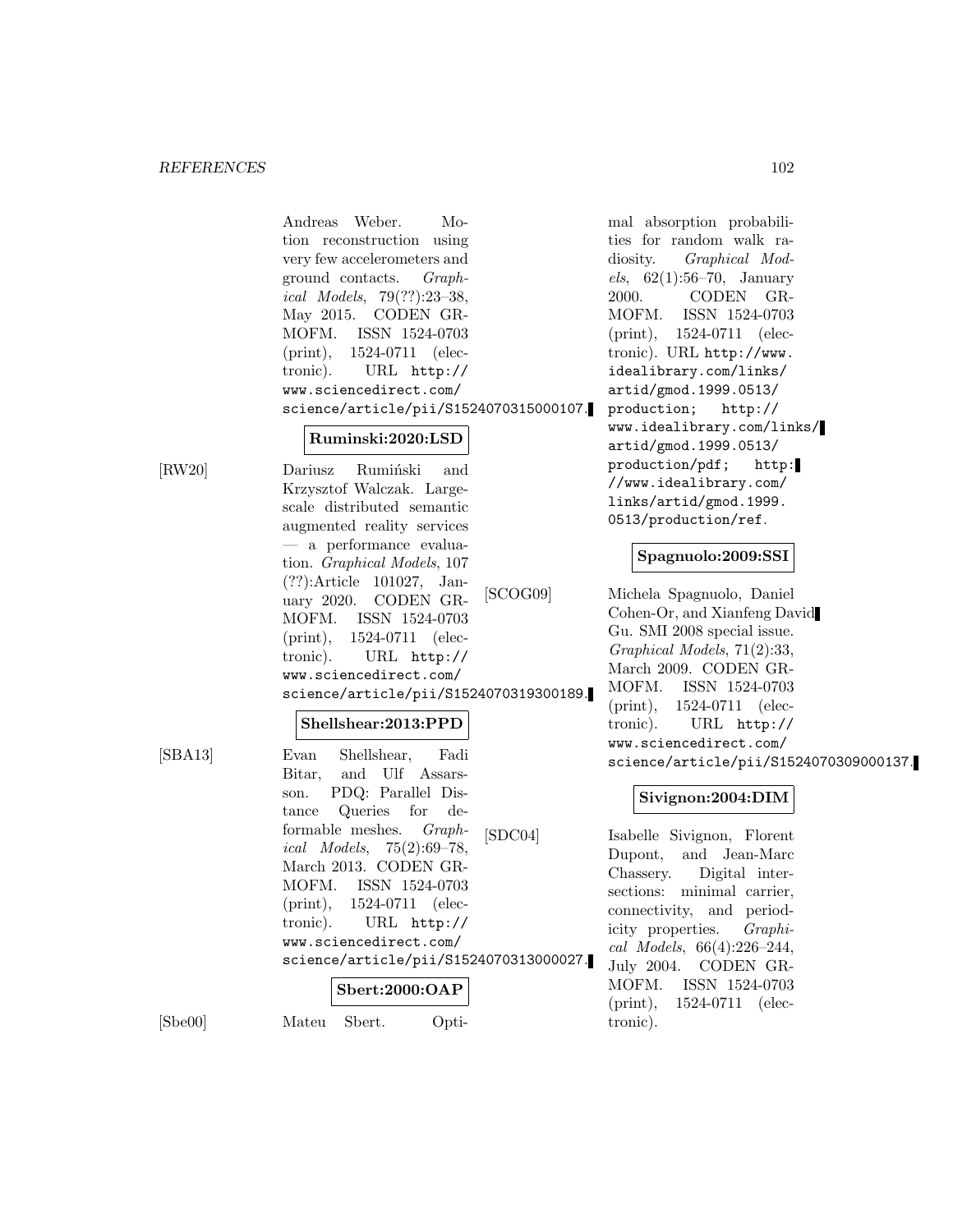#### **Schmitter:2017:CSS**

$$
[\mathrm{SFB^{+}17}]
$$

D. Schmitter, J. Fageot, A. Badoual, P. Garcia-Amorena, and M. Unser. Compactly-supported smooth interpolators for shape modeling with varying resolution. Graphical Models, 94(??):52–64, November 2017. CODEN GR-MOFM. ISSN 1524-0703 (print), 1524-0711 (electronic). URL http:// www.sciencedirect.com/ science/article/pii/S1524070317300620.

#### **Sun:2021:WCD**

[SFCD21] Xiaopeng Sun, Jia Fu, Teng Chen, and Yu Dong. Wrinkle and curl distortion of leaves using plant dynamic. Graphical Models, 118(??):??, November 2021. CODEN GR-MOFM. ISSN 1524-0703 (print), 1524-0711 (electronic). URL http:// www.sciencedirect.com/ science/article/pii/S1524070321000230.

#### **Senasli:2000:RVL**

[SGHM00] M. Senasli, L. Garnero, A. Herment, and E. Mousseaux. 3D reconstruction of vessel lumen from very few angiograms by dynamic contours using a stochastic approach. Graphical Models, 62(2):105–127, March 2000. CODEN GR-MOFM. ISSN 1524-0703 (print), 1524-0711 (electronic). URL http://www.

idealibrary.com/links/ doi/10.1006/gmod.1999. 0520; http://www.idealibrary. com/links/doi/10.1006/ gmod.1999.0520/pdf; http://www.idealibrary. com/links/doi/10.1006/ gmod.1999.0520/ref.

#### **Sarris:2001:BTD**

[SGS01] Nikos Sarris, Nikos Grammalidis, and Michael G. Strintzis. Building three dimensional head models. Graphical Models, 63(5): 333–368, September 2001. CODEN GRMOFM. ISSN 1524-0703 (print), 1524- 0711 (electronic).

#### **Sewall:2009:VSS**

[SGTL09] Jason Sewall, Nico Galoppo, Georgi Tsankov, and Ming Lin. Visual simulation of shockwaves. Graphical Models, 71(4):126–138, July 2009. CODEN GR-MOFM. ISSN 1524-0703 (print), 1524-0711 (electronic). URL http:// www.sciencedirect.com/ science/article/pii/S1524070309000150.

# **Starck:2005:VVS**

[SH05] J. Starck and A. Hilton. Virtual view synthesis of people from multiple view video sequences. Graphical Models, 67(6):600–620, November 2005. CODEN GRMOFM. ISSN 1524- 0703 (print), 1524-0711 (electronic). URL http://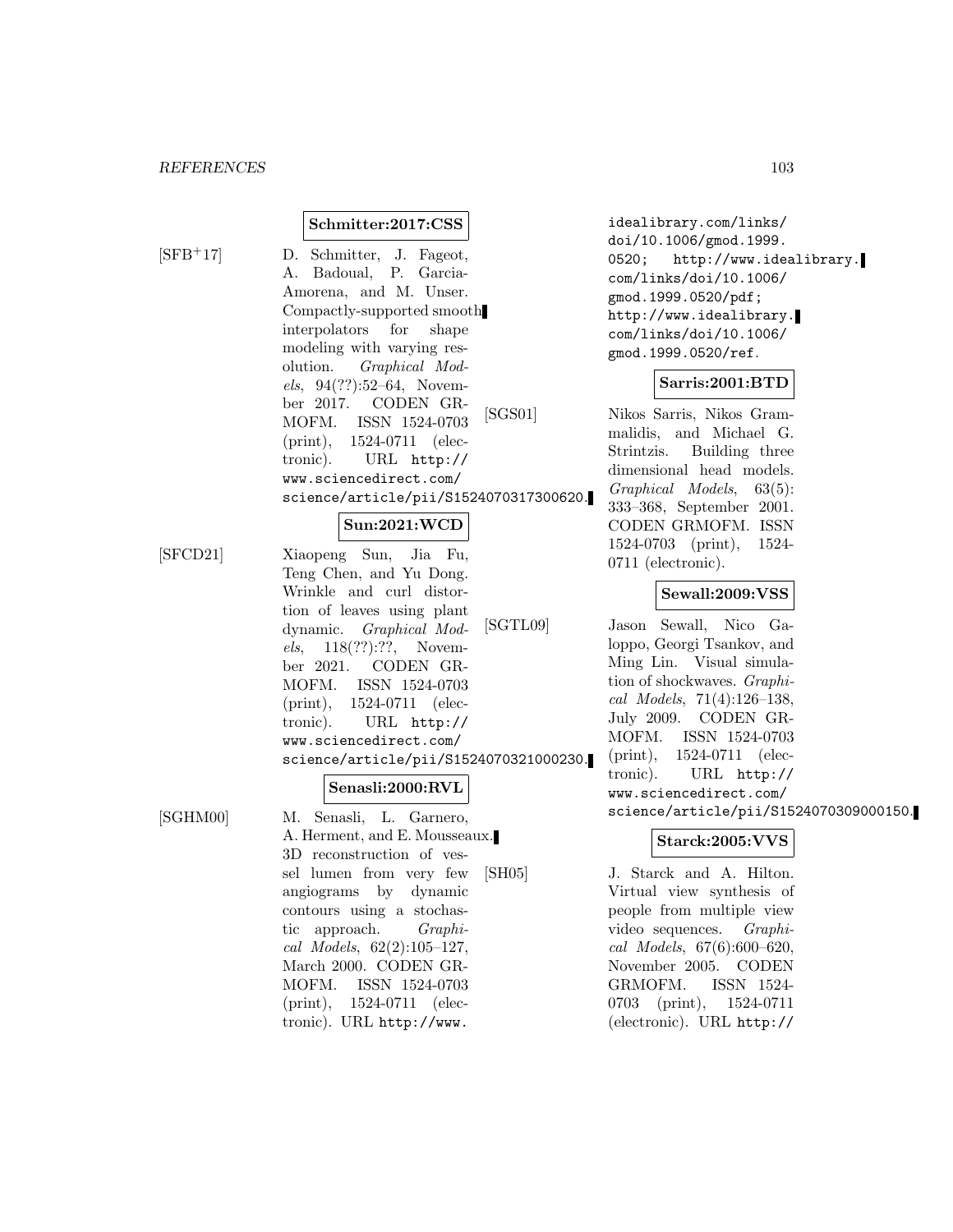www.sciencedirect.com/ science/article/pii/S1524070305000159.

#### **Sheffer:2003:SM**

[She03] Alla Sheffer. Skinning 3D meshes. Graphical Models, 65(5):274–285, September 2003. CODEN GR-MOFM. ISSN 1524-0703 (print), 1524-0711 (electronic).

### **Shen:2012:DTA**

[SJ12] Jingjing Shen and Xiaogang Jin. Detailed traffic animation for urban road networks. Graphical Models, 74(5):265–282, September 2012. CODEN GR-MOFM. ISSN 1524-0703 (print), 1524-0711 (electronic). URL http:// www.sciencedirect.com/ science/article/pii/S1524070312000227.

# **Stolte:2001:NTR**

[SK01] Nilo Stolte and Arie Kaufman. Novel techniques for robust voxelization and visualization of implicit surfaces. Graphical Models, 63(6):387–412, November 2001. CODEN GRMOFM. ISSN 1524-0703 (print), 1524-0711 (electronic).

# **Sahillioglu:2021:SAI**

[SK21] Yusuf Sahillioglu and Ladislav Kavan. Scale-adaptive ICP. Graphical Models, 116(??): ??, July 2021. CODEN GR-MOFM. ISSN 1524-0703

(print), 1524-0711 (electronic). URL http:// www.sciencedirect.com/ science/article/pii/S1524070321000187.

# **Shu:2000:EMC**

[SLB<sup>+</sup>00] Huazhong Shu, Limin Luo, Xudong Bao, Wenxue Yu, and Guoniu Han. An efficient method for computation of Legendre moments. Graphical Mod $els, 62(4):237-262, July$ 2000. CODEN GR-MOFM. ISSN 1524-0703 (print), 1524-0711 (electronic). URL http://www. idealibrary.com/links/ doi/10.1006/gmod.2000. 0523; http://www.idealibrary. com/links/doi/10.1006/ gmod.2000.0523/pdf; http://www.idealibrary. com/links/doi/10.1006/ gmod.2000.0523/ref.

# **Sheng:2018:ENI**

[SLF<sup>+</sup>18] Bin Sheng, Ping Li, Hongbo Fu, Lizhuang Ma, and Enhua Wu. Efficient non-incremental constructive solid geometry evaluation for triangular meshes. Graphical Models, 97(??):1– 16, May 2018. CODEN GR-MOFM. ISSN 1524-0703 (print), 1524-0711 (electronic). URL http:// www.sciencedirect.com/ science/article/pii/S1524070318300067.

# **Son:2011:SGD**

[SLKL11] Minjung Son, Yunjin Lee,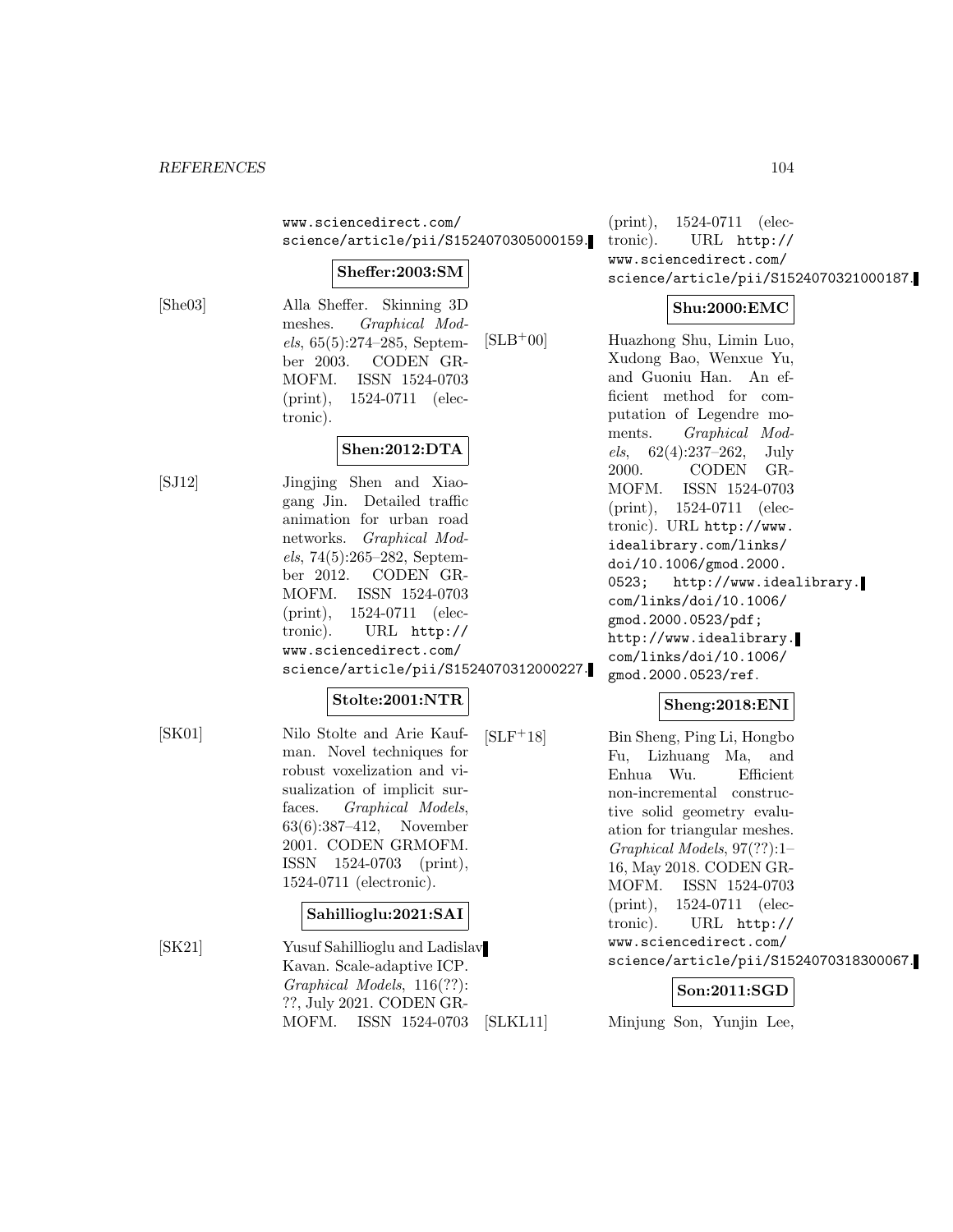Henry Kang, and Seungyong Lee. Structure grid for directional stippling. Graphical Models, 73(3):74– 87, May 2011. CODEN GR-MOFM. ISSN 1524-0703 (print), 1524-0711 (electronic). URL http:// www.sciencedirect.com/ science/article/pii/S1524070310000433.

**Segall:2014:LAF**

[SMKE14] Aviv Segall, Jonathan Mizrahi, Yong Joon Kim, and Gershon Elber. Line accessibility of free form surfaces. Graphical Models, 76(5):301–311, September 2014. CODEN GR-MOFM. ISSN 1524-0703 (print), 1524-0711 (electronic). URL http:// www.sciencedirect.com/ science/article/pii/S1524070314000216.

# **Seo:2004:EBA**

[SMT04] Hyewon Seo and Nadia Magnenat-Thalmann. An example-based approach to human body manipulation. Graphical Models, 66(1):1– 23, January 2004. CO-DEN GRMOFM. ISSN 1524-0703 (print), 1524- 0711 (electronic).

# **Semwal:2001:SFU**

[SO01] Sudhanshu K. Semwal and Jun Ohya. Spatial filtering using the active-space indexing method. Graphical Models, 63(3):135–150, May 2001. CODEN GR-

MOFM. ISSN 1524-0703 (print), 1524-0711 (electronic). URL http://www. idealibrary.com/links/ doi/10.1006/gmod.2001. 0540; http://www.idealibrary. com/links/doi/10.1006/ gmod.2001.0540/pdf; http://www.idealibrary. com/links/doi/10.1006/ gmod.2001.0540/ref.

# **Steinemann:2009:SMD**

[SOG09] Denis Steinemann, Miguel A. Otaduy, and Markus Gross. Splitting meshless deforming objects with explicit surface tracking. *Graphi*cal Models, 71(6):209–220, November 2009. CODEN GRMOFM. ISSN 1524- 0703 (print), 1524-0711 (electronic). URL http:// www.sciencedirect.com/ science/article/pii/S1524070309000034.

# **Saha:2000:DTS**

[SR00] Punam K. Saha and Azriel Rosenfeld. The digital topology of sets of convex voxels. Graphical Models, 62(5):343–352, September 2000. CODEN GR-MOFM. ISSN 1524-0703 (print), 1524-0711 (electronic). URL http://www. idealibrary.com/links/ doi/10.1006/gmod.2000. 0527; http://www.idealibrary. com/links/doi/10.1006/ gmod.2000.0527/pdf; http://www.idealibrary.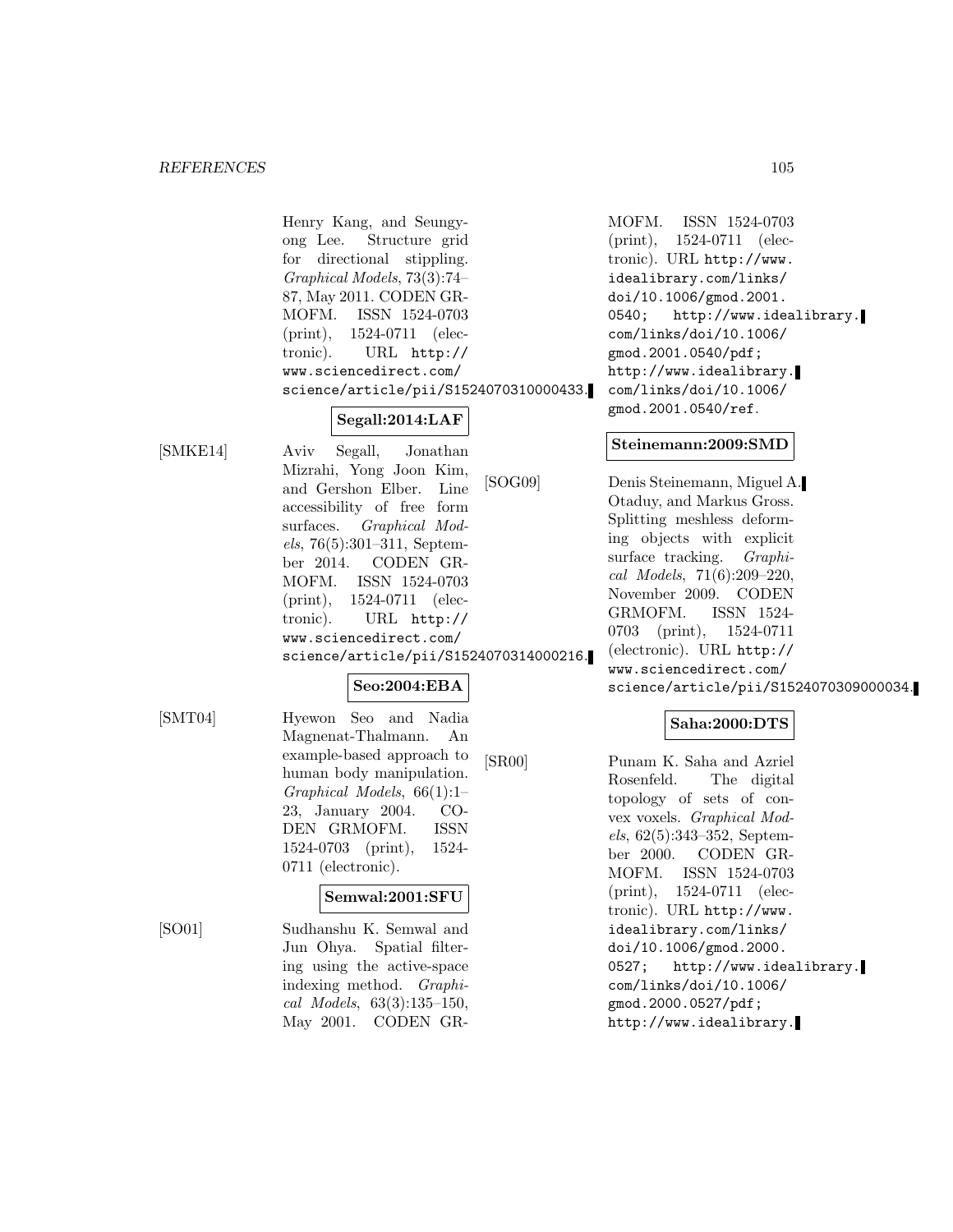com/links/doi/10.1006/ gmod.2000.0527/ref.

## **Suzuki:2002:SIN**

[SRK02a] Hiromasa Suzuki, Alyn Rockwood, and Leif Kobbelt. Special issue on the Ninth Pacific Graphics Conference (PG 2001). Graphical Models, 64(2):59–60, March 2002. CODEN GR-MOFM. ISSN 1524-0703 (print), 1524-0711 (electronic).

#### **Szymczak:2002:PRM**

[SRK02b] Andrzej Szymczak, Jarek Rossignac, and Davis King. Piecewise regular meshes: Construction and compression. Graphical Models, 64 (3–4):183–198, May 2002. CODEN GRMOFM. ISSN 1524-0703 (print), 1524- 0711 (electronic).

#### **Sun:2009:NAS**

[SRML09] Xianfang Sun, Paul L. Rosin, Ralph R. Martin, and Frank C. Langbein. Noise analysis and synthesis for 3D laser depth scanners. Graphical Models, 71(2):34– 48, March 2009. CODEN GRMOFM. ISSN 1524- 0703 (print), 1524-0711 (electronic). URL http:// www.sciencedirect.com/ science/article/pii/S1524070308000337.

#### **Shamir:2006:SBS**

[SS06] Ariel Shamir and Amir Shaham. Skeleton based solid representation with topology preservation. Graphical Models, 68(3):307–321, May 2006. CODEN GR-MOFM. ISSN 1524-0703 (print), 1524-0711 (electronic). URL http:// www.sciencedirect.com/ science/article/pii/S1524070305000779.

#### **Sadeghi:2011:SRL**

[SS11] Javad Sadeghi and Faramarz F. Samavati. Smooth reverse loop and Catmull– Clark subdivision. Graphical Models, 73(5):202–217, September 2011. CODEN GRMOFM. ISSN 1524- 0703 (print), 1524-0711 (electronic). URL http:// www.sciencedirect.com/ science/article/pii/S1524070311000117.

#### **Seylan:2019:STM**

[SS19] Caglar Seylan and Yusuf Sahillioglu. 3D skeleton transfer for meshes and clouds. Graphical Models, 105(??):Article 101041, ???? 2019. CODEN GR-MOFM. ISSN 1524-0703 (print), 1524-0711 (electronic). URL http:// www.sciencedirect.com/ science/article/pii/S1524070319300323.

# **Saba:2014:CBB**

[SSHS14] Marianna Saba, Teseo Schneider, Kai Hormann, and Riccardo Scateni. Curvature-based blending of closed planar curves. Graphical Models, 76(5):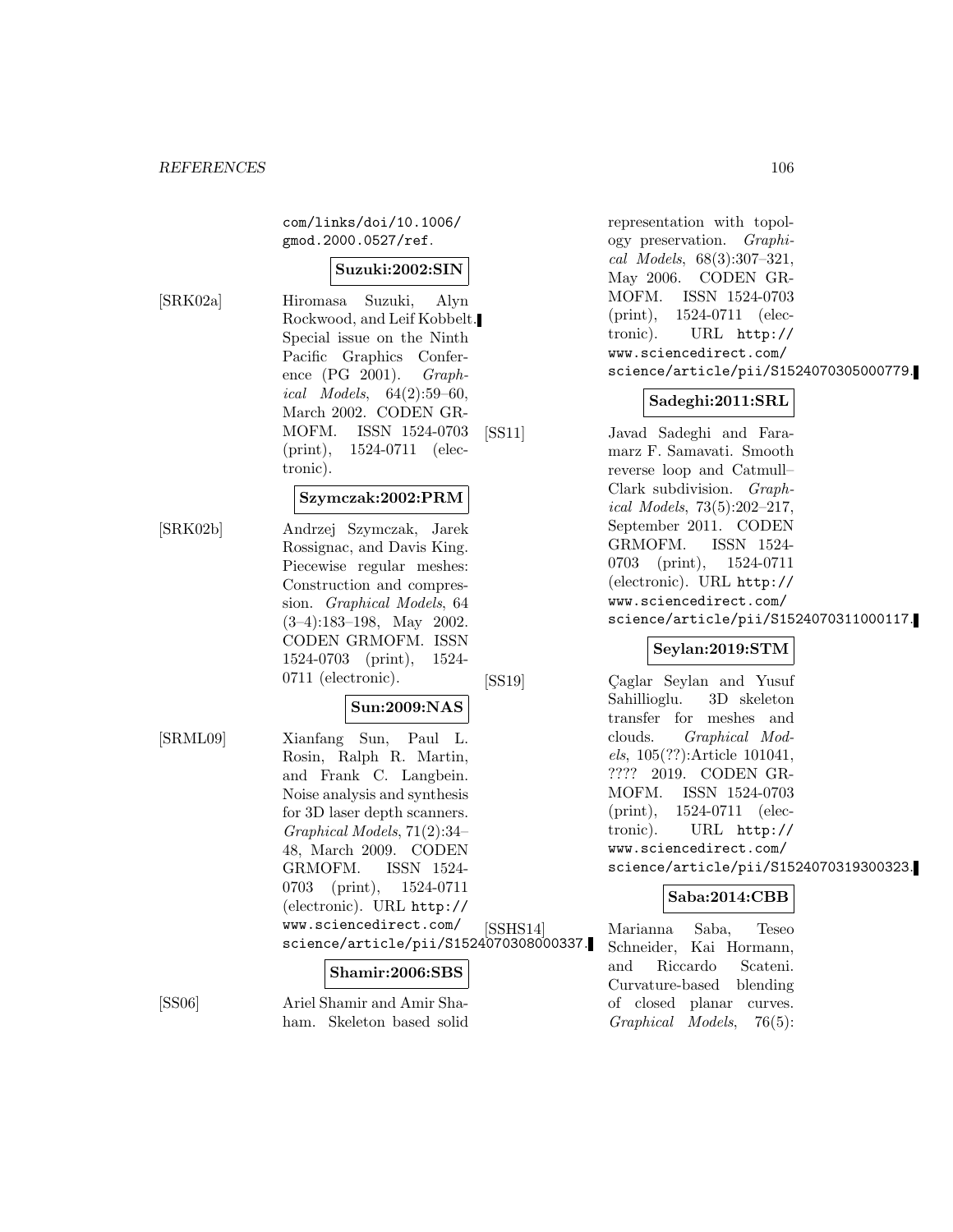263–272, September 2014. CODEN GRMOFM. ISSN 1524-0703 (print), 1524- 0711 (electronic). URL http://www.sciencedirect. com/science/article/pii/ S1524070314000319.

# **Song:2017:ACO**

[SSL17] Mofei Song, Zhengxing Sun, and Hongyan Li. Accumulative categorization: Online 3D shape classification for progressive collections. Graphical Models,  $89(??):14-27$ , January 2017. CODEN GR-MOFM. ISSN 1524-0703 (print), 1524-0711 (electronic). URL http:// www.sciencedirect.com/ science/article/pii/S1524070317300012.

# **Sakkalis:2001:TGP**

[SSP01a] T. Sakkalis, G. Shen, and N. M. Patrikalakis. Topological and geometric properties of interval solid models. Graphical Models, 63(3):163–175, May 2001. CODEN GR-MOFM. ISSN 1524-0703 (print), 1524-0711 (electronic). URL http://www. idealibrary.com/links/ doi/10.1006/gmod.2001. 0539; http://www.idealibrary. com/links/doi/10.1006/ gmod.2001.0539/pdf; http://www.idealibrary. com/links/doi/10.1006/ gmod.2001.0539/ref.

#### **Shen:2001:BRM**

[SSP01b] G. Shen, T. Sakkalis, and N. M. Patrikalakis. Boundary representation model rectification. Graphical Models, 63(3):177–195, May 2001. CODEN GR-MOFM. ISSN 1524-0703 (print), 1524-0711 (electronic). URL http://www. idealibrary.com/links/ doi/10.1006/gmod.2001. 0543; http://www.idealibrary. com/links/doi/10.1006/ gmod.2001.0543/pdf; http://www.idealibrary. com/links/doi/10.1006/ gmod.2001.0543/ref.

#### **Shao:2007:AP**

[ST07] Wei Shao and Demetri Terzopoulos. Autonomous pedestrians. Graphical Models, 69(5–6):246– 274, September/November 2007. CODEN GR-MOFM. ISSN 1524-0703 (print), 1524-0711 (electronic). URL http:// www.sciencedirect.com/ science/article/pii/S1524070307000252.

#### **Stahlhut:2005:ENT**

[Sta05] O. Stahlhut. Extending natural textures with multiscale synthesis. Graphical Models, 67(6):496–517, November 2005. CODEN GRMOFM. ISSN 1524- 0703 (print), 1524-0711 (electronic). URL http:// www.sciencedirect.com/ science/article/pii/S1524070305000147.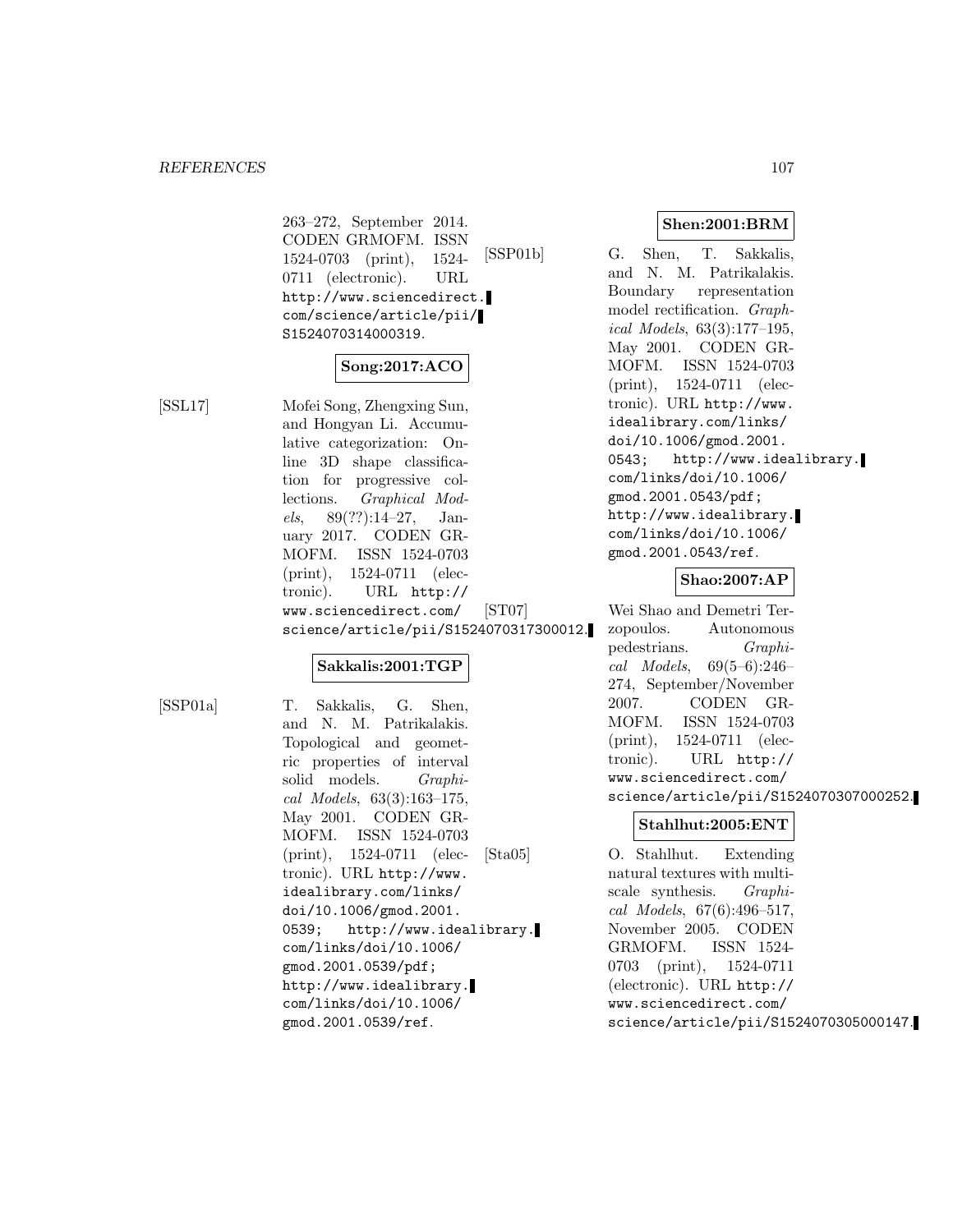#### **Stojanovic:2019:SOS**

[STRD19] Vladeta Stojanovic, Matthias Trapp, Rico Richter, and Jürgen Döllner. Serviceoriented semantic enrichment of indoor point clouds using octree-based multiview classification. Graphical Models, 105 (??):Article 101039, ???? 2019. CODEN GR-MOFM. ISSN 1524-0703 (print), 1524-0711 (electronic). URL http:// www.sciencedirect.com/ science/article/pii/S152407031930030X.

## **Shi:2021:LSD**

[SWC<sup>+</sup>21] Min Shi, Yukun Wei, Lan Chen, Dengming Zhu, Tianlu Mao, and Zhaoqi Wang. Learning a shared deformation space for efficient design-preserving garment transfer. Graphical Models, 115(??):??, May 2021. CODEN GR-MOFM. ISSN 1524-0703 (print), 1524-0711 (electronic). URL http:// www.sciencedirect.com/ science/article/pii/S1524070321000114.

#### **Schmeisser:2015:SCB**

[SWHH15] Andre Schmeißer, Raimund Wegener, Dietmar Hietel, and Hans Hagen. Smooth convolution-based distance functions. Graphical Models, 82(??):67–76, November 2015. CODEN GR-MOFM. ISSN 1524-0703

(print), 1524-0711 (electronic). URL http:// www.sciencedirect.com/ science/article/pii/S1524070315000235.

#### **Sun:2014:ERU**

[SWW<sup>+</sup>14] Xiaopeng Sun, Guan Wang, Lu Wang, Hongyan Sun, and Xiaopeng Wei. 3D ear recognition using local salience and principal manifold. Graphical Models, 76(5):402–412, September 2014. CODEN GR-MOFM. ISSN 1524-0703 (print), 1524-0711 (electronic). URL http:// www.sciencedirect.com/ science/article/pii/S1524070314000101.

# **Shen:2018:HPA**

[SWYH18] Wanqiang Shen, Guozhao Wang, Yang Yang, and Aihua Hu. Hexagonal pyramid algorithm over a triangular domain. Graphical Models, 100(??):51–60, November 2018. CODEN GRMOFM. ISSN 1524- 0703 (print), 1524-0711 (electronic). URL http:// www.sciencedirect.com/ science/article/pii/S1524070318300419.

# **Shen:2021:CCH**

[SZJ<sup>+</sup>21] Zeyu Shen, Mingyang Zhao, Xiaohong Jia, Yuan Liang, Lubin Fan, and Dong-Ming Yan. Combining convex hull and directed graph for fast and accurate ellipse detection. Graphical Models, 116(??):??,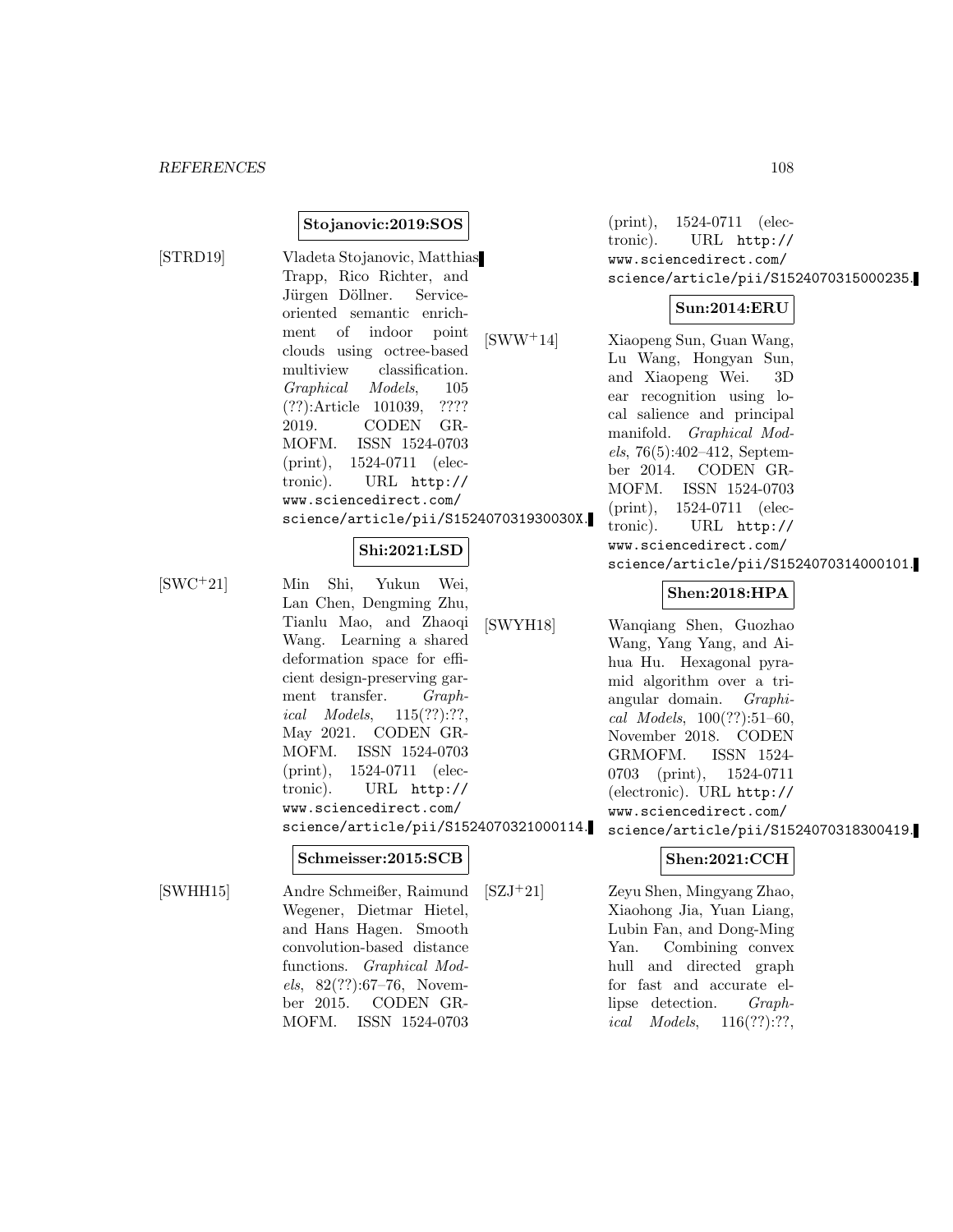#### *REFERENCES* 109

July 2021. CODEN GR-MOFM. ISSN 1524-0703 (print), 1524-0711 (electronic). URL http:// www.sciencedirect.com/ science/article/pii/S1524070321000151.

#### **Taubin:2002:DMR**

[Tau02a] Gabriel Taubin. Dual mesh resampling. Graphical Models, 64(2):94–113, March 2002. CODEN GRMOFM. ISSN 1524-0703 (print), 1524-0711 (electronic).

#### **Taubin:2002:SIP**

[Tau02b] Gabriel Taubin. Special issue on processing of large polygonal meshes. Graphical Models, 64(3–4):145– 146, May 2002. CODEN GRMOFM. ISSN 1524- 0703 (print), 1524-0711 (electronic).

### **Teng:2007:CTM**

[TCH07] Chin-Hung Teng, Yung-Sheng Chen, and Wen-Hsing Hsu. Constructing a 3D trunk model from two images. Graphical Models, 69(1):33–56, January 2007. CODEN GR-MOFM. ISSN 1524-0703 (print), 1524-0711 (electronic). URL http:// www.sciencedirect.com/ science/article/pii/S1524070306000427.

## **Tang:2020:PHM**

[TCL<sup>+</sup>20] Jing Tang, Pengcheng Cui, Bin Li, Yaobin Zhang, and Hang Si. Parallel hybrid

mesh adaptation by refinement and coarsening. Graphical Models, 111(??): Article 101084, September 2020. CODEN GR-MOFM. ISSN 1524-0703 (print), 1524-0711 (electronic). URL http:// www.sciencedirect.com/ science/article/pii/S1524070320300266.

#### **Theobalt:2004:CFF**

[TCMS04] Christian Theobalt, Joel Carranza, Marcus A. Magnor, and Hans-Peter Seidel. Combining 3D flow fields with silhouette-based human motion capture for immersive video. Graphical Models, 66(6):333–351, November 2004. CODEN GRMOFM. ISSN 1524- 0703 (print), 1524-0711 (electronic).

### **Tamstorf:2013:DBF**

[TG13] Rasmus Tamstorf and Eitan Grinspun. Discrete bending forces and their Jacobians. Graphical Models, 75(6):362–370, November 2013. CODEN GR-MOFM. ISSN 1524-0703 (print), 1524-0711 (electronic). URL http:// www.sciencedirect.com/ science/article/pii/S1524070313000209.

#### **Tolani:2000:RTI**

[TGB00] Deepak Tolani, Ambarish Goswami, and Norman I. Badler. Real-time inverse kinematics tech-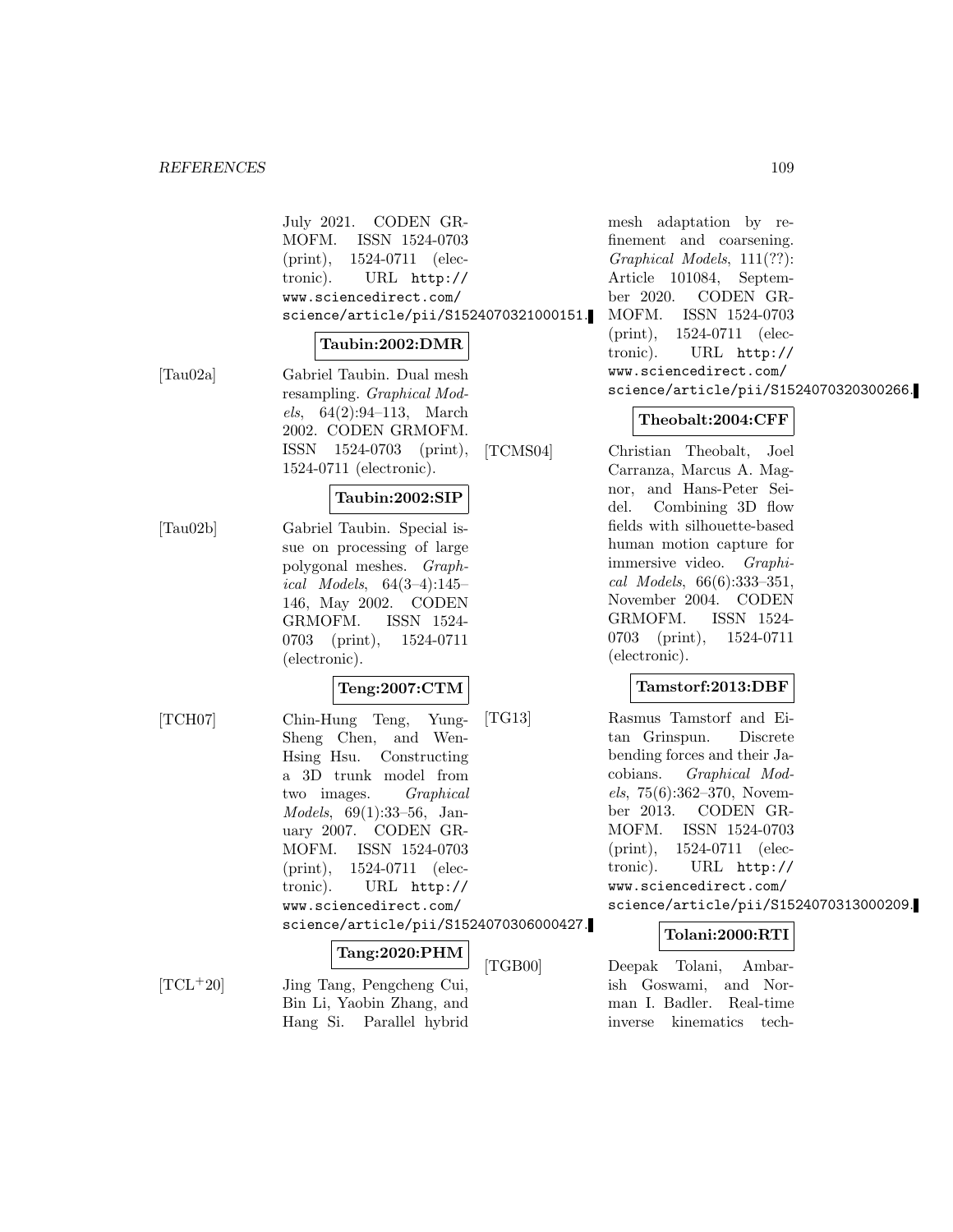niques for anthropomorphic limbs. Graphical Models, 62(5):353–388, September 2000. CODEN GR-MOFM. ISSN 1524-0703 (print), 1524-0711 (electronic). URL http://www. idealibrary.com/links/ doi/10.1006/gmod.2000. 0528; http://www.idealibrary. com/links/doi/10.1006/ gmod.2000.0528/pdf; http://www.idealibrary. com/links/doi/10.1006/ gmod.2000.0528/ref.

## **Tsuchie:2012:SMD**

[TH12] Shoichi Tsuchie and Masatake Higashi. Surface mesh denoising with normal tensor framework. Graphical Models, 74(4):130–139, July 2012. CODEN GR-MOFM. ISSN 1524-0703 (print), 1524-0711 (electronic). URL http:// www.sciencedirect.com/ science/article/pii/S1524070312000173.

## **Taimouri:2014:DSM**

[TH14] Vahid Taimouri and Jing Hua. Deformation similarity measurement in quasiconformal shape space. Graphical Models, 76(2):57– 69, March 2014. CODEN GRMOFM. ISSN 1524- 0703 (print), 1524-0711 (electronic). URL http:// www.sciencedirect.com/ science/article/pii/S1524070313000623.

## **Thurmer:2003:CCD**

[Thü03] Grit Thürmer. Closed curves in n-dimensional discrete space. Graphical Models,  $65(1-3):43-60$ , May 2003. CODEN GRMOFM. ISSN 1524-0703 (print), 1524-0711 (electronic).

## **terHaar:2009:FMF**

[tHV09] Frank B. ter Haar and Remco C. Veltkamp. A 3D face matching framework for facial curves. Graphical Models, 71(2):77–91, March 2009. CODEN GR-MOFM. ISSN 1524-0703 (print), 1524-0711 (electronic). URL http:// www.sciencedirect.com/ science/article/pii/S1524070308000325.

#### **Takacs:2012:RPS**

[TJ12] T. Takacs and B. Jüttler.  $H<sup>2</sup>$  regularity properties of singular parameterizations in isogeometric analysis. Graphical Models, 74(6):361–372, November 2012. CODEN GR-MOFM. ISSN 1524-0703 (print), 1524-0711 (electronic). URL http:// www.sciencedirect.com/ science/article/pii/S1524070312000380.

## **Thurey:2009:DPF**

[TKPR09] N. Thürey, R. Keiser, M. Pauly, and U. Rüde. Detail-preserving fluid control. Graphical Models, 71(6):221–228, Novem-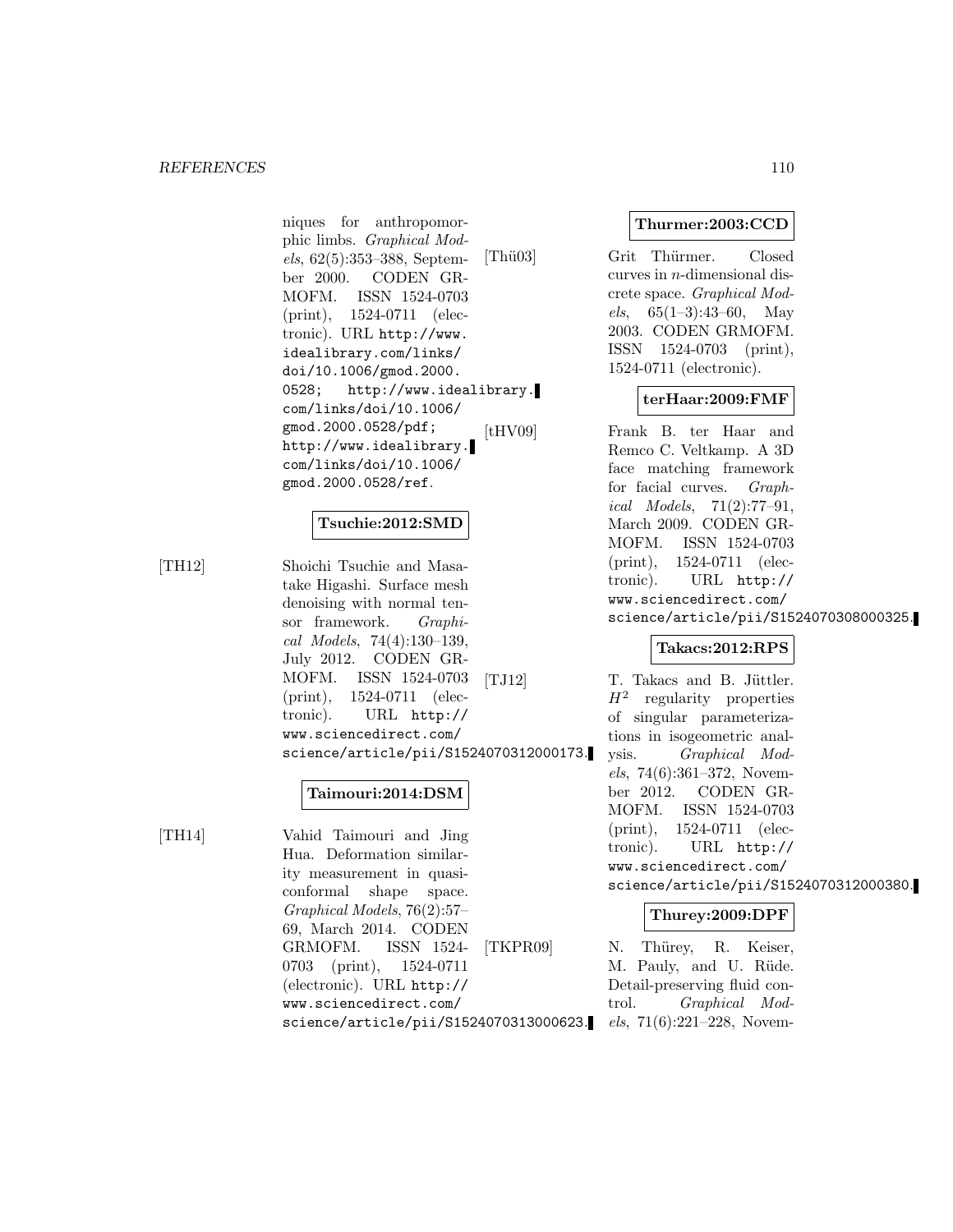ber 2009. CODEN GR-MOFM. ISSN 1524-0703 (print), 1524-0711 (electronic). URL http:// www.sciencedirect.com/ science/article/pii/S1524070309000022.

#### **Tang:2005:OAF**

[TL05] Kai Tang and Yong-Jin Liu. An optimization algorithm for free-form surface partitioning based on weighted Gaussian image. Graphical Models, 67(1):17–42, January 2005. CODEN GR-MOFM. ISSN 1524-0703 (print), 1524-0711 (electronic).

## **Tarini:2005:AMO**

[TLGS05] Marco Tarini, Hendrik P. A. Lensch, Michael Goesele, and Hans-Peter Seidel. 3D acquisition of mirroring objects using striped patterns. Graphical Models, 67(4): 233–259, July 2005. CO-DEN GRMOFM. ISSN 1524-0703 (print), 1524- 0711 (electronic).

## **Terra:2007:PBT**

- 
- [TM07] Sílvio César Lizana Terra and Ronald Anthony Metoyer. A performance-based technique for timing keyframe animations. Graphical Models, 69(2):89–105, March 2007. CODEN GR-MOFM. ISSN 1524-0703 (print), 1524-0711 (electronic). URL http://

www.sciencedirect.com/ science/article/pii/S1524070306000646.

## **Tang:2010:MMC**

[TMT10] Min Tang, Dinesh Manocha, and Ruofeng Tong. MCCD: Multi-core collision detection between deformable models using front-based decomposition. Graphical Models, 72(2):7–23, March 2010. CODEN GR-MOFM. ISSN 1524-0703 (print), 1524-0711 (electronic). URL http:// www.sciencedirect.com/ science/article/pii/S1524070310000020.

## **Tereshin:2021:HFR**

[TPFA21] A. Tereshin, A. Pasko, O. Fryazinov, and V. Adzhiev. Hybrid function representation for heterogeneous objects. Graphical Models, 114(??):Article 101098, March 2021. CODEN GR-MOFM. ISSN 1524-0703 (print), 1524-0711 (electronic). URL http:// www.sciencedirect.com/ science/article/pii/S1524070321000035.

## **Tobor:2006:RMS**

[TRS06] Ireneusz Tobor, Patrick Reuter, and Christophe Schlick. Reconstructing multi-scale variational partition of unity implicit surfaces with attributes. Graphical Models, 68(1):25– 41, January 2006. CODEN GRMOFM. ISSN 1524- 0703 (print), 1524-0711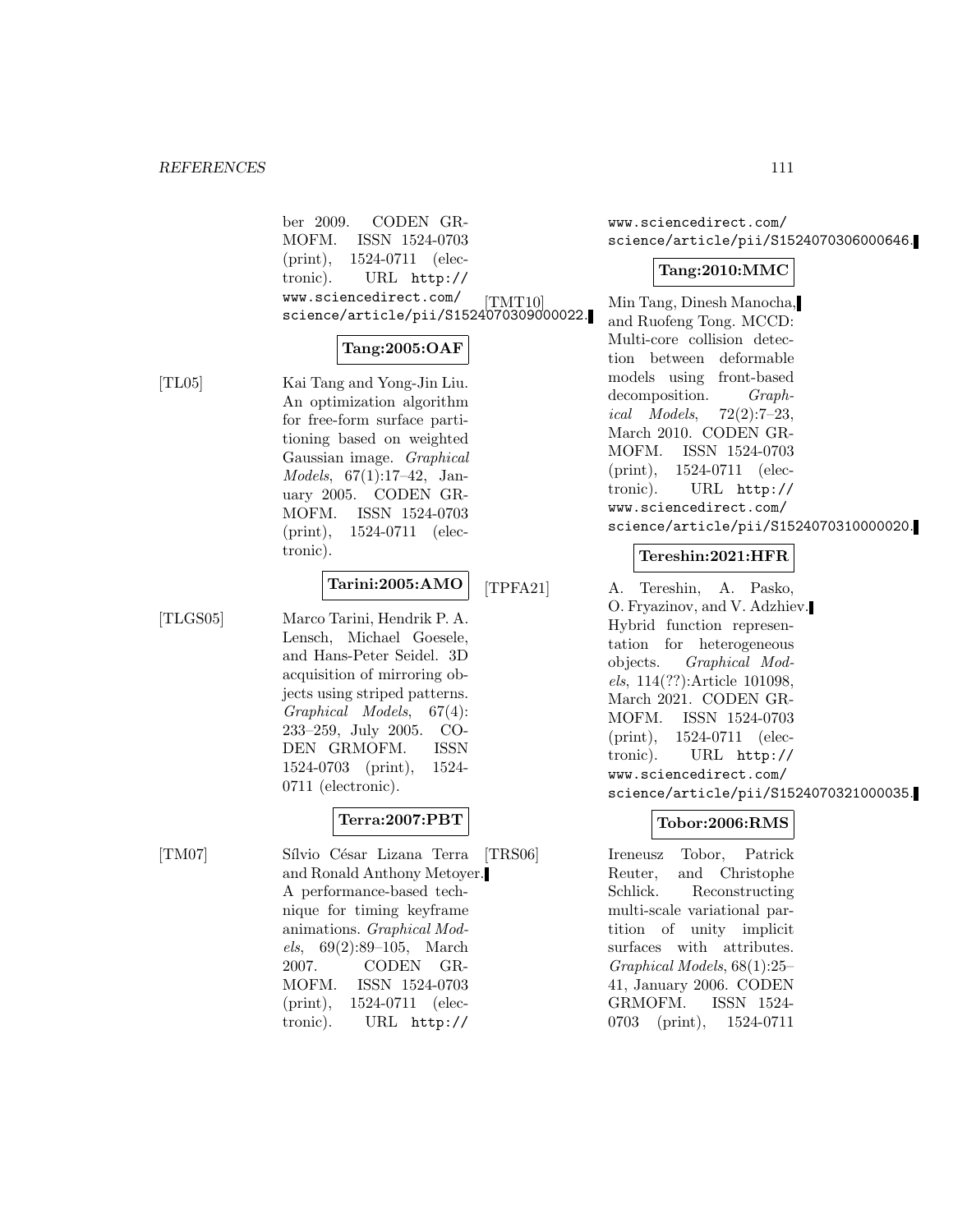(electronic). URL http:// www.sciencedirect.com/ science/article/pii/S1524070305000573.

#### **Tschinkel:2020:RDU**

[Tsc20] Gerwald Tschinkel. A recommendation dashboard utilising micro-filter visualisations: an evaluation and investigation of applicability on mobile devices. Graphical Models, 110(??):Article 101074, July 2020. CODEN GR-MOFM. ISSN 1524-0703 (print), 1524-0711 (electronic). URL http:// www.sciencedirect.com/ science/article/pii/S1524070320300187.

0711 (electronic). URL http://www.sciencedirect. com/science/article/pii/ S1524070313000131.

## **Unzueta:2008:FBP**

[UPBS08] Luis Unzueta, Manuel Peinado, Ronan Boulic, and Angel Suescun. Full- ´ body performance animation with Sequential Inverse Kinematics. Graphical Models, 70(5):87–104, September 2008. CODEN GRMOFM. ISSN 1524- 0703 (print), 1524-0711 (electronic). URL http:// www.sciencedirect.com/ science/article/pii/S1524070308000040.

#### **Takahashi:2004:TVS**

[TTF04] Shigeo Takahashi, Yuriko Takeshima, and Issei Fujishiro. Topological volume skeletonization and its application to transfer function design. Graphical Models,  $66(1):24-49$ , January 2004. CODEN GRMOFM. ISSN 1524-0703 (print), 1524-0711 (electronic).

#### **Untereiner:2013:DMR**

[UCB13] Lionel Untereiner, David Cazier, and Dominique Bechmann. n-dimensional multiresolution representation of subdivision meshes with arbitrary topology. Graphical Models, 75(5): 231–246, September 2013. CODEN GRMOFM. ISSN 1524-0703 (print), 1524**Vasa:2011:OMT**

[Vás11] Libor Vása. Optimised mesh traversal for dynamic mesh compression. Graphical Models, 73(5):218–230, September 2011. CODEN GRMOFM. ISSN 1524- 0703 (print), 1524-0711 (electronic). URL http:// www.sciencedirect.com/ science/article/pii/S1524070311000129.

## **Varga:2011:DDB**

[VBN11] László Varga, Péter Balázs, and Antal Nagy. Directiondependency of binary tomographic reconstruction algorithms. Graphical Models, 73(6):365–375, November 2011. CODEN GR-MOFM. ISSN 1524-0703 (print), 1524-0711 (electronic). URL http://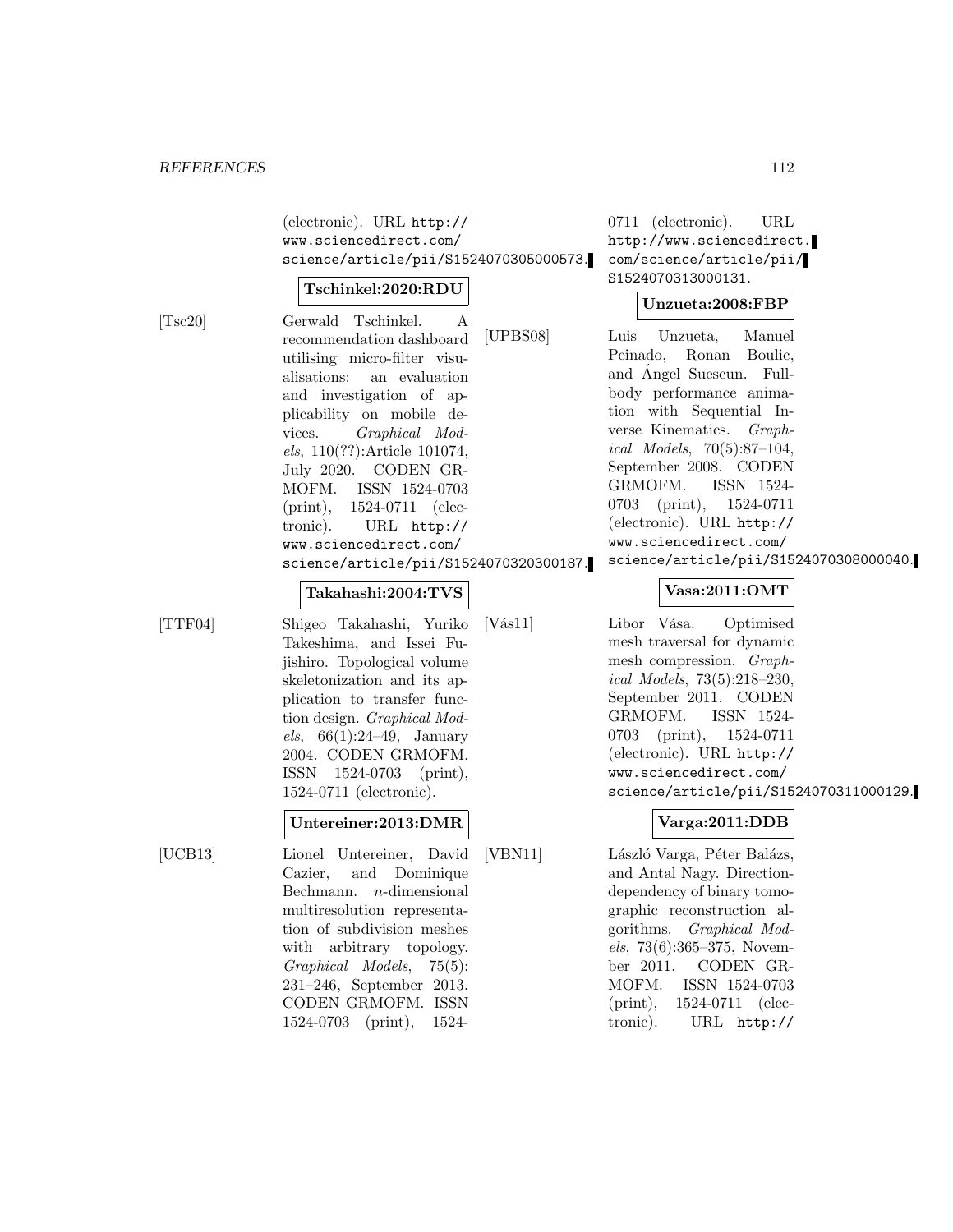www.sciencedirect.com/ science/article/pii/S1524070311000245.

#### **Vacavant:2009:FDI**

 $[VCT09]$ 

| Antoine Vacavant, David                |
|----------------------------------------|
| Coeurjolly, and Laure [VS08]           |
| Tougne. A framework for                |
| dynamic implicit curve ap-             |
| proximation by an irregular            |
| discrete approach. <i>Graphi</i> -     |
| cal Models, 71(3):113-124,             |
| May 2009. CODEN GR-                    |
| MOFM. ISSN 1524-0703                   |
| $(print), 1524-0711$ (elec-            |
| tronic). URL http://                   |
| www.sciencedirect.com/                 |
| science/article/pii/S1524070309000149. |

#### **Varadhan:2006:AMS**

[VM06] Gokul Varadhan and Dinesh Manocha. Accurate Minkowski sum approximation of polyhedral models. Graphical Models, 68(4):343–355, July 2006. CODEN GR-MOFM. ISSN 1524-0703 (print), 1524-0711 (electronic). URL http:// www.sciencedirect.com/ science/article/pii/S1524070306000191.

$$
Vigo:2012:EAB
$$

[VPAM12] Marc Vigo, Núria Pla, Dolors Ayala, and Jonàs Martínez. Efficient algorithms for boundary extraction of 2D and 3D orthogonal pseudomanifolds. Graphical Models, 74(3):61– 74, May 2012. CODEN GR-MOFM. ISSN 1524-0703 (print), 1524-0711 (elec-

tronic). URL http:// www.sciencedirect.com/ science/article/pii/S1524070312000112.

### **Vanderhyde:2008:TSI**

James Vanderhyde and Andrzej Szymczak. Topological simplification of isosurfaces in volumetric data using octrees. Graphical Models, 70(1–2):16–31, January/March 2008. CODEN GRMOFM. ISSN 1524- 0703 (print), 1524-0711 (electronic). URL http:// www.sciencedirect.com/ science/article/pii/S1524070307000161.

## **Varady:2012:TSI**

[VSR12] Tamás Várady, Péter Salvi, and Alyn Rockwood. Transfinite surface interpolation with interior control. Graphical Mod $els, 74(6):311-320, Novem$ ber 2012. CODEN GR-MOFM. ISSN 1524-0703 (print), 1524-0711 (electronic). URL http:// www.sciencedirect.com/ science/article/pii/S1524070312000100.

## **Wendt:2007:FVF**

[WBOL07] Jeremy D. Wendt, William Baxter, Ipek Oguz, and Ming C. Lin. Finite volume flow simulations on arbitrary domains. Graphical Models, 69(1):19–32, January 2007. CODEN GR-MOFM. ISSN 1524-0703 (print), 1524-0711 (electronic). URL http://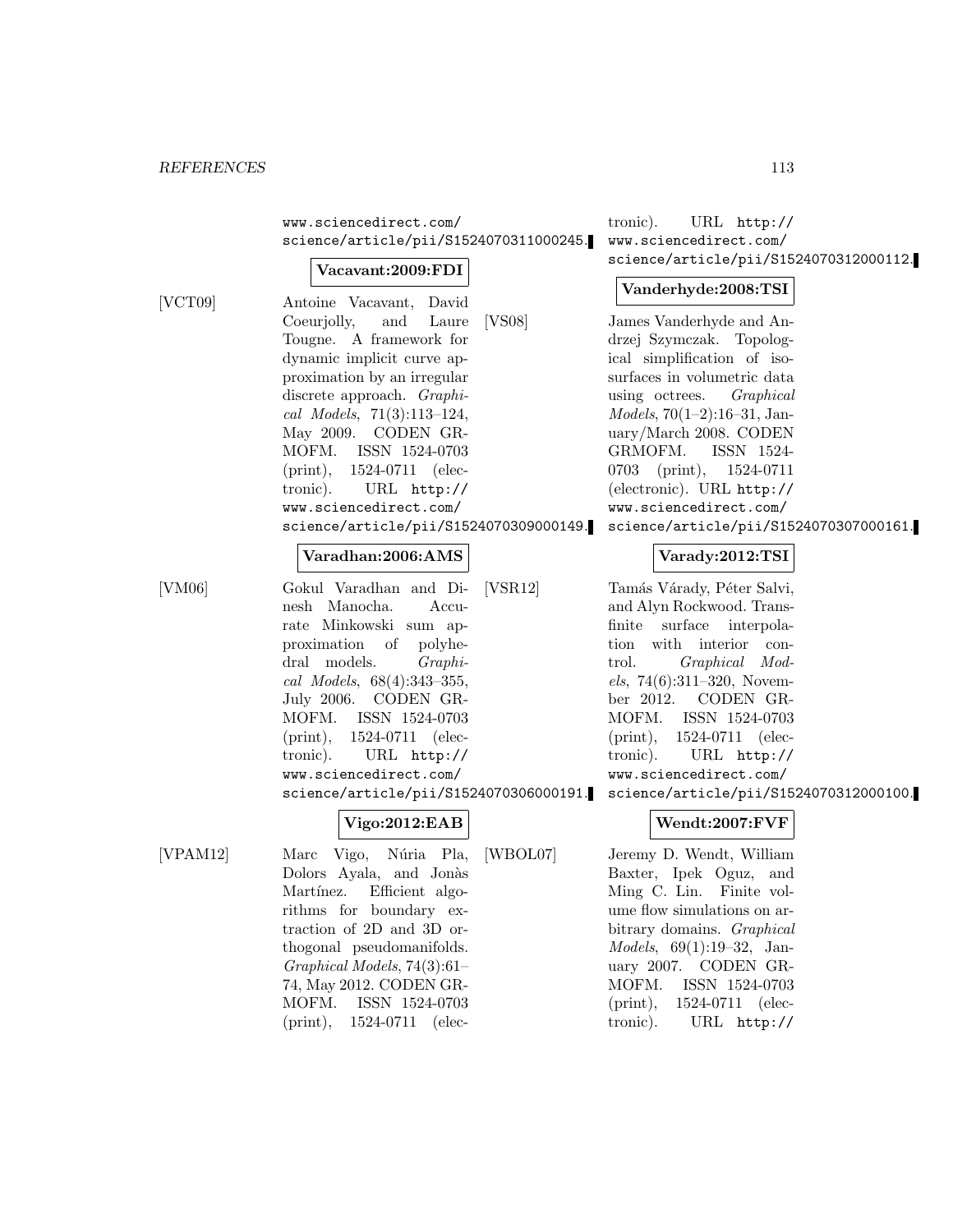www.sciencedirect.com/ science/article/pii/S1524070306000415.

## **Weng:2014:RTF**

[WCHZ14] Yanlin Weng, Chen Cao, Qiming Hou, and Kun Zhou. Real-time facial animation on mobile devices. Graphical Models,  $76(3):172-179$ , May 2014. CODEN GR-MOFM. ISSN 1524-0703 (print), 1524-0711 (electronic). URL http:// www.sciencedirect.com/ science/article/pii/S1524070313000295.

#### **Welling:2006:RVF**

[WEY06] Joel S. Welling, William F. Eddy, and Terence K. Young. Rotation of 3D volumes by fourierinterpolated shears. Graphical Models, 68(4):356–370, July 2006. CODEN GR-MOFM. ISSN 1524-0703 (print), 1524-0711 (electronic). URL http:// www.sciencedirect.com/ science/article/pii/S1524070305000949.

## **Wang:2015:QRS**

[WG15] Xuhui Wang and Ron Goldman. Quaternion rational surfaces: Rational surfaces generated from the quaternion product of two rational space curves. Graphical Models, 81(??):18–32, September 2015. CODEN GRMOFM. ISSN 1524- 0703 (print), 1524-0711 (electronic). URL http://

[WJG02] Wenping Wang, Barry Joe, and Ronald Goldman. Computing quadric surface intersections based on an analysis of plane cubic curves. Graphical Models, 64(6):335–367, November 2002. CODEN GR-MOFM. ISSN 1524-0703

www.sciencedirect.com/ science/article/pii/S1524070314000289.

#### **Wang:2019:SRM**

[WG19] Haohao Wang and Ron Goldman. Surfaces of revolution with moving axes and angles. Graphical Models, 106(??):Article 101047, November 2019. CODEN GRMOFM. ISSN 1524- 0703 (print), 1524-0711 (electronic). URL http:// www.sciencedirect.com/ science/article/pii/S1524070319300384.

#### **Weber:2012:SFP**

[WHHB12] Christopher Weber, Stefanie Hahmann, Hans Hagen, and Georges-Pierre Bonneau. Sharp feature preserving MLS surface reconstruction based on local feature line approximations. Graphical Models, 74(6):335–345, November 2012. CODEN GR-MOFM. ISSN 1524-0703 (print), 1524-0711 (electronic). URL http:// www.sciencedirect.com/ science/article/pii/S152407031200032X.

## **Wang:2002:CQS**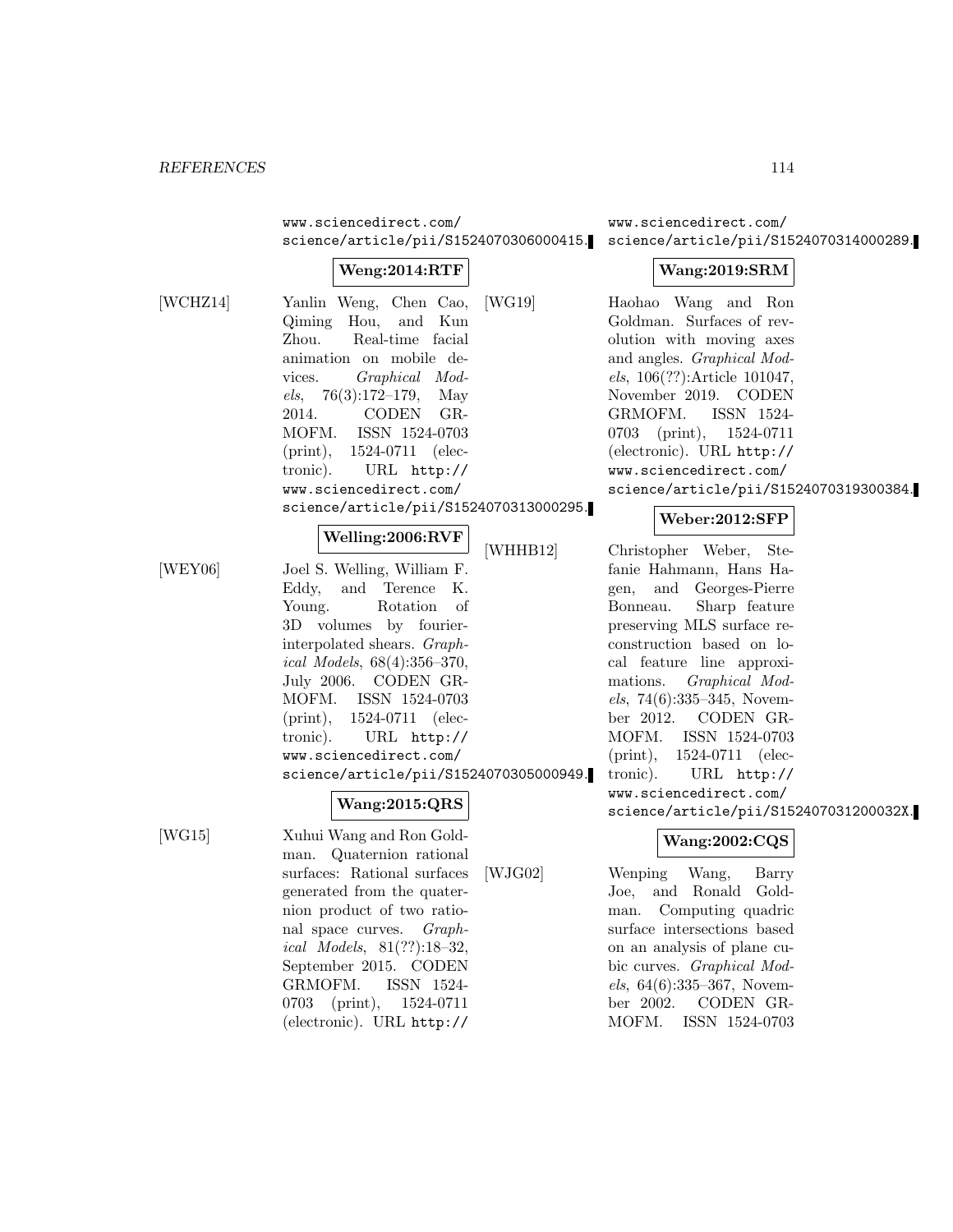(print), 1524-0711 (electronic).

## **Wang:2014:SMS**

[WLAT14] Hao Wang, Tong Lu, Oscar Kin-Chung Au, and Chiew-Lan Tai. Spectral 3D mesh segmentation with a novel single segmentation field. Graphical Models, 76(5):440–456, September 2014. CODEN GR-MOFM. ISSN 1524-0703 (print), 1524-0711 (electronic). URL http:// www.sciencedirect.com/ science/article/pii/S1524070314000356.

## **Wang:2014:RPS**

[WLL14] Chunxue Wang, Zheng Liu, and Ligang Liu. Asrigid-as-possible spherical parametrization. Graphical Models, 76(5):457–467, September 2014. CODEN GRMOFM. ISSN 1524- 0703 (print), 1524-0711 (electronic). URL http:// www.sciencedirect.com/ science/article/pii/S152407031400023X.

# **Wang:2014:NSB**

[WLT14] Feng Wang, Lanfen Lin, and Min Tang. A new sketch-based 3D model retrieval approach by using global and local features. Graphical Models, 76(3):128–139, May 2014. CODEN GR-MOFM. ISSN 1524-0703 (print), 1524-0711 (electronic). URL http://

www.sciencedirect.com/ science/article/pii/S1524070313000593.

## **Wuhrer:2015:FEB**

[WLTS15] Stefanie Wuhrer, Jochen Lang, Motahareh Tekieh, and Chang Shu. Finite element based tracking of deforming surfaces. Graphical Models, 77(??):1–17, January 2015. CODEN GR-MOFM. ISSN 1524-0703 (print), 1524-0711 (electronic). URL http:// www.sciencedirect.com/ science/article/pii/S1524070314000538.

## **Wang:2006:STI**

[WLW06] Wencheng Wang, Kuiyu Li, and Enhua Wu. Stick textures for image-based rendering. Graphical Models, 68(3):294–306, May 2006. CODEN GR-MOFM. ISSN 1524-0703 (print), 1524-0711 (electronic). URL http:// www.sciencedirect.com/ science/article/pii/S1524070306000154.

#### **Wu:2014:UNP**

[WMR<sup>+</sup>14] J. Wu, R. R. Martin, P. L. Rosin, X.-F. Sun, Y.-K. Lai, Y.-H. Liu, and C. Wallraven. Use of non-photorealistic rendering and photometric stereo in making bas-reliefs from photographs. Graphical Models, 76(4):202–213, July 2014. CODEN GR-MOFM. ISSN 1524-0703 (print), 1524-0711 (elec-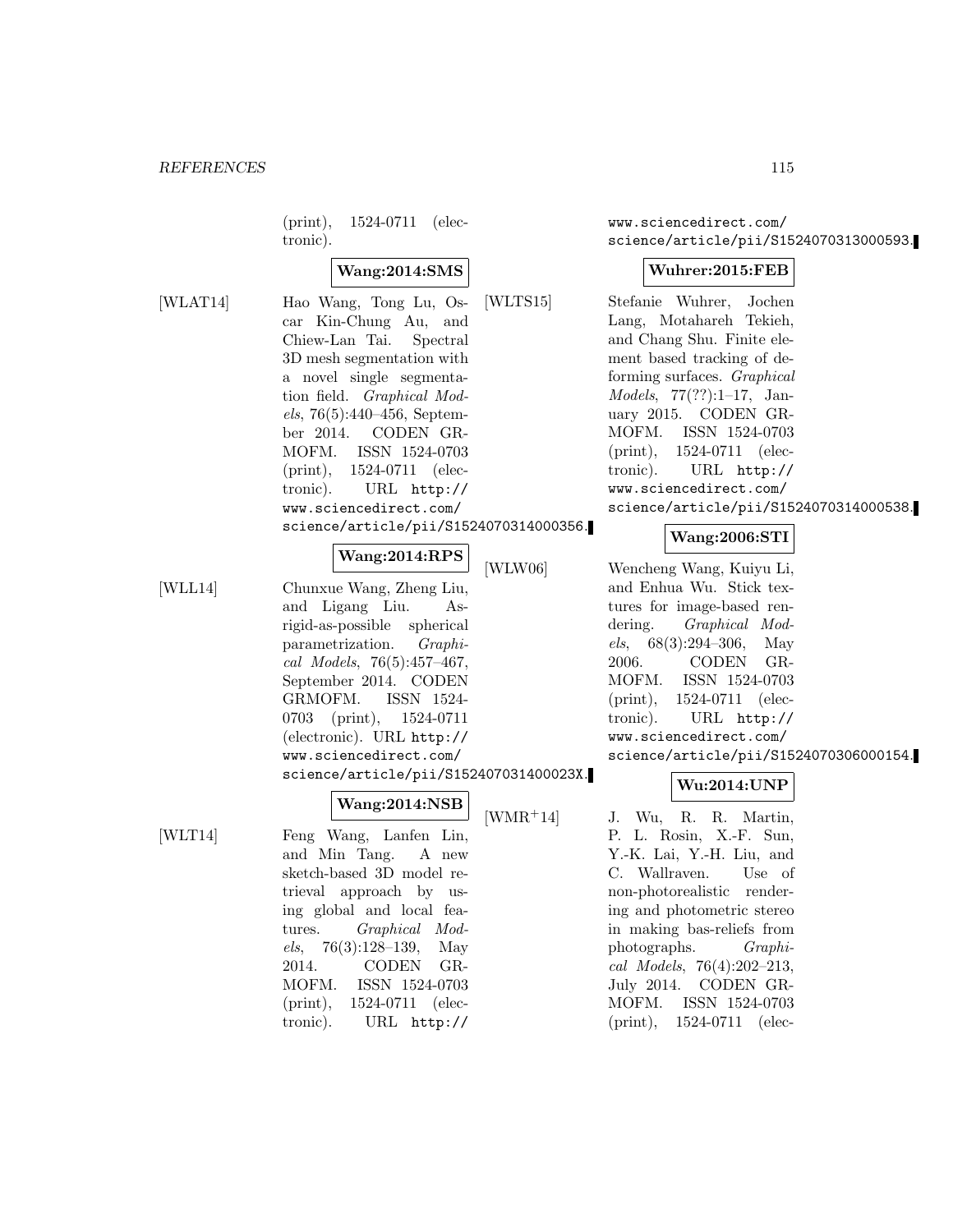tronic). URL http:// www.sciencedirect.com/ science/article/pii/S1524QVOS314009P06X. Hui Wang, Zhixun Su,

### **Wolter:2000:SIC**

[WP00] Franz-Erich Wolter and Nicholas M. Patrikalakis. Special issue for CGI '98. Graphical Models, 62(1):1, January 2000. CODEN GRMOFM. ISSN 1524- 0703 (print), 1524-0711 (electronic). URL http: //www.idealibrary.com/ links/artid/gmod.1999. 0516/production; http: //www.idealibrary.com/ links/artid/gmod.1999. 0516/production/pdf.

#### **Williams:2005:MMS**

[WR05] Jason Williams and Jarek Rossignac. Mason: morphological simplification. Graphical Models, 67(4): 285–303, July 2005. CO-DEN GRMOFM. ISSN 1524-0703 (print), 1524- 0711 (electronic).

## **Wang:2003:EMD**

[WS03] Yang Wang and Dimitris Samaras. Estimation of multiple directional light sources for synthesis of augmented reality images. Graphical Models, 65(4): 185–205, July 2003. CO-DEN GRMOFM. ISSN 1524-0703 (print), 1524- 0711 (electronic).

### **Wang:2012:EMD**

Junjie Cao, Ye Wang, and Hao Zhang. Empirical mode decomposition on surfaces. Graphical Models, 74(4):173–183, July 2012. CODEN GR-MOFM. ISSN 1524-0703 (print), 1524-0711 (electronic). URL http:// www.sciencedirect.com/ science/article/pii/S1524070312000252.

## **Wan:2012:SUP**

[WSCO<sup>+</sup>12] Guowei Wan, Noah Snavely, Daniel Cohen-Or, Qian Zheng, Baoquan Chen, and Sikun Li. Sorting unorganized photo sets for urban reconstruction. Graphical Models, 74(1):14–28, January 2012. CODEN GR-MOFM. ISSN 1524-0703 (print), 1524-0711 (electronic). URL http:// www.sciencedirect.com/ science/article/pii/S1524070311000658.

#### **Wu:2013:MSG**

[WSZL13] Jinliang Wu, Xiaoyong Shen, Wei Zhu, and Ligang Liu. Mesh saliency with global rarity. *Graph*ical Models, 75(5):255–264, September 2013. CODEN GRMOFM. ISSN 1524- 0703 (print), 1524-0711 (electronic). URL http:// www.sciencedirect.com/ science/article/pii/S1524070313000180.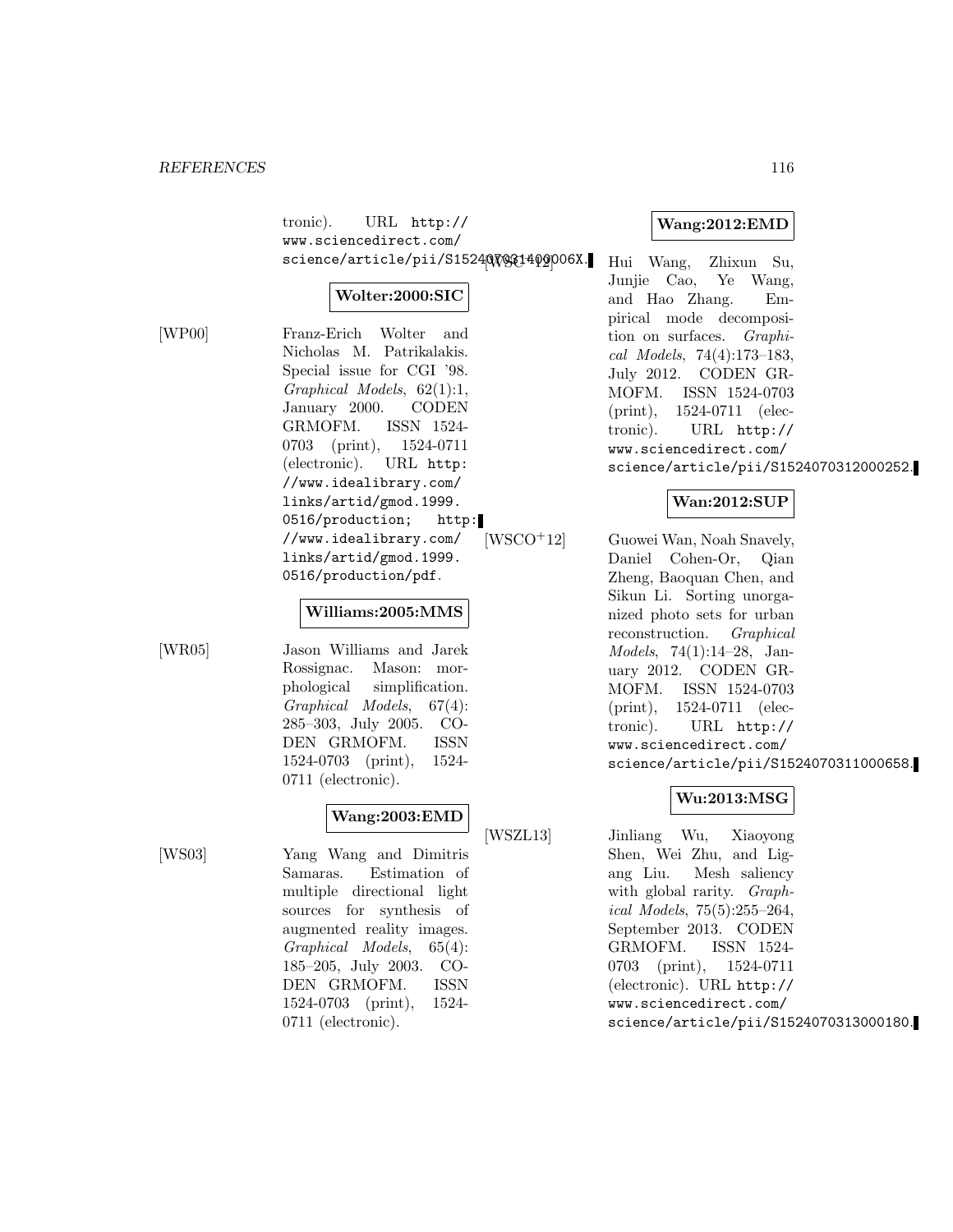## **Wen:2017:TBE**

[WTS17] Rui Wen, Weiqing Tang, and Zhiyong Su. Topology based 2D engineering drawing and 3D model matching for process plant. Graphical Models,  $92(??):1-15$ , July 2017. CODEN GR-MOFM. ISSN 1524-0703 (print), 1524-0711 (electronic). URL http:// www.sciencedirect.com/ science/article/pii/S1524070317300504.

## **Wu:2002:DMD**

[Wu02] Wen-Yen Wu. A dynamic method for dominant point detection. Graphical Models, 64(5):304–315, September 2002. CODEN GR-MOFM. ISSN 1524-0703 (print), 1524-0711 (electronic).

## **Wang:2012:RCS**

[WWWM12] Sen Wang, Jianhuang Wu, Mingqiang Wei, and Xin Ma. Robust curve skeleton extraction for vascular structures. Graphical Models, 74(4):109–120, July 2012. CODEN GR-MOFM. ISSN 1524-0703 (print), 1524-0711 (electronic). URL http:// www.sciencedirect.com/ science/article/pii/S152407031200015X.

#### **Wang:2020:SSM**

[WXGZ20] Yuting Wang, Shiqing Xin,

Shanshan Gao, and Yuanfeng Zhou. Skeletal saliency map computation based on projection symmetry analysis. Graphical Models, 109(??):Article 101070, May 2020. CODEN GR-MOFM. ISSN 1524-0703 (print), 1524-0711 (electronic). URL http:// www.sciencedirect.com/ science/article/pii/S152407032030014X.

## **Wang:2018:LES**

Weiwen Wang, Yong Xu, and Edward Ng. Largeeddy simulations of pedestrianlevel ventilation for assessing a satellite-based approach to urban geometry generation. Graphical Models, 95(??):29–41, January 2018. CODEN GR-MOFM. ISSN 1524-0703 (print), 1524-0711 (electronic). URL http:// www.sciencedirect.com/ science/article/pii/S1524070317300528.

## **Wang:2007:VNF**

[WXRA07] Hongcheng Wang, Ning Xu, Ramesh Raskar, and Narendra Ahuja. Videoshop: a new framework for spatiotemporal video editing in gradient domain. Graphical Models, 69(1):57–70, January 2007. CODEN GR-MOFM. ISSN 1524-0703 (print), 1524-0711 (electronic). URL http:// www.sciencedirect.com/ science/article/pii/S1524070306000439.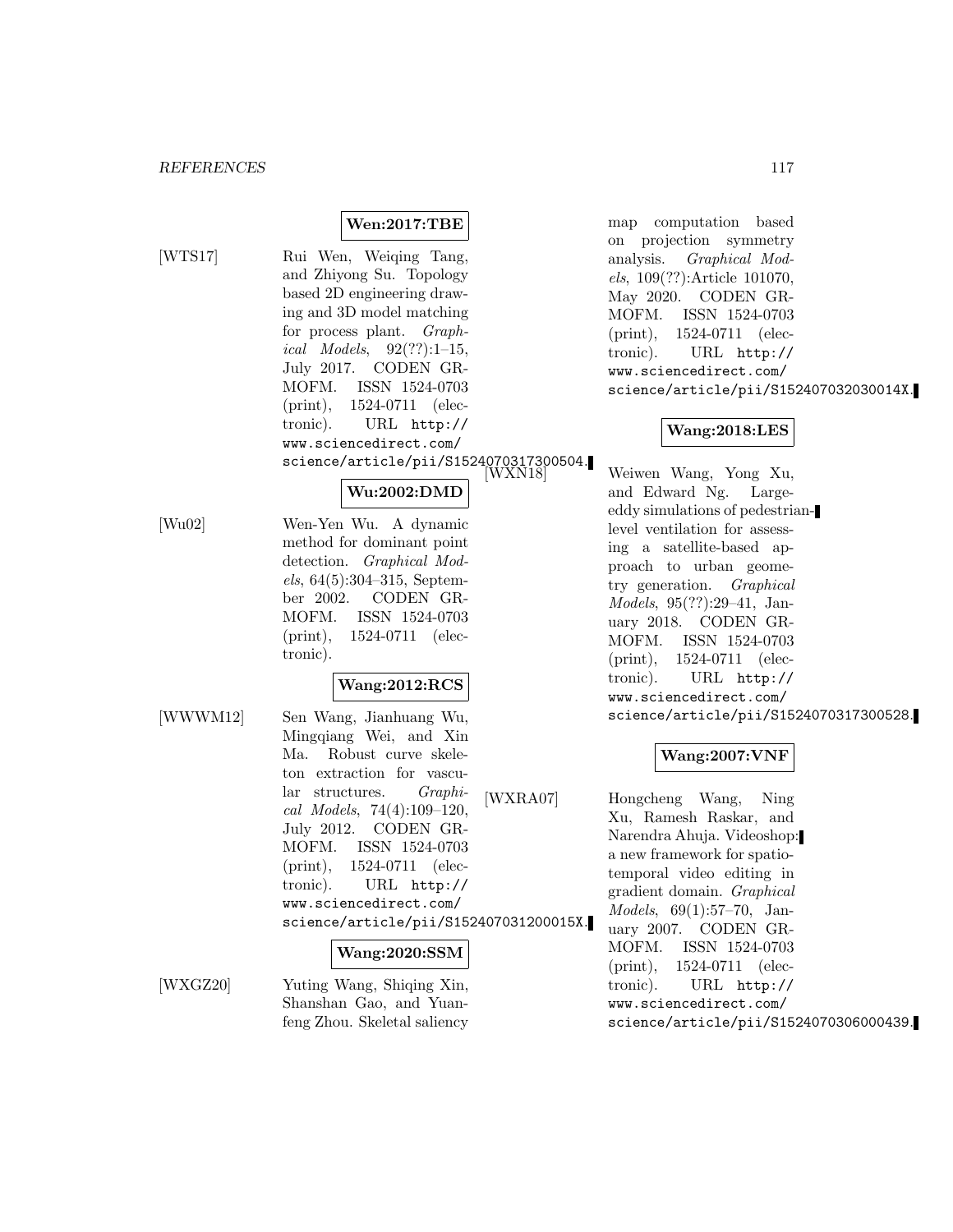## **Wu:2016:SGS**

[WXZ<sup>+</sup>16] Bo Wu, Kai Xu, Yang Zhou, Yueshan Xiong, and Hui Huang. Skeletonguided 3D shape distance field metamorphosis. Graphical Models, 85(??): 37–45, May 2016. CODEN GRMOFM. ISSN 1524- 0703 (print), 1524-0711 (electronic). URL http:// www.sciencedirect.com/ science/article/pii/S1524Q70316390017.

## **Wang:2011:QMS**

[WY11] Jun Wang and Zeyun Yu. Quality mesh smoothing via local surface fitting and optimum projection. Graphical Mod $els, 73(4):127-139, July$ 2011. CODEN GR-MOFM. ISSN 1524-0703 (print), 1524-0711 (electronic). URL http:// www.sciencedirect.com/ science/article/pii/S1524070311000051.

#### **Wyvill:2003:SII**

[Wyv03] Brian Wyvill. Special issue on the International Conference of Shape Modeling (SMI) 2002. Graphical Models, 65(5):259, September 2003. CODEN GR-MOFM. ISSN 1524-0703 (print), 1524-0711 (electronic).

## **Wang:2014:SWC**

[WZ14] Xiangrong Wang and Jieyu Zhao. Swendsen–Wang Cuts sampling for spatially constrained Dirichlet process mixture models. Graphical Models, 76(5):496–506, September 2014. CODEN GR-MOFM. ISSN 1524-0703 (print), 1524-0711 (electronic). URL http:// www.sciencedirect.com/ science/article/pii/S1524070314000150.

## **Wang:2003:LKB**

Tian-Shu Wang, Nan-Ning Zheng, Yan Li, Ying-Qing Xu, and Heung-Yung Shum. Learning kernelbased HMMs for dynamic sequence synthesis. Graphical Models, 65(4):206–221, July 2003. CODEN GR-MOFM. ISSN 1524-0703 (print), 1524-0711 (electronic).

## **Wen:2014:MSM**

Yan Wen, Yan Zhang, Wen tao Wu, Mo fei Song, and Zheng xing Sun. A model synthesis method based on single building facade. Graphical Models, 76(5):363–375, September 2014. CODEN GR-MOFM. ISSN 1524-0703 (print), 1524-0711 (electronic). URL http:// www.sciencedirect.com/ science/article/pii/S1524070314000253.

## **Xing:2020:DAS**

 $[XHH^+20]$  Yan Xing, Yeyuan He, Lei He, Wenshu Zha, and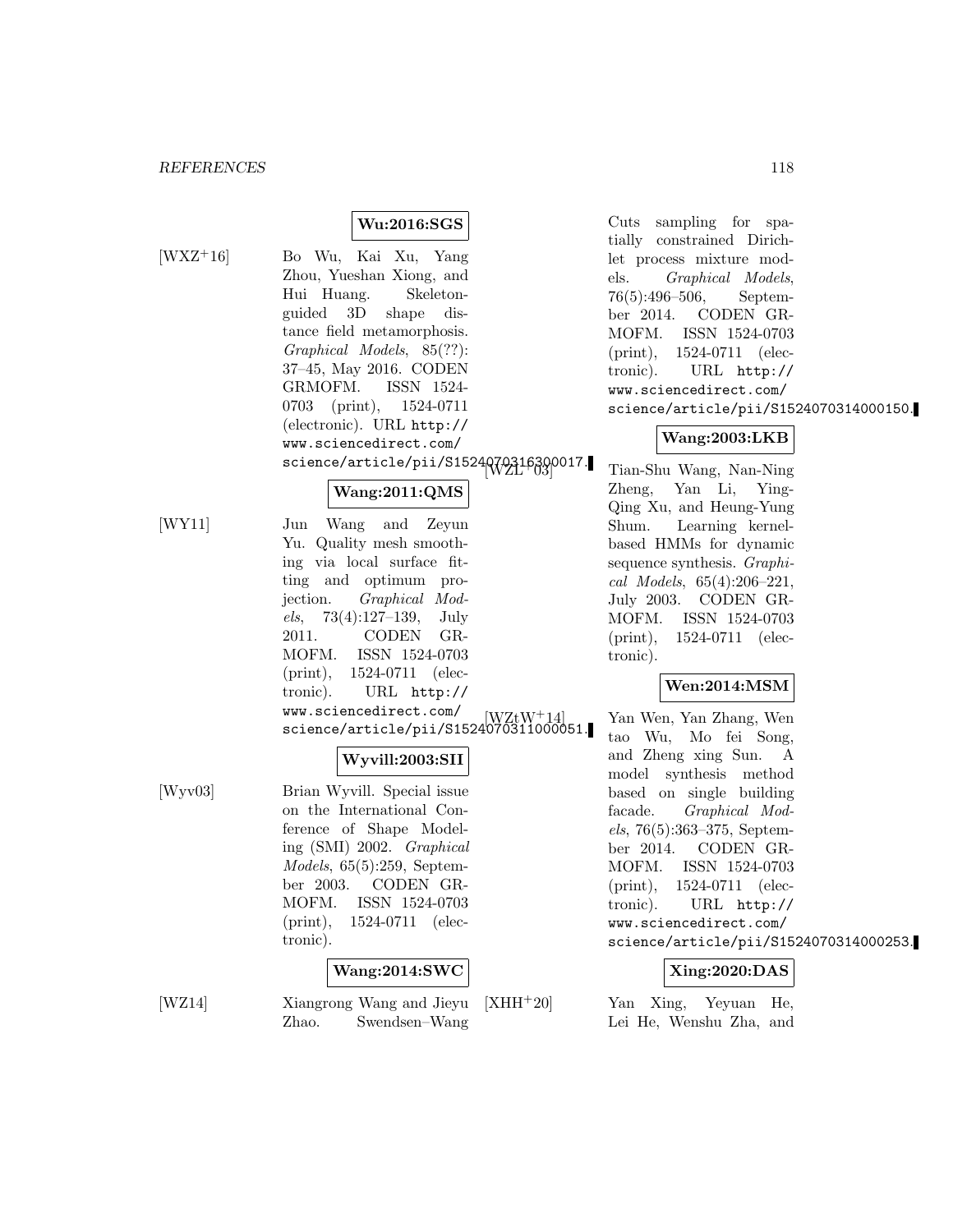Jieqing Tan. A dynamic and adaptive scheme for feature-preserving mesh denoising. Graphical Models, 110(??):Article 101065, July 2020. CODEN GR-MOFM. ISSN 1524-0703 (print), 1524-0711 (electronic). URL http:// www.sciencedirect.com/ science/article/pii/S1524070320300102.

## **Xu:2019:SBR**

[XLX<sup>+</sup>19] Jinlan Xu, Chengnan Ling, Gang Xu, Zhongping Ji, and Timon Rabczuk. Spline bas-relief modeling from sketches by isogeometric analysis approach. Graphical Models, 103(??):Article 101025, ???? 2019. CO-DEN GRMOFM. ISSN 1524-0703 (print), 1524- 0711 (electronic). URL http://www.sciencedirect. com/science/article/pii/ S1524070319300165.

**Xu:2004:VHB** [XTLP04] Songhua Xu, Min Tang, Francis C. M. Lau, and Yunhe Pan. Virtual hairy brush for painterly ren-

dering. Graphical Models, 66(5):263–302, September 2004. CODEN GR-MOFM. ISSN 1524-0703 (print), 1524-0711 (electronic).

## **Xu:2016:BBO**

[XTW16] Minfeng Xu, Changhe Tu, and Wenping Wang. Building binary orientation octree for an arbitrary scattered point set. Graphical Models, 85(??):30–36, May 2016. CODEN GR-MOFM. ISSN 1524-0703 (print), 1524-0711 (electronic). URL http:// www.sciencedirect.com/ science/article/pii/S1524070316300029.

## **Xumin:2010:HPU**

[XWYY10] Liu Xumin, Xu Weixiang, Guan Yong, and Shang Yuanyuan. Hyperbolic polynomial uniform B-spline curves and surfaces with shape parameter. Graphical Models, 72(1):1– 6, January 2010. CODEN GRMOFM. ISSN 1524- 0703 (print), 1524-0711 (electronic). URL http:// www.sciencedirect.com/ science/article/pii/S1524070309000265.

## **Xu:2015:SSG**

[XWZ<sup>+</sup>15] Linlin Xu, Ruimin Wang, Juyong Zhang, Zhouwang Yang, Jiansong Deng, Falai Chen, and Ligang Liu. Survey on sparsity in geometric modeling and processing. Graphical Models, 82(??):160–180, November 2015. CODEN GR-MOFM. ISSN 1524-0703 (print), 1524-0711 (electronic). URL http:// www.sciencedirect.com/ science/article/pii/S1524070315000314.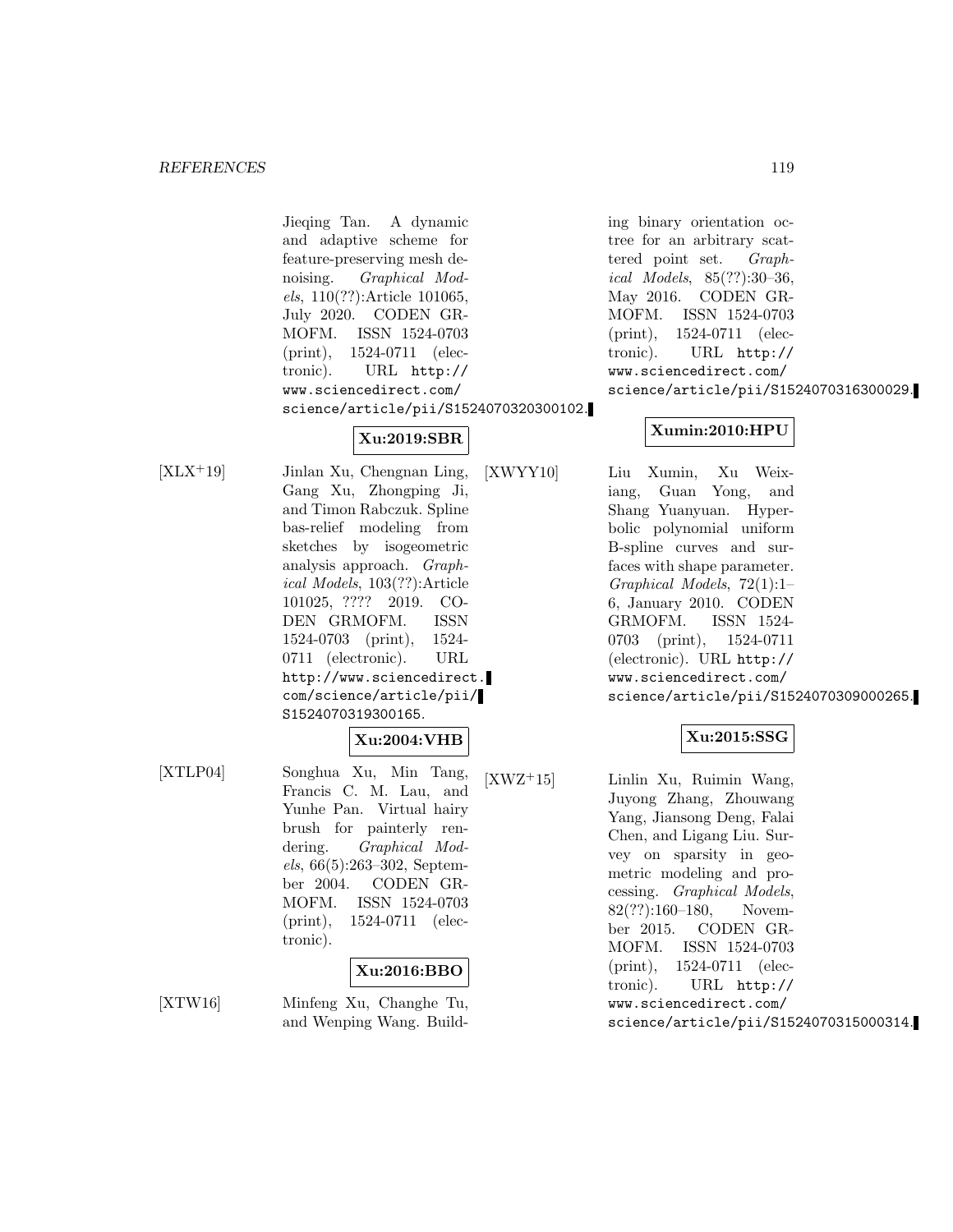## **Xu:2006:PSI**

[XZWB06] Dong Xu, Hongxin Zhang, Qing Wang, and Hujun Bao. Poisson shape interpolation. Graphical Models, 68(3):268–281, May 2006. CODEN GR-MOFM. ISSN 1524-0703 (print), 1524-0711 (electronic). URL http:// www.sciencedirect.com/ science/article/pii/S1524070306000208.

## **Yun:2017:RMP**

[YCKK17] Dong Ho Yun, Sung In Choi, Sung Han Kim, and Kwang Hee Ko. Registration of multiview point clouds for application to ship fabrication. Graphical Models, 90(??):1–12, March 2017. CODEN GR-MOFM. ISSN 1524-0703 (print), 1524-0711 (electronic). URL http:// www.sciencedirect.com/ science/article/pii/S1524070317300036.

#### **Yilmaz:2007:COC**

[YG07] Türker Yilmaz and Ugur Güdükbay. Conservative occlusion culling for urban visualization using a slice-wise data structure. Graphical Models,  $69(3-4):191-210$ , May July 2007. CODEN GR-MOFM. ISSN 1524-0703 (print), 1524-0711 (electronic). URL http:// www.sciencedirect.com/ science/article/pii/S1524070307000033. **Yang:2018:BDT**

[YGL<sup>+</sup>18] Jie Yang, Lin Gao, Yu-Kun Lai, Paul L. Rosin, and Shihong Xia. Biharmonic deformation transfer with automatic key point selection. Graphical Models, 98(??):1– 13, July 2018. CODEN GR-MOFM. ISSN 1524-0703 (print), 1524-0711 (electronic). URL http:// www.sciencedirect.com/ science/article/pii/S1524070318300304.

## **Kwon:2011:ABF**

[yKL11] Ji yong Kwon and In-Kwon Lee. An animation bilateral filter for slow-in and slowout effects. Graphical Models, 73(5):141–150, September 2011. CODEN GR-MOFM. ISSN 1524-0703 (print), 1524-0711 (electronic). URL http:// www.sciencedirect.com/ science/article/pii/S1524070311000075.

## **Yoon:2008:SCN**

[YL08] Jong-Chul Yoon and In-Kwon Lee. Stable and controllable noise. Graphical Models,  $70(5):105-115$ , September 2008. CODEN GRMOFM. ISSN 1524- 0703 (print), 1524-0711 (electronic). URL http:// www.sciencedirect.com/ science/article/pii/S1524070308000052.

## **Yoon:2014:VGD**

[YL14] Jong-Chul Yoon and In-Kwon Lee. Visualization of graphical data in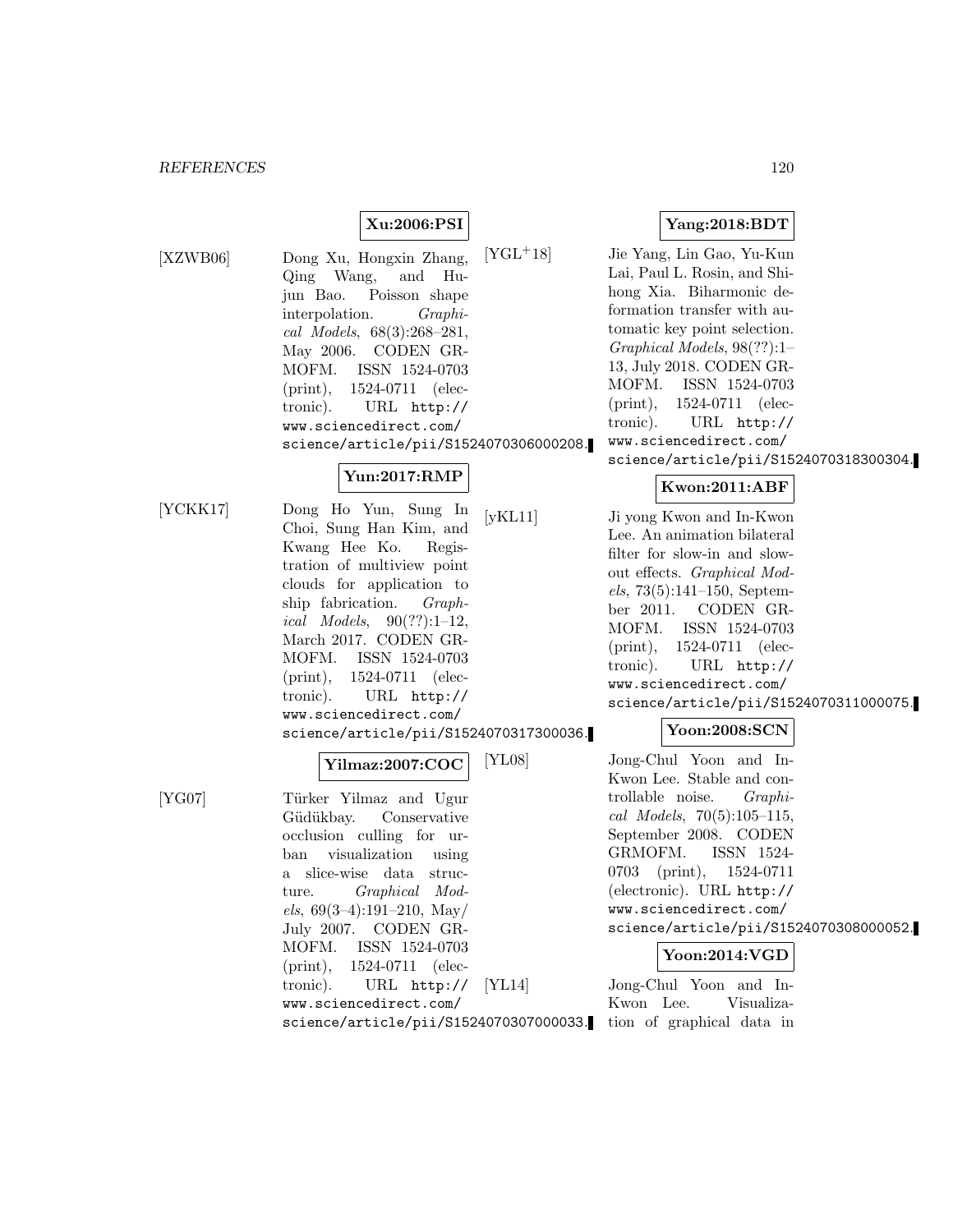a user-specified 2D space using a weighted Isomap method. Graphical Models, 76(2):103–114, March 2014. CODEN GR-MOFM. ISSN 1524-0703 (print), 1524-0711 (electronic). URL http:// www.sciencedirect.com/ science/article/pii/S1524070314000034. **Yang:2020:RCS** [YLG<sup>+</sup>20] Shanwen Yang, Tianrui Li, Xun Gong, Bo Peng, and Jie Hu. A review on crowd simulation and modeling. Graphical Models, 111(??): Article 101081, September 2020. CODEN GR-MOFM. ISSN 1524-0703 (print), 1524-0711 (electronic). URL http:// www.sciencedirect.com/ science/article/pii/S1524070320300242. **Yu:2012:FSM** [YLL12] Wei Yu, Maoqing Li, and Xin Li. Fragmented skull modeling using heat kernels. Graphical Models,  $74(4):140-151$ , July 2012. CODEN GR-MOFM. ISSN 1524-0703 (print), 1524-0711 (electronic). URL http:// www.sciencedirect.com/ science/article/pii/S1524070312000185. **Yu:2014:GEO** [YLW<sup>+</sup>14] Cheng-Chi Yu, Yong-Jin Liu, Matt Tianfu Wu, Kai-Yun Li, and Xiaolan Fu. A framework for 2.1D sketch extraction from monocular images. Graphical Models, 76(5):507–521, September 2014. CODEN GR-MOFM. ISSN 1524-0703 (print), 1524-0711 (electronic). URL http:// www.sciencedirect.com/ science/article/pii/S1524070314000228. **Yuan:2019:DDW** [YLW<sup>+</sup>19] Yu-Jie Yuan, Yu-Kun Lai, Tong Wu, Shihong Xia, and Lin Gao. Datadriven weight optimization for real-time mesh deformation. Graphical Models, 104(??):Article 101037, ???? 2019. CODEN GR-MOFM. ISSN 1524-0703 (print), 1524-0711 (electronic). URL http:// www.sciencedirect.com/ science/article/pii/S1524070319300281. **Yang:2018:IPR** [YRZ18] Yi-Jun Yang, Muhammad Razib, and Wei Zeng. Intrinsic parameterization and registration of graph constrained surfaces. Graphical Models, 97(??): 30–39, May 2018. CODEN GRMOFM. ISSN 1524- 0703 (print), 1524-0711 (electronic). URL http:// www.sciencedirect.com/ science/article/pii/S1524070318300079. **Yang:2021:LFR** [YWH<sup>+</sup>21] Li Yang, Jing Wu, Jing

Huo, Yu-Kun Lai, and

global energy optimization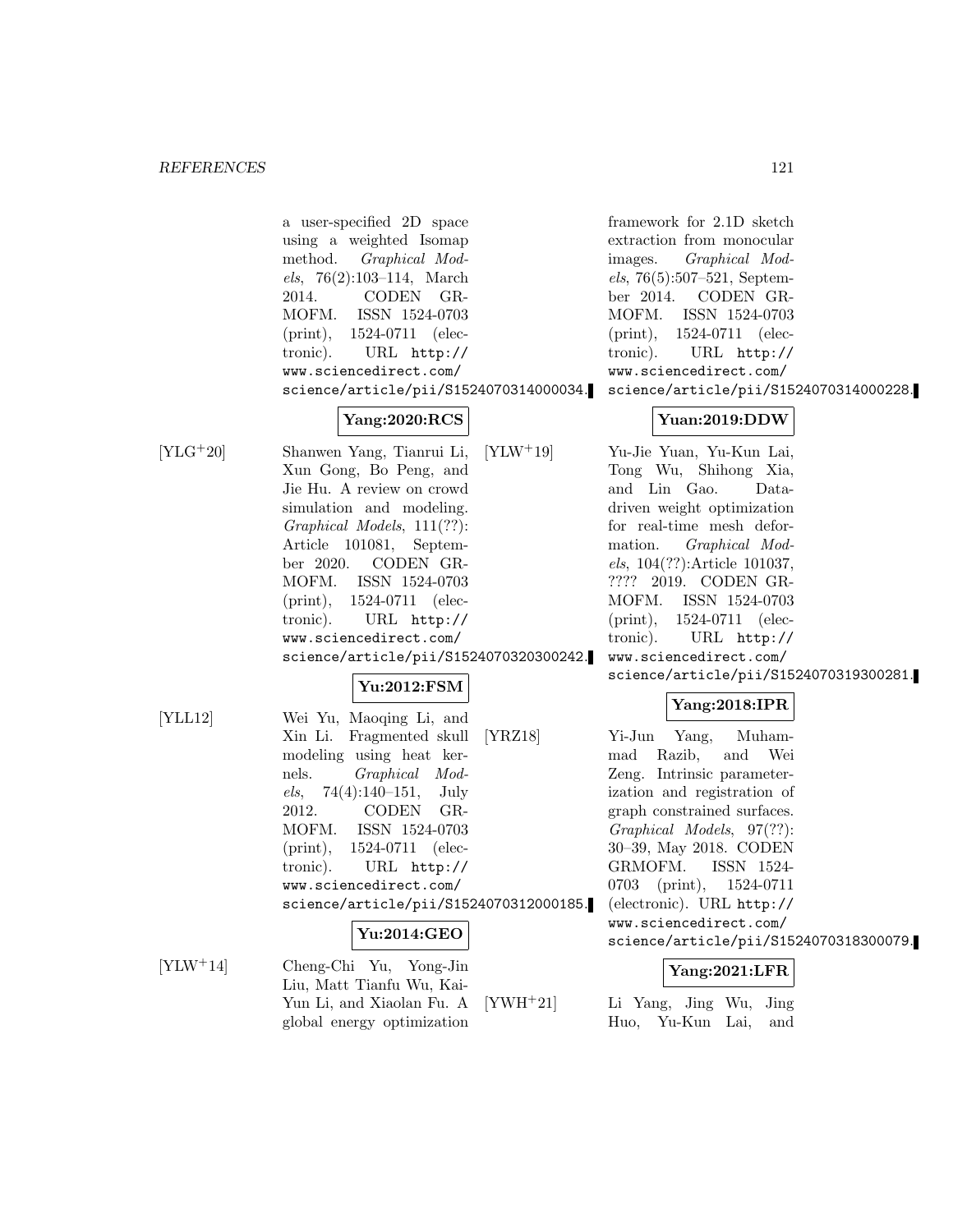Yang Gao. Learning 3D face reconstruction from a single sketch. Graphical Models, 115(??):??, May 2021. CODEN GR-MOFM. ISSN 1524-0703 (print), 1524-0711 (electronic). URL http:// www.sciencedirect.com/ science/article/pii/S1524070321000072.

## **Yang:2019:RVC**

[YWL<sup>+</sup>19] Xin Yang, Yuliang Wang, Shuai Li, Xinglin Piao, Baocai Yin, Qiang Zhang, Dongsheng Zhou, and Xiaopeng Wei. Real–virtual consistent traffic flow interaction. Graphical Models, 106(??):Article 101048, November 2019. CODEN GRMOFM. ISSN 1524- 0703 (print), 1524-0711 (electronic). URL http:// www.sciencedirect.com/ science/article/pii/S1524070319300396.

## **Yang:2017:EIT**

[YWZB17] Yinhui Yang, Rui Wang, Hongxin Zhang, and Hujun Bao. ExploreTree: Interactive tree modeling in semantic trait space with online intent learning. Graphical Models, 91(??):39–51, May 2017. CODEN GR-MOFM. ISSN 1524-0703 (print), 1524-0711 (electronic). URL http:// www.sciencedirect.com/ science/article/pii/S1524070317300103. **Yang:2014:MSG**

[YXF14] Long Yang, Chunxia Xiao, and Jun Fang. Multiscale geometric detail enhancement for time-varying surfaces. Graphical Models, 76(5):413–425, September 2014. CODEN GR-MOFM. ISSN 1524-0703 (print), 1524-0711 (electronic). URL http:// www.sciencedirect.com/ science/article/pii/S1524070314000174.

## **Yang:2000:CHM**

[YXYW00] Xue Dong Yang, Zhan Xu, Jun Yang, and Tao Wang. The cluster hair model. Graphical Models,  $62(2):85-103$ , March 2000. CODEN GR-MOFM. ISSN 1524-0703 (print), 1524-0711 (electronic). URL http://www. idealibrary.com/links/ doi/10.1006/gmod.1999. 0518; http://www.idealibrary. com/links/doi/10.1006/ gmod.1999.0518/pdf; http://www.idealibrary. com/links/doi/10.1006/ gmod.1999.0518/ref.

## **Yang:2020:QRM**

[YZ20] Yi-Jun Yang and Wei Zeng. Quasiconformal rectilinear map. Graphical Models, 107 (??):Article 101057, January 2020. CODEN GR-MOFM. ISSN 1524-0703 (print), 1524-0711 (electronic). URL http://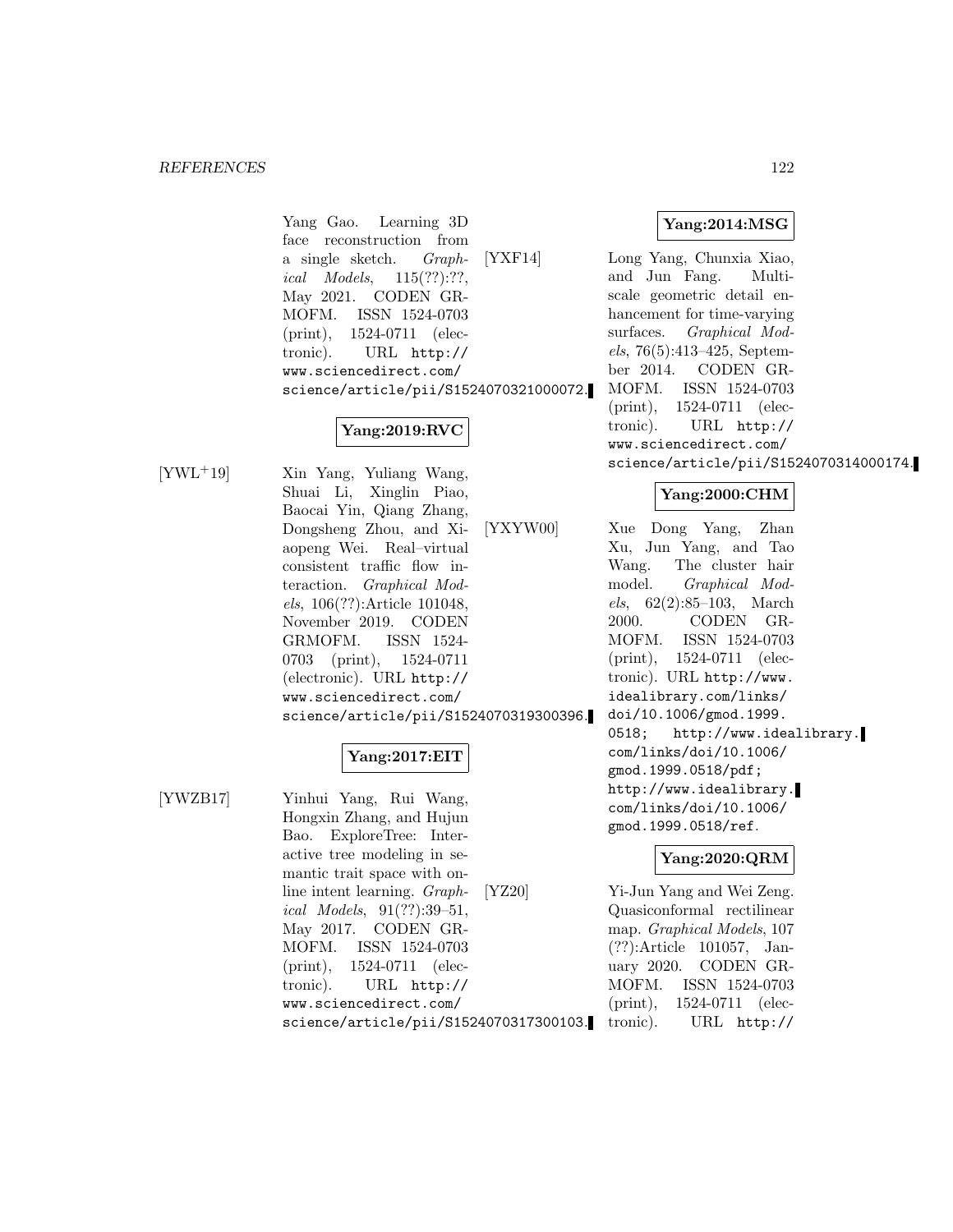www.sciencedirect.com/ science/article/pii/S1524070319300475.



[YZC14] Yi-Jun Yang, Wei Zeng, and Jian-Feng Chen. Equiareal parameterizations of NURBS surfaces. Graphical Models, 76(1):43–55, January 2014. CODEN GR-MOFM. ISSN 1524-0703 (print), 1524-0711 (electronic). URL http:// www.sciencedirect.com/ science/article/pii/S152407031300057X.

**Yang:2010:PCB**

[YZZ<sup>+</sup>10] Yi-Jun Yang, Wei Zeng, Hui Zhang, Jun-Hai Yong, and Jean-Claude Paul. Projection of curves on B-spline surfaces using quadratic reparameterization. Graphical Models, 72(5):47–59, September 2010. CODEN GRMOFM. ISSN 1524- 0703 (print), 1524-0711 (electronic). URL http:// www.sciencedirect.com/ science/article/pii/S15242706100000123.

## **Zhao:2005:AVM**

[ZB05] Liwei Zhao and Norman I. Badler. Acquiring and validating motion qualities from live limb gestures. Graphical Models, 67(1):1– 16, January 2005. CO-DEN GRMOFM. ISSN 1524-0703 (print), 1524- 0711 (electronic).

## **Zhang:2019:PRG**

[ZbQC<sup>+</sup>19] Yu-Wei Zhang, Bei bei Qin, Yanzhao Chen, Zhongping Ji, and Caiming Zhang. Portrait relief generation from 3D object. Graphical Models, 102(??):10–18, March 2019. CODEN GR-MOFM. ISSN 1524-0703 (print), 1524-0711 (electronic). URL http:// www.sciencedirect.com/ science/article/pii/S1524070319300025.

## **Zhong:2018:CMA**

[ZC18] Yanjun Zhong and Falai Chen. Computing medial axis transformations of 2D point clouds. Graphical Models, 97(??):50–63, May 2018. CODEN GR-MOFM. ISSN 1524-0703 (print), 1524-0711 (electronic). URL http:// www.sciencedirect.com/ science/article/pii/S1524070318300092.

## **Zordan:2006:BEM**

Victor B. Zordan, Bhrigu Celly, Bill Chiu, and Paul C. DiLorenzo. Breathe easy: Model and control of human respiration for computer animation. Graphical Models, 68(2):113–132, March 2006. CODEN GR-MOFM. ISSN 1524-0703 (print), 1524-0711 (electronic). URL http:// www.sciencedirect.com/ science/article/pii/S1524070305000287.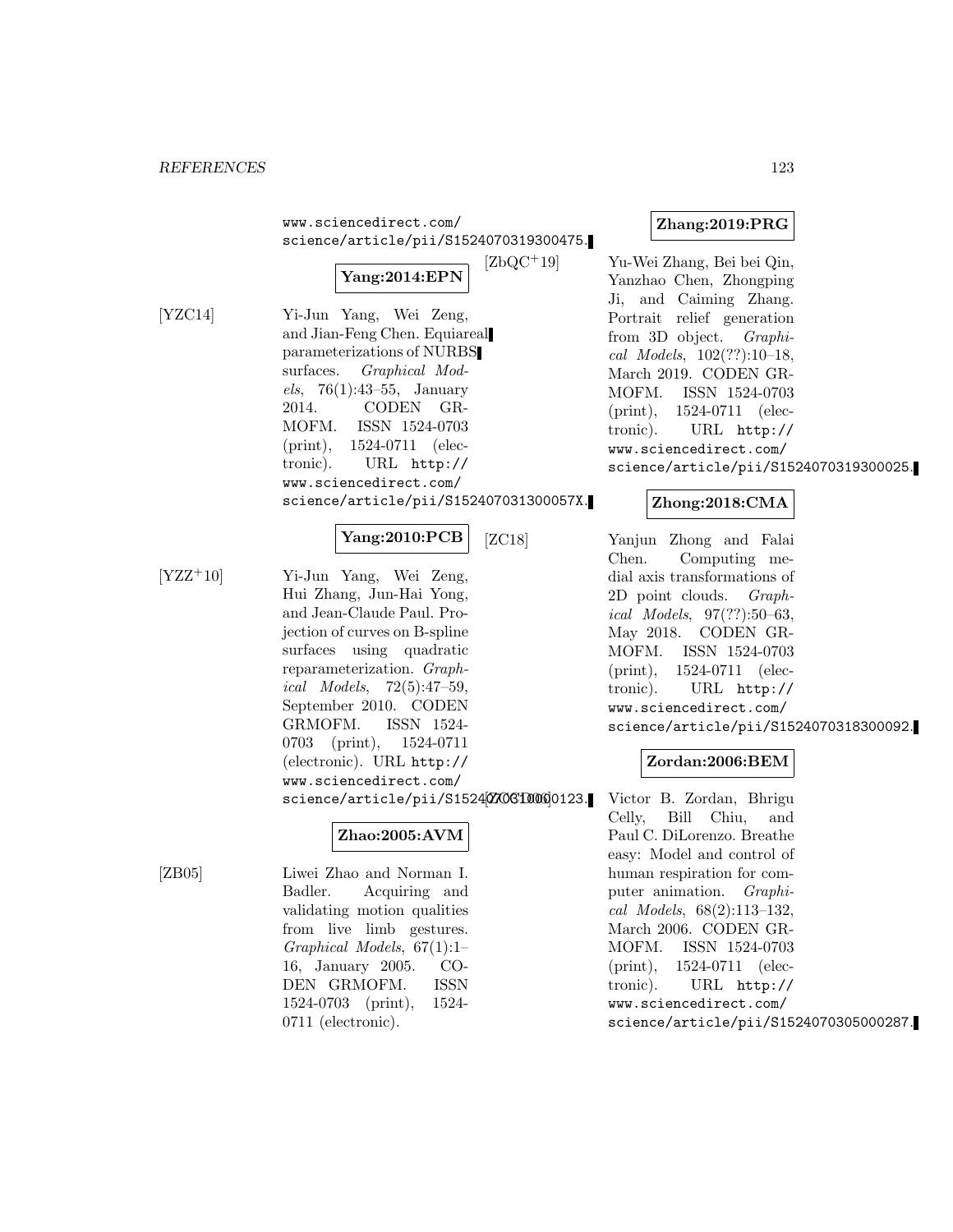## **Zhang:2015:EVM**

[ZCS<sup>+</sup>15] Ran Zhang, Xuejin Chen, Takaaki Shiratori, Xin Tong, and Ligang Liu. An efficient volumetric method for non-rigid registration. Graphical Models, 79(??):1– 11, May 2015. CODEN GR-MOFM. ISSN 1524-0703 (print), 1524-0711 (electronic). URL http:// www.sciencedirect.com/ science/article/pii/S1524070315000053.

#### **Zhang:2022:GPG**

[ZCW<sup>+</sup>22] Cheng Zhang, Hao Chen, Haocheng Wan, Ping Yang, and Zizhao Wu. Graph-PBN: Graph-based parallel branch network for efficient point cloud learning. Graphical Models, 119(??): ??, January 2022. CODEN GRMOFM. ISSN 1524- 0703 (print), 1524-0711 (electronic). URL http:// www.sciencedirect.com/ science/article/pii/S1524070321000254.

## **Zhang:2011:SGS**

[ZDL<sup>+</sup>11] Guo-Xin Zhang, Song-Pei Du, Yu-Kun Lai, Tianyun Ni, and Shi-Min Hu. Sketch guided solid texturing. Graphical Models, 73(3):59– 73, May 2011. CODEN GR-MOFM. ISSN 1524-0703 (print), 1524-0711 (electronic). URL http:// www.sciencedirect.com/ science/article/pii/S1524070310000226. **Zeng:2012:DHK**

[ZGLG12] Wei Zeng, Ren Guo, Feng Luo, and Xianfeng Gu. Discrete heat kernel determines discrete Riemannian metric. Graphical Models, 74(4):121–129, July 2012. CODEN GR-MOFM. ISSN 1524-0703 (print), 1524-0711 (electronic). URL http:// www.sciencedirect.com/ science/article/pii/S1524070312000161.

## **Zhu:2012:ATR**

[ZGLP12] Hua Zhu, Shuming Gao, Ming Li, and Wanbin Pan. Adaptive tetrahedral remeshing for modified solid models. Graphical Models, 74(4):76–86, July 2012. CODEN GR-MOFM. ISSN 1524-0703 (print), 1524-0711 (electronic). URL http:// www.sciencedirect.com/ science/article/pii/S1524070312000124.

#### **Zhang:2018:EVU**

[ZGX<sup>+</sup>18] Yumin Zhang, Steven Garcia, Weiwei Xu, Tianjia Shao, and Yin Yang. Efficient voxelization using projected optimal scanline. Graphical Models, 100(??):61–70, November 2018. CODEN GR-MOFM. ISSN 1524-0703 (print), 1524-0711 (electronic). URL http:// www.sciencedirect.com/ science/article/pii/S152407031730053X.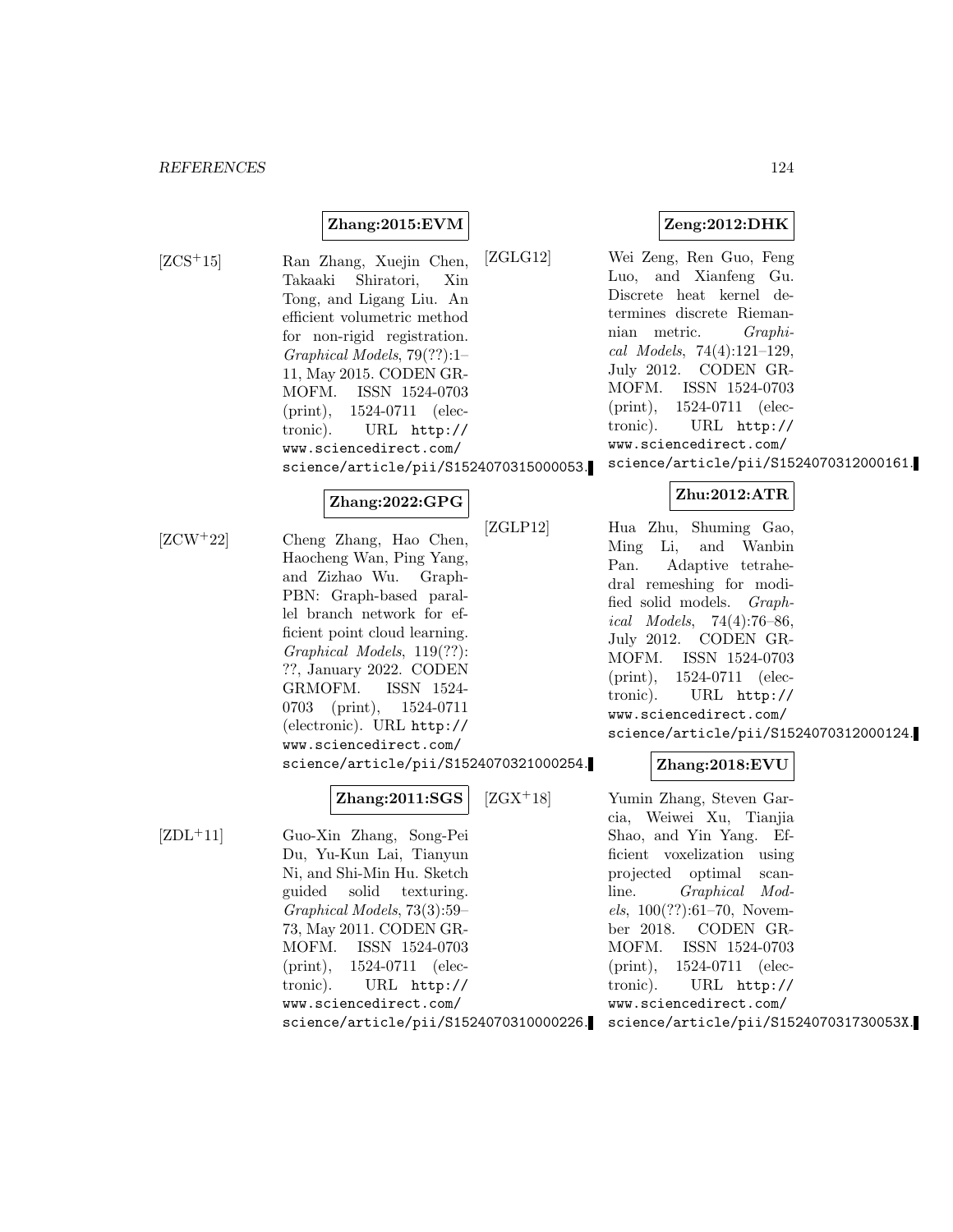[ZGZ<sup>+</sup>14] Min Zhang, Ren Guo, Wei Zeng, Feng Luo, Shing-Tung Yau, and Xianfeng Gu. The unified discrete surface Ricci flow. Graphical Models, 76(5):321–339, September 2014. CODEN GRMOFM. ISSN 1524- 0703 (print), 1524-0711 (electronic). URL http:// www.sciencedirect.com/ science/article/pii/S1524070314000344.

**Zhang:2014:UDS**

## **Zhang:2011:RME**

[ZHM11] Shaoting Zhang, Junzhou Huang, and Dimitris N. Metaxas. Robust mesh editing using Laplacian coordinates. Graphical Models, 73(1):10–19, January 2011. CODEN GR-MOFM. ISSN 1524-0703 (print), 1524-0711 (electronic). URL http:// www.sciencedirect.com/ science/article/pii/S1524070310000160.

## **Zhou:2001:ESE**

[ZK01] Lin Zhou and Chandra Kambhamettu. Extending superquadrics with exponent functions: Modeling and reconstruction. Graphical Models, 63(1):1–20, January 2001. CODEN GR-MOFM. ISSN 1524-0703 (print), 1524-0711 (electronic). URL http://www. idealibrary.com/links/ doi/10.1006/gmod.2000. 0529; http://www.idealibrary. com/links/doi/10.1006/

gmod.2000.0529/pdf; http://www.idealibrary. com/links/doi/10.1006/ gmod.2000.0529/ref.

## **Zhang:2005:ECU**

[ZK05] Jiwen Zhang and Frank L. Krause. Extending cubic uniform B-splines by unified trigonometric and hyperbolic basis. Graphical Models, 67(2):20, March 2005. CODEN GRMOFM. ISSN 1524-0703 (print), 1524-0711 (electronic).

## **Zhang:2008:ETS**

[ZK08] Xinyu Zhang and Young J. Kim. Efficient texture synthesis using strict Wang Tiles. Graphical Models, 70(3):43–56, May 2008. CODEN GR-MOFM. ISSN 1524-0703 (print), 1524-0711 (electronic). URL http:// www.sciencedirect.com/ science/article/pii/S1524070307000276.

## **Zube:2015:RDC**

[ZK15] Severinas Zube and Rimvydas Krasauskas. Representation of Dupin cyclides using quaternions. Graphical Models, 82(??):110–122, November 2015. CODEN GRMOFM. ISSN 1524- 0703 (print), 1524-0711 (electronic). URL http:// www.sciencedirect.com/ science/article/pii/S1524070315000272.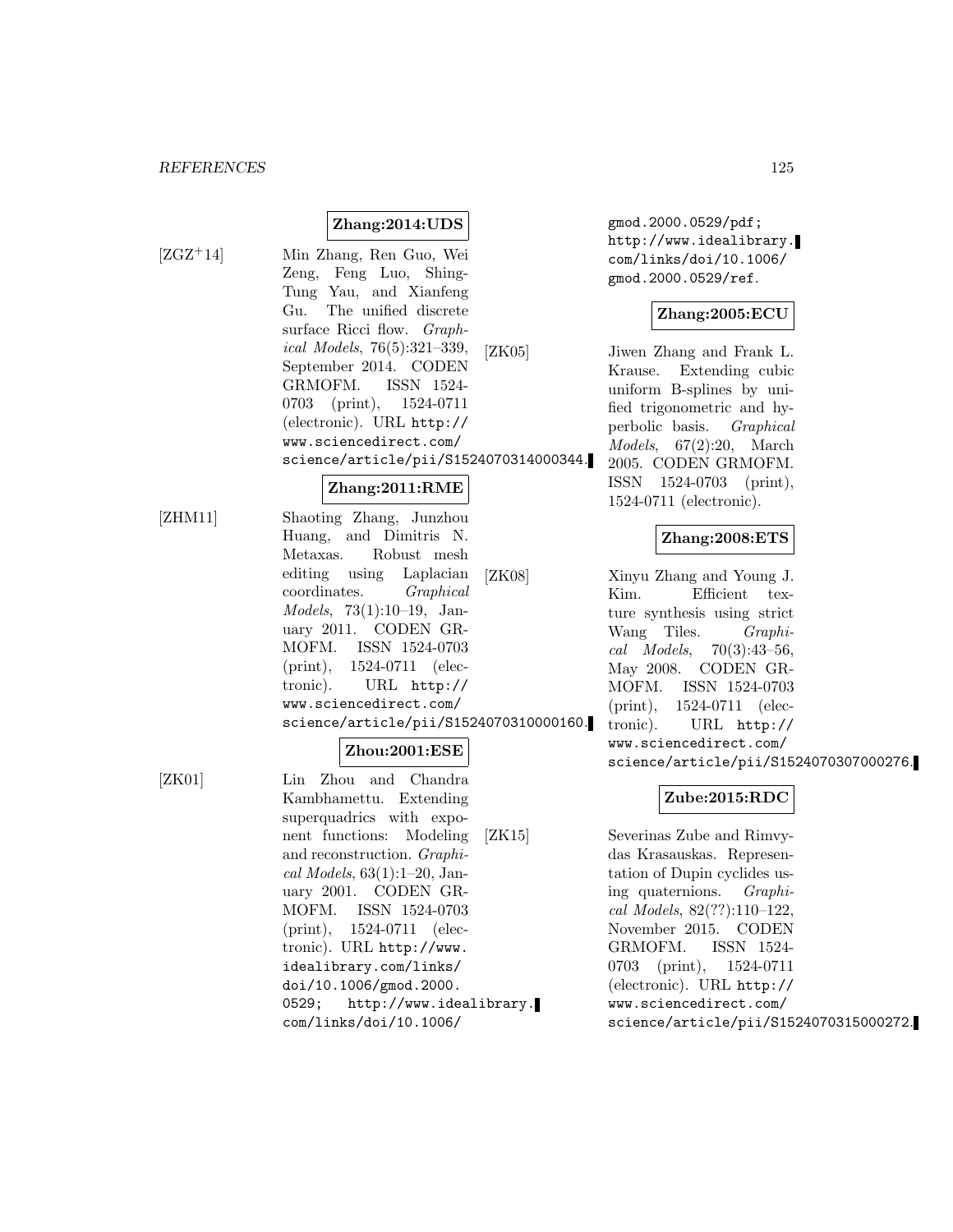## **Zhang:2014:GBO**

[ZL14] Kang Zhang and Xin Li. A graph-based optimization algorithm for fragmented image reassembly. Graphical Models, 76(5):484–495, September 2014. CODEN GRMOFM. ISSN 1524- 0703 (print), 1524-0711 (electronic). URL http:// www.sciencedirect.com/ science/article/pii/S1524070314000083.

## **Zhang:2015:FAN**

[ZL15] Xinyu Zhang and Yao Liu. A fast algebraic nonpenetration filter for continuous collision detection. Graphical Models, 80(??): 31–40, July 2015. CODEN GRMOFM. ISSN 1524- 0703 (print), 1524-0711 (electronic). URL http:// www.sciencedirect.com/ science/article/pii/S152407031500020X.

#### **Zimmer:2014:ZSA**

[ZLAK14] Henrik Zimmer, Florent Lafarge, Pierre Alliez, and Leif Kobbelt. Zometool shape approximation. Graphical Models, 76(5):390–401, September 2014. CODEN GRMOFM. ISSN 1524- 0703 (print), 1524-0711 (electronic). URL http:// www.sciencedirect.com/ science/article/pii/S1524070314000162.

#### **Zhang:2013:ESG**

[ZLH13] Guo-Xin Zhang, Yu-Kun Lai, and Shi-Min Hu. Efficient synthesis of gradient solid textures. Graphical Models, 75(3):104–117, May 2013. CODEN GR-MOFM. ISSN 1524-0703 (print), 1524-0711 (electronic). URL http:// www.sciencedirect.com/ science/article/pii/S1524070312000744.

## **Zhou:2019:GTL**

Yong Zhou, Han Lu, Qingrong Ren, and Yang Li. Generation of a tree-like support structure for fused deposition modelling based on the L-system and an octree. Graphical Models, 101(??):8–16, January 2019. CODEN GR-MOFM. ISSN 1524-0703 (print), 1524-0711 (electronic). URL http:// www.sciencedirect.com/ science/article/pii/S1524070318300468.

## **Zhang:2020:ATS**

[ZLS<sup>+</sup>20] Jianda Zhang, Chunpeng Li, Qiang Song, Lin Gao, and Yu-Kun Lai. Automatic 3D tooth segmentation using convolutional neural networks in harmonic parameter space. Graphical Models, 109(??):Article 101071, May 2020. CODEN GR-MOFM. ISSN 1524-0703 (print), 1524-0711 (electronic). URL http:// www.sciencedirect.com/ science/article/pii/S1524070320300151.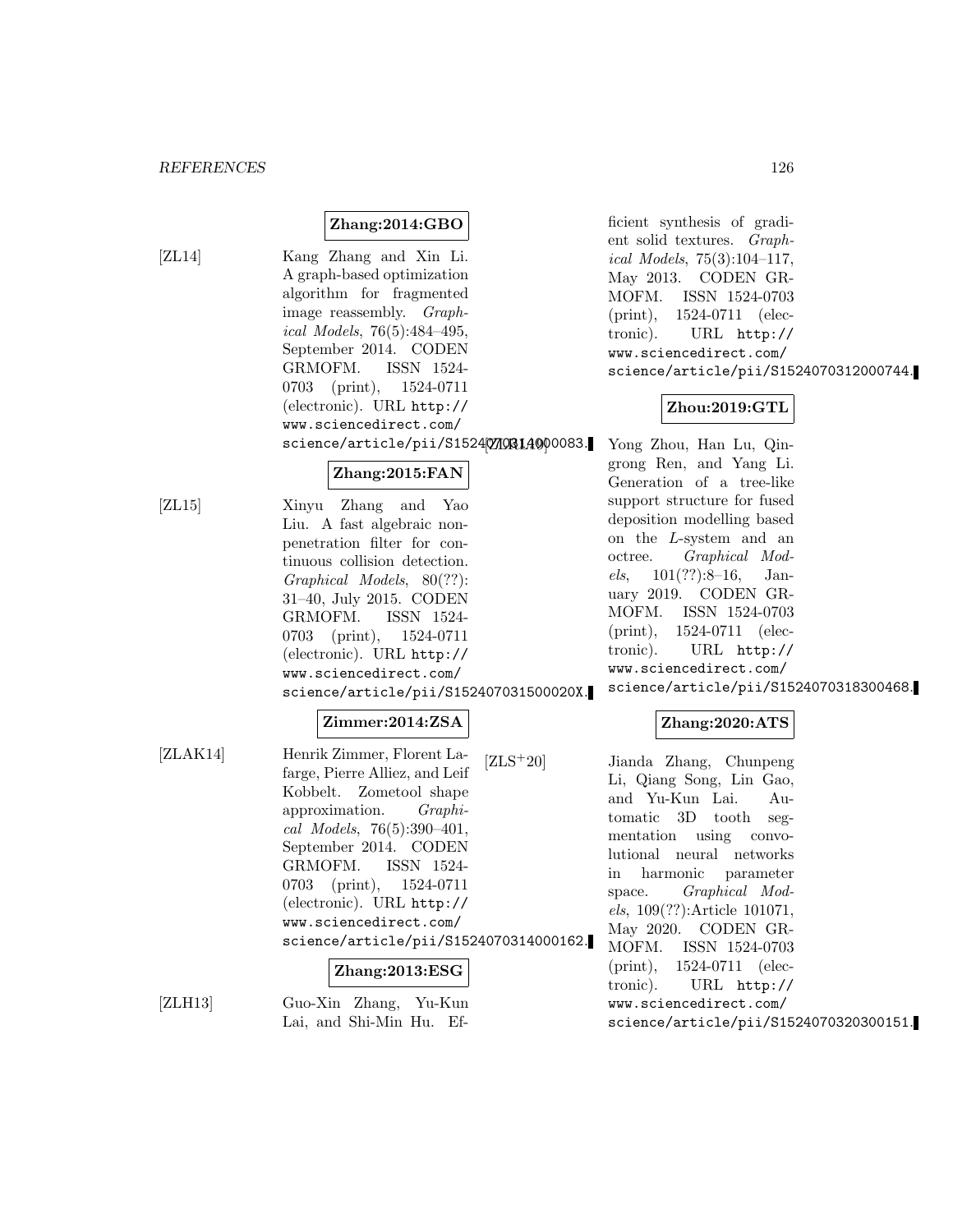## **Zhang:2014:ARV**

 $[ZLW^+14]$ 

| Mingi Zhang, Fang Li,                   |
|-----------------------------------------|
| Xingce Wang, Zhongke                    |
| Wu, Shi-Qing Xin, Lok-                  |
| Ming Lui, Lin Shi, De-                  |
| feng Wang, and Ying He.                 |
| $[ZML+20]$<br>Automatic registration of |
| vestibular systems with ex-             |
| act landmark correspon-                 |
| dence. Graphical Mod-                   |
| $els, 76(5):532-541, September$         |
| ber 2014. CODEN GR-                     |
| MOFM. ISSN 1524-0703                    |
| (print), 1524-0711 (elec-               |
| tronic). URL http://                    |
| www.sciencedirect.com/                  |
| science/article/pii/S1524070314000368.  |
|                                         |

#### **Zhaohui:2018:DAS**

 $[ZLX^+18]$  Wu Zhaohui, Wang Longge, Wu Xiaobo, Sun Hong, Li Ying, and Shi Ke. Data acquisition and simulation of dynamic flame with temperature distribution. Graphical Models, 98(??): 24–32, July 2018. CODEN GRMOFM. ISSN 1524- 0703 (print), 1524-0711 (electronic). URL http:// www.sciencedirect.com/ science/article/pii/S1524070318300316.

[ZLZ<sup>+</sup>22] Jian Zhang, Chen Li, Peichi Zhou, Changbo Wang, Gaoqi He, and Hong Qin. Authoring multistyle terrain with globalto-local control. Graphical Models, 119(??):??, January 2022. CODEN GR-MOFM. ISSN 1524-0703

**Zhang:2022:AMS**

(print), 1524-0711 (electronic). URL http:// www.sciencedirect.com/ science/article/pii/S1524070321000278.

#### **Zhang:2020:CCF**

 $ML^+20$  Zili Zhang, Yue Ma, Yunfei Li, Frederick W. B. Li, Hubert P. H. Shum, Bailin Yang, Jing Guo, and Xiaohui Liang. Cumuliform cloud formation control using parameter-predicting convolutional neural network. Graphical Models, 111(??):Article 101083, September 2020. CODEN GRMOFM. ISSN 1524- 0703 (print), 1524-0711 (electronic). URL http:// www.sciencedirect.com/ science/article/pii/S1524070320300254.

## **Zeng:2014:RBB**

 $[ZMW^+14]$  Qiong Zeng, Ralph R. Martin, Lu Wang, Jonathan A. Quinn, Yuhong Sun, and Changhe Tu. Region-based bas-relief generation from a single image. Graphical Models, 76(3):140–151, May 2014. CODEN GR-MOFM. ISSN 1524-0703 (print), 1524-0711 (electronic). URL http:// www.sciencedirect.com/ science/article/pii/S1524070313000283.

## **Zhou:2013:CRU**

[ZN13] Qian-Yi Zhou and Ulrich Neumann. Complete residential urban area reconstruction from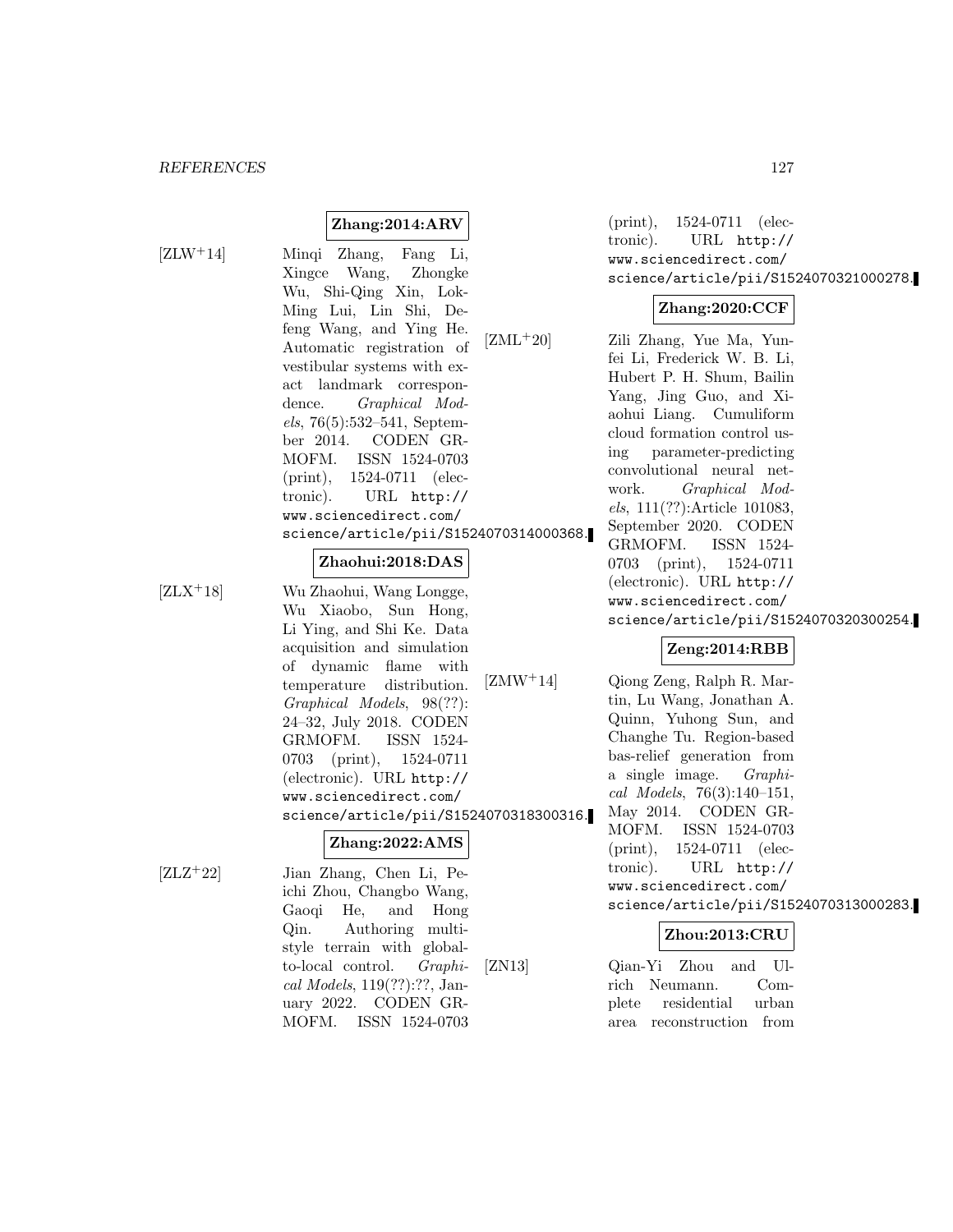dense aerial LiDAR point clouds. Graphical Models, 75(3):118–125, May 2013. CODEN GR-MOFM. ISSN 1524-0703 (print), 1524-0711 (electronic). URL http:// www.sciencedirect.com/ science/article/pii/S1524070312000689. **Zhang:2018:BSD** [ZPG18] Yang Zhang, Visit Pataranutaporn, and Ron Goldman. de Boor-suitable (DS) T-splines. Graphical Models, 97(??):40–49, May 2018. CODEN GR-MOFM. ISSN 1524-0703 (print), 1524-0711 (electronic). URL http:// www.sciencedirect.com/ science/article/pii/S1524070318300080.

## **Zhou:2011:BMP**

- 
- [ZQ11] Pei Zhou and Wen-Han Qian. Blending multiple parametric normal ringed surfaces using implicit functional splines and auxiliary spheres. Graphical Models, 73(4):87–96, July 2011. CODEN GR-MOFM. ISSN 1524-0703 (print), 1524-0711 (electronic). URL http:// www.sciencedirect.com/ science/article/pii/S1524070310000457.

## **Zhou:2021:AGS**

[ZRZ21] Hongyang Zhou, Zhong

Ren, and Kun Zhou. Adaptive geometric sound propagation based on A-

weighting variance measure. Graphical Models, 116 (??):??, July 2021. CODEN GRMOFM. ISSN 1524- 0703 (print), 1524-0711 (electronic). URL http:// www.sciencedirect.com/ science/article/pii/S152407032100014X.

## **Zhao:2009:AGC**

[ZS09] Liming Zhao and Alla Safonova. Achieving good connectivity in motion graphs. Graphical Mod $els, 71(4):139-152, July$ 2009. CODEN GR-MOFM. ISSN 1524-0703 (print), 1524-0711 (electronic). URL http:// www.sciencedirect.com/ science/article/pii/S1524070309000174.

## **Zhu:2014:CCS**

[ZSC<sup>+</sup>14] Yanshu Zhu, Feng Sun, Yi-King Choi, Bert Jüttler, and Wenping Wang. Computing a compact spline representation of the medial axis transform of a 2D shape. Graphical Models, 76(5):252–262, September 2014. CODEN GR-MOFM. ISSN 1524-0703 (print), 1524-0711 (electronic). URL http:// www.sciencedirect.com/ science/article/pii/S1524070314000149.

## **Zhong:2014:ASM**

[ZSJG14] Zichun Zhong, Liang Shuai, Miao Jin, and Xiaohu Guo. Anisotropic surface meshing with conformal em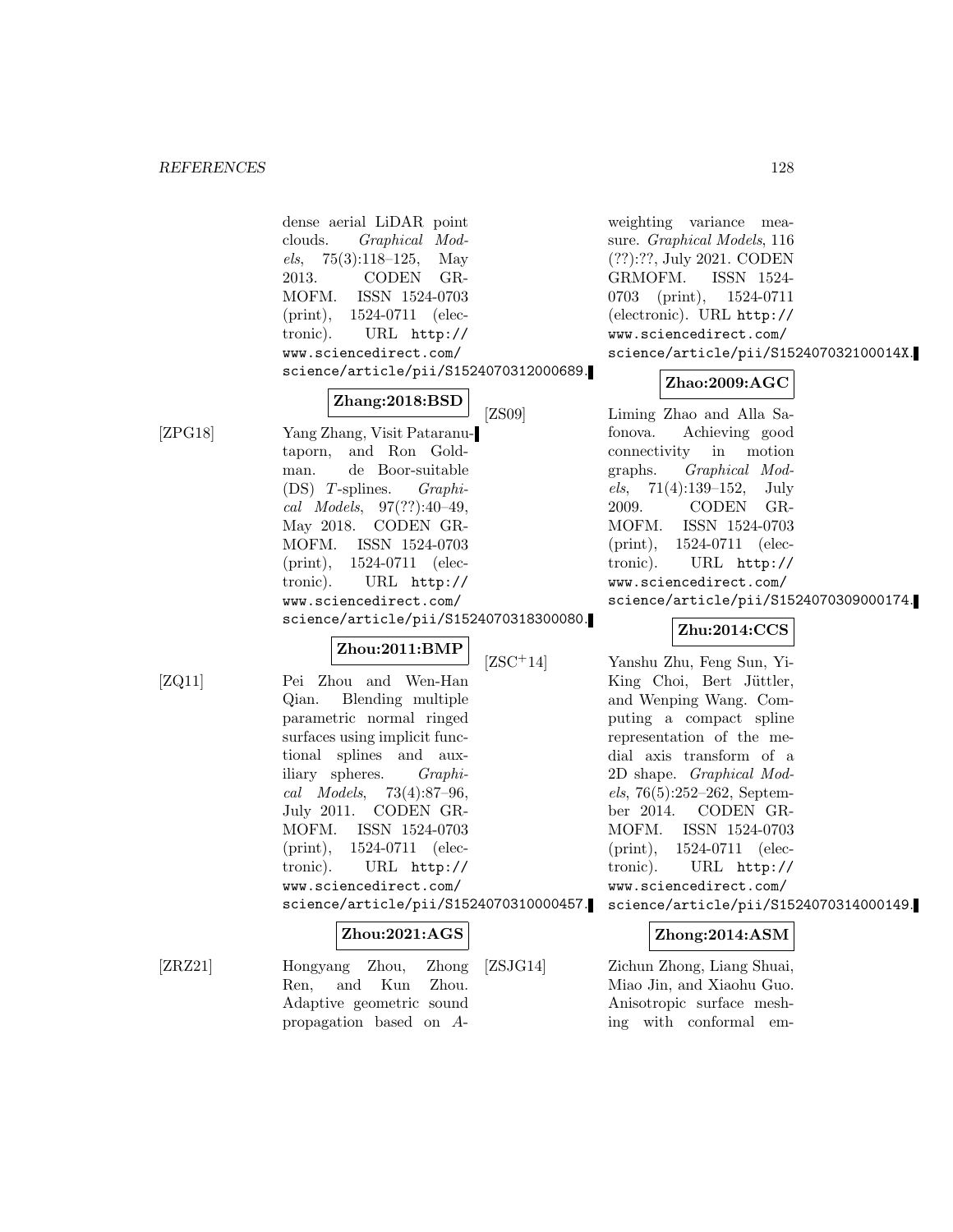bedding. Graphical Models, 76(5):468–483, September 2014. CODEN GR-MOFM. ISSN 1524-0703 (print), 1524-0711 (electronic). URL http:// www.sciencedirect.com/ science/article/pii/S1524070314000186.

## **Zhou:2022:PCD**

[ZSL<sup>+</sup>22] Lang Zhou, Guoxing Sun, Yong Li, Weiqing Li, and Zhiyong Su. Point cloud denoising review: from classical to deep learningbased approaches. Graphical Models, 121(??):??, May 2022. CODEN GR-MOFM. ISSN 1524-0703 (print), 1524-0711 (electronic). URL http:// www.sciencedirect.com/ science/article/pii/S1524070322000170.

## **Zhu:2020:BCS**

[ZSZ<sup>+</sup>20] Xiaoqiang Zhu, Chenze Song, Mengyao Zhu, Xiangyang Wang, Lihua You, and Xiaogang Jin. Barycentric convolution surfaces based on general planar polygon skeletons. Graphical Models, 109(??):Article 101069, May 2020. CODEN GRMOFM. ISSN 1524- 0703 (print), 1524-0711 (electronic). URL http:// www.sciencedirect.com/ science/article/pii/S1524070320300138.

## **Zheng:2003:PBC**

[ZW03] Jianmin Zheng and Guozhao [ZXZ21] Wang. Perturbing Bézier

coefficients for best constrained degree reduction in the  $L_2$ -norm. *Graphi*cal Models, 65(6):351–368, November 2003. CODEN GRMOFM. ISSN 1524- 0703 (print), 1524-0711 (electronic).

## **Zhang:2014:PBM**

[ZWSH14] Minying Zhang, Wencheng Wang, Hanqiu Sun, and Honglei Han. Perceptionbased model simplification for motion blur rendering. Graphical Models,  $76(3):116-127$ , May 2014. CODEN GR-MOFM. ISSN 1524-0703 (print), 1524-0711 (electronic). URL http:// www.sciencedirect.com/

science/article/pii/S1524070313000301.

## **Zhang:2012:ERL**

[ZXY<sup>+</sup>12] Long Zhang, Jiazhi Xia, Xiang Ying, Ying He, Wolfgang Mueller-Wittig, and Hock-Soon Seah. Efficient and robust 3D line drawings using differenceof-Gaussian. Graphical Models, 74(4):87–98, July 2012. CODEN GR-MOFM. ISSN 1524-0703 (print), 1524-0711 (electronic). URL http:// www.sciencedirect.com/ science/article/pii/S1524070312000136.

## **Zhang:2021:GBL**

Shao-Kui Zhang, Wei-Yu Xie, and Song-Hai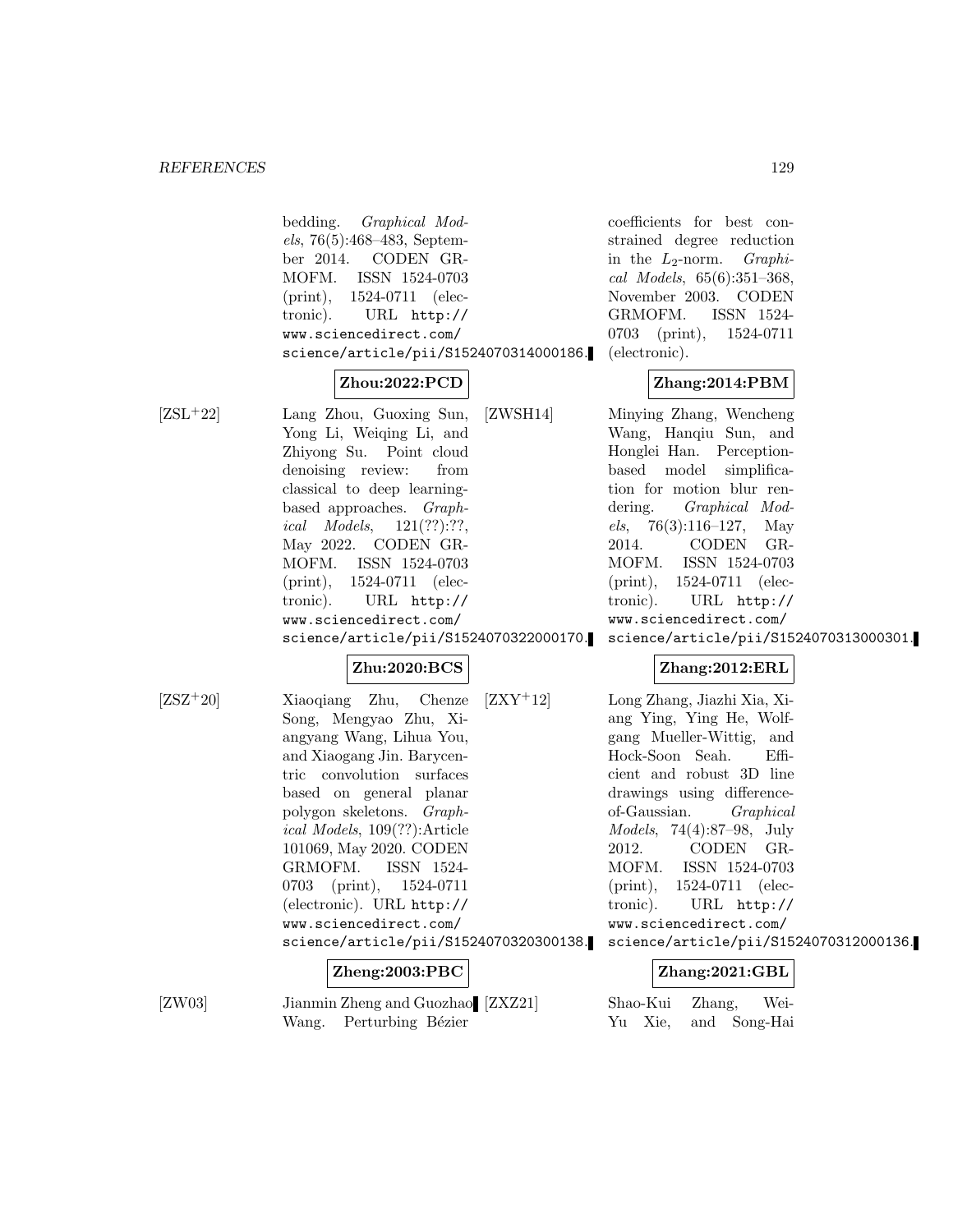|            | Zhang.<br>Geometry-based<br>layout<br>generation<br>with<br>hyper-relations<br>AMONG<br>objects. Graphical Mod-<br>$els, 116(??):??,$ July 2021.<br>CODEN GRMOFM. ISSN<br>$1524-0703$ (print),<br>1524-<br>0711 (electronic).<br>URL<br>http://www.sciencedirect.<br>com/science/article/pii/                                                 | formation trans<br>Graphical Models<br>??, July 2021. CO<br>ISSN<br>MOFM.<br>$(\text{print}),$<br>1524-07<br>tronic).<br>URL<br>www.sciencedire<br>science/article<br>$Z$ hang: $2$                                                                         |
|------------|-----------------------------------------------------------------------------------------------------------------------------------------------------------------------------------------------------------------------------------------------------------------------------------------------------------------------------------------------|-------------------------------------------------------------------------------------------------------------------------------------------------------------------------------------------------------------------------------------------------------------|
|            | S1524070321000096.<br>[ZZLZ13]                                                                                                                                                                                                                                                                                                                | Yu-Wei Zhang, Y                                                                                                                                                                                                                                             |
|            | Zheng:2009:SB                                                                                                                                                                                                                                                                                                                                 | Xue-Lin Li, a                                                                                                                                                                                                                                               |
| [ZYP09]    | Wen Zheng, Jun-Hai Yong,<br>and Jean-Claude Paul. Sim-<br>ulation of bubbles. Graph-<br>ical Models, $71(6):229-239$ ,<br>November 2009. CODEN<br>ISSN 1524-<br>GRMOFM.<br>0703 (print), 1524-0711<br>(electronic). URL http://<br>www.sciencedirect.com/<br>science/article/pii/S1524070309000253.                                           | Zhang. Line-bas<br>relief generation<br>3D mesh. Graph<br>$els, 75(6):297-304$<br>ber 2013. COI<br>ISSN<br>MOFM.<br>$(\text{print}),$<br>1524-07<br>URL<br>tronic).<br>www.sciencedire<br>science/article                                                   |
|            | Zhu:2014:SIR                                                                                                                                                                                                                                                                                                                                  | Zhang:20                                                                                                                                                                                                                                                    |
| [ZZ14]     | [ZZS19]<br>Chun-Gang Zhu and Xuan-<br>Yi Zhao. Self-intersections<br>of rational Bézier curves.<br>Graphical Models,<br>$76(5)$ :<br>312-320, September 2014.<br>CODEN GRMOFM. ISSN<br>1524-0703 (print), 1524-<br>0711 (electronic).<br>URL<br>http://www.sciencedirect.<br>com/science/article/pii/<br>S1524070314000277.<br>Zheng:2021:VSM | Baoxing Zhang,<br>Zheng, and We<br>A non-stationary<br>Clark subdivisio<br>with shape contro<br>cal Models, $106($<br>101046, Noveml<br><b>CODEN GRMOI</b><br>1524-0703 (prin<br>0711 (electronic)<br>http://www.scie<br>com/science/art<br>S15240703193003 |
| $[ZZC+21]$ | Xinyu Zheng, Chen Zong,                                                                                                                                                                                                                                                                                                                       | Zeng:20                                                                                                                                                                                                                                                     |
|            | Jingliang Cheng, Jian Xu,<br>Shiqing Xin, Changhe Tu,<br>[ZZZL13]<br>Shuangmin Chen,<br>and<br>Wenping Wang.<br>Visu-<br>ally smooth multi-UAV                                                                                                                                                                                                | Ming Zeng,<br>Fu.<br>Jiaxiang Zheng,<br>guo Liu.<br>Oc<br>fusion<br>for<br>real                                                                                                                                                                             |

sformation.  $s, 116(??):$ **DEN GR-**1524-0703  $711$  (elechttp:// ect.com/ e/pii/S1524070321000163.

## **Zhang:2013:LBS**

<sup>7</sup>i-Qi Zhou, and Li-Li sed sunken from a hical Mod-4. Novem-DEN GR-1524-0703  $711$  (elechttp:// ect.com/ e/pii/S1524070313000222.

## $019:\!NSC$

Hongchan eijie Song. Catmull– on scheme ol. Graphi-(??):Article ber 2019. FM. ISSN  $\text{at}), \quad 1524$ b). URL encedirect. ticle/pii/ 372.

## **Zeng:2013:OBF**

ikai Zhao, and Xinctree-based ltime 3D